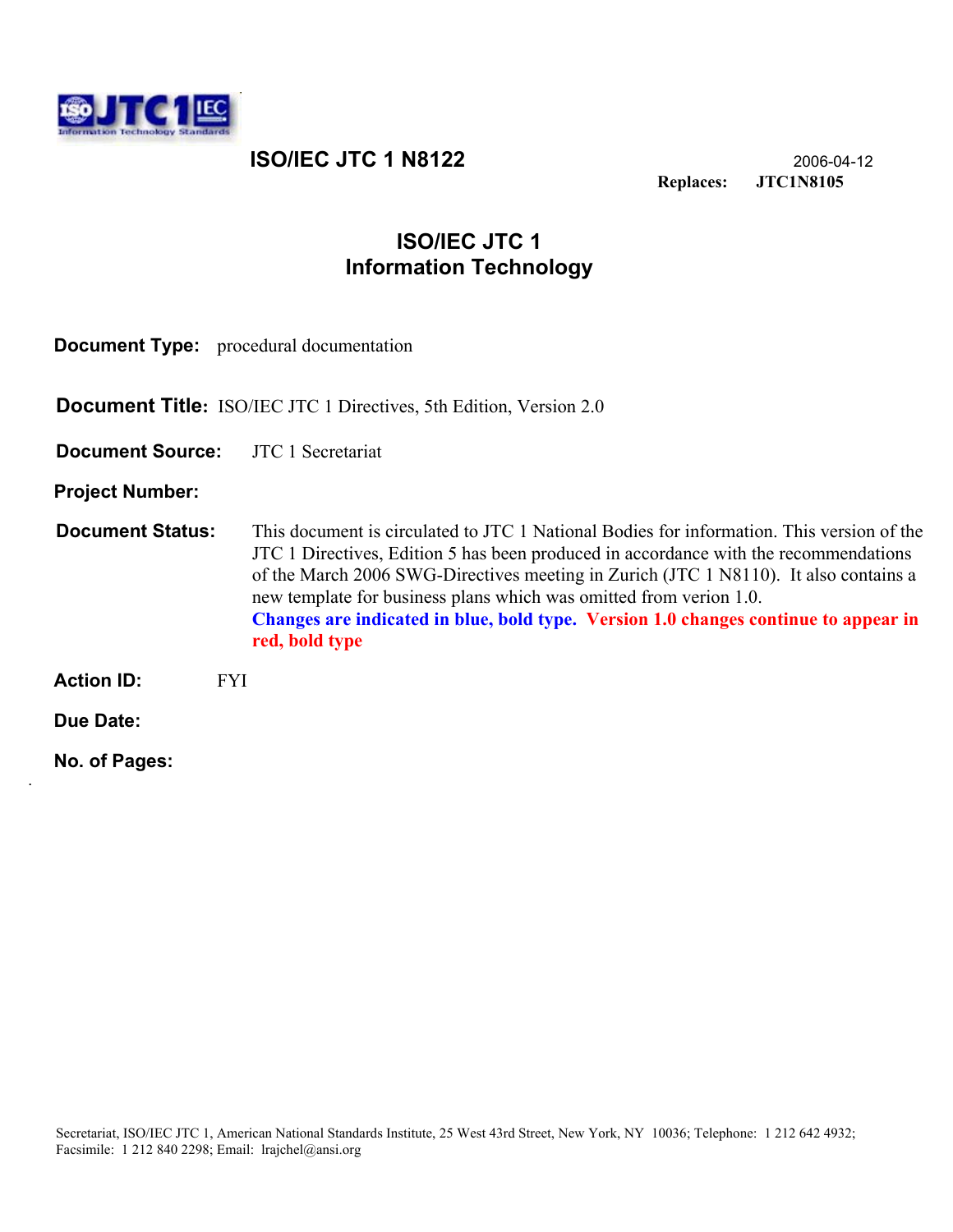#### **Change Sheet for ISO/IEC JTC 1 Directives, Edition 5, Version 2.0**

**This version of the JTC 1 Directives, Edition 5 has been produced in accordance with the recommendations of the March 2006 SWG-Directives meeting in Zurich (JTC 1 N8110). It also contains a new template for business plans which was omitted from verion 1.0.** 

**Changes are indicated in blue, bold type and can be found in the following sections:** 

- **1. Clause 2.6.1.2**
- **2. Clause 5.6**
- **3. Note in 9.6 moved to a new subclause 9.1.9**
- **4. Clause 15.6.1 and 15.6.5**
- **5. Clause 16.4.5 and 16.4.6**
- **6. New G25 form**

#### **Change Sheet for ISO/IEC JTC 1 Directives, Edition 5, Version 1.0**

**This version of the JTC Directives, Edition 5 has been produced in accordance with the results of JTC 1 N 7768 (June 2005) as well as the JTC 1 Banff resolutions (November 2005).** 

**Changes are indicated in red, bold type and can be found in the following sections:** 

- **1. List of Abbreviations**
- **2. Clause 4.6 and subclauses**
- **3. Clause 8.2.1**
- **4. Annex G General**
- **5. Form G3, Section E**
- **6. Addition of form G26 and G27**
- **7. Annex HG, Part III, Section 4**
- **8. Annex N**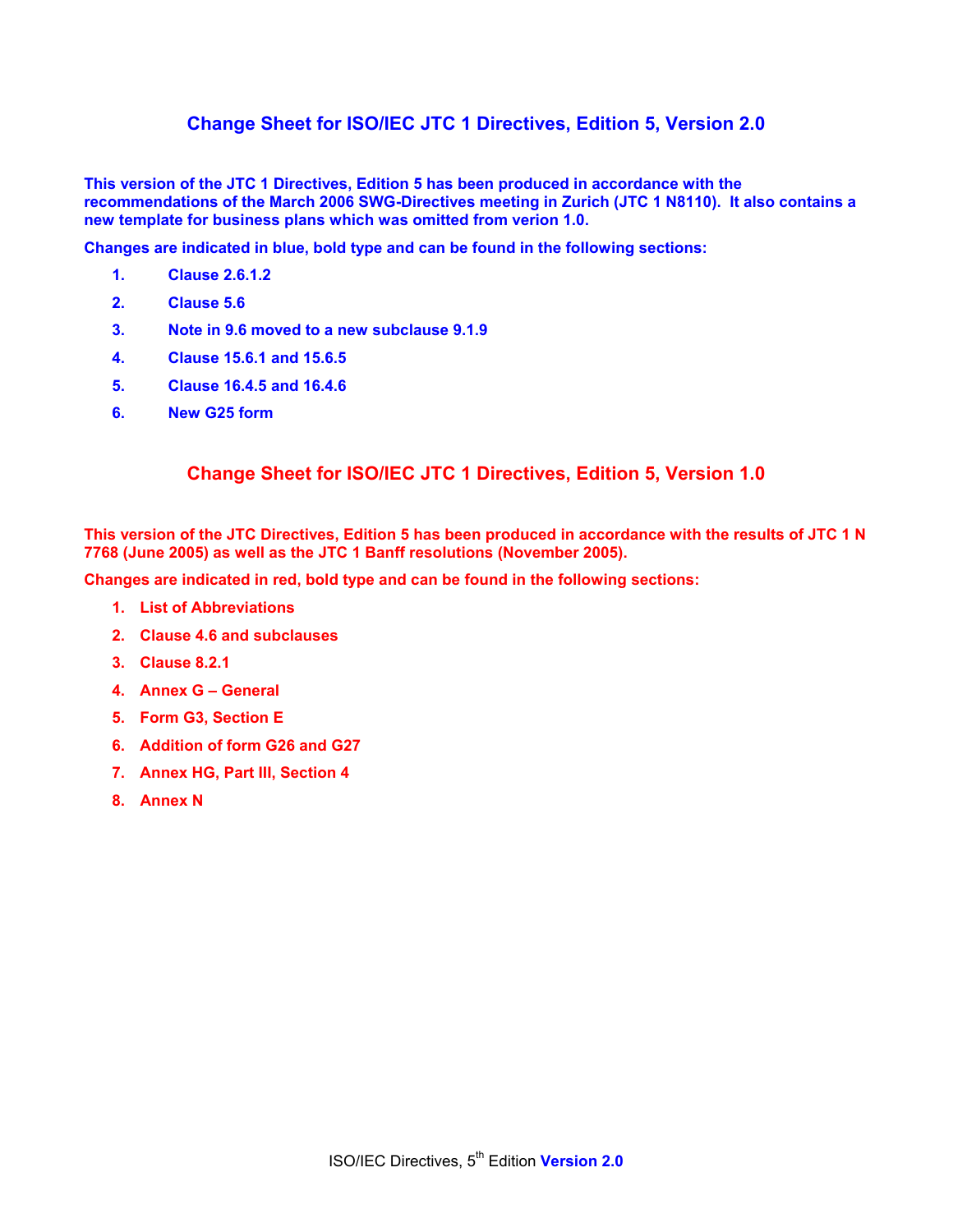#### **FOREWORD**

ISO (the International Organization for Standardization) and IEC (the International Electrotechnical Commission) form the specialised system for worldwide standardisation. National Bodies that are members of ISO or IEC participate in the development of International Standards through technical committees established by the respective organisation to deal with particular fields of technical activity. ISO and IEC technical committees collaborate in fields of mutual interest. Other international organisations, governmental and non-governmental in liaison with ISO and IEC, also take part in the work.

Information technology standardisation has some unique requirements as a consequence of the pace of innovation. Therefore, ISO and IEC have established a joint technical committee, ISO/IEC JTC 1, Information Technology. ISO/IEC JTC 1 has accordingly developed and maintains its own procedures, as well as collaborating with the International Telecommunication Union - Telecommunication Standardization Sector (ITU-T) in the maintenance of a guide to collaboration between ISO/IEC JTC 1 and ITU-T and rules for the drafting and presentation of common ISO/IEC/ITU-T texts.

In view of the dynamic nature of IT standardisation, as part of the process of maintenance of its procedures, ISO/IEC JTC 1 develops Supplements to the Procedures for the technical work of ISO/IEC JTC 1 on Information Technology. Such Supplements are published by ISO/IEC and are available from the ISO/IEC Information Technology Task Force (ITTF). Such Supplements may be incorporated into subsequent editions of the Procedures for the technical work of ISO/IEC JTC 1 on Information Technology.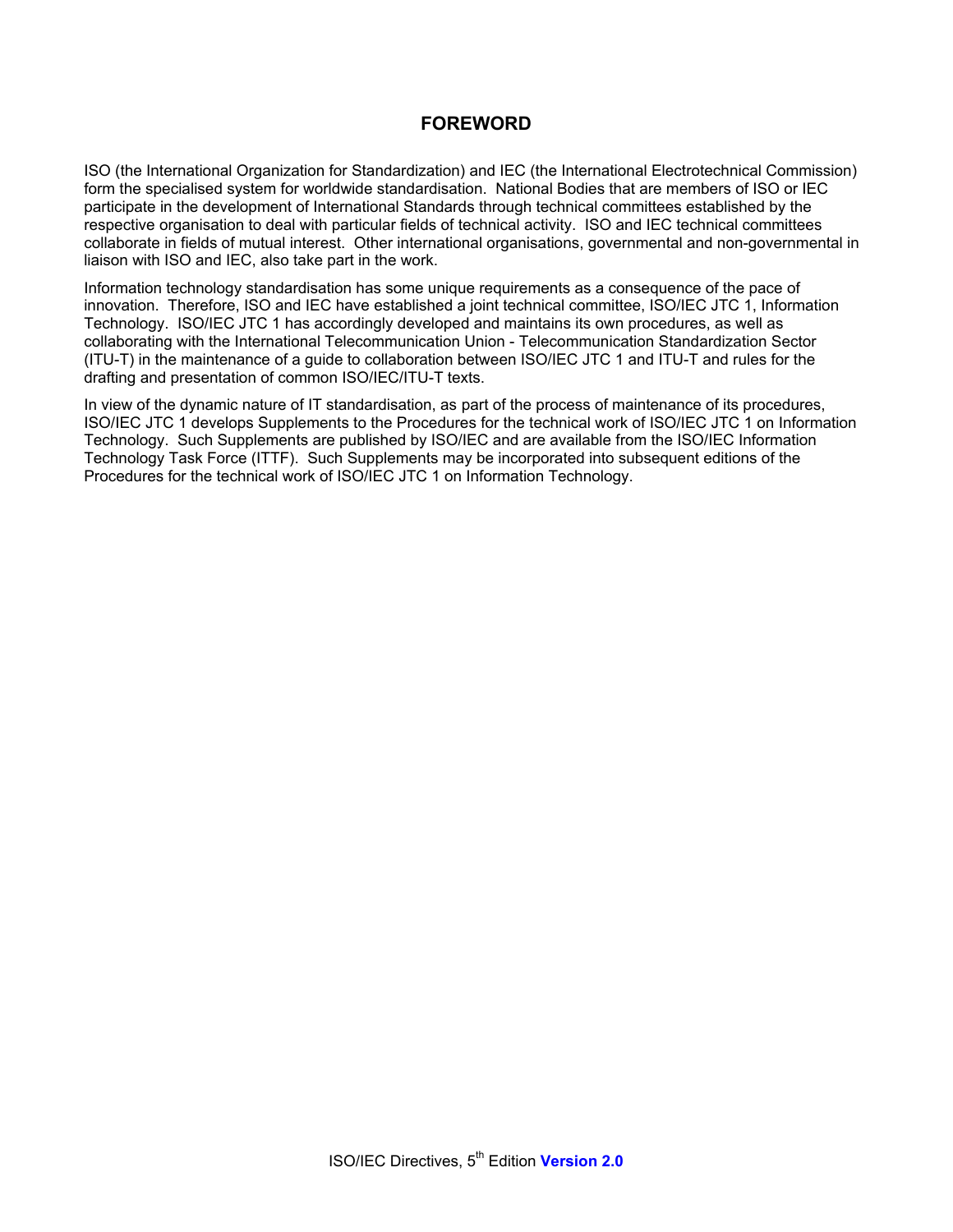# **TABLE OF CONTENTS**

| 1 |      |  |
|---|------|--|
|   | 1.1  |  |
|   | 1.2  |  |
| 2 |      |  |
|   | 2.1  |  |
|   | 2.2  |  |
|   | 2.3  |  |
|   | 2.4  |  |
|   | 2.5  |  |
|   | 2.6  |  |
|   | 2.7  |  |
| 3 |      |  |
|   | 3.1  |  |
|   | 3.2  |  |
|   | 3.3  |  |
|   | 3.4  |  |
| 4 |      |  |
|   | 4.1  |  |
|   | 4.2  |  |
|   | 4.3  |  |
|   | 4.4  |  |
|   | 4.5  |  |
|   | 4.6  |  |
| 5 |      |  |
|   | 5.1  |  |
|   | 5.2  |  |
|   | 5.3  |  |
|   | 5.4  |  |
|   | 5.5  |  |
|   | 5.6  |  |
|   | 5.7  |  |
| 6 |      |  |
|   | 6.1  |  |
|   | 6.2  |  |
|   | 6.3  |  |
|   | 6.4  |  |
| 7 |      |  |
|   | 7.1  |  |
|   | 7.2  |  |
|   | 7.3  |  |
|   | 7.4  |  |
|   | 7.5  |  |
|   | 7.6  |  |
|   | 7.7  |  |
|   | 7.8  |  |
|   | 7.9  |  |
|   | 7.10 |  |
|   | 7.11 |  |
| 8 |      |  |
|   | 8.1  |  |
|   | 8.2  |  |
|   | 8.3  |  |
| 9 |      |  |
|   |      |  |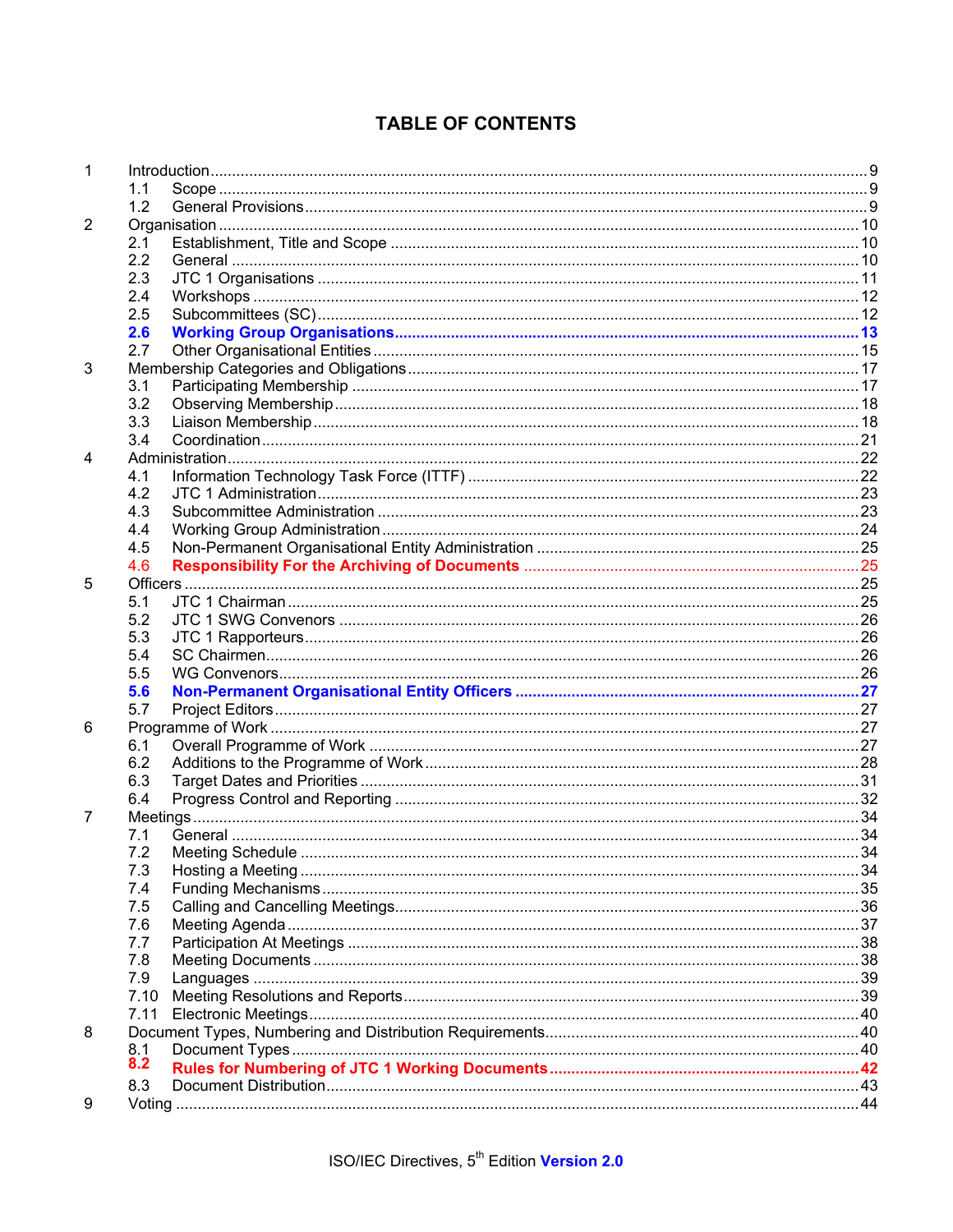|    | 9.1          |                                                                                         |  |
|----|--------------|-----------------------------------------------------------------------------------------|--|
|    | 9.2          |                                                                                         |  |
|    | 9.3          |                                                                                         |  |
|    | 9.4          |                                                                                         |  |
|    | 9.5          |                                                                                         |  |
|    | 9.6          |                                                                                         |  |
|    | 9.7          |                                                                                         |  |
|    | 9.8          |                                                                                         |  |
|    | 9.9          |                                                                                         |  |
|    | 9.10         |                                                                                         |  |
|    |              |                                                                                         |  |
| 10 |              |                                                                                         |  |
|    | 10.1         |                                                                                         |  |
|    | 10.2         |                                                                                         |  |
|    |              |                                                                                         |  |
|    |              |                                                                                         |  |
|    |              |                                                                                         |  |
|    |              |                                                                                         |  |
| 11 |              |                                                                                         |  |
|    |              |                                                                                         |  |
|    |              |                                                                                         |  |
|    |              |                                                                                         |  |
|    |              |                                                                                         |  |
|    |              |                                                                                         |  |
| 12 |              |                                                                                         |  |
|    |              |                                                                                         |  |
|    |              |                                                                                         |  |
|    |              |                                                                                         |  |
|    | 12.4<br>12.5 |                                                                                         |  |
|    |              |                                                                                         |  |
|    |              |                                                                                         |  |
|    |              |                                                                                         |  |
|    | 12.8         |                                                                                         |  |
| 13 |              | Preparation and Adoption of International Standards - The PAS Transposition Process  59 |  |
| 14 |              |                                                                                         |  |
|    |              |                                                                                         |  |
|    |              |                                                                                         |  |
|    |              |                                                                                         |  |
| 15 |              |                                                                                         |  |
|    | 15.1         |                                                                                         |  |
|    | 15.2         |                                                                                         |  |
|    | 15.3         |                                                                                         |  |
|    |              |                                                                                         |  |
|    | 15.5         |                                                                                         |  |
|    |              |                                                                                         |  |
|    |              |                                                                                         |  |
| 16 |              |                                                                                         |  |
|    | 16.1         |                                                                                         |  |
|    | 16.2         |                                                                                         |  |
|    |              |                                                                                         |  |
|    | 16.4         |                                                                                         |  |
|    |              |                                                                                         |  |
| 17 |              |                                                                                         |  |
|    | 17.1         |                                                                                         |  |
|    | 17.2         |                                                                                         |  |
|    | 17.3         |                                                                                         |  |
|    |              |                                                                                         |  |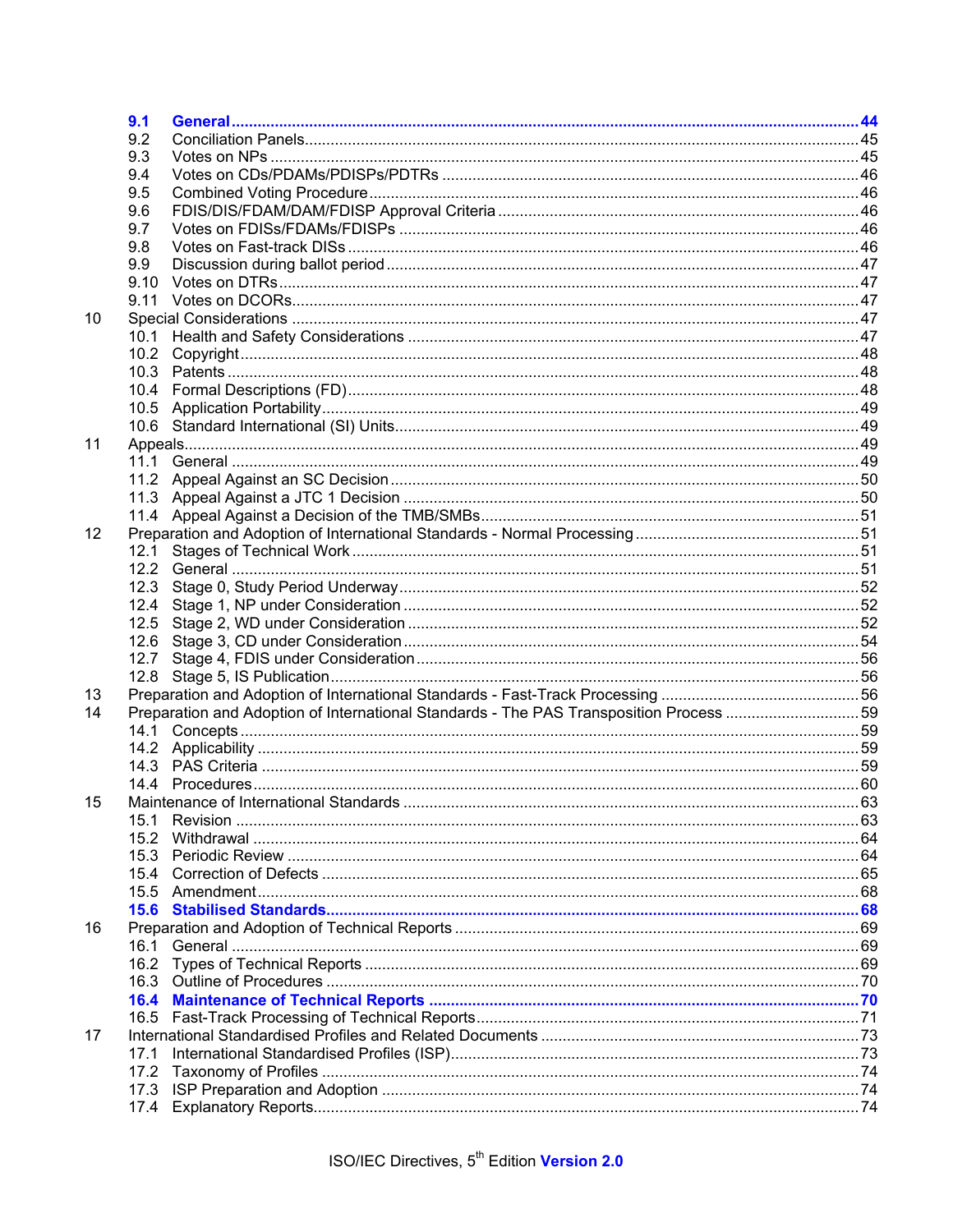| 18                    |                                                                               |  |  |  |
|-----------------------|-------------------------------------------------------------------------------|--|--|--|
| 18.1                  |                                                                               |  |  |  |
|                       |                                                                               |  |  |  |
|                       |                                                                               |  |  |  |
| 18.4                  |                                                                               |  |  |  |
| 18.5                  |                                                                               |  |  |  |
| Annex A               |                                                                               |  |  |  |
| A <sub>1</sub>        |                                                                               |  |  |  |
| A2                    |                                                                               |  |  |  |
| Annex B               |                                                                               |  |  |  |
| Annex C               |                                                                               |  |  |  |
| C1                    |                                                                               |  |  |  |
| C <sub>2</sub>        |                                                                               |  |  |  |
| C <sub>3</sub>        |                                                                               |  |  |  |
| Annex D               |                                                                               |  |  |  |
| Annex E               |                                                                               |  |  |  |
| E <sub>1</sub>        |                                                                               |  |  |  |
| E2                    |                                                                               |  |  |  |
| Annex F               |                                                                               |  |  |  |
| Annex G               |                                                                               |  |  |  |
| G1                    |                                                                               |  |  |  |
| G <sub>2</sub>        |                                                                               |  |  |  |
| G <sub>3</sub>        |                                                                               |  |  |  |
|                       |                                                                               |  |  |  |
| G4                    |                                                                               |  |  |  |
| G <sub>5</sub>        |                                                                               |  |  |  |
| G <sub>6</sub>        |                                                                               |  |  |  |
| G7                    |                                                                               |  |  |  |
| G8                    |                                                                               |  |  |  |
| G <sub>9</sub>        |                                                                               |  |  |  |
| G <sub>10</sub>       |                                                                               |  |  |  |
| G11                   |                                                                               |  |  |  |
|                       |                                                                               |  |  |  |
| G13                   |                                                                               |  |  |  |
| G14                   |                                                                               |  |  |  |
|                       |                                                                               |  |  |  |
|                       |                                                                               |  |  |  |
| G17                   |                                                                               |  |  |  |
|                       |                                                                               |  |  |  |
|                       |                                                                               |  |  |  |
|                       |                                                                               |  |  |  |
| G21                   |                                                                               |  |  |  |
|                       |                                                                               |  |  |  |
|                       |                                                                               |  |  |  |
| G24                   |                                                                               |  |  |  |
| G <sub>25</sub>       |                                                                               |  |  |  |
|                       |                                                                               |  |  |  |
| G26                   |                                                                               |  |  |  |
| <b>G27</b><br>Annex H |                                                                               |  |  |  |
|                       | JTC 1 Policy on Electronic Document Distribution Using the World Wide Web 125 |  |  |  |
| Н1                    |                                                                               |  |  |  |
| H <sub>2</sub>        |                                                                               |  |  |  |
| H <sub>3</sub>        |                                                                               |  |  |  |
| H4                    |                                                                               |  |  |  |
| H <sub>5</sub>        |                                                                               |  |  |  |
| H6                    |                                                                               |  |  |  |
| H7                    |                                                                               |  |  |  |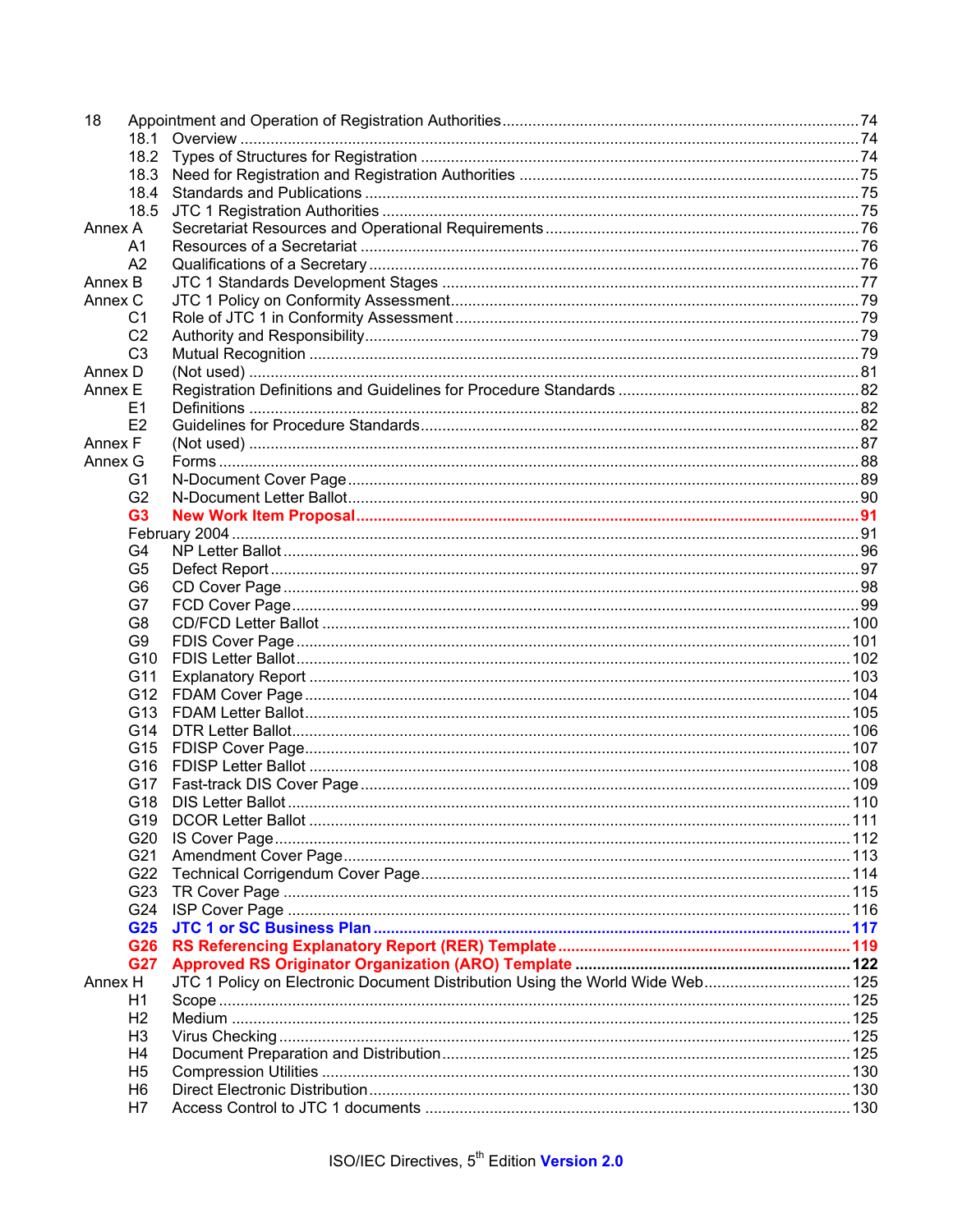| Annex I        |                                                                                                    |  |
|----------------|----------------------------------------------------------------------------------------------------|--|
| Annex J        |                                                                                                    |  |
| .J1            |                                                                                                    |  |
| J2             |                                                                                                    |  |
| J3             |                                                                                                    |  |
| Annex K        |                                                                                                    |  |
| Annex L        |                                                                                                    |  |
| $\mathsf{L}$ 1 |                                                                                                    |  |
| L2             |                                                                                                    |  |
| L <sub>3</sub> |                                                                                                    |  |
| L4             |                                                                                                    |  |
| L <sub>5</sub> |                                                                                                    |  |
| L <sub>6</sub> |                                                                                                    |  |
| L7             |                                                                                                    |  |
| L <sub>8</sub> |                                                                                                    |  |
| Annex M        | The Transposition of Publicly Available Specifications into International Standards - A Management |  |
|                |                                                                                                    |  |
| M1             |                                                                                                    |  |
| M <sub>2</sub> |                                                                                                    |  |
| M <sub>3</sub> |                                                                                                    |  |
| M4             |                                                                                                    |  |
| M <sub>5</sub> |                                                                                                    |  |
| M <sub>6</sub> |                                                                                                    |  |
| M7             |                                                                                                    |  |
| <b>Annex N</b> | The Normative Referencing of Specifications other than International Standards in JTC 1            |  |
|                |                                                                                                    |  |
| N <sub>1</sub> |                                                                                                    |  |
| N <sub>2</sub> |                                                                                                    |  |
| N <sub>3</sub> |                                                                                                    |  |
|                |                                                                                                    |  |
|                |                                                                                                    |  |
|                |                                                                                                    |  |
|                |                                                                                                    |  |
| Annex O        |                                                                                                    |  |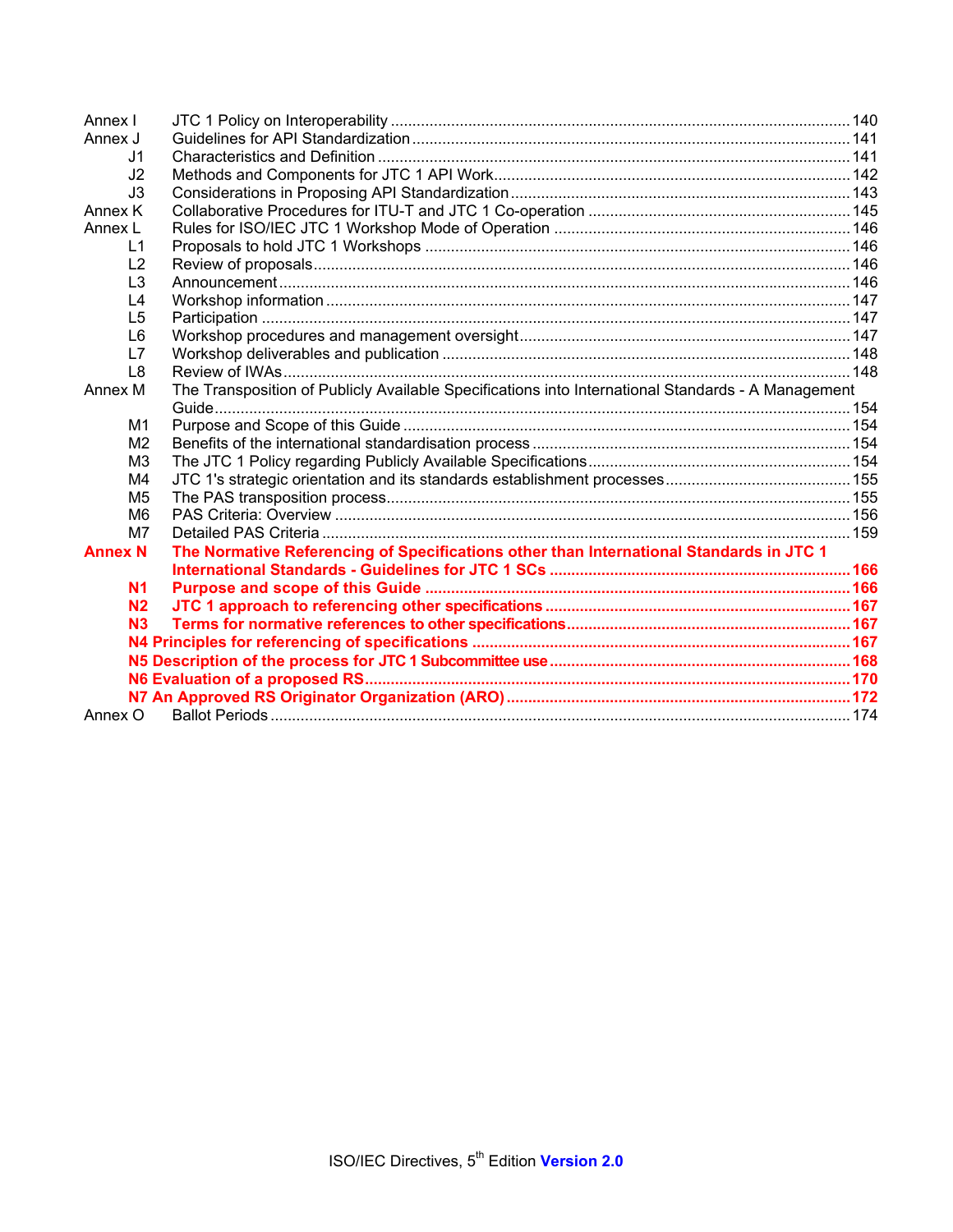## **LIST OF ABBREVIATIONS**

| <b>ABBREVIATION</b> | TEXT                                                                                       | <b>FIRST CLAUSE</b><br><b>REFERENCE</b> |
|---------------------|--------------------------------------------------------------------------------------------|-----------------------------------------|
| AG                  | <b>Advisory Group</b>                                                                      | 2.5.4                                   |
| AMD                 | Amendment                                                                                  | 5.7.3                                   |
| <b>ARO</b>          | <b>Approved RS Originator Organization (ARO)</b>                                           | <b>Annex N</b>                          |
| CD                  | <b>Committee Draft</b>                                                                     | 4.1.4                                   |
| <b>COR</b>          | <b>Technical Corrigendum</b>                                                               | 5.7.3                                   |
| <b>CT</b>           | <b>Collaborative Team</b>                                                                  | 2.6.4                                   |
| <b>DAM</b>          | <b>Draft Amendment</b>                                                                     | 8.1.4                                   |
| <b>DIS</b>          | Draft International Standard (fast-track)                                                  | 3.1.1                                   |
| <b>DISP</b>         | Draft International Standardized Profile                                                   | 8.1.3                                   |
| <b>DR</b>           | Defect Report                                                                              | 8.1.5                                   |
| <b>DCOR</b>         | <b>Draft Technical Corrigendum</b>                                                         | 8.1.5                                   |
| <b>DTR</b>          | <b>Draft Technical Report</b>                                                              | 8.1.2                                   |
| <b>FCD</b>          | <b>Final Committee Draft</b>                                                               | 3.4.3.4                                 |
| <b>FD</b>           | <b>Formal Description</b>                                                                  | 6.2.1.7                                 |
| <b>FDAM</b>         | <b>Final Draft Amendment</b>                                                               | 8.1.4                                   |
| <b>FDIS</b>         | <b>Final Draft International Standard</b>                                                  |                                         |
|                     |                                                                                            | 3.1.1                                   |
| <b>FDISP</b>        | Final Draft International Standardized Profile                                             | 8.1.3                                   |
| <b>FDT</b>          | <b>Formal Description Technique</b>                                                        | 6.2.1.7                                 |
| <b>FPDAM</b>        | <b>Final Proposed Draft Amendment</b>                                                      | 8.1.4                                   |
| <b>FPDISP</b>       | Final Proposed Draft International Standardized Profile                                    | 8.1.3                                   |
| <b>FTP</b>          | <b>File Transfer Protocol</b>                                                              | 8.3.6                                   |
| <b>ICD</b>          | International Code Designator                                                              | 18.2                                    |
| <b>IEC</b>          | International Electrotechnical Commission                                                  | Foreword                                |
| <b>IPR</b>          | <b>Intellectual Property Rights</b>                                                        | 14.1                                    |
| IS.                 | <b>International Standard</b>                                                              | 1.1                                     |
| <b>ISO</b>          | International Organization for Standardization                                             | Foreword                                |
| <b>ISP</b>          | International Standardized Profile                                                         | 1.1                                     |
| <b>IWA</b>          | International Workshop Agreement                                                           | 1.1                                     |
| <b>ITTF</b>         | Information Technology Task Force                                                          | Foreword                                |
| <b>ITU-T</b>        | International Telecommunication Union - Telecommunication<br><b>Standardization Sector</b> | Foreword                                |
| JTC <sub>1</sub>    | ISO/IEC Joint Technical Committee 1                                                        | Foreword                                |
| <b>JTPC</b>         | ISO/IEC Joint Technical Programming Committee                                              | 2.1.1                                   |
| <b>JWG</b>          | Joint Working Group                                                                        | 2.6.3                                   |
| <b>NB</b>           | <b>National Body</b>                                                                       | 2.2.4                                   |
| <b>NP</b>           | New Work Item Proposal                                                                     | 3.4.3.1                                 |
| <b>OWG</b>          | <b>Other Working Group</b>                                                                 | 2.2.1                                   |
| <b>PDAM</b>         | <b>Proposed Draft Amendment</b>                                                            | 8.1.4                                   |
| <b>PDISP</b>        | Proposed Draft International Standardized Profile                                          | 8.1.3                                   |
| <b>PDTR</b>         | Proposed Draft Technical Report                                                            | 8.1.2                                   |
| <b>RER</b>          | Reference Explanatory Report                                                               | Annex N                                 |
| <b>RG</b>           | Rapporteur Group                                                                           | 2.3.2.1                                 |
| <b>RS</b>           | Referenced Specification                                                                   | Annex <sub>N</sub>                      |
| <b>SC</b>           | Subcommittee                                                                               | 2.2.1                                   |
| SG                  | Study Group (ITU-T)                                                                        | 2.6.4.1                                 |
| <b>SGML</b>         | Standard Generalized Markup Language                                                       | Annex I                                 |
| SWG                 | <b>Special Working Group</b>                                                               | 2.2.1                                   |
| <b>TMB/SMB</b>      | ISO Technical Management Board/IEC Standards Management                                    | 2.1.2                                   |
|                     | Board (previously Committee of Action)                                                     |                                         |
| TC                  | <b>Technical Committee</b>                                                                 | 2.2.2                                   |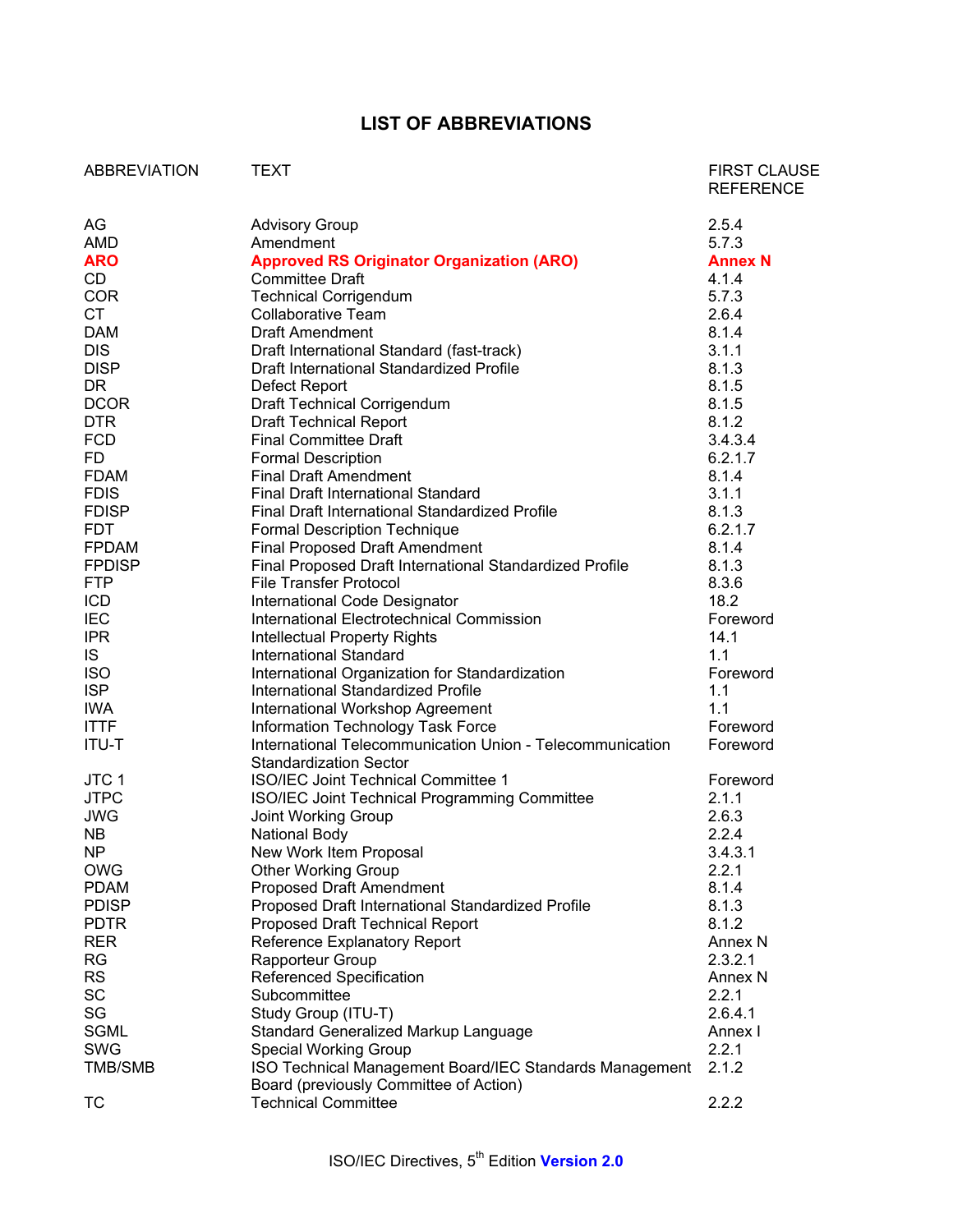| . TR      | <b>Technical Report</b> | 11      |
|-----------|-------------------------|---------|
| <b>WD</b> | <b>Working Draft</b>    | 6.2.1.2 |
| <b>WG</b> | Working Group           | 2.2.1   |
| WP        | Working Party (ITU-T)   | 2.6.4.1 |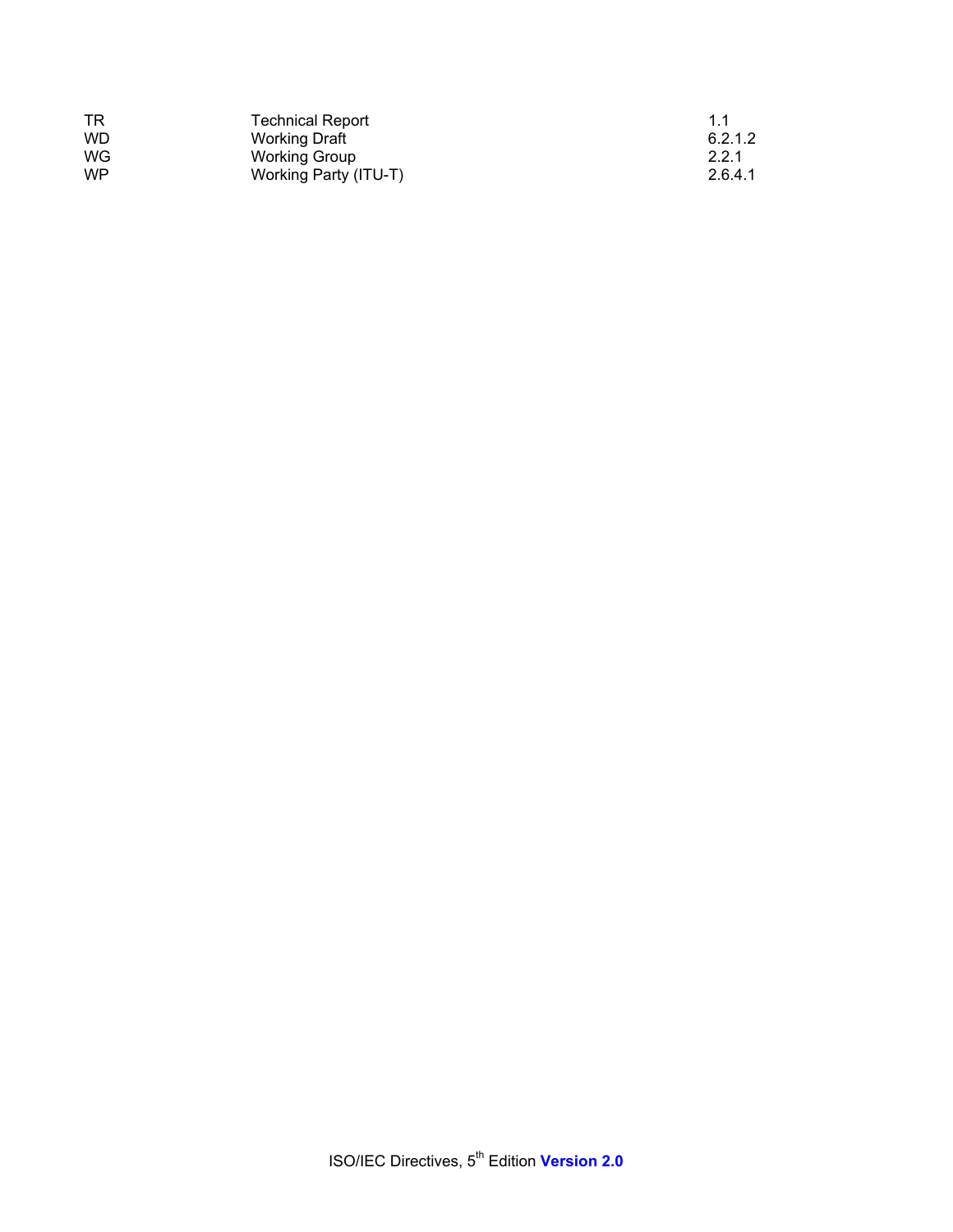## **Procedures for the technical work of ISO/IEC JTC 1**

### **1 Introduction**

### **1.1 Scope**

The Directives for the technical work of JTC 1 give instructions for the procedures to be followed in the preparation of International Standards (IS), Technical Reports (TR), International Standardized Profiles (ISP) and International Workshop Agreements (IWA), and for the working methods to be used by JTC 1 and its subsidiary bodies.

The purpose of this portion of the Directives is to provide, together with its annexes and any supplements, a complete set of procedures covering the development, adoption, publication and maintenance of common ISO/IEC International Standards developed by committee JTC 1 on Information Technology.

This document replaces the ISO/IEC Directives, Part 1 - Procedures for the technical work, but has been developed to be consistent with them. Any differences between this document and the ISO/IEC Directives, Part 1 are dictated by the nature of information technology work and have been authorised by the ISO Secretary-General and IEC General-Secretary (Secretaries-General) and Councils of IEC and ISO. Where differences between this document and the ISO/IEC Directives exist, the provisions of this document shall govern.

The complete set of procedure documents for use within ISO/IEC JTC 1 comprise

- Procedures for the technical work of ISO/IEC JTC 1 on Information Technology (this document) and any current Supplements;
- ISO/IEC Directives Part 1 (2001,  $4<sup>th</sup>$  edition): Procedures for the technical work, Annex C, Justification of proposals for the establishment of standards and Annex G, Maintenance agencies;
- ISO/IEC Directives Part 2 (2001,  $4<sup>th</sup>$  edition): Rules for the structure and drafting of International Standards;
- ISO/IEC Directives (2001, 1<sup>st</sup> edition) Supplement: Procedures specific to ISO (2001, 1<sup>st</sup> edition)
- Guide for ITU-T and ISO/IEC JTC 1 Co-operation (incorporated by reference in Annex K of this document).

#### **1.2 General Provisions**

These Directives shall be complied with in all respects and no deviations can be made without the consent of the Secretaries-General.

These Directives are inspired by the principle that the objective in the development of International Standards should be the achievement of consensus between those concerned rather than a decision based on counting votes.

*[Note: Consensus is defined as general agreement, characterised by the absence of sustained opposition to substantial issues by any important part of the concerned interests and by a process that involves seeking to take into account the views of all parties concerned and to reconcile any conflicting arguments. Consensus need not imply unanimity. (ISO/IEC Guide 2:1996)]* 

A purpose of IT standardization is to ensure that products available in the marketplace have characteristics of interoperability, portability and cultural and linguistic adaptability. Therefore, standards which are developed shall reflect the requirements of the following Common Strategic Characteristics:

- Interoperability;
- Portability;
- Cultural and linguistic adaptability.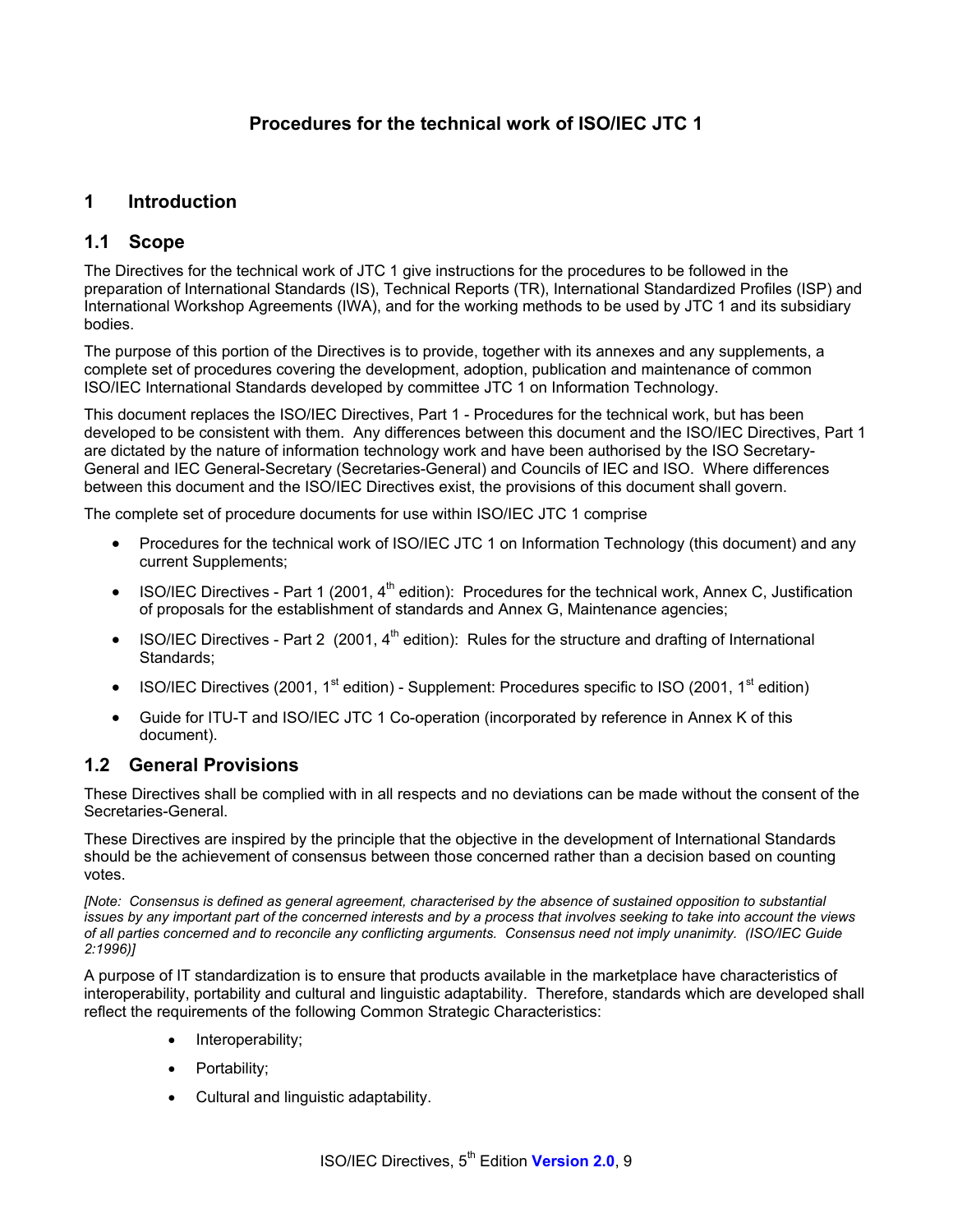The working methods pay regard to the principle that the technical aspects of a committee document for an International Standard should not be discussed at more than two levels within JTC 1.

In view of the dynamic nature of IT standardisation, as part of the process of maintenance of its procedures, ISO/IEC JTC 1 develops Supplements to the Procedures for the technical work of ISO/IEC JTC 1. Formal Supplements may be published between editions to cover major new or modified procedures agreed by JTC 1 for either normal use or trial use for a specified period of time. Supplements are published by ISO/IEC and are available from the ISO/IEC Information Technology Task Force (ITTF). They may be incorporated into subsequent editions of the Procedures for the technical work of ISO/IEC JTC 1 on Information Technology.

These Directives are expected to be published on a nominal three year cycle to align with three Plenary meetings of JTC 1. The JTC 1 Secretariat is responsible for the ongoing maintenance of these Directives.

### **2 Organisation**

#### **2.1 Establishment, Title and Scope**

**2.1.1** JTC 1 was established by unanimous agreement of IEC and ISO Councils on the recommendation of the Joint Technical Programming Committee (JTPC) encompassed in Decision JTPC 24 (January, 1987).

**2.1.2** The title of JTC 1 is "Information Technology" and its scope is "international standardization in the field of information technology". JTC 1 may request a modification of its title or scope, or both. The ISO Technical Management Board and the IEC Standardization Management Board (TMB/SMB) shall decide on such modifications.

**2.1.3** Information Technology includes the specification, design and development of systems and tools dealing with the capture, representation, processing, security, transfer, interchange, presentation, management, organisation, storage and retrieval of information.

| Term                                | <b>ISO</b>                                 | <b>IEC</b>                                       |
|-------------------------------------|--------------------------------------------|--------------------------------------------------|
| national body                       | member body (MB)                           | National Committee (NC)                          |
| technical management board<br>(TMB) | <b>Technical Management Board</b><br>(TMB) | <b>Standardization Management</b><br>Board (SMB) |
| Chief Executive Officer (CEO)       | Secretary-General                          | <b>General Secretary</b>                         |
| office of the CEO                   | Central Secretariat (CS)                   | Central Office (CO)                              |
| council board                       | Council                                    | Council Board (CB)                               |
| advisory group                      | <b>Fechnical Advisory</b>                  | <b>Advisory Committee</b>                        |
| strategic plan                      | business plan                              | strategic policy statement (SPS)                 |

**2.1.4** The following table demonstrates the terminology adopted to represent similar concepts in ISO and IEC.

### **2.2 General**

**2.2.1** The work is undertaken by JTC 1 subsidiary bodies, i.e. subcommittees (SC), working groups (WG), other working groups (OWG), special working groups (SWG) and Workshops, subject to the authority of JTC 1, acting under the general authority of the IEC and ISO Councils. The work is planned and co-ordinated by JTC 1 with the assistance of the Chairman and Secretariat.

**2.2.2** The primary duty of JTC 1 is the preparation and review of ISs. This work is carried out by the members of JTC 1 and its subsidiary bodies in collaboration, when appropriate, with other ISO and IEC Technical Committees (TC) and with other organisations.

**2.2.3** JTC 1 may also develop International Workshop Agreements (IWAs). This work is carried out by participants in a Workshop called for the purpose of developing one or more IWAs. Proposals for Workshops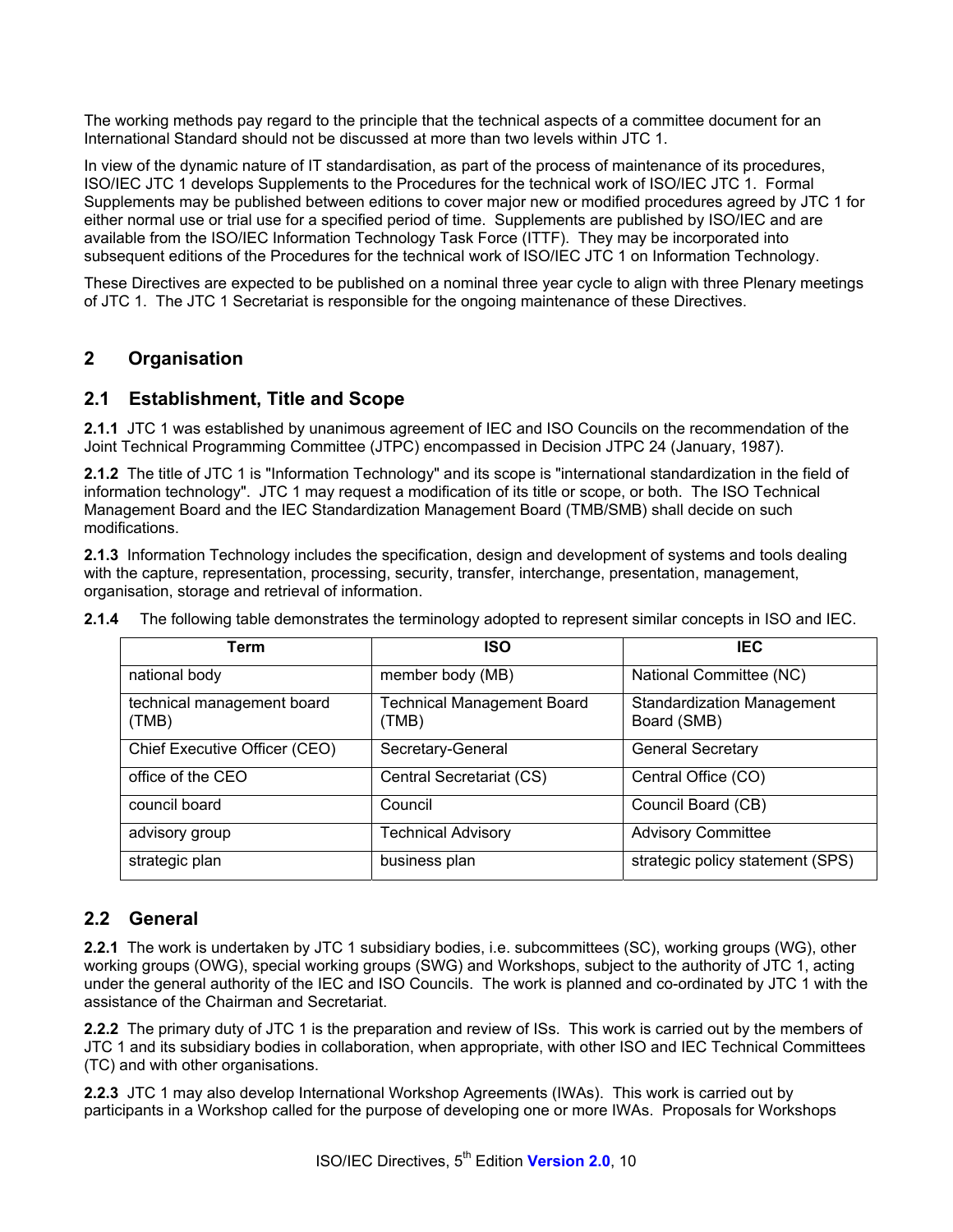may come from any source and the broadest range of relevant interested parties worldwide may participate in the Workshop. The procedures for Workshops are defined in Annex L.

**2.2.4** JTC 1 and its subsidiary bodies shall take into consideration any contribution supplied by the National Bodies (NBs) and, when relevant, by other organisations, and also the work of other ISO and IEC TCs dealing with related subjects.

**2.2.5** JTC 1 and its subsidiary bodies shall ensure that all necessary aspects of a subject are dealt with (as described in the programme of work) and that duplication of or conflict with the work of other ISO and IEC TCs is avoided.

**2.2.6** JTC 1 and its subsidiary bodies shall pay particular attention to the results of the work of ISO and IEC Policy Development Committees and Committees on General Standardization Principles.

### **2.3 JTC 1 Organisations**

#### **2.3.1 JTC 1**

### **2.3.1.1 Responsibilities**

JTC 1 plenary meetings direct the JTC 1 Chairman and Secretariat in the coordination of SC activities, in the preparation and monitoring of the overall programme of work and meeting schedules, and in the discussion and resolution of inter-subcommittee problems and issues.

Issues of concern for JTC 1 plenary meetings include, but are not restricted to:

- Assigning responsibilities, e.g. areas of work, of SCs;
- Coordinating meeting schedules and consolidating work schedules;
- Reviewing the business plans of JTC 1 and its SCs;
- Identifying interdependencies among proposed areas of work, problems in sequencing target dates and priorities in developments; identifying or establishing means to ensure that SCs with interdependent areas of work understand each other's missions, objectives, and technical plans;
- Identifying means to ensure the establishment of liaison among:
	- SCs of JTC 1;
	- JTC 1 or its SCs with other TCs or SCs of ISO and IEC;
	- JTC 1 or its SCs with related international groups such as the International Telecommunication Union - Telecommunication Standardization Sector (ITU-T);
- Identifying areas where new work might be required for consistency or for completeness of the JTC 1 programme;
- Identifying and discussing technical issues or problems which affect more than one SC and developing proposals for their resolution;
- Developing procedures addressing common SC non-technical issues, e.g. procedures for maintenance of standards requiring rapid amendment;
- Appointing SC Chairmen and Secretariats.

#### **2.3.1.2 Membership**

There are three types of membership in JTC 1 (see 3, Membership Categories and Obligations):

- Participating membership (P-member) having power of vote and defined duties;
- Observing membership (O-member) having no power of vote, but options to attend meetings, make contributions and receive documents;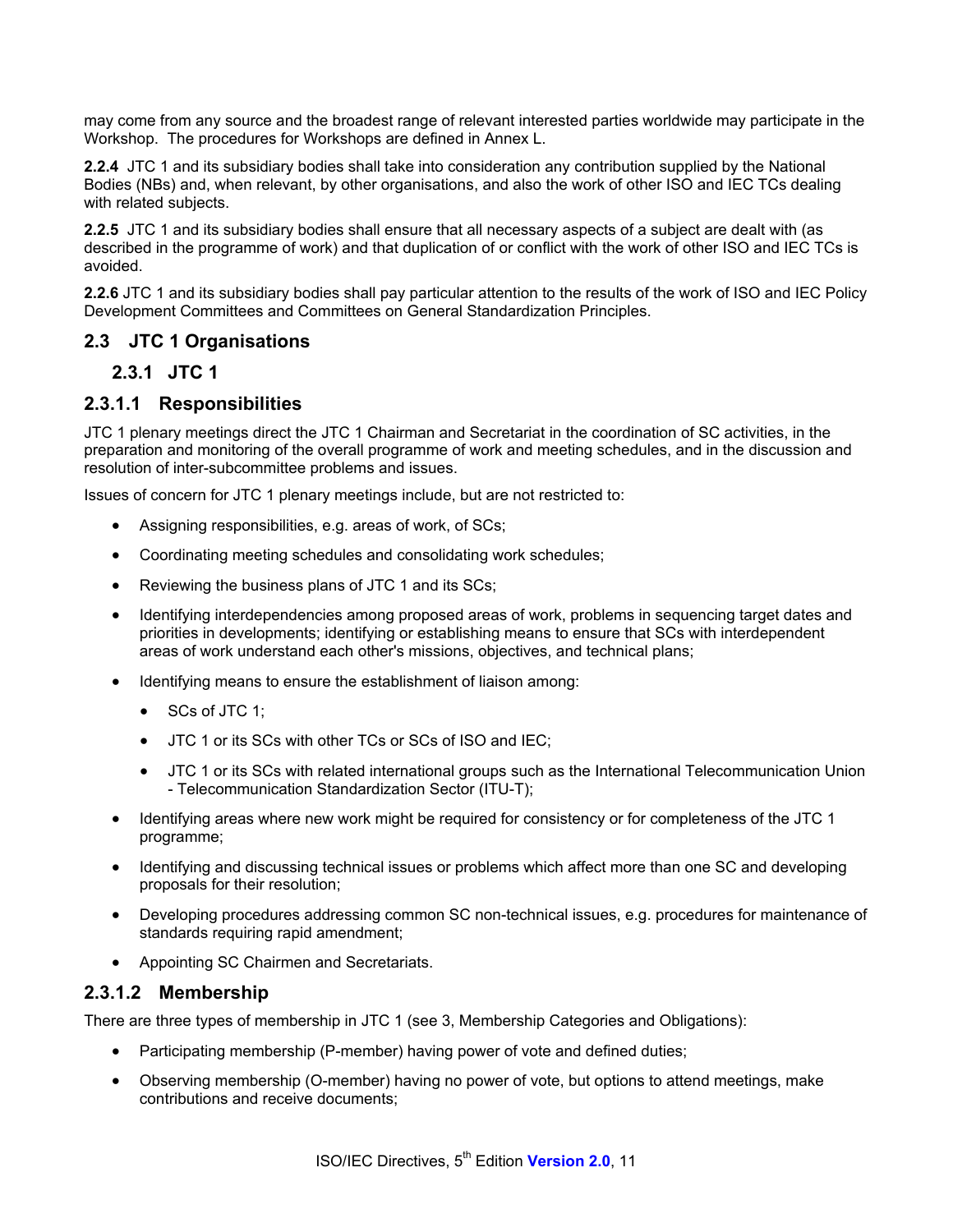• Liaison membership having no power of vote, and some options to attend meetings and receive documents. Of the categories defined for liaison membership (see 3.3.4.2), two are permitted at the JTC 1 level, A and B.

No member may concurrently hold more than one type of membership in JTC 1 or any of its SCs. However, a member may hold one type of membership in JTC 1 and any of its SCs and another type of membership in other JTC 1 SCs.

Application for membership in any category (or for change in membership category) shall be made to the JTC 1 Secretariat, with a copy to the ITTF.

## **2.3.2 JTC 1 Special Working Groups (SWG)**

JTC 1 may, at its discretion, establish SWGs to assist it in the performance of its responsibilities. Such SWGs have specific responsibilities and operate on a continuing basis until dissolved by JTC 1. JTC 1 SWGs operate under the auspices of JTC 1. The membership in SWGs of JTC 1 is open to all P-members of JTC 1 and any others specified by JTC 1 for each SWG.

## **2.3.2.1 JTC 1 Rapporteur Groups (RGs)**

JTC 1 may, at its discretion, establish RGs with defined membership to carry out certain responsibilities.

## **2.3.2.1.1 Purpose of a Rapporteur Group.**

A JTC 1 Rapporteur Group is established to advise JTC 1 on specific issues or areas as outlined in its Terms of Reference. Other types of activities such as writing standards or technical development must be authorised by JTC 1 in the Terms of Reference of the Rapporteur Group, or in response to a specific request by the Rapporteur Group. Unless authorised, a Rapporteur Group may not issue Letter Ballots for JTC 1 or submit New Work Item proposals. Once established by resolution of JTC 1, a Rapporteur Group must be reconfirmed at each subsequent JTC 1 plenary meeting or it ceases to exist.

#### **2.3.3.2 Membership and Participation**

**2.3.3.2.1** Membership in a Rapporteur Group is by National Bodies (NBs) as nominated by those bodies in response to a call for members issued by the JTC 1 Secretariat. A National Body may have more than one member on a Rapporteur Group. If desired, JTC 1 may authorise participation by certain JTC 1 subgroups.

**2.3.3.2.2** Observers are permitted at the discretion of the Rapporteur.

**2.3.3.2.3** Liaisons between a Rapporteur Group and a non-JTC 1 entity can be established with the approval of JTC 1 or by JTC 1 establishing a direct liaison between itself and that body and directing the liaison to function as a member of the Rapporteur Group.

### **2.4 Workshops**

JTC 1 may set up Workshops in order to develop IWAs with wide participation. The rules for setting up and conducting Workshops are given in Annex L.

### **2.5 Subcommittees (SC)**

### **2.5.1 Establishment**

**2.5.1.1** JTC 1 may establish SCs charged with the study of particular parts of the programme of work of JTC 1. SCs shall be consecutively numbered beginning with 1, and shall have the reference JTC 1/SC.... (where the dots stand for the SC number). If an SC is dissolved, its number shall not be allocated to another SC.

**2.5.1.2** An SC shall comprise at least five P-members. If active participating membership falls below five, a formal (ballot) review shall take place on the need for and viability of the SC. JTC 1 decides on the dissolution of its SCs.

**2.5.1.3** No maximum size is mandated for an SC provided that its scope is well defined, there is coherence in its work programme, and there is an effective internal coordination structure which ensures efficiency and productivity.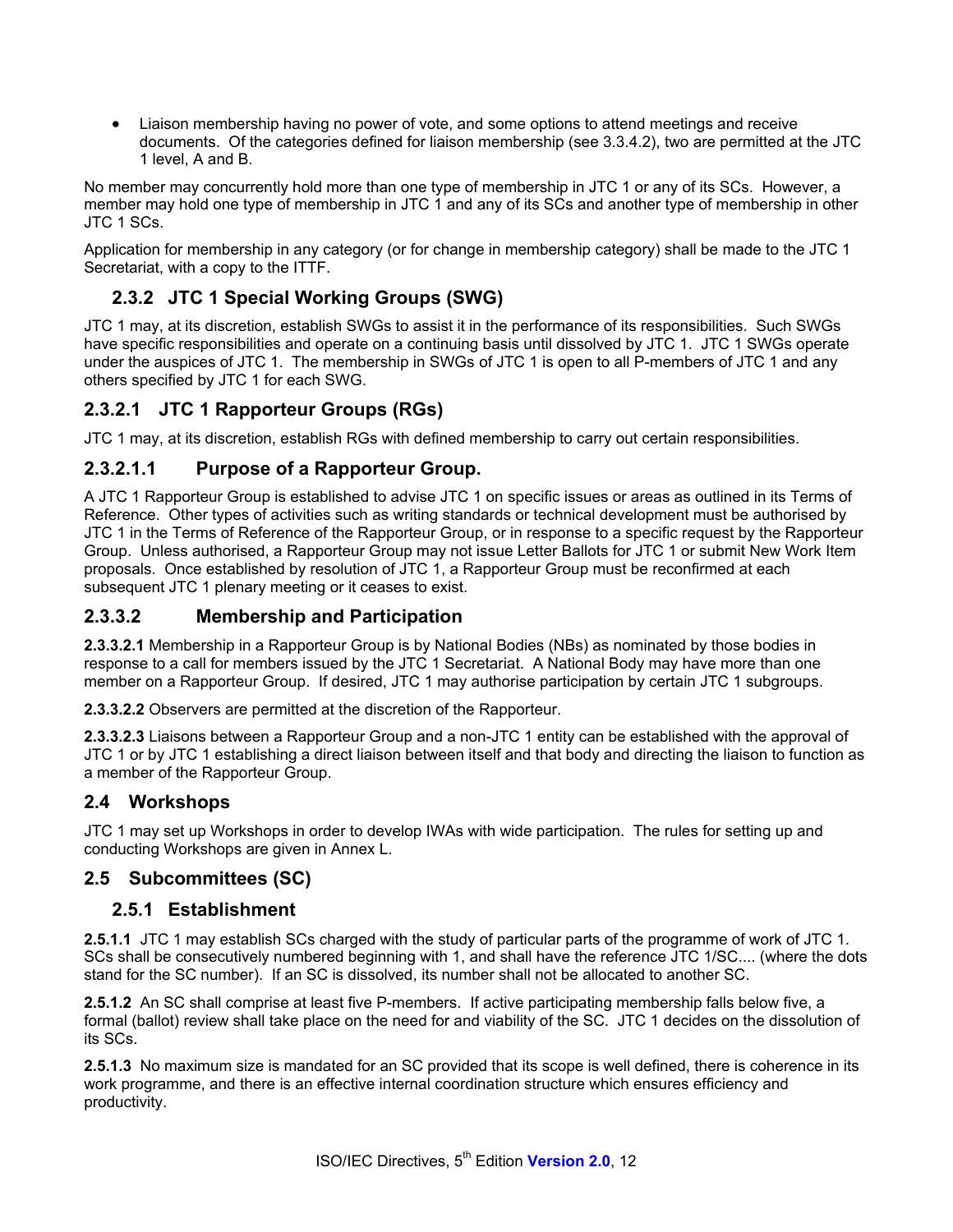## **2.5.2 Title, Scope and Responsibilities**

**2.5.2.1** The title, scope and programme of work of the SCs are determined by JTC 1. An SC may propose changes to its title or scope which shall be submitted to JTC 1 for approval. Any proposed change to the programme of work shall be approved by JTC 1 before the SC begins active development of a new item. (This does not preclude study of potential items in accordance with 6.2.1.3 and 6.2.3).

**2.5.2.2** An SC shall have a single, descriptive, and self-explanatory title. The scope is a statement precisely defining the limits of the work of the SC within the scope of JTC 1. The scope shall be drafted as concisely as possible so as to eliminate all superfluous phraseology. Responsibilities which are automatically assigned to the SC such as "development of standardisation requirements" and "creation of new work item proposals", shall not be referred to in the scope. The definition of the scope should begin with the words "Standardisation of ..." or "Standardisation in the field of ..." Should it be necessary to specify that certain questions are outside the scope of the SC, these questions should be listed at the end of the definition and be introduced by the word "Excluded: ...."

**2.5.2.3** Each SC shall develop and maintain a business plan for internal use and for reporting to JTC 1 on its programme of work.

### **2.5.3 Membership**

**2.5.3.1** Membership of SCs is divided into the same three categories as for JTC 1: P-member, O-member and liaison member. P- or O-membership of an SC is open only to P- and O-members of JTC 1. When an NB desires O-membership in JTC 1, but is in a position to contribute to the work of an SC, P-membership in the SC may be granted without altering the O-member status in JTC 1.

There are three categories of liaison membership at the SC level, A, B and C (see 3.3.4.2). Internal organisations, (e.g. other SCs or other ISO or IEC TCs, see 3.3.3) may also participate in SC meetings. All participants at each SC meeting must be authorised by their NB or appropriate liaison organisation.

**2.5.3.2** Members of JTC 1 shall be given the opportunity at the time of the establishment of an SC to advise of their intention of becoming P- or O- members of the SC. They may subsequently begin or end their membership in the SC or change their membership category by notifying the Secretariat of the SC, the Secretariat of JTC 1, and the ITTF of the change intended. P- or O- membership in JTC 1 does not automatically confer membership in its SCs.

**2.5.3.3** Obligations of P- members of SCs are defined in 3.1.

## **2.5.4 SC Advisory Groups (AG)**

SCs may establish AGs where appropriate to carry out tasks concerning coordination, planning and steering of its work or other specific tasks of an advisory nature. In establishing AGs, the following criteria shall be met:

- Membership shall be open to all P-members of the SC.
- Liaisons may participate at a meeting by invitation.
- An AG may only make recommendations for decision by the parent SC.
- Agendas for AG meetings shall be distributed to all P-members of the SC.

### **2.6 Working Group Organisations**

### **2.6.1 Working Groups (WG)**

**2.6.1.1** Where necessary to expedite development of one or more approved work items, a WG may be established by JTC 1 or by one of its SCs. Additional projects may be assigned, where appropriate, to existing WGs.

**2.6.1.2 NBs that are P-members or O-members** of the parent body and organisations in liaison Category A and Category C may nominate experts as members of a WG. Internal organisations, (e.g. other SCs or other ISO or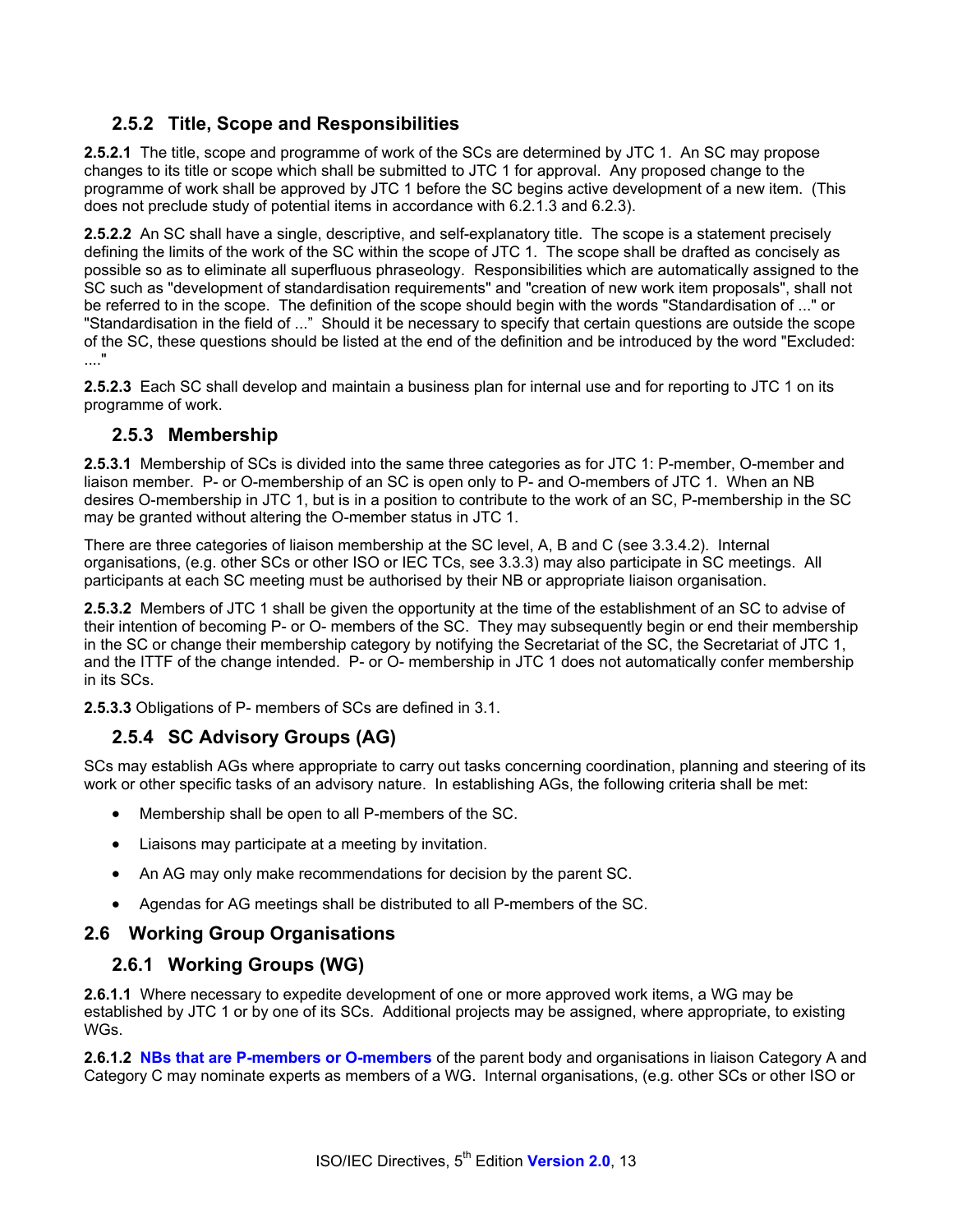IEC TCs, see 3.3.3) may also participate in WG meetings. All participants at each WG meeting must be authorised by their NB or appropriate liaison organisation.

**2.6.1.3** WG members shall, whenever possible, make contributions in tune with their respective NB positions and shall keep their NBs informed of their verbal and written contributions to WGs. WG members shall indicate whether views expressed reflect NB positions or personal opinions. WGs shall distribute and consider documented NB positions, individual contributions, and liaison contributions relevant to work items entrusted to the WG.

**2.6.1.4** Parent bodies shall periodically review the performance of their WGs against the following criteria:

- Are the work items progressing in accordance with established target dates?
- Are the experts nominated by the NBs which agreed to participate in the development of the work item(s) continuing to participate in the work by attendance at meetings or submission of contributions, or both? If not, the nominating NB shall be informed by the Secretariat of the committee concerned or WG Convener and asked to take corrective action. Where no written explanation is provided, and experts fail to attend meetings or to participate through written contributions, the Secretariat of the committee concerned or WG Convener may remove the member from the membership and mailing lists and notify the NB, or may ask the NB to take corrective action.

### **2.6.2 Other Working Groups (OWG)**

**2.6.2.1** JTC 1, SCs and WGs may establish OWGs to undertake specific tasks between meetings of the establishing body. These tasks shall be defined at a meeting of the establishing body. The provisions of these directives which apply to WGs apply to OWGs as well, except as otherwise noted in the terms of reference of the OWG (see 2.6.2.3). Since the provisions of 7.5.2 and 7.6.1 impose minimum lead times between meetings, advanced planning of such meetings is particularly necessary if work is to be completed before the next meeting of the establishing body.

**2.6.2.2** Participation in these OWGs need not be restricted to the delegates present at the meeting during which the group is established. However, the Convener should preferably be selected from among the attendees.

**2.6.2.3** When established, the terms of reference of each OWG shall be defined by the establishing body taking into account:

- A definition of the task to be completed by the group;
- The time frame in which the task is to be completed;
- The membership of the group;
- The designation of the group's convener;
- Appropriate provisions for the administrative support of the group;
- Meeting arrangements for the first meeting of the group.
- **2.6.2.4** If continuation of the OWG is required, it shall be re-established at each meeting of the establishing body.

**2.6.2.5** The following are examples of OWGs:

- Ad hoc group;
- Subgroup Rapporteur group;
- Drafting group;
- Editing group;
- Ballot resolution group;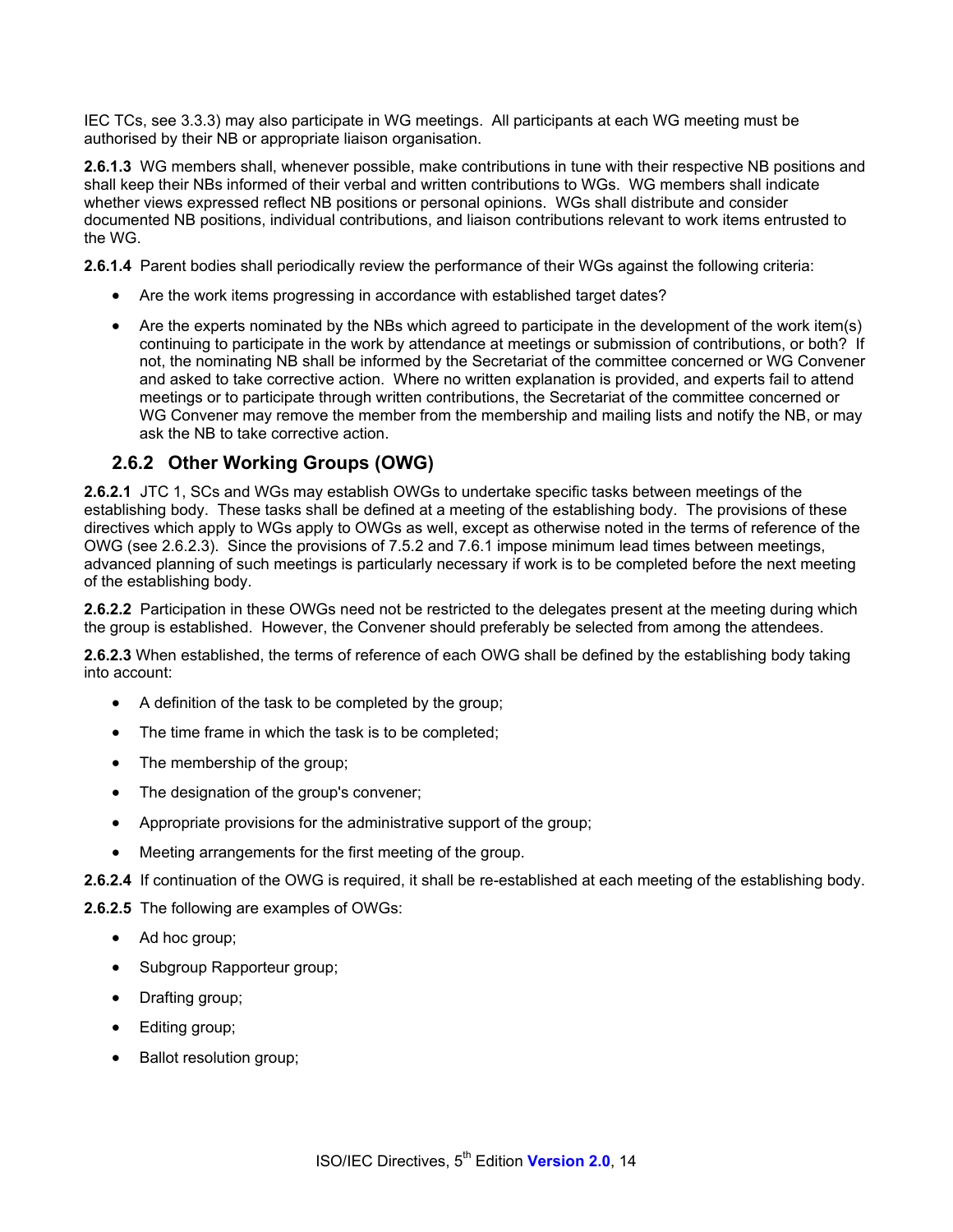**2.6.2.6** JTC 1 or SCs may establish editing groups to ensure the best possible editorial presentation of drafts in conformity with ISO/IEC Directives, Part 2. An editing group works under the responsibility of the Secretariat of JTC 1 or the SC that established it and provides direction to the Project Editor (see 5.7).

## **2.6.3 Joint Working Groups (JWG)**

In special cases, JTC 1 may authorise establishment of a JWG to undertake a specific task in which more than one SC is strongly interested. For administrative purposes the JWG shall be placed under one of the parent committees, nominated by mutual agreement. JWGs may also be established with other ISO and IEC TCs. JWGs shall follow the procedures defined for WGs.

## **2.6.4 Collaborative Relationship with ITU-T**

**2.6.4.1** Two modes of collaboration with ITU-T are defined in "Guide for ITU-T and ISO/IEC JTC 1 Co-operation" (which is incorporated by reference as Annex K of these directives): collaborative interchange and collaborative team (CT). A JTC 1 SC, in agreement with the corresponding ITU-T Study Group, may establish either of these two modes of collaboration as appropriate. In the case of collaborative interchange (see Annex K, 7.1) the terms of reference shall take into account:

- The scope of the effort as it relates to each organisation's programme of work (ITU-T Question and JTC 1 project). Where possible, it should include identification of the Recommendation(s) and International Standard(s) that are to be developed collaboratively;
- Any start-up provisions to accommodate work in progress.

In the case of collaborative team (see Annex K, 8.1), the terms of reference shall take into account:

- The scope of the effort as it relates to each organisation's programme of work (ITU-T Question and JTC 1 project). Where possible, it should include identification of the Recommendation(s) and International Standard(s) that are to be developed collaboratively;
- The parent body in each organisation to which the CT is to directly report (i.e. ITU-T Study Group or Working Party (SG or WP) and JTC 1 SC or WG);
- Any reporting or tracking provisions beyond those specified in Annex K, 8.7;
- Any start-up provisions to accommodate work in progress.

**2.6.4.2** Procedures for the operation of the two modes of collaboration are defined in Annex K. These procedures deal primarily with the synchronisation of approval actions by JTC 1 and ITU-T and are intended to supplement, not modify JTC 1 approval requirements.

**2.6.4.3** A JTC 1 SC may terminate a collaborative interchange or collaborative team mode of collaboration after consultation with the corresponding ITU-T Study Group.

### **2.7 Other Organisational Entities**

### **2.7.1 Inter-SC Workshops**

There is occasionally a topic for discussion which crosses multiple SCs and which cannot be handled by normal SC to SC liaison. Inter-SC Workshops may provide useful vehicles for discussion of such topics, provided that their use is limited. Since Inter-SC Workshops are considered extraordinary events, their establishment shall require approval by JTC 1 subject to the following conditions.

- The need for the Inter-SC Workshop shall be endorsed by all concerned SCs;
- Relevant meeting calendars shall be consulted prior to determining dates for Inter-SC Workshops and adequate time shall be given to allow experts to make appropriate arrangements;
- The Inter-SC Workshop shall have an identified sponsor, Convener and Secretariat;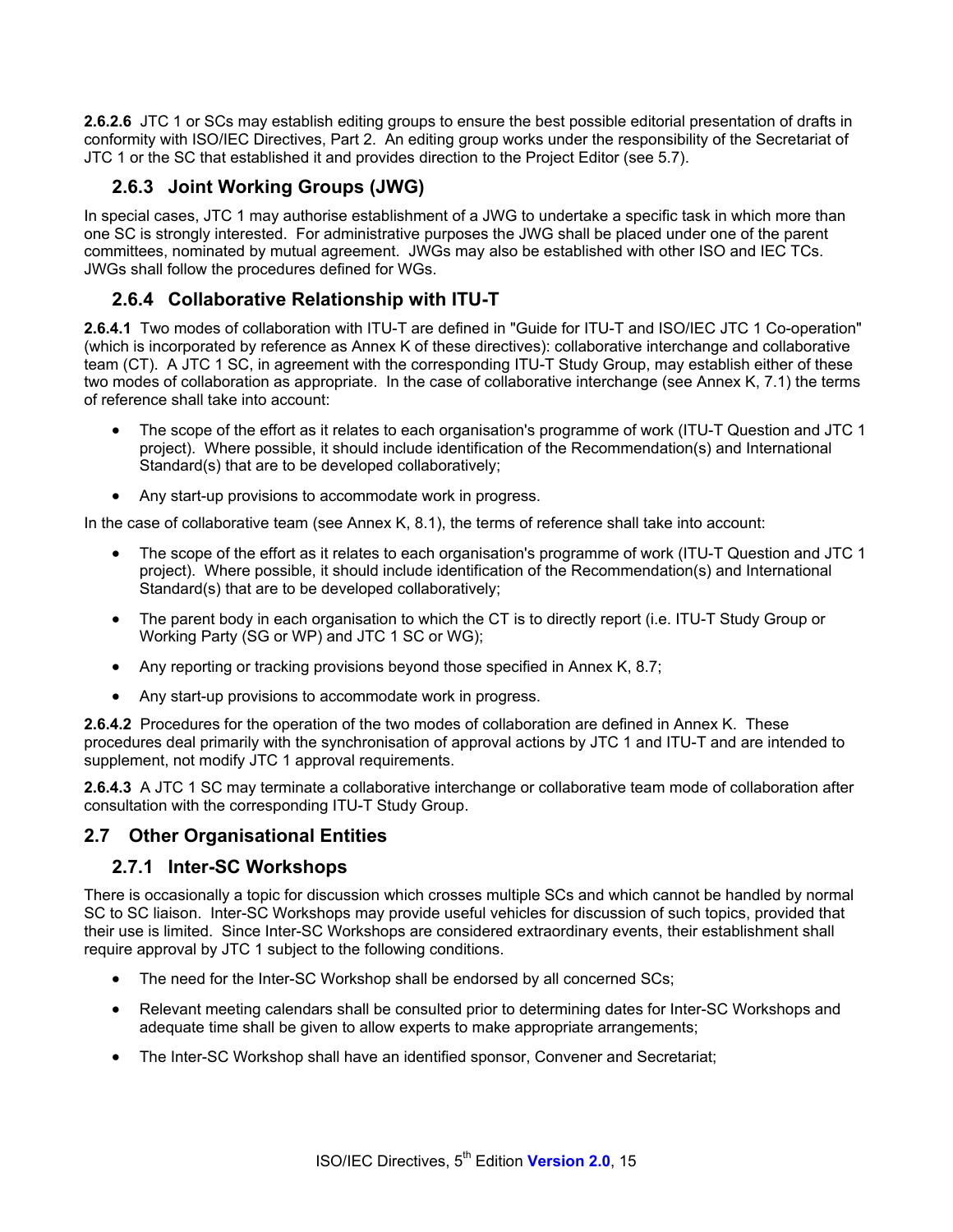- The Inter-SC Workshop shall be self-supporting and any additional ongoing administrative burdens shall be covered in a financial plan which shall be submitted to the JTC 1 for review and, at the discretion of the JTC 1 Secretariat, for JTC 1 approval;
- Each occurrence of an Inter-SC Workshop shall be approved by JTC 1;
- All recommendations from the Inter-SC Workshop shall be processed by the concerned SCs before any action can take place on the recommendations. The final disposition of recommendations impacting more than one SC shall be reported to JTC 1;
- Participation in Inter-SC Workshops shall be open to experts from all NBs and liaison members of the concerned SCs and others that may be identified before the Inter-SC Workshop is approved.

## **2.7.2 JTC 1 Registration Authorities**

In cases where the implementation of an IS requires the designation of a registration authority, the rules in Annex E shall be applied. The following rules shall apply to JTC 1 Registration Authorities (organisations which perform registration functions at the international level for JTC 1).

## **2.7.2.1 Appointment**

The following procedure shall be followed to obtain appointment of an organisation as a JTC 1 Registration Authority:

- Only NBs, SCs and Category A liaisons may nominate organisations to be JTC 1 Registration Authorities;
- Such nominations shall be subject to endorsement by ballot or plenary resolution of the SC responsible for the technical standard;
- JTC 1 shall consider those nominations receiving endorsement. In reviewing a specific proposal for an organisation to serve as a JTC 1 Registration Authority, the following may participate in the review:
	- A representative of the NB, SC or category A liaison nominating the JTC 1 Registration Authority, and
	- A representative of the proposed JTC 1 Registration Authority organisation
- Upon favourable vote, JTC 1 shall submit the nomination to the ITTF for appointment by the ISO and IEC Councils.

### **2.7.2.2 Qualifications**

To qualify for designation as a JTC 1 Registration Authority an organisation shall demonstrate that:

- It is a legal entity;
- It has been in existence for no less than five years;
- It enjoys a sound financial structure;
- It has employees who are technically competent in the relevant subject of the standard at issue;
- It agrees to function in its capacity as a JTC 1 Registration Authority for a minimum of ten years;
- It has sufficient equipment resources (e.g. hardware, software) and communication facilities (e.g. postal street address, telephone, facsimile, e-mail);
- If it operates with a fee structure, this structure shall be for the purpose of cost recovery, agreed by JTC 1 and approved by ISO and IEC Councils;
- It shall require no financial contribution from ISO or IEC Central Secretariats or their members.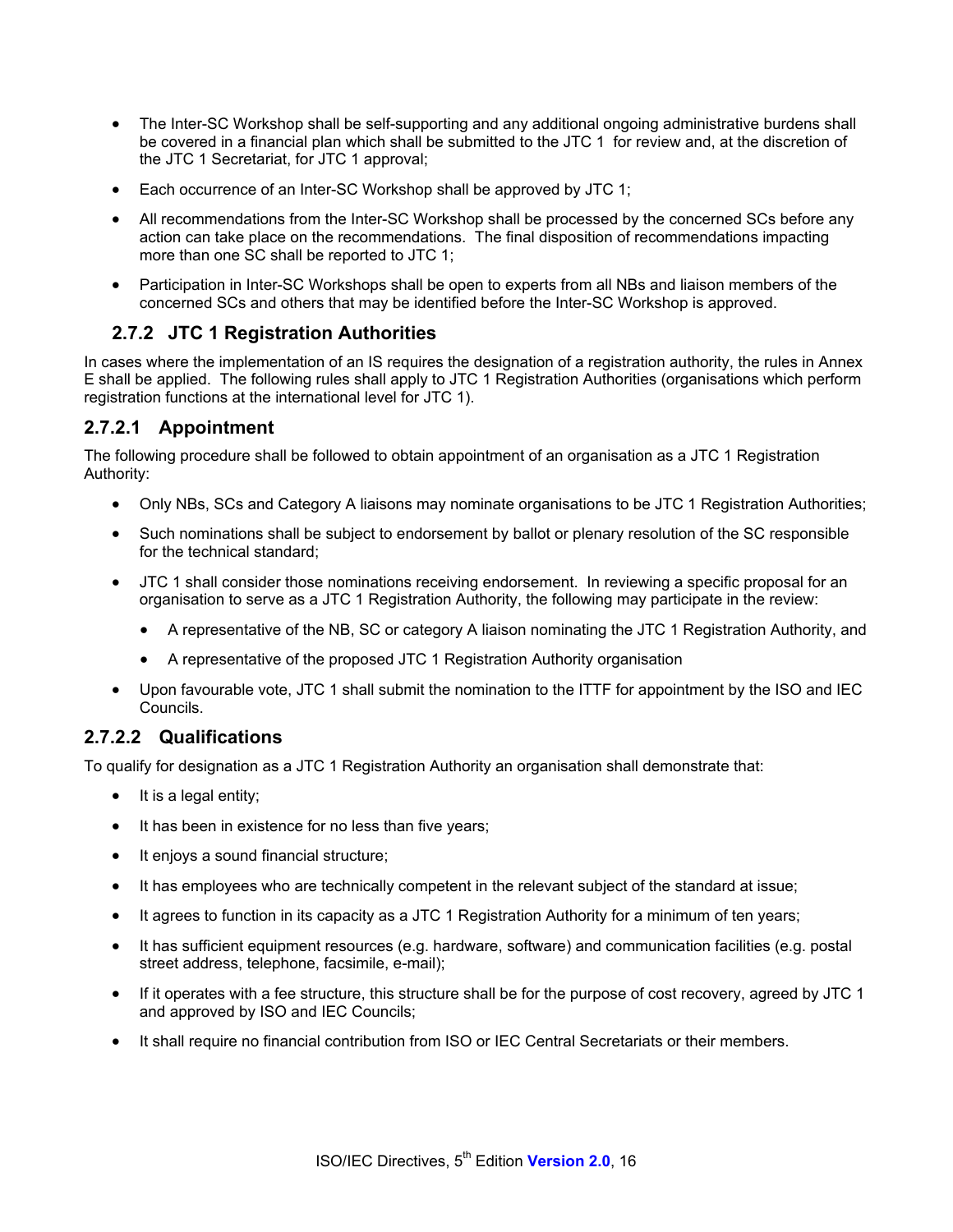## **2.7.2.3 Contract**

If appointed, the JTC 1 Registration Authority shall operate under contract with the ITTF. Upon twelve months notice, either the JTC 1 Registration Authority or the ITTF may terminate the contract.

#### **2.7.2.4 Duties**

The JTC 1 Registration Authority is responsible for registering objects in accordance with these rules and both the technical standard and its associated procedure standard.

It shall:

- Receive applications;
- Review applications;
- Assign names when the relevant criteria are met;
- Inform the applicant of the result of JTC 1 Registration Authority actions;
- Process updates of information associated with previously registered names;
- Inform requesting parties of the results of updates;
- Maintain an accurate register;
- Follow procedures for publication of a register if such publication is specified in the procedure standard;
- Safeguard any confidential information;
- Handle all aspects of the registration process in accordance with good business practice;
- Provide an annual summary report on activities to the responsible SC, JTC 1 and ITTF;
- Adhere to the procedure for appeals;
- Handle all business in English;
- Produce practice and tutorial documents when applicable;
- Indicate (e.g. on stationery) that it has been designated a JTC 1 Registration Authority by ISO/IEC.

### **2.7.3 JTC 1 Maintenance Agencies**

(See ISO/IEC Directives - Part 1: Procedures for the technical work, Annex G)

### **3 Membership Categories and Obligations**

#### **3.1 Participating Membership**

P-members within JTC 1 shall be NBs that are Member Bodies of ISO or National Committees of IEC, or both. Only one NB per country is eligible for membership in JTC 1. P-members have power of vote and defined duties.

**3.1.1** P-members of JTC 1 and its SCs have an obligation to take an active part in the work of JTC 1 or the SC and to attend meetings. P-members of JTC 1 and its SCs have an obligation to vote approval, disapproval, or declared abstention within the time limits laid down on all questions submitted for voting (unless 3.1.2 applies) within JTC 1 or the SC. "Abstention" is an appropriate response (with or without comment) if an NB is not confident that their technical review is sufficient to cast an "approve" or "disapprove" vote. P-members of JTC 1 have an obligation to vote on FDISs prepared by JTC 1 or its SCs as well as DISs distributed for fast-track processing.

**3.1.2** A P-member may have an interest in the field of JTC 1 without having interest or competence in all of the work items which may be dealt with. In such an instance, a P-member may inform the JTC 1 Secretariat, the SC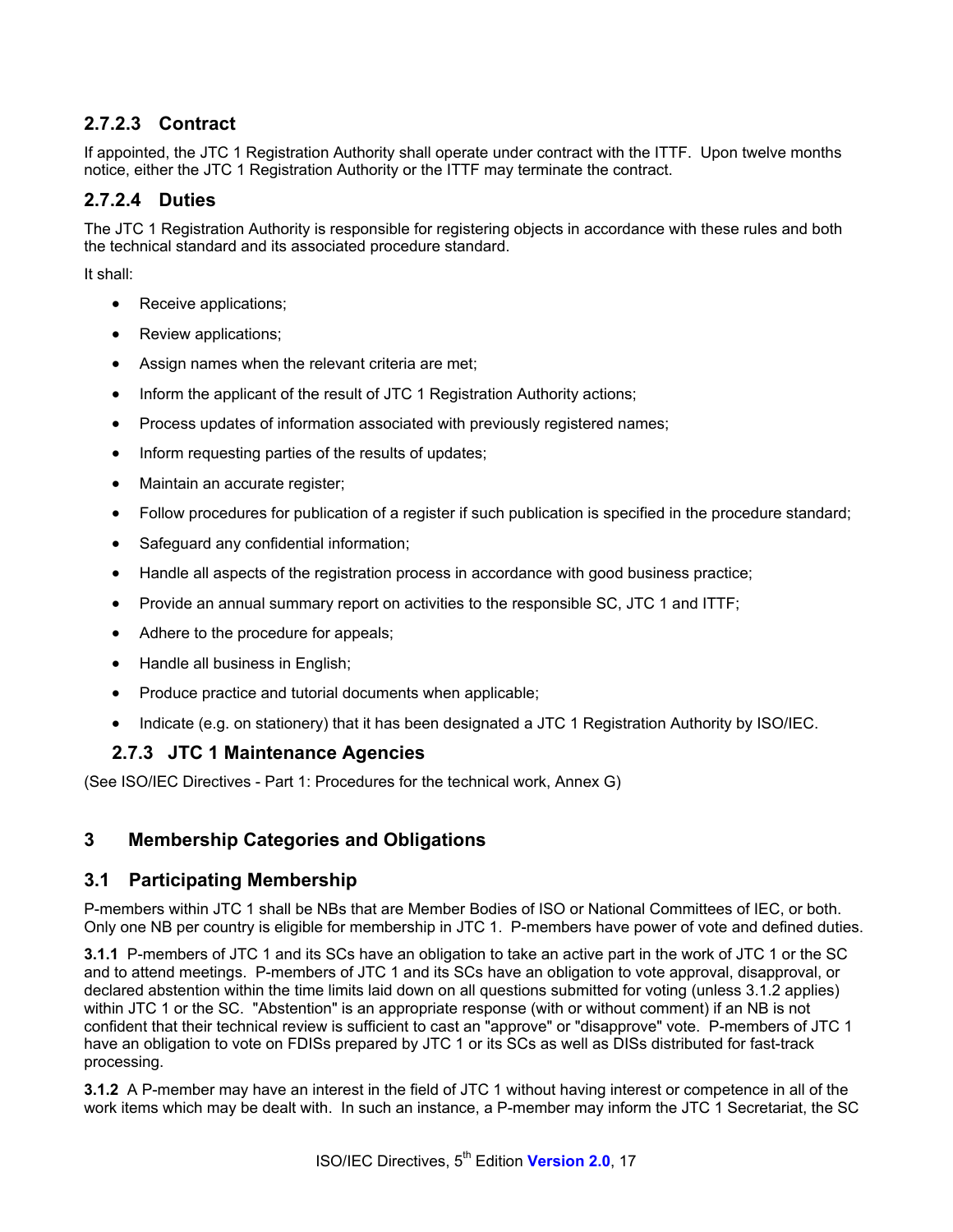Secretariat and the ITTF at the beginning of the work, or at a later stage, that it will abstain from participation in discussion or voting on specific items. Such a position, established and recorded by JTC 1, shall entitle the P-member to be absent from meetings and to abstain from voting on the relevant FDISs.

**3.1.3** The JTC 1 or SC Secretariat shall notify the Secretaries-General if a P-member of JTC 1 or the SC has been persistently inactive (unless the conditions of 3.1.2 apply) and has failed to make a contribution to two consecutive plenary meetings of JTC 1 or the SC concerned, either by direct participation, by correspondence or by a proxy voting arrangement as provided for in 7.7.7 or has failed to vote on questions submitted for voting within JTC 1 or the SC. Upon receipt of such notification, the Secretaries-General shall remind the NB of its obligation to take an active part in the work of the committee. In the absence of an acceptable response to this reminder, the member shall automatically have its status changed to that of O-member. An NB having its status so changed may, after a period of twelve months, be reinstated to P-member status on request.

## **3.2 Observing Membership**

Any NB that is a Member Body of ISO or National Committee of IEC, or both, may elect to be an O-member within JTC 1. Correspondent members of ISO are also eligible to be O-members of JTC 1. O-members have no power of vote, but have options to attend meetings, make contributions and receive documents. O members of JTC 1 subcommittees may nominate experts to participate in any working group of the subcommittee in which they have O membership. O-members of JTC 1 or its SCs may be requested (at not less than triennial intervals) by the relevant Secretariat to confirm whether or not they wish to retain their membership status in that committee.

#### **3.3 Liaison Membership**

#### **3.3.1 General**

**3.3.1.1** Establishment of liaison should be initiated by a written liaison statement from the requester and confirmed by the receiver. A liaison statement should include:

- Identification of the requester;
- Reason for liaison;
- Type of liaison;
- Category of liaison (for external liaison);
- Identification of liaison representative (mandatory for technical liaison).

**3.3.1.2** Liaison membership has no power of vote, but has some options to attend meetings and receive documents. Liaison members may be requested (at not less than triennial intervals) by the relevant Secretariat to confirm whether or not they wish to retain their membership status in that committee.

**3.3.1.3** It is emphasised that in order to be effective, liaison shall operate in both directions, and committee Secretariats should ensure that reciprocal arrangements are made by those organisations that are liaison members.

**3.3.1.4** JTC 1 should seek the full (and, if possible, formal) backing of the main organisations in liaison for each IS, TR or ISP in which the latter are interested.

### **3.3.2 Types of Liaison**

The following types of liaison apply to both internal and external liaison:

#### **3.3.2.1 Technical liaison**

A technical liaison is a specific technical working relationship between JTC 1, its SCs or WGs and another organisation to accomplish a specific technical coordination purpose. For a technical liaison, an official liaison representative must be appointed by JTC 1 or an SC. The liaison representative(s) is responsible for attending the meetings of the outside organisation and for preparing written liaison reports in a timely manner:

• From the parent body to the outside organisation;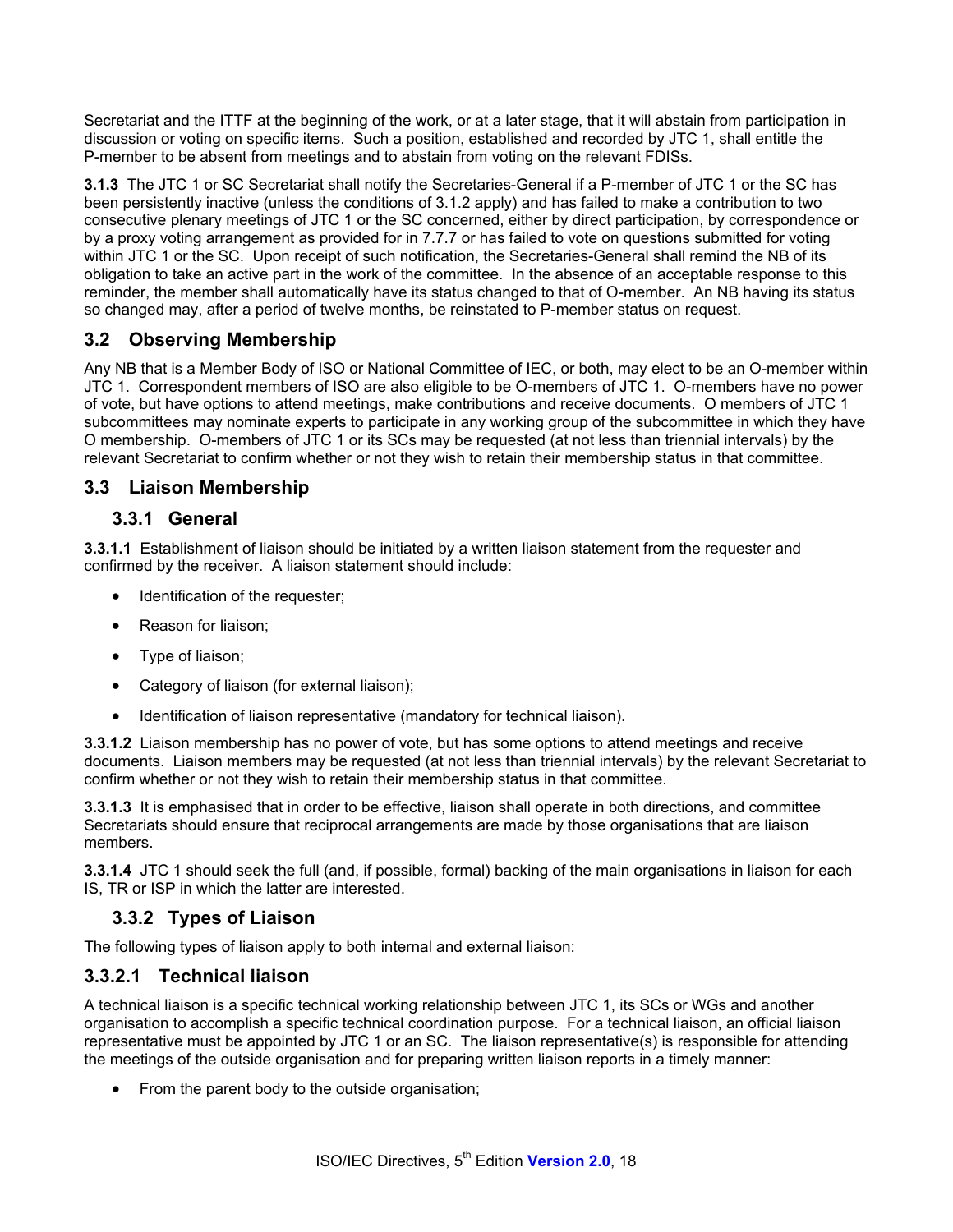• To the parent body following attendance at the meeting of the outside organisation.

All pertinent documentation shall be exchanged between the two organisations (see 8.3).

## **3.3.2.2 Formal liaison**

Formal liaison is a formal exchange of documents between two organisations for the purpose of keeping each other informed of their work.

### **3.3.3 Internal Liaison**

### **3.3.3.1 Liaison within JTC 1**

**3.3.3.1.1** SCs working in related fields shall establish and maintain liaison.

**3.3.3.1.2** The establishment, termination and maintenance of such liaison are the responsibility of the respective SC Secretariats.

**3.3.3.1.3** An SC may designate liaison representatives to follow the work of another SC or several of its WGs. Notice of the designation of such representatives shall be given to the Secretariat of the SC concerned, which shall furnish all relevant documents to the representative(s) or to the Secretariat of that SC, or both (see 8.3).

**3.3.3.1.4** Such representatives shall have the right to participate in the meetings of the SC or WG whose work they have been designated to follow but shall not have the right to vote. They may contribute to the discussion in meetings, including the submission of written contributions, on matters within the competence of their own SC.

## **3.3.3.2 Liaison with other ISO and IEC Technical Committees**

**3.3.3.2.1** Arrangements for adequate liaison between JTC 1 and TCs or SCs of ISO and IEC are essential. The JTC 1 and SC Secretariats are responsible for the establishment and termination of liaison between their committees and other TCs or SCs of ISO and IEC, but shall inform the ITTF. As far as the study of new subjects is concerned, the ITTF seeks the agreement of all interested parties in ISO and IEC so that the work will go forward without overlap or duplication of effort.

**3.3.3.2.2** Liaison representatives designated by JTC 1 or one of its SCs or other ISO or IEC committees shall have the right to participate in the discussions of the committee whose work they have been designated to follow and may submit written contributions. They shall not have the right to vote.

## **3.3.4 External Liaison**

### **3.3.4.1 General**

**3.3.4.1.1** The desirability of liaison between JTC 1 and its SCs and international or broadly based regional organisations and specialised organisations working or interested in similar or related fields should be taken into account at an early stage of the work.

**3.3.4.1.2** The Secretaries-General are responsible for establishing and terminating the appropriate liaisons with other organisations in consultation with the Secretariat of JTC 1 or SCs concerned.

### **3.3.4.2 Liaison Categories**

Classification of liaison organisations shall be established separately for JTC 1 and for each of its SCs, and is recorded at the ITTF. Three categories of liaison with external organisations have been established:

#### *Category A*

Organisations which make an effective contribution to and participate actively in the work of JTC 1 or its SCs for most of the questions dealt with by the committee.

• If an organisation requesting Category A liaison does not currently have Category A liaison with JTC 1, the request will be forwarded to the JTC 1 Secretariat by the ITTF, along with appropriate documentation (i.e. information about the requester and its interest in the work of JTC 1). In the case of liaison with an SC, the JTC 1 Secretariat will ask the appropriate SC Secretariat for a recommendation on the establishment of the proposed liaison. The JTC 1 Secretariat will forward the request (and the SC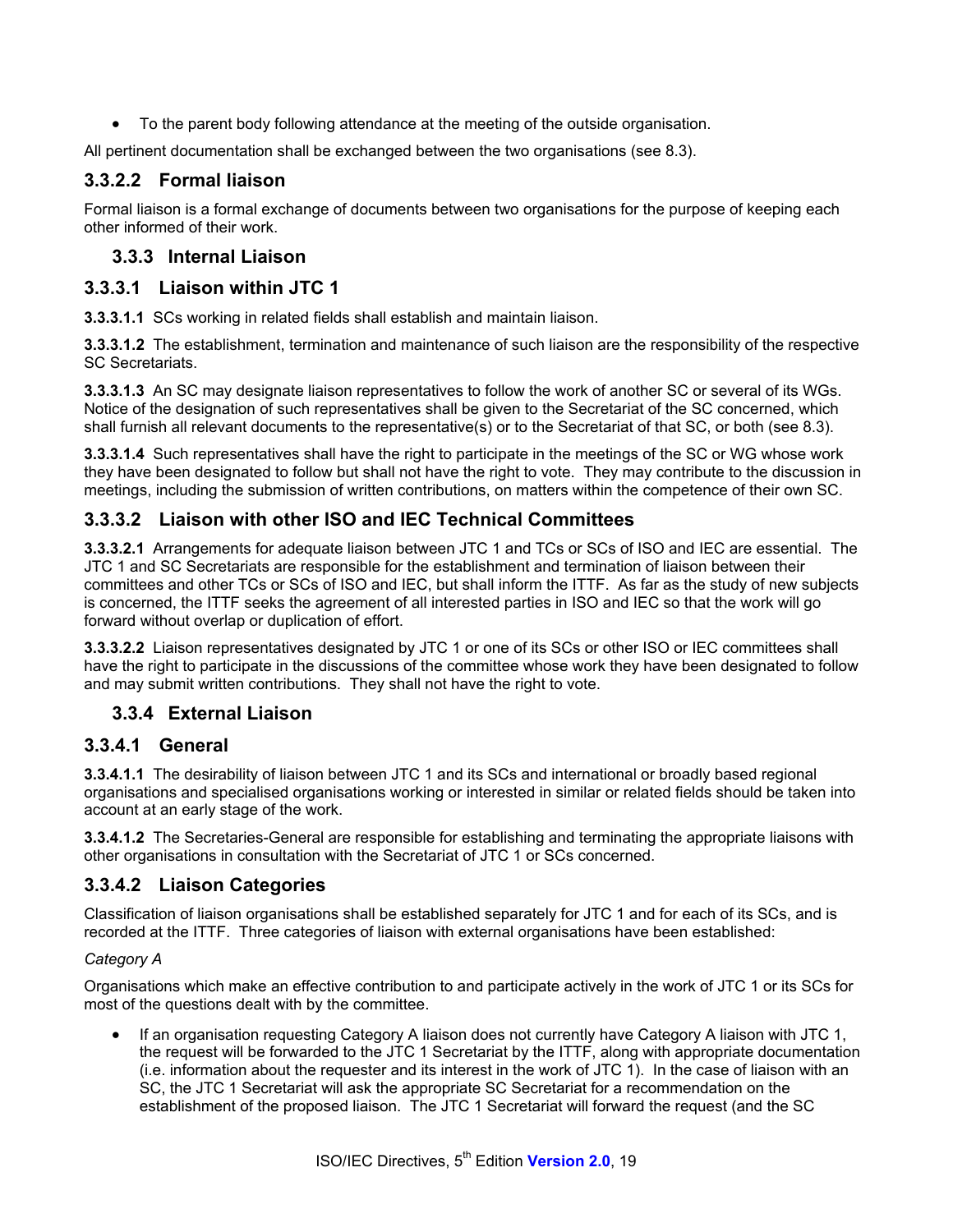Secretariat recommendation in the case of liaison with a subcommittee) to JTC 1 for approval either by letter ballot or by a vote at a meeting.

• If a requesting organisation currently has Category A liaison with JTC 1, a request for establishing a new liaison will be forwarded by the ITTF to the Secretariat of the committee with which liaison is sought, along with the documentation mentioned above. The Secretariat will forward the request to the committee for approval either by letter ballot or by vote at a meeting. The JTC 1 Secretariat shall be copied on all correspondence.

#### *Category B*

Organisations which have indicated a wish to be kept informed of the work of JTC 1 or any of its SCs.

#### *Category C*

Organisations which make an effective technical contribution and participate actively at the WG or project level of JTC 1 or its SCs.

- Category C liaisons are proposed by JTC 1 to the ITTF after receiving a recommendation from the appropriate JTC 1 subsidiary body, i.e. an SC (or WG reporting directly to JTC 1).
- Each request for liaison status forwarded to JTC 1 from an appropriate JTC 1 subsidiary body must contain a statement of expected benefits and responsibilities accepted by both the JTC 1 organisation and the organisation requesting liaison status.
- The liaison group must agree to pay any meeting and documentation expenses that other participants are required to pay.
- The JTC 1 subsidiary body shall review the liaison activity on a two-year cycle to ensure that the liaison group is, in fact, actively participating and there is appropriate NB participation. The result of this review shall be forwarded to ITTF for further action.
- The ITTF must reaffirm the liaison status of the organisation if there is continued evidence of active participation in the work of the WG or project and appropriate NB participation exists.

If a request for liaison is considered by JTC 1 in the first instance, and category C liaison is thought to be applicable, JTC 1 may request the appropriate JTC 1 subsidiary body or bodies to consider the request and apply the above procedure.

### **3.3.4.3 Liaison with ITU-T**

Each SC shall approve a comprehensive listing of its representatives authorised to conduct liaison on behalf of the SC (indeed, on behalf of JTC 1 and ISO/IEC in the area delegated to that SC). Those who deal with ITU-T shall be responsible for liaison on one or more specific Study Groups and Questions. In regard to those activities, the SC liaison representative speaks for ISO and IEC.

All contributions to ITU-T should be subject to ITU-T Recommendations A.1 and A.2, and other ITU-T requirements as may be imposed. Specifically,

- Each contribution should identify which, if any, prior contributions it supersedes;
- Each contribution should be addressed to only one Study Group. However, other Study Groups which may be interested in the contribution may also be identified.

*[Note: In addition to liaison between JTC 1 and ITU-T, two methods for collaboration on work of mutual interest are defined (see 2.6.4 and Annex K, particularly Clause 4, Modes of Co-operation.)]* 

### **3.3.4.4 Liaison Co-ordinator**

If an external liaison organisation deals with more than one SC, a coordination officer shall be identified by JTC 1. The task of this officer is to receive all contributions going to this external liaison to ensure coherence of the JTC 1 position. If the coordination officer detects any contradictions, the coordination officer is responsible for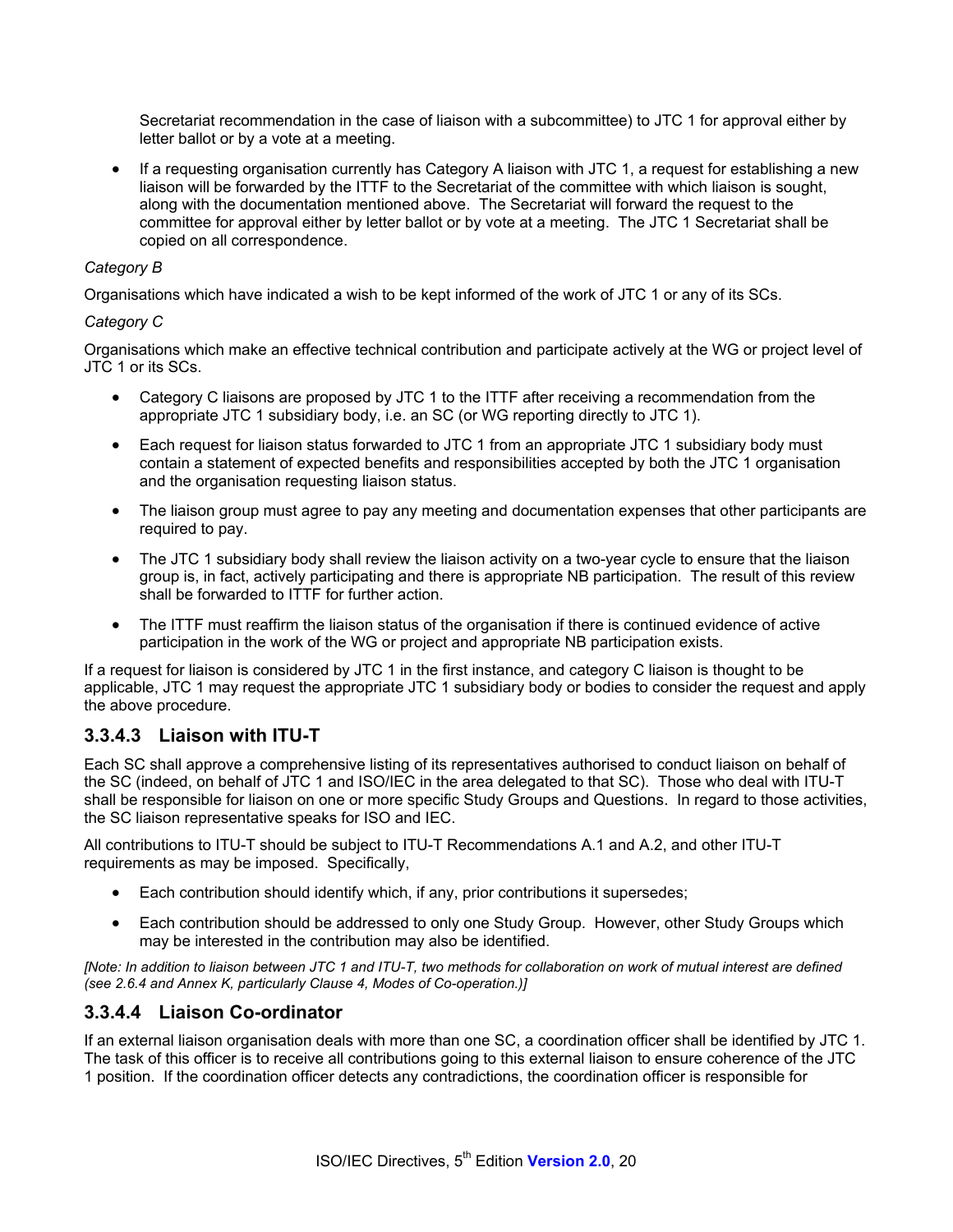reporting this to the JTC 1 Chairman and the ITTF. It is the JTC 1 Chairman's duty to co-ordinate the position with the SC Chairmen involved.

### **3.4 Coordination**

## **3.4.1 General**

**3.4.1.1** With the great number of ISO and IEC technical bodies engaged in the preparation of International Standards, coordination is essential in order to avoid difficulties and harmful effects on the technical work of ISO and IEC.

**3.4.1.2** The JTC 1 and SC Secretariats shall make every effort to encourage their members to consider ISO, IEC and JTC 1 as a whole and the interests of other TCs working in related fields, and to avoid the risk of the committee working in isolation.

**3.4.1.3** To facilitate coordination at the international level, members of the relevant committees should take all possible steps to achieve coordination at the national level, so as to reach a single national view-point before taking firm positions in the separate international discussions.

## **3.4.2 Responsibilities for Coordination**

**3.4.2.1** The primary responsibility for achieving good coordination both within JTC 1 and with the work of other TCs resides with the committee Secretariats. The JTC 1 Secretariat (with the assistance of the JTC 1 Chairman and the ITTF) shall make every effort to ensure coordination of the work of JTC 1 and its SCs with the other ISO and IEC TCs.

**3.4.2.2** The ITTF is responsible for overall coordination of the technical work of ISO and IEC in the field of information technology and for providing any assistance in its power which the JTC 1 Secretariat may request for the solution of a particular problem. The ITTF may, if necessary, request the assistance of the TMB/SMB.

**3.4.2.3** The Secretariats of JTC 1 and its SCs shall keep their P-members informed of current or potential problems of coordination of work and, where appropriate, request their assistance, including possible actions that could be taken at the national level, in finding solutions to these problems.

## **3.4.3 Procedure for Coordination and Resolution of Difficulties**

**3.4.3.1** The JTC 1 Secretariat shall, in co-operation with the JTC 1 Chairman, ensure that liaisons are established and maintained with other TCs and SCs working in related fields (see also 3.3.2 and 3.3.3). The practical operation of these liaisons includes exchange of relevant documents (e.g. NPs and proposed drafts for standards at their earliest stage), exchange of liaison representatives at meetings and appointment of liaison officers if needed. Special attention of the technical body liaison should be drawn to specific matters or particular documents on which its agreement or opinion is required. Secretariats of the technical bodies in liaison shall maintain day-to-day contacts in important cases and may arrange ad hoc meetings.

**3.4.3.2** In all cases of unsatisfactory coordination, contradictions or discrepancies, the Secretariats concerned shall, in consultation as appropriate with the committee Chairmen and the ITTF, make every attempt to resolve the difficulty. The Secretaries-General may, if necessary, call an ad hoc meeting of the interests directly involved.

**3.4.3.3** In cases where the procedures indicated above fail to resolve the difficulties, the Secretaries-General may refer the matter to the TMB/SMB for decision after obtaining, if required, the opinion of an advisory body. If necessary the TMB/SMB may make recommendations on the subject to Councils.

**3.4.3.4** There may be a few exceptional cases where the problem concerning some differences, real or apparent, may remain unresolved in spite of all efforts. In all such cases, the Secretariat requiring that such a difference be maintained in an FCD shall submit a full report of all the attempts made to remove the difference, giving the justification for the final decision, as part of the explanatory report (see 12.6.3.9**)**.

## **3.4.4 Basic or Harmonized Standards**

**3.4.4.1** In addition to the standards of TCs working in related fields, JTC 1 should comply with basic, a standard that has a wide-ranging coverage or contains general provision for one particular field, or harmonized, standards on the same subject approved by different standardized bodies that establish interchangability of products,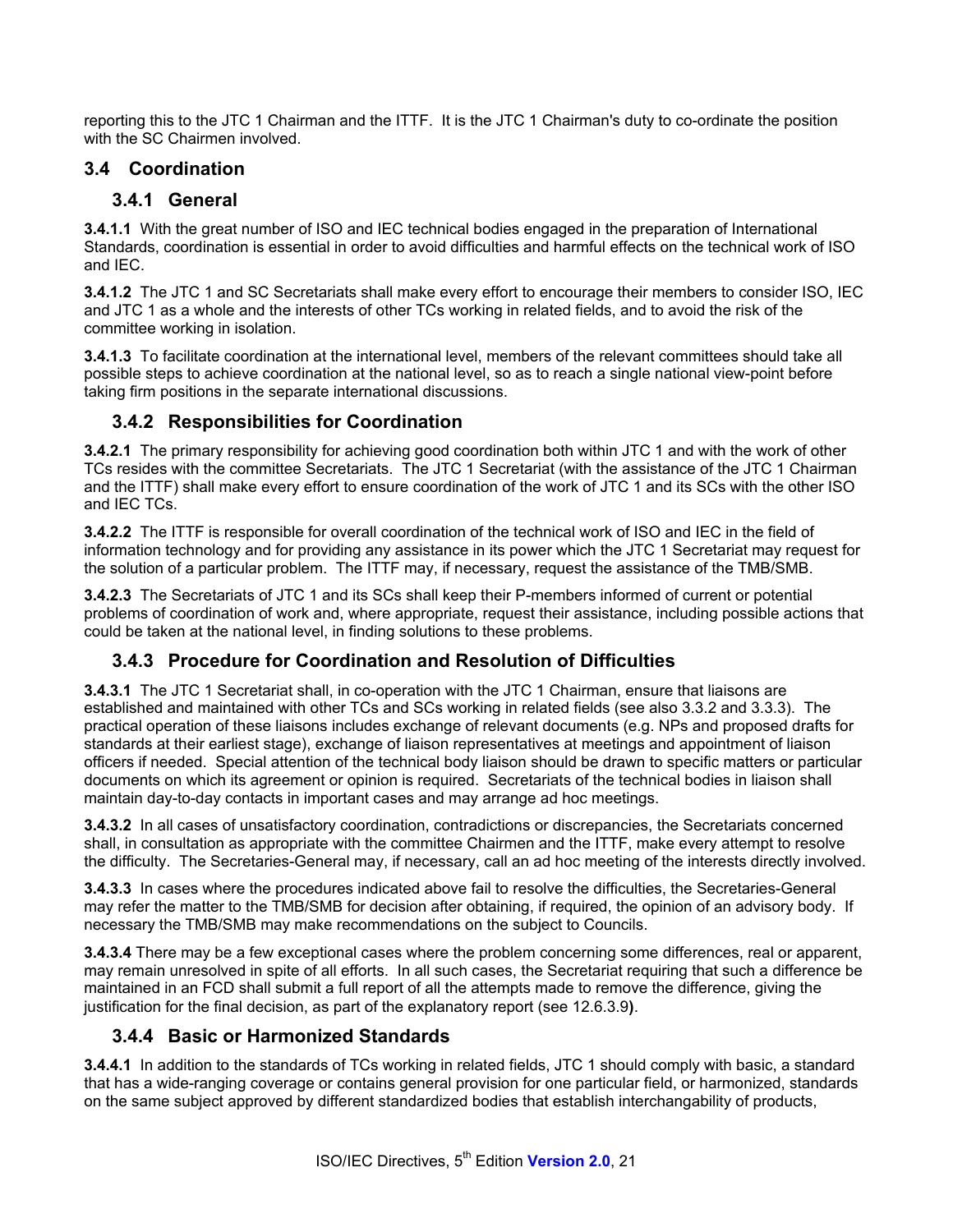processes and services, or mutual understanding of test results or information provided according to these standards, standards and pay attention to such other standards of ISO and IEC which affect their work. It is the duty of the JTC 1 and SC Secretariats to bring the contents of the relevant standards to the notice of members of JTC 1, SCs and WGs. Coordinating standards for specific fields shall be identified and furnished to the technical bodies concerned.

**3.4.4.2** Attention should similarly be drawn to ISO and IEC policies concerning standards for reference materials required for end products.

#### **4 Administration**

#### **4.1 Information Technology Task Force (ITTF)**

**4.1.1** The ITTF is responsible for the day-to-day planning and coordination of the technical work of JTC 1 relative to IEC and ISO, and supervises the application of the ISO and IEC Statutes and Rules of Procedure. The ITTF shall satisfy itself that particular investigations are followed up and that the time limits are complied with. To be in a position to keep Councils and NBs informed as to the technical work envisaged, in progress and completed, the ITTF must always be fully informed regarding the work of JTC 1.

**4.1.2** The ITTF shall advise the JTC 1 Secretariats and Secretaries on any point of procedure, assist in the technical coordination and harmonisation of work and in seeking solutions to any problems which have not been resolved between JTC 1 and other TCs of ISO and IEC directly. If necessary, the ITTF may convene ad hoc technical coordination meetings.

**4.1.3** The Secretaries-General endeavour to send their representative to meetings of JTC 1 when a new Secretariat is appointed, and to any meetings where such presence is desirable for solving problems, but the ITTF cannot assist the Secretariat, on a permanent or semi-permanent basis, in carrying out its duties.

**4.1.4** The ITTF performs the following tasks with respect to ISs:

- Registration of CDs and, if necessary, advising on titles;
- Checking and editing of FCDs (units, equivalence of English and French versions, drawings, tables, etc.);
- Notification of availability of FCDs to NBs and to organisations in liaison for information and comments;
- Distribution of FDISs and DISs to NBs for approval and to organisations in liaison for information and comments;
- Administering the voting of NBs on FDISs and DISs;
- Communicating the voting results and related comments to the appropriate Secretariats (see 12.7.2.2);
- Advising JTC 1 NBs of the acceptance of FDISs and DISs for publication, and distribution of the final report (see 12.7.2.3);
- Printing, distribution and sale of ISs.

In addition the ITTF has certain other specific duties:

- Maintaining up-to-date records showing the participation categories (P- and O-) of NBs in JTC 1 and each SC;
- Maintaining up-to-date records of the liaisons established for JTC 1 and each SC;
- Coordinating the meetings of JTC 1 and SCs relative to other ISO and IEC TCs;
- Convening meetings of JTC 1 and SCs;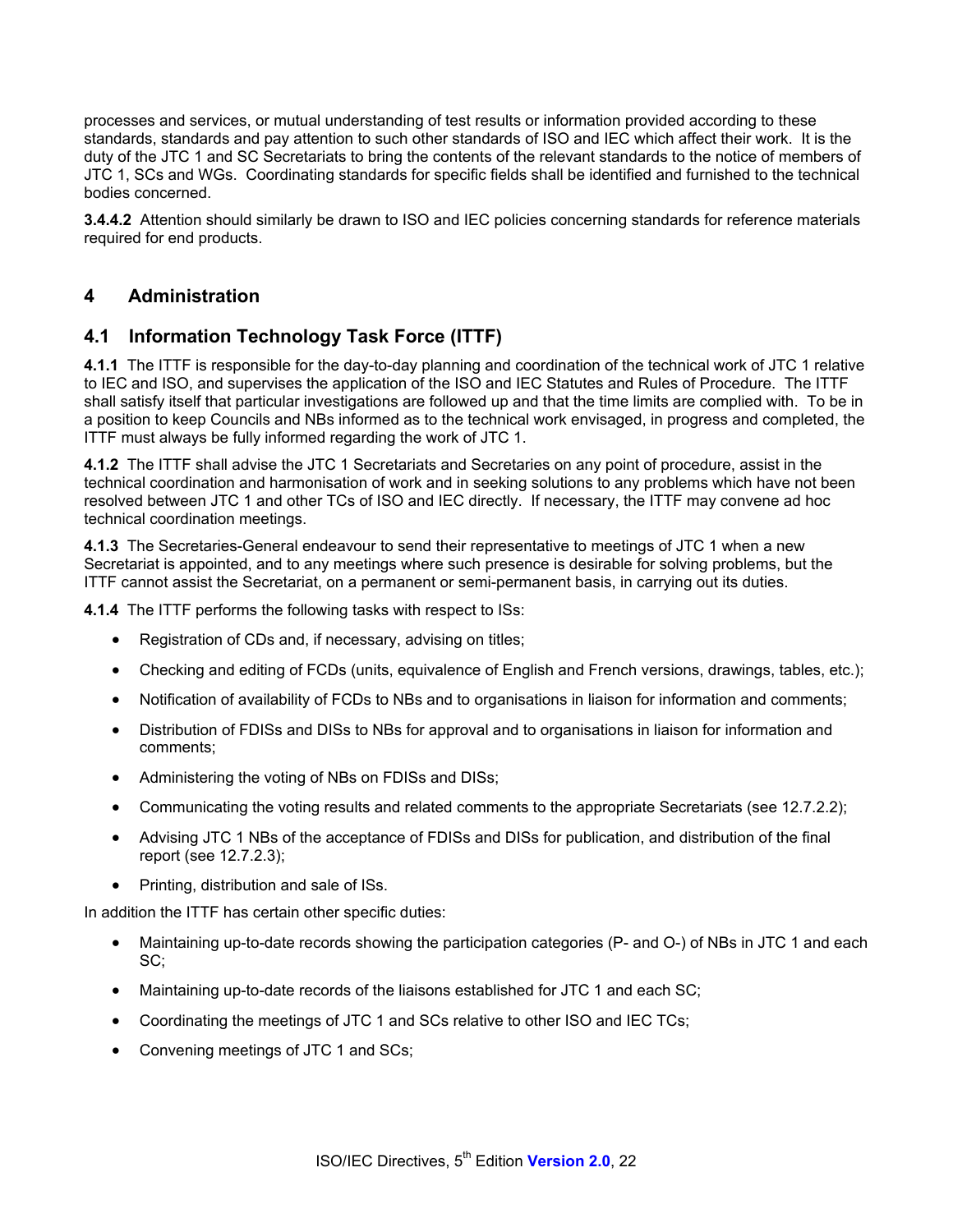- Dealing with questions concerning relations with organisations (invitations to meetings of JTC 1 and its SCs, ISO or IEC technical representation to meetings of such organisations, establishment of new liaisons, etc.);
- Maintaining up-to-date records showing project information and NB memberships.

### **4.2 JTC 1 Administration**

## **4.2.1 Allocation of the JTC 1 Secretariat**

**4.2.1.1** The TMB/SMB appoints the Secretariat of JTC 1 from among JTC 1 P-members. The TMB/SMB decides on the transfer of the Secretariat of JTC 1 from one NB to another.

**4.2.1.2** An NB (P-member) may offer to undertake the Secretariat of JTC 1. Before doing so, the NB shall have investigated its national situation and satisfied itself that adequate resources exist to carry out the responsibility involved (see Annex A) without undue delay in the processing of JTC 1 work.

**4.2.1.3** If an NB wishes to relinquish the Secretariat of JTC 1, the NB shall immediately inform the ITTF, giving a minimum of twelve months' notice.

**4.2.1.4** If the Secretariat of JTC 1 persistently fails to comply with the requirements of these directives, the Secretaries-General or an NB may have the matter placed before the TMB/SMB who may review the allocation of the Secretariat with a view to recommending its transfer to another NB.

## **4.2.2 Responsibilities and Duties of the JTC 1 Secretariat**

**4.2.2.1** The JTC 1 Secretariat is responsible to the Councils and to the members of JTC 1 for all the activities of JTC 1, including its subsidiary bodies. The JTC 1 Secretariat shall work in close Co-operation with the Chairman of JTC 1.

**4.2.2.2** The JTC 1 Secretariat shall act in all respects as an international Secretariat and shall not be influenced by national considerations in the pursuit of its work. Working as Secretariat, a NB shall maintain strict neutrality and distinguish sharply between proposals it makes as a NB and proposals made in its capacity as Secretariat.

**4.2.2.3** The JTC 1 Secretariat shall maintain and provide the ITTF with up-to-date records of the membership of JTC 1, its SCs and WGs and liaisons with other TCs and organisations.

## **4.2.3 JTC 1 Special Working Group Administration**

The allocation of a JTC 1 SWG Secretariat shall be in accordance with the provisions of 4.3.1 for SC Secretariats. The responsibilities of a JTC 1 SWG Secretariat shall be in accordance with 4.3.2.1 and 4.3.2.2.

## **4.2.4 JTC 1 Rapporteur Group Administration**

The Rapporteur appointed by JTC 1 is responsible for administration of the Rapporteur Group, e.g. distribution of internal documents, establishment and administration of web sites, meeting arrangements and other administrative support.

#### **4.3 Subcommittee Administration**

### **4.3.1 Allocation of SC Secretariats**

**4.3.1.1** The Secretariat of an SC is appointed by JTC 1 from among the P-members of that SC. If no NB acceptable to JTC 1 is willing to undertake the Secretariat responsibilities, the SC shall be disbanded. Before indicating a willingness to undertake SC Secretariat responsibilities, the NB shall have investigated its national situation and satisfied itself that adequate resources exist to carry out the responsibility involved (see Annex A) without undue delay in the processing of the work.

**4.3.1.2** In the case of a new SC, an enquiry is made by the JTC 1 Secretariat to obtain offers for undertaking the Secretariat of the new SC. If two or more P-members offer to undertake the Secretariat of the same SC and maintain their candidacy in spite of other offers, JTC 1 decides on the appointment of the SC Secretariat.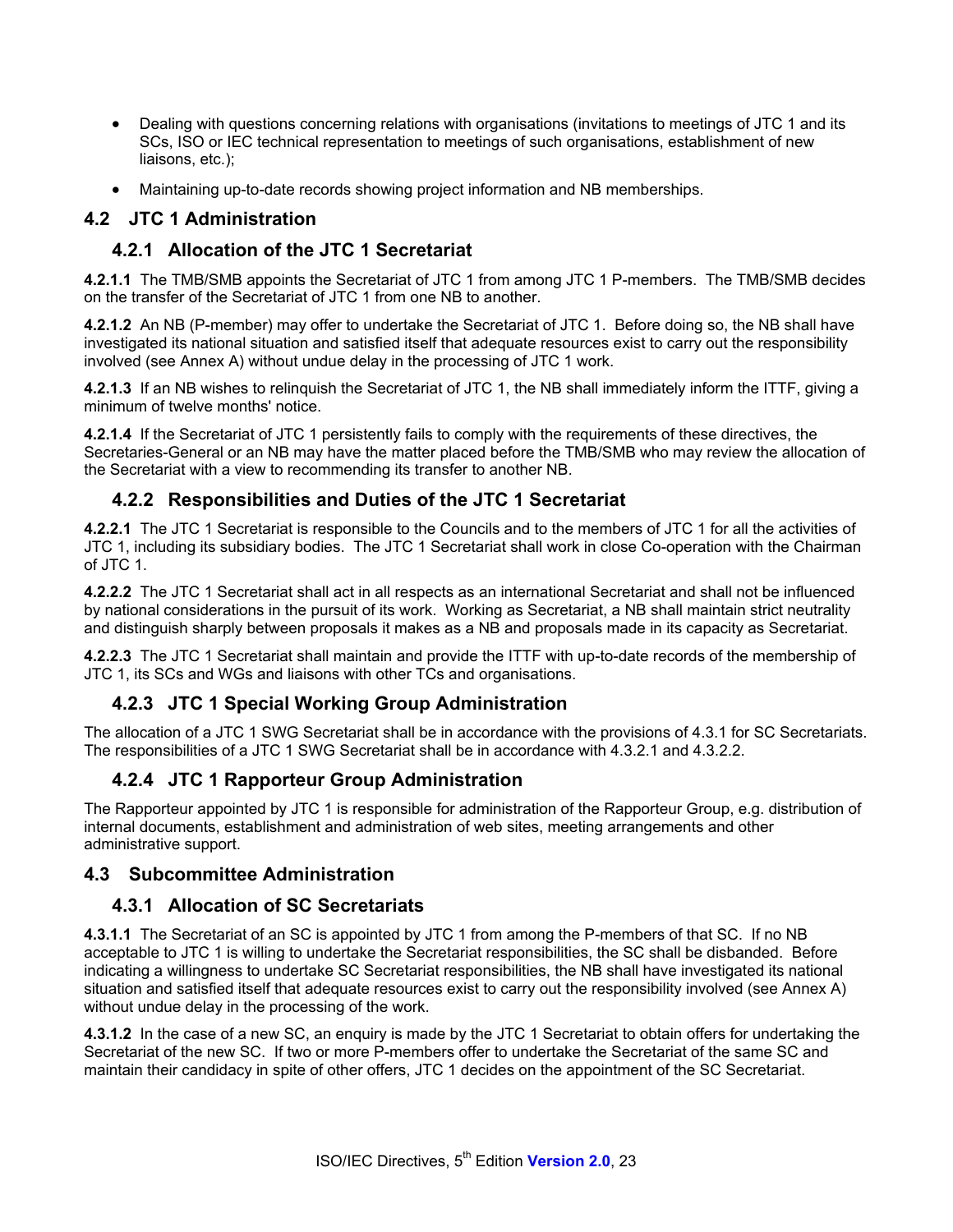**4.3.1.3** If an NB wishes to relinquish the Secretariat of an SC, the NB shall immediately inform the Secretariat of JTC 1 giving a minimum of twelve months' notice.

**4.3.1.4** If the Secretariat of an SC persistently fails to comply with the requirements of these directives, or for any other reason, JTC 1 may, by a majority vote of the P-members, decide to reallocate the Secretariat to another NB. In this case, an enquiry is made by the JTC 1 Secretariat to obtain offers from other P-members of the SC to undertake the Secretariat. If two or more P-members offer to undertake the Secretariat of the same SC, JTC 1 decides on the reallocation of the SC Secretariat.

**4.3.1.5** The procedure for reallocation is the same as that set out in 4.3.1.1 and 4.3.1.2.

## **4.3.2 Duties of an SC Secretariat**

**4.3.2.1** The SC Secretariat is responsible to JTC 1 and to the members of the SC for all the activities of the SC, including its subsidiary bodies. It shall work in close Co-operation with the JTC 1 Secretariat. In particular, for the maintenance of lists of members and liaisons, the Secretariats of SCs shall ensure that the JTC 1 Secretariat receives the necessary information.

**4.3.2.2** The SC Secretariat shall act in all respects as an international Secretariat and shall not be influenced by national considerations in the pursuit of its work. Working as Secretariat, an NB shall maintain strict neutrality and distinguish sharply between proposals it makes as an NB and proposals made in its capacity as Secretariat.

**4.3.2.3** The SC Secretariat shall work in close Co-operation with the SC Chairman appointed by JTC 1, if any.

### **4.4 Working Group Administration**

#### **4.4.1 Allocation of WG Administration Responsibilities**

**4.4.1.1** The parent body shall assign responsibility for the administration of a WG to a Convener, if necessary supported by a Secretariat. Any Secretariat shall be either an NB or an organisation endorsed by the NB. The NB must confirm in writing its consent to the arrangement before it can be effected.

**4.4.1.2** The ITTF and JTC 1 shall be informed of any such arrangements and be advised of the name, address, telephone and facsimile numbers, and e-mail address of the person(s) responsible for the administration of the WG.

### **4.4.2 Administrative Responsibilities for WGs**

The administrative responsibilities include:

- Maintenance of a document distribution list:
- Maintenance of lists of members and liaisons the Convenors or Secretariats of WGs shall ensure that the JTC 1 Secretariat receives the necessary information;
- Maintenance of a document register;
- Preparations for the WG meetings in consultation with the hosts;
- Timely distribution of documents;
- Preparation and distribution of meeting agendas in accordance with the guidelines of 7.6.1;
- Preparation of meeting reports which shall include the following:
- List of attendees, including their nominating organisation (NB or liaison organisation ) and employer;
- Actions taken relative to assigned projects;
- Problems and issues highlighted;
- Target date updates;
- Resolutions;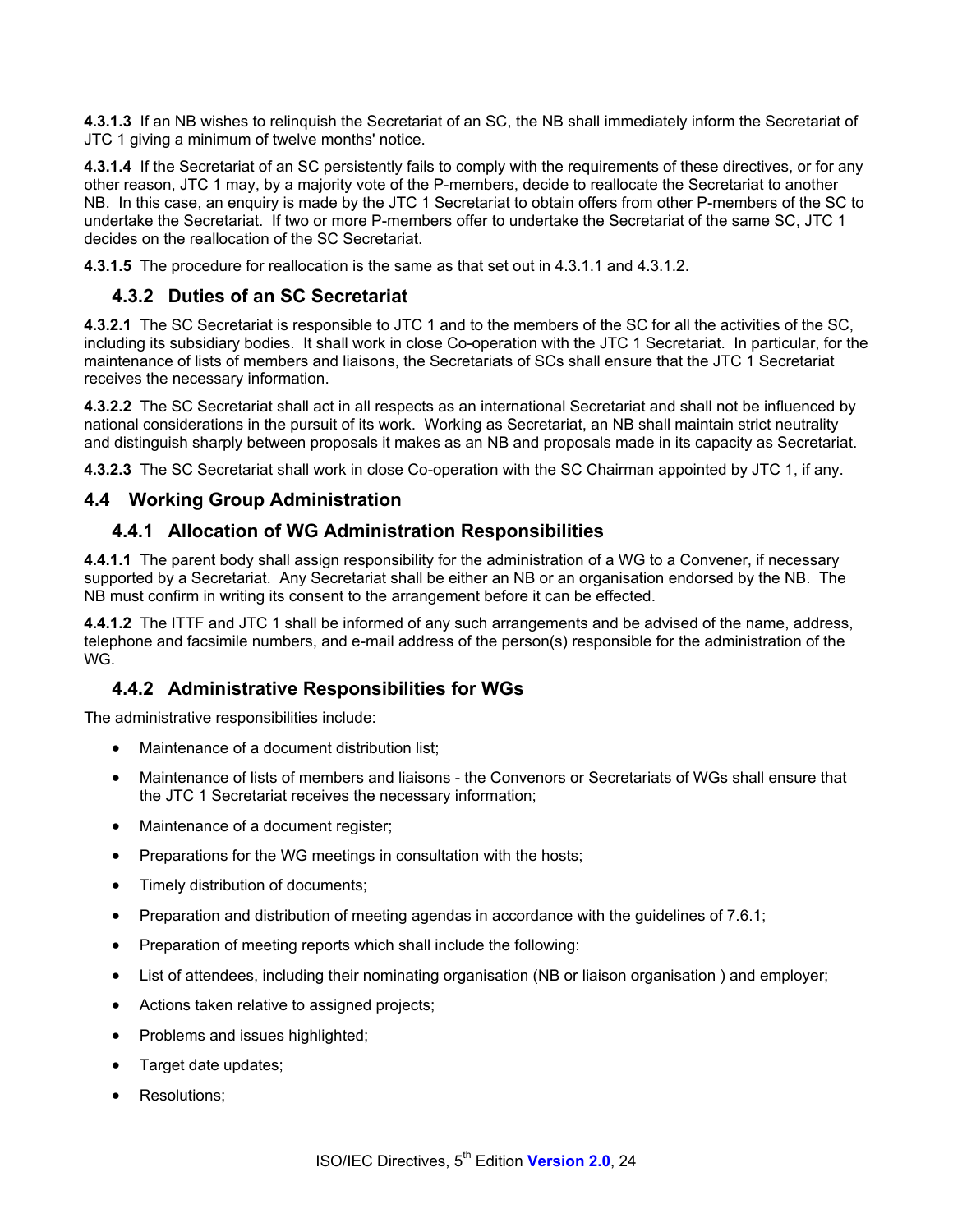- Forwarding the meeting report and resolutions to the parent body Secretariat for distribution to the parent body for action as appropriate;
- Maintenance of progress reports (includes updates to JTC 1 database).

#### **4.5 Non-Permanent Organisational Entity Administration**

Administrative arrangements for non-permanent organisational entities (e.g. OWGs, workshops) should be defined by the establishing group at the time each organisational entity is created. Such administrative arrangements should take into account the nature of the organisational entity and should generally align with the requirements defined in 4.4 for WGs.

## **4.6 Responsibility for the Archiving of Documents**

**4.6.1** The responsibility for **the archiving of documents** concerning JTC 1 work and the background to the publication of ISs is divided between the JTC 1 Secretariat and the ITTF. **Archival of documents is required to support transparency of the standards development process undertaken by JTC 1, to support the effective functioning of JTC 1 and its SCs by preserving the knowledge in the committees and to be able to defend against challenges to decisions or features in Standards**. The **archiving of documents** is of particular importance in the context of any possible future changes of Secretariat responsibility from one NB to another. It is also important that information on key decisions and important correspondence pertaining to the preparation of ISs or TRs should be readily retrievable in the event of any dispute arising out of the provenance of the technical content of the publications. **Archival of documents includes the documents themselves and the mechanism or tooling used to access these documents**.

**4.6.2 JTC 1 and all subordinate groups** shall establish and **maintain archives** of all official transactions concerning their committees **listed in Annex HD of the JTC 1 Directives**., In particular, **these N-numbered documents shall consist of national body submissions, liaison member submissions, reference copies of resolutions, any approved meeting minutes or meeting reports and names of attendees and their national body or liaison affiliations at meetings. N-numbered documents shall be kept for at least 20 years.** 

#### **4.6.3 Upon the termination of any group, the N-numbered documents shall be passed on to their parent committee for record retention.**

**4.6.4** The ITTF shall keep reference copies of all ISs, TRs, etc., including withdrawn editions, and shall keep upto-date records of NB votes in respect of these publications. Copies of FCDs, FDISs and DISs issued for NB voting, final reports and final proofs shall be kept at least until such time as the publications to which they refer have been revised or have completed their next periodic review, but in any case for a minimum of **20** years after publication.

### **5 Officers**

### **5.1 JTC 1 Chairman**

### **5.1.1 Appointment and Term of Office**

A candidate for the Chairmanship of JTC 1 shall be evaluated on the basis of the individual's abilities and resources to perform the job effectively. The Chairman shall be nominated by the JTC 1 Secretariat and appointed by JTC 1 at its plenary meeting, subject to approval by ISO and IEC Councils. The individual shall serve for a nominal term of three years ending at the next JTC 1 plenary session following the three-year term. The Chairman may be reappointed, normally for one additional three-year term. Exceptionally, a Chairman's term may be extended due to special circumstances.

### **5.1.2 Responsibilities**

**5.1.2.1** The Chairman of JTC 1 is responsible for conducting each meeting with a view to reaching agreement on the progression of items in its programme of work. In carrying out the duties of the office, the Chairman shall act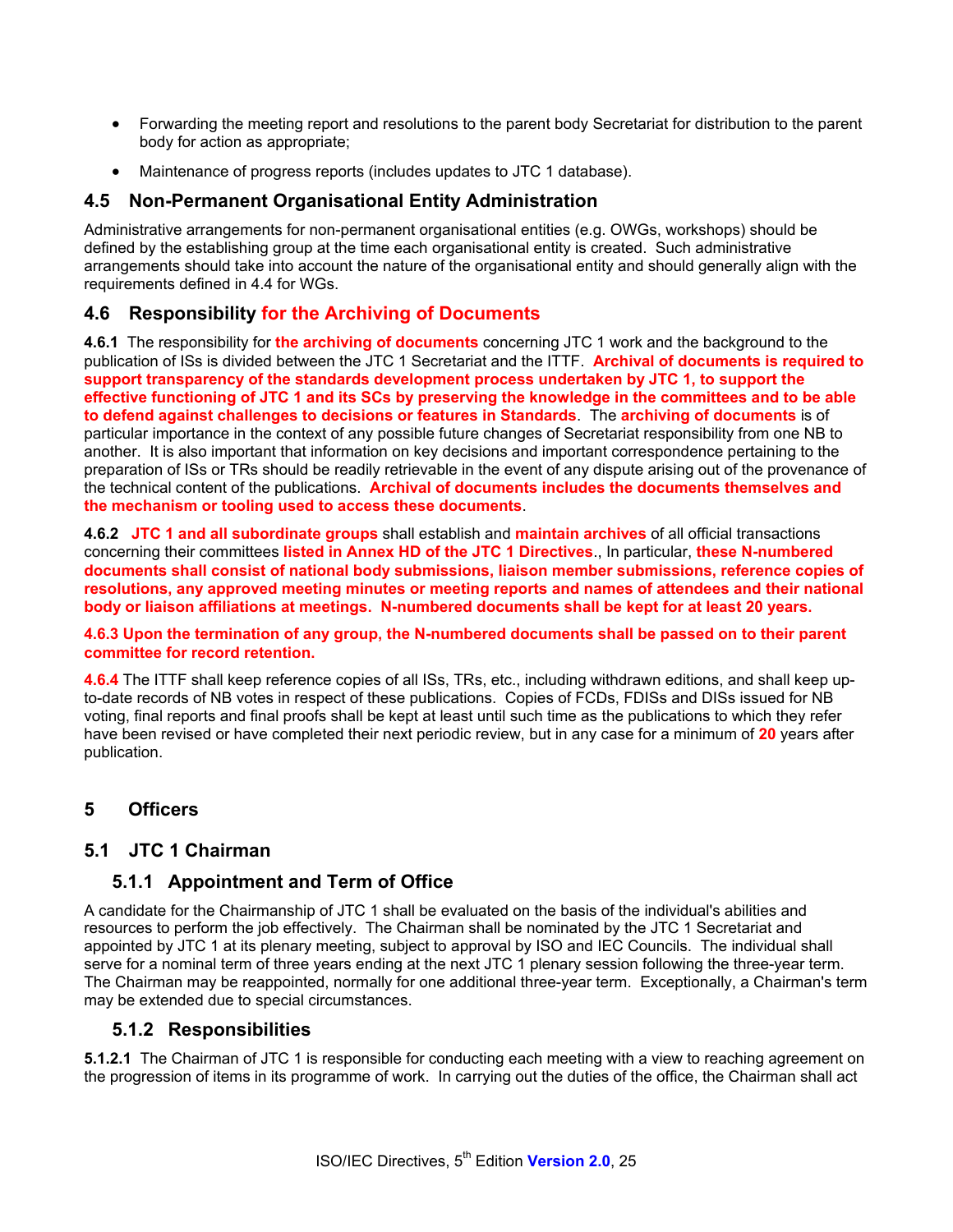in a purely international capacity, divested of any national point of view. Thus, a Chairman cannot serve concurrently as a delegate of an NB.

**5.1.2.2** The Chairman of JTC 1 shall be capable of working in at least one of the official ISO/IEC languages (see 7.9.1).

**5.1.2.3** The JTC 1 Chairman shall guide the JTC 1 Secretariat in carrying out its duties, including that of advising Councils on matters relating to JTC 1. The Chairman may also meet with appropriate SC Chairmen to review important issues.

## **5.2 JTC 1 SWG Convenors**

The Convener of a JTC 1 SWG shall be nominated by the Secretariat of the SWG subject to endorsement by the individual's NB, and appointed by JTC 1. The Convener shall serve for a nominal term of three years ending at the next JTC 1 plenary session following the three-year term. The Convener may be reappointed, normally for one additional three-year term. Exceptionally, a Convenor's term may be extended due to special circumstances.

### **5.3 JTC 1 Rapporteurs**

**5.3.1** The Rapporteur is appointed by JTC 1 at the time the Rapporteur Group is established, subject to endorsement by the individual's NB. A Rapporteur may represent his or her National Body if he or she is the only member on the Rapporteur Group from that National Body.

**5.3.2** The rapporteur shall report periodically to JTC 1 on the progress of the RG.

#### **5.4 SC Chairmen**

### **5.4.1 Appointment and Term of Office of a Subcommittee Chairman**

**5.4.1.1** The Chairman of an SC shall be nominated by the Secretariat of the SC subject to endorsement by the individual's NB, endorsed by the SC, and appointed by JTC 1 at its plenary meeting. The Chairman shall serve for a nominal term of three years ending at the next SC plenary session following the three-year term. The Chairman may be reappointed, normally for one additional three-year term. Exceptionally, a Chairman's term may be extended due to special circumstances.

**5.4.1.2** If a meeting of an SC is held at a time when that SC does not have an appointed Chairman, or if the appointed Chairman is not present at a meeting of the SC, then the Secretariat shall nominate an Acting Chairman for the meeting, whose appointment shall be subject to endorsement by the P-members present at the meeting.

### **5.4.2 Responsibilities of a Subcommittee Chairman**

**5.4.2.1** The Chairman of a JTC 1 SC is responsible for conducting each meeting with a view to reaching agreement on the progression of items in its programme of work. In carrying out the duties of the office, the Chairman shall act in a purely international capacity, divested of any national point of view. Thus, a Chairman cannot serve concurrently as a delegate of an NB.

**5.4.2.2** An SC Chairman shall assist the SC Secretariat in reporting to JTC 1. The Chairman shall ensure ongoing coordination/liaison between the SC and other relevant SCs and external organisations. See also 6.4.

**5.4.2.3** The Chairman of a JTC 1 SC shall be capable of working in at least one of the official ISO/IEC languages (see 7.9.1).

#### **5.5 WG Convenors**

WG Convenors shall be selected and appointed by the parent body in accordance with the following procedures:

• The Convener selected, if possible, should be an active member of the parent body and have experience in the operation of JTC 1 and its SCs and WGs. Where an experienced individual is not chosen, it is the responsibility of the Convenor's NB to be sure that the Convener is briefed and educated on all the necessary procedures governing JTC 1 operations;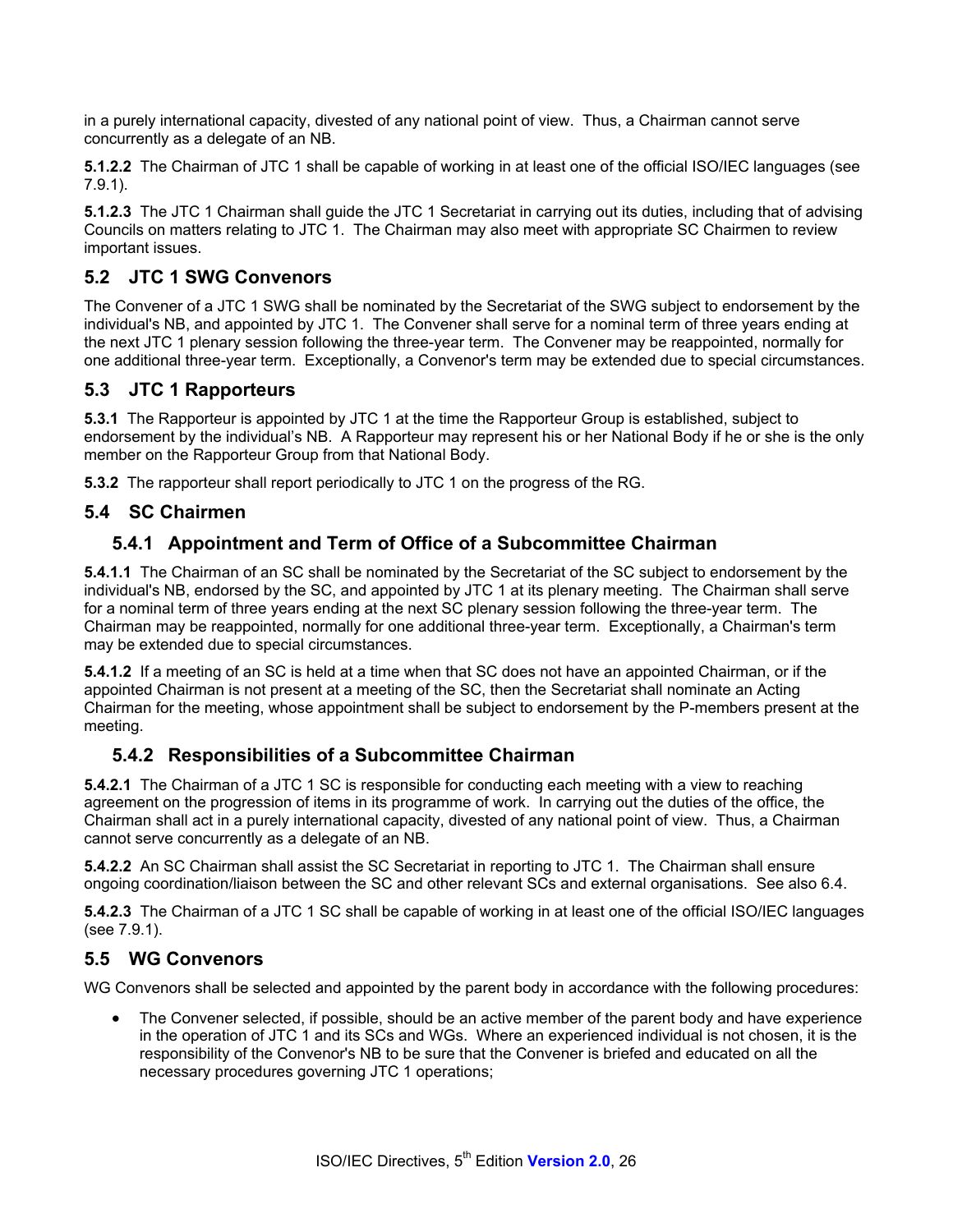- Before appointment or reappointment, the nomination of a Convener shall be endorsed by the Convenor's NB and the NB shall confirm to the parent body, with a copy to JTC 1, if JTC 1 is not the parent body, that the nominee has the necessary resources and administrative support to carry out the responsibilities assigned to a Convener;
- All WG Convenorships shall be for nominal three-year terms ending at the next plenary session of the parent body following the three-year term. The Convener may be reappointed for additional three-year terms.

The Secretariat of the parent body shall notify the JTC 1 Secretariat and the ITTF of the names and addresses of appointed Convenors. The Convener is responsible for reporting to the parent body on the progress of the work items assigned to the WG.

The Convener of a WG is responsible for the proper conduct of the work, where practicable with the help of a Secretary, under the authority of a P-member of the parent body. The Convener shall report periodically to the parent body on the progress of the WG.

### **5.6 Non-Permanent Organisational Entity Officers**

Convenors of non-permanent organisational entities (e.g. OWGs and Workshops) shall be selected and appointed by the establishing body subject to endorsement by the individual's NB in accordance with the procedures below. **This NB endorsement is not required prior to the establishment of the OWG.** 

- The Convener selected, if possible, should be an active member of the establishing body and have experience in the operation of JTC 1 and its SCs and WGs. Where an experienced individual is not chosen, it is the responsibility of the Convenor's NB to be sure that the Convener is briefed and educated on all the necessary procedures governing JTC 1 operations;
- The Convener shall be familiar with the issue(s) that are referred to the organisational entity being created and shall have participated in the establishing body discussions which led to the creation of the group if possible.

### **5.7 Project Editors**

**5.7.1** A Project Editor should be identified as early as possible for each standard or other document under development. The Project Editor is appointed by the SC and shall follow the editing instructions given by the working body.

**5.7.2** It is the responsibility of the Project Editor to maintain the document throughout the stages of technical work, i.e. until publication. The Project Editor shall ensure that the Foreword of the final text of the standard indicates the JTC 1 SC responsible for the standard.

**5.7.3** After publication, the Project Editor should maintain an updated document incorporating all approved CORs and AMDs so that a revision may be published with minimum delay when appropriate (see 15.5.4). The Foreword of the revision shall list all AMDs and CORs incorporated therein.

## **6 Programme of Work**

### **6.1 Overall Programme of Work**

**6.1.1** Within the overall business plan, JTC 1 shall establish and maintain a programme of work. The programme of work, which must be within the scope agreed by the Councils, shall consist of a detailed list of all work items under development and for study. The selection of items shall be subject to close scrutiny in accordance with the policy objectives and resources of ISO/IEC and should be governed by economic, social and technical considerations (see ISO/IEC Directives Part 1, Annex C).

**6.1.2** Each item in the programme of work shall be given a project number and shall be retained in the programme of work under that project number until the work on that item is completed or its deletion has been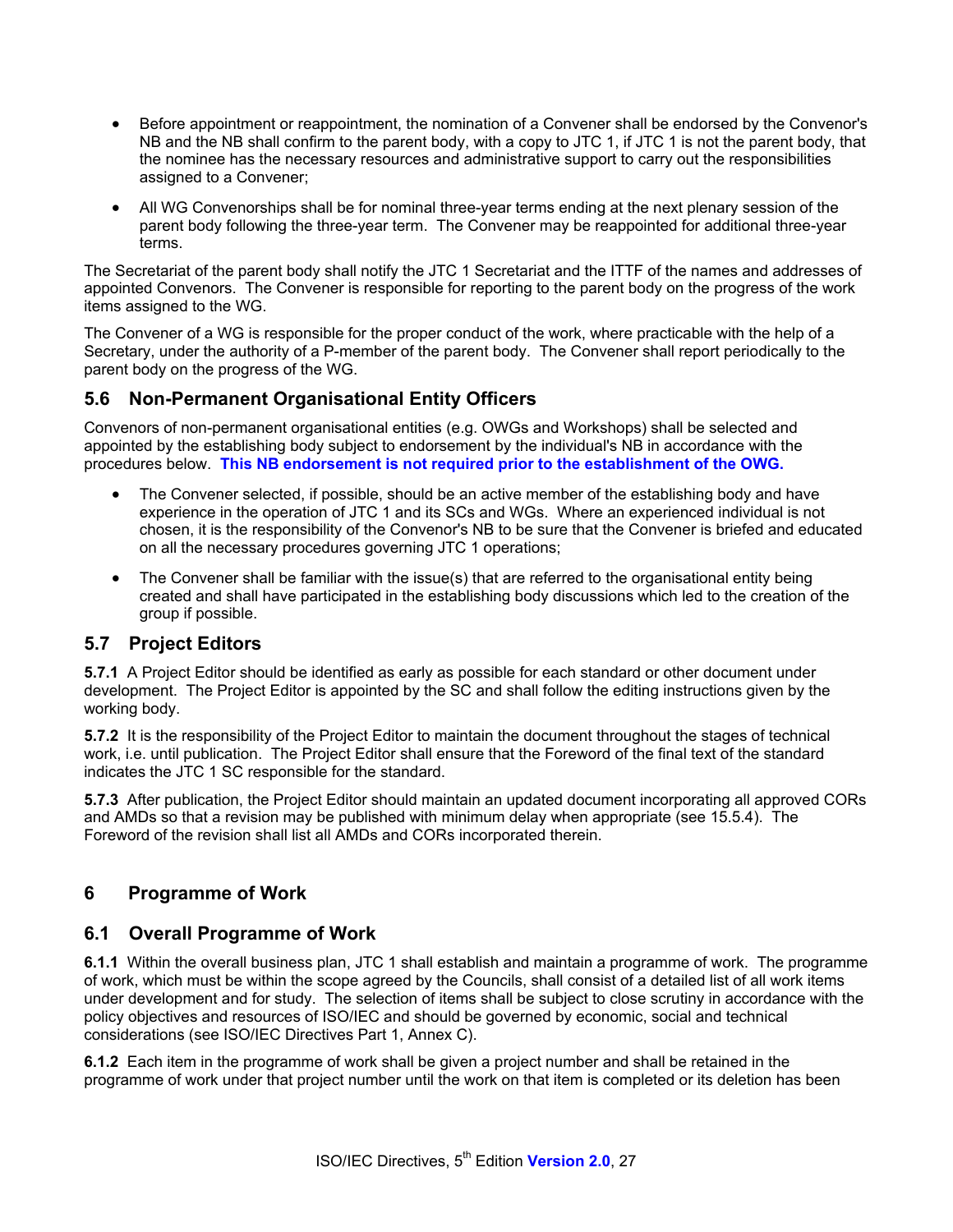agreed upon. A work item may be subdivided, or two or more work items merged, if it is subsequently found necessary and new project numbers, related to the original(s) issued.

**6.1.3** The list of work items shall indicate, where appropriate, the SC or WG to which each item is allocated.

## **6.2 Additions to the Programme of Work**

## **6.2.1 New Work Item Proposals (NP)**

**6.2.1.1** An NP may be submitted by an NB, JTC 1 or one of its SCs, another TC or SC, organisations with category A-liaison status to JTC 1, the ITTF, TMB/SMB, ISO or IEC Councils, Policy Development Committees or Committees on General Standardization Principles, or one or both of the Secretaries-General. Those NPs submitted by other organisations in liaison with ISO or IEC will be referred to JTC 1 for consideration. [Note: Organisations in liaison with JTC 1 subsidiary bodies are expected to work through these bodies.]

**6.2.1.2** Any proposal to add a new item to the programme of work shall be made using an NP form (see Form G1), obtainable from the ITTF, and shall be fully justified (see ISO/IEC Directives, Part 1, Annex C) by the proposer. This justification shall include a non-technical statement of users' functional requirements which need to be satisfied by the NP. The NP form shall be accompanied by the NP Project Acceptance Criteria form (see Form G3G1). In responding to an NP ballot, NBs should comment on the statement of user requirements and are encouraged to consult widely within the user community for input.

The proposer is encouraged to append a working draft (WD) or an outline, if available, in order to help NBs understand the proposal more clearly and to expedite the subsequent standardisation process.

**6.2.1.3** It is the responsibility of NBs to review each NP to ensure proper coordination among standards development activities and avoidance of duplication of efforts. In this regard, NBs should take particular note of related standardisation activities identified in the proposal and are encouraged to seek input from the national counterparts to these organisations when developing a position since direct input from the international organisations identified may or may not be possible within the time frame of the ballot. Each proposal shall be voted on by letter ballot (see Form G4), even if it has appeared on the agenda of a meeting. In order to be approved, the proposal shall be supported by a majority of all P-members of JTC 1 with at least five P-members of the SC to which the project will be assigned committed to active participation. If the NP is submitted by an SC, the SC should first determine that at least five of its P-members will participate. This does not prevent initiation of discussion of technical documents pertaining to a proposed new item, pending approval of the item by NP letter ballot of the JTC 1 P-members or the SC approval of a study period. If the result of the JTC 1 NP letter ballot is negative, discussion of the proposal shall be abandoned.

**6.2.1.4** Active participation for NPs includes involvement by NBs in more than one of the following:

- Attendance at meetings (see also 7.11);
- Contributing to the development of the WD;
- Performing substantial review on a CD and subsequent stages;
- Submitting detailed comment with ballots.

**6.2.1.5** The procedure of distributing the NP form for voting is not required in the case of revision of a published IS. Such revisions should, however, be recorded in JTC 1's programme of work as items at Stage 2 (see 12.1) and should have target dates and priorities assigned as for other work items.

**6.2.1.6** When proposing a new work item, the elements to be clarified are:

- **Title:** The title should indicate the subject matter of the proposed new standard;
- **Scope (and field of application):** The scope should give a clear indication of the coverage of the proposed new work item and, if necessary for clarity, exclusions;
- **Purpose and justification:** Details based on a critical study of the following elements should be given whenever practicable: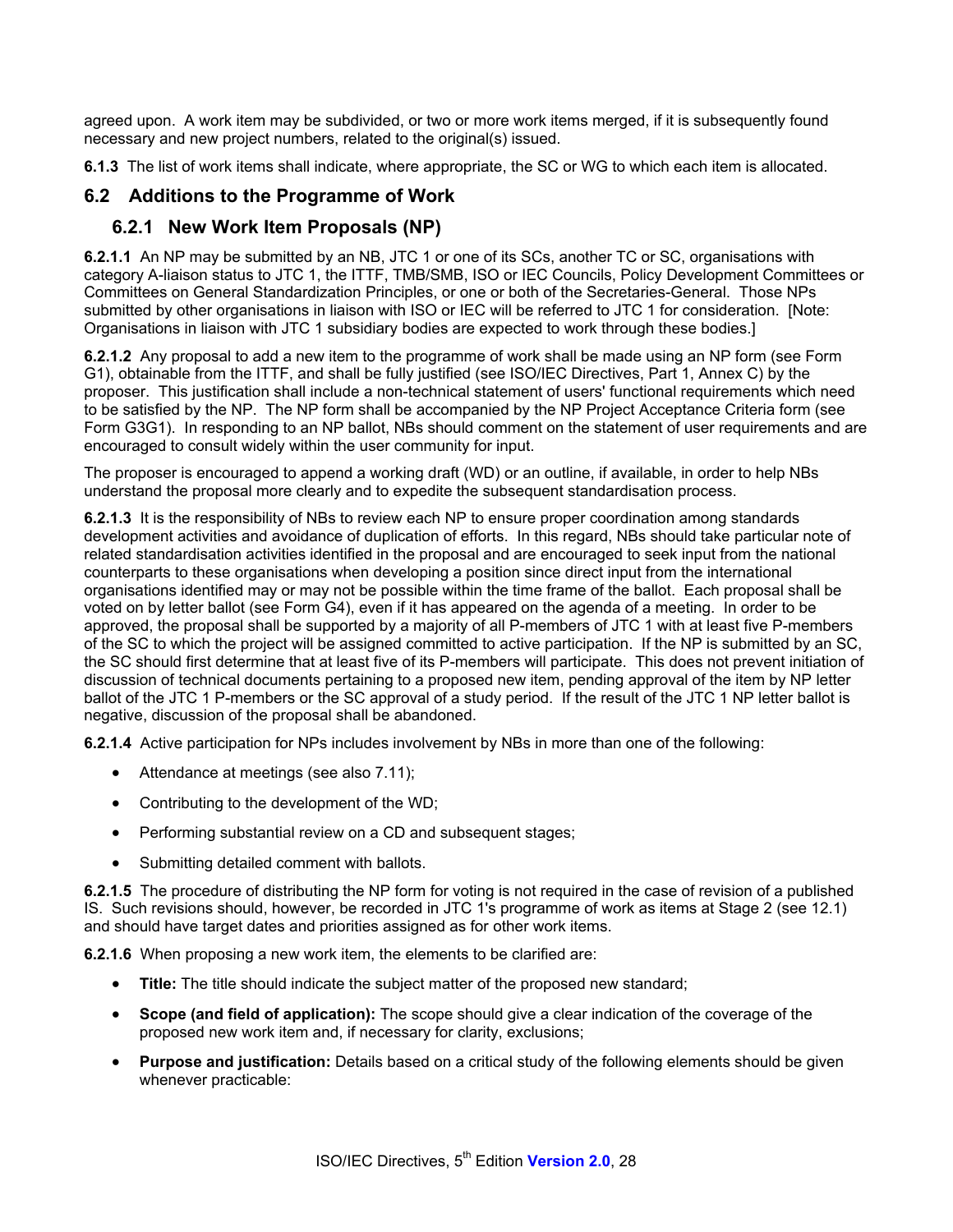- The specific aims and reason for the standardisation activity, with particular emphasis on the aspects of standardisation to be covered, the problems it is expected to solve or the difficulties it is intended to overcome, and the business requirements for it;
- The main interests that might benefit from or be affected by the activity, such as industry, consumers, trade, governments, distributors;
- Feasibility of the activity: Are there factors that could hinder the successful establishment or general application of the standard(s)?
- Timeliness of the standards to be produced: Is the technology reasonably stabilised? If not, how much time is likely to be available before advances in technology may render the proposed standards outdated? Are the proposed standards required as a basis for the future development of the technology in question?
- Urgency of the activity, considering the needs of other fields or organisations;
- Related work in other areas of standardisation, including commitments for Co-operation or collaboration with organisations external to JTC 1;
- The benefits to be gained by the implementation of the proposed standard(s); alternatively, the loss or disadvantage(s) if no standards are established within a reasonable time. Publicly available industry data such as product volume or value of trade can be useful in this regard, but care should be taken to avoid presenting or discussing information where such action could be interpreted as violating national competition or anti-trust legislation;
- The status of the technology (mature, anticipatory, etc.);
- If the standardisation activity is or is likely to be the subject of regulations or to require the harmonisation of existing regulations, this should be indicated;
- If a series of new work items is proposed the purpose and the justification of which is common, a common proposal may be drafted including all elements to be clarified and enumerating the titles and scopes of each individual item;
- **Programme of work**: Target date(s) should be indicated and, when a series of standards is proposed, priorities should be suggested;
- **Relevant documents:** Any known relevant documents (such as standards and regulations) should be listed, regardless of their source. When the proposer considers that an existing well-established document may be acceptable as a standard (with or without amendments) this should be indicated with appropriate justification and a copy attached to the proposal;
- **Co-operation and liaison**: Relevant organisations or bodies, with which Co-operation and liaison should exist, should be listed;
- **Preparatory work**: The proposer should indicate whether he or his organisation is prepared to undertake the preparatory work required for the new work item;

If the JTC 1 Secretariat finds that an NP is short of the above elements, the JTC 1 Secretariat may refer the NP back to the proposer to add more complete explanations.

**6.2.1.7** An NP for a standard which utilises a Formal Description (FD) shall identify the Formal Description Technique (FDT) to be used and include appropriate references. See 10.4. Justification shall be included for use of an FDT not already standardised or in the process of being standardised. If subsequent to the approval of the NP, an SC decides to include an FD, this shall be handled in accordance with this clause, or 6.2.2.1, as applicable.

**6.2.1.8** All proposals for standardising new FDTs shall be subject to the NP voting procedure. For acceptance of an NP on an FDT, the following criteria shall be met at the time of submission of the NP (see 6.2.1.2):

• The need for the FDT shall be demonstrated;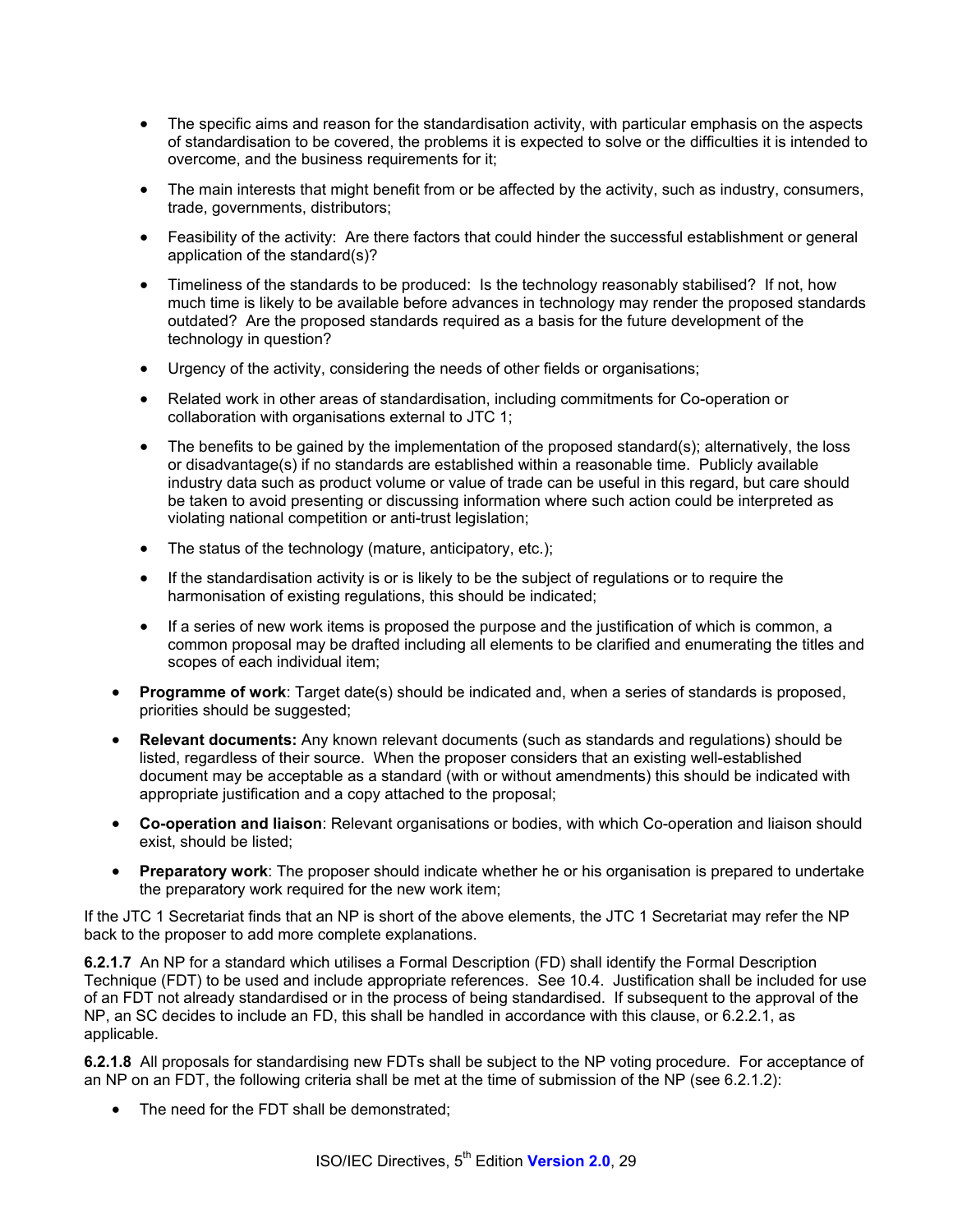- Evidence that it is based on a significantly different model from that of an existing FDT shall be provided; and
- The usefulness and capabilities of the FDT shall be demonstrated.

**6.2.1.9** Where a new JTC 1 Registration Authority is deemed necessary (see 18.3), the technical group responsible for the technical standard shall if possible identify this need in the NP together with appropriate justification. If this necessity is recognised later in the course of the standard's development, an NP is required for the companion procedure standard (see 18.4).

**6.2.1.10** Comments received with NP ballot responses need to be addressed in an appropriate manner and the NP proposal modified, if necessary, to accommodate the comments. If the comments deal with a potential overlap between the proposal and the work of other organisations, representatives of the other organisations should be invited to present their advice concerning the disposition of comments.

#### **6.2.2 Subdivisions**

**6.2.2.1** To avoid undue delays in authorising subdivisions of projects or minor enhancements of existing work, where the changes are not outside the scope of the original item, the SC may proceed with such work if approved by a vote of its P-members. The change(s), however, must be submitted to JTC 1 for endorsement and, if JTC 1 does not approve, the work must cease.

**6.2.2.2** Following its plenary meeting, an SC shall submit to the JTC 1 Secretariat as a single document the SC's modified programme of work, including all proposed subdivisions of projects and minor enhancements of existing work, exclusive of proposals for new work. This document shall be distributed by the JTC 1 Secretariat to the JTC 1 NBs. Unless the JTC 1 Secretariat receives notification within 75 days of why a proposed change should not be approved, the modified programme of work will be accepted.

#### **6.2.3 New Work Areas**

#### **6.2.3.1 Applicability**

As a part of measures to improve the overall planning and management of the JTC 1 work programme, it is considered as important that steps are taken to ensure that the level of preparation of new work areas is adequate, and that there is adequate time for study of, and comment on, such new work areas by NBs, liaison organisations and other SCs before they are submitted for formal ballot. New work areas require the production of a clear plan setting out the technical activity and resource estimates. The new work area procedures should be applied when the following two conditions exist:

- An area of technical activity will require a significant amount of expertise over an extended period in order to produce the required standards.
- A requirement exists for two or more interrelated work items to produce the required standards.

#### **6.2.3.2 Procedures**

The following provisions should be considered in the preparation of proposals for new work areas:

**6.2.3.2.1** An NP for a new work area should be the output of a study period in the SC concerned during which NBs, liaison organisations and other SCs that may be concerned have been able to review and comment on drafts for the NP. The final draft should be subject to the formal approval of the SC responsible before submission to JTC 1.

**6.2.3.2.2** The study should address:

- The requirements, involving possible users where this is relevant;
- The relationships with other work, the technical approach and technical feasibility of the NP, including identification of reference material on technical issues and initial material if available;
- The preparation of a detailed plan of work covering the timetable, resource requirements and resource availability (technical and administrative).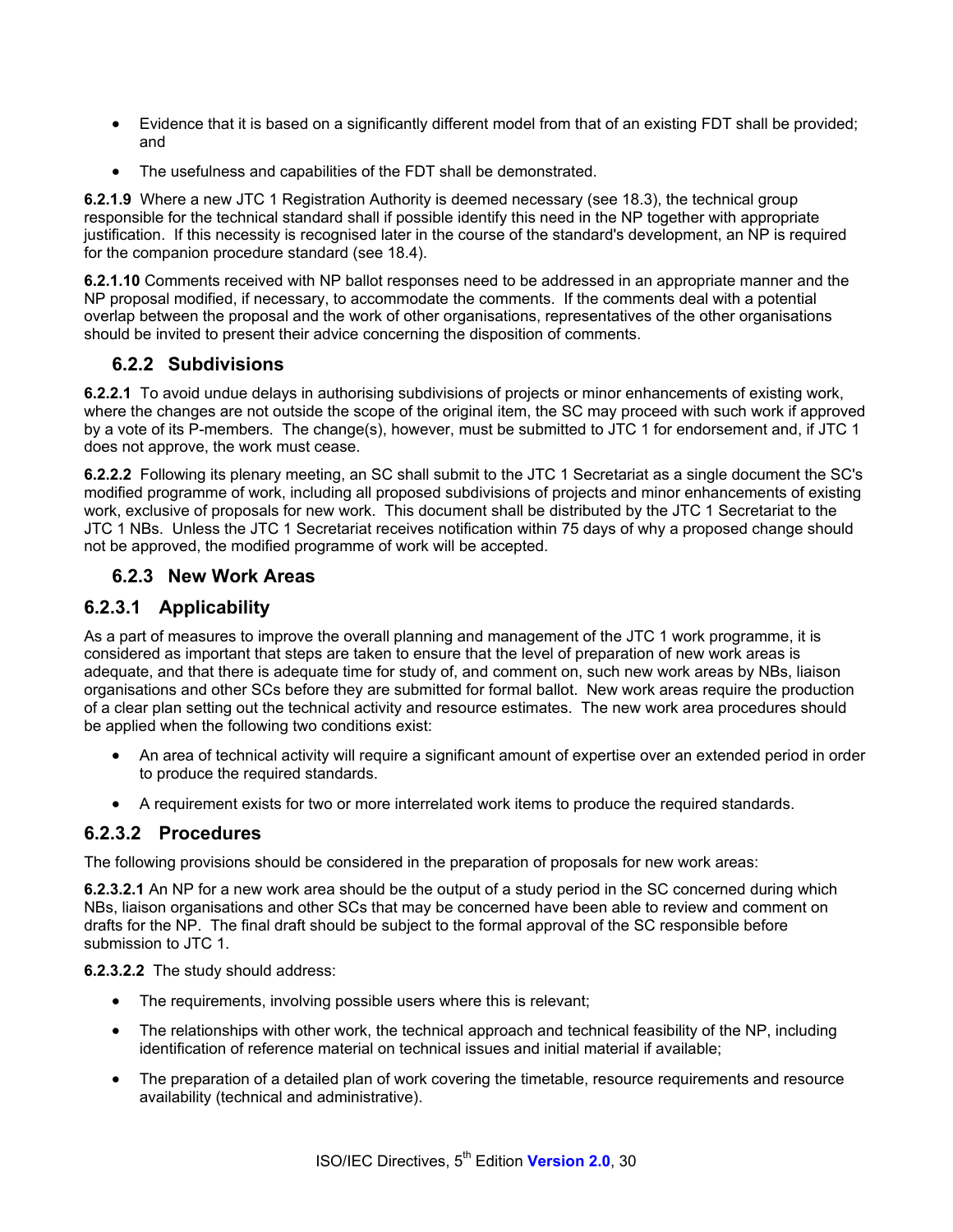**6.2.3.2.3** The timetable should propose a start date for the work and should have justification in terms of the resource requirement and resource availability, time to research, prepare and review text - with adequate allowance for the time to resolve conflicting views.

**6.2.3.2.4** The resource availability should be clearly specified in terms of:

- Rapporteur;
- Editor(s);
- Major contributors (possibly indicating areas of major activity);
- Review contributors:
- Secretariat (SC and WG support for Convenors).

**6.2.3.2.5** The timetable and resource statements should show clearly the plans for necessary liaisons in terms of resources commitment and plans for any necessary joint meetings.

**6.2.3.2.6** JTC 1 shall be notified as soon as possible if the new work area is of a cross-over nature. A topic is considered a cross-over one when:

- It falls within the scope of more than one body inside JTC 1 or even ISO or IEC, and these bodies can make valuable contributions to the achievement of the work;
- The Co-operation of several bodies is considered essential to obtain a satisfactory completion of the work, and therefore, has to be monitored during the work period.

When JTC 1 is notified that a work area is of a cross-over nature, it shall decide upon the progression and allocation of the work.

#### **6.2.3.3 Processing NPs for New Work Areas**

**6.2.3.3.1** The NP itself should contain a realistic estimate of the overall workload involved in the development of the new work area.

**6.2.3.3.2** The NP should indicate a proposed start date for the project if it is approved. This date should not simply be the end of the NP ballot period, but should represent a realistic target, based on the workload and priorities of the SC in which the work will be carried out.

**6.2.3.3.3** SCs should be encouraged to establish clear milestones and then to conduct realistic and regular reviews of their workload, to prioritise their work items in order of importance and to suspend or delete those items that are not being actively pursued.

**6.2.3.3.4** NBs, when indicating on the NP ballot form whether they will participate or not in the project, should base their response on whether they can support the level of activity described in the NP.

### **6.3 Target Dates and Priorities**

#### **6.3.1 Target dates**

**6.3.1.1** For each item of the programme of work, JTC 1 shall establish target dates for:

- Registration of the first CD (and subsequent CDs);
- Submission of text for FDIS processing;
- Publication.
- **6.3.1.2** Recognizing that it is reasonable to envisage that certain projects may progress faster or slower than others, and therefore that it may be inappropriate to focus on a single set of target dates, JTC 1 has established three timeframes (sometimes referred to as 'standards development tracks') known as 'Default Timeframe', the 'Accelerated Timeframe', and the 'Extended Timeframe', as follows:

#### **Default Timeframe**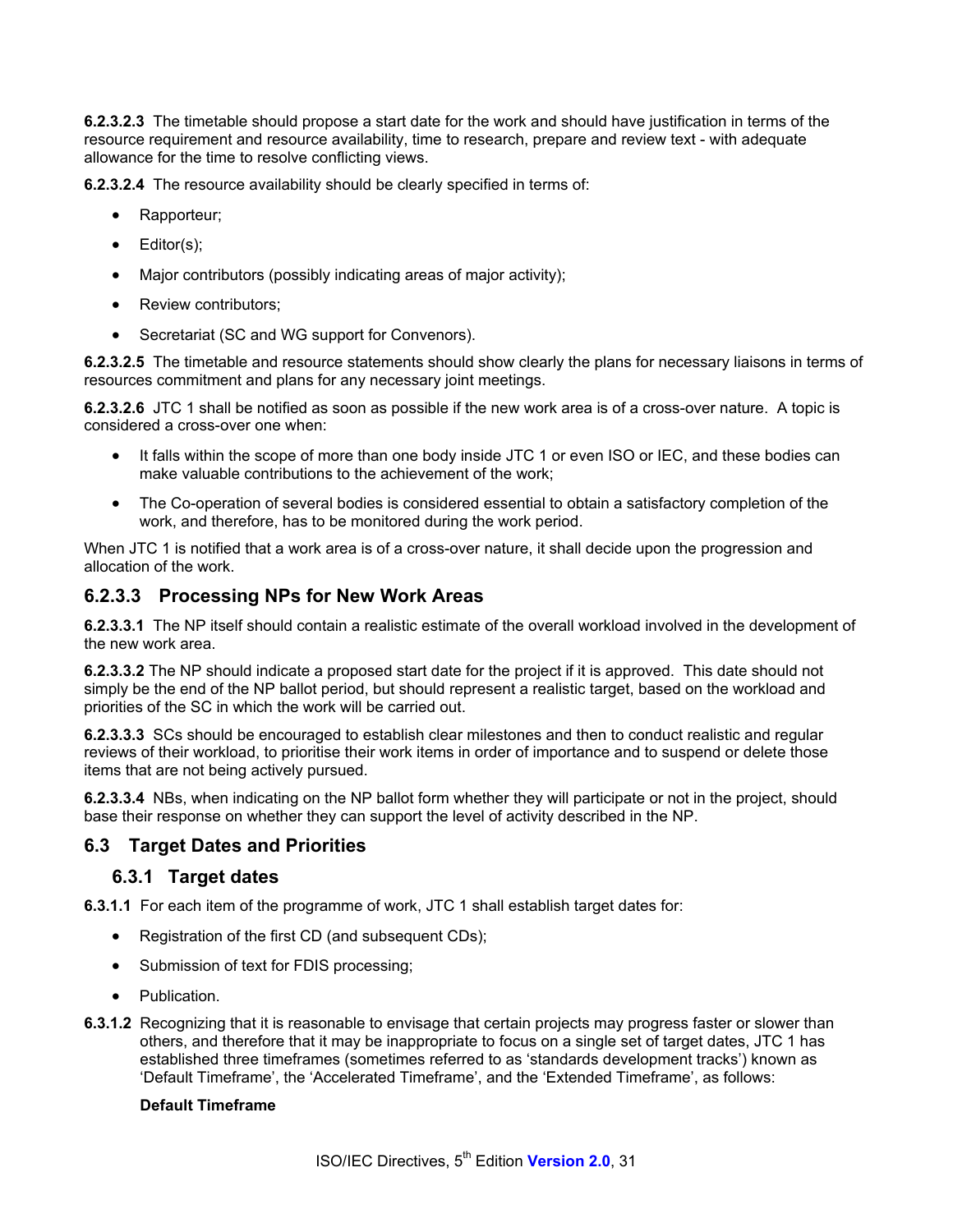-Availability of committee draft: 12 months

-Availability of approval draft: 30 Months

-Availability of published standard: 36 months

#### **Accelerated Timeframe**

Committee draft omitted

-Availability of enquiry draft: 6 months

-Availability of published standard: 24 months

#### **Extended Timeframe**

-Availability of committee draft: 12 months

-Availability of approval draft: 43 months

-Availability of published standard: 48 months

Where a proposed NP is approved for inclusion on a SC's programme of work, the SC shall in every case determine which of the three timeframes is to be applied to the project, and report this to JTC 1 and ITTF at the time of notifying approval of the project. Unless otherwise agreed, this timeframe will apply without change throughout the lifetime of the project.

**6.3.1.3** The target dates shall be kept under periodic review by JTC 1 and amended as necessary. Particular attention should be given to target dates which have been established on formal request by an intergovernmental organisation.

**6.3.1.4** It is required that each SC establish priorities and, based on these priorities, establish timetables for the target dates for all work items assigned to the SC.

**6.3.1.5** As per TMB Resolution 30/2003, JTC 1 recommends that that a standard be completed within 36 months. However, it is possible to use an accelerated method.

### **6.3.2 Priorities**

**6.3.2.1** If the whole programme of work cannot be studied at the same time, JTC 1 determines in consultation with each SC to which work items priority shall be given.

**6.3.2.2** The allocation of priority to a work item means that the said item will receive special attention in the ISO/IEC procedure for the preparation of an IS.

### **6.4 Progress Control and Reporting**

### **6.4.1 Progress Control**

**6.4.1.1** JTC 1 shall ensure that the planned programme is pursued and that, as far as possible, established target dates are met. Control shall be exercised over each separate work item for each stage in the procedure. Periodic progress reports to JTC 1 by its subsidiary bodies, and meetings between the Secretariats of JTC 1 and its subsidiary bodies, will assist in controlling the progress.

**6.4.1.2** The ITTF shall follow the progress of work in JTC 1 and report periodically to the TMB/SMB.

**6.4.1.3** Each SC shall review its progress against the target dates at regular intervals and amend target dates where necessary. Justification shall be provided to JTC 1 for such amendments and, where target dates have repeatedly not been met, a proposal shall be made to JTC 1 to delete or redefine the work items.

To enable the NBs of JTC 1 to evaluate these priorities and target dates against the overall work programme of JTC 1, a written report containing the above information shall be submitted at least annually by the SC.

**6.4.1.4** JTC 1 requires SC Chairmen to assume responsibility for the management of work programmes under their jurisdiction. To this end each SC Chairman is required to prepare a business plan for inclusion in part 1 of the report to JTC 1 (see 6.4.2.2).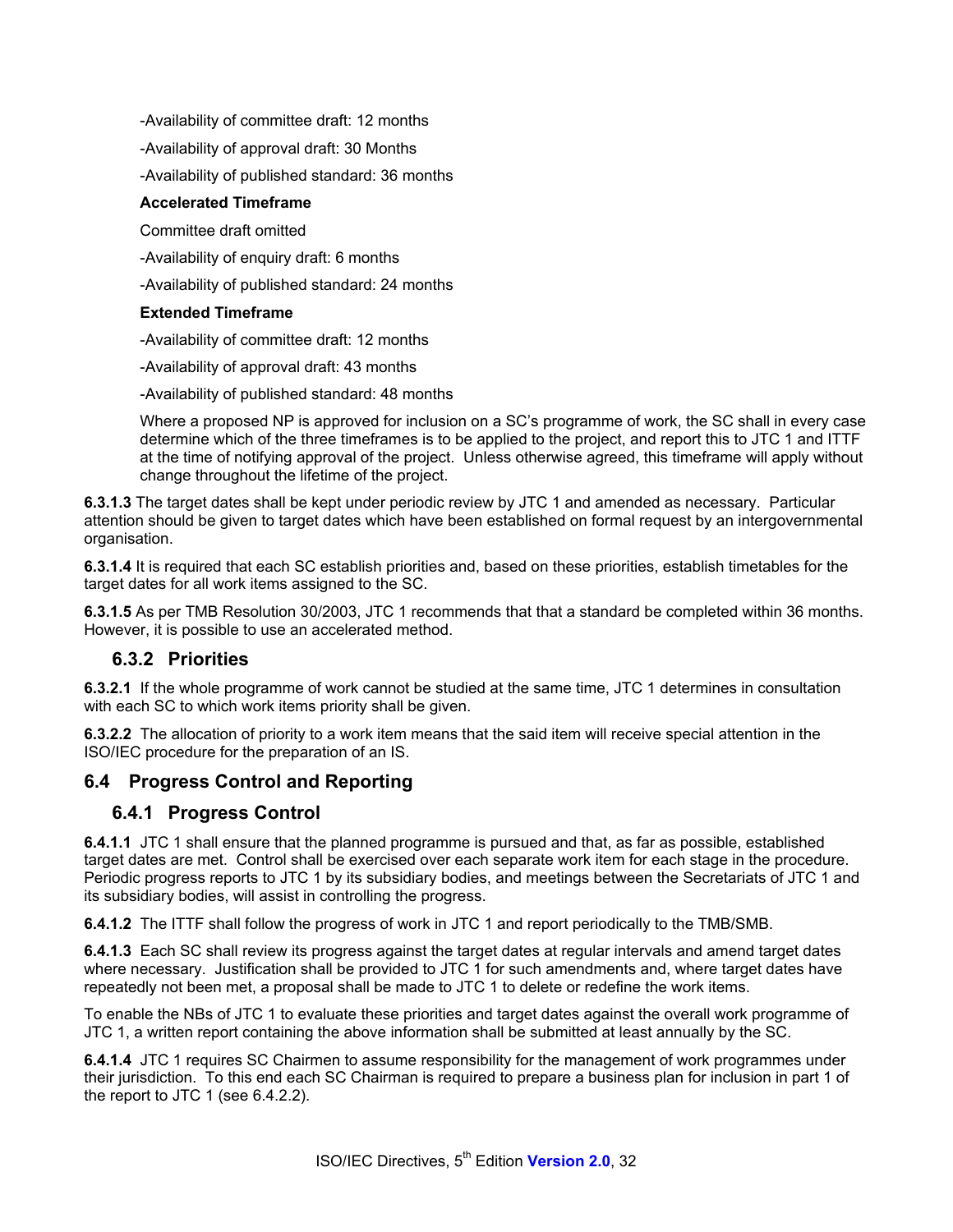**6.4.1.5** Except for work items having a specifically notified late start date, if a work item, registered as an NP before 1 January 2004, has not progressed to Stage 3 (12.6) by the second anniversary of project initiation (NP approval or project subdivision), the SC shall consider, either by letter ballot or plenary vote, whether the project shall be retained (giving specific justification) and advise the JTC 1 Secretariat and ITTF of the results. If the SC fails to act, then the project shall automatically be cancelled by the JTC 1 Secretariat and ITTF.

**6.4.1.6** When the JTC 1 programme of work includes an item, registered as an NP before 1 January 2004, which has not progressed to Stage 4 (see 12.7) by the third anniversary of the issuance of the first CD, the SC shall consider, either by letter ballot or plenary vote, whether the project should be retained (giving specific justification) and advise the JTC 1 Secretariat and ITTF of the results. If the SC fails to act, the JTC 1 Secretariat shall submit the item to the P-members of JTC 1 for confirmation by correspondence. Depending on the nature of the comments received, the Secretariat shall decide whether this work item should be eliminated or should continue to remain on the programme of work.

**6.4.1.7** All NPs registered after 1 January 2004 shall be allocated a timeframe as described in 6.3.1.2.

Action required when target dates are exceeded:

In those cases where the target date for CD is not met one of the following actions shall be taken:

- Technical content of current text is considered acceptable and mature-Progress existing text as a CD
- Technical content of current text is considered acceptable but not sufficiently mature for a future International Standard-Publish as a Technical Report
- Technical content is not regarded acceptable for a future IS or TR, but nevertheless of interest to the public-Publish as Technical Report Type 3
- Consensus cannot be reached, but there is strong interest from stakeholder to continue-Request JTC 1 and ITTF to grant an exception and to permit the extension of the target dates.
- SC is unable to find a solution-Delete the project

In those cases where the target date for FDIS is not met one of the following actions shall be taken

- Technical content of current text is considered acceptable and mature. Progress existing text as an FDIS
- Technical content of current text is considered acceptable but not sufficiently mature for a future International Standard-Publish as a technical report
- Technical content is not regarded as acceptable for a future IS or TR, but nevertheless of interest to the public-Publish as a Technical Report Type 3
- Consensus cannot be reached, but the work is considered still market relevant, either (a) distribute the text as a further FCD, or (b) request JTC 1 and ITTF grant an exception and to permit the extension of the target date
- The SC and JTC 1 are unable to find a solution-Delete the project

#### **6.4.2 Reporting**

**6.4.2.1** In light of the requirement for SCs to submit reports to JTC 1 on a periodic basis (see 6.4.2.2) the requirement for preparation of a JTC 1 annual report to ISO/IEC has been waived by the ITTF.

**6.4.2.2** Reports to JTC 1 shall be prepared by the SC Secretariats and Chairmen and shall comprise two parts, each separately submitted. The information in Part 1 shall be provided by the SC Chairman within four weeks of the conclusion of an SC plenary meeting, and updated prior to each plenary meeting of JTC 1. Part 2 shall be provided by the SC Secretariat prior to each plenary meeting of JTC 1.

Part 1 shall be a Business Plan in accordance with the template in Annex G (see Form 0).

Part 2 shall be a statistical report and shall:

• Describe the work of the SC and WGs (i.e. provide SC area of work and WG terms of reference);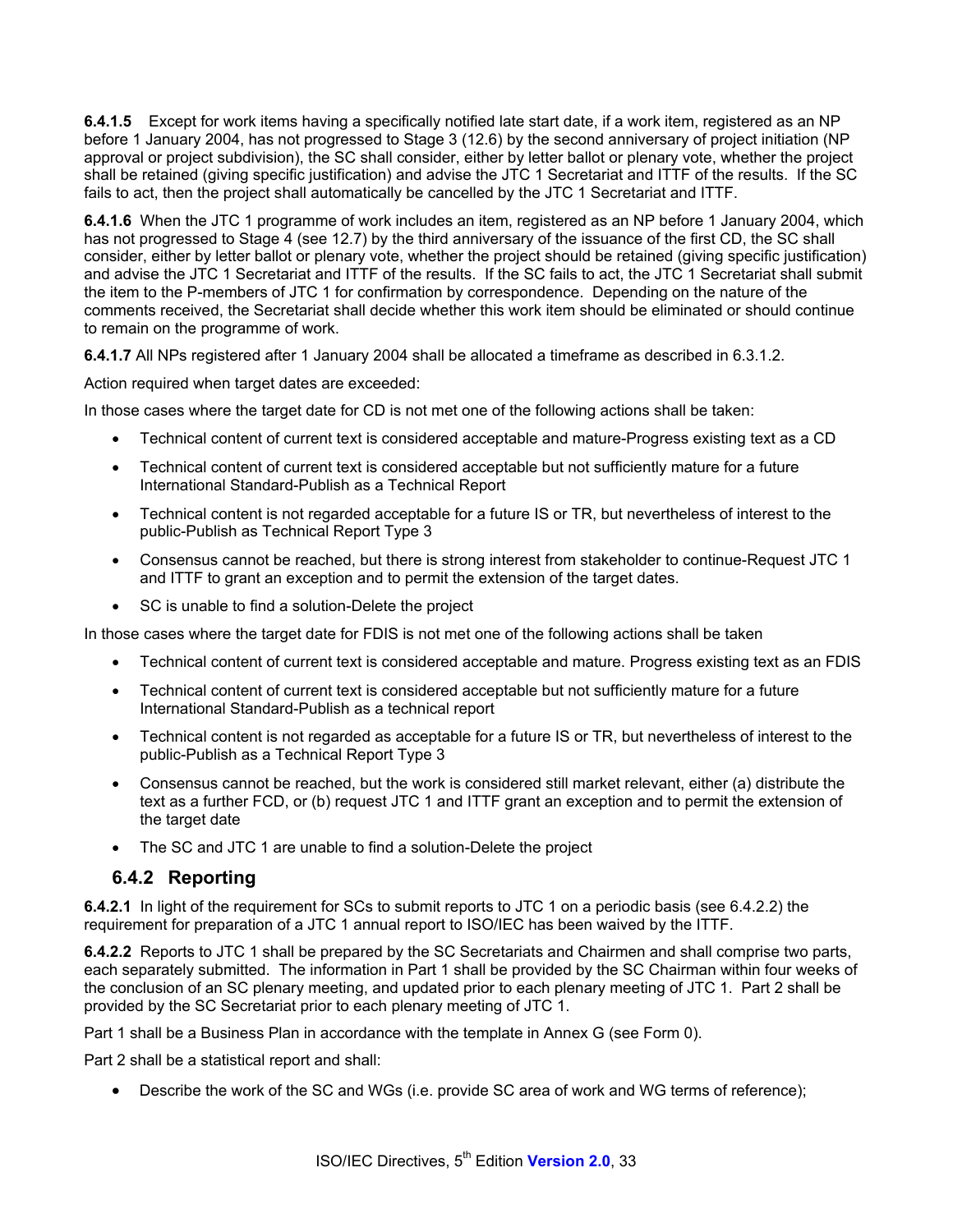- Contain in full the latest version of the SC's programme of work together with information as to the development stage of the various work items. For all projects the last available reference document, whether or not a WD, should be identified;
- Provide target dates for appropriate stages of development (e.g. registration of the first CD, subsequent CDs and FCDs and submission of text for FDIS processing);
- Provide the full name, address, telephone and facsimile numbers and e-mail address for the SC Chairman and Secretariat, WG Convener(s) and Secretariat(s) and all Project Editors.

The JTC 1 Secretariat may notify the SC Secretariat that submission of Part 2 is unnecessary if complete, up-todate information is available and accessible via an SC web site linked to the JTC 1 web site.

### **7 Meetings**

#### **7.1 General**

JTC 1 and its subsidiary bodies should work as much as possible by correspondence. JTC 1 and its subsidiary body Secretariats, or Convenor in the absence of Secretariats are responsible for all arrangements for their own meetings, assisted by the host NB.

#### **7.2 Meeting Schedule**

**7.2.1** The JTC 1 Secretariat should look ahead with a view to drawing up, in consultation with the ITTF, a planned minimum two-year programme of meetings of JTC 1 and its SCs which takes account of the need for progress in the work. Meetings of JTC 1 shall be convened by the JTC 1 Secretariat at nominal twelve-month intervals and shall be of adequate duration to resolve all agenda items.

**7.2.2** SCs are permitted to determine their scheduling practices (e.g. at twelve- or eighteen-month intervals) wherever possible avoiding conflict of dates with SCs working in related fields. A five-year meeting plan is viewed as a help to NBs in budgeting. Whenever possible, each meeting shall fix the date of the next meeting. No SC shall meet simultaneously with a JTC 1 plenary meeting.

**7.2.3** In planning meetings, account should be taken of the possible advantage of grouping meetings of SCs and WGs dealing with related subjects in order to limit the burden of attendance at meetings by delegates who participate in several different committees.

**7.2.4** The Convener shall convene meetings of the WG if questions cannot be solved by correspondence (see 7.3.6 and 7.5.2).

### **7.3 Hosting a Meeting**

**7.3.1** Date and place of meetings shall be subject to an agreement between the host and the Secretariat of the committee concerned or WG Convener. The JTC 1 Secretariat and the ITTF shall be notified.

**7.3.2** NBs may express their wish to act as host for a particular meeting. Such invitations should be addressed to the committee Secretariat with copies to the JTC 1 Secretariat and ITTF.

**7.3.3** When an offer is made at a meeting by a national delegation to host a specific meeting, this offer shall be confirmed within two months in writing by the NB of the country where the meeting is to be held.

**7.3.4** Any NB wishing to issue an invitation to JTC 1 or one of its subsidiary bodies to hold a meeting within its territorial boundaries shall first ascertain that there are no restrictions imposed by its country to the entry of representatives of all existing P-members of the committee for the purpose of attending the meeting. If restrictions exist, such information shall be submitted to the Secretaries-General who, after consultation with the P-members involved, shall determine whether or not the meeting shall be held in the country issuing the invitation.

**7.3.5** The host NB is responsible for providing secretarial support and services for meetings unless alternative arrangements have been agreed with the responsible committee Secretariat.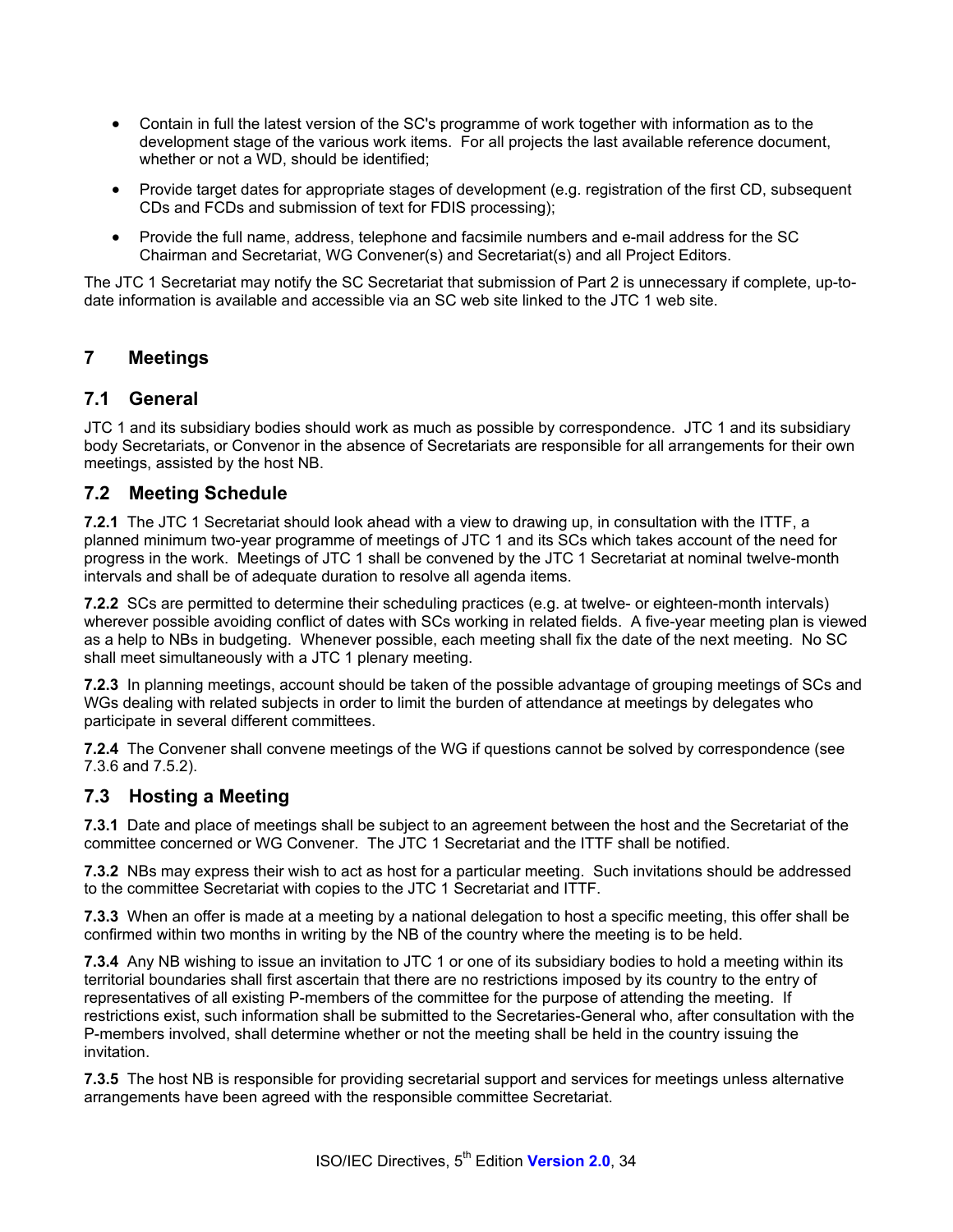**7.3.6** For WG meetings, the meeting date and venue shall be subject to an understanding with the Secretariat of the parent body and with the NB of the country in which the meeting is held.

### **7.4 Funding Mechanisms**

### **7.4.1 General**

**7.4.1.1** Under ISO/IEC policy the practice of offering accommodation and meals packages to delegates is acceptable provided that delegates have the option of making other arrangements and, if they elect to do this, are then not liable for any other costs as a condition of participation in the meetings. Costs incurred in hosting a meeting of JTC 1 or one of its subsidiary bodies (e.g. payment for meeting rooms, photocopying facilities, etc.) should be borne by the host NB (which, of course, has the option of seeking sponsors to help cover the costs). An arrangement fee which may include the cost of accommodation, refreshments, meeting rooms, copying facilities and other items directly incurred in hosting a meeting may be charged provided that there is no obligation for delegates to use this arrangement.

**7.4.1.2** The following terms and definitions have been adopted. It is recommended that they be used consistently by hosting organisations when assessing the need for charging fees and in reporting fees to cover meeting arrangements.

- Lodging cost: covers the delegate's personal room.
- Meal cost: covers normal meals, exclusive of banquets, receptions, and entertainment.
- Facilities fee: covers expenses associated with renting meeting rooms, duplicating documents, translation services, renting audio-visual equipment, providing light refreshments during the meeting, etc.
- Events fee: covers expenses associated with social events such as banquets, receptions, and entertainment that are held during the period of the meeting.

**7.4.1.3** Because of special package arrangements, terms may be combined but should be explicitly retained, such as in "lodging and meals costs". ("Accommodation" fee has not been used because it can mean just lodging, or lodging and meals.)

**7.4.1.4** Terms like "meeting fee", "registration fee", or "delegates fee" should be avoided in order not to suggest payment is a requirement for participation or to suggest that paying such a fee in itself entitles one to participate.

### **7.4.2 Guidelines**

**7.4.2.1** The expenses of hosting standards meetings should normally be covered by the host NB, which has the option of seeking sponsors.

**7.4.2.2** It is recognised that under exceptional circumstances the host NB may not be able to obtain full financial support for the funding of an international standards meeting (these circumstances might include the size and duration of the meetings, conflicts which do not permit use of the host NB's facilities, etc.). Under these exceptional circumstances fees may be levied to defray expenses not covered by the host NB.

**7.4.2.3** The following guidelines are applicable for any JTC 1 group where fees are being levied.

**7.4.2.3.1** Accredited delegates shall be able to attend the JTC 1 meetings without having to pay a fee as a condition of participation, although they may be encouraged to do so.

**7.4.2.3.2** If fees are to be levied, communication shall be made at the time the invitation is extended and details of the fee structure shall be provided no later than the circulation of the meeting announcement (i.e. four months prior to the meeting).

**7.4.2.3.3** Fees should be collected and dispersed on a meeting-by-meeting basis by the hosting organisation, with no provisions for maintaining standing accounts for carrying funds from one meeting to another or for sharing funds among host NBs.

**7.4.2.3.4** Delegates who choose not to pay lodging or meal costs or events fees are not entitled to the arrangements provided for by these fees, but delegates who choose not to pay a facilities fee cannot be denied participation, copies, use of meeting facilities, etc., associated with this fee.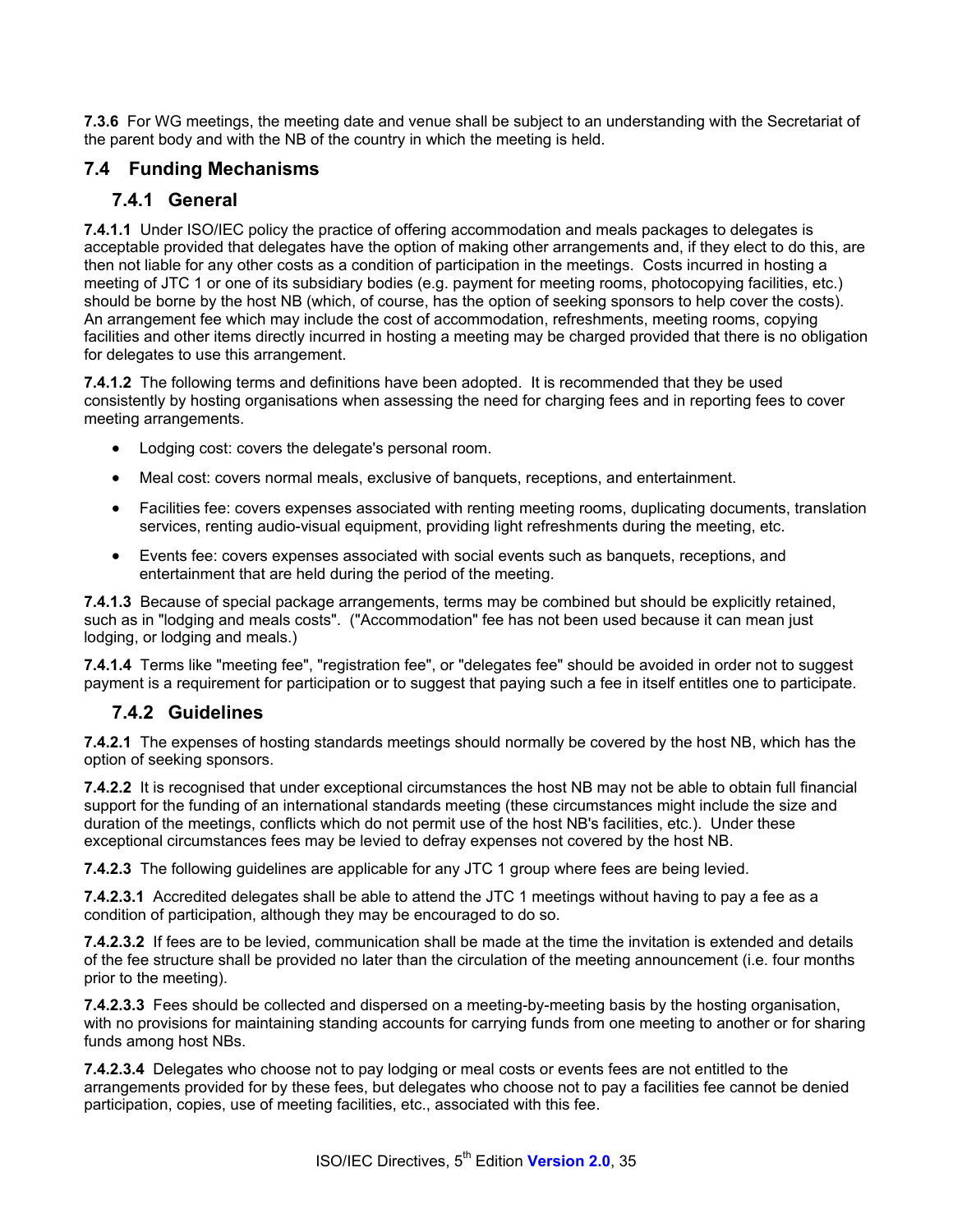**7.4.2.3.5** Lodging cost, meal cost and the facilities fee should be shown separately. However, it is recognised that it may sometimes be more advantageous to offer a package to delegates which combines these elements, such as "lodging and meals costs" or "lodging cost and facilities fee".

**7.4.2.3.6** When the facilities fee is separately assessed, it may be a fixed amount for meetings of a few days and should be on a proportional scale for longer meetings.

**7.4.2.3.7** The hosting organisation should waive the facilities fee for liaison participants who are only present during a short period, e.g. to present a liaison report.

**7.4.2.3.8** Social events are not a mandatory part of an international standards meeting. However, if an event is scheduled and it becomes necessary to charge an events fee to cover some or all of the expense, that fee shall always be payable separately from other fees and at the option of the delegate.

**7.4.2.3.9** Fees collected from participants should only make up the difference between expenses budgeted and paid by the hosting organisation and the total expenses incurred, (i.e. fees collected should not result in a profit or reduced commitment for the hosting organisation). If funds should remain, every effort should be made to return these to the participants, particularly if they are significant.

**7.4.2.3.10** An accounting report detailing fees collected and expenses covered by these fees should be submitted by the host NB to the group's Secretariat or Convener as appropriate. The accounting report should be attached to the meeting report (which shall be circulated no later than two months after the conclusion of the meeting per the JTC 1 Directives). The accounting report should be circulated to the meeting participants, the group's parent organisation and to the JTC 1 Secretariat. Accounting reports are required only when facilities and/or events fees are levied.

The accounting report should include:

- Size, duration and average attendance at the meeting;
- Details of fee structure (i.e. fixed or proportional components);
- Fees collected (total amount and percentage of delegates paying);
- Expenses detailed in accordance with the terminology defined in clause 7.4.1;
- Explanation of what was done with surplus funds should fees collected exceed expenses;
- Hosting organisation's general evaluation of this funding mechanism. One purpose of this accounting report is to serve as input for a JTC 1 review.

#### **7.5 Calling and Cancelling Meetings**

**7.5.1** Within the framework of the meeting plan, the JTC 1 or SC Secretariat issues a calling notice for a plenary meeting of the committee concerned when the Secretariat considers this necessary for the proper progress of the work or whenever a meeting is requested by more than one third of the P-members (see 7.6.1). A meeting should not be convened unless the agenda will include matters of sufficient substance to justify the attendance of the delegates.

**7.5.2** WG Convenor shall convene meetings of the WG if questions cannot be solved by correspondence and decisions reached shall be incorporated in resolutions (see 7.10.3). Either the WG Convener or the Secretariat shall issue the calling notice. The period of notification of a meeting should normally not be less than four months (however, see 7.6.1).

**7.5.3** Every effort shall be made to avoid cancellation or postponement of meetings once an agenda has been issued. If circumstances justify the cancellation of a meeting, adequate notice shall be given to all those concerned.

**7.5.4** The calling notice shall include a declaration by meeting hosts of the IT facilities to be provided (e.g. diskettes, LAN, etc.) together with any expectations by committee officers/hosts of attendees' IT capabilities.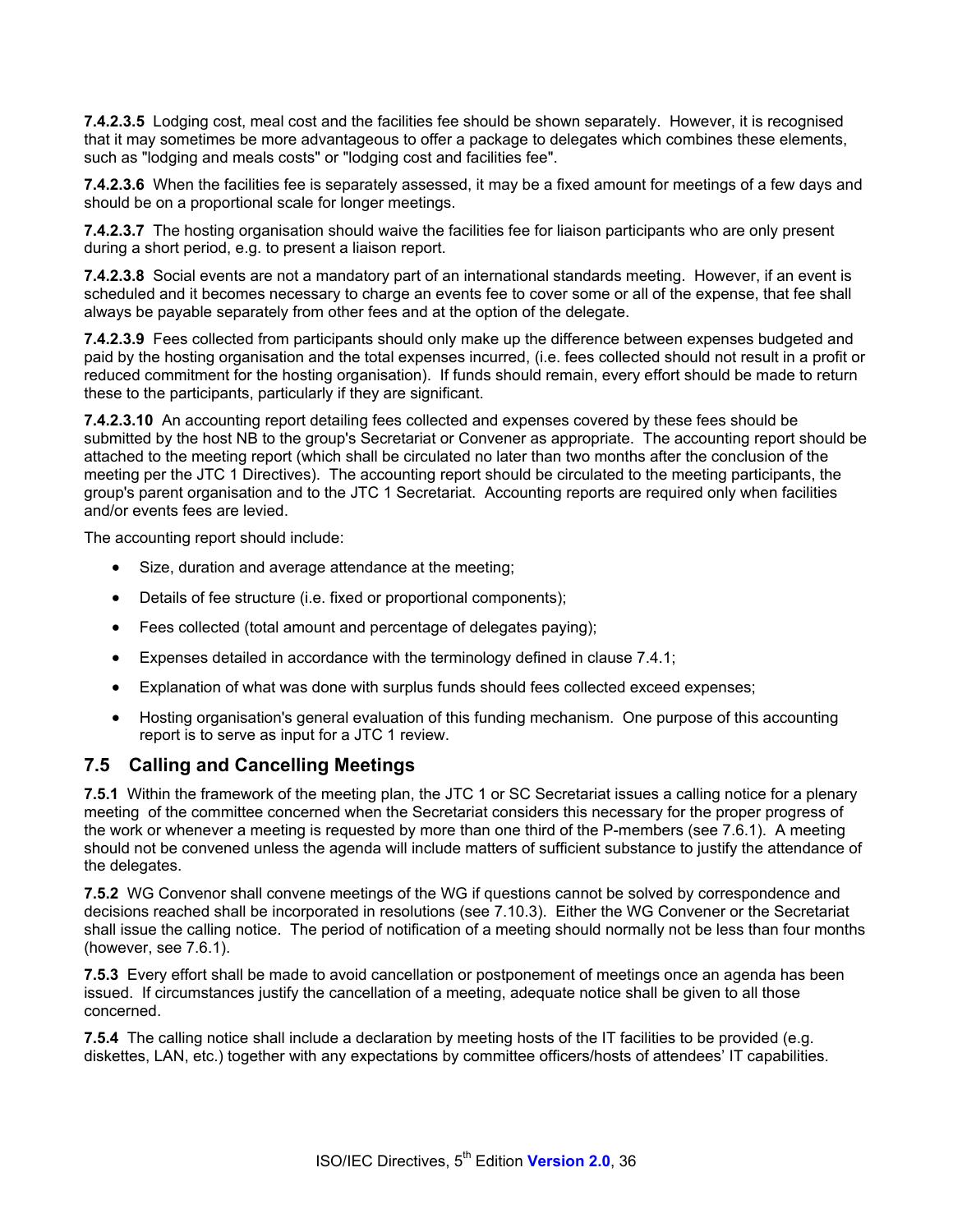## **7.6 Meeting Agenda**

**7.6.1** For JTC 1 and SCs, the committee Secretariat prepares the draft agenda and distributes it to the members of the committee, whenever possible in both English and French, four months in advance of the meeting. WG agendas shall be distributed by the Convener or Secretariat preferably four months, but no less than three months in advance. WG agendas shall be distributed to the members of the WG and to the parent body.

**7.6.2** Any comments on the agenda or proposals for the addition of NPs should be sent to the committee Secretariat by the members not later than two months before the meeting. The Secretariat distributes such comments or proposals immediately in order to permit adequate preparation by delegates.

**7.6.3** JTC 1 and SC agendas should be compiled so as to encourage NBs to send a balanced, full delegation with the greatest possible ability to negotiate final agreement on justified points that arrive late or during the meeting. NBs are responsible for keeping their delegates fully informed and supplied with all meeting documents. Also NBs shall be reminded that contributions shall be received by the Secretariat 4 weeks before a meeting (see 7.8).

**7.6.4** Guidelines for Agenda Preparation:

- **A.** Identify the group which is meeting. If the Secretariat of the group is not an NB, identify the name and address of the Secretariat or Convener in case of inquiries concerning the meeting.
- **B.** Specify the dates, time and precise location of the meeting. This shall include the name of the contact person (including telephone and facsimile numbers, and e-mail address if available) at the host location in order to permit documents to be sent.
- **C.** Identify by project number and title the specific items to be addressed.
- **D.** Identify all relevant documents to be discussed under each agenda item.
- **E.** Include a separate item for each of the following:
	- Opening of the meeting
	- Roll call of delegates
	- Election of the Chairman (if applicable)
	- Adoption of the agenda
	- Appointment of the drafting committee (if applicable)
	- Report of the Secretariat (if applicable)
	- Liaison reports
	- Review of Business Plans
	- Review of priorities and target dates
	- Documents for periodic review (if applicable)
	- Work items on which no progress is being made Status and action to be taken
	- Items for future work
	- Review of Project Editor and liaison assignments
	- Review of recent JTC 1 decisions affecting the group
	- Approval of resolutions
	- Subsequent meeting requirements
	- Any other business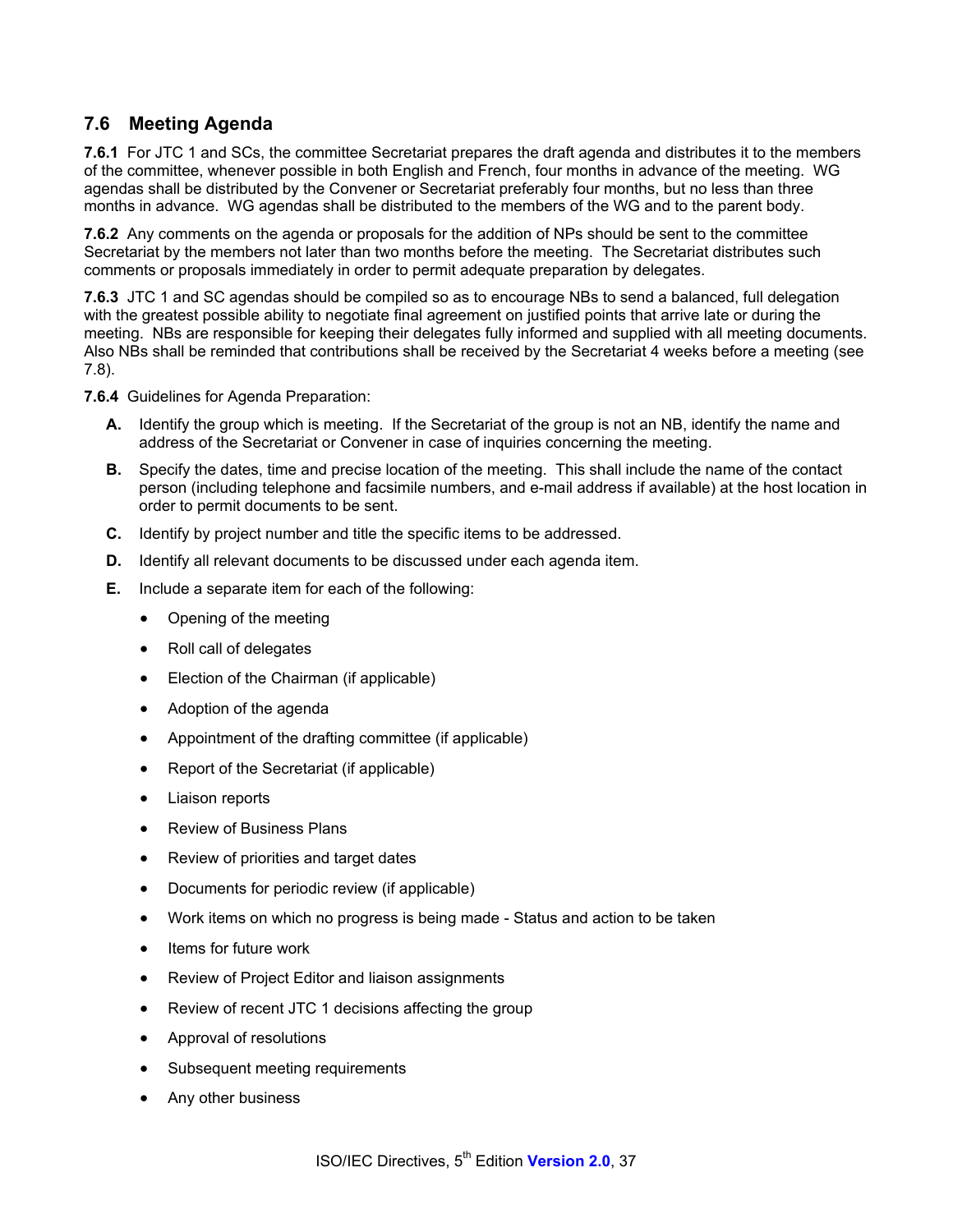# **7.7 Participation at Meetings**

**7.7.1** Only delegates officially nominated by the NBs and the representatives of other TCs and organisations in liaison may attend meetings. As a general policy, any group operating under the aegis of JTC 1 shall not limit the number of authorised NB representatives. Exceptions must be approved by consensus of the parent committee.

**7.7.2** Chairmen of SCs and Convenors of SWGs and WGs reporting directly to JTC 1 have the right to attend meetings of JTC 1 (and must attend where there are agenda items relevant to their committees) and to participate in the discussion, but do not have the right to vote.

**7.7.3** The Secretaries-General or their representative shall have the privilege of taking part in all meetings. They shall have no vote.

**7.7.4** Each P-member has the right to be represented at the meeting by one or more delegates, but has only one vote. O-members and other TCs and organisations in liaison may nominate representatives who have the right to attend meetings and to participate in the discussion, but do not have the right to vote.

**7.7.5** Within one month of receipt of the notice of a meeting, P- and O-members shall inform the Secretariat of the committee concerned and the NB acting as host whether they intend to be represented at the meeting, indicating the approximate size of their delegation. Each P-, O- and liaison member shall send to the Secretariat of the committee concerned and to the NB acting as host, at least one month before the opening of the meeting, a list showing the names and employers of their representatives and also the name of the head of delegation.

**7.7.6** A P-member which has given appropriate notification that it will abstain from participation in specific work items (see 3.1.2) is entitled to be absent from meetings related to these work items.

**7.7.7** Each P-member shall be present at meetings whenever possible (see 3.1.2). Other members should be present. When circumstances prevent such representation, a member may submit written statements to the Secretariat or arrange for another member attending the meeting to present its views Under the appropriate agenda item or items the Secretariat shall make reference to written statements submitted by members unable to attend.

**7.7.8 P-**Members unable to attend all or part of a meeting may express their vote as specified by 9.1.1. e-mail or proxy (see 9.1.1).

**7.7.9** A preliminary list of those participating in the meeting showing names of delegates/representatives and their business addresses, and indicating the heads of delegation, shall be communicated by the committee Secretariat to the participants not later than the opening of the meeting. A definitive list shall be distributed as soon as possible thereafter.

### **7.8 Meeting Documents**

In order for discussions in the JTC 1 plenary meeting and in SC meetings to reflect as fully as possible the NB positions and concerns, there should be adequate notice of issues to be discussed at meetings and clear guidelines for the submission of documents for consideration.

Discussion of documents under ballot at the time of the Plenary meeting is prohibited, as it could create confusion as to the status of the ballot.

### **7.8.1 Contributions**

- Contributions may be submitted to JTC 1 or its subsidiary bodies by any member, or by any directly reporting subsidiary body ;
- Documents for any JTC 1 or SC meeting, particularly those raising new issues or those for which a final agreement at the meeting is desired, shall be delivered to the Secretariat in time for them to be posted to the JTC 1 or SC Web server (as appropriate) four weeks prior to the meeting. The following exceptions are permitted:
	- Comments on posted documents provided they are received by the Secretariat in a form suitable for immediate posting, not later than one week prior to the meeting.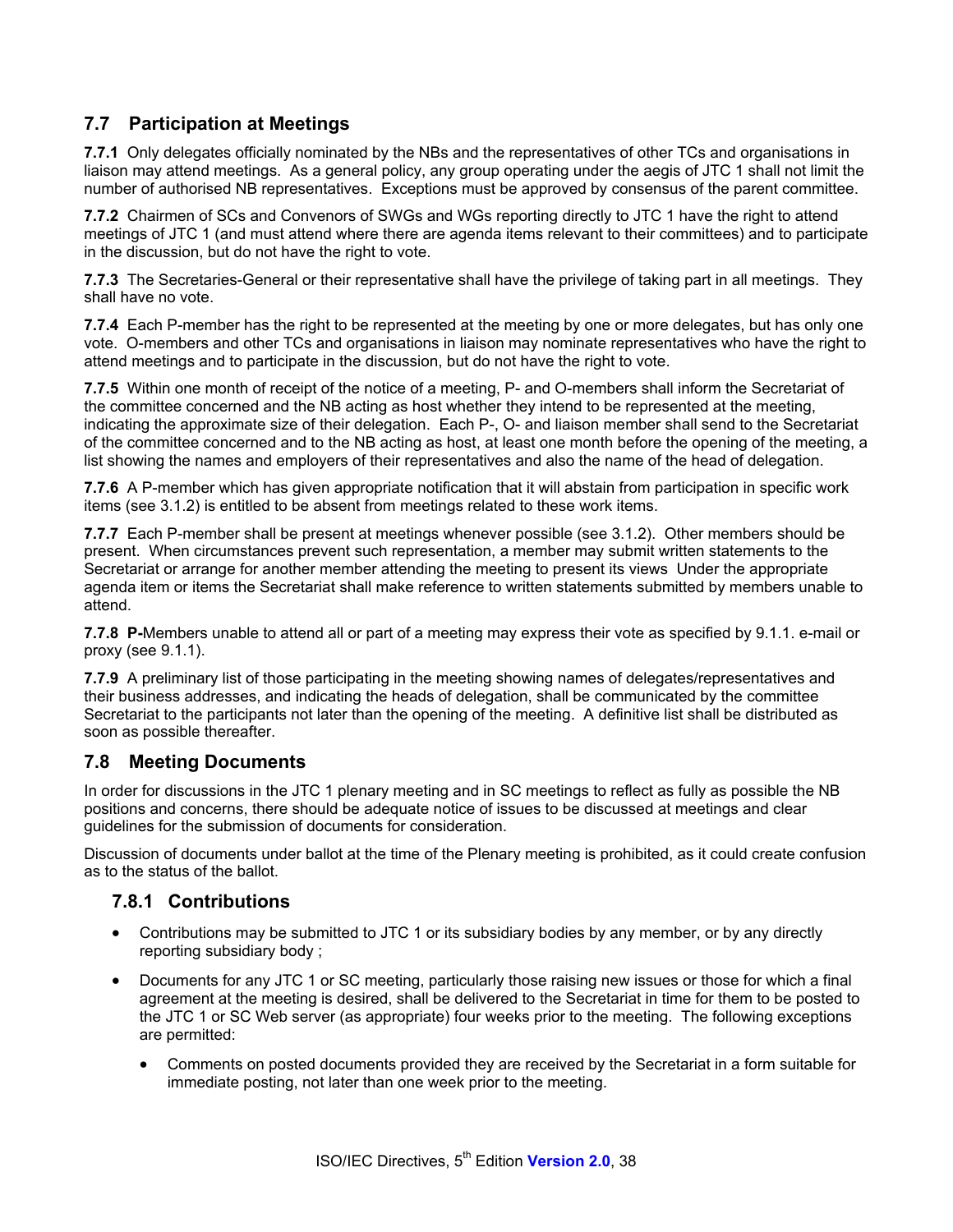- Reports from SCs to JTC 1 where the meeting is held inside the four-week deadline. Reports should in these cases be posted not more than two days after the end of the SC meeting and only reports will be received. Substantive matters arising from such meetings shall not be considered at the JTC 1 meeting, unless agreed by JTC 1. This should be borne in mind when setting dates for SC meetings.
- A proposed document revision from a project editor, which incorporates comments received prior to the meeting and which is intended to be developed further at the meeting, may be posted up to one week prior to the meeting.
- CDs for discussion at a meeting shall be distributed not less than three months in advance of the meeting for which they are intended;
- Rules for the referencing and numbering of working documents and correspondence relating to the technical work are given in 8.2.
- Where new issues arise which are not able to be posted to the Web server at least four weeks prior to the meeting, any decision made at the meeting may need to be confirmed by a NB ballot after the meeting. Such items must be posted to the Web as soon as possible and prior to the meeting so that they are available to NBs as well as delegates. Although paper copies may be distributed at the meeting, arrangements must be made to allow delegates to the meeting to obtain electronic copies in accordance with the JTC 1 policies on electronic document distribution.

### **7.8.2 Urgent Business.**

Advance distribution of contributions may not be possible, for example, where new issues are not identified until it is too late for distribution. In addition, discussion at a meeting may identify new issues needing immediate action. JTC 1 or its subsidiary bodies may, at the discretion of the Chairman or Convener and members present, consider working documents distributed in less than the prescribed advance period.

### **7.9 Languages**

**7.9.1** The languages of JTC 1 are English, French and Russian. In general, the work of JTC 1 and its subsidiary bodies may be in any one or more of the above-mentioned languages. However, meetings are conducted in any one of these. The Chairman or Convener is entitled to authorise participants to speak in a language other than that in which the meeting is conducted. The NB for the Russian Federation provides all interpretation and translation into or from the Russian language into or from another official language.

**7.9.2** When at a meeting of JTC 1 or one of its subsidiary bodies a participant wishes, in view of exceptional circumstances, to speak in any other language, the Chairman or Convener of the session shall be entitled to authorise this, for the session only, provided that a means of interpretation has been secured.

### **7.10 Meeting Resolutions and Reports**

**7.10.1** Resolutions adopted at meetings are normally limited to matters directly concerned with the conduct of the work or the approval of documents. The resolutions should be numbered consecutively and identified either by reference to the meeting or to the year. When the draft resolutions can be prepared in more than one of the official languages before voting, then:

- The language of the original resolution shall be identified;
- Approval of the resolution shall take place in the original language version, and those countries reading the other language version shall verify that the other language version is identical.

*[Note: Preparation of two (or more) language versions can aid in clarification of the text.]* 

**7.10.2** Where practical, by the end of each day of a meeting (session) of JTC 1 or its subsidiary bodies, the Secretariat or Convener, normally with the aid of an ad hoc drafting committee, prepares drafts for the complete text of the resolutions considered during the day for their formal adoption at the end of the meeting. At the end of the meeting, all resolutions shall be available in written form. When the text of the approved resolution is available in more than one of the official languages, publication shall be made in each available language.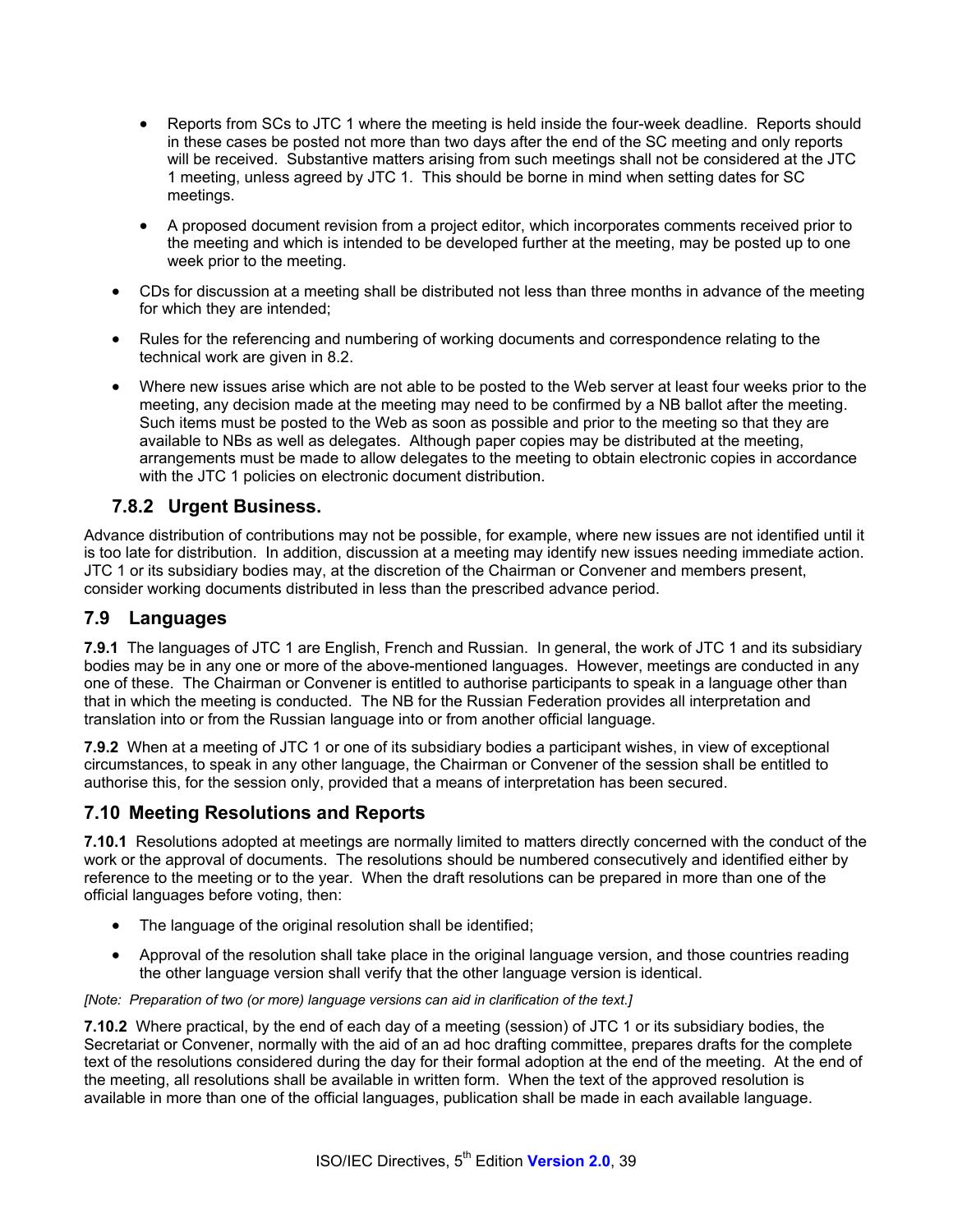**7.10.3** No meeting of JTC 1 or any of its subsidiary bodies shall be adjourned before all resolutions considered during the meeting have been presented in writing and formally acted upon so as to ensure accurate recording of the decisions taken. These resolutions shall be distributed to the committee membership as soon as possible after the meeting.

**7.10.4** After the meeting, the committee Secretariat or Convener shall prepare a report of the meeting comprising a list of delegates, a reference to the sessions held (including those of ad hoc groups), and a summary of the discussions and, as a discrete and important document, the complete text of the resolutions adopted during the meeting. This shall be sent within two months to the members and other bodies represented at the meeting.

**7.10.5** The report of the meeting and the resolutions shall be distributed as set out in 8.3.

# **7.11 Electronic Meetings**

## **7.11.1 Use of Voice Teleconferencing**

JTC 1, having considered the topic of voice teleconferencing, does not endorse the regular use of voice teleconferencing as a means of conducting work. However, JTC 1 recognises that in certain special circumstances the use of voice teleconferencing may be viable. In these specific instances the following criteria shall apply:

- Use should be limited to OWGs such as ad hoc groups, rapporteur groups, editing groups, and other such groups established to undertake specific tasks. Proper evaluation shall be given to:
	- a) time zone differences for meeting participants;
	- b) the diversity of the participants' meeting language skills and the possible importance of visual contact;
	- c) difficulty in managing a teleconference meeting of more than a small number of participants; and
	- d) possible requirement for alternative meeting arrangements (e.g. see below).
- Unanimous consent of the interested participants shall be required (including interested participants not present when the meeting was proposed).
- Participants should have some recourse, e.g. postponement of the meeting, if access to teleconference facilities is unexpectedly unavailable at the scheduled time or if the quality of the communication link is objectionable.
- Participants should have some recourse, e.g. postponement of agenda items, if posted documents are not available to them on the same basis as all other participants.
- Use shall not lessen document distribution and meeting reporting requirements.

### **7.11.2 Use of Electronic Messaging**

JTC 1, recognising the requirement that committees work as much as possible by correspondence, endorses the use of electronic messaging as a very useful tool in international communication and encourages broader use of electronic messaging within its committees.

### **7.11.3 Electronic Document Distribution**

Document distribution within JTC 1 shall be done to the maximum extent possible using the World Wide Web. The details of this policy are contained in Annex H.

# **8 Document Types, Numbering and Distribution Requirements**

### **8.1 Document Types**

The following types of documents are produced by JTC 1. Further details can be found in clauses 12-17. See also Annex B.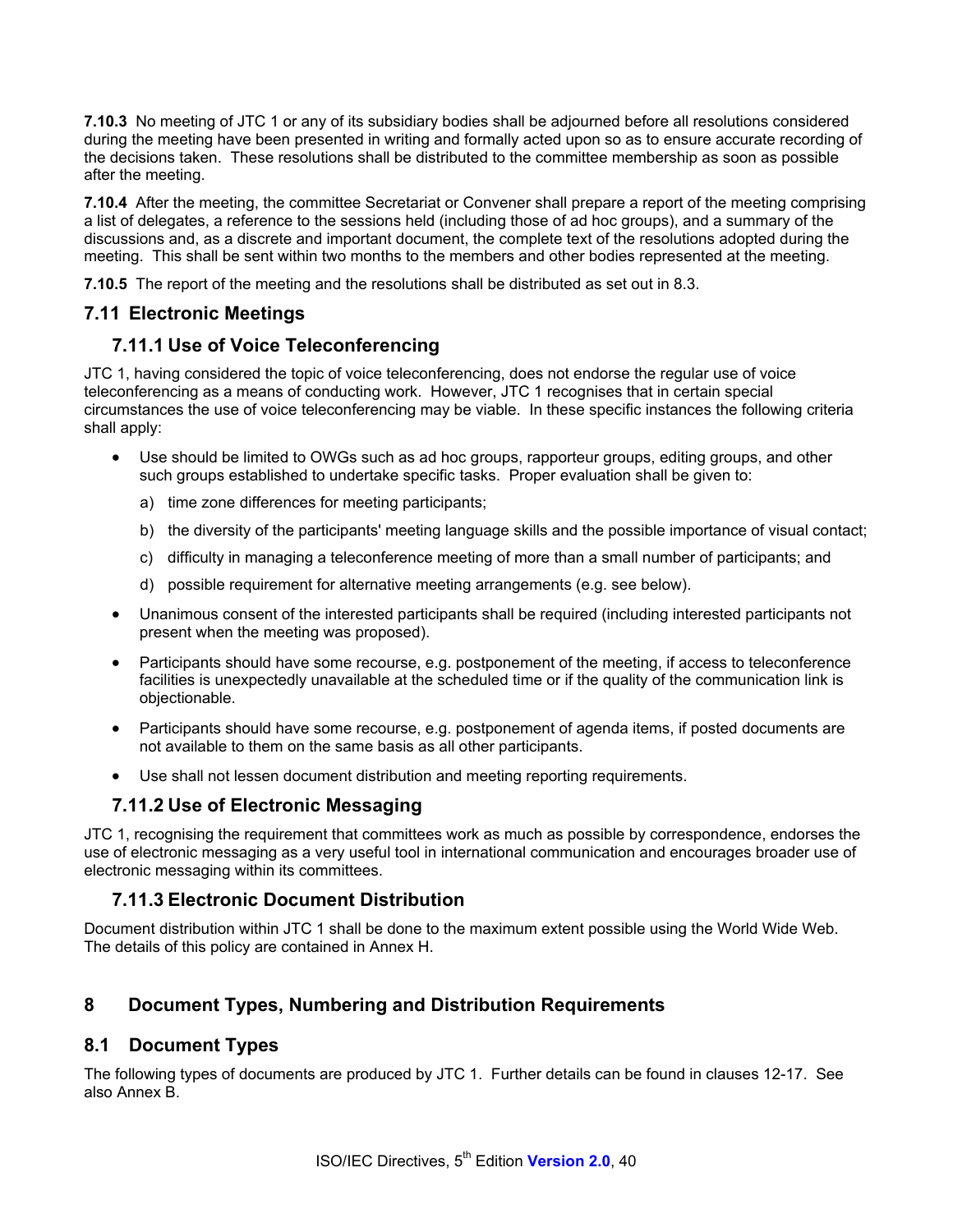## **8.1.1 International Standards**

The following terms shall be used for successive documents drawn up on a single subject:

- New Work Item Proposal (NP), see proposal stage, 6.2.1.
- Working Draft (WD), see preparatory stage, 12.1; 12.5.
- Committee Draft (CD/FCD), see committee stage, 12.1; 12.6.
- Draft International Standard (DIS/FDIS), see approval stage, 12.1; 12.7.
- International Standard (IS), see publication stage, 12.1; 12.8.

#### **8.1.2 Technical Reports**

The following terms, when applicable, shall be used for successive documents drawn up on a single subject. See 16.

- New Work Item Proposal (NP)
- Working Draft (WD)
- Proposed Draft Technical Report (PDTR)
- Draft Technical Report (DTR)
- Technical Report (TR)

There are three types of Technical Reports (see 16.2).

#### **8.1.3 International Standardised Profiles**

The following terms shall be used for successive documents drawn up on a single subject. See 17.

- New Work Item Proposal (NP)
- Working Draft (WD)
- Proposed Draft International Standardised Profile (PDISP/FPDISP)
- Draft International Standardised Profile (DISP/FDISP)
- International Standardised Profile (ISP)

#### **8.1.4 Amendments**

The following terms, when applicable, shall be used for successive documents drawn up on a single subject. See 15.5.

- New Work Item Proposal (NP)
- Working Draft (WD)
- Proposed Draft Amendment (PDAM/FPDAM)
- Draft Amendment (DAM/FDAM)
- Amendment (AMD)

#### **8.1.5 Corrigenda**

The following terms shall be used for successive documents drawn up on a single subject.

- Defect Report (DR), see 15.4.5.
- Draft Technical Corrigendum (DCOR), see 15.4.9.4.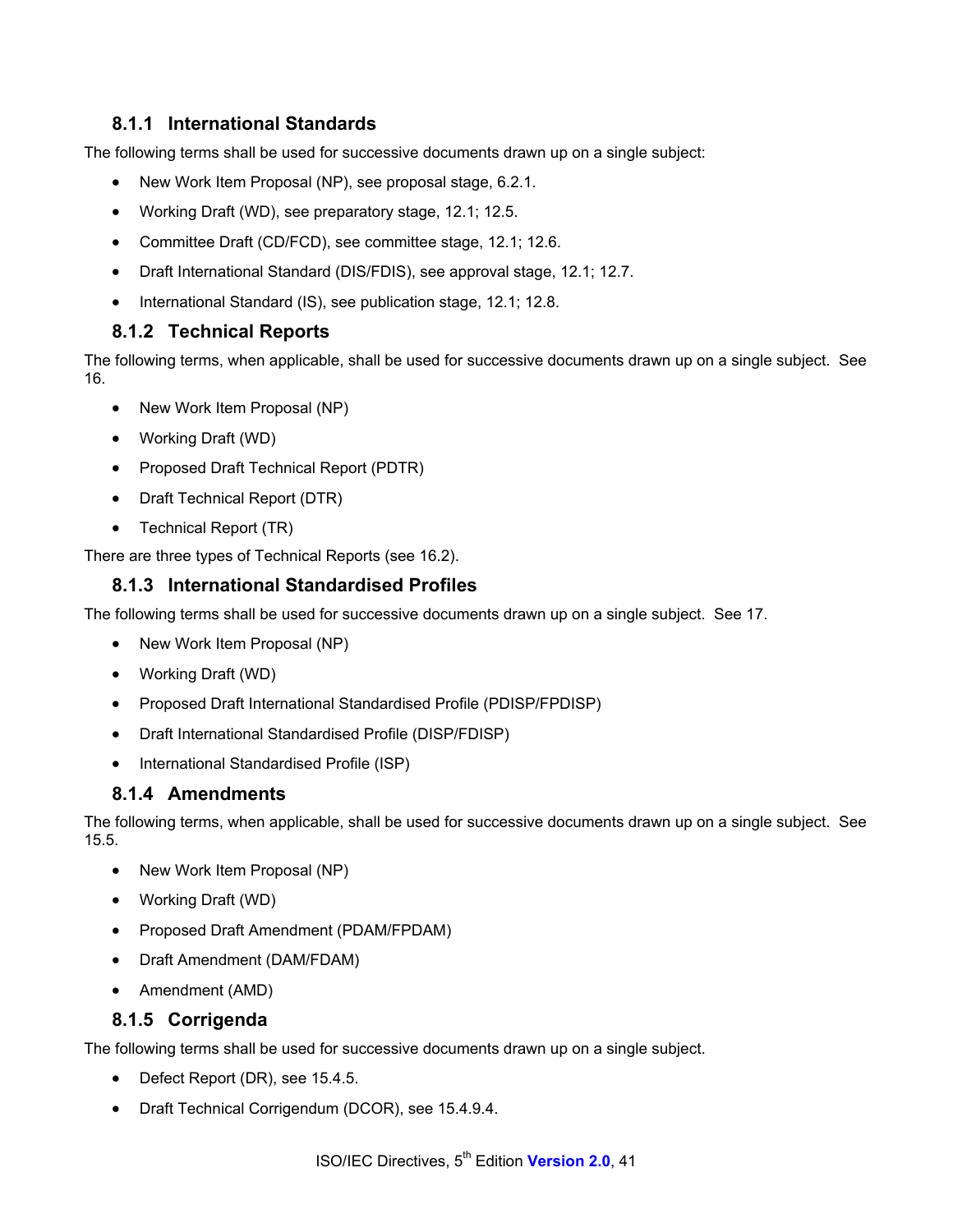• Technical Corrigendum (COR), see 15.4.2.

## **8.1.6 International Workshop Agreements**

There shall be no precursors to an IWA.

# **8.2 Rules for Numbering of JTC 1 Working Documents**

*[Note: Working documents might or might not also be CD/FCD or FDIS texts and, therefore, can have both a CD number and a document number.]* 

**8.2.1** Each document **(including conformance bit streams, test patterns, and other non-traditional documents)** relating to the work of JTC 1, its SCs or its WGs which is distributed, shall bear on the first page a reference number (see Form G1) made up according to the rules set out below. Further, the first page of the document shall bear, immediately under the reference number, the date, written in accordance with ISO 8601 (CCYY-MM-DD), on which the document was compiled. **The system may also be used to facilitate subordinate groups with separate numbering systems providing a regular compilation of their documents to its parent committee as a single N-numbered document.** 

**8.2.2** A reference number used for a certain working document shall not be used again for a document with differing wording, different contents, or both (e.g. "N 346 Revised" is not permitted). If a document replaces an earlier one, the new document shall bear, on the first page, immediately under its reference number, the reference number(s) of the document(s) it replaces (e.g. "Replaces N 346").

**8.2.3** The reference number is made up of two parts separated by the letter N:

- JTC 1 and, when applicable, the SC or WG to which the working document belongs;
- an overall serial number.

Thus, for a working document pertaining to JTC 1, the reference number is made up as follows:

ISO/IEC JTC 1 N n

Date

and for a working document pertaining to an SC, it is made up as follows:

ISO/IEC JTC 1/SC *a* N n

Date

where *a* stands for the number of the SC and *n* for the overall serial number.

For a working document pertaining to a WG, it is made up as follows:

ISO/IEC JTC 1/SC *a*/WG *b* N *n* 

Date

where *a* and *b* stand for the numbers of the SC and WG respectively and *n* for the overall serial number.

[Note on originator: Reference within the number itself to the party originating the document (Secretariat, NB, etc.) is not required; it is however recommended that the originator of the document be indicated underneath the title of the document where this is not otherwise apparent.]

**8.2.4** The overall serial number is assigned by the JTC 1 for all the working documents bearing the reference of JTC 1, by the Secretariat of an SC for all the documents bearing the reference of this SC, and by the WG Convener or Secretariat for all the documents bearing the reference of this WG. On the first page of a working document, it is recommended that the overall serial number be made to stand out, giving the figures a height of 6 mm to 10 mm.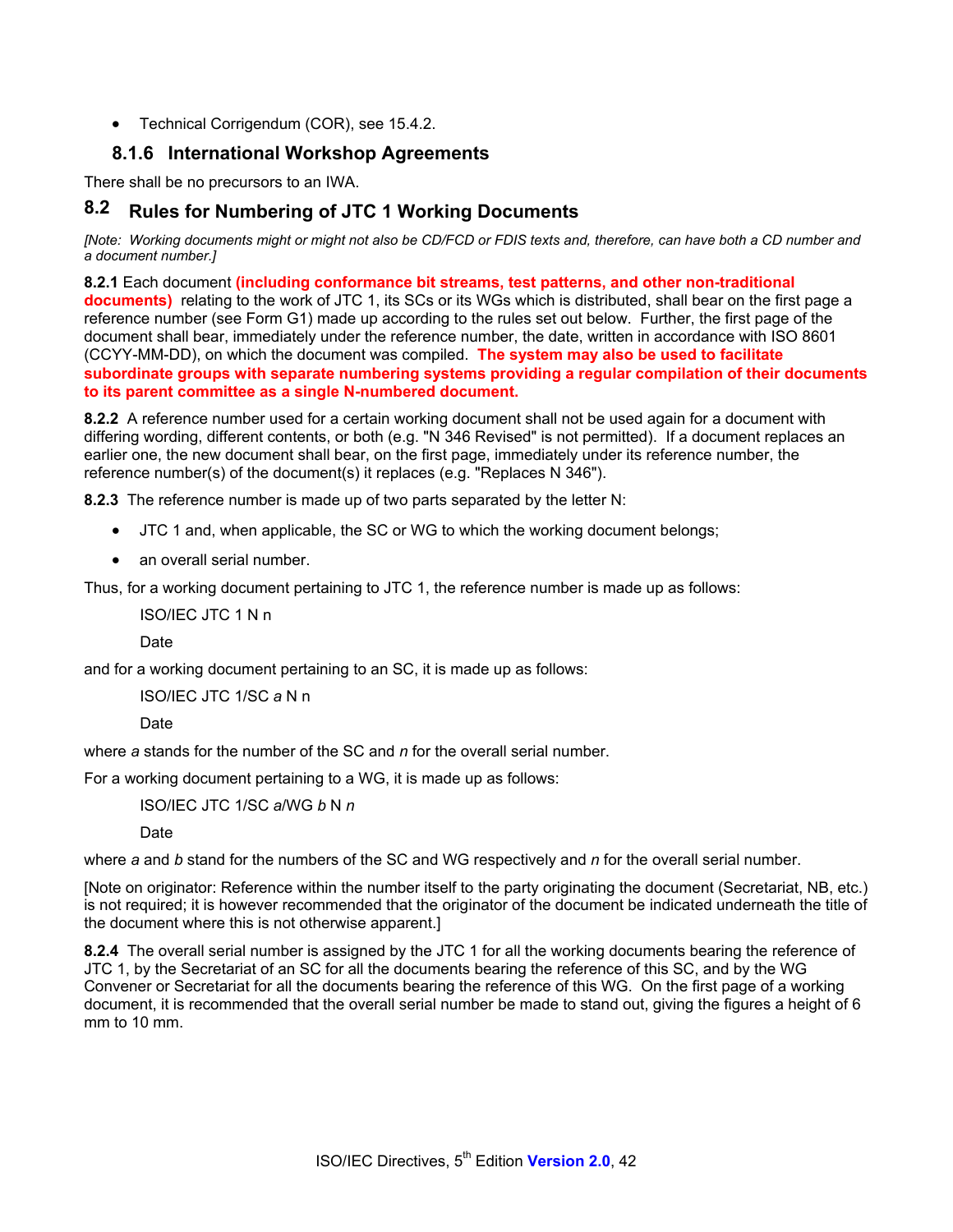**EXAMPLES:** 

ISO/IEC JTC 1 N **14** 

ISO/IEC JTC 1/SC 3 N **25**

**8.2.5** When enumerating documents of JTC 1 or the same SC, it is not necessary to repeat the number of the committee.

EXAMPLES:

documents 1 N 17, 18, 21 documents 1/13 N 51, 60

### **8.3 Document Distribution**

**8.3.1** ITTF is responsible for the preparation of final texts for publication. (See also 12.7.1.2)

**8.3.2** NBs are responsible for the distribution of ISs in their respective countries. The ITTF is responsible for distribution of ISs to organisations in liaison.

**8.3.3** Normally, and with the above exceptions, the Secretariat of JTC 1 or an SC or the Convener or Secretariat of a WG is responsible for the distribution of CDs and all other documents relating to its work. Instructions are given below.

**8.3.4** One copy, in English or in French, or in both languages if available, of documents relating to JTC 1 (including CDs, working documents, reports of meetings, minutes, resolutions, etc.) shall be posted by the JTC 1 Secretariat to the JTC 1 web site in an acceptable document format as specified in Annex H, with e-mail and, if necessary, password notification to:

- P-members of JTC 1;
- Secretariats of other TCs in liaison (or the Secretariats of their SCs, or both) and/or observers designated by other TCs in liaison;
- Category A liaisons;
- ITTF.

A more selective notification of document and password availability shall be made to O-members and other liaison members in accordance with individual agreements reached between the Secretariat and the O-members and liaison members.

**8.3.5** One copy, in English or in French, or in both languages if available, of documents relating to the SC (including CDs, working documents, reports of meetings, minutes, resolutions, etc.) shall be posted by the SC Secretariat to the SC web site in an acceptable document format as specified by Annex H, with e-mail and, if necessary, password notification to:

- P-members of the SC;
- Secretariats of other TCs in liaison (or the Secretariats of their relevant SCs, or both) and/or observers designated by other TCs in liaison;
- Secretariats of JTC 1 SCs in liaison;
- Category A liaisons;
- JTC 1 Secretariat;
- ITTF.

A more selective notification of document and password availability shall be made to O-members and other liaison members in accordance with individual agreements reached between the Secretariat and the O-members and liaison members.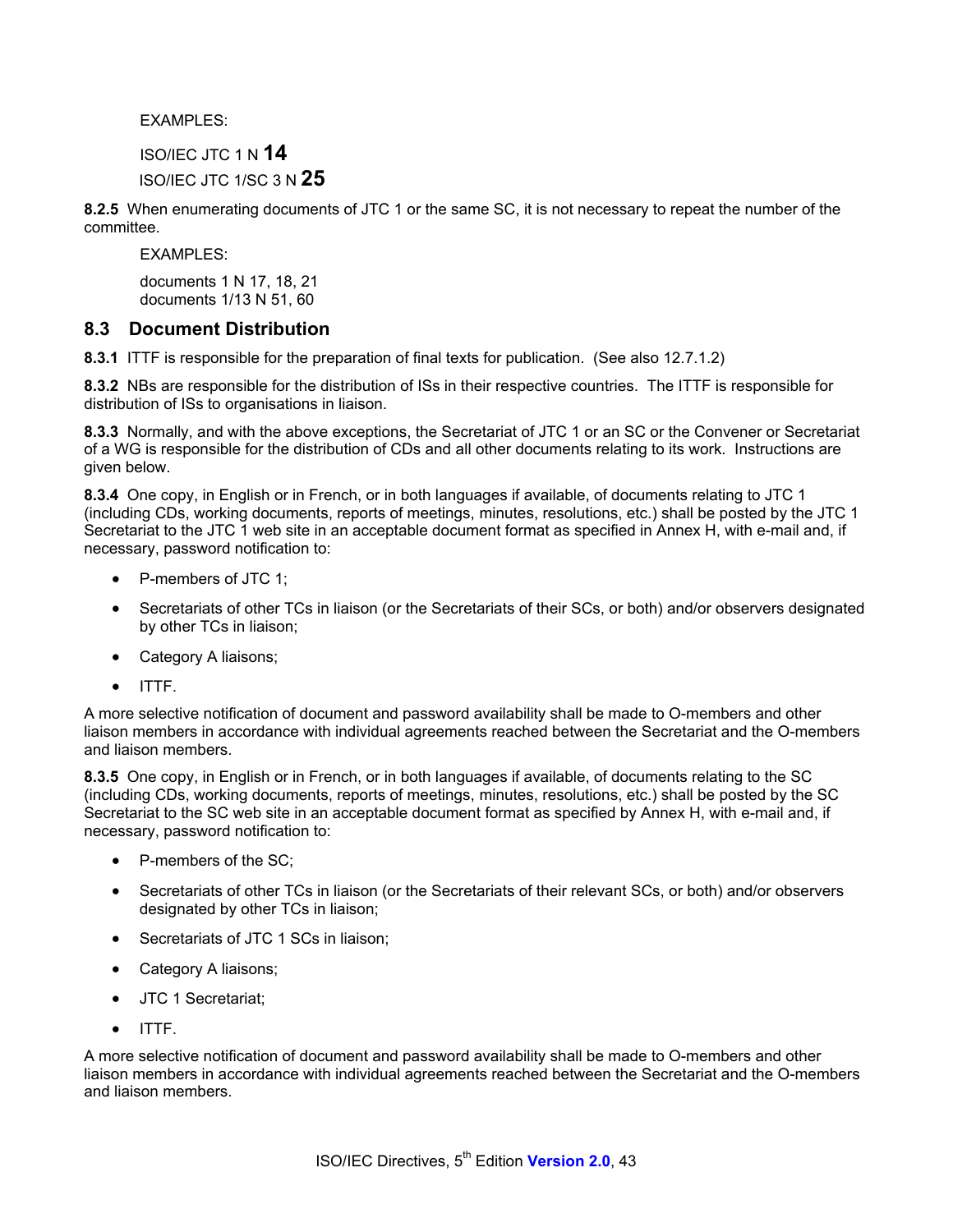**8.3.6** One reproducible copy, in English or in French, or in both languages if available, of documents relating to the WG shall be sent by the Convener or Secretariat, by airmail, to:

- Members of the WG;
- JTC 1 Secretariat;
- Secretariat of the parent body (if not JTC 1);
- ITTF;
- NBs, Category A liaisons and Category C liaisons which nominated individual members, on request.

Alternatively, the WG may distribute documents via e-mail, FTP site or posting to the World Wide Web with e-mail notification (see Annex H regarding document types and access restrictions).

In the case of very large WGs, other arrangements for document distribution may be made by the parent body (e.g. a limited number of WG experts, plus all NBs and liaisons, may be designated to receive documents).

#### **9 Voting**

#### **9.1 General**

**9.1.1** All P-members have an obligation to vote (see 3.1). Decisions of JTC 1 and its SCs are made either by meeting or by correspondence, as appropriate. Each P-member has one vote which, for meeting votes, may also be cast by e-mail, facsimile or letter, or by proxy granted to another P-member. Proxy voting is valid only if the committee Secretariat has been informed in writing by the P-member granting the proxy in advance. A P-member may not cast a proxy vote on behalf of more than one other P-member. Votes by P-members in attendance may be cast only by the head of that delegation or an individual designated by the head of delegation.

*NOTE*: For a P-member not attending a meeting, written notification of a proxy must be provided to the committee Secretariat in advance of the meeting. For a P-member leaving a meeting, this written notification shall be provided by the Head of Delegation before the member leaves.

**9.1.2** A P-member which has given appropriate notification that it will abstain from participation in specific work items (see 3.1.2) is entitled to abstain from voting on these work items.

**9.1.3** The Chairman has no vote and questions on which the vote is equally divided shall be subject to further discussion.

**9.1.4** In a meeting, except as otherwise specified in these directives, questions are decided by a majority of the votes cast at the meeting by P-members expressing either approval or disapproval.

**9.1.5** For votes by correspondence (letter ballots) in JTC 1 and its SCs, except as specified elsewhere in these directives, questions are decided by a majority of the votes cast by P-members expressing either approval or disapproval. Letter ballots may be cast by web based balloting, e-mail, facsimile or, if absolutely necessary, by mail. Due account shall be taken of minority views.

**9.1.6** JTC 1 and its SCs shall pay special attention to negative votes by P-members and shall attempt as far as possible to resolve the underlying differences and achieve the maximum level of approval.

**9.1.7** JTC 1 instructs its Secretariats to close all letter ballots on the declared closure date. Late votes and comments shall not be accepted. JTC 1 allows actions to be taken between JTC 1 plenary meetings by 60-day letter ballots within JTC 1. Actions for approval may be proposed by the JTC 1 chairman, JTC 1 SCs or JTC 1 SWGs (if any). Otherwise, no letter ballot period shall close in less than three months from the date of notification of issue.

**9.1.8** If a P-member of JTC 1 fails to vote on a DIS/FDIS, the Secretaries-General shall remind the NB of its obligation to vote (unless the conditions of 9.1.2 apply). In the absence of a response to this reminder, the NB shall automatically have its status changed to that of O-member. An NB having its status so changed may, after a period of twelve months, be reinstated to P-member status on request.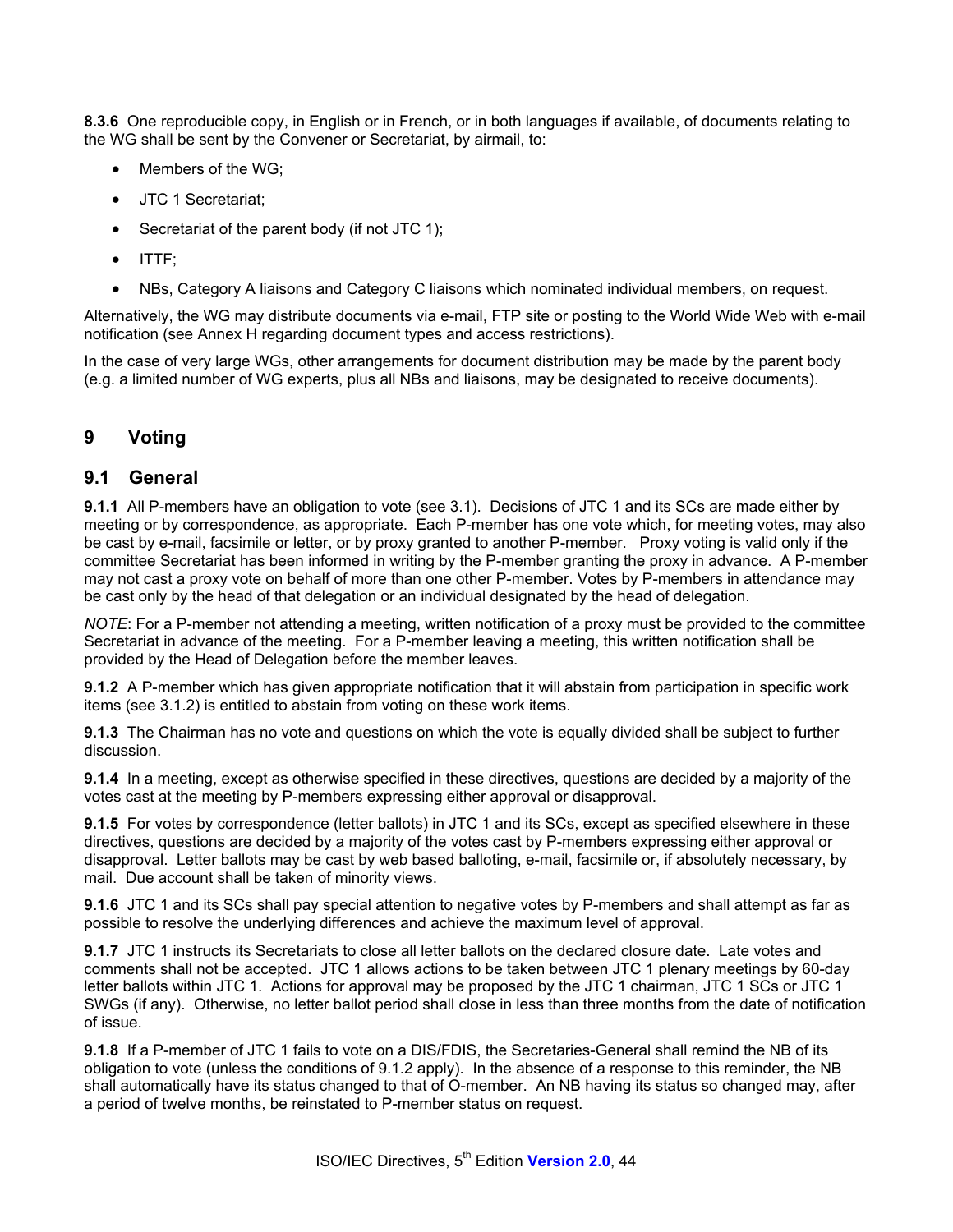**9.1.9 At all levels of voting, if more than 50% of the P-members have not voted, the vote will have failed. Late votes shall not be counted. No extensions shall be granted.** 

### **9.2 Conciliation Panels**

JTC 1 may be given the help of a conciliation panel to resolve differences particularly when polarised positions appear to have developed. Ad hoc conciliation panels are formed by the chairmen of the ISO and IEC Presidents when needed. Councils may also be used for this purpose.

## **9.3 Votes on NPs**

**9.3.1** NPs should be considered as expeditiously as possible by those best qualified to assess the technical merit and effect on the current program of work. An NB may submit a NP either to a SC or to JTC 1. JTC 1 should consider a NP only in exceptional circumstances such as the NP is not within the scope of an existing SC. In all other cases the appropriate SC should ballot the NP**.** 

## **9.3.1.1 Votes on NPs at the SC Level**

For NPs voted at the SC level, a copy of the SC-level ballot shall be forwarded by the SC Secretariat to the JTC 1 Secretariat for information in parallel with circulation of the NP ballot.

The JTC 1 Secretariat shall circulate a copy of the SC-level ballot to JTC 1 NBs and JTC 1 SCs for information and comment.

For the ballot to be successful at the SC level, the NP shall be supported by a majority of all P-members of the SC with at least five P-members committed to active participation.

A NP should be balloted only once within a SC. If a NB submits a NP to a SC that the SC has not previously considered, the SC should not conduct a ballot to determine if the SC Secretariat should issue a ballot for the NP. In this case, the NP ballot itself should be issued. It should be noted that if a NB submits a NP for ballot without prior consultation of the SC, there is a risk that the ballot may fail because the necessary consensus and support are absent. However, if a sufficient number of NBs agree the work should be done and agree to participate, the work can begin without delay.

A SC Chairman or Secretariat may schedule a newly submitted NP for discussion at a Plenary or WG meeting before issuing a ballot, as long as unreasonable delay is not introduced (recognizing that "unreasonable" is a subjective term).

**9.3.1.2** On completion of the SC ballot, the SC Secretariat shall send the JTC 1 Secretariat the Summary of Voting. If the SC voting failed, the JTC 1 Secretariat shall forward comments collected from NBs and other SCs, if there have been any, to the SC for information only. At the same time, the JTC 1 Secretariat shall inform the comment originator(s) that the voting failed, but their comments were forwarded to the SC.

If the SC voting passed and there have been no comments received from NBs or other SCs, then the NP is qualified as approved.

If the SC voting passed and comment(s) have been received from NBs or other SCs, which the JTC 1 Secretariat judges will influence the acceptance of the NP, the JTC 1 Secretariat shall forward the comment(s) to the SC to solicit a response from it, with a copy to the comment originator(s).

**9.3.1.3** Upon receipt of a response from the SC, the JTC 1 Secretariat shall initiate a 60-day JTC 1 letter ballot (see Form G4) on the NP attaching the SC's Summary of Voting, the comments from NBs and other SCs accompanied by the SCs response to them.

**9.3.1.4** Upon completion of the ballot, the JTC 1 Secretariat shall inform all NBs and the SC of the result (together with the project number assigned by ITTF if the ballot is successful).

### **9.3.2 Votes on NPs at the JTC 1 Level**

**9.3.2.1** Each NP shall be voted on by JTC 1 letter ballot (see Form G4), even if it has appeared on the agenda of a meeting. The normal ballot period for an NP shall be three months from the date of notification of issue (see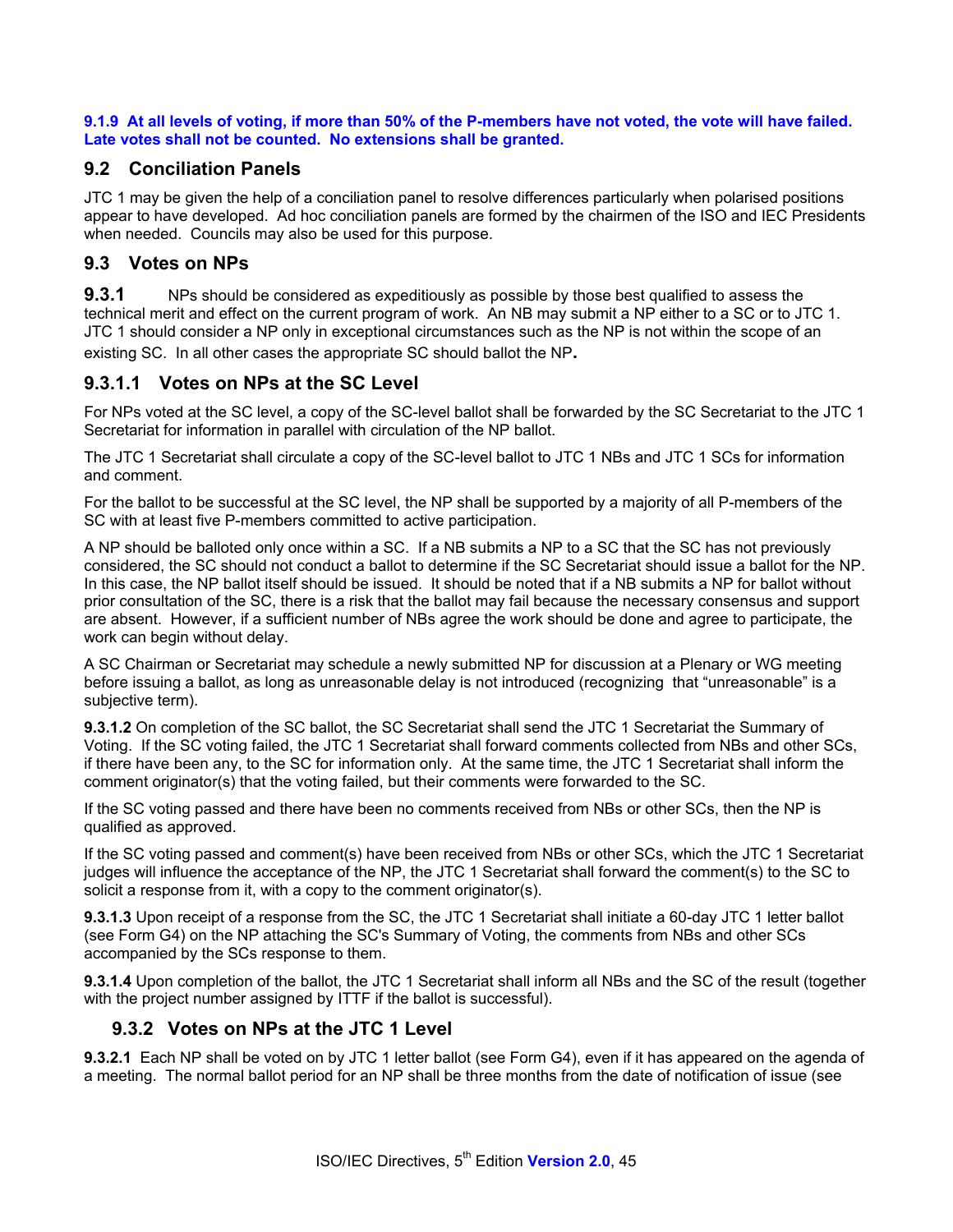6.2.1.3). JTC 1 should consider a NP only in exceptional circumstances, such as the NP is not within the scope of an existing SC. In all other cases, the appropriate SC should ballot the NP.

**9.3.2.2** In order to be approved, the NP shall be supported by a majority of all P-members of JTC 1 with at least five P-members of the SC to which the project will be assigned committed to active participation.

### **9.4 Votes on CDs/PDAMs/PDISPs/PDTRs**

**9.4.1** If the consideration of a CD/PDAM/PDISP/PDTR is dealt with by correspondence, P-members and TCs and organisations in liaison are asked to submit their comments (and P-members their votes, see 9.1.5) by a specified date (see Form G8). In the case of CDs/PDAMs/PDISPs/PDTRs, this date should be no less than three months from the date of notification of issue. For an FCD/FPDAM/FPDISP, the ballot period shall be no less than four months. JTC 1 or the SC may extend the ballot period in instances when the complexity of the text requires additional time for review or to allow additional time for enquiry, as long as the total ballot period does not exceed six months.

**9.4.2** Abstention by an NB on a CD/PDAM/PDISP/PDTR ballot does not bar the NB from voting on subsequent versions of the document at the same or later stages (see 9.1.2).

**9.4.3** Consideration of successive CDs/PDAMs/PDISPs/PDTRs (types 2 and 3) shall continue until the substantial support of the P-members of the committee has been obtained or a decision to abandon or defer the project has been reached.

**9.4.4** CDs/PDAMs/PDISPs/PDTRs produced by a JWG should be balloted by all P-members of all SCs formally involved in the joint work. Each NB shall have only one vote.

#### **9.5 Combined Voting Procedure**

The submission of FDISs, DISs, FDAMs, DAMs and FDISPs for simultaneous voting (one vote per country) by the P-members of JTC 1 and by all ISO member bodies and IEC national committees is called the combined voting procedure. It should be used whenever possible.

### **9.6 FDIS/DIS/FDAM/DAM/FDISP Approval Criteria**

For a FDIS/DIS/FDAM/DAM/FDISP to be approved, the count taken by ITTF shall meet the following criteria:

- At least two-thirds of the P-members voting shall have approved;
- Not more than one-quarter of the total number of votes cast are negative.

A P-member which has given appropriate notification that it will abstain from participation in specific work items (see 3.1.2) shall not be counted as a P-member when counting votes for drafts relating to such items.

Abstentions are excluded from the count.

#### **9.7 Votes on FDISs/FDAMs/FDISPs**

The normal ballot period for a FDIS/FDAM/FDISP shall be two months. NBs may reply in one of the following ways:

- Approval of the technical content of the FDIS/FDAM/FDISP as presented;
- Disapproval of the FDIS/FDAM/for technical reasons to be stated;
- Abstention (see 9.1.2).

If the FDIS/FDAM/FDISP is approved, only minor corrections as judged by ITTF will be taken into consideration as modifications to the FDIS/FDAM/FDISP ballot text. Technical and editorial comments will not be considered.

#### **9.8 Votes on Fast-track DISs**

The period for fast-track DIS (or DAM) voting shall be six months, consisting of a 30-day JTC 1 National Body review period followed by a five-month ballot period. NBs may reply in one of the following ways: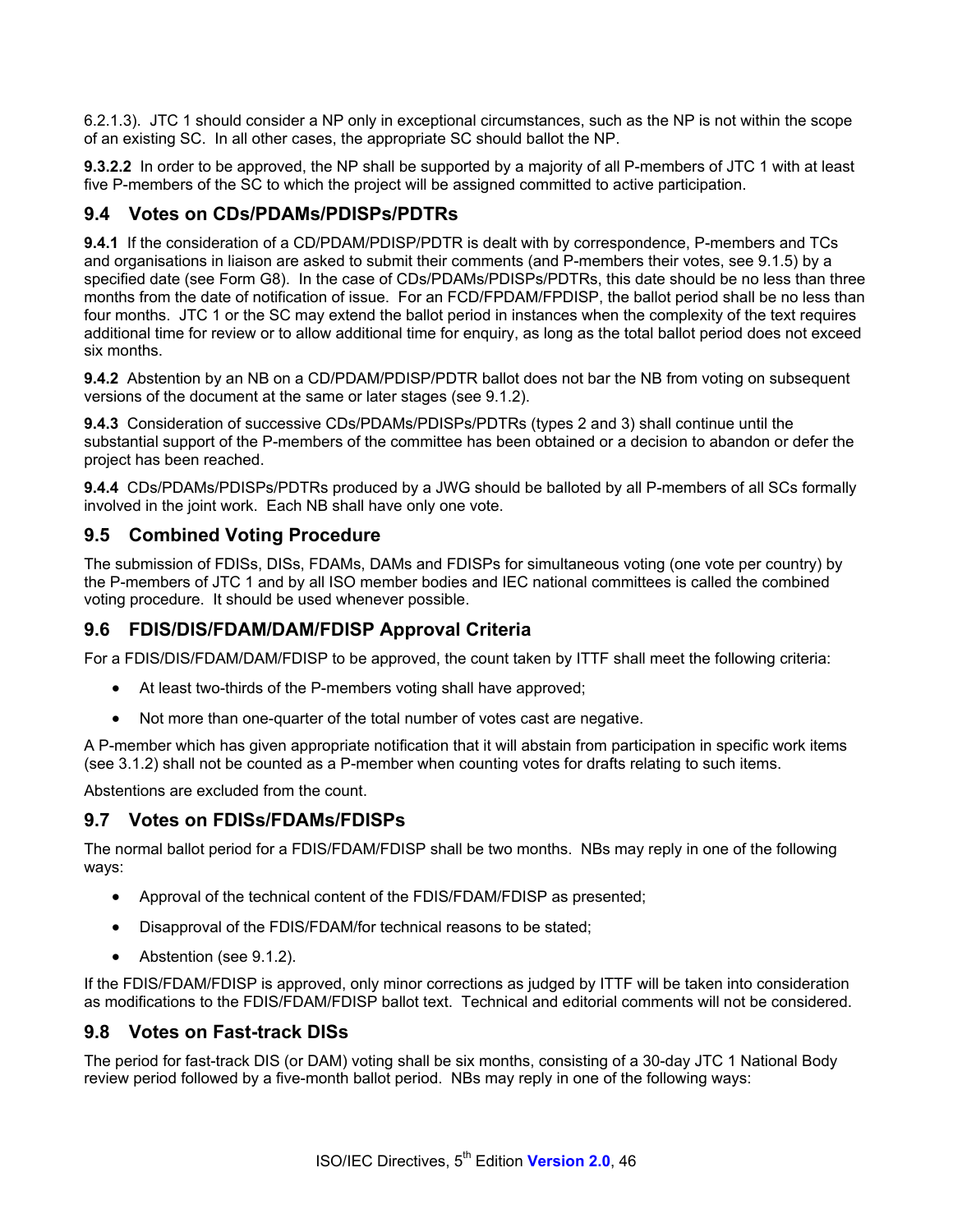- Approval of the technical content of the DIS as presented (editorial or other comments may be appended);
- Disapproval of the DIS (or DAM) for technical reasons to be stated, with proposals for changes that would make the document acceptable (acceptance of these proposals shall be referred to the NB concerned for confirmation that the vote can be changed to approval);
- Abstention (see 9.1.2).

*[Note: Conditional approval should be submitted as a disapproval vote.]* 

The criteria for approval are given in 9.6. If these criteria are not met initially, but are subsequently met at the conclusion of ballot resolution in accordance with 13.9, the DIS (or DAM) is approved.

### **9.9 Discussion during ballot period**

When a document is out for ballot at Stage 3 or higher, NB/Liaison organisations are free to circulate their comments to other NBs provided they do not use the formal SC or JTC 1 documentation distribution system. Formal distribution is prohibited because it could create confusion as to the status of the ballot. Documents out for ballot at Stage 3 or higher are not to be subject to formal discussion at any working level of JTC 1 during the balloting period. Therefore, NB positions on the document under ballot are not to be formally discussed at any working level.

Circulation of such comments shall have no formal status within JTC 1 or its SCs, i.e. they shall not bear any document number nor shall they be considered in any ballot resolution meeting unless they were formally submitted to ITTF as comments accompanying the ballot.

*[Note: NBs may inform the appropriate Secretariat if they believe an error has been made in the production of the document under ballot.]* 

#### **9.10 Votes on DTRs**

**9.10.1** The decision to publish a TR (type 1, 2, or 3) is taken by JTC 1 ballot on a DTR (see Form G14). P-members and TCs and organisations in liaison are asked to submit their comments (and P-members their votes, see 9.1.5) by a specified date. This date should be no less than three months from the date of notification of issue. JTC 1 may extend the DTR ballot period in instances when the complexity of the text requires additional time for review, as long as the total ballot period does not exceed six months.

**9.10.2** Abstention by an NB on a DTR ballot does not bar the NB from voting on subsequent versions of the document.

**9.10.3** Publication is accepted if approved by a majority of P-members of JTC 1.

#### **9.11 Votes on DCORs**

**9.11.1** Consideration of a DCOR is dealt with by correspondence (see Form G19G19). SC P-members and TCs and organisations in liaison are asked to submit their comments (and SC P-members their votes, see 9.1.5) by a specified date that should be no less than three months from the date of notification of issue.

**9.11.2** Consideration of successive DCORs shall continue until the substantial support of the P-members of the committee has been obtained or a decision to abandon or defer the project has been reached.

### **10 Special Considerations**

#### **10.1 Health and Safety Considerations**

The Secretaries-General may intervene in the processing of a document at any stage if they are notified of any serious health, safety or other risk likely to arise from the implementation of the standard and are prima facie satisfied of the need to have the matter investigated. If the matter cannot be satisfactorily resolved in consultation with the JTC 1 Secretariat, the Secretaries-General shall refer the draft to Councils for decision (see 11).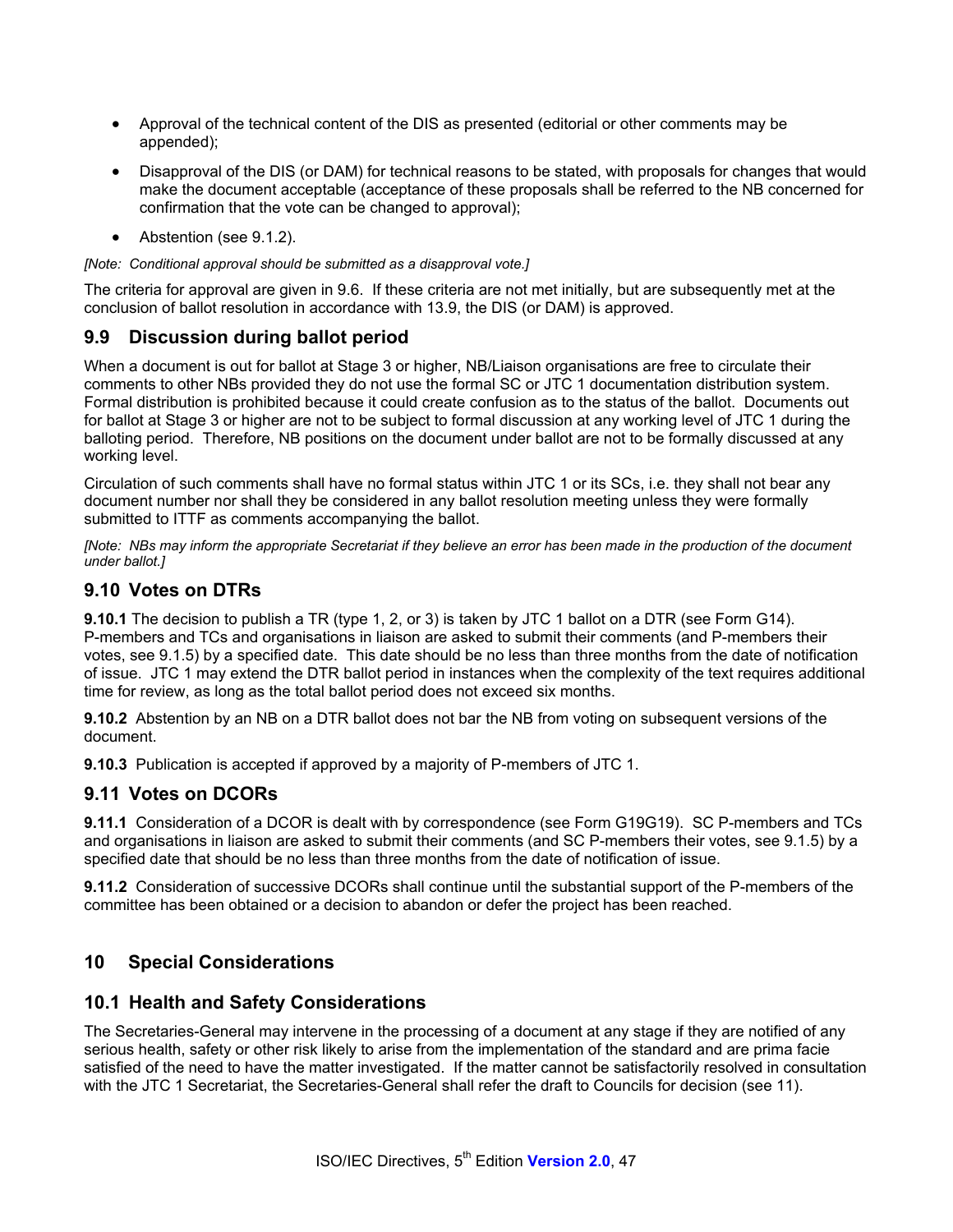## **10.2 Copyright**

The copyright for DIS/FDISs, ISs, DAM/FDAMs, Amendments, DISP/FDISPs, ISPs, Technical Corrigenda and TRs belongs to ISO and IEC.

For those registrations requiring it, a register shall be published. The copyright on the register belongs to ITTF, which may release the copyright to the JTC 1 Registration Authority for as long as it functions in this capacity.

## **10.3 Patents**

(See ISO/IEC Directives - Part 1: Procedures for the Technical Work, section 2.14 and Part 2: Rules for the structure and drafting of International Standards, Annex H)

### **10.4 Formal Descriptions (FD)**

**10.4.1** The following rules apply to the development and acceptance of an FD:

- Normally, standard FDTs or FDTs in the process of being standardised should be used in FDs of standards. (For exceptions see 6.2.1.7)
- The development of an FD of any particular standard is a decision of the SC. If an FD is to be developed for a new standard, the FD should be progressed, as far as possible, according to the same timetable as the rest of the standard.

**10.4.2** For the evolutionary introduction of an FD into standards, three phases can be identified. It is the responsibility of the SC to decide which phase initially applies to each FD and the possible evolution of the FD toward another phase. It is not mandatory for an FD to go through the three phases described and, more generally, it is not mandatory for an FD to evolve.

#### **10.4.2.1 Phase 1:**

This phase is characterised by the fact that widespread knowledge of FDTs, and experience in FDs, are lacking; there may not be sufficient resources in the NBs to produce or review FDs. The development of standards has to be based on conventional natural language approaches, leading to standards where the natural language description is the definitive standard.

SCs are encouraged to develop FDs of their standards since these efforts may contribute to the quality of the standards by detecting defects, may provide additional understanding to readers, and will support the evolutionary introduction of FDTs.

An FD produced by an SC that can be considered to represent faithfully a significant part of the standard or the complete standard should be published as a TR type 2 in order to preserve the work done and make this information available to NBs and liaison organisations. Meanwhile SCs should develop and provide educational material for the FDTs to support their widespread introduction in the NBs and liaison organisations.

### **10.4.2.2 Phase 2:**

In this phase, knowledge of FDTs and experience in formal descriptions is more widely available; NBs can provide enough resources to support the production of FDs. However, it cannot be assured that enough NBs can review FDs in order to enable them to cast a ballot on a proposed formally described standard.

The development of standards should still be based on conventional language approaches, leading to standards where the natural language description is the definitive standard. However, these developments should be accompanied and supported by the development of FDs of these standards with the object of improving and supporting the structure, consistency, and correctness of the natural language description.

An FD, produced by an SC that is considered to represent faithfully a significant part of the standard or the complete standard would be published as an informative annex to the standard. Meanwhile, educational work should continue.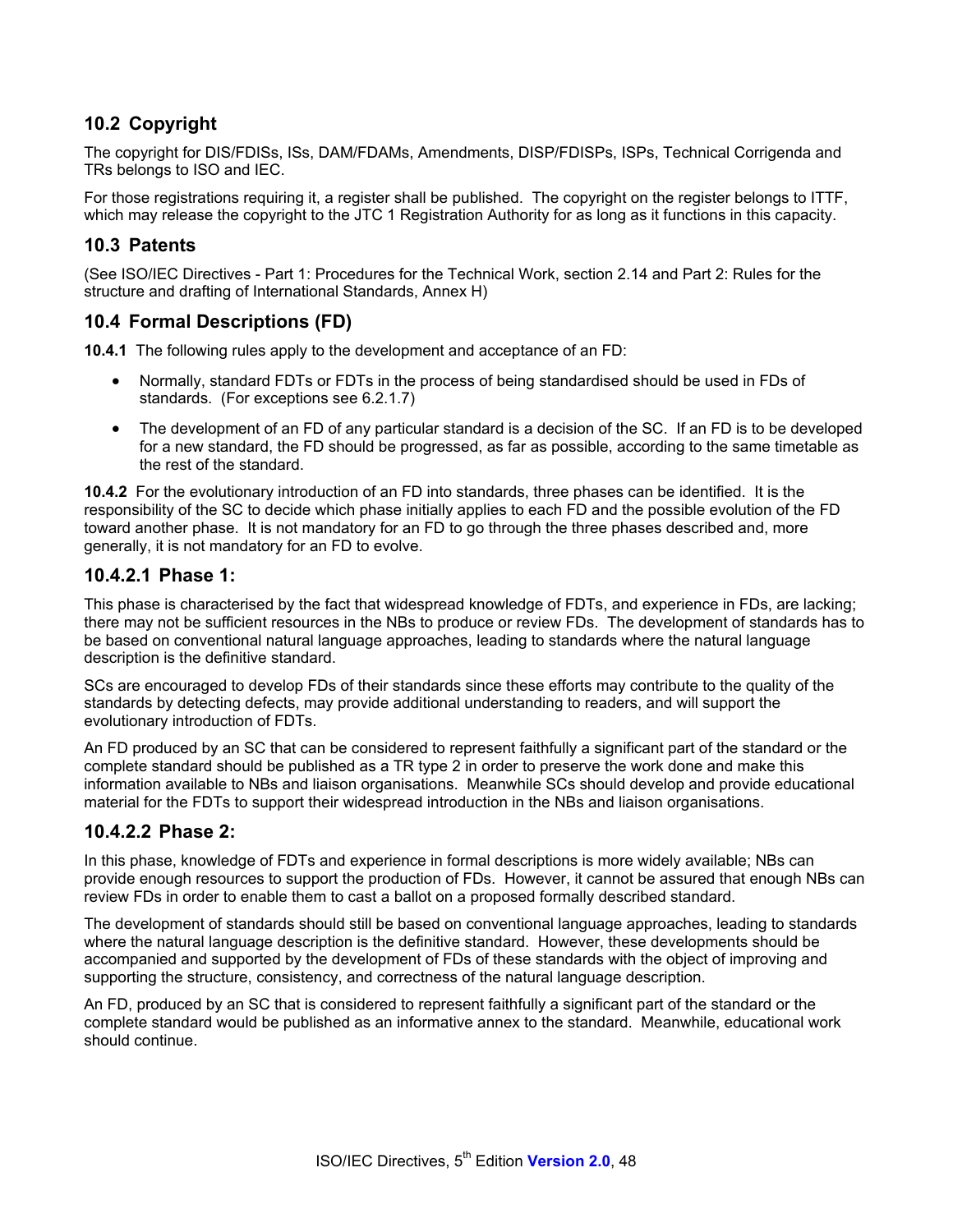### **10.4.2.3 Phase 3:**

In this phase a widespread knowledge of FDTs may be assumed. NBs can provide sufficient resources both to produce and review FDs, and assurance exists that the applications of FDTs do not unnecessarily restrict freedom of implementation.

SCs should use FDTs routinely to develop their standards, and the FDs become part of the standard together with natural language descriptions. In cases where more than one description of a given standard or part of a standard is provided, the SC shall provide an indication in the standards as to which description should be treated as the definitive version.

Whenever a discrepancy between a natural language description and an FD or between two FDs is detected, the discrepancy shall be resolved by changing or improving the natural language description or the FDs without necessarily giving preference to one over the other.

#### **10.5 Application Portability**

In order to facilitate the portability of applications using JTC 1 standards, each standard should be developed:

- With consideration given to the requirements and issues of application portability; and
- With the intent that conformance of applications and implementations to that standard will be verifiable.

Each standard shall incorporate, when applicable:

- An annex that outlines the significant portability capabilities that are provided by the standard and indicates what user requirements are addressed by the standard. The annex should facilitate the development of application environment profiles.
- An annex on "portability considerations" for interfaces, data and users. The annex must facilitate the review of the portability aspects of the standard and must describe those parts or aspects of the standard that are implementation dependent or are otherwise relevant to application portability. The annex should also record portability aspects which were addressed but not standardised.

See Annex J for Guidelines on API Standardisation.

#### **10.6 Standard International (SI) Units**

If the IS under review does not comply with ISO/IEC Directives, Part 2 - Rules for the structure and drafting of International Standards, concerning the use of units, the following procedure shall apply:

- Standards which contain, in addition to units recommended in ISO 31 and ISO 1000, exact or approximate conversions in other units shall be withdrawn or revised to comply with the ISO/IEC Directives, Part 2 methodology on the occasion of their next five-year review.
- When units that are not in ISO 31 or ISO 1000 are used throughout a JTC 1 standard, those units may continue to be used if their retention appears justified by the application enquiry at the time of their next five-year review but, where applicable, footnotes may be added to give conversions to SI units; further retention at the subsequent five-year review shall however be subject to the approval of the TMB/SMB.

### **11 Appeals**

#### **11.1 General**

**11.1.1** NBs have the right of appeal

- To JTC 1 on a decision of an SC;
- To TMB/SMB on a decision of JTC 1;
- To the Councils on a decision of the TMB/SMB.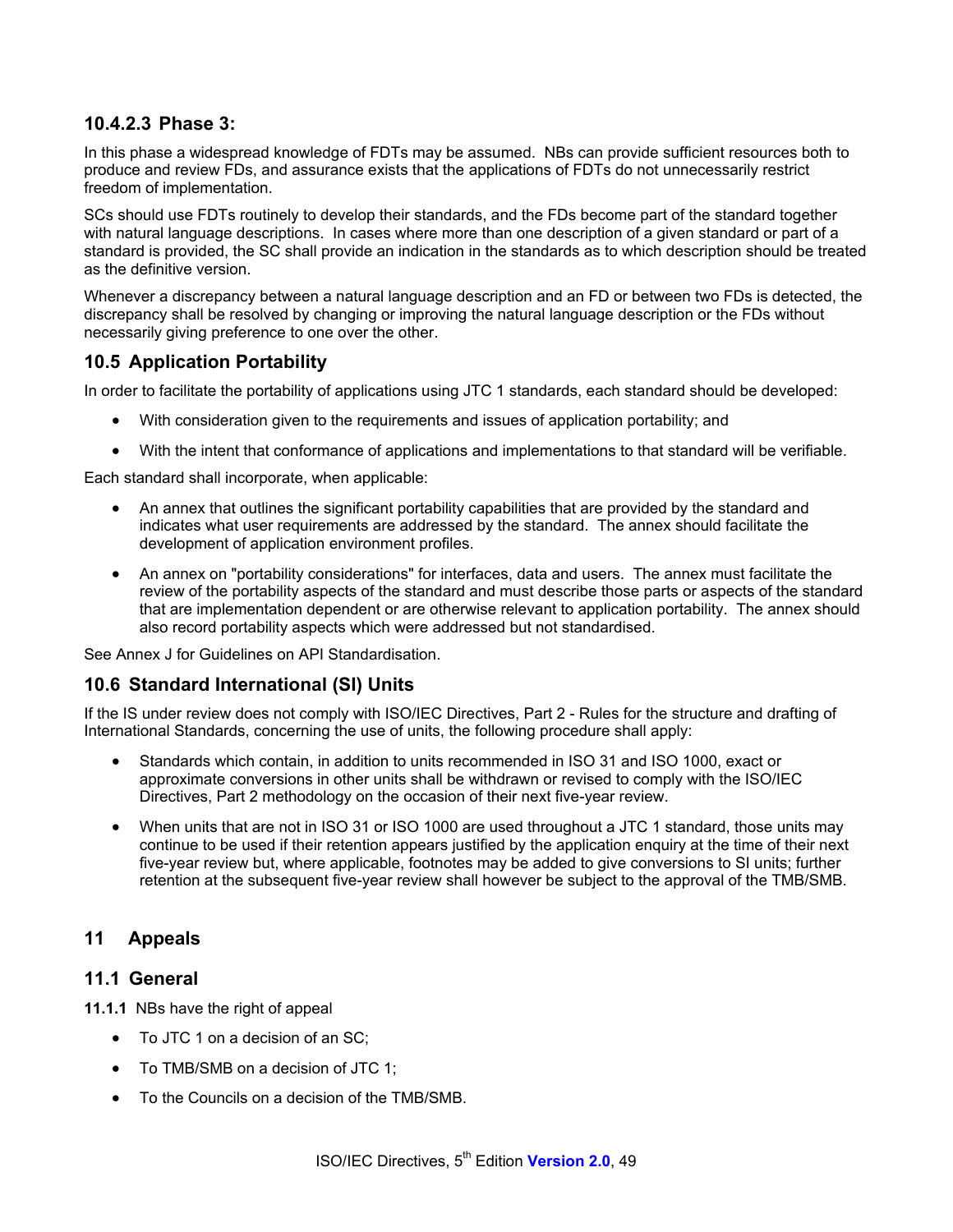Appeals shall be made within two months after receipt by the P-members of the report of JTC 1 or SC on the relevant meeting or vote by correspondence. The decision of the Councils on any case of appeal is final.

**11.1.2** A P-member of JTC 1 or an SC may appeal against any action, or inaction, on the part of JTC 1 or an SC when the P-member considers that such action or inaction is:

- Not in accordance with these directives; or
- Not in the best interests of international trade and commerce, or such public factors as safety, health or environment.

**11.1.3** Matters under appeal may be either technical or administrative in nature. Appeals on decisions concerning NPs, CDs and DISs are only eligible for consideration if:

- Questions of principle are involved;
- The contents of a draft may be detrimental to the reputation of IEC or ISO; or
- The point giving rise to objection was not known to JTC 1 or SC during earlier discussions.

**11.1.4** . All appeals shall be fully documented to support the NB's concern. The compliant shall state the nature of the objection(s) including any direct and material adverse effects, the section(s) of these procedures or the standard that are at issue, actions or inactions that are at issue, and the specific remedial action(s) that would satisfy the appellant's concerns. Previous efforts to resolve the objection(s) and the outcome of each shall be noted.

**11.1.5** When an appeal is against a decision respecting work in progress, the work shall be continued, up to and including submission of the final text to the ITTF (see 12.2.7.3 or 13.9).

#### **11.2 Appeal Against an SC Decision**

**11.2.1** The documented appeal shall be submitted by the P-member to the JTC 1 Secretariat with copies to the ITTF.

**11.2.2** Upon receipt, the JTC 1 Secretariat shall advise all its P-members of the appeal, and take immediate action, by correspondence or at a meeting, to consider and decide on the appeal, consulting the Secretaries-General in the process.

**11.2.3** If JTC 1 supports the SC, the P-member who initiated the appeal may either

- Accept the JTC 1 decision, or
- Appeal against it.

#### **11.3 Appeal Against a JTC 1 Decision**

**11.3.1** Appeals against a JTC 1 decision may be of two kinds:

- An appeal against an original decision of JTC 1, or
- An appeal arising out of 11.2.3 above.

**11.3.2** The documented appeal shall, in all cases, be submitted to the Secretaries-General, with a copy to the JTC 1 Chairman and Secretariat.

**11.3.3** The Secretaries-General shall, following whatever consultations they deem appropriate, refer the appeal together with their comments to the TMB/SMB within one month after receipt of the appeal.

**11.3.4** The TMB/SMB shall decide whether an appeal shall be further processed or not. If the decision is in favour of proceeding, the Chairmen of the TMB/SMB shall form a conciliation panel (see 9.2).

The conciliation panel shall hear the appeal and attempt to resolve the difference of opinion as soon as practicable. If the conciliation panel is unsuccessful in its endeavours, it shall so report within three months to the Secretaries-General, giving its recommendations on how the matter should be settled.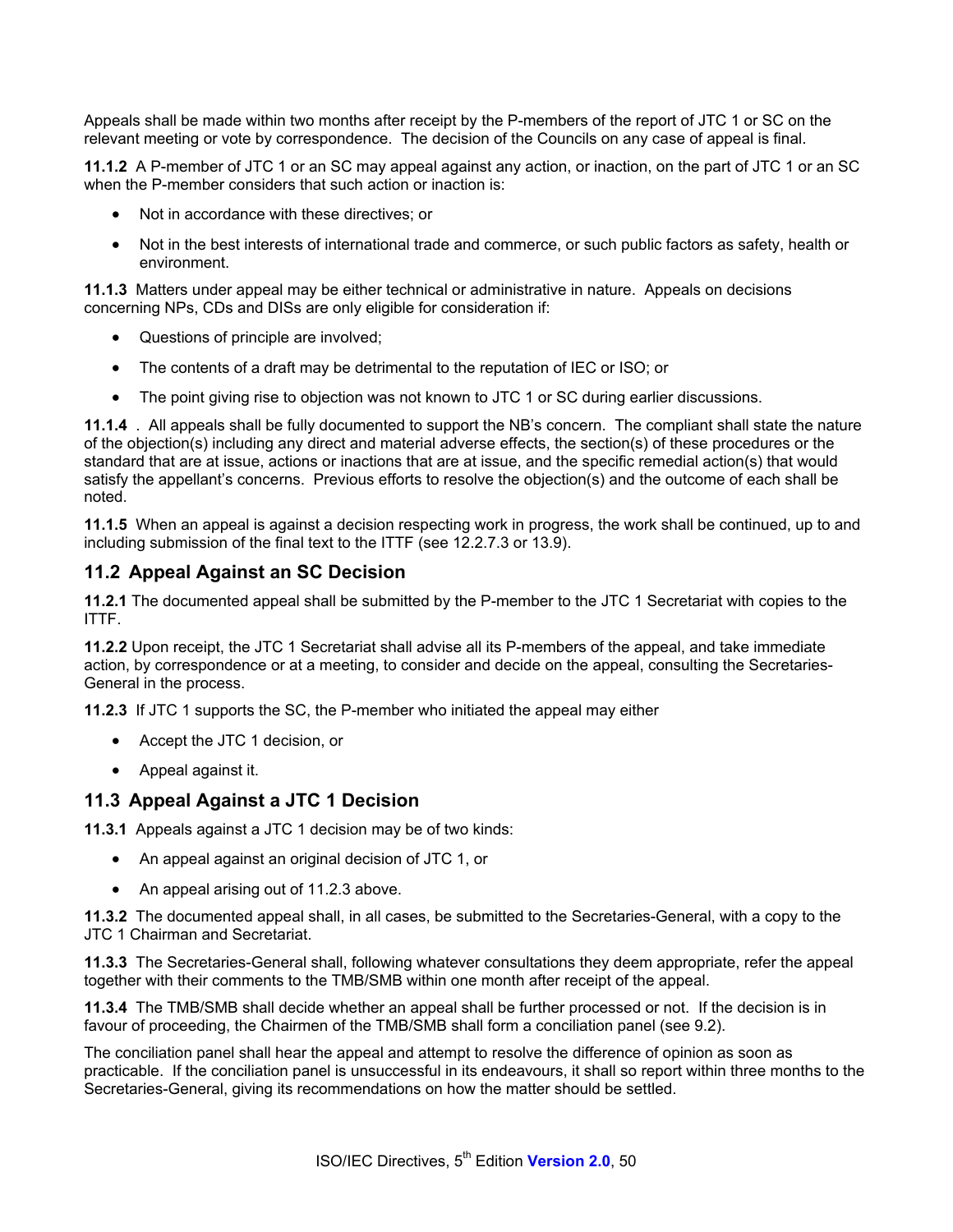**11.3.5** The Secretaries-General, on receipt of the report of the conciliation panel, shall inform the TMB/SMB, which will make their decision.

## **11.4 Appeal Against a Decision of the TMB/SMBs**

An appeal against a decision of the TMB/SMB shall be submitted to the Secretaries-General with full documentation on all stages of the case.

The Secretaries-General shall refer the appeal together with their comments to the members of the Councils within one month after receipt of the appeal.

The Councils shall make their decision within three months.

### **12 Preparation and Adoption of International Standards - Normal Processing**

ISs prepared by JTC 1 are published as double logo ISO/IEC standards (see Form G19) by ITTF and copies distributed to NBs.

#### **12.1 Stages of Technical Work**

The successive stages of the technical work are referenced 0 to 5. These are defined as follows:

- Stage 0 (preliminary stage): A study period is underway.
- Stage 1 (proposal stage): An NP is under consideration.
- Stage 2 (preparatory stage): A WD is under consideration.
- Stage 3 (committee stage): A CD/FCD is under consideration.
- Stage 4 (approval stage): An FDIS is under consideration.
- Stage 5 (publication stage): An IS is being prepared for publication.

Annex B illustrates the stages of progression for work items.

For a project which has not yet reached Stage 3, an SC may suspend the 5-stage process in favour of the fasttrack procedure as described in 13 (to be initiated by a P-member or a Category A liaison organisation of JTC 1) provided that:

- The SC agrees that the intended fast-track document is suitable to satisfy the requirements of the existing project; and
- The SC agrees to the use of the fast-track procedure and so notifies JTC 1.

#### **12.2 General**

**12.2.1** The social and economic long-term benefits of an IS should justify the total cost of preparing, adopting and maintaining the standard. The technical consideration should demonstrate that the proposed standard is technically feasible and timely and that it is not likely to be made obsolete quickly by advancing technology or to inhibit the benefits of technology to users.

**12.2.2** It is vital for the success of the technical work, and thus for the general reputation of ISO and IEC, that ISs be published without delay. To this end all persons involved shall ensure the rapid and smooth passage of technical documents from one stage to another. Consultation shall be maintained between those responsible for decisions at the different stages.

**12.2.3** In the interest of rapid progress of work, JTC 1 shall avoid discussion of a document successively at more than two levels -- WG/SC. Discussion at two levels is appropriate and adequate. These two levels are the expert level where technical proposals are discussed and drafts prepared (i.e. WG) and the committee level (i.e. SC) at which final NB vote on the draft is expressed within JTC 1. If no WG is involved, discussion shall be limited to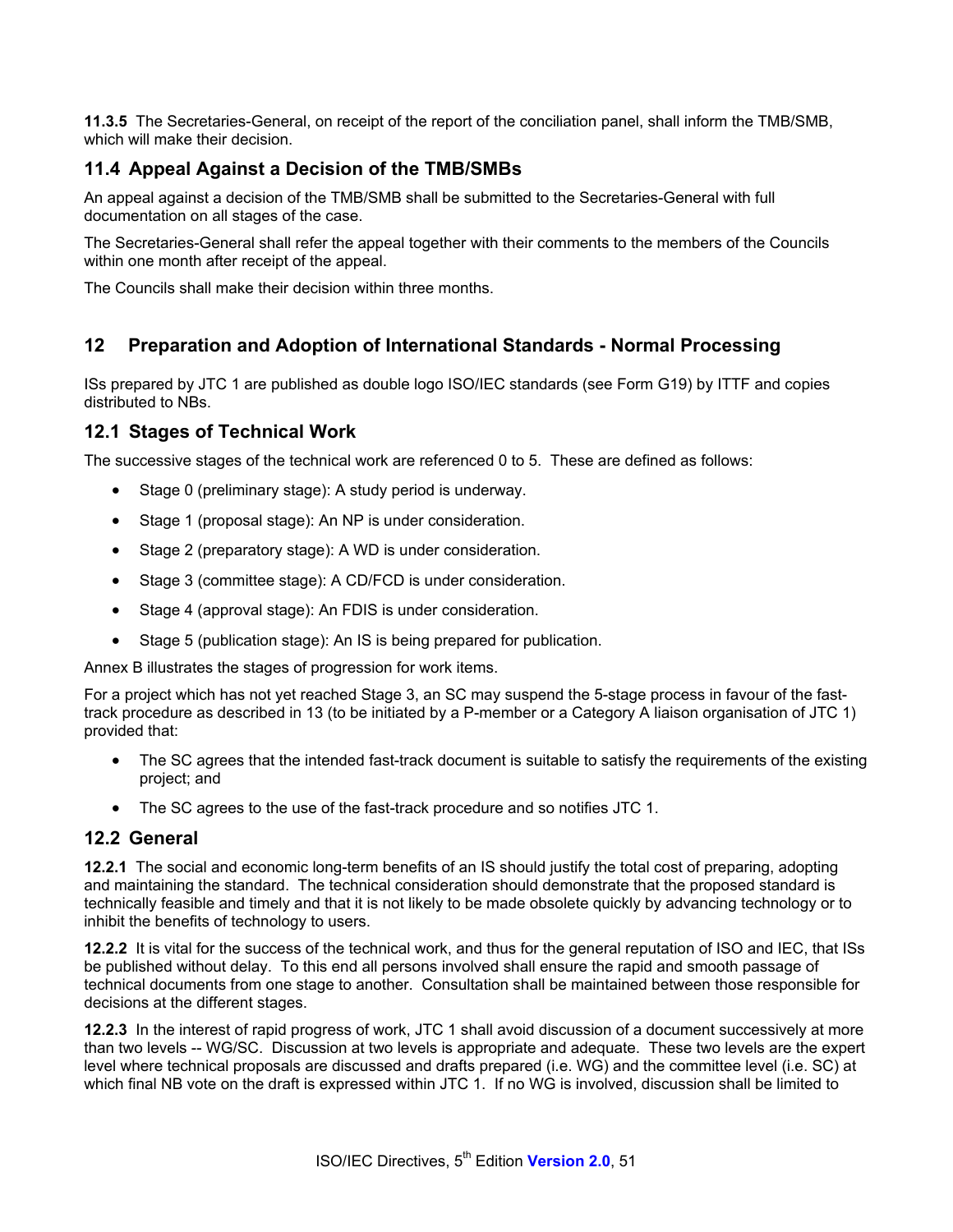one level. Care shall be taken to ensure that all parties and P-members have been involved at those levels, and their views properly considered.

 Except for fast-track processing, Stage 3 is the last at which submission of comments is permissible (including editorial comments and those of ITTF editors). JTC 1 P-members and the ITTF shall try to input their comments at the earliest possible stage.

**12.2.4** In order to facilitate the examination of successive versions of CDs at various Stages of processing, JTC 1 and its SCs shall suitably identify all parts of the text which have been changed since the previous version by issuing the appropriate disposition of comments report.

**12.2.5** Every effort shall then be made by JTC 1 or the SC to ensure that the results of its deliberations will achieve the necessary majority for their publication as ISs. (The provisions concerning WG experts (see 2.6.1.3) and coordination (see 3.4) are particularly important in this respect.)

**12.2.6** Both NBs and any representatives presenting views at previous levels shall attempt to avoid confusion and delay that could result from different positions being declared (see 2.6.1.3) at different levels. NBs shall fulfil their obligation as P-members to vote (see 3.1.1).

**12.2.7** In order to accelerate the approval process in cases where an SC already has a draft that it considers to be of suitable maturity, the SC may choose, by letter ballot or agreement at a meeting, to accompany an NP with a complete technical specification and initiate simultaneous NP and CD ballots. In this event, the SC Secretariat shall so inform the JTC 1 Secretariat and forward the NP and its related technical specification to the JTC 1 Secretariat for NP ballot in accordance with 6.2. In the case of an NP originated by an SC, the procedure for NP voting in 9.3.1 applies. The SC Secretariat shall simultaneously circulate a CD ballot on the technical specification in accordance with 12.6.3.2 bearing the SC's N number only.

*[Note: In this case, the CD ballot is distributed prior to registration with ITTF and assignment of a project number. For clarity, the JTC 1 NP and the SC CD should cross reference each other's document numbers. Simultaneous NP and FCD ballots are not permitted.]* 

**12.2.7.1** If the result of the NP ballot is negative, the results of the CD ballot are disregarded and the work item is not added to the JTC 1 programme of work.

**12.2.7.2** If the NP is approved and the CD receives substantial support, the project is registered in accordance with 12.5.1 and processing continues with an FCD in accordance with 12.6.1.2.

**12.2.7.3** If the NP is approved and the CD does not receive substantial support, the project reverts to Stage 2 and processing continues in accordance with 12.5.

### **12.3 Stage 0, Study Period Underway**

This stage is usually optional. An SC may approve a study period when it is too early to identify precise NPs, but agreement exists that the subject area is likely to need future standardisation (see 6.2.1.3). Under certain conditions, a study of a new work area should be undertaken (see 6.2.3.1).

### **12.4 Stage 1, NP under Consideration**

This stage is described in 6.2.

### **12.5 Stage 2, WD under Consideration**

**12.5.1** Upon approval of the NP, the project will be assigned to an SC. In the case of an NP originated by an SC, this will normally be the originating SC.

**12.5.1.1** ITTF shall be informed of the assignment, shall register the project in the JTC 1 programme of work and shall advise the secretariat of the responsible SC, and the secretariat of JTC 1, of the assigned project number. For this purpose, ITTF shall be informed of the relationship of the NP to existing JTC 1 standards, i.e. whether the NP is a completely new project (requiring a new number) or a revision, extension (new part) or amendment of an existing standard.

**12.5.1.2** The number assigned to a project shall be subject to the following: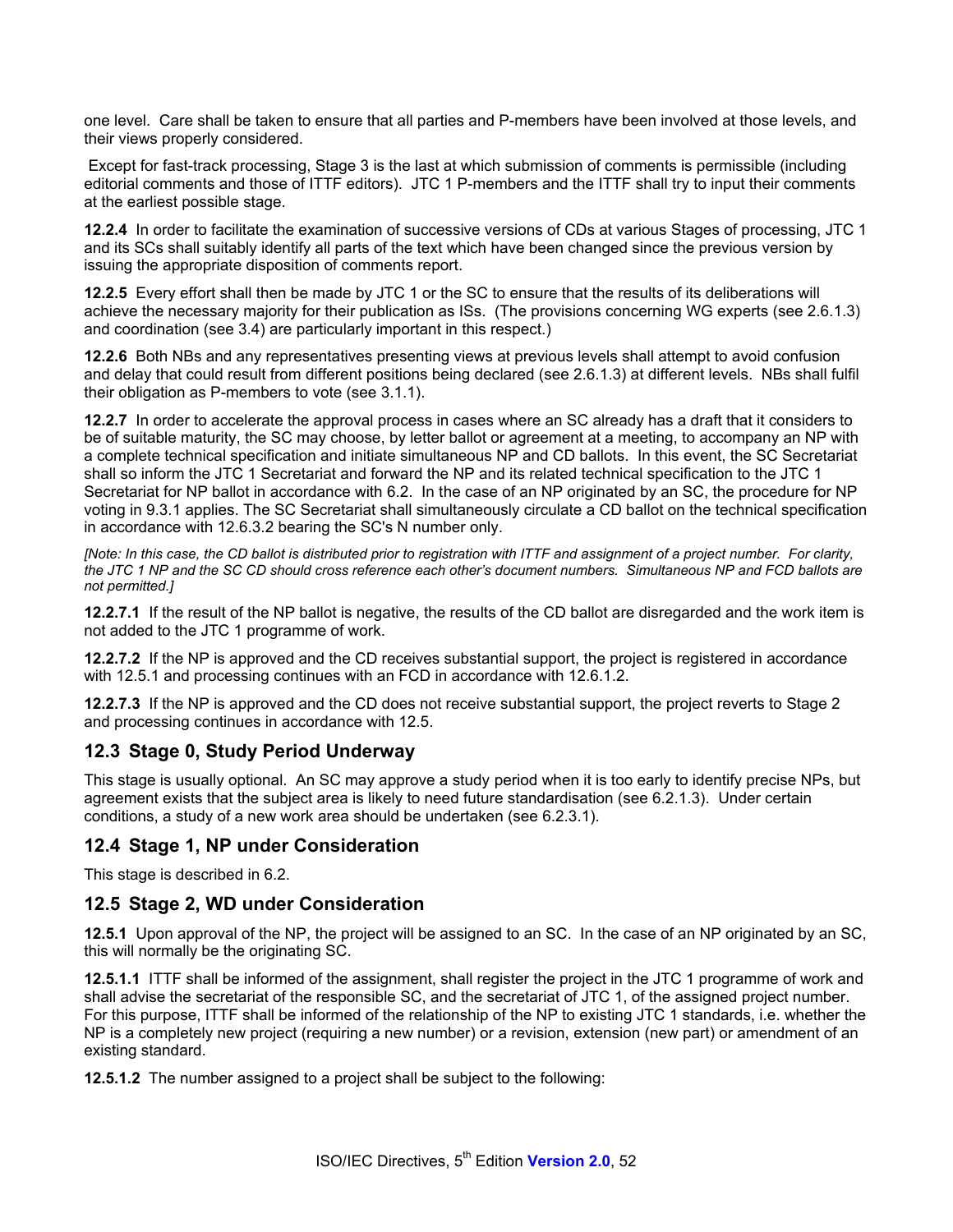- The number allocated to a project shall remain the same throughout subsequent reporting stages (WD, CD and DIS) and for the published IS. No number shall be allocated to a project for a new standard which has already been used for a DIS or an IS;
- The number allocated to a project shall be a pure registration and reference number and has no meaning whatsoever in the sense of classification or chronological order;
- The numbers allocated to withdrawn projects shall not be used again, unless this is a consequence of restructuring of a multipart standard.

**12.5.1.3** Registration and numbering of projects at the ITTF is undertaken on the basis of the following criteria:

- For new standards: ITTF will assign a completely new project number;
- For revisions to existing standards: The project will carry the same number as the existing IS. If, however, the scope is substantially changed, the revision shall require an NP and a new project number may be assigned;
- For amendments: The project will carry the number of the existing IS followed by "/PDAM" and the sequential number of the PDAM (e.g. ISO/IEC 1234/PDAM 1);
- For standards to be published in separate parts: ITTF will assign a project number which shall be suffixed by a hyphen followed by the relevant part number (e.g. ISO/IEC 1234-1)

**12.5.1.4** When, in the course of its preparation, the title of a project is modified, ITTF shall immediately be informed so that the new title can be registered in the JTC 1 programme of work.

**12.5.2** The SC may assign the project to a WG or develop the document within the SC itself. For simplicity, the following sections assume assignment to a WG, but in cases where the SC does the development, references to the WG should be understood as references to the SC. Similarly, in rare instances a WG may report directly to JTC 1 rather than to an SC; in such cases, references to the SC should be understood as references to JTC 1.

**12.5.3** A Project Editor should be identified (see 5.7). The WG develops one or more WDs of the standard. Usually, a WD undergoes several revisions before the WG recommends that it be progressed to Stage 3. As decisions are made regarding the content of the WD, the convener should take care to assure consensus, not only of the individual participating experts, but also of the NBs represented in the WG. This will enhance the likelihood of achieving successful CD/FCD and FDIS ballots.

**12.5.4** Successive WDs on the same subject shall be marked "second working draft," "third working draft," etc., and the original WD number shall be supplemented by .2, .3, etc. (e.g. WD 1234.2).

**12.5.5** In the preparation of a WD, every effort shall be made to ensure that it will not require substantial redrafting in JTC 1 or the SC, in particular by ensuring that from the very beginning the draft is in conformity with the rules for the presentation of ISs (see ISO/IEC Directives, Part 2 - Rules for the structure and drafting of International Standards).

**12.5.6** The project editor shall include an Executive Summary with information highlighting the content of the standard such that it could be used, for example, in promotional activities. This Executive Summary shall be circulated for comment with CD, FCD and FDIS ballots but shall not affect the outcome of these ballots.

**12.5.7** The WD remains in Stage 2 until all of the following three conditions are met:

- The main elements have been included in the document:
- It is presented in a form which is essentially that envisaged for the future IS;
- The SC has decided in a resolution during a meeting or by letter ballot that the WD be forwarded to the ITTF for registration as a CD.

Optionally, an SC may authorise a WG to decide that a WD should be forwarded, via the SC Secretariat, for registration as a CD.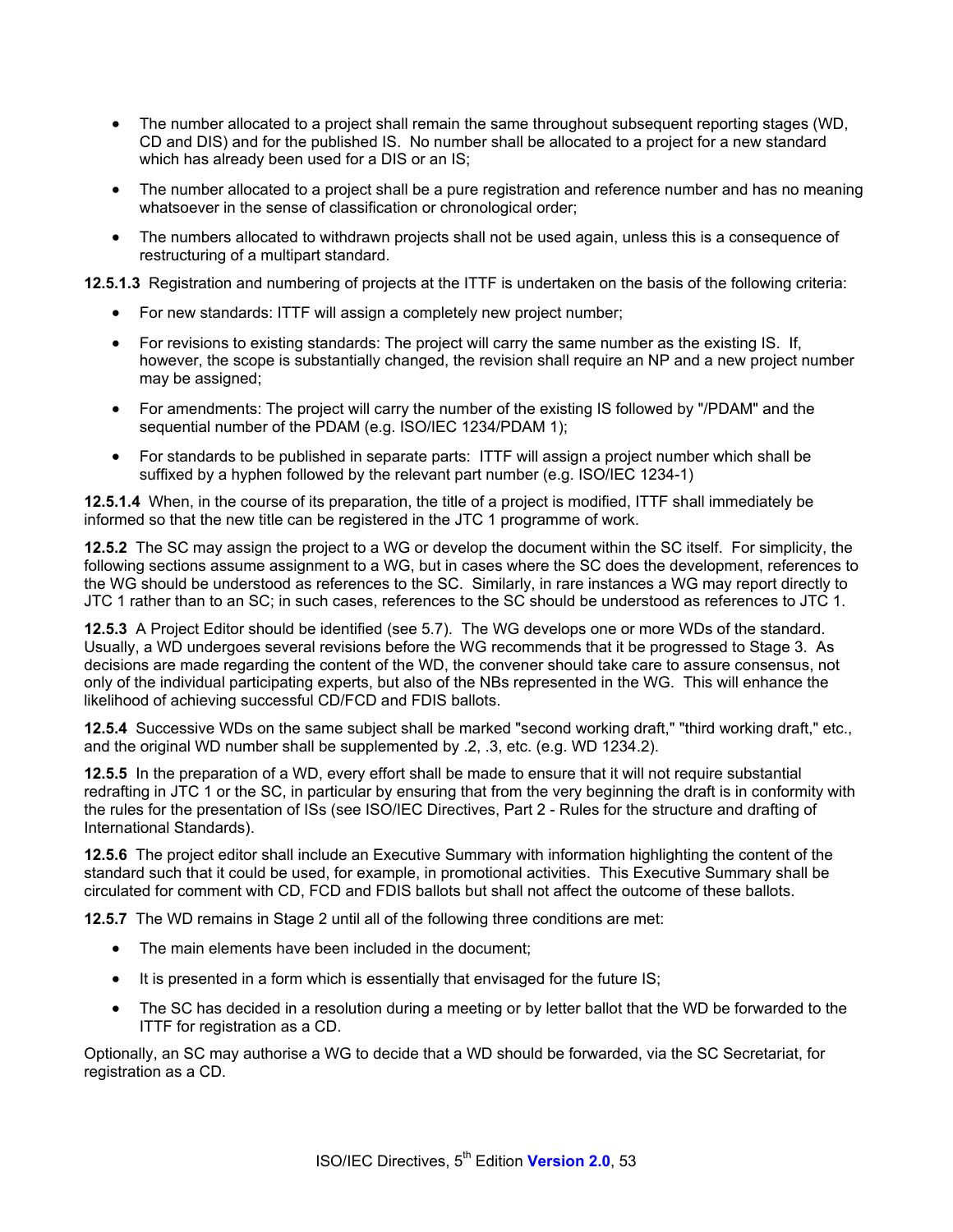In cases where an SC believes that a future WD may receive substantial technical agreement, the SC may optionally authorise its Secretariat to issue a combined ballot for CD registration and consideration of the CD/FCD.

**12.5.8** If a work item has not progressed to Stage 3 by the second anniversary of project initiation (NP approval or project subdivision), the SC is required to take action as specified in 6.4.1.5.

# **12.6 Stage 3, CD under Consideration**

## **12.6.1 Registration of CD**

**12.6.1.1** The SC Secretariat forwards a copy of the WD in question to the ITTF which registers it as a CD. The ITTF shall confirm the registration to the JTC 1 Secretariat.

**12.6.1.2** The project editor, after consultation with the SC secretariat and, if necessary, the SC chairman, shall indicate if it is the case that the proposed CD is intended to be the final CD (FCD) on this subject. If so, the cover letter of the FCD shall explicitly indicate this intention and consideration of the FCD shall be by letter ballot. If the criteria for finalisation of the FCD are satisfied (see 12.6.3), the FCD progresses to Stage 4. In other circumstances, a further CD or FCD ballot may be required.

A similar indication shall also be made if a particular PDAM ballot is intended to be the final PDAM (FPDAM) ballot. In this case, the cover letter of the FPDAM ballot shall explicitly indicate this intention.

*[Note: NBs wishing to conduct an enquiry may find the FCD ballot period an appropriate time for this purpose.]* 

**12.6.1.3** Successive CDs on the same subject shall be marked "second committee draft," "third committee draft," etc., (see Form G8) and the original CD number shall be supplemented by .2, .3, etc. (e.g. CD 1234.2).

**12.6.1.4** When, in the course of its preparation, the title of a CD is modified, this information shall immediately be submitted to the ITTF for amendment to the project records.

### **12.6.2 Distribution of CDs**

**12.6.2.1** The SC Secretariat distributes the CD (see Form G5). For an FCD (see Form G7), the Secretariat also forwards the FCD to ITTF for notification of availability to other NBs and organisations in liaison for information and comments. The introductory note should indicate, as appropriate, the sources used as a basis for the proposal and the background and aim of the proposal. The note should include among other things:

- The date when the work item was introduced into the programme of work;
- Identification of the original proposer; and
- Extent of liaison with other internal and external organisations.

**12.6.2.2** The CD may be distributed for discussion at an SC meeting, for comment by correspondence or for letter ballot. Frequently it will be dealt with in more than one of these ways in the course of reaching agreement.

**12.6.2.3** Organisations which can make an effective contribution to the application of ISs in a given area should be expressly invited to comment on all relevant CDs.

**12.6.2.4** Any editorial comments from the ITTF should be made during the FCD ballot (see 12.2.3).

#### **12.6.3 Finalisation of CDs**

**12.6.3.1** The Secretariat of the SC responsible for the CD shall ensure that the CD fully embodies the decisions reached by the majority vote either at meetings or by correspondence.

**12.6.3.2** If the consideration of a CD is dealt with by correspondence, P-members and TCs and organisations in liaison are asked to submit their comments (and P-members their votes, see 9.1.5) by a specified date (see Form G8). In the case of CDs, this date should be no less than three months from the date of notification of issue. For an FCD, the ballot period shall be no less than four months. The SC may extend the ballot period in instances when the complexity of the text requires additional time for review or to allow additional time for enquiry, as long as the total ballot period does not exceed six months. Comments and votes shall be sent to the Secretariat of the SC within the period specified, and shall be summarised by the Secretariat and distributed in accordance with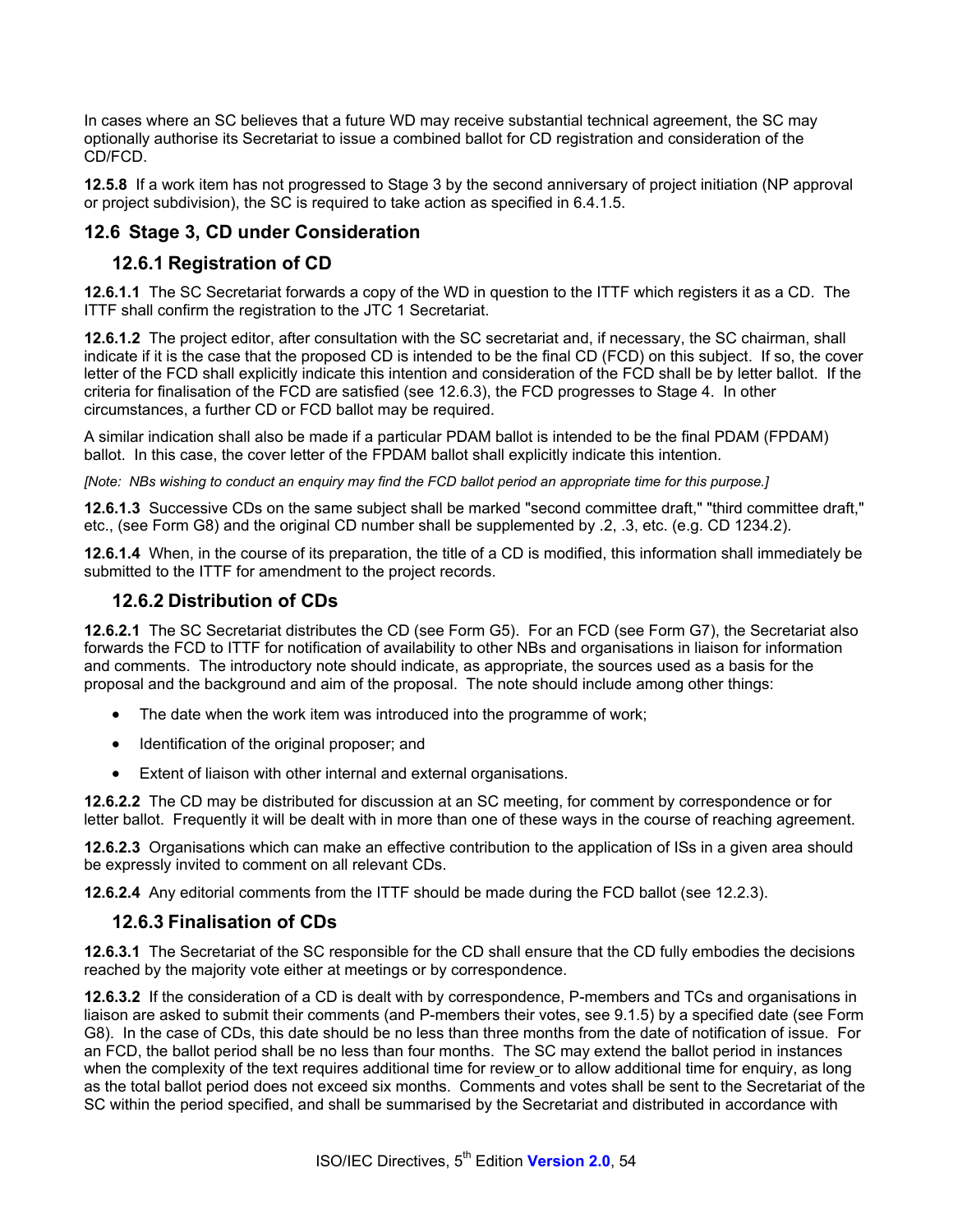8.3. The Secretariat shall also distribute a report clearly indicating the action taken as a result of the comments received and shall distribute, if necessary, a further CD. Abstention by an NB on a CD ballot does not bar the NB from voting on subsequent versions of the document (see 3.1.1).

**12.6.3.3** If a CD is considered at a meeting, the Secretariat shall distribute (in accordance with 8.3) a revised CD, prepared in accordance with the decisions taken at the meeting, for consideration either by correspondence or at a subsequent meeting.

**12.6.3.4** The Secretariat of the committee responsible for the draft shall decide whether to continue consideration of successive CDs by correspondence or by convening a meeting, according to the nature of the comments received. If at least three P-members disagree with the proposal of the Secretariat, and so notify the Secretariat within four weeks, the CD shall be discussed at a meeting.

**12.6.3.5** Consideration of successive CDs shall continue until the substantial support of the P-members of the committee has been obtained for an FCD or a decision to abandon or defer the project has been reached.

**12.6.3.6** It is the responsibility of the SC Secretariat, if necessary in consultation with the ITTF, to judge when substantial support has been obtained. In this connection attention should be given not only to the numerical voting results but also to the attempts made to resolve negative votes and the nature of success or failure to do so.

So that comments accompanying votes on a CD may be properly considered, the relevant Secretariat is instructed to refer all such comments to the SC. For an FCD, the SC shall also consider any comments received from ISO member bodies and IEC national committees. The SC shall review the comments and make a recommendation to the relevant Secretariat before further processing. Within an SC, responsibility for the preparation of a revised CD text, disposition of comments report, and a recommendation on further processing may be delegated to a WG, OWG (see 2.6.2), or Project Editor who reports back to the SC.

The proposed or approved disposition of comments report, or both, should be produced within three months of the close of the CD or FCD ballot. When exceptional circumstances warrant a longer time frame for the preparation of the disposition of comments report, these circumstances shall be communicated to the JTC 1 Secretariat.

**12.6.3.7** Substantial support for an FCD shall be obtained by correspondence; this may be either on the FCD as it was distributed or, more usually, subject to the necessary corrections being made. In the latter case, the SC may instruct its Secretariat or the Project Editor to modify the FCD. The revised FCD shall be submitted directly to the ITTF by the Secretariat of the appropriate committee (usually the SC).

**12.6.3.8** Whenever appropriate, SCs entrusting tasks to WGs or OWGs should empower them to produce on behalf of the SCs the CD, FCD or FDIS text for direct submission to ITTF via the SC Secretariat.

**12.6.3.9** An FCD shall be advanced to FDIS only if the text has been stabilised, consensus has been demonstrated, and the substantial support of the P-members of the SC has been obtained. The SC Secretariat shall submit the following within a maximum of three months to the ITTF for FDIS registration:

- The final electronic text, including figures and graphics, of the FCD for distribution as an FDIS, in accordance with the ITSIG guide;
- An explanatory report (see Form G11).

The explanatory report shall contain:

- A brief history of the draft;
- A record of the voting on the FCD listing those P-members who voted in favour, those who voted against and those who did not vote;
- A brief statement of all technical objections which have not been resolved and the reasons why it has not been possible to resolve them; in the case of a revision of an existing IS, a summary of the main changes in the previous edition of the IS now proposed for technical revision and the reasons therefore.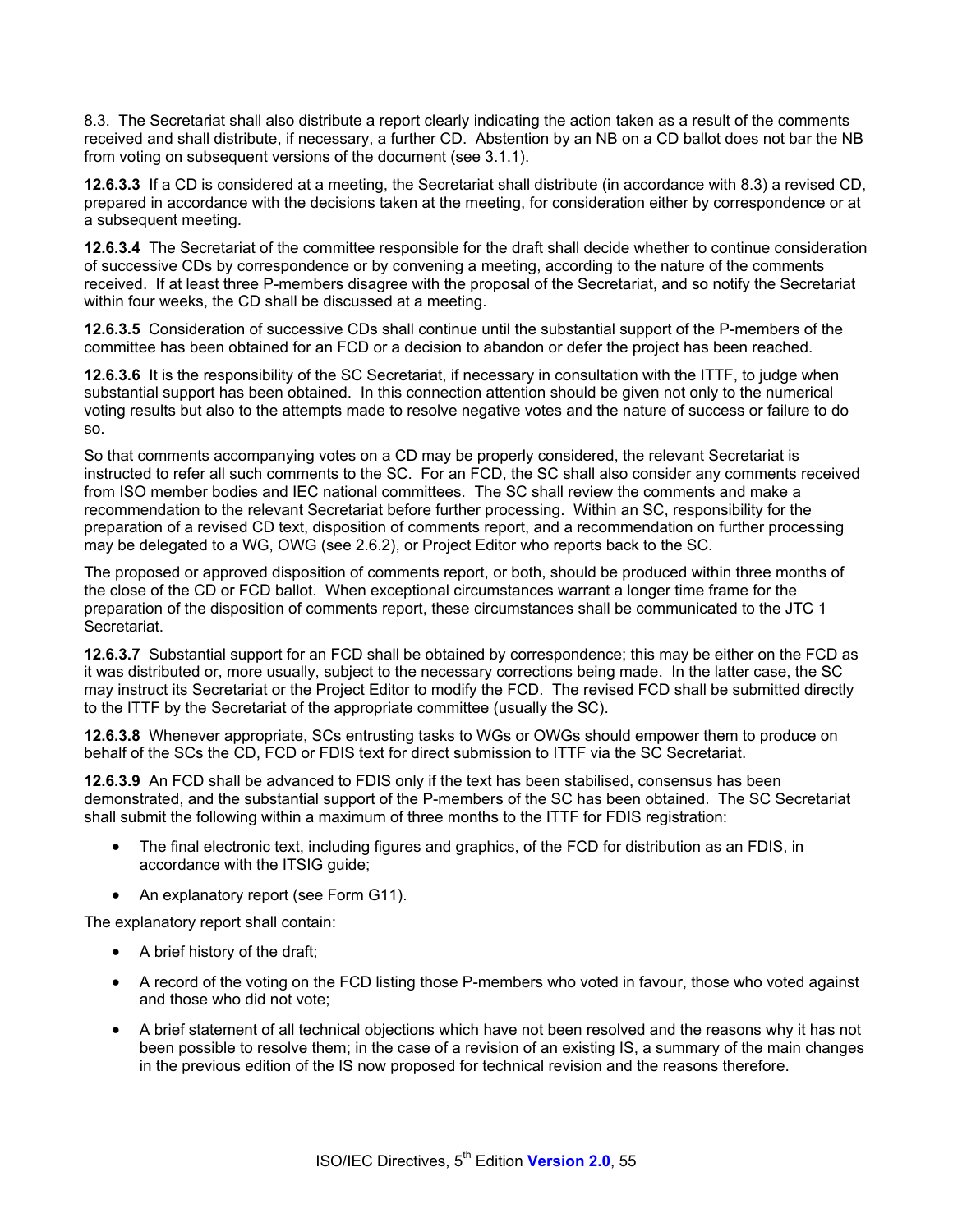**12.6.3.10** In the event that no negative votes are received at the FCD enquiry stage, the SC Secretariat may submit the document to ITTF for publication as a standard.

**12.6.3.11** If a work item has not progressed to Stage 4 by the third anniversary of the first CD, the SC is required to take action as specified in 0.

#### **12.7 Stage 4, FDIS under Consideration**

### **12.7.1 Registration and Distribution of FDIS**

**12.7.1.1** The ITTF shall register the FCD as an FDIS.

**12.7.1.2** The ITTF shall distribute the FDIS (see Form G9) together with the explanatory report to all NBs for a two-month letter ballot (see Form G10). The ITTF shall at the same time send it to all other TCs and organisations in liaison with JTC 1 or the SC responsible for preparing the draft.

At this stage, the ITTF shall make no changes to the text of the FDIS, which shall be distributed as presented. If the explanatory report lacks necessary information, the ITTF shall request the relevant Secretariat to appropriately modify the explanatory report prior to distribution.

#### **12.7.2 Processing of FDIS ballots**

**12.7.2.1** The ITTF shall implement the combined voting procedure (see 9.5).

**12.7.2.2** When an FDIS ballot closes, the ITTF shall inform the JTC 1 and SC Secretariat accordingly and communicate to the SC Secretariat the results of voting. At the same time, the ITTF shall transmit the results of voting to the NBs.

**12.7.2.3** If the FDIS has been approved in accordance with 9.6, the SC Secretariat shall take into consideration any minor corrections (see 9.7) and promptly forward the document to ITTF for publication. ITTF shall inform all NBs that the FDIS has been accepted for publication. The document is now at Stage 5.

**12.7.2.4** If the FDIS has not been approved, the document reverts to Stage 2 (12.5.2) and is referred back to the appropriate SC for consideration and recommendation for further processing.

**12.7.2.5** In the absence of the necessary approval, JTC 1 may decide at any stage to request the publication of the draft as a TR, if the majority of the P-members agree (see 16).

### **12.8 Stage 5, IS Publication**

The final electronic text shall be sent to the ITTF in an acceptable form for publication (see Form G19).

### **13 Preparation and Adoption of International Standards - Fast-Track Processing**

**13.1** Any P-member of JTC 1 or organisation in Category A liaison with JTC 1 may propose that an existing standard (or amendment with the approval of the responsible SC) from any source be submitted without modification directly for vote as a DIS (or DAM). The criteria for proposing an existing standard for the fast-track procedure is a matter for each proposer to decide.

Prior to submission of a document for fast-track processing, a P-member or Category A liaison organisation of JTC 1 may request that the document be submitted through the JTC 1 Secretariat to one or more SCs for informal comment or discussion among the interested parties. Any comments on format, technical content, completeness, etc. could be considered by the requester prior to formal submission of the document for fast-track procedure.

The proposer of a fast-track document is encouraged to make a recommendation concerning the assignment of the document to a given SC. The proposer of a fast-track document shall submit the name of an individual who has agreed to serve as project editor for the fast-track document. This recommendation (or in its absence, the JTC 1 Secretariat's recommendation) shall be circulated to JTC 1 NBs together with the DIS ballot (see Form G18). Separately from its vote on the technical content of the standard, NBs shall be given the opportunity to comment on the specific assignment. However, comments on assignment shall not influence the vote on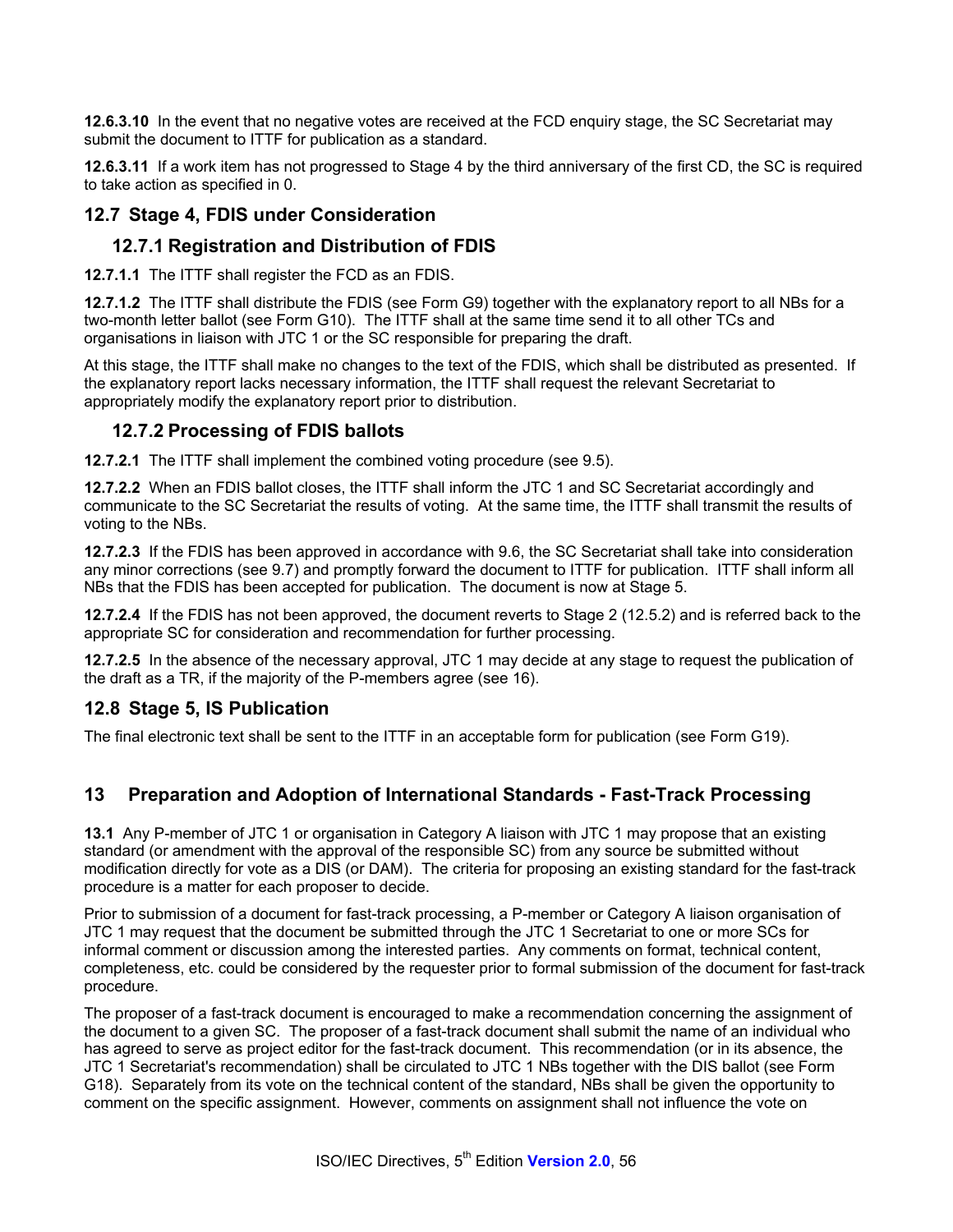technical content. In cases where the SC assignment is in question or where the fast-track document does not appear appropriate for any existing SC, the JTC 1 Secretariat may perform the duties normally assigned to the SC Secretariat until the final SC assignment is determined. The JTC 1 Secretariat shall ensure that the ballot resolution meeting is open to representation from all affected interests and is convened in a timely manner in keeping with the spirit of the fast-track process.

As described in 12.1 an SC may suspend normal processing in favour of the fast-track procedure (to be initiated by a P-member or a Category A liaison organisation of JTC 1) provided that:

- The SC agrees that the intended fast-track document is suitable to satisfy the requirements of the existing project; and
- The SC agrees to the use of the fast-track procedure and so notifies JTC 1.

**13.2** The proposal for the fast-track procedure shall be received by the ITTF which shall take the following actions:

- Settle the copyright or trademark situation, or both, with the proposer, so that the proposed text can be freely copied and distributed within ISO/IEC without restriction;
- Assess in consultation with the JTC 1 Secretariat that JTC 1 is the competent committee for the subject covered in the proposed standard and ascertain that there is no evident contradiction with other ISO/IEC standards;
- Distribute the text of the proposed standard (or amendment) as a DIS (or DAM), indicating that the standard belongs in the domain of JTC 1 (see Form G12). In case of particularly bulky documents the ITTF may demand the necessary number of copies from the proposer.

**13.3** The period for combined DIS (or DAM) voting shall be six months. This shall consist of a 30-day JTC 1 National Body review period followed by a five-month ballot. In order to be accepted the document must meet the criteria of 9.6.

**13.4** Upon receipt of notification from the ITTF that a document has been registered for fast-track processing, the JTC 1 Secretariat shall inform the Secretariat of the SC recommended for assignment of the project of the fasttrack processed DIS (or DAM) number, title, and ballot period dates, and shall send the SC Secretariat a copy of the DIS (or DAM).

If the JTC 1 Secretariat has received any comments during the 30-day review period, the JTC 1 Secretariat shall circulate the comments and the disposition of such comments among the JTC 1 National Bodies for the transparency of the process.

During the 30-day review period, an NB may identify to the JTC 1 Secretariat any perceived contradiction with other JTC 1, ISO or IEC standards.

If such a contradiction is alleged, the matter shall be resolved by the ITTF and JTC 1 Secretariat in accordance with Section 13.2 before ballot voting can commence. If no contradiction is alleged, the fast-track ballot voting commences immediately following the 30-day period.

In either case, the ballot voting period shall be five months.

Prior to the start of the ballot, the JTC 1 Secretariat shall also inform the ITTF of the SC that will deal with the ballot results, in order that the table of replies and any comments accompanying the votes may be sent by ITTF directly to the SC Secretariat as well as to the JTC 1 Secretariat.

**13.5** Upon receipt of the notification from the JTC 1 Secretariat that its SC has been assigned the responsibility for dealing with a fast-track processed DIS (or DAM), the SC Secretariat shall so inform the SC NBs, and shall make plans for the handling of ballot results through the formation of a ballot resolution group, as follows. The SC Secretariat shall:

- Schedule a ballot resolution group meeting to consider any comments on the DIS (or DAM);
- Appoint a Convener for the ballot resolution group ;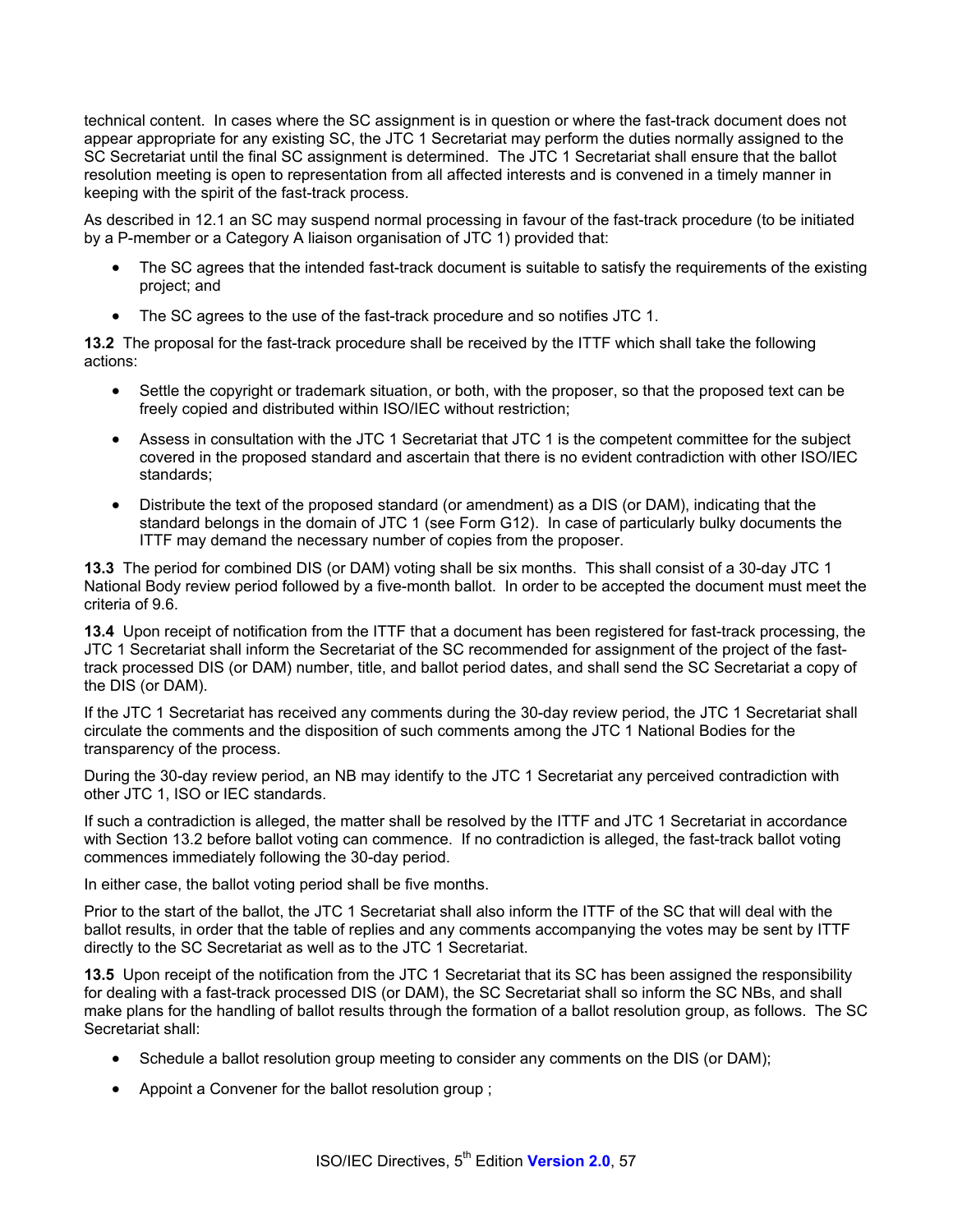- Appoint a Project Editor for the DIS (see 13.1, third paragraph). The Project Editor shall be responsible for producing the final DIS text in case of acceptance;
- Notify the SC NBs of the ballot resolution group meeting date(s), location, Convener, and Project Editor.

In some cases the establishment of a ballot resolution group is unnecessary and the SC Secretariat can assign the task directly to the Project Editor.

**13.6** Upon receipt of the ballot results, and any comments, the SC Secretariat shall distribute this material to the SC NBs. The NBs shall be requested to consider the comments and to form opinions on their acceptability. The SC Secretariat shall also send notification of the ballot resolution group meeting to any NBs having voted to disapprove the DIS (or DAM) that are not NBs of the SC.

Comments received after the normal voting period will not be taken into account, except that they will be submitted to the appropriate SC Secretariat for consideration at the time of the next review of the IS in question.

**13.7** NBs of the relevant SC shall appoint to the ballot resolution group one or more representatives who are well aware of the NB's position. NBs having voted negatively, whether or not an NB of the relevant SC, have a duty to delegate a representative to the ballot resolution group meeting.

**13.8** At the ballot resolution group meeting, decisions should be reached preferably by consensus. If a vote is unavoidable the vote of the NBs will be taken according to normal JTC 1 procedures.

**13.9** If, after the deliberations of this ballot resolution group, the requirements of 9.6 are met, the Project Editor shall prepare the amended DIS (or DAM) and send it to the SC Secretariat who shall forward it to the ITTF for publication as an IS. For its initial publication, the document is not required to be in ISO/IEC format, but can be published in the format of the submitting organisation.

**13.10** If it is impossible to agree to a text meeting the above requirements, the proposal has failed and the procedure is terminated.

**13.11** In either case the Convener, in coordination with the Project Editor, shall prepare a full report which shall be distributed by the SC Secretariat to its NBs and to the ITTF.

**13.12** The time period for these different steps shall be:

- A total of two months for the ITTF to send the results of the vote to the JTC 1 Secretariat and to the SC Secretariat, and for the latter to distribute it to its NBs;
- Not less than two and one-half months prior to the date of the ballot resolution group meeting for distribution of the voting results and any comments;
- Not later than one month after the ballot resolution group meeting for distributions by the SC Secretariat of the final report and the final DIS text in case of acceptance.

**13.13** If the proposed standard is accepted and published, its maintenance will be handled by JTC 1.

**13.14** Subsequent revisions shall be in the format prescribed by the ISO/IEC Directives Part 2. In this case, the ITTF editor shall check the text received to ensure that it is in conformance with the ISO/IEC Directives Part 2. If modifications are considered necessary, the ITTF editor shall submit proposals for modification to the Project Editor for approval. No IS shall be published without such approval.

ITTF shall prepare a proof of the IS and send this to the Project Editor for endorsement. The only changes permissible at this stage are corrections of recognised errors in the revised text or of errors introduced by ITTF in preparing the proof.

Upon receipt of the endorsed proof from the Project Editor, ITTF shall make any final corrections required and proceed with publication of the IS (or amendment).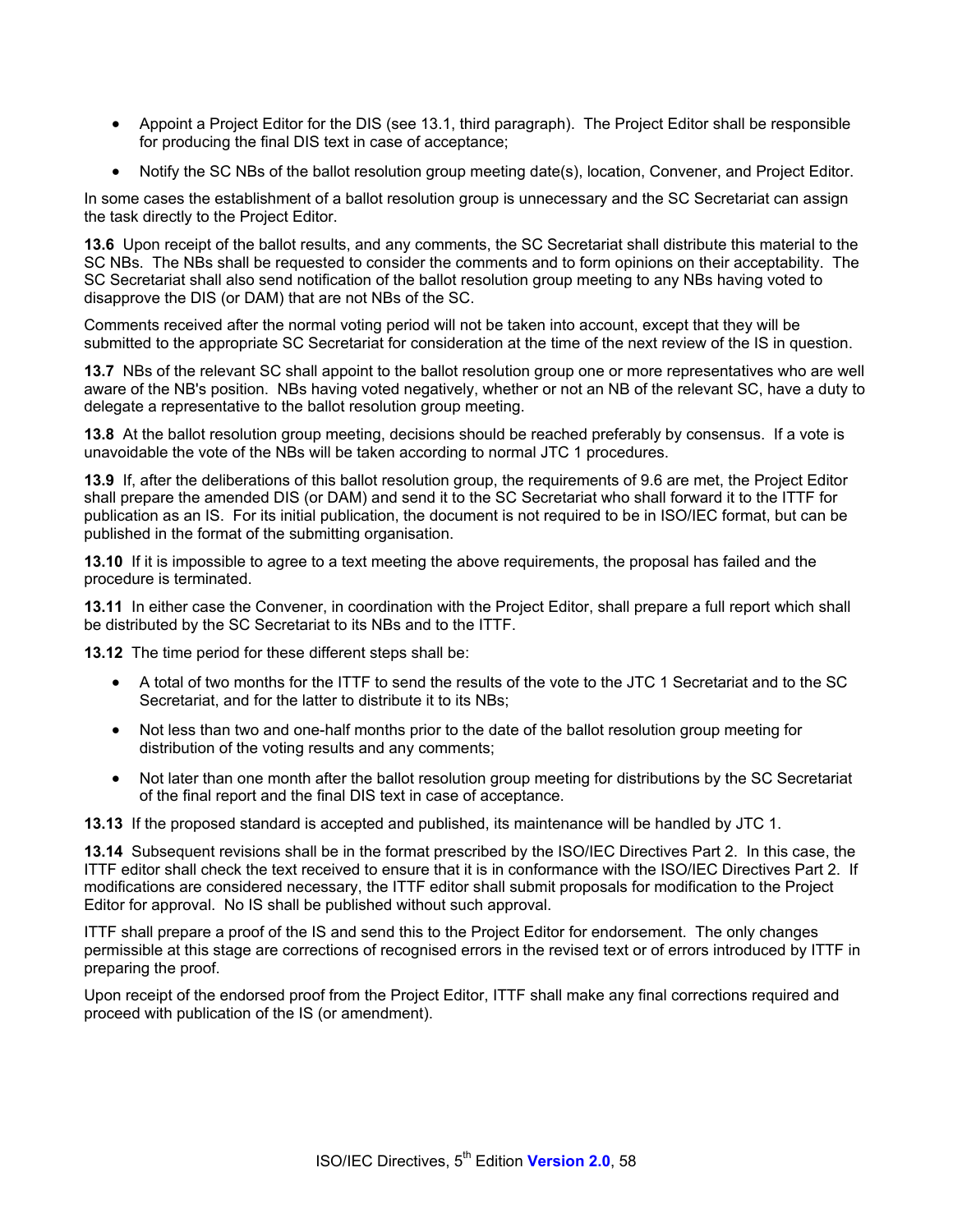## **14 Preparation and Adoption of International Standards - The PAS Transposition Process**

## **14.1 Concepts**

The PAS transposition process is based on the following key concepts:

#### **Publicly Available Specification (PAS)**

A technical specification is called a Publicly Available Specification (PAS) if it meets certain criteria, making it suitable for possible processing as an international standard. These criteria (see clause 14.3) have been established in order to ensure a high level of quality, consensus and proper treatment of Intellectual Property Rights (IPR) related matters.

#### **PAS Originator**

Any organisation that has developed and hence owns a PAS which it considers proposing for transposition into an international standard is called the PAS originator. There are no fundamental restrictions as to what form the organisation should have, but it should be recognised that constitutional characteristics of the organisation are supposed to reflect the openness of the organisation and the PAS development process.

#### **Recognised PAS Submitter**

A PAS originator may apply to JTC 1 for recognition as a Submitter of PASs for transposition. Once approved, the status of a recognised PAS Submitter will remain valid for an initial period of two years, with the possibility of further extension (see clause 14.4.1).

#### **Explanatory Report**

The submission of the PAS must be accompanied by an Explanatory Report generated by the PAS originator. This report provides all information necessary to support the submission. In particular, it shall contain statements as to the extent that the PAS criteria are met by the specification. It should also clearly define the technical concepts used in the PAS. JTC 1 has developed a template for the Explanatory Report.

#### **PAS Transposition ballot**

The PAS together with the corresponding Explanatory Report is submitted for ballot.

### **14.2 Applicability**

These procedures apply to the transposition of PAS into international standards. Such a standard may be an IS (International Standard) or an ISP (International Standardized Profile). It is expected that these procedures will be used to process a broader class of documents from a more diverse set of sources than is currently served by the Fast Track process.

### **14.3 PAS Criteria**

JTC 1 has established criteria that serve as a basis for the judgement as to whether a particular organisation can be recognised and whether its specification can be accepted as a candidate for transposition into an international standard. Such criteria may also be used by potential submitters to determine the level of suitability of their specification for the standardisation process. The PAS criteria are broadly classified into two categories and address the following topics:

- Organisation related criteria:
	- Co-operative stance;
	- Characteristic of the organisation;
	- Intellectual property rights.
- Document related criteria:
	- Quality;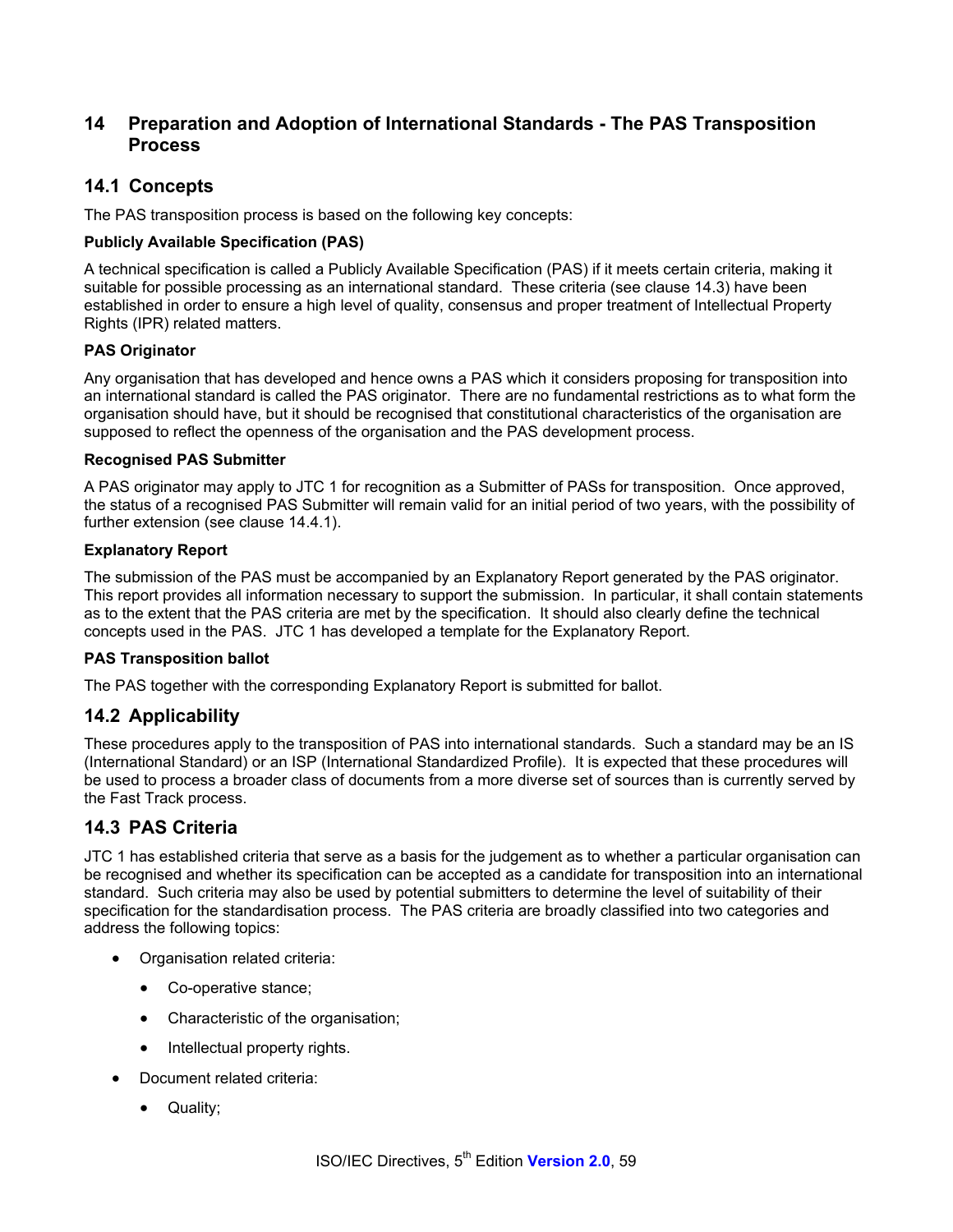- Consensus;
- Alignment.

Details can be found in the Management Guide for the Transposition of Publicly Available Specification which is included as Annex M

#### **14.4 Procedures**

Based on the concepts provided in 14.1, the PAS transposition process can be described as below. It is JTC 1's firm intention to provide full process transparency and the current status of any proposal from its web site (http://www.jtc1.org ). Open dialogue (via the web site or any other available means) between the PAS Submitter and JTC 1 and its National Bodies is strongly encouraged.

### **14.4.1 Recognition of a PAS Submitter**

A PAS originator interested in submitting an existing or forthcoming specification into the transposition process shall apply to the JTC 1 Secretariat for recognition as a PAS Submitter. Such application shall be accompanied by an identification of the initial PAS(s) which are planned to be submitted and by statements of the PAS originator regarding the organisation related criteria (see below). The completed documentation shall be submitted to P-members of JTC 1 for a three month ballot. Approval as a Recognised PAS Submitter gives a PAS originator the right to submit specifications into the transposition process for a period of two years with the possibility of further extension (see below). This status will lapse:

- If a National Body request for re-qualification is sustained by JTC 1;
- If the PAS originator failed to submit a specification to JTC 1 for transposition within the expected period (see clause 14.4.2).

The initiative to submit an application for recognition may come from a PAS originator or from an NB, an SC or a Category A liaison.

Since the ballot among JTC 1 National Bodies will take three months, the application for recognition should be submitted in time before the planned first submission of a PAS. While there are no particular requirements as to the format of the application, it should

- Define the overall scope of the application;
- Identify the initial PASs which are planned to be submitted, together with their scope;
- Address all mandatory elements of the organisation acceptance criteria contained in M7.3.

Six months prior to the expiration of an organisation's status as an approved JTC 1 PAS Submitter, the JTC 1 Secretariat shall invite the submitter to review its future intentions as a PAS submitter and consider the following options with regard to its initial application for recognition as a JTC 1 PAS submitter:

- Revise (significant changes to the initial application, e.g. changes in scope, procedures),
- Withdraw (lapse), or
- Reaffirm (extend current status with no significant changes).

If the PAS submitter chooses to revise, it must submit a document to the JTC 1 Secretariat stating the changes to the answers to the questions in M7.3 from its previous application. If the PAS submitter chooses to reaffirm, it should identify subsequent PAS(s) intended for submission. In order to allow JTC 1 a timely reaction to the revision or affirmation, the necessary documentation should be submitted not later than three months prior to the expiration of its status as a PAS submitter. The JTC 1 Secretariat shall issue a three month letter ballot on the request for either a revision or reaffirmation. Failure to respond to the Secretariat's invitation for review of PAS submitter status will automatically result in lapse of a PAS submitter's status at the conclusion of its term.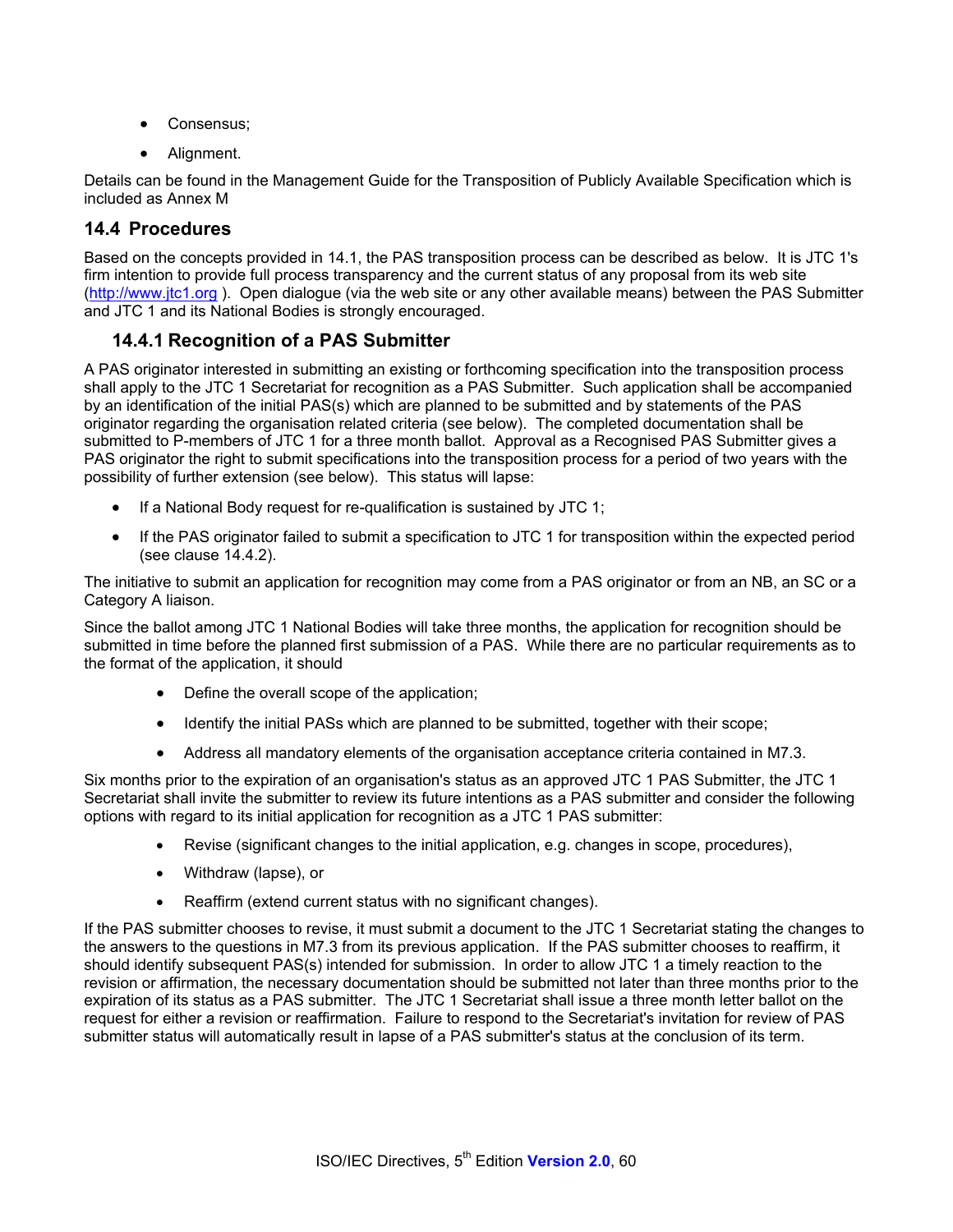### **14.4.2 PAS Submission**

Once a PAS originator has been recognised, a PAS submission to the JTC 1 Secretariat may occur within the scope as identified on the application (see clause 14.3). When submitting a PAS to the JTC 1 Secretariat, a Recognised PAS Submitter shall include an Explanatory Report and a statement that the conditions for recognition have not changed or an indication of the nature of changes that have occurred. The Explanatory Report particularly shall contain statements regarding the document related criteria (see clause 14.4). It should also explicitly mention how the JTC 1 Common Strategic Characteristics - Interoperability, Cultural, Linguistic Adaptability and User Interface are addressed.

Maintenance for a transposed PAS is also negotiated in the Explanatory Report. JTC 1's intention for maintenance is to avoid any divergence between the current JTC 1 revision of a transposed PAS and the current revision of the original specification published by the PAS submitter. Therefore, the Explanatory Report should contain a description of how the submitting organisation will work cooperatively with JTC 1 on maintenance of the standard. While JTC 1 is responsible for maintenance of the standard, this does not mean that JTC 1 itself must perform the maintenance function. JTC 1 may negotiate with the submitter the option of maintenance handled by the submitter as long as there is provision for participation of JTC 1 experts, i.e. the submitter's group responsible for maintenance is designated as the JTC 1 maintenance group.

All submissions including the Explanatory Report shall occur in electronic form.

The first submission shall occur not later than six months after the initial recognition. On request by the PAS originator not later than six weeks before the end of this six month period, the period may be extended for another six months, subject to approval by the JTC 1 Chairman and Secretariat. Failure by the PAS originator to submit a specification within the expected period will result in the lapse of its recognition status.

The format of the specification submitted is not regulated by JTC 1. Recognised PAS Submitters are encouraged to apply, if flexibility still exists, a documentation style close to the ISO/IEC style in order to ease the later alignment process at the time of any revision.

The JTC 1 Secretariat, after checking the recognition status of the submitter and the completeness of the application, shall forward the specification together with the Explanatory Report to the ISO/IEC Information Technology Task Force (ITTF) to initiate the appropriate ballot process among the JTC 1 National Bodies.

In view of the importance of the Explanatory Report for a successful transposition, the Recognised PAS Submitter may request counsel and advice from JTC 1 National Bodies, Subcommittees or Category A liaison organisations during the generation of this report and throughout the transposition process. The counselling process could include a review of the submissions.

The Recognised PAS Submitter is encouraged to make a recommendation concerning the assignment of the document to a given SC. This recommendation (or in its absence, the JTC 1 Secretariat's recommendation) shall be circulated to JTC 1 P-members together with the ballot. P-members shall be given the opportunity to comment on the specific assignment. However, comments on assignment shall not influence the vote. In cases where the SC assignment is in question or where the document does not appear appropriate for any existing SC, the JTC 1 Secretariat should perform the duties normally assigned to the SC Secretariat until the final SC assignment is determined.

### **14.4.3 Transposition into an IS or ISP**

**14.4.3.1** The JTC 1 Secretariat forwards the PAS, together with the Explanatory Report and related documentation to the ISO/IEC Information Technology Task Force (ITTF).

**14.4.3.2** The ITTF shall take the following actions:

- Settle the copyright or trademark situation, or both, with the Recognized PAS Submitter, so that the proposed text can be copied and distributed within ISO/IEC without restriction;
- Assess in consultation with the JTC 1 Secretariat that JTC 1 is the competent committee for the subject covered in the proposed standard and ascertain that there is no evident contradiction with other ISO/IEC standards;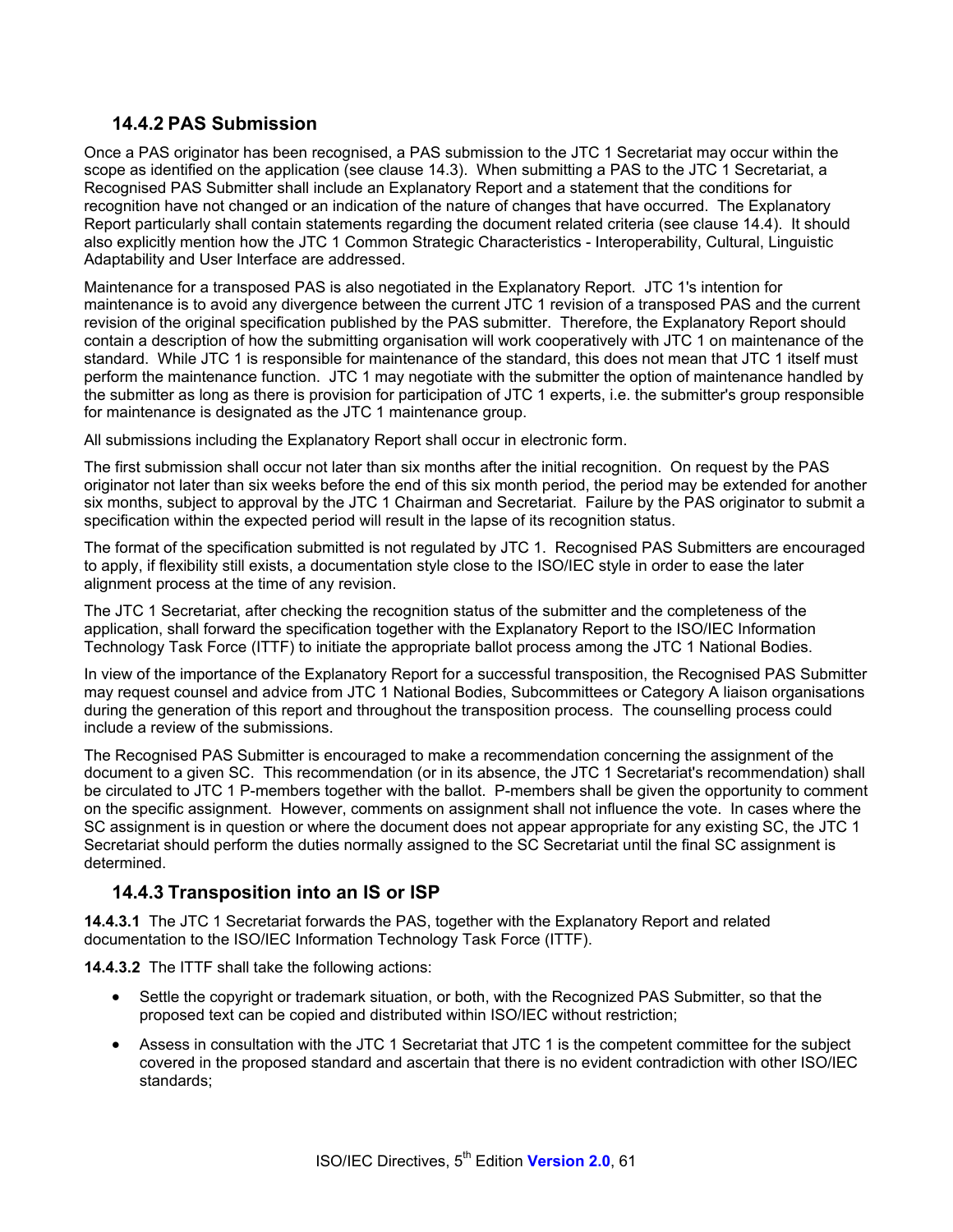• Distribute the text of the proposed standard as a Draft International Standard (DIS), together with the Explanatory Report and related documentation, indicating that the standard belongs in the domain of JTC 1.

**14.4.3.3** The period for combined DIS voting shall be six months. In order to be accepted the DIS must meet the following voting criteria:

- At least two-thirds of the P-members voting shall have approved, with or without comments;
- Not more than one-quarter of the total number of votes cast are negative.

**14.4.3.4** Upon receipt of notification from the ITTF that a DIS has been registered, the JTC 1 Secretariat shall inform the Secretariat of the SC recommended for assignment of the project of the DIS number, title, and ballot period dates, and shall send the SC Secretariat a copy of the DIS and its attached Explanatory Report. The JTC 1 Secretariat shall also inform the ITTF of the SC that will deal with the DIS ballot results, in order that the table of replies and any comments accompanying the votes may be sent by ITTF directly to the SC Secretariat as well as to the JTC 1 Secretariat.

**14.4.3.5** Reflecting the importance of the PAS process, the JTC 1 Secretariat shall also inform JTC 1 National Bodies and Liaison Organisations, and those organisations authorised to be PAS submitters, of the initiation of any PAS ballot, the results of the ballot, and the identity of the JTC 1 committee which will be responsible for any future work.

**14.4.3.6** The PAS Submitter shall receive a copy of the ballot document.

**14.4.3.7** Upon receipt of the notification from the JTC 1 Secretariat that its SC has been assigned the responsibility for dealing with the DIS, the SC Secretariat shall so inform the SC National Bodies, and shall make plans for the handling of ballot results through the formation of a ballot resolution group, as follows. The SC Secretariat shall:

- Schedule a ballot resolution group meeting to consider any comments on the DIS;
- Appoint a Convener for the ballot resolution group;
- Appoint a Project Editor for the DIS. The Project Editor shall be a representative of the Recognised PAS Submitter, and shall be responsible for producing the final DIS text in case of acceptance;
- Notify the SC National Bodies of the ballot resolution group meeting date(s), location, Convener, and Project Editor.

The ballot resolution meeting shall be open to representation from all affected interests (including the Recognised PAS Submitter) and shall be convened in a timely manner.

**14.4.3.8** Upon receipt of the DIS ballot results, and any comments, the SC Secretariat shall distribute this material to the SC National Bodies and the Recognised PAS Submitter. The SC Secretariat shall also send notification of the ballot resolution group meeting to any National Bodies having voted to disapprove the DIS that are not National Bodies of the SC. The National Bodies shall be requested to consider the comments and to form opinions on their acceptability.

National Bodies of the relevant SC shall appoint to the ballot resolution group one or more representatives who are well aware of the National Body position. National Bodies having voted negatively, regardless of whether or not they are National Body of the relevant SC, have a duty to delegate a representative to the ballot resolution group meeting. In circumstances where physical representation is not possible, participation via e-mail correspondence should be explored as an alternative method of representation.

**14.4.3.9** At the ballot resolution group meeting, decisions should be reached preferably by consensus. If a vote is unavoidable, the approval criteria in the subclause 9.1.4 is applied.. If the decisions reached are not acceptable to the Recognised PAS Submitter, the Submitter may withdraw the document to terminate the procedure.

**14.4.3.10** If, after the deliberations of this ballot resolution group, the requirements of 14.4.3.3 are met, the Project Editor shall prepare the amended DIS and send it to the SC Secretariat who shall forward it to the ITTF for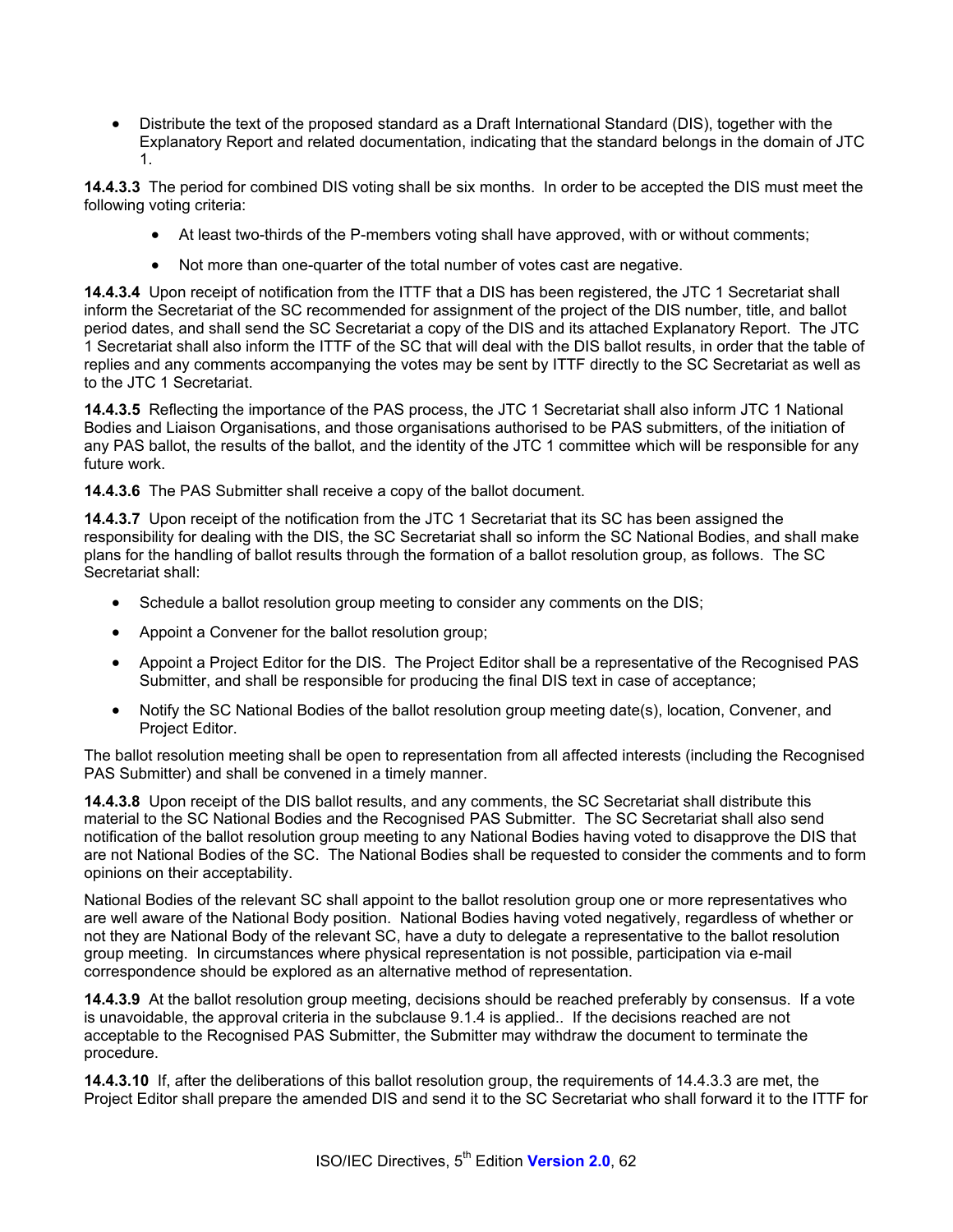publication as an IS. For its initial publication, the document is not required to be in ISO/IEC format, but can be published in its original format. The form of publication (e.g. reprint of original document or distribution of ISO/IEC cover page with reference) is to be determined by ITTF and the Recognised PAS Submitter as part of any publication agreements. However, subsequent revisions shall be in the format prescribed by the ISO/IEC Directives - Part 2.

**14.4.3.11** If it is impossible to agree to a text meeting the above requirements, the proposal has failed. In this case, JTC 1 shall make known to the Submitter the reasons which have led to the negative result. Based on this information, the Submitter may choose to re-submit the specification after modification.

**14.4.3.12** In either case the Convener, in coordination with the Project Editor, shall prepare a full report which shall be distributed by the SC Secretariat to the SC and to the ITTF.

**14.4.3.13** The time period for these different steps shall be:

- A total of two months for the ITTF to send the results of the vote to the JTC 1 Secretariat and to the SC Secretariat, and for the latter to distribute it to its National Bodies;
- Not less than two and one-half months prior to the date of the ballot resolution group meeting for distribution by the SC Secretariat of the voting results and any comments;
- Not later than two months after the ballot resolution group meeting for distributions by the SC Secretariat of the final report and the final DIS text in case of acceptance.

**14.4.3.14** If the proposed standard is accepted, it will be published following ISO and IEC standing copyright and other IPR policy. Its maintenance will be handled either by JTC 1 or by JTC 1 designated maintenance group of the PAS Submitter in accordance with JTC 1 rules.

It is at the discretion of the Recognised PAS Submitter to withdraw the document from the transposition process at any point prior to publication. It is also the right of the Recognised PAS Submitter to request that the document remain unchanged throughout the transposition process. Such a request should be clearly stated in the Explanatory Report, and may be an issue in the ballot process. Changes to the specification during the ballot process are, however, not acceptable as they will lead to confusion.

### **15 Maintenance of International Standards**

The SC responsible for the development of a document shall also be responsible for its maintenance after publication so that it is kept up-to-date. In some cases, the standard may be designated "stabilised" and will no longer be subject to periodic maintenance; the procedures for "stabilised" standards are described in 15.6. To safeguard the media used for publication, the Secretariat of the responsible SC shall ensure that masters are maintained in the country of the Secretariat and also transmitted to ITTF for storage.

#### **15.1 Revision**

**15.1.1** If it is decided that an IS is to be revised, the SC Secretariat shall inform the ITTF and add an appropriate project to the programme of work (see 6.2.1.5).

**15.1.2** The steps for revision start with Stage 2. If, however, JTC 1 (or one of its SCs) by a vote of its P-members or at a meeting decides that the proposed revision is of relatively minor importance, it may direct the JTC 1 or SC Secretariat to submit the revised IS directly to the ITTF for publication.

**15.1.3** If the ITTF is able to verify that no significant change is made in the IS by such minor revisions, the IS is published.

**15.1.4** Where continuous updating of an IS is required, JTC 1 may request the establishment of a maintenance agency (see 2.7.3).

**15.1.5** Previous editions of standards (including their amendments and technical corrigenda) may be included in the ISO and IEC Catalogues on an exception basis as determined by the SC, noting that these documents should be used for reference purposes only. .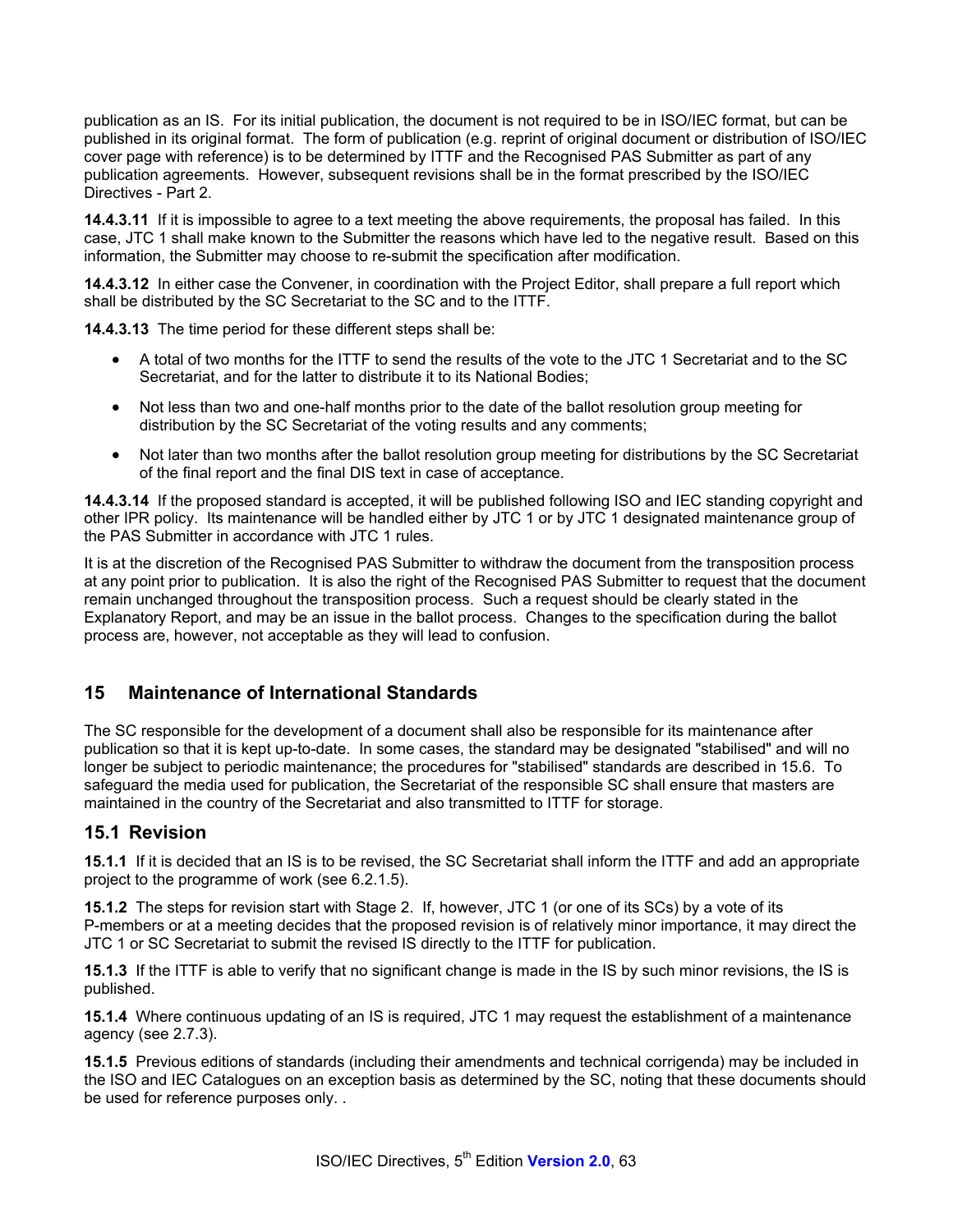**15.1.6** If an SC plans to revise an IS with amendment(s), it can incorporate draft amendment(s) in the state between FPDAM and FDAM as well as those amendments(s) and corrigendum(da) at the publication state into the revision and start out the approval process from FDIS stage.

The contents of the draft amendment(s) in the state between FPDAM and FDAM should be marked, e.g. underlined, in the FDIS, otherwise should be included in the foreword of the FDIS.

#### **15.2 Withdrawal**

The procedure for withdrawal of an IS is the same as that for preparation and acceptance; that is, an initial study shall take place in JTC 1. On the recommendation of JTC 1 or of the ITTF, the proposal for withdrawal shall then be submitted to NBs for approval, giving the same voting time limits as for the approval of an IS (see 12.7.1.2)

#### **15.3 Periodic Review**

**15.3.1** On request by an NB or the Secretaries-General and in any case not more than five years after the publication of the most recent edition of a standard, each IS for which JTC 1 is responsible shall be reviewed by JTC 1 with a view to deciding (by a majority of the P-members voting in a meeting or by correspondence) whether it should be:

- Confirmed:
- Revised:
- Declared as stabilised;
- Withdrawn.

Standards which have previously been declared as stabilised are not subject to the periodic review; however, each Sub Committee shall periodically review a current list of its own stabilised standards to ensure that they still belong in stabilised status.

The periodic review of a standard shall include the review of any subsequently approved amendments or corrigenda. The publication dates of amendments or corrigenda do not affect the timing of the periodic review. The review shall include an assessment of the degree to which the standard has been applied in practice.

To allow sufficient time to accomplish the periodic review within the targeted five-year period and to provide JTC 1 NBs with pertinent information on the technical relevance of the standard, SCs are instructed to review all standards assigned to them for development within the two years prior to the JTC 1 periodic review. SCs should make a recommendation (by action at a meeting or by letter ballot) concerning the confirmation, revision or declaration of being stabilized or withdrawal of each standard and should provide information on the status of the standard as regards 10.6. The SC Secretariat shall forward this recommendation to the JTC 1 Secretariat for inclusion with the periodic review ballot when it is circulated to JTC 1 NBs or for consideration at a meeting. NBs shall be asked whether they support the SC recommendations and if not, to state their preference and the reasons therefore.

In the absence of a SC recommendation (i.e. for those JTC 1 standards not assigned to an existing SC), NBs shall be asked to indicate whether they are in favour of confirmation, revision or withdrawal.

**15.3.2** If an SC is preparing a revision or a new edition of a standard, the SC Secretariat shall inform the JTC 1 Secretariat and the periodic review will not be conducted unless requested by an NB or the Secretaries-General.

**15.3.3** If the results of the JTC 1 ballot indicate that the standard should be confirmed, the ITTF confirms the standard and notifies the JTC 1 and appropriate SC Secretariat. If JTC 1 decides to revise an IS, the provisions of 15.1 shall apply. If JTC 1 decides to withdraw an IS, the provisions of 15.2 shall apply.

**15.3.4** In all cases, the results of the periodic review ballot shall be forwarded to JTC 1 or the appropriate SC for information and consideration of comments received on the ballot.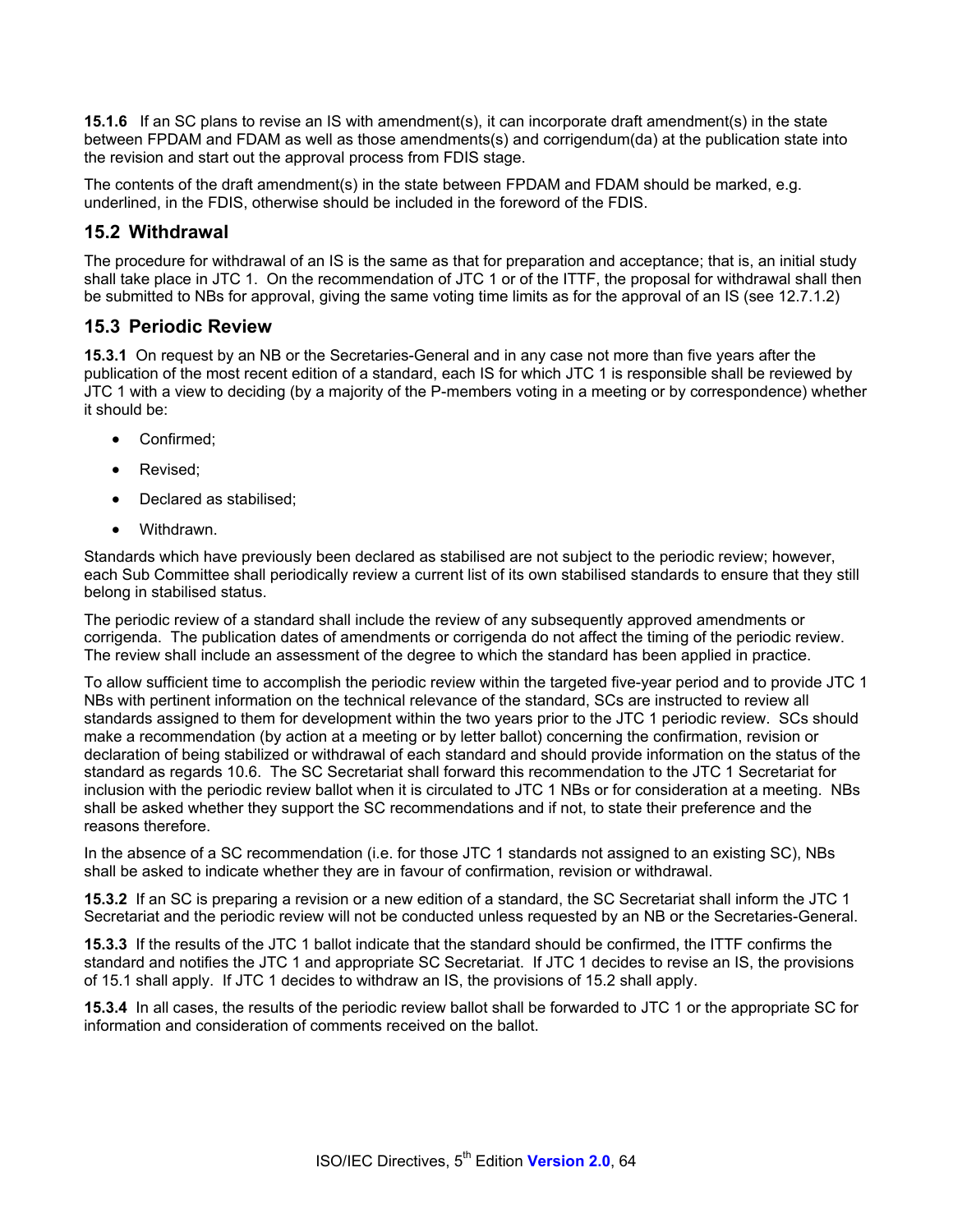# **15.4 Correction of Defects**

## **15.4.1 Definitions**

#### **defect**

An editorial defect or a technical defect.

#### **editorial defect**

An error which can be assumed to have no consequences in the application of the IS, for example a minor printing error.

#### **technical defect**

A technical error or ambiguity in an IS inadvertently introduced either in drafting or in printing which could lead to incorrect or unsafe application of the IS.

#### **technical addition or change**

Alteration or addition to previously agreed technical provisions in an existing IS.

### **15.4.2 General**

**15.4.2.1** A published IS may subsequently be modified by the publication of a technical corrigendum (or corrected reprint of the current edition). Technical corrigenda are normally published as separate documents, the edition of the IS affected remaining in print. However, the ITTF shall decide, in consultation with the Secretariat of JTC 1 or SC, and bearing in mind both the financial consequences to the organisation and the interests of users of the IS, whether to publish a technical corrigendum or a corrected reprint of the existing edition of the IS.

**15.4.2.2** A technical corrigendum is issued to correct a technical defect. Technical corrigenda are not normally issued for the correction of a few editorial defects by themselves. In such cases, correction of these defects can be incorporated in future technical corrigenda. Technical corrigenda are not issued for technical additions which shall follow the amendment procedure in 15.5.

**15.4.2.3** Suspected technical defects shall be brought to the attention of the Secretariat of JTC 1 or SC concerned. In the case of standards for which proper implementation is dependent on the careful but rapid promulgation of corrections to defects, the procedures in 15.4.3 through 15.4.10 shall apply. When these procedures are not required, 15.4.11 shall apply.

**15.4.2.4** In the case of stabilised standards, where the relevant SC no longer exists, responsibility for the maintenance of such a standard shall be given to a National Body or a JTC 1 Category A Liaison body. In this instance, the actions placed on an SC Secretariat shall be taken to refer to the Secretariat responsible for maintenance of the standard.

### **15.4.3 Defect Correction Procedure**

Detailed procedures for handling defect reports may be developed if necessary by individual SCs. However, the general procedure is described in the following clauses.

# **15.4.4 Editing Group**

To apply the defect correction procedures, an SC shall first agree that the procedures should be applied with respect to a published IS or to the final text of a DIS. The SC shall then establish an editing group associated with the WG to which the project is assigned. The editing group shall consist of:

- The Project Editor for the IS (or FDIS or DIS), or a defect editor appointed by the SC;
- The editor of the corresponding ITU-T Recommendation or PAS submission, if applicable, or an individual designated by the editor;
- Other experts nominated by the NBs of the SC, upon distribution by the SC Secretariat of a call for such nominations;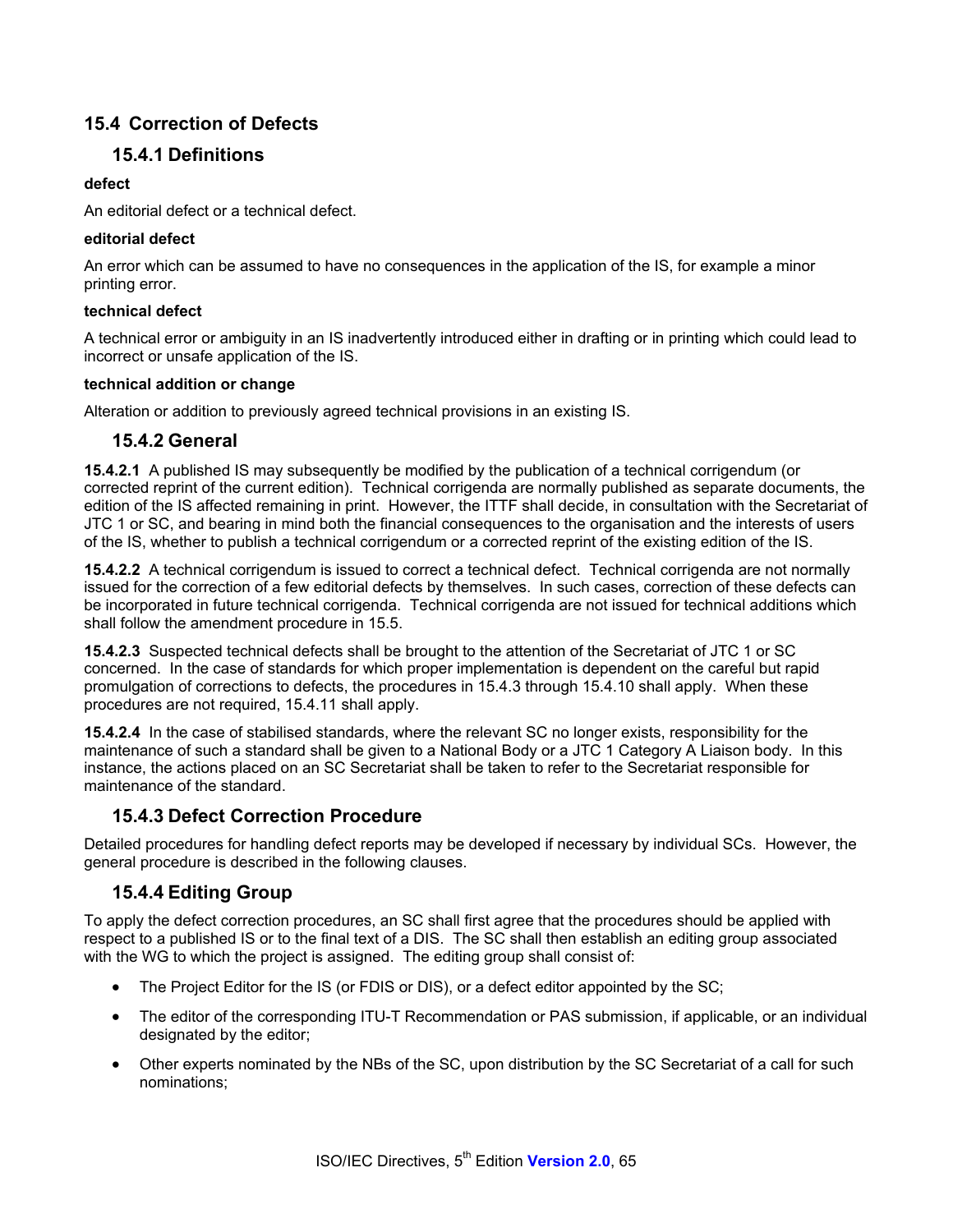• Other experts nominated by the corresponding ITU-T Study Group or PAS submitter working group, if applicable.

*[Note: In the case of multipart standards, or related standards, it may be appropriate to have one editing group whose membership includes the editors of all the related standards.]* 

If an editing group has not yet been established, the WG (or a subgroup, e.g. rapporteur group) to which the project is assigned shall take the role of editing group in processing defect reports pending formal establishment of the editing group.

### **15.4.5 Defect Reports - Submission**

A defect report may be submitted by an NB, an organisation in liaison, a member of the editor's group for the subject document, or a WG of the SC responsible for the document.

The submitter shall complete part 2 of the defect report form (see Form G5) and shall send the form to the Convener or Secretariat of the WG with which the relevant editor's group is associated.

#### **15.4.6 Defect Reports - Distribution**

Upon receipt of a defect report, the WG Convener or Secretariat shall complete part 1 of the form. The defect report number contained in part 1 consists of the IS or DIS number followed by a solidus and a sequentially assigned number (e.g. 8326/006). The WG Convener or Secretariat shall attach a WG document cover sheet which carries an assigned WG document number and indicates the status of the report (e.g. "This defect report is forwarded to the 8326 editor's group for review and response; it is sent to WG 6 for information").

The WG Convener or Secretariat shall distribute the defect report and attached cover sheet to the WG members and to the appropriate editor's group.

### **15.4.6 15.4.7 Preparation of Response by the Editor's Group**

Upon receipt of a defect report from the WG Convener or Secretariat, each member of the editor's group shall develop a proposed response and send it to every other member of the editor's group within one and one-half months of the date of transmittal of the defect report by the WG Secretariat. This procedure may be bypassed if the defect report can be discussed by the members at a convenient meeting falling within the one and one-half month time period.

### **15.4.7 15.4.8 Preparation of Response by the Project Editor**

Following consideration of the proposed responses received from the editor's group members, the Project Editor shall prepare a single response and transmit it with a copy of the defect report to the WG Convener or Secretariat and the other editor's group members. This action shall be taken within two months of the date of transmittal of the defect report.

With the response the Project Editor shall also send a statement of how the response is to be processed. Possible responses are:

- No change required;
- Further consideration required;
- Editorial defect;
- Technical defect.

If the response has resulted in the development of proposed material for publication, that material shall be attached separately to the defect report.

#### **15.4.8 15.4.9 Processing of Response - WG and SC levels**

#### **15.4.9.1 No Change Required**

If the response to a defect report has not resulted in material for publication (e.g. the 'defect' was the result of misinterpretation or misunderstanding on the part of the originator of the defect report), the WG Convener or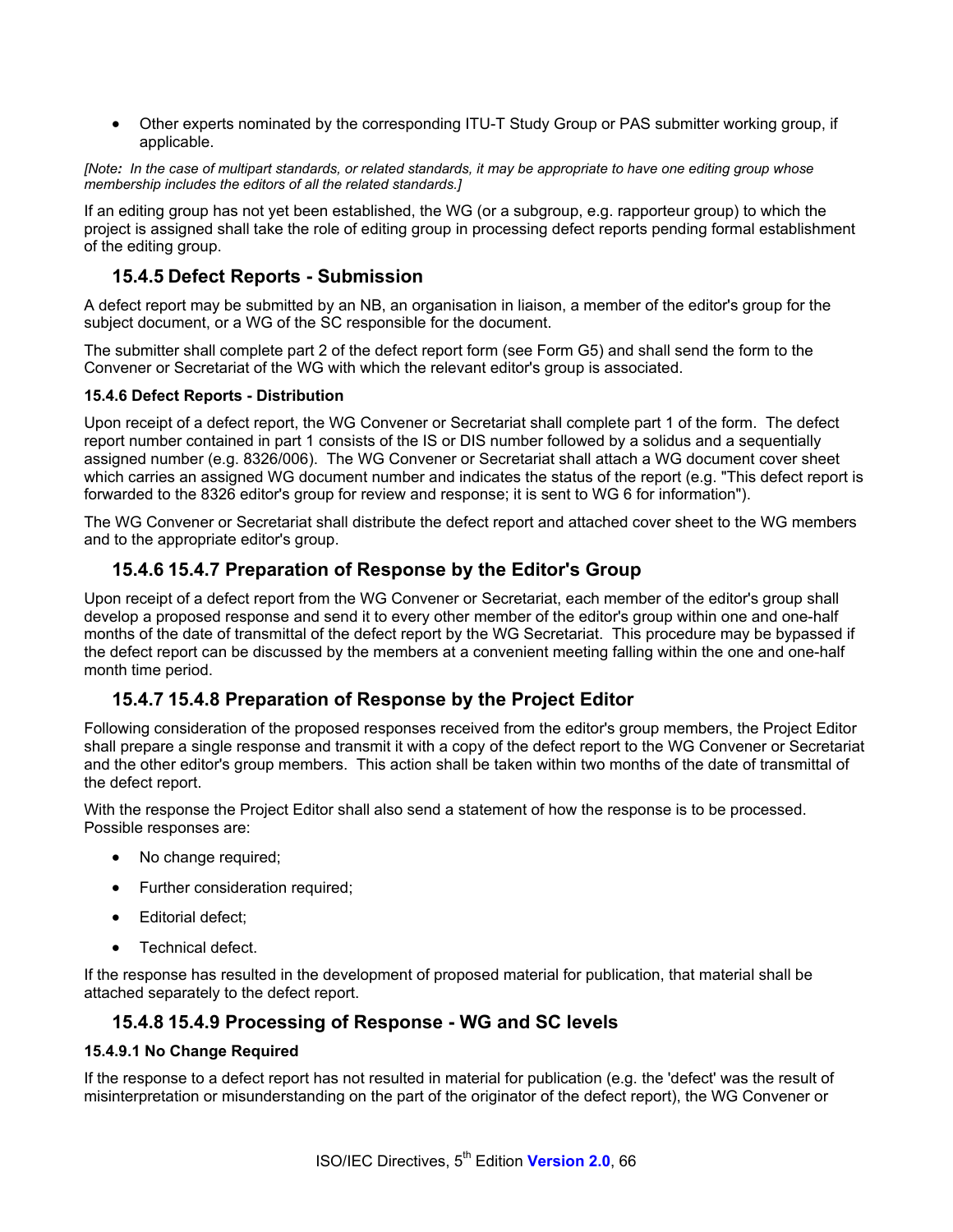Secretariat shall distribute the defect report and the response to the WG for information attaching a new WG cover sheet with a new document number, and shall advise the WG that no further action is required.

#### **15.4.9.2 Further Consideration Required**

If consideration of a defect report by an editor's group results in the recommendation that further study of the issues involved will be required at the WG level, the WG Convener or Secretariat shall distribute the defect report and this recommendation to the WG with a new cover sheet and document number and shall advise the WG that it will be an item for consideration at the next WG meeting.

*[Note: Reference back to the WG could occur, for example, if resolution of the defect appears to have substantial impact in existing implementations or a technical solution cannot readily be devised.]* 

#### **15.4.9.3 Editorial Defect**

If the response to a defect report has resulted in the correction of an editorial defect, the WG Secretariat shall distribute the defect report, response, and text to the WG for information in accordance with 0 and shall forward the text to the SC Secretariat who shall transmit it to the ITTF for incorporation into a future technical corrigendum.

#### **15.4.9.4 Technical Defect**

**15.4.9.4.1** If the response to a defect report has resulted in correction of a technical defect, it shall be processed as a technical corrigendum. The WG Convener or Secretariat shall forward the defect report, response and draft technical corrigendum to the SC Secretariat, requesting a letter ballot on the draft technical corrigendum by the SC (see Form G19). In the case where maintenance of a standard is not assigned to a specific SC but to a National Body or a JTC 1 Category A Liaison body, the actions placed on an SC Secretariat by this clause shall be taken to refer to the Secretariat responsible for the maintenance of that standard.

**15.4.9.4.2** The SC Secretariat shall notify the JTC 1 Secretariat of the SC ballot on the draft technical corrigendum.

**15.4.9.4.3** Upon completion of the minimum three-month SC ballot period, the SC Secretariat shall distribute the voting results and any comments received to the SC and shall forward them to the applicable WG Convener or Secretariat. The WG Convener or Secretariat shall distribute the results to the appropriate editor's group. Depending on the outcome of the ballot, the SC Secretariat shall also take action as set out below.

**15.4.9.4.4** If no comments or disapproval votes were submitted on the material, the SC Secretariat shall forward it to the ITTF for publication (see Form G22), normally within three months, and send copies of the transmittal letter and the material to the JTC 1 Secretariat for information. For publication considerations, see 15.4.2.1.

**15.4.9.4.5** If the general results of the SC ballot were positive, but some comments were received, the SC Secretariat shall also forward the comments to the Project Editor for review when the voting results are distributed to the SC in accordance with 15.4.9.4.3 above. The Project Editor shall prepare responses to the comments and return them to the SC Secretariat together with a revised text of the draft technical corrigendum if any modification has resulted from the editor's review. The SC Secretariat shall distribute the revised text and disposition of comments report to the SC for information, and shall proceed with the submittal to ITTF in accordance with 15.4.9.4.4 above. Each technical corrigendum shall list the status of all amendments and technical corrigenda to the current edition of the standard.

**15.4.9.4.6** If the results of the SC ballot are not positive, in forwarding the voting results to the WG Convener or Secretariat in accordance with 15.4.9.4.3 above, the SC Secretariat shall instruct the WG Convener or Secretariat to distribute the results to the appropriate editor's group for consideration and the preparation of a recommendation on further action to be taken.

### **15.4.10 Maintenance of Defect Report Index**

The Project Editor shall be responsible for maintaining a defect report index that contains, for each defect report submitted,

- Full identification of document numbers (including ITU-T references in joint projects);
- Status of the defect report;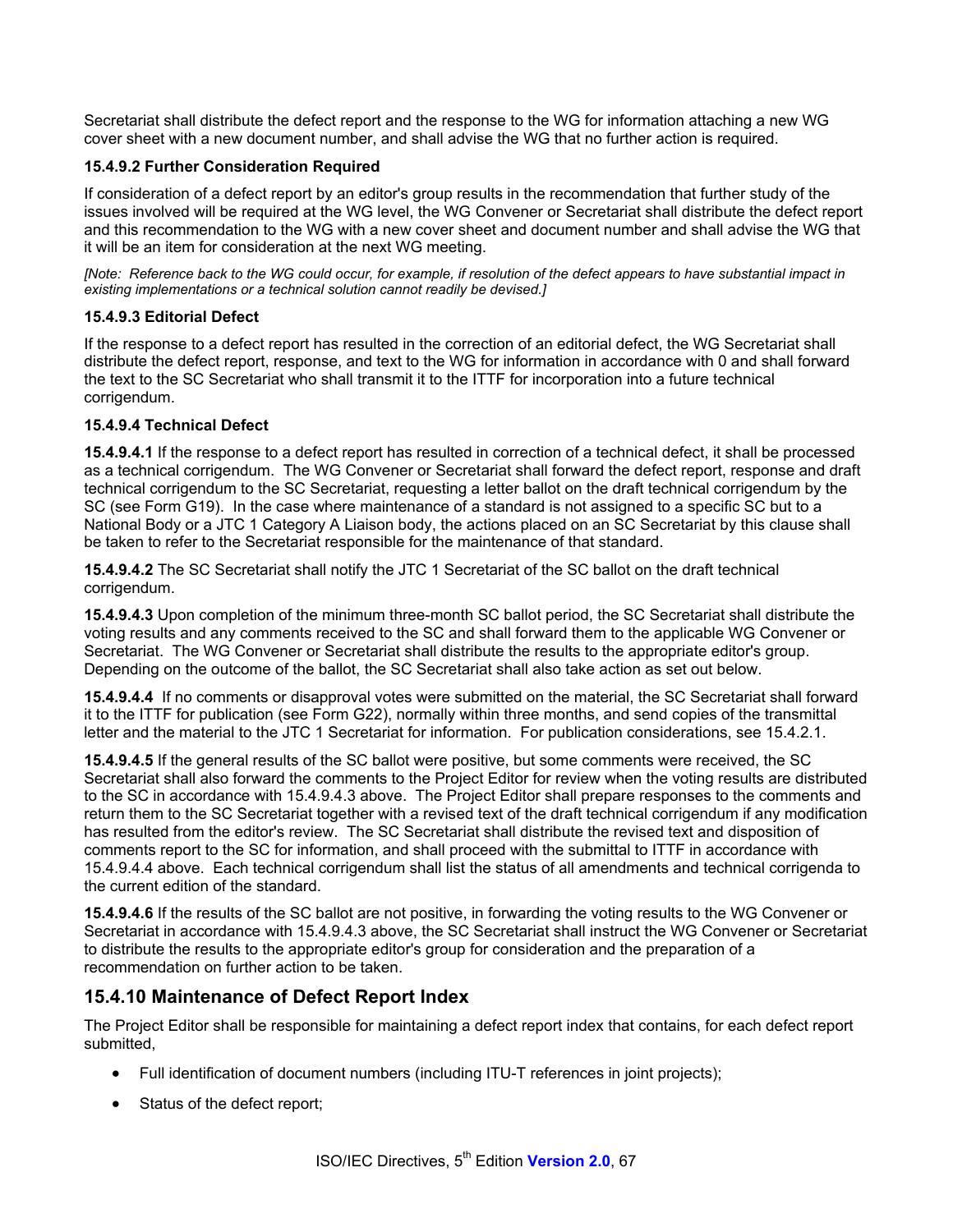- Date when submittal occurred;
- Date when response is required;
- Date when ballot terminates (if appropriate);
- Date of publication of solution to the defect.

The Project Editor shall submit a list of the current membership of the editor's group and the up-to-date defect report index to the SC Secretariat immediately before each SC meeting (and after, if appropriate).

## **15.4.11 Special Correction Procedure**

The following special procedure may be used by an SC if prior approval has been granted to the SC by JTC 1.

After confirmation by the Secretariat, in consultation with the P-members of JTC 1 or SC, the Secretariat shall submit to ITTF a proposal to correct the error with an explanation of the need to do so. For publication considerations, see 15.4.2.1.

#### **15.5 Amendment**

**15.5.1** A published IS may subsequently be modified by the publication of an amendment (see Form G21). If it is decided that an IS is to be amended, either an NP shall be balloted or an appropriate project subdivision shall be added to the programme of work. Approval shall be in accordance with 6.2.1 or 6.2.2 respectively. Amendments are published as separate documents, the edition of the IS affected remaining in print.

**15.5.2** An amendment is issued to publish a technical addition or change. The procedure for developing and publishing an amendment shall be as described in 12. Processing is the same as for a standard except for the terminology. At Stage 3, the document is called a proposed draft amendment (PDAM) or a final proposed draft amendment (FPDAM). At Stage 4, the document is called a final draft amendment (FDAM).

**15.5.3** Each amendment shall list the status of all amendments and technical corrigenda to the current edition of the standard.

**15.5.4** At the publication stage (see 12.8), the ITTF shall decide, in consultation with the Secretariat of JTC 1 or SC, and bearing in mind both the financial consequences to the organisation and the interests of users of the IS, whether to publish an amendment or a new edition of the IS, incorporating the amendment.

*[Note: Where it is foreseen that there will be frequent additions to the provisions of an IS, the possibility should be borne in mind at the outset of developing these additions as a series of parts (see ISO/IEC Directives, Part 2)]* 

### **15.6 Stabilised Standards**

A stabilised standard is one that has ongoing validity and effectiveness but is mature and insofar as can be determined will not require further maintenance of any sort. While a standard is in stabilised status it will no longer be subject to periodic maintenance but will be retained to provide for the continued viability of existing products or servicing of equipment that is expected to have a long working life.

**15.6.1** At least one review cycle must pass after the last modification to an existing standard before it can recommended for stabilisation by the owning Sub Committee or other standards owning body within JTC 1.

**15.6.2** An SC or other standards owning body within JTC 1 may recommend that a standard it owns be put in stabilised status as a result of any regular review of that standard. In each case the recommendation is accompanied by a statement of rationale and results in a JTC 1 letter ballot as is done in the case of a reaffirmation recommendation.

**15.6.3** Once a standard is stabilised it will be recorded on a master list of stabilised standards kept by the ISO Central Secretariat and available to the JTC 1 Secretariat and to all Sub Committee Secretariats. This record will include the date of first addition to the list and the rationale provided as above. Stabilised standards will also be indicated as such on the ISO Catalogue.

**15.6.4** Where a Sub Committee, National Body or other standards owning body within JTC 1 becomes aware that a stabilised standard is no longer in use or its use has been superseded or it now unsafe to continue to use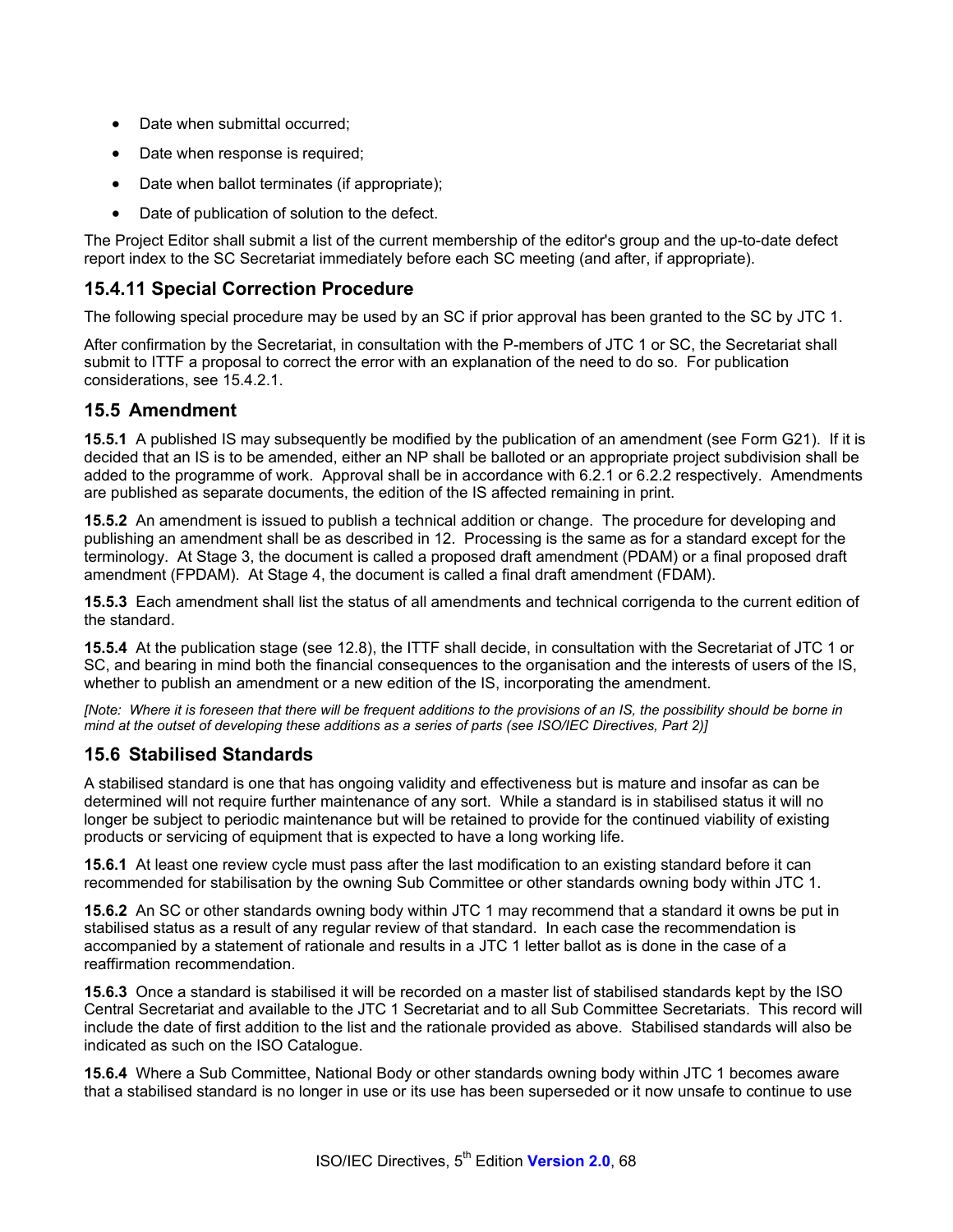the standard, the Sub Committee, National Body or other standards owning body within JTC 1 may request JTC 1 to issue an immediate 60 day letter ballot to reclassify the standard as withdrawn.

**15.6.5** If a new work proposal is generated and adopted against a stabilised standard, the standard is automatically removed by the Secretariat from the list of stabilised standards. A new work proposal against a stabilised standard must explicitly note that the standard is stabilised and that the effect of adoption of the new work proposal will be to return the standard to active status. To be eligible once again for stabilisation the standard must go through the same process as it did initially, including no modification for at least one maintenance cycle.

**15.6.6** The owning JTC 1 Sub Committee may act to remove a standard from stabilised status at any time and it may request a 60 day letter ballot to reinstate the standard as current.

# **16 Preparation and Adoption of Technical Reports**

## **16.1 General**

The primary duty of JTC 1 is the preparation and review of ISs. The publication of TRs is an exception and should be considered only if the circumstances given in 16.2.1, 16.2.2 or 16.2.3 apply. TRs prepared by JTC 1 are published as double logo ISO/IEC technical reports by ITTF and copies distributed to NBs.

The successive stages of the technical work are referenced 1 to 5. These are defined as follows:

- Stage 1 (proposal stage): An NP is under consideration.
- Stage 2 (preparatory stage): A WD is under consideration.
- Stage 3 (committee stage): A PDTR is under consideration.
- Stage 4 (approval stage): A DTR is under consideration.
- Stage 5 (publication stage): An TR is being prepared for publication.

For a given Technical Report, not all stages may apply (see 16.3.2).

# **16.2 Types of Technical Reports**

### **16.2.1 Type 1 Technical Report**

When, despite repeated efforts within JTC 1, the substantial support (or necessary approval, as the case may be) cannot be obtained for submission of an FCD for registration as an FDIS, or for acceptance of a DIS at NB voting stage, JTC 1 may decide to request publication of the document in the form of a TR. The reasons why the required support could not be obtained shall be mentioned in the document.

### **16.2.2 Type 2 Technical Report**

When the subject in question is still under technical development or where for any other reason there is the possibility of an agreement at some time in the future, JTC 1 may decide that the publication of a TR would be more appropriate.

### **16.2.3 Type 3 Technical Report**

When JTC 1 has prepared a document containing information of a different kind from that which is normally published as an IS (for example, a model/framework, technical requirements and planning information, a testing criteria methodology, factual information obtained from a survey carried out among the NBs, information on work in other international bodies or information on the "state-of-the-art" in relation to standards of NBs on a particular subject), JTC 1 may propose to the ITTF that the information be published as a TR.

# **16.2.4 Contents of Type 1 and Type 2 TRs**

TRs of types 1 and 2 shall contain the following parts: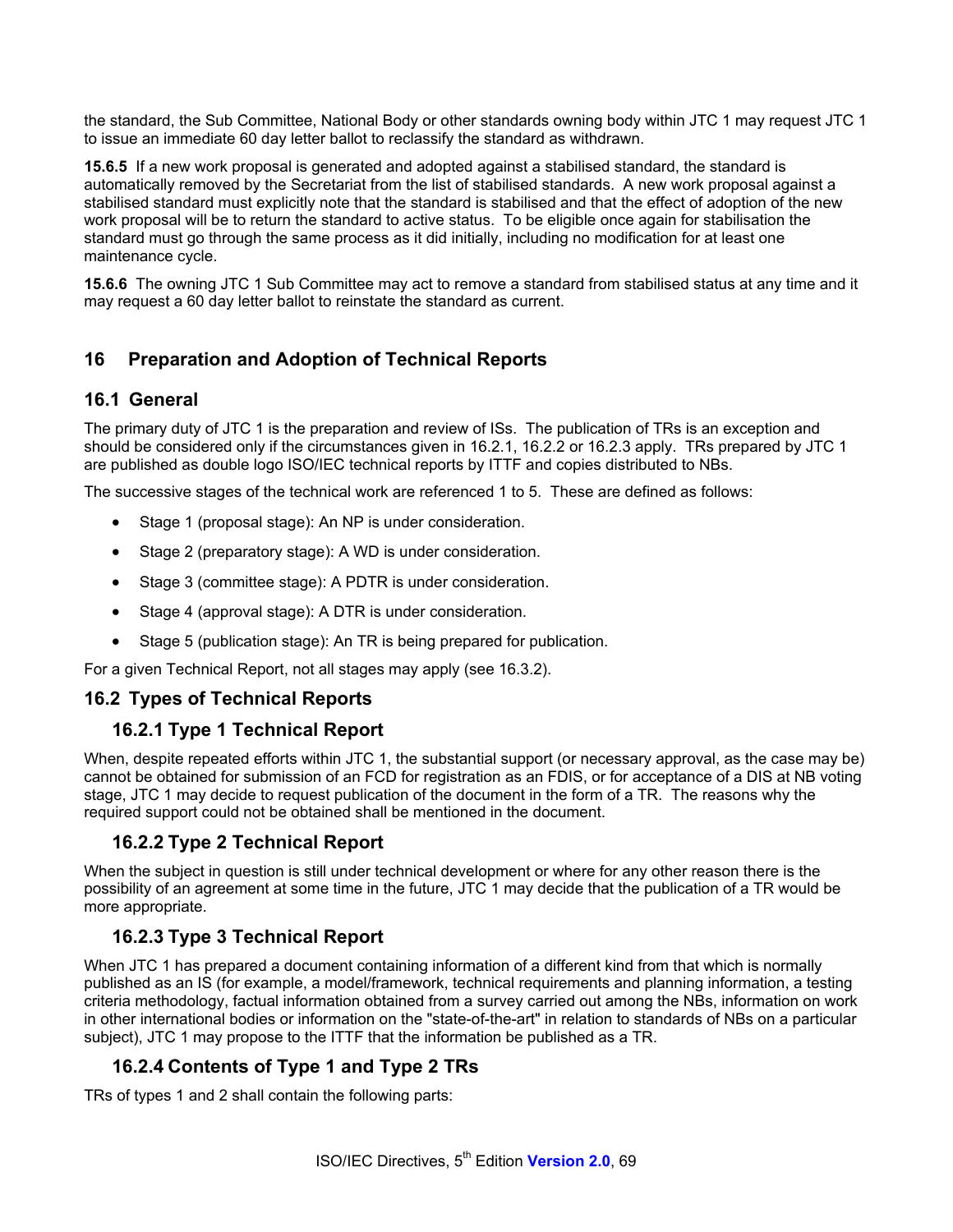- Historical background;
- Explanation of the reasons why JTC 1 has considered it necessary to publish a TR instead of an IS;
- Technical content.

## **16.3 Outline of Procedures**

**16.3.1** The procedures for development of Technical Reports are similar to the procedures for development of International Standards described in 12 and shall be followed unless otherwise noted.

**16.3.2** All five stages may exist for type 2 and type 3 Technical Reports. A type 1 TR document, however, would have reached Stage 3 or 4 as a standards project before entering the TR process at Stage 3 or 4.

**16.3.3** At Stage 3, the procedures for PDTRs are similar to those in 12.6 for CDs. The procedures relating to FCDs do not apply for PDTRs.

**16.3.4** At the conclusion of Stage 3, the SC Secretariat shall submit the revised PDTR to the JTC 1 Secretariat (not to the ITTF) for further processing as a DTR.

**16.3.5** In Stage 4, the JTC 1 Secretariat shall distribute the DTR to JTC 1 P-members for a three-month letter ballot (see Form G14) although, in instances when the complexity of the text requires additional time for review, this period may be extended up to six months (see 9.10.1).

**16.3.6** When the majority of the P-members of JTC 1 have agreed to the publication of a TR (see Form G23), it shall be submitted by the JTC 1 Secretariat to the ITTF, normally within two months.

### **16.4 Maintenance of Technical Reports**

### **16.4.1 Type 1 and Type 2 TRs**

**16.4.1.1** TRs of types 1 and 2 shall be subject to review by JTC 1 not later than three years after their publication. The aim of such a review shall be to re-examine the situation which resulted in the publication of a TR and if possible to achieve the agreement necessary for the publication of an IS to replace the TR.

**16.4.1.2** The SC responsible for the type 1 or type 2 TR project shall make a recommendation to JTC 1 prior to the third year after publication, stating whether the TR should be:

- Converted to an IS without change;
- Revised and published as an IS;
- Confirmed for continuation as a TR;
- Revised for publication as a revision to the TR;
- Withdrawn.

**16.4.1.3** If the type 1 or type 2 TR is confirmed, there shall be another JTC 1 review not more than three years later.

#### **16.4.2 Type 3 TRs**

TRs of type 3 shall be subject to review every five years in the same manner as ISs (see 15.3).

#### **16.4.3 Revision**

**16.4.3.1** If it is decided that a TR is to be revised, the SC Secretariat shall inform the ITTF and add an appropriate project to the programme of work (similar to IS revision in 6.2.1.5).

**16.4.3.2** The steps for revision start with Stage 2. If, however, JTC 1 (or one of its SCs) by a vote of its P-members or at a meeting decides that the proposed revision is of relatively minor importance, it may direct the JTC 1 or SC Secretariat to submit the revised TR directly to the ITTF for publication.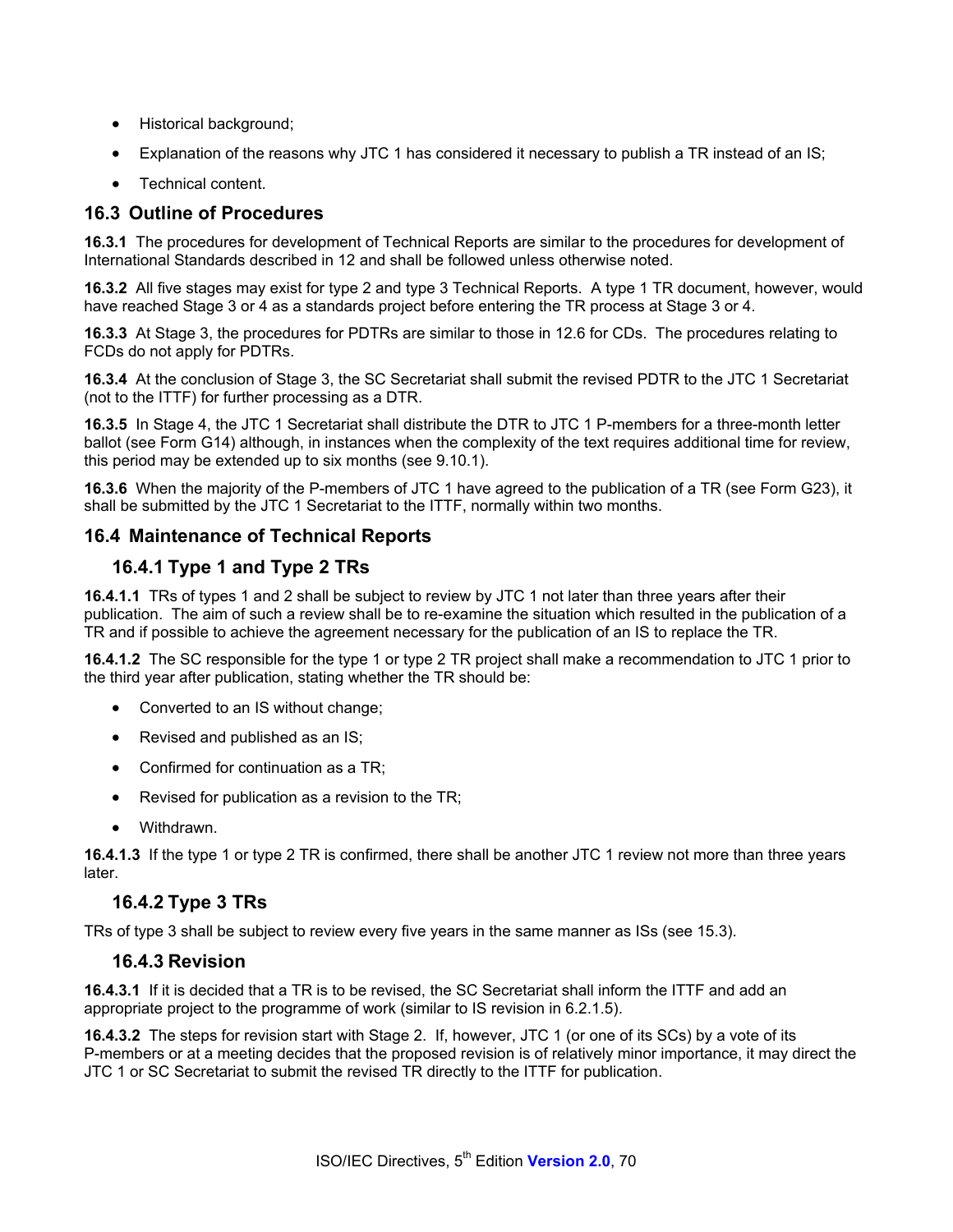**16.4.3.3** If the ITTF is able to verify that no significant change is made in the TR by such minor revisions, the TR is published.

#### **16.4.4 Amendment**

**16.4.4.1** A published TR may subsequently be modified by the publication of an amendment. If it is decided that a TR is to be amended, either an NP shall be balloted or an appropriate project subdivision shall be added to the programme of work. Approval shall be in accordance with 6.2.1 or 6.2.2 respectively. Amendments are published as separate documents; the edition of the TR affected remaining in print.

**16.4.4.2** The procedure for developing and publishing an amendment shall be as described in 16.3. Processing is the same as for a technical report except for the terminology. At Stage 3, the document is called a proposed draft amendment (PDAM). At Stage 4, the document is called a draft amendment (DAM).

**16.4.4.3** At the publication stage, the ITTF shall decide, in consultation with the Secretariat of JTC 1 or SC, and bearing in mind both the financial consequences to the organisation and the interests of users of the TR, whether to publish an amendment or a new edition of the TR, incorporating the amendment.

## **16.4.5 Stabilized Technical Reports**

**Technical Reports that are still in use by an identifiable community may be stabilized in a similar manner to standards. The same procedures for the stabilization of standards as set out in clause 15.6 shall be used.** 

#### **16.4.6 Withdrawal**

The procedure for withdrawal of a TR is the same as that for preparation and acceptance; that is, an initial study shall take place in JTC 1. On the recommendation of JTC 1 or of the ITTF, the proposal for withdrawal shall then be submitted to NBs for approval, giving the same voting time limits as for the approval of a TR (see 16.3.4).

#### **16.5 Fast-Track Processing of Technical Reports**

**16.5.1** Any P-member of JTC 1 or organisation in Category A liaison with JTC 1 may propose that an existing technical report from any source be submitted without modification directly for vote as a DTR of Type 3. The criteria for proposing an existing technical report for the fast-track procedure is a matter for each proposer to decide.

Prior to submission of a document for fast-track processing, a P-member or Category A liaison organisation of JTC 1 may request that the document be submitted through the JTC 1 Secretariat to one or more SCs for informal comment or discussion among the interested parties. Any comments on format, technical content, completeness, etc. could be considered by the requester prior to formal submission of the document for fast-track procedure.

The proposer of a fast-track document is encouraged to make a recommendation concerning the assignment of the document to a given SC. The proposer of a fast-track document shall submit the name of an individual who has agreed to serve as project editor for the fast-track document. This recommendation (or in its absence, the JTC 1 Secretariat's recommendation) shall be circulated to JTC 1 NBs together with the DTR ballot. Separately from its vote on the technical content of the technical report, NBs shall be given the opportunity to comment on the specific assignment. However, comments on assignment shall not influence the vote on technical content. In cases where the SC assignment is in question or where the fast-track document does not appear appropriate for any existing SC, the JTC 1 Secretariat may perform the duties normally assigned to the SC Secretariat until the final SC assignment is determined. The JTC 1 Secretariat shall ensure that the ballot resolution meeting is open to representation from all affected interests and is convened in a timely manner in keeping with the spirit of the fast-track process.

*[Note: For an existing project which has not yet reached Stage 3 (see 12.1), an SC may suspend the 5-stage process in favour of the fast-track procedure (to be initiated by a P-member or a Category A liaison organisation of JTC 1) provided that:* 

- *the SC agrees that the intended fast-track document is suitable to satisfy the requirements of the existing project; and*
- *the SC agrees to the use of the fast-track procedure and so notifies JTC 1.]*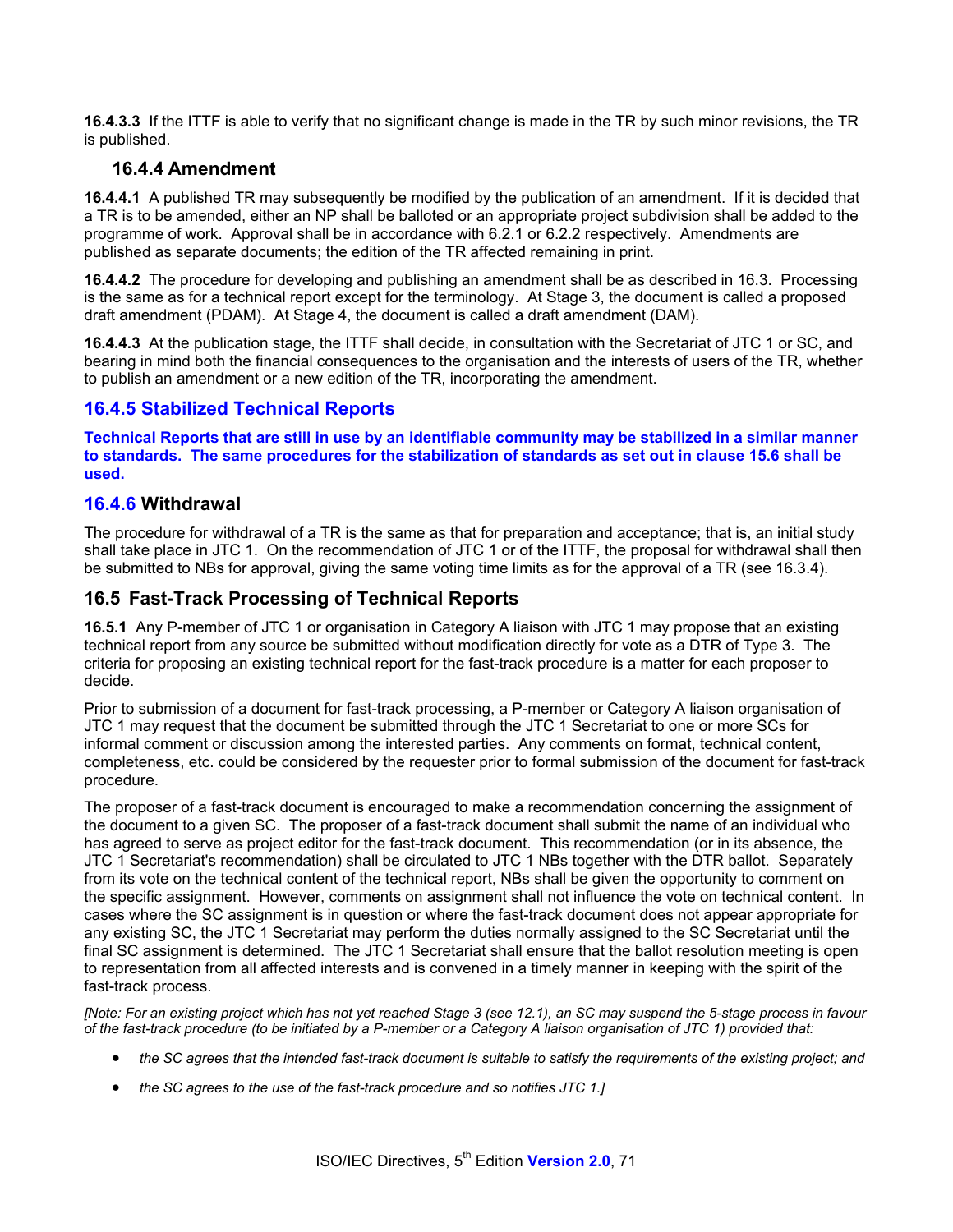**16.5.2** The proposal shall be received by the JTC 1 Secretariat which shall take the following actions:

- settle the copyright or trademark situation, or both, with the proposer, so that the proposed text can be freely copied and distributed within ISO/IEC without restriction;
- assess that JTC 1 is the competent committee for the subject covered in the proposed technical report and ascertain that there is no evident contradiction with other ISO/IEC standards;
- distribute the text of the proposed technical report as a DTR, indicating that the technical report belongs in the domain of JTC 1. In case of particularly bulky documents the JTC 1 Secretariat may demand the necessary number of copies from the proposer.

**16.5.3** The period for voting shall be six months. This shall consist of a 30-day JTC 1 National Body review period followed by a five-month ballot. In order to be accepted the DTR must meet the criteria of 9.6.

**16.5.4** Once the document has been registered for fast-track processing, the JTC 1 Secretariat shall inform the Secretariat of the SC recommended for assignment of the project of the fast-track processed DTR number, title, and ballot period dates, and shall send the SC Secretariat a copy of the DTR.

If the JTC 1 Secretariat has received any comments during the 30-day review period, the JTC 1 Secretariat shall circulate the comments and the disposition of such comments among the JTC 1 National Bodies for the transparency of the process.

During the 30-day review period, an NB may identify to the JTC 1 Secretariat any perceived contradiction with other JTC 1, ISO or IEC standards.

If such a contradiction is alleged, the matter shall be resolved by the ITTF and JTC 1 Secretariat in accordance with Section 16.5.2 before ballot voting can commence. If no contradiction is alleged, the fast-track ballot voting commences immediately following the 30-day period.

In either case, the ballot voting period shall be five months.

**16.5.5** Upon receipt of the notification from the JTC 1 Secretariat that its SC has been assigned the responsibility for dealing with a fast-track processed DTR, the SC Secretariat shall so inform the SC NBs, and shall make plans for the handling of ballot results through the formation of a ballot resolution group, as follows. The SC Secretariat shall:

- Schedule a ballot resolution group meeting to consider any comments on the DTR;
- Appoint a Convener for the ballot resolution group ;
- Appoint a Project Editor for the DTR (see 13.1, third paragraph). The Project Editor shall be responsible for producing the final DTR text in case of acceptance;
- Notify the SC NBs of the ballot resolution group meeting date(s), location, Convener, and Project Editor.

In some cases the establishment of a ballot resolution group is unnecessary and the SC Secretariat can assign the task directly to the Project Editor.

**16.5.6** Upon receipt of the ballot results, and any comments, the SC Secretariat shall distribute this material to the SC NBs. The NBs shall be requested to consider the comments and to form opinions on their acceptability. The SC Secretariat shall also send notification of the ballot resolution group meeting to any NBs having voted to disapprove the DTR that are not NBs of the SC.

Comments received after the normal voting period will not be taken into account, except that they will be submitted to the appropriate SC Secretariat for consideration at the time of the next review of the TR in question.

**16.5.7** NBs of the relevant SC shall appoint to the ballot resolution group one or more representatives who are well aware of the NB's position. NBs having voted negatively, whether or not an NB of the relevant SC, have a duty to delegate a representative to the ballot resolution group meeting.

**16.5.8** At the ballot resolution group meeting, decisions should be reached preferably by consensus. If a vote is unavoidable the vote of the NBs will be taken according to normal JTC 1 procedures.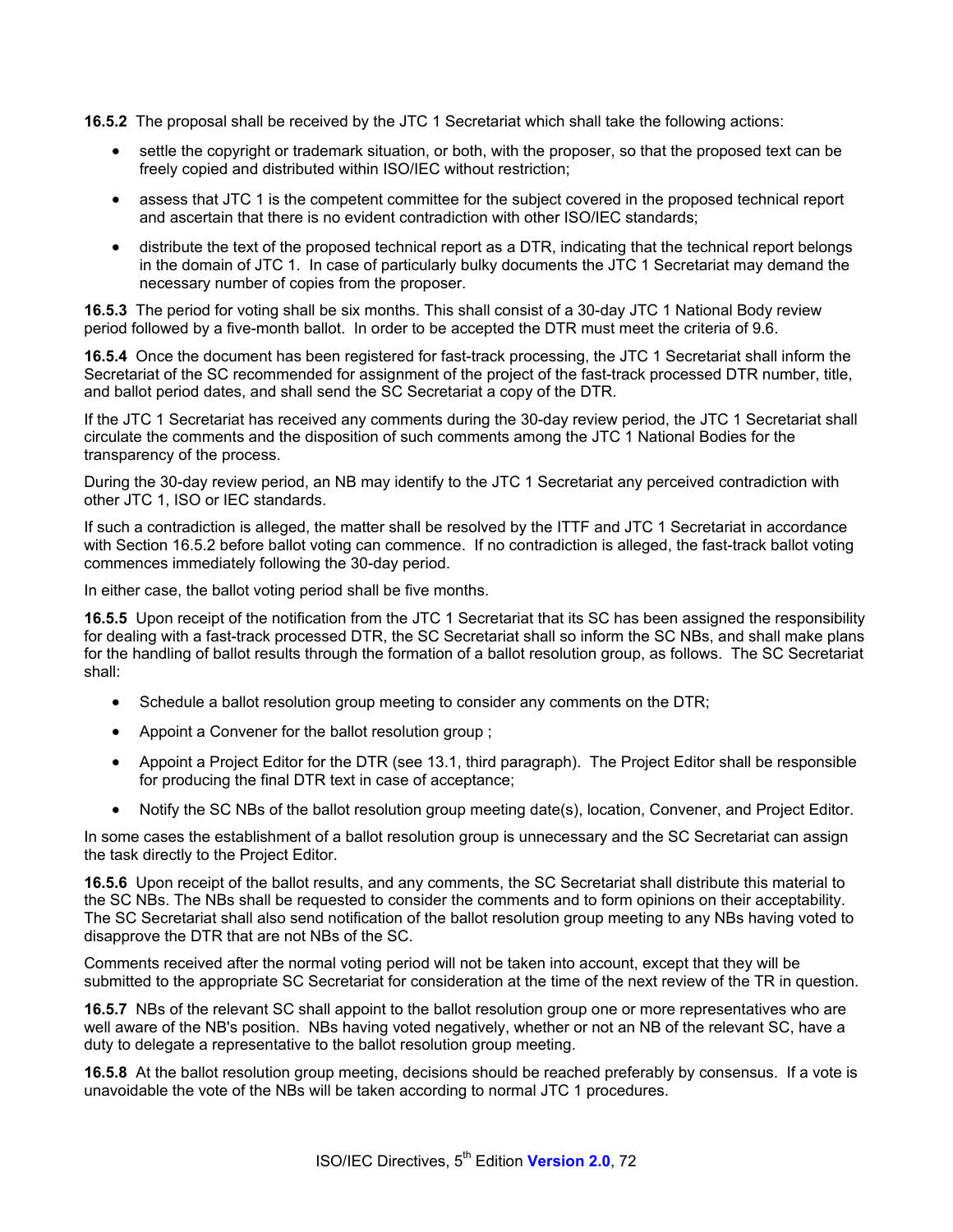**16.5.9** If, after the deliberations of this ballot resolution group, the requirements of 9.6 are met, the Project Editor shall prepare the amended DTR and send it to the SC Secretariat who shall forward it to the ITTF for publication as a TR. For its initial publication, the document is not required to be in ISO/IEC format, but can be published in the format of the submitting organisation.

**16.5.10** If it is impossible to agree to a text meeting the above requirements, the proposal has failed and the procedure is terminated.

**16.5.11** In either case the Convener, in coordination with the Project Editor, shall prepare a full report which shall be distributed by the SC Secretariat to its NBs and to the ITTF.

**16.5.12** The time period for these different steps shall be:

- A total of two months for the ITTF to send the results of the vote to the JTC 1 Secretariat and to the SC Secretariat, and for the latter to distribute it to its NBs;
- Not less than two and one-half months prior to the date of the ballot resolution group meeting for distribution of the voting results and any comments;
- Not later than one month after the ballot resolution group meeting for distributions by the SC Secretariat of the final report and the final DTR text in case of acceptance.

**16.5.13** If the proposed DTR is accepted and published, its maintenance will be handled by JTC 1.

**16.5.14** Subsequent revisions shall be in the format prescribed by the ISO/IEC Directives Part 2. In this case, the ITTF editor shall check the text received to ensure that it is in conformance with the ISO/IEC Directives Part 2. If modifications are considered necessary, the ITTF editor shall submit proposals for modification to the Project Editor for approval. No TR shall be published without such approval.

ITTF shall prepare a proof of the TR and send this to the Project Editor for endorsement. The only changes permissible at this stage are corrections of recognised errors in the revised text or of errors introduced by ITTF in preparing the proof.

Upon receipt of the endorsed proof from the Project Editor, ITTF shall make any final corrections required and proceed with publication of the TR.

## **17 International Standardised Profiles and Related Documents**

## **17.1 International Standardised Profiles (ISP)**

An ISP (see Form G24) is an internationally agreed-to, harmonised document which identifies a standard or group of standards, together with options and parameters, necessary to accomplish a function or set of functions (see ISO/IEC TR 10000-1).

An ISP includes the specification of one or more Profiles. Each Profile is a set of one or more base standards, and, where applicable, the identification of chosen classes, subsets, options and parameters of those base standards, necessary for accomplishing a particular function.

Profiles define combinations of base standards for the purpose of:

- Identifying the base standards, together with appropriate classes, subsets, options and parameters, which are necessary to accomplish identified functions for purposes such as interoperability;
- Providing a system of referencing the various uses of base standards which is meaningful to both users and suppliers;
- Providing a means to enhance the availability for procurement of consistent implementations of functionally defined groups of base standards, which are expected to be the major components of real application systems;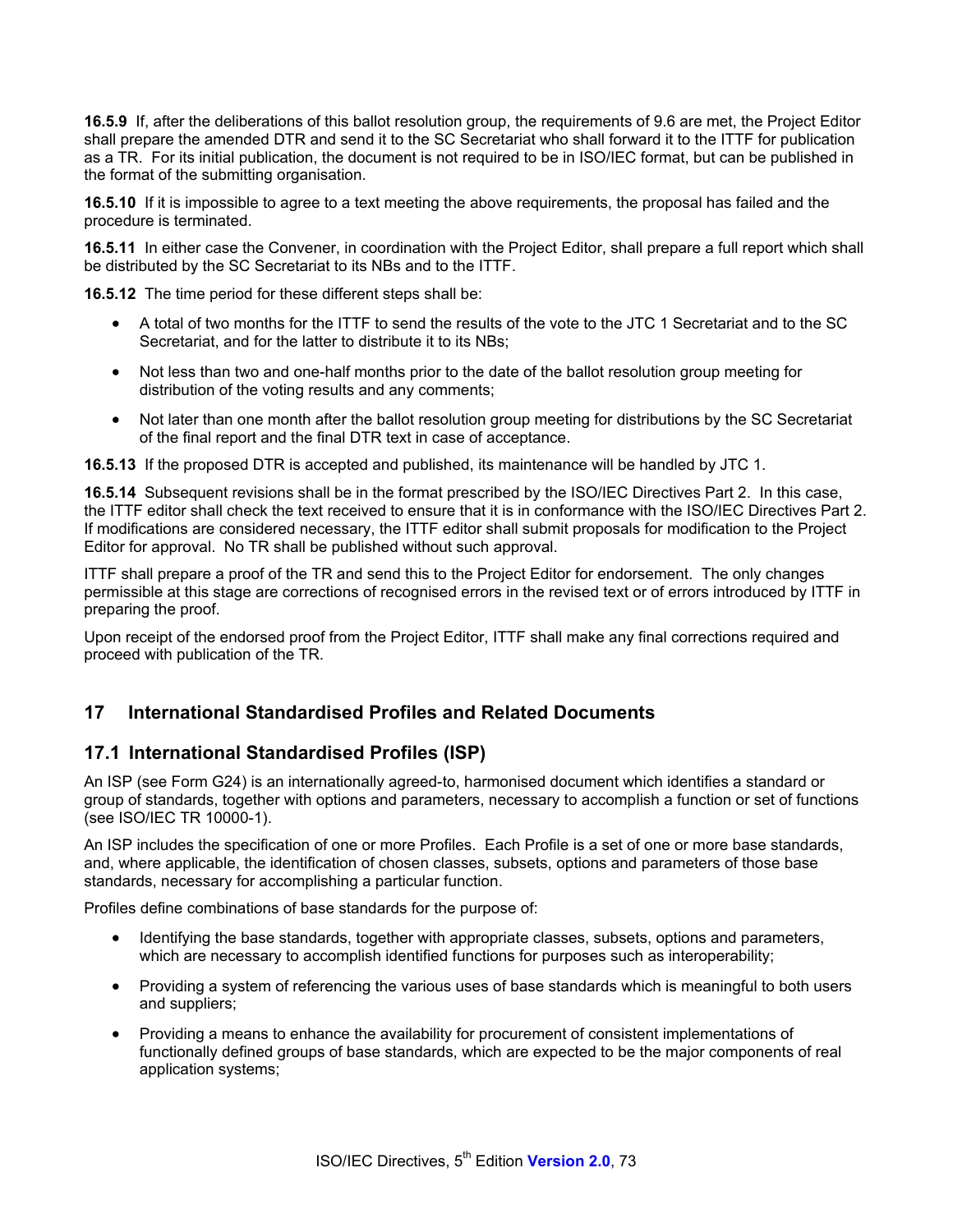• Promoting uniformity in the development of conformance tests for systems that implement the functions associated with the Profiles.

## **17.2 Taxonomy of Profiles**

**17.2.1** The Taxonomy is the structure and classification within which Profiles will fit. It gives a first-level specification of Profiles, including any determined technical constraints due to their position in the structure, it classifies them and it specifies a number of relationships between them.

**17.2.2** The process of drafting and approving ISPs requires a technical framework within which to operate. ISPs will, in general, be written, evaluated and used by experts in specific areas of standardisation. There is therefore a prima facie case for identifying classes of Profiles which correspond to these main areas of expertise. It is also the case that the subcommittee structure of ISO/IEC JTC 1 provides some clear pointers to where the boundaries between classes of Profiles should be made. These conceptual boundaries often coincide with real boundaries within implementations of real systems.

**17.2.3** Having defined such classes, there is then a need to make further subdivisions, related to the inherent real-world divisions of functionality which are supported by the base standards concerned. These sub-classes correspond to functional elements which are meaningful to both users and suppliers; they correspond to points where choices are made, such as whether or not to use/offer a particular subset of an application service, or which communications sub-network environment is to be accessed.

**17.2.4** The Taxonomy therefore provides a structure within which these choices can be made and recorded, and the embodiment of the Taxonomy is the structured identifier system. ISO/IEC TR 10000 provides the detail of this system.

## **17.3 ISP Preparation and Adoption**

**17.3.1** The procedure for developing and publishing an ISP shall be as described in 12. Processing is the same as for a standard except for the terminology. At Stage 3, the document is called a proposed draft international standardised profile (PDISP) or final proposed draft international profile (FPDISP). At Stage 4, the document is called a final draft international standardised profile (FDISP).

**17.3.2** Organisations outside of JTC 1 that would like to submit a draft document for adoption as an ISP are invited to apply for recognition as a Publicly Available Specification (PAS) Submitter (see 14 and Annex M).

## **17.4 Explanatory Reports**

An explanatory report shall be prepared by the originator of a PDISP and shall be submitted with the PDISP. In addition to general information about the PDISP, it contains sections covering the base standards referenced, registration requirements, relationship to other publications, profile purpose, PDISP development process, ISP content and format and other pertinent information.

## **18 Appointment and Operation of Registration Authorities**

#### **18.1 Overview**

There is a need in the field of information technology for the unambiguous identification of objects to provide interoperability between information systems. Individual standards committees have defined, as part of their development of technical standards, classes of objects (e.g. fonts, coded character sets, protocols, etc.). Specific objects are the individual members of the class of objects (e.g. for the class of objects "fonts", the objects might be "Times", "Gothic", etc.), Registration is the process whereby unambiguous names are formally associated with objects. This may be done by an organisation, a standard or an automated facility.

## **18.2 Types of Structures for Registration**

There are two types of structures for registration:

• A single international level registration, e.g. the JTC 1 Registration Authority used in conjunction with ISO 2375 for coded character sets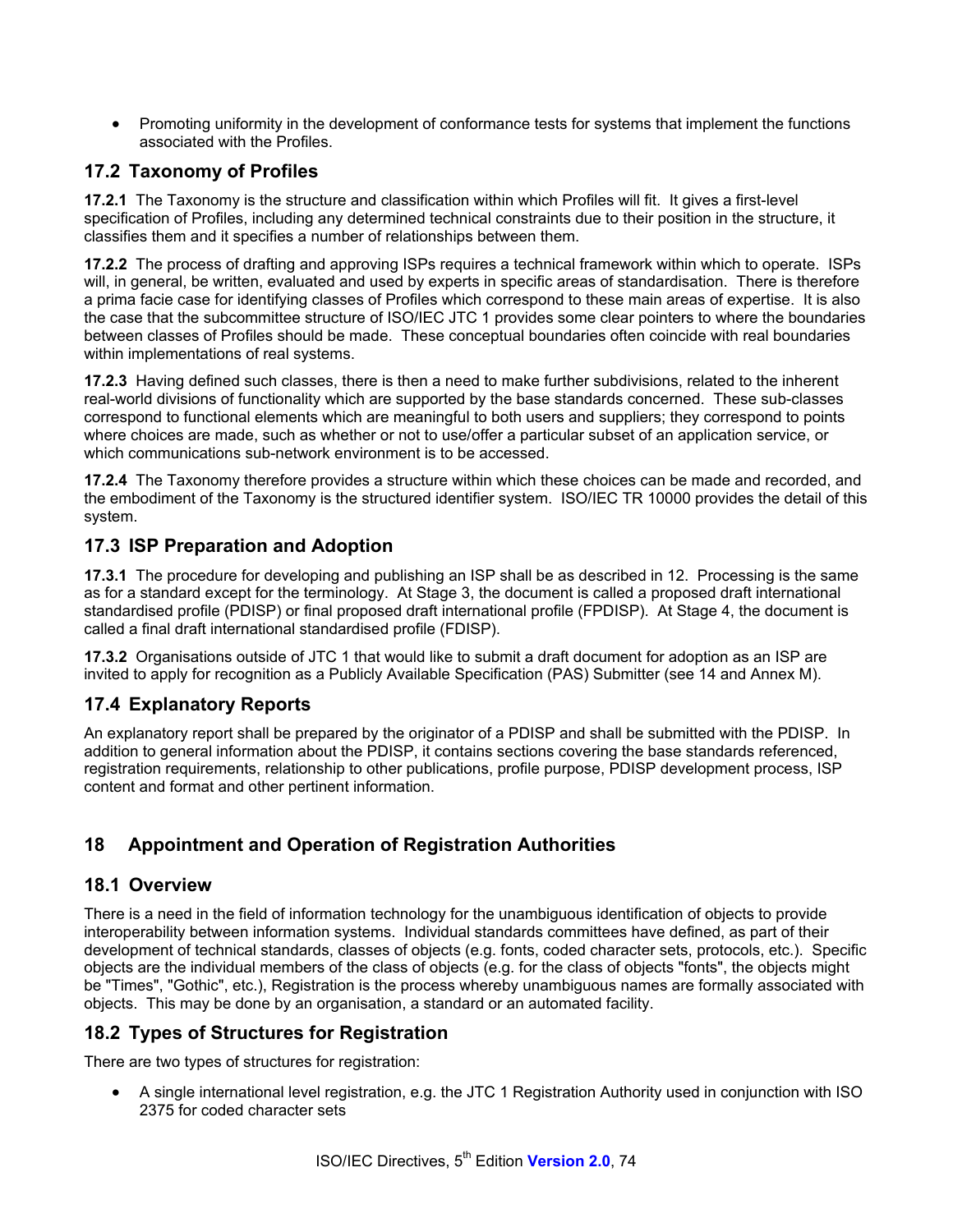• A hierarchy of registration, e.g. as for International Code Designators (ICD) in ISO 6523, Data Interchange - Structures for the Identification of Organisations

In the case of registration through a single international level registration, all names for a given object class are chosen from a single, flat, naming domain. In the case of registration through a hierarchy, the highest level of registration partitions the naming domain and assigns the registration responsibility for each partition to a subordinate level. This process can be iterative, with the subordinate level partitioning its assigned naming domain further and assigning those partitions.

In both cases above, the highest level of registration can be an IS or a JTC 1 Registration Authority.

In the case of a hierarchy of registration,

- A subordinate level of registration can be performed by an organisation, standard or automated facility;
- There can be a requirement for a JTC 1 Registration Authority within the hierarchy to provide for the registration of objects at the international level.

#### **18.3 Need for Registration and Registration Authorities**

**18.3.1** Technical groups developing technical standards shall make every attempt to avoid the necessity for registration and JTC 1 Registration Authorities in particular. Where this is not possible, technical groups shall attempt to satisfy their requirements through the use of existing registration processes (e.g. use of ISO 3166 by ISO/IEC 10021 and ISO/IEC 8348 Amd 2).

**18.3.2** All requirements for registration must be reviewed and concurred by JTC 1 (see 18.4.2). Procedure standards for JTC 1 Registration Authorities must also be reviewed and concurred by JTC 1 (see18.4.2). Where registration is performed by a means other than a JTC 1 Registration Authority, JTC 1 must still assure the international integrity of the registration. This involves a review by JTC 1 of the documentation of the process by which other organisations, standards or automated facilities provide the registration and action by JTC 1 on an exception basis as required. This documentation may take the form of procedures to be included in the technical standard, reference to existing standards, or the creation of separate procedure standards.

#### **18.4 Standards and Publications**

**18.4.1** For every type of registration involving a JTC 1 Registration Authority, two different standards are required. The first is the technical standard in which the objects to be registered are defined. The second shall define the procedure according to which the JTC 1 Registration Authority shall work and specify its duties and obligations. The procedure standard shall also specify an appeals procedure which shall be written by JTC 1 in consultation with the proposed JTC 1 Registration Authority and the ITTF.

**18.4.2** Where a new JTC 1 Registration Authority is required, the technical group responsible for the technical standard defining the objects to be registered shall develop the companion procedure standard. The group shall consult with JTC 1 at the beginning of the development of the procedure standard to discuss how the requirements in Annex E (see also 18.3) pertain to the class of objects to be registered. A draft of the procedure standard shall be registered for CD ballot at the time of DIS ballot of the technical standard.

## **18.5 JTC 1 Registration Authorities**

In cases where the implementation of an IS requires the designation of a JTC 1 registration authority, the rules in Annex E shall be applied.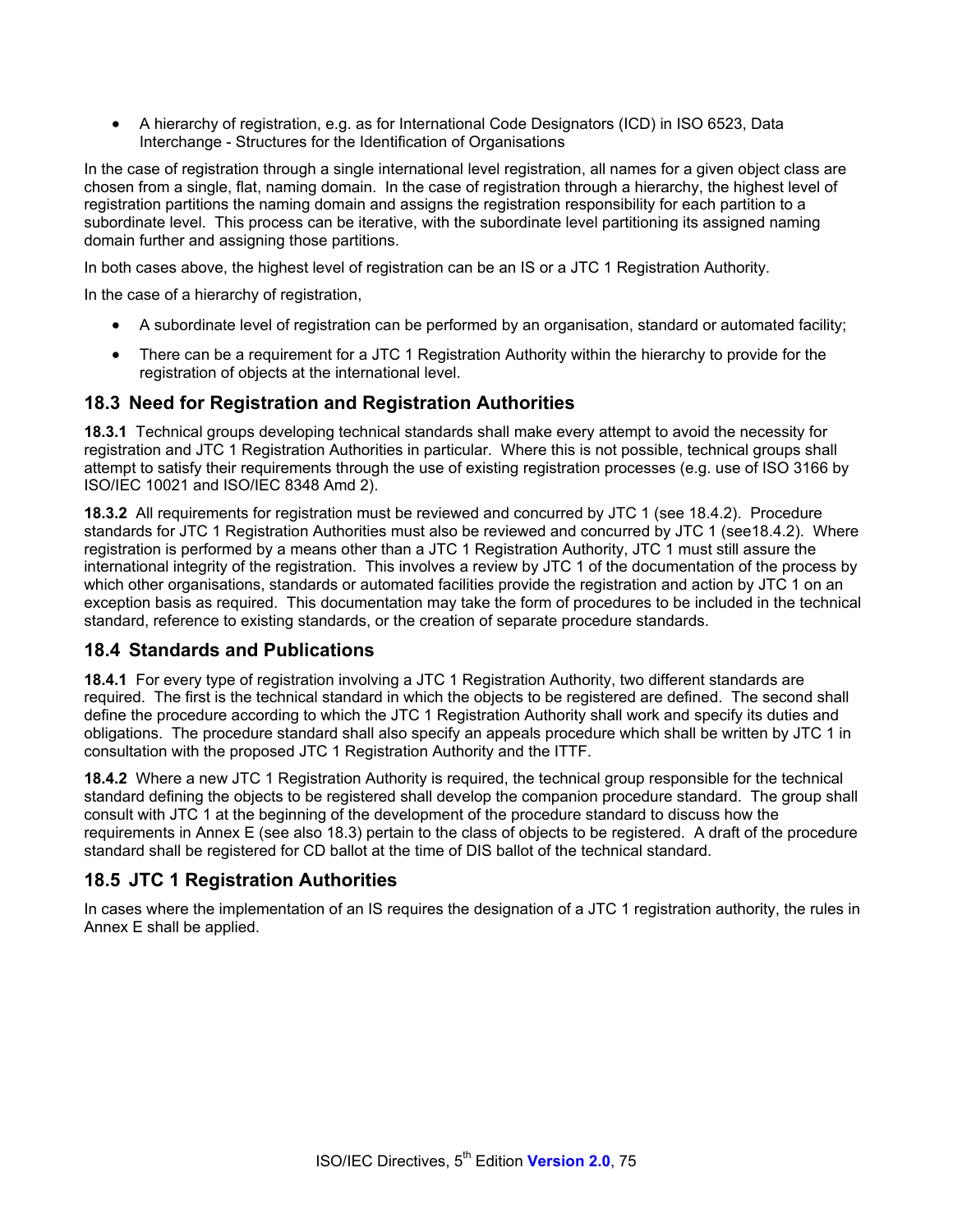## **Annex A Secretariat Resources and Operational Requirements**

#### **A1 Resources of a Secretariat**

An NB to which a Secretariat has been assigned shall recognise that, no matter what arrangements it makes in its country to provide the required services, it is the NB itself that is ultimately responsible to Councils for the proper functioning of the Secretariat.

The Secretariat shall therefore have adequate administrative and financial means or backing to ensure:

- facilities for typing in English or French, or both, and for any necessary reproduction of documents;
- preparation of adequate technical illustrations;
- registration and identification and use, with translation where necessary, of documents received in the official languages;
- updating and continuous supervision of the structure of the committee and its subsidiary bodies, if any;
- prompt dispatch of correspondence and documents;
- adequate communication facilities by telephone, facsimile, e-mail and web access;
- the ability to discharge the Secretariat's electronic document distribution responsibilities as defined in Annex H;
- arrangements and facilities for services during meetings, in collaboration with the host NB, as required;
- attendance of the Secretary at any meetings requiring the Secretary's presence, including JTC 1 or SC meetings, or both, editing committee meetings, WG meetings, and consultation with the Chairman as necessary;
- access by the Secretary to base ISs (see ISO/IEC Directives, Part 2), and to ISs, national standards and/or related documents in the field under consideration;
- access by the Secretary, when necessary, to experts capable of advising on technical issues in the IT field.

## **A2 Qualifications of a Secretary**

The individual appointed as Secretary shall

- have sufficient knowledge of English or French, or both;
- be familiar with these directives;
- be in a position to advise the committee and any subsidiary bodies on any point of procedure or drafting, after consultation with the ITTF if necessary;
- be aware of any decisions by Councils or TMB/SMB regarding the activities of JTC 1, SC, or WG for which the Secretary is responsible;
- be a good organiser and have training in and ability for managing and administering work, in order to organise and conduct the work of the committee and to promote active participation on the part of committee members and subsidiary bodies.

It is recommended that newly appointed Secretaries of SCs should make an early visit to the office of the ITTF in Geneva in order to discuss procedures and working methods with the staff concerned.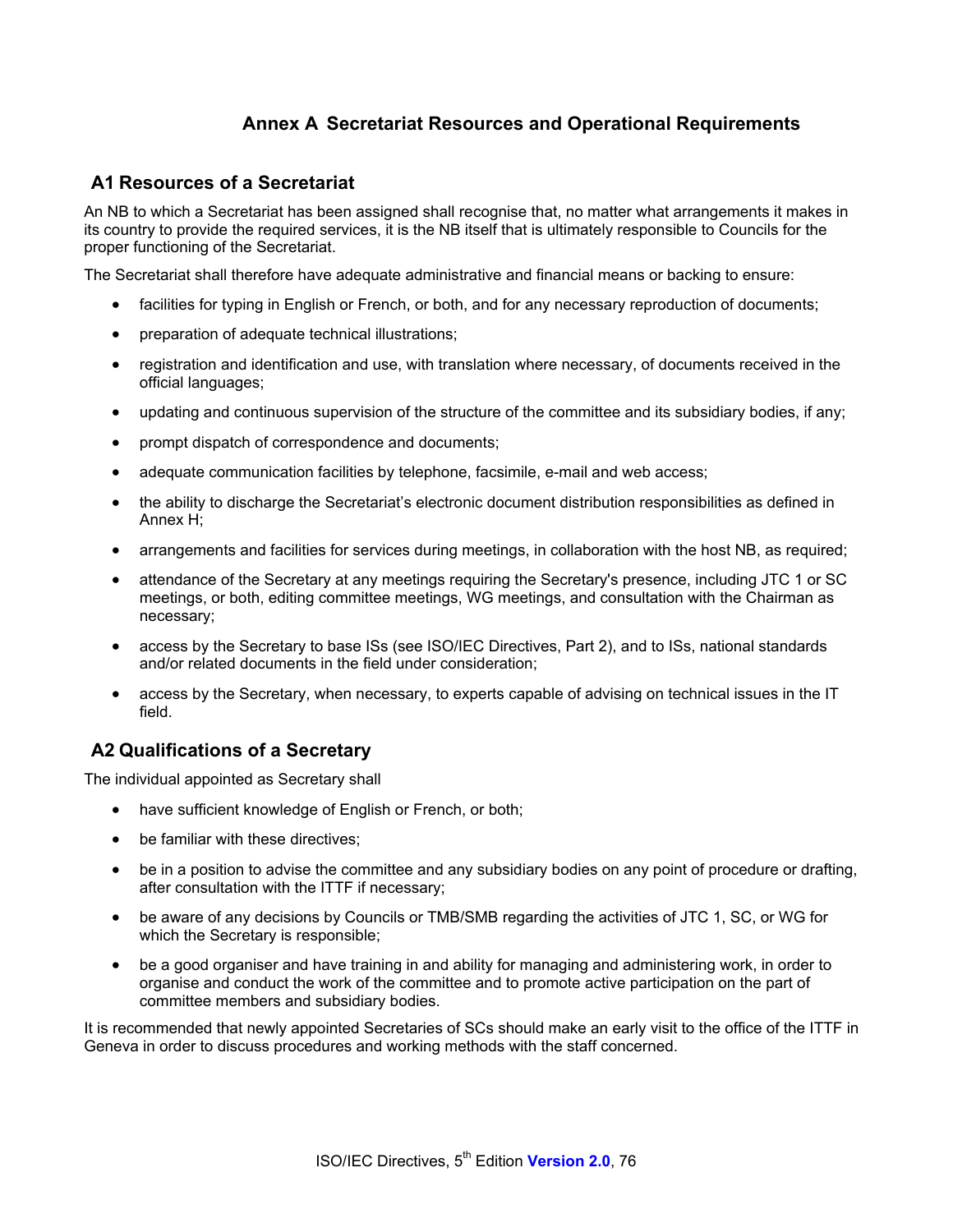| <b>Stage</b>                          | <b>Standard</b>         | <b>Amendment</b>            | <b>Fast Track</b> | <b>Technical</b><br>Report | <b>ISP</b>                    | <b>Technical</b><br>Corrigendum |
|---------------------------------------|-------------------------|-----------------------------|-------------------|----------------------------|-------------------------------|---------------------------------|
| Stage 0                               |                         |                             |                   |                            |                               |                                 |
| Stage 1 -<br>Proposal Stage           | <b>NP</b>               | <b>NP</b>                   |                   | <b>NP</b>                  | <b>NP</b>                     |                                 |
| Stage 2 -<br><b>Preparatory Stage</b> | <b>WD</b>               | <b>WD</b>                   |                   | <b>WD</b>                  | <b>WD</b>                     | Defect Report                   |
| Stage 3 -<br><b>Committee Stage</b>   | <b>CD</b><br><b>FCD</b> | <b>PDAM</b><br><b>FPDAM</b> |                   | <b>PDTR</b>                | <b>PDISP</b><br><b>FPDISP</b> | <b>DCOR</b>                     |
| Stage 4 -<br>Approval Stage           | <b>FDIS</b>             | <b>FDAM</b>                 | <b>DIS</b>        | <b>DTR</b>                 | <b>FDISP</b>                  |                                 |
| Stage 5 -<br>Publication              | <b>IS</b>               | <b>AMD</b>                  | IS                | <b>TR</b>                  | <b>ISP</b>                    | <b>COR</b>                      |
|                                       |                         |                             |                   |                            |                               |                                 |

#### NOTES:

*1) Prior to the WD stage, new work is introduced into the programme of work via either a New Work Item Proposal (NP) for JTC 1 letter ballot (see*  6.2.1) or a programme subdivision document for JTC 1 endorsement (see 6.2.2). In the case of NPs which are developed by an SC, the approval ballot will be *conducted at the subcommittee level (see 9.3)*

*2) NPs, CDs, FCDs, PDAMs, FPDAMs, PDTRs, PDISPs, FPDISPs and DCORs are balloted at the subcommittee level.* 

*3) NPs and DTRs are balloted at the JTC 1 level.* 

*DIS, FDIS, FDAMs and FDISPs are balloted at the ISO/IEC National Body level and the JTC 1 level using the combined voting procedure* 

*5) Subsequent to the publication of an IS, AMD or ISP, Technical Corrigenda may be published to correct technical defects which adversely affect implementation.* 

*6) The text of each abbreviation is given in full on vii.*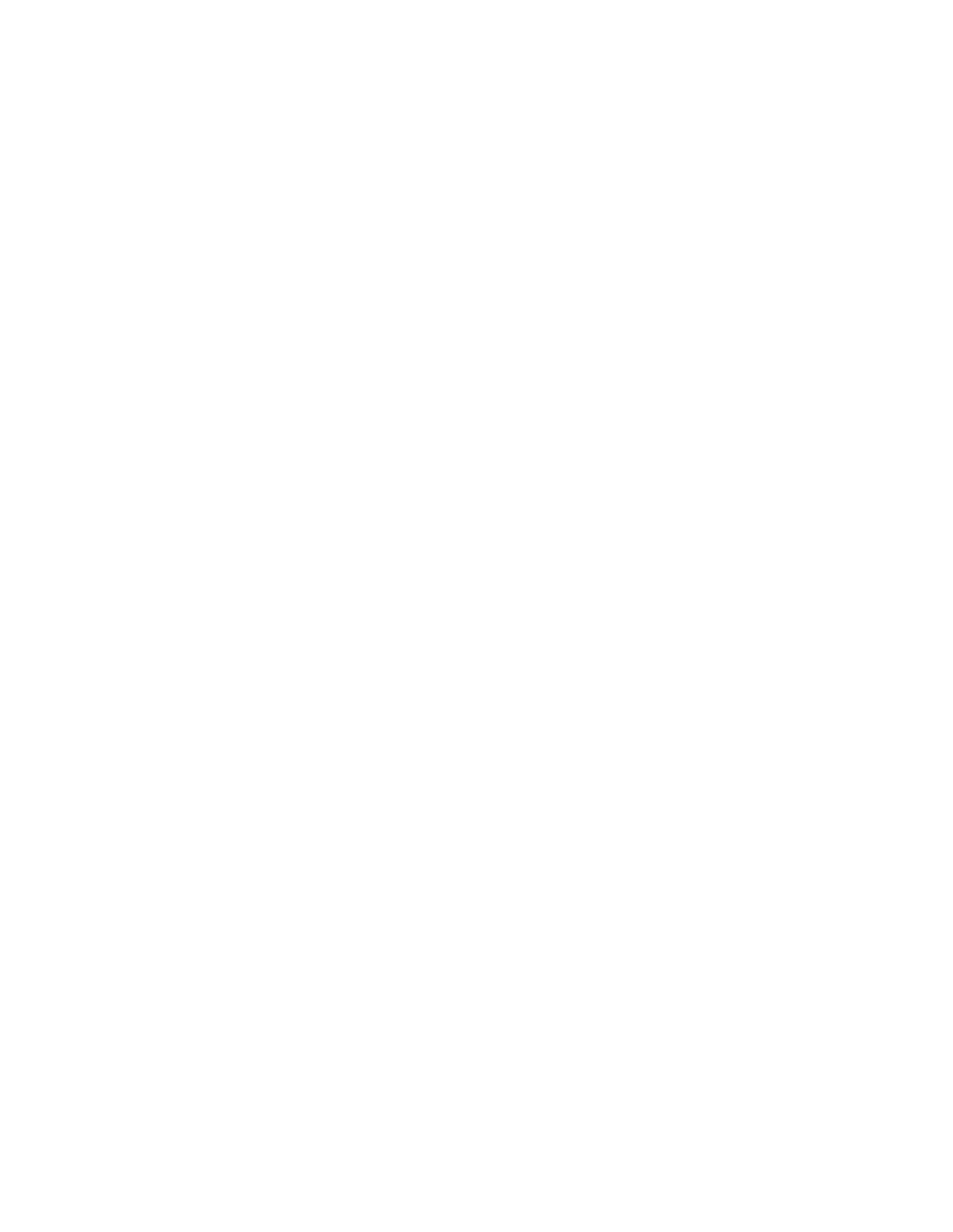## **Annex C JTC 1 Policy on Conformity Assessment**

#### **C1 Role of JTC 1 in Conformity Assessment1**

In order to foster the overall objectives of JTC 1 standardisation and to promote consistent implementation of JTC 1 standards and ISPs, JTC 1 has resolved that it:

- serve as the focal point on Information Technology<sup>2</sup> standardisation activities related to the assessment of conformity3 of products to JTC 1 International Standards and ISPs, and increase its focus on those activities;
- position itself to be a major contributor to international acceptance of conformity assessment procedures and specifications for IT related areas;
- work to support an environment which encourages worldwide recognition of conformity assessment results.

## **C2 Authority and Responsibility**

Consistent with the above resolution, the following policy has been affirmed.

**C2.1** JTC 1 has the authority and responsibility to make clear for each of its standards, technical reports and ISPs

- $\bullet$  whether or not conformity or compliance<sup>4</sup> requirements are specified,
- to what or whom those requirements apply, and
- how to verify conformity or compliance<sup>4</sup> to those requirements.

**C2.2 It** is the responsibility of each JTC 1 Subcommittee to ensure that any conformity requirements in its standards or ISPs for implementation in products are unambiguous and that conformity to those requirements is verifiable.

**C2.3** Each JTC 1 Subcommittee has the authority and responsibility to specify the conformity assessment methodology<sup>5</sup> applicable to any distinct area of Information Technology that is entirely within the scope of that Subcommittee.

## **C3 Mutual Recognition**

l

In the conformity assessment area, JTC 1's objectives include the facilitation of

<sup>&</sup>lt;sup>1</sup>Conformity Assessment is any activity concerned with determining directly or indirectly that relevant requirements are fulfilled [ISO/IEC Guide 2:1991/DAM 1:1994, 12.1].

<sup>2</sup>Information Technology as defined by the work program of JTC 1.

<sup>3</sup>Conformity is fulfilment by a product, process or service of specified requirements [ISO/IEC Guide 2:1991,13.1].

<sup>&</sup>lt;sup>4</sup>Compliance is adherence to those requirements contained in standards and technical reports which specify requirements to be fulfilled by other standards, technical reports or ISPs (e.g. reference models and methodologies). Compliance is not considered further in this policy statement.

<sup>5</sup>A conformity assessment methodology may include the specification of some or all of the following: terminology, basic concepts, requirements and guidance concerning test methods, test specification and means of testing, and requirements and guidance concerning the operation of conformity assessment services and the presentation of results.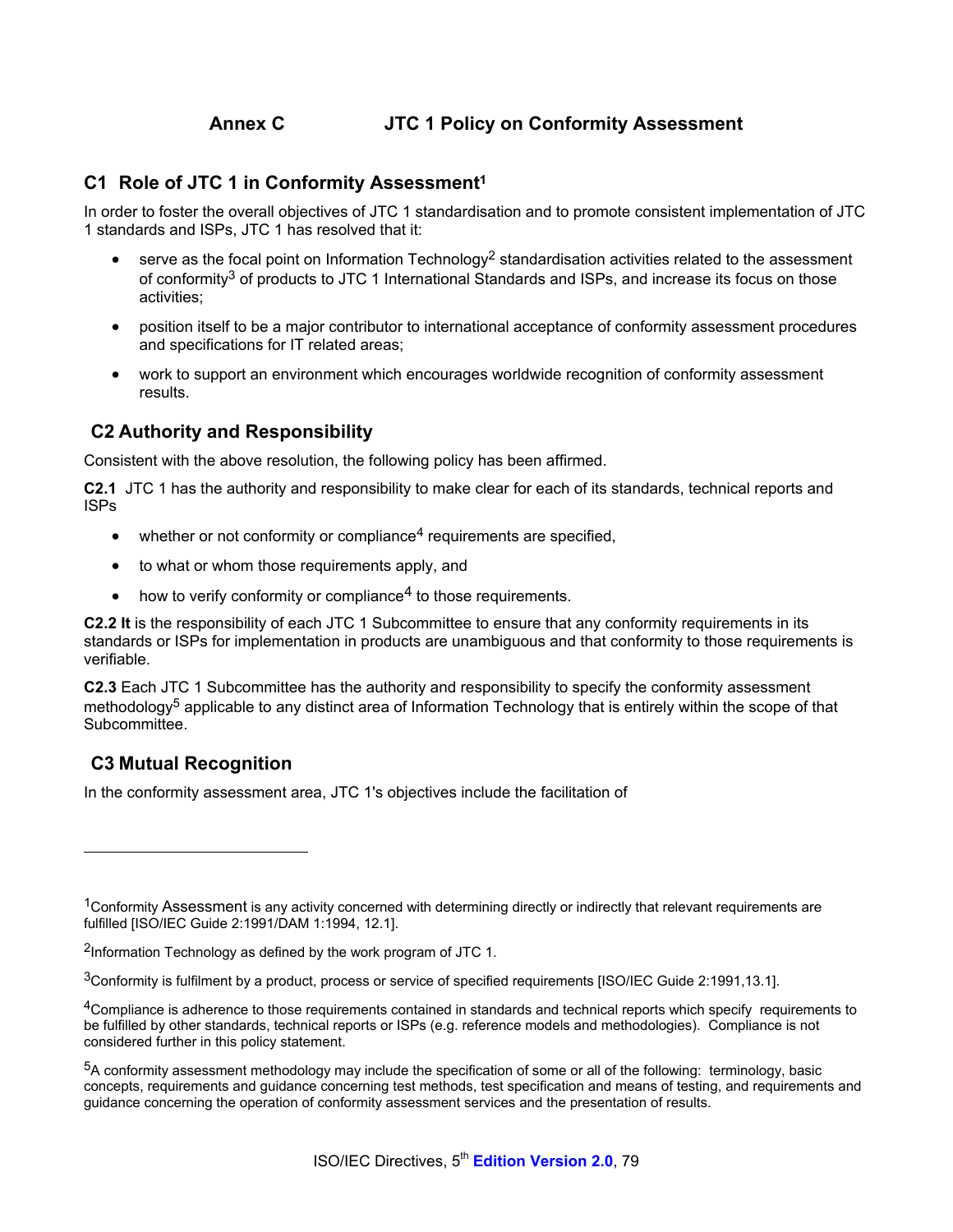- mutual recognition of accreditation, test reports, certification and registration in the IT field, primarily by developing appropriate standards, and
- recognition of Supplier's Declaration as a legitimate statement of conformity.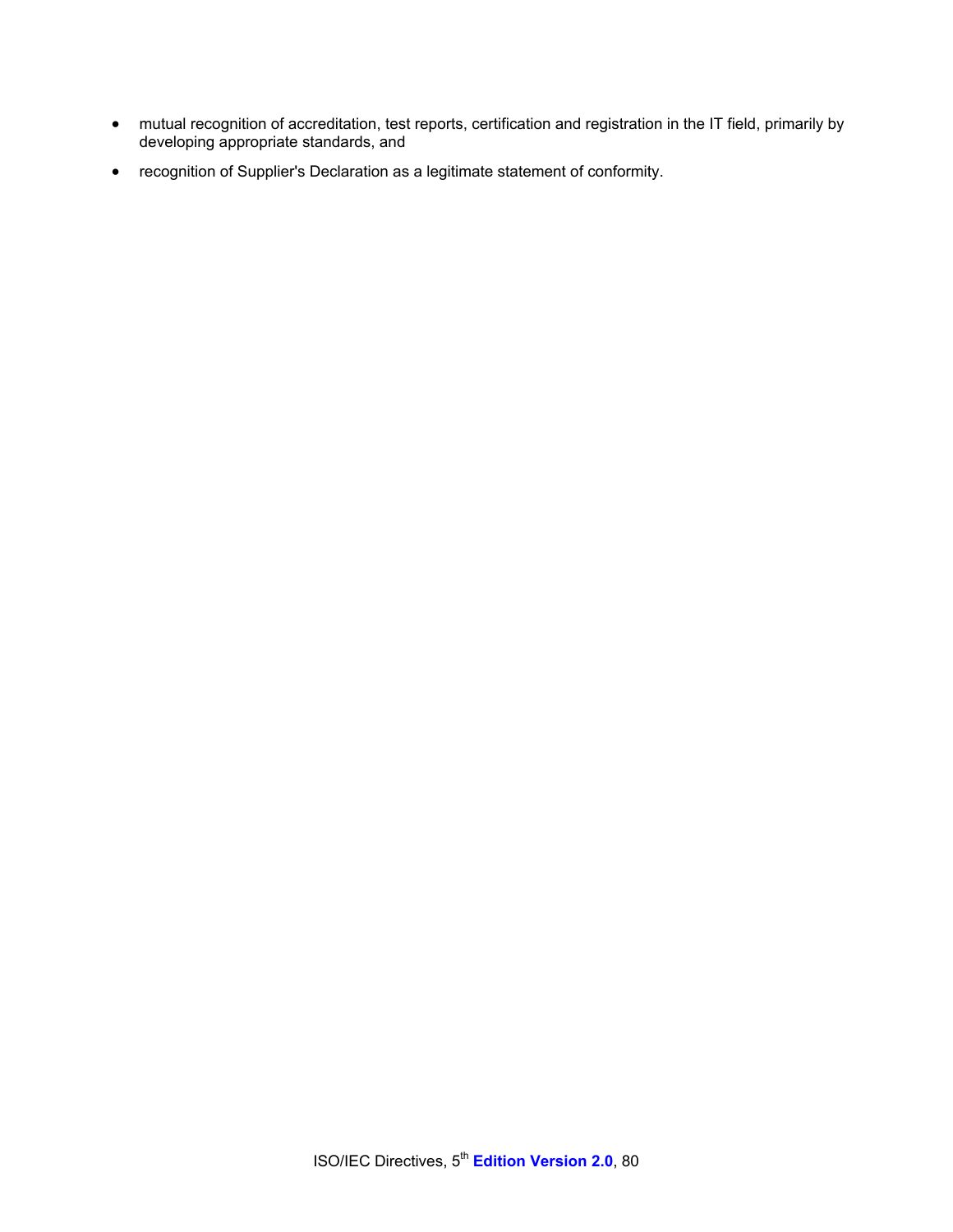**Annex D (Not used)** 

*[Note: This annex designation is not used in this edition for consistency with the previous edition of these Directives. The procedures for ISP approval and maintenance, previously contained in Annex D, have been modified by JTC 1 and are now contained in the main body of these Directives.]*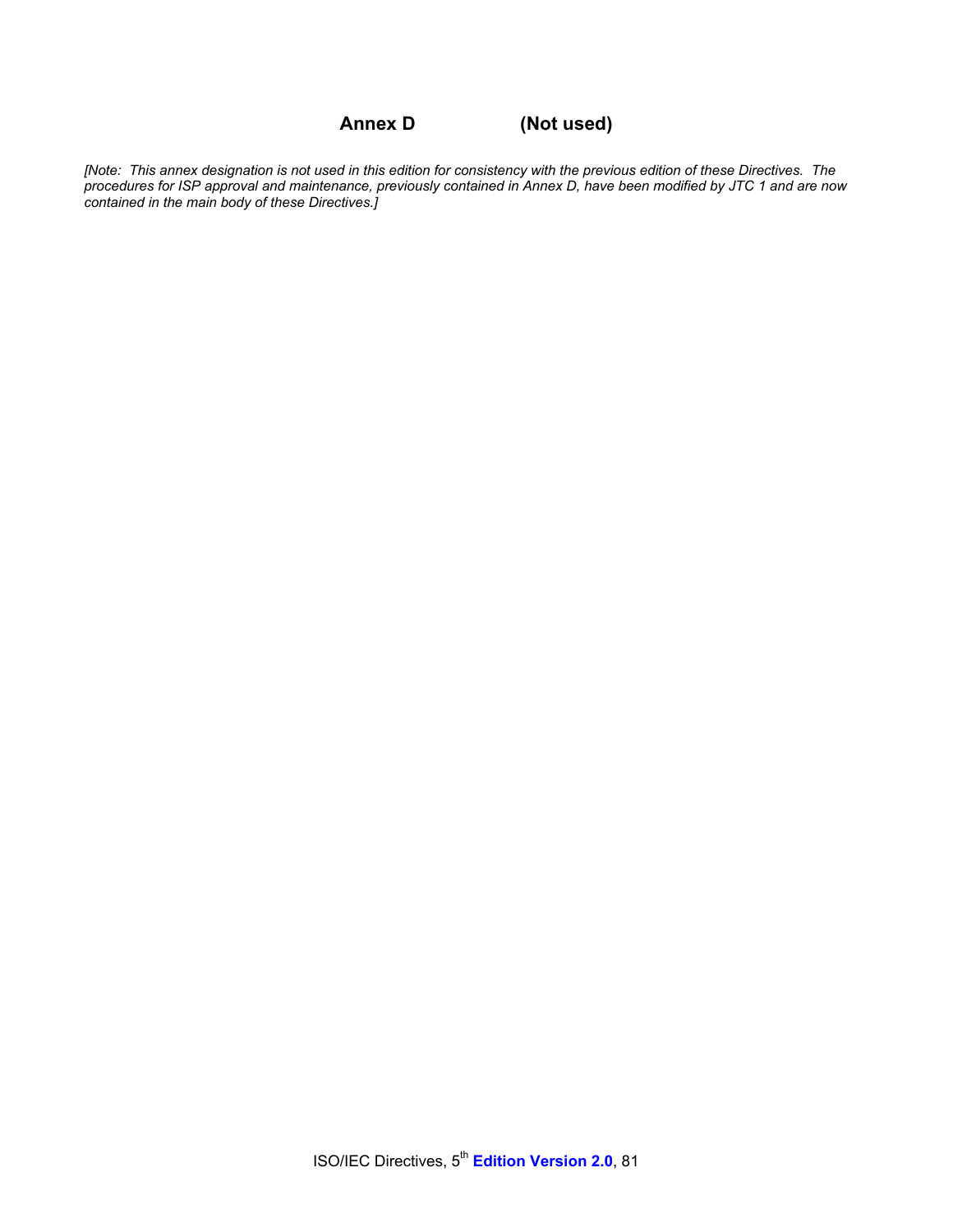## **Annex E Registration Definitions and Guidelines for Procedure Standards**

## **E1 Definitions**

For the purpose of registration, the following definitions apply:

#### **applicant**

An entity (organisation, individual etc.) which requests the assignment of a name for an object from a JTC 1 Registration Authority.

#### **JTC 1 Registration Authority**

An organisation approved by ISO/IEC for performing international registration according to the rules for operation in 2.7.2 and the procedure guidelines in E2.

#### **name**

The term "name" is used in its common English usage and refers generically to the terms "name," "address," "identifier," etc. used in specific JTC 1 standards.

#### **naming domain**

The set of names that are assignable to objects.

[Note: Usually a naming domain is concerned with objects in a particular class.]

#### **procedure standard**

The standard containing the specific procedures for the JTC 1 Registration Authority to follow.

#### **register**

A set of files (paper, electronic, or a combination) containing the assigned names and the associated information.

#### **registration**

The assignment of an unambiguous name to an object in a way which makes the assignment available to interested parties.

#### **technical group**

The group in JTC 1 (e.g. an SC) responsible for the relevant technical standards.

#### **technical role (of a JTC 1 Registration Authority)**

Recording definitions of the objects to which names are assigned and verifying that these definitions are in accordance with the IS defining the form of the definition.

#### **technical standard**

The standard containing the definition of the classes of objects requiring registration.

#### **E2 Guidelines for Procedure Standards**

#### **E2.1 Purpose**

The purpose of this section is to provide guidance to technical groups concerning the elements which must be included in a JTC 1 Registration Authority procedure standard.

*[Note: Where JTC 1 Registration Authorities are not involved, portions of this section may also be useful in the work of the technical groups in assuring the international integrity of any registration, but are not normative.]* 

## **E2.2 Content of Procedure Standards**

A procedure standard shall include definitions for: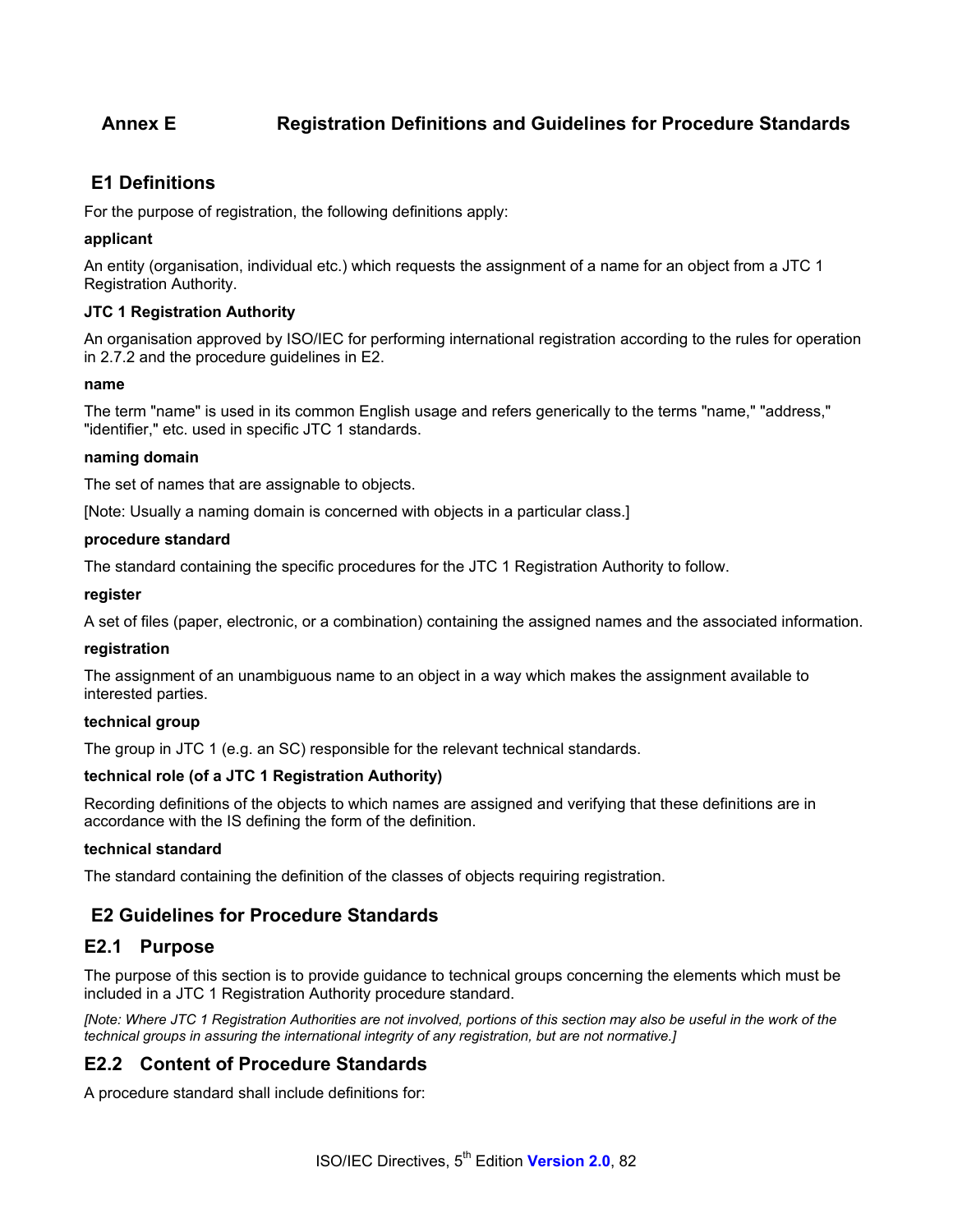- criteria for applicants for registration;
- information to be included on application including the technical definition of the object where applicable;
- steps involved in review and response to application including specific time frames;
- where not already included in the technical standard, a description of the naming domain, and the syntax of names used;
- criteria for rejection of applications, including (where applicable) procedures for the validation of object definitions;
- procedures for maintenance of register;
- if applicable, requirements for confidentiality of portions of the information;
- if applicable, procedures for publication of register.

## **E2.3 Criteria for Eligibility of Applicants for Registration**

The procedure standard shall define the criteria for applicants for registration. Choices may include any of the following:

- NBs or liaison organisations of ISO/IEC;
- a national or international standards committee or subcommittee, or group appointed by such a subcommittee or committee;
- other organisations meeting specific criteria defined by the technical standards body in the procedure standard.

## **E2.4 Applications for Registration**

The procedure standard shall define the information to be included with applications for registration. The minimum set of information is described in E2.13.2. Additional information can be specified. The format of the application shall be determined by the JTC 1 Registration Authority who may also require additional information to facilitate processing. The JTC 1 Registration Authority shall also provide tutorial material to assist applicants in preparing applications.

## **E2.5 Fees**

The types of fees and amounts shall not be included in the procedure standard.

## **E2.6 Review and Response to Applications**

The procedure standard shall define the process for the JTC 1 Registration Authority to review and respond to applications to ensure fairness and shall define the maximum time intervals between steps of the process.

Where the JTC 1 Registration Authority is expected to perform a technical role in determining conformance of the object to be registered to the technical standard, this role shall be defined in the procedure standard. The response to the applicant shall include information pertaining to the results of the technical review.

## **E2.7 Assignment of Names and Recording of Object Definitions**

The procedure standard shall describe the assignment process for names. The process shall be such that the assigned name is unique within the register. The assignment process also shall be such that the same name is not assigned to another object.

After the assignment has been made, the name and associated information shall be included in the register and the JTC 1 Registration Authority shall inform the applicant of the assignment in a timely manner (within the maximum response time specified in the procedure standard). In cases where the JTC 1 Registration Authority performs a technical role the object definition shall be recorded in the register at the time when the name is assigned. The procedure standard defines the process by which the object definition is validated.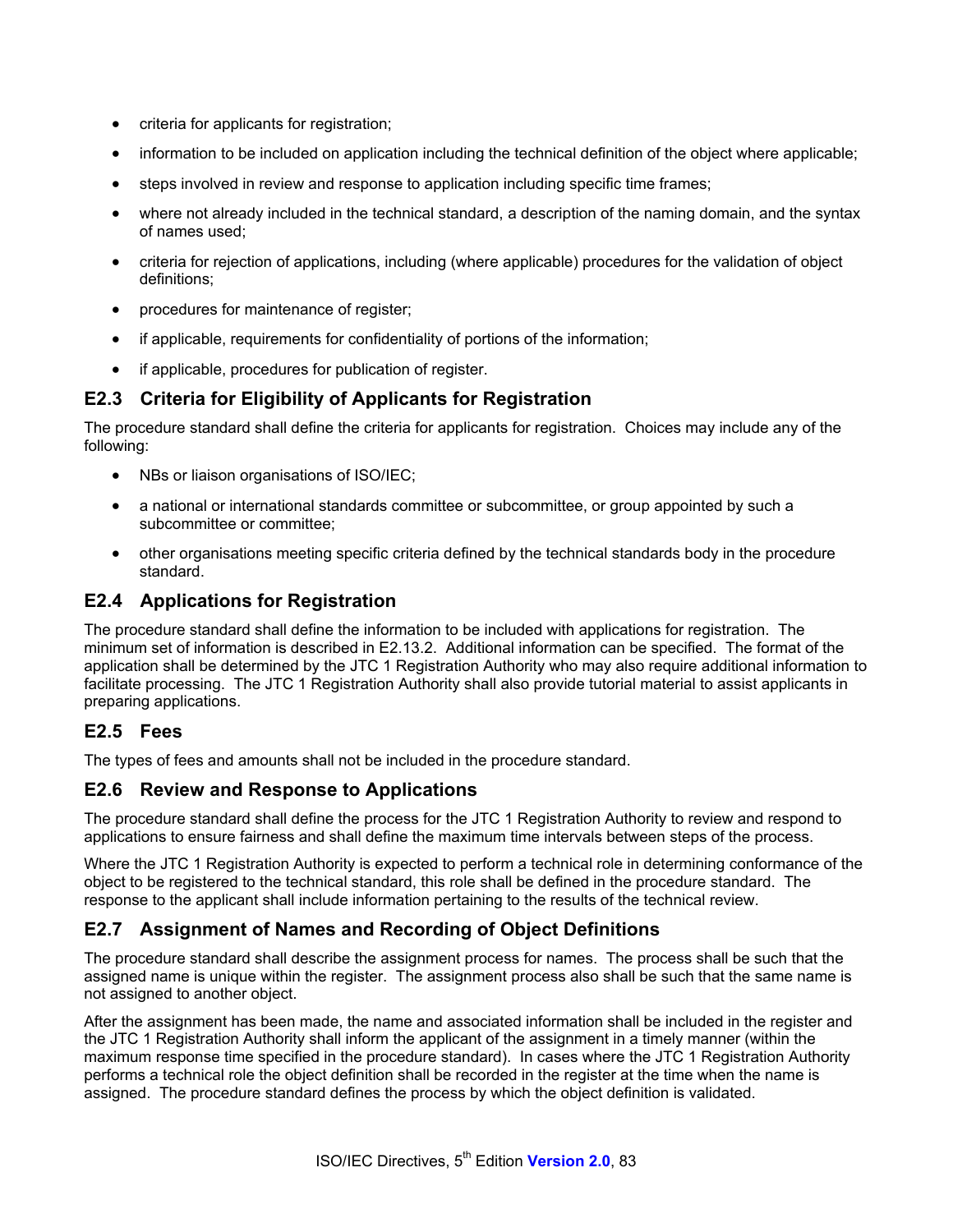## **E2.8 Naming Domain**

#### **E2.8.1 General**

When not already defined in the technical standard, the procedure standard shall define the appropriate naming domain and name syntax from which the JTC 1 Registration Authority will assign names either directly or by reference to a separate specification.

Wherever possible, the naming domain should be open-ended to accommodate future registration requirements.

In addition, in selecting the naming domain, the following should be considered:

- the reservation of space for special assignments;
- the syntax from which the names are assigned;

[Note: Names may be represented in one or several forms (e.g. numeric, alphabetic, alphanumeric, etc.). When several forms are prescribed, the various forms are considered equivalent. For example, in ISO 3166 there are "Alpha-2", "Alpha-3", and "Numeric" codes for the representation of names of countries.]

- when the syntax requires numeric values, the use of sequential assignment wherever possible, starting at some arbitrary value;
- the length of the name;
- the matching criteria to be used for determination of duplicate entries.

#### **E2.8.2 Re-use of Names**

Depending on the volume of registrations anticipated, and technical and other considerations, re-use of names may be necessary. To be available for re-use, previously assigned names may either be given up voluntarily or be reclaimed (see E2.8.3). The procedure standard shall define whether:

- a name can never be re-used or:
- a name can be re-used after specific time period to identify another object.

If names may be given up voluntarily, the process by which this is done shall be described in the procedure standard.

#### **E2.8.3 Reclamation**

If the JTC 1 Registration Authority is allowed to reclaim a name, the procedure standard shall list the conditions under which reclamation is allowed and the procedure for reclamation.

## **E2.9 Rejection of Applications**

The procedure standard shall define the criteria for rejection of applications. These criteria shall include the following as well as any additional criteria deemed necessary:

- ineligibility of applicant;
- the absence of proper fee;
- incomplete or incomprehensible information in application;
- the justification for inclusion in the register (as defined in the procedure standard) is not adequate;
- where the JTC 1 Registration Authority performs a technical role, the object to be registered does not conform to the technical definition.

In cases where applications are rejected for any reason, the procedure standard shall define the expected response time.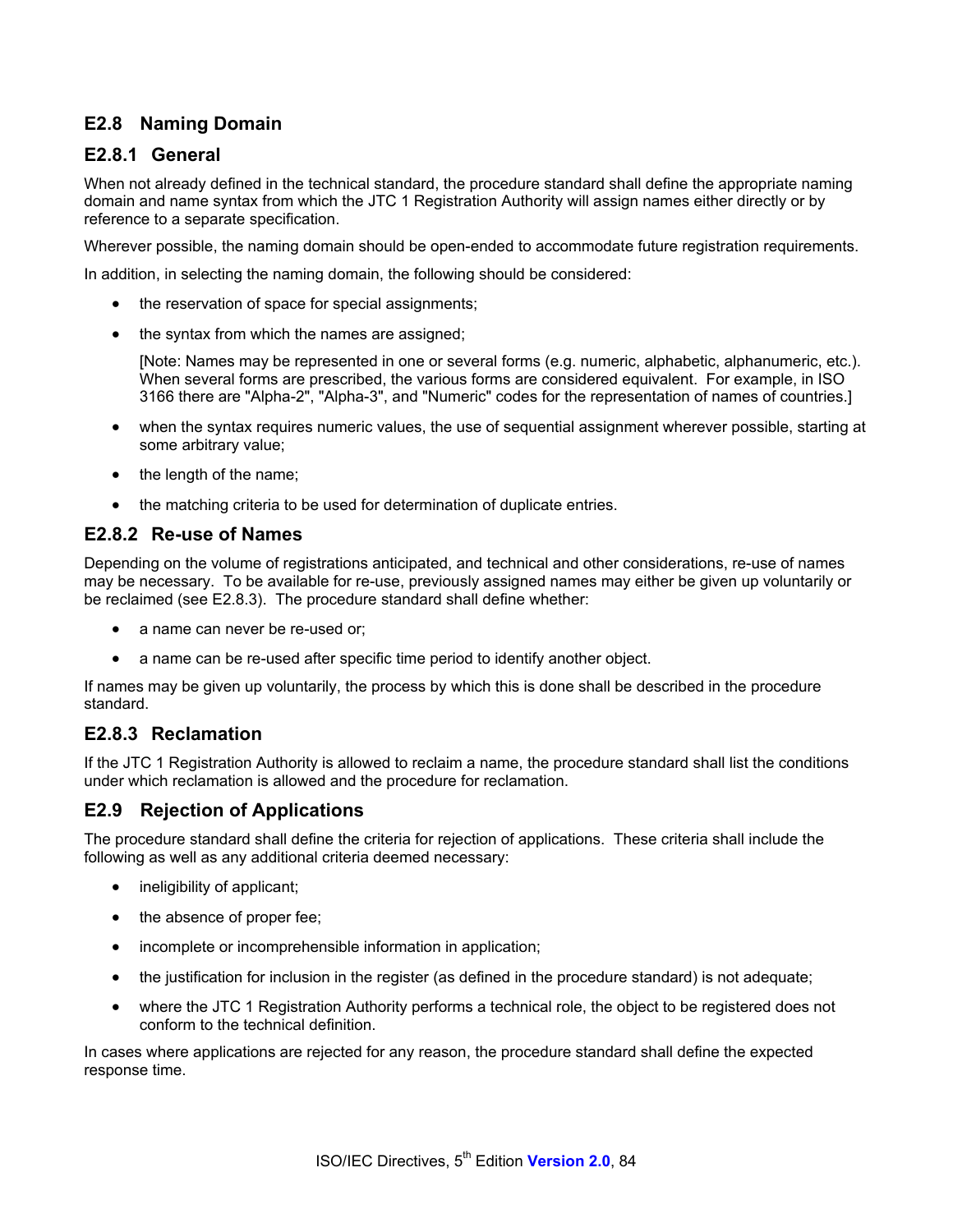#### **E2.10 Maintenance**

The procedure standard shall define the requirements that the JTC 1 Registration Authority should follow for maintenance of the register. At a minimum, these shall include:

- Mechanisms for maintaining the integrity of register including adequate backup (such as off-premises storage) and records retention requirements. In addition, there shall be provision for the owner of a name to provide updated information (see E2.13);
- Mechanisms for maintaining confidentiality of data elements where such confidentiality is required. The specific data elements requiring such confidentiality shall also be specified in the procedure standard.

[Note: Additional requirements are covered in the contract between ITTF and the JTC 1 Registration Authority.]

#### **E2.11 Confidential Information**

Generally, the interests of the community of information technology users are best served if the register information is made public. In certain cases, however, there may be a need for confidentiality of some or all of the data pertinent to a particular registration, either permanently or for some portion of the registration process. If confidentiality is required, the procedure standard shall define such requirements. The JTC 1 Registration Authority shall ensure appropriate safeguards to protect the confidentiality of such information.

#### **E2.12 Publication of the Register**

The procedure standard shall define whether the JTC 1 Registration Authority should provide for publication (electronic or paper) of the register as a requirement or as an option. Where publication is required, printed paper versions are mandatory. The publication shall be consistent with any requirements for confidentiality of any of the information.

If the JTC 1 Registration Authority is to provide publication, the JTC 1 Registration Authority shall keep accurate distribution records pertaining to its publications.

#### **E2.13 Information Requirements**

The procedure standard shall specify the information contained in the register, and on forms associated with the registration process.

## **E2.13.1 Minimum Content of the Register**

At a minimum, the register shall contain:

- the assigned name;
- name of initial applicant;
- address of initial applicant;
- date of original assignment;
- date of last transfer of assignment, if allowed (updatable);
- name of current owner (updatable);
- address of current owner (updatable);
- if the owner is an organisation, the name, title, postal/e-mail address, telephone/facsimile number of a contact person within the organisation (updatable);
- date of last update (updatable);
- where required by the technical standard or the associated procedure standard, a technical definition of the object.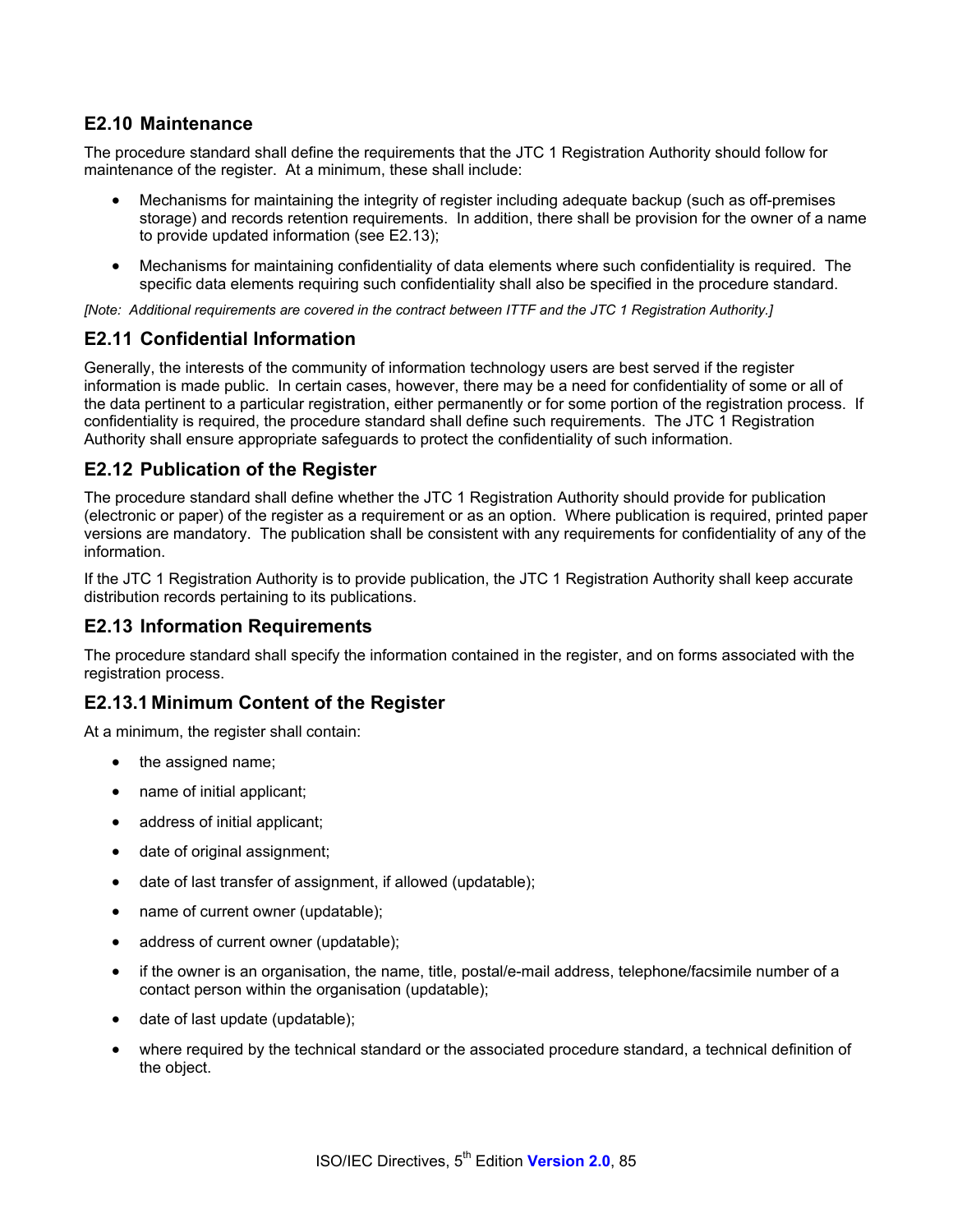The procedure standard shall define additional register information relevant to the class of objects to be registered.

## **E2.13.2 Minimum Content of Forms**

The contents of forms (paper, electronic, or a combination of both) for Registration Application, Request for Update, Notification of Assignment or Update, and Rejection of Application shall include:

- name of applicant;
- address of applicant;
- if the applicant is an organisation, the name, title, postal/email address, telephone/facsimile number of a contact person within the organisation.

*[Note: There should be a correspondence between the data on these forms and the contents of the register.]* 

Depending on the type of form, additional information to be included shall be:

- data to be updated, old and new values (Request for Update);
- authorisation to release specific data (Registration Application);
- any justification required for the assignment (Registration Application);
- reasons for action taken (Notification of Assignment or Update, and Rejection of Application);
- where required by the technical standard or the associated procedure standard, a technical definition of the object to be registered (Registration Application).

The procedure standard should define additional information relevant to the class of objects to be registered.

#### **E2.14 Consultation with Other Groups**

The procedure standard shall indicate that the JTC 1 Registration Authority may consult with the technical group responsible for the technical standard and the associated procedure standard. In addition, it may consult with JTC 1.

#### **E2.15 Dispute Resolution**

If there is dispute between an applicant and a JTC 1 Registration Authority, it is expected that the JTC 1 Registration Authority will make reasonable efforts to resolve the dispute. The procedure standard shall address any specific requirements for this informal process.

Additionally, to resolve the dispute, the procedure standard shall define a formal appeals process for use when the informal efforts to resolve the dispute fail. This appeals procedure shall be developed by JTC 1 with the Cooperation of the technical group responsible for the technical standard.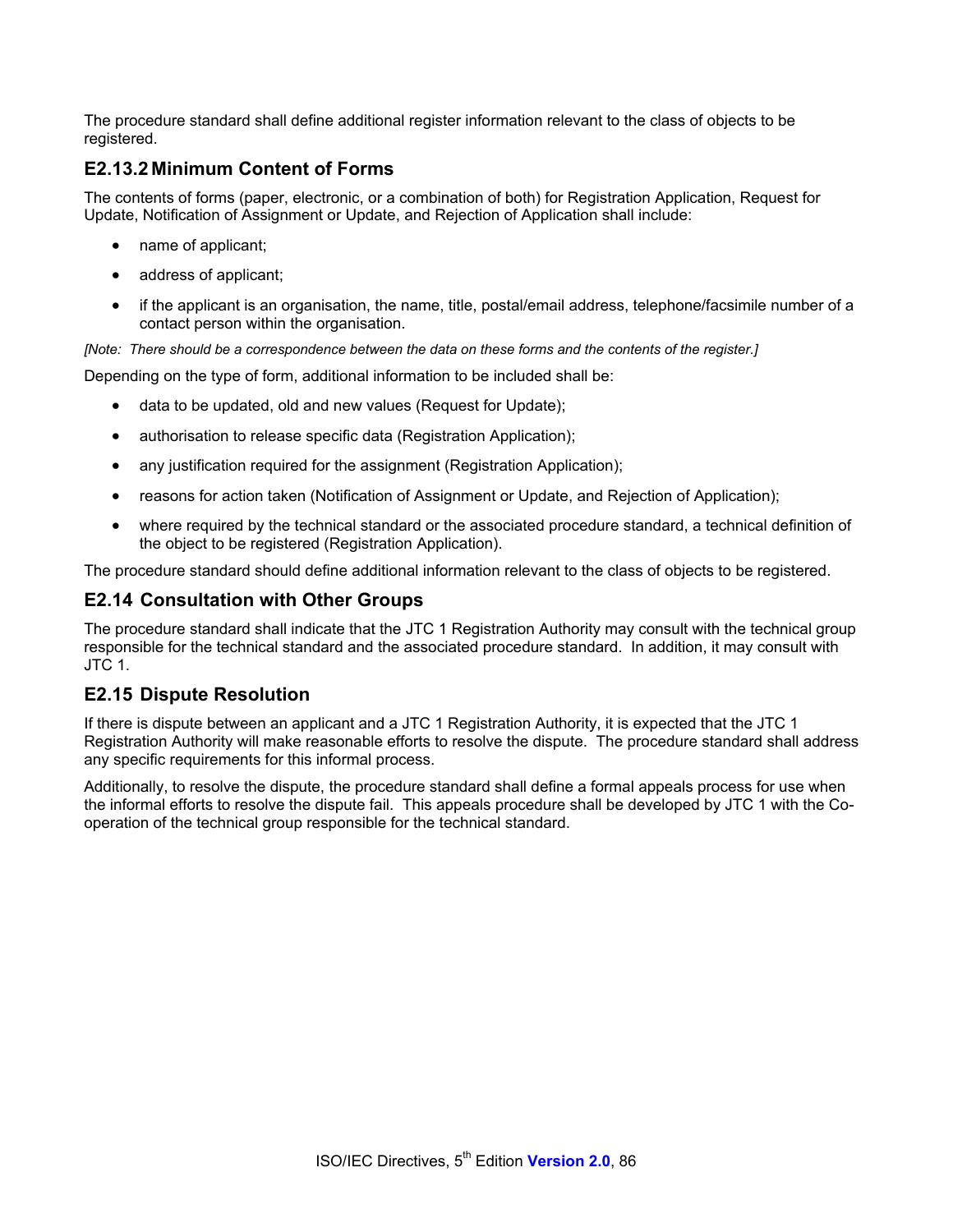**Annex F (Not used)** 

*[Note: This annex designation is not used in this edition for consistency with the previous edition of these Directives.]*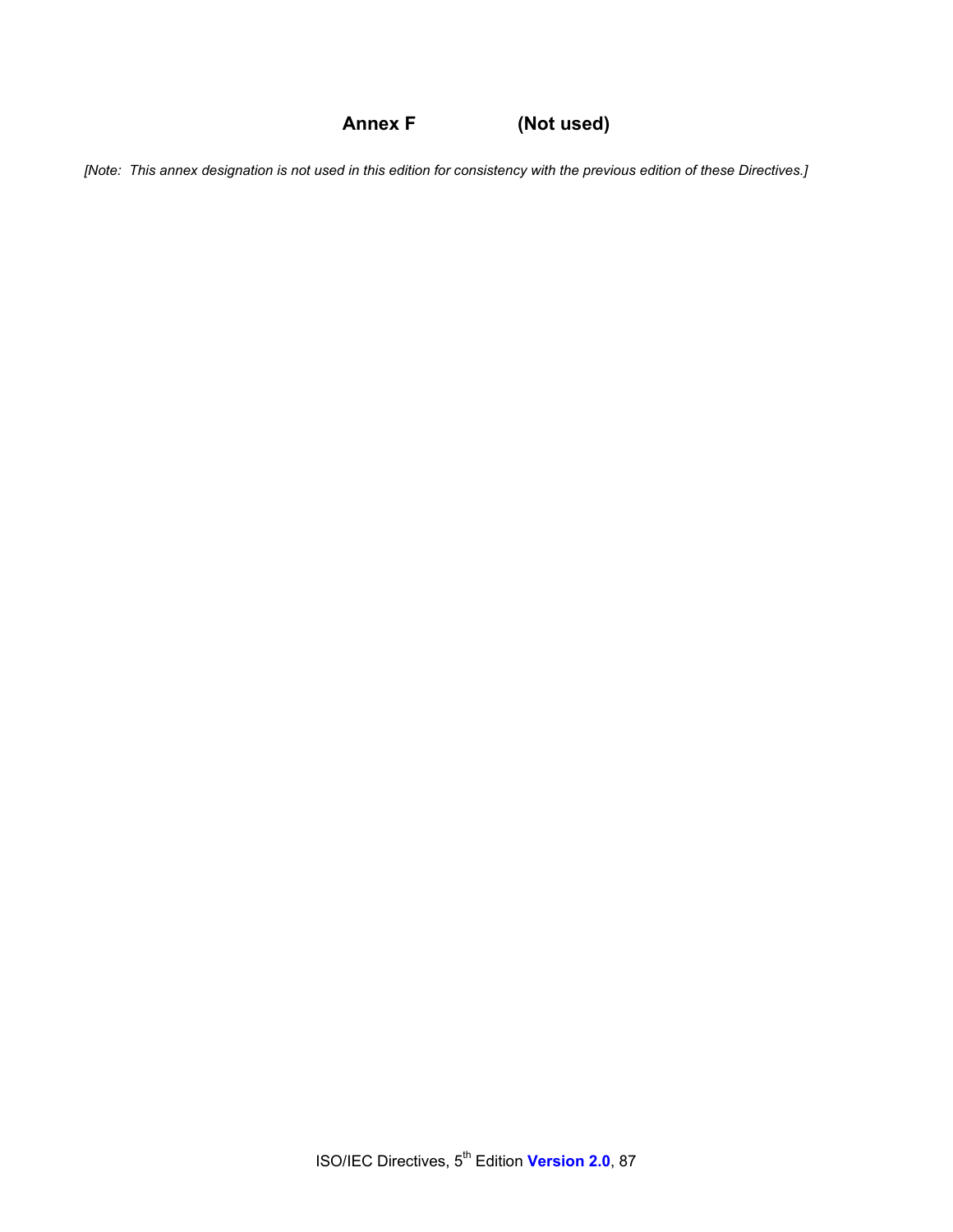#### **Annex G Forms**

*[Forms can be obtained on the JTC 1 web site by authorised participants under URL* http://www.JTC 1.org *; first select committee JTC 1, then select TEMPLATES]*

The forms included in the following pages are those used according to the procedures laid down in these directives. As far as possible, they are grouped according to the development stages as defined in Annex B:

|              | <b>Working Documents:</b>                            |                                                                                                                                                                                                                                                                                                                  |
|--------------|------------------------------------------------------|------------------------------------------------------------------------------------------------------------------------------------------------------------------------------------------------------------------------------------------------------------------------------------------------------------------|
|              | G1<br>G2                                             | Cover page of a JTC 1 N-document (8.2)<br>Vote on a JTC 1 N-document (9.1)                                                                                                                                                                                                                                       |
| <b>Stage</b> |                                                      |                                                                                                                                                                                                                                                                                                                  |
|              | G <sub>3</sub><br>G4                                 | New work item proposal and project acceptance criteria (6.2.1.2)<br>Vote on a new work item proposal (6.2.1.3 & 9.3)                                                                                                                                                                                             |
| Stage 1:     |                                                      |                                                                                                                                                                                                                                                                                                                  |
|              | G5                                                   | Defect report form (15.4.5)                                                                                                                                                                                                                                                                                      |
| Stage 2:     |                                                      |                                                                                                                                                                                                                                                                                                                  |
|              | G6<br>G7<br>G8<br>G9                                 | Cover page of a JTC 1 CD (12.6.1.1)<br>Cover page of a JTC 1 FCD (12.6.1.2)<br>Vote on a JTC 1 CD or FCD (9.4.1, 12.6.1.2 & 12.6.1.3)<br>Vote on a JTC 1 DCOR (9.11)                                                                                                                                             |
| Stage 3:     |                                                      |                                                                                                                                                                                                                                                                                                                  |
|              | G9<br>G10                                            | Cover page of a JTC 1 FDIS (12.7.1.2)<br>Vote on a JTC 1 FDIS (9.7 & 12.7.1.2)                                                                                                                                                                                                                                   |
| Stage 4:     |                                                      |                                                                                                                                                                                                                                                                                                                  |
|              | G11<br>G12<br>G13<br>G14<br>G15<br>G16<br>G17<br>G18 | Explanatory report (12.6.3.9)<br>Cover page of a JTC 1 FDAM (15.5.2)<br>Vote on a JTC 1 FDAM (9.7 & 15.5.2)<br>Vote on a JTC 1 DTR (9.10)<br>Cover page of a JTC 1 FDISP (17.3.1)<br>Vote on a JTC 1 FDISP (9.7 & 17.3.1)<br>Cover page of a JTC 1 DIS for Fast-track (13.2)<br>Vote on a JTC 1 DIS (9.8 & 13.1) |
| Stage 5:     |                                                      |                                                                                                                                                                                                                                                                                                                  |
|              | G20<br>G21<br>G22<br>G23<br>G24                      | Cover page of an International Standard (12)<br>Cover page of an Amendment (15.5.115.5.4)<br>Cover page of a Technical Corrigendum (0)<br>Cover page of a Technical Report (16.3.6)<br>Cover page of an International Standardised Profile (17.1)                                                                |
| General      |                                                      |                                                                                                                                                                                                                                                                                                                  |
|              | G25<br>G26                                           | <b>Business Plan Template</b><br><b>RS Referencing Explanatory Report (RER) (Annex N)</b>                                                                                                                                                                                                                        |
|              | G27                                                  | <b>Approved RS Originator ARO) (Annex N)</b>                                                                                                                                                                                                                                                                     |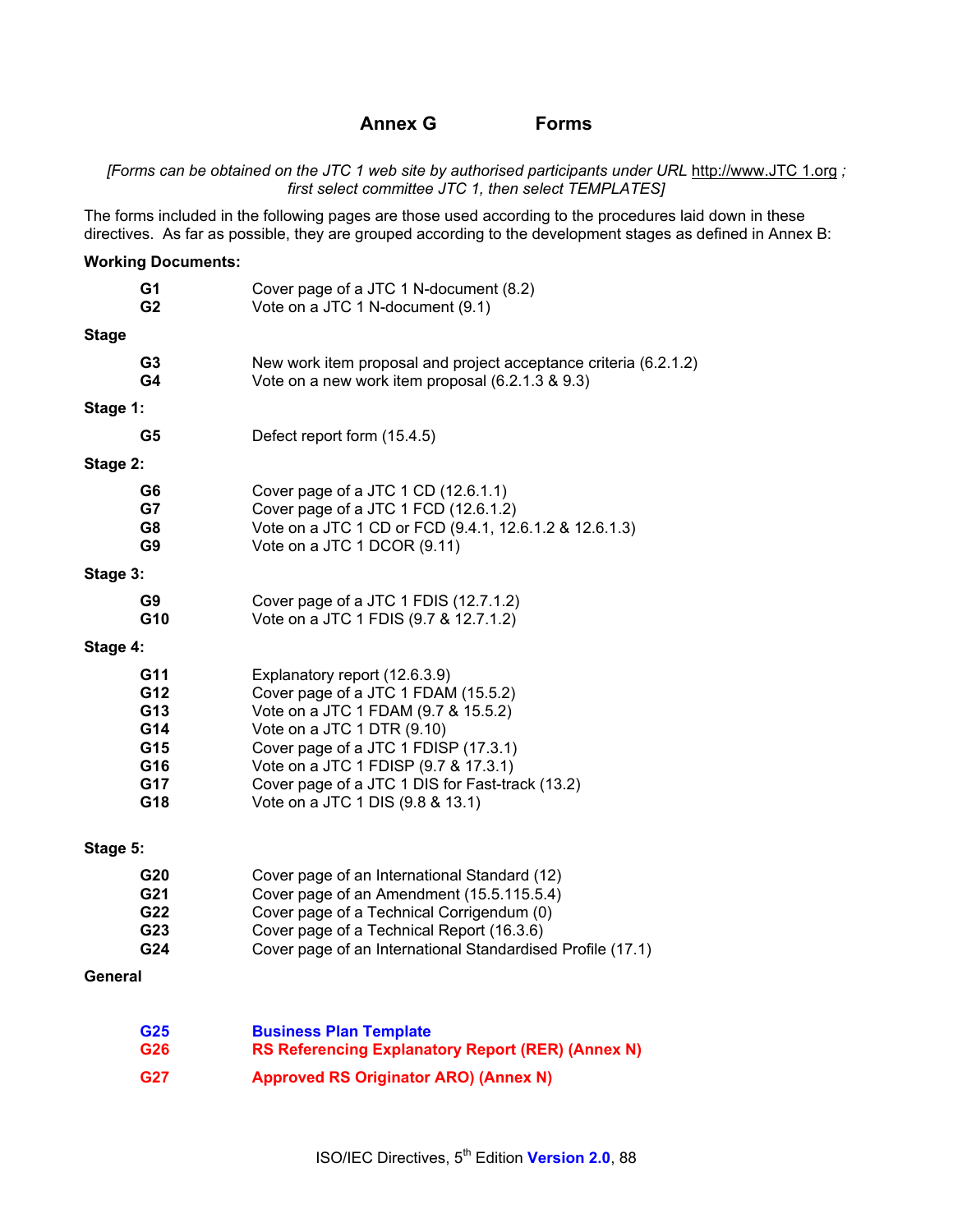## **G1 N-Document Cover Page**

## **ISO/IEC JTC 1/SC YY N XXXXX**

DATE: CCYY-MM-DD

Replaces JTC 1/SC YY N XXXXX

## **ISO/IEC JTC 1/SC YY**

## **Committee Title**

## **Secretariat: National Body (Acronym)**

|  | <b>DOC TYPE:</b> |
|--|------------------|
|--|------------------|

**TITLE:** 

**SOURCE:** 

**PROJECT:** 

**STATUS:** 

**ACTION ID:** 

**DUE DATE:** 

**DISTRIBUTION:** 

**MEDIUM:** 

**NO. OF PAGES:** 

Secretariat ISO/IEC JTC 1/SC YY - Address Telephone: 1234567; Facsimile: 1234567; e-mail: abcd@efgh.jkl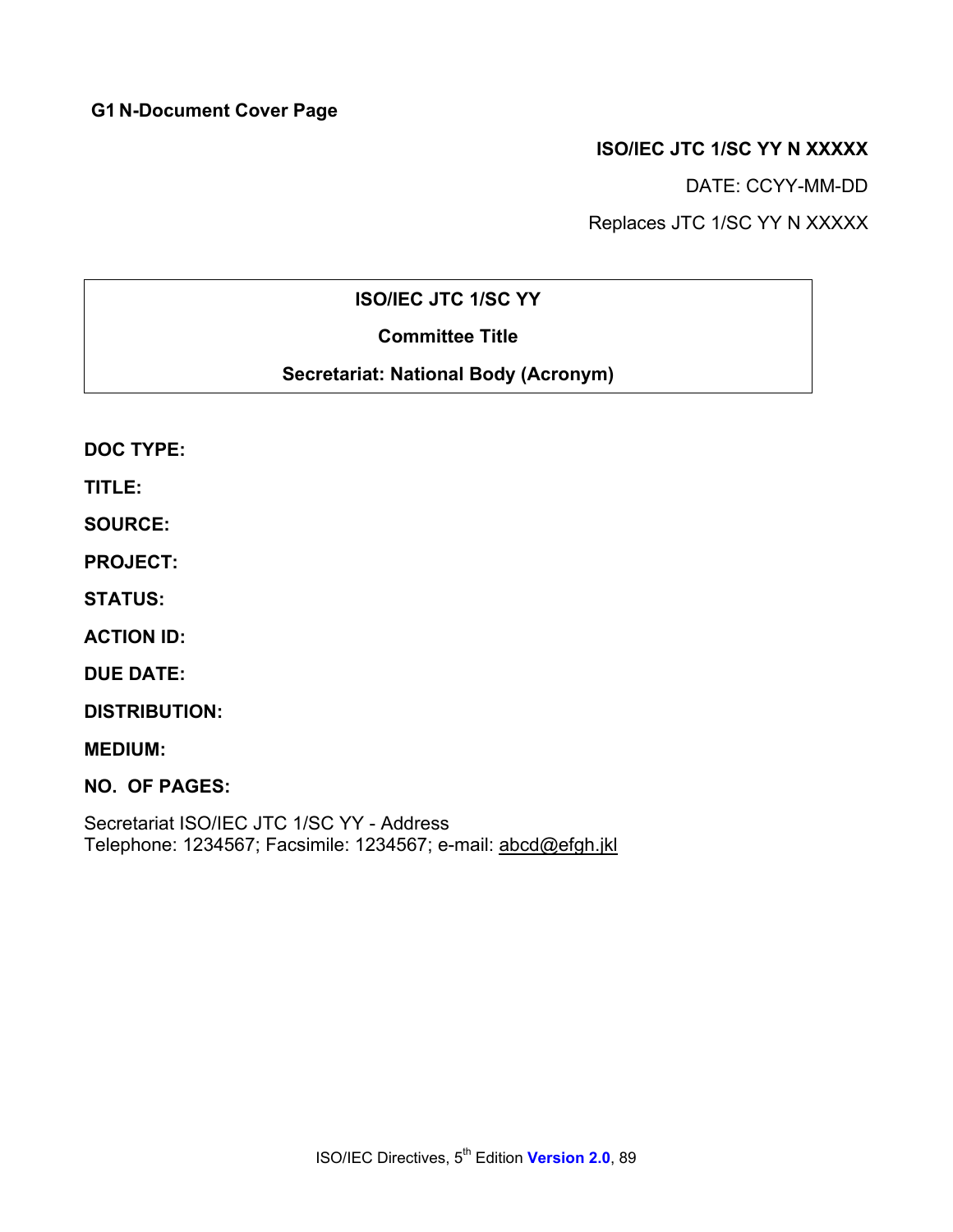## **G2 N-Document Letter Ballot**

#### **LETTER BALLOT**

#### Document **ISO/IEC JTC 1/SC YY N XXXX**, Title

This letter ballot is to be returned by each "P" National Body to the JTC 1/SC YY Secretariat no later than CCYY-MM-DD.

\* We approve the above-referenced document as presented

OR

\* We approve the above-referenced document with the attached comments

OR

\* We disapprove the above-referenced document for the attached technical reasons

OR

\* We abstain from voting (P-members have an obligation to vote)

National Body: \_\_\_\_\_\_\_\_\_\_\_\_\_\_\_\_\_\_\_\_\_\_\_\_\_\_\_

Date: \_\_\_\_\_\_\_\_\_\_\_\_\_\_\_\_\_\_\_\_\_\_\_\_\_\_\_

Signature: \_\_\_\_\_\_\_\_\_\_\_\_\_\_\_\_\_\_\_\_\_\_\_\_\_\_\_

\* Delete whichever does not apply.

\_\_\_\_\_\_\_\_\_\_\_\_\_\_\_\_\_\_\_\_\_\_\_\_\_\_\_\_\_\_

Secretariat ISO/IEC JTC 1/SC YY - Address Telephone: 1234567; Facsimile: 1234567; e-mail: abcd@efgh.jkl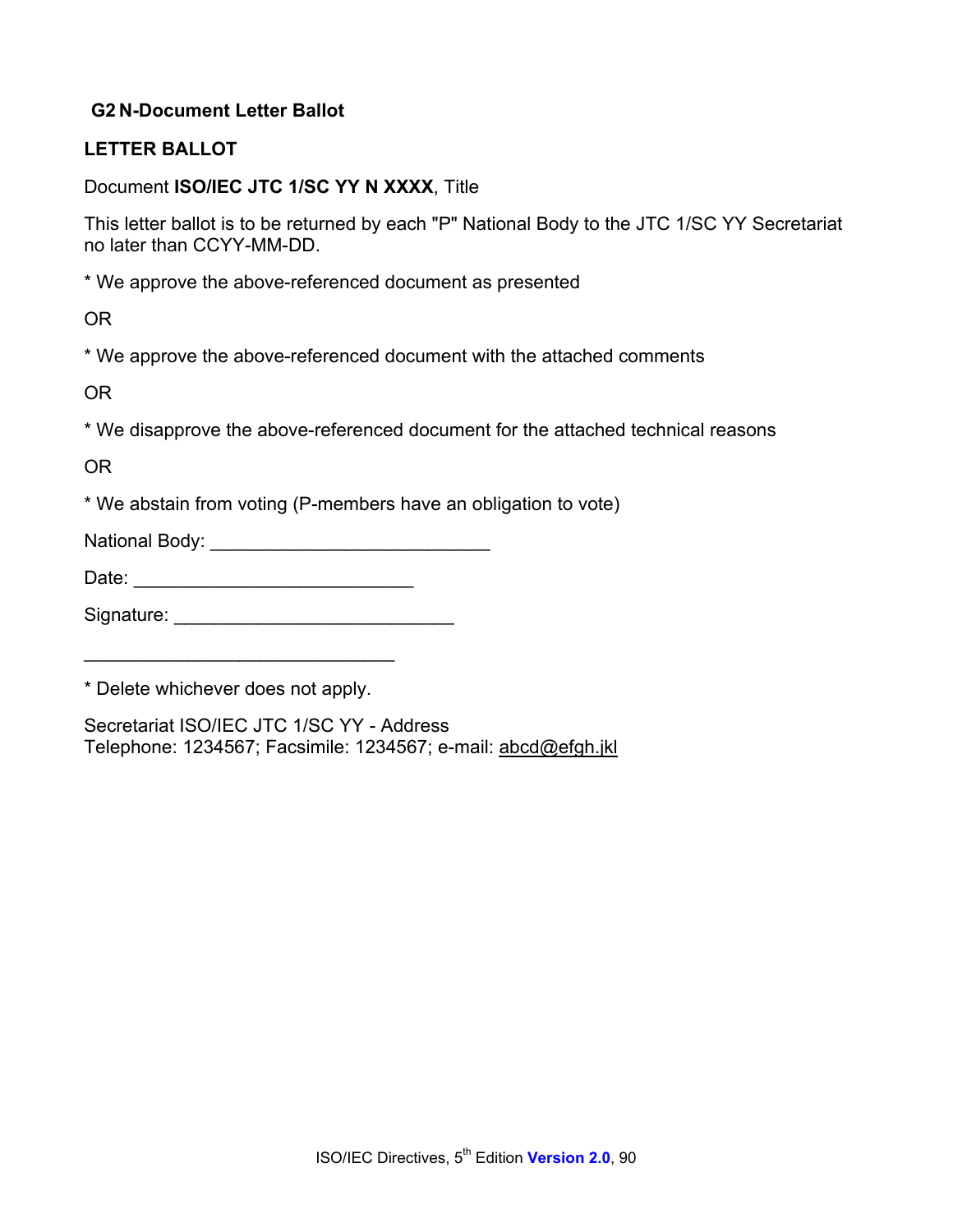## **G3 New Work Item Proposal**

#### **February 2004**

#### **PROPOSAL FOR A NEW WORK ITEM**

| Date of presentation of proposal:<br>NYYY-MM-DD | Proposer:                        |
|-------------------------------------------------|----------------------------------|
| Secretariat:                                    | <b>ISO/IEC JTC 1 N XXXX</b>      |
| National Body                                   | <b>ISO/IEC JTC 1/SC XX N XXX</b> |

**A proposal for a new work item** shall be submitted to the secretariat of the ISO/IEC joint technical committee concerned with a copy to the ISO Central Secretariat.

**Presentation of the proposal** - to be completed by the proposer. .

|  |  |                                                        |  |  | <b>Title</b> (subject to be covered and type of standard, e.g. terminology, method of test, performance |  |
|--|--|--------------------------------------------------------|--|--|---------------------------------------------------------------------------------------------------------|--|
|  |  | requirements, etc.) Specification of Data Value Domain |  |  |                                                                                                         |  |

**Scope** (and field of application)

**Purpose and justification** - attach a separate page as annex, if necessary

#### **Programme of work**

| If the proposed new work item is approved, which of the following document(s) is (are) expected to be<br>developed?                              |
|--------------------------------------------------------------------------------------------------------------------------------------------------|
| a single International Standard                                                                                                                  |
| more than one International Standard (expected number: )<br>a multi-part International Standard consisting of  parts<br>a technical report, type |
| And which standard development track is recommended for the approved new work item?                                                              |
| a. Default Timeframe                                                                                                                             |
| b. Accelerated Timeframe                                                                                                                         |
| c. Extended Timeframe                                                                                                                            |
| <b>Relevant documents to be considered</b>                                                                                                       |
| Co-operation and liaison                                                                                                                         |
| Preparatory work offered with target date(s)                                                                                                     |
| Signature:                                                                                                                                       |
| Will the service of a maintenance agency or registration authority be required?<br>$\vdash$ If yes, have you identified a potential candidate?   |
| Are there any known requirements for coding?<br>-If yes, please specify on a separate page                                                       |
| Does the proposed standard concern known patented items?<br>$\vdash$ If yes, please provide full information in an annex                         |
| Commente and recommendations of the ITO 4 av CO VVCs quatariate officely a concrete non-                                                         |

**Comments and recommendations of the JTC 1 or SC XXSecretariat** - attach a separate page as an annex, if necessary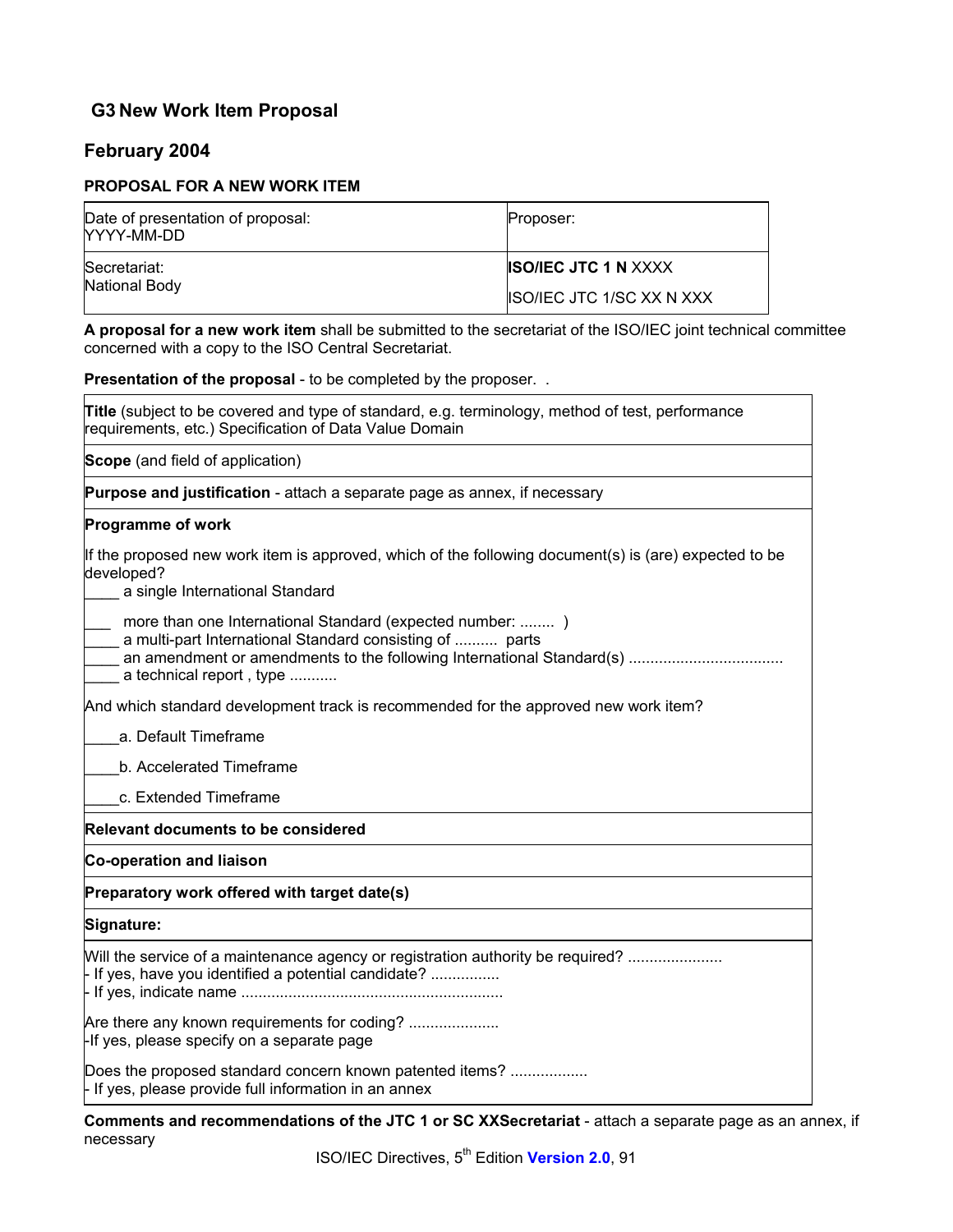**Comments with respect to the proposal in general, and recommendations thereon:** It is proposed to assign this new item to JTC 1/SC XX

**Voting on the proposal** - Each P-member of the ISO/IEC joint technical committee has an obligation to vote within the time limits laid down (normally three months after the date of circulation).

| Date of circulation:<br>YYYY-MM-DD | Closing date for voting:<br>NYYY-MM-DD | <b>Signature of Secretary:</b> |
|------------------------------------|----------------------------------------|--------------------------------|
|                                    |                                        |                                |

| <b>NEW WORK ITEM PROPOSAL -</b><br><b>PROJECT ACCEPTANCE CRITERIA</b> |                                                              |                    |
|-----------------------------------------------------------------------|--------------------------------------------------------------|--------------------|
| <b>Criterion</b>                                                      | <b>Validity</b>                                              | <b>Explanation</b> |
| A. Business Requirement                                               |                                                              |                    |
| A.1 Market Requirement                                                | Essential<br>Desirable<br>Supportive ___                     |                    |
| A.2 Regulatory Context                                                | Essential<br>Desirable ___<br>Supportive ___<br>Not Relevant |                    |
| <b>B. Related Work</b>                                                |                                                              |                    |
| B.1 Completion/Maintenance of current  Yes ___<br>standards           |                                                              |                    |
| B.2 Commitment to other organisation                                  | ${\sf Yes}$ $\rule{1.5ex}{0.6ex}$                            |                    |
| <b>B.3 Other Source of standards</b>                                  | Yes                                                          |                    |
| <b>C. Technical Status</b>                                            |                                                              |                    |
| C.1 Mature Technology                                                 | ${\sf Yes}$ $\_$                                             |                    |
| C.2 Prospective Technology                                            | $\mathsf{Yes}_{\_\_}$                                        |                    |
| C.3 Models/Tools                                                      | $Yes$ $\rule{1em}{0.15mm}$<br>No                             |                    |
| D. Conformity Assessment and<br>Interoperability                      |                                                              |                    |
| D.1 Conformity Assessment                                             | ${\sf Yes}$ $\_$<br>No                                       |                    |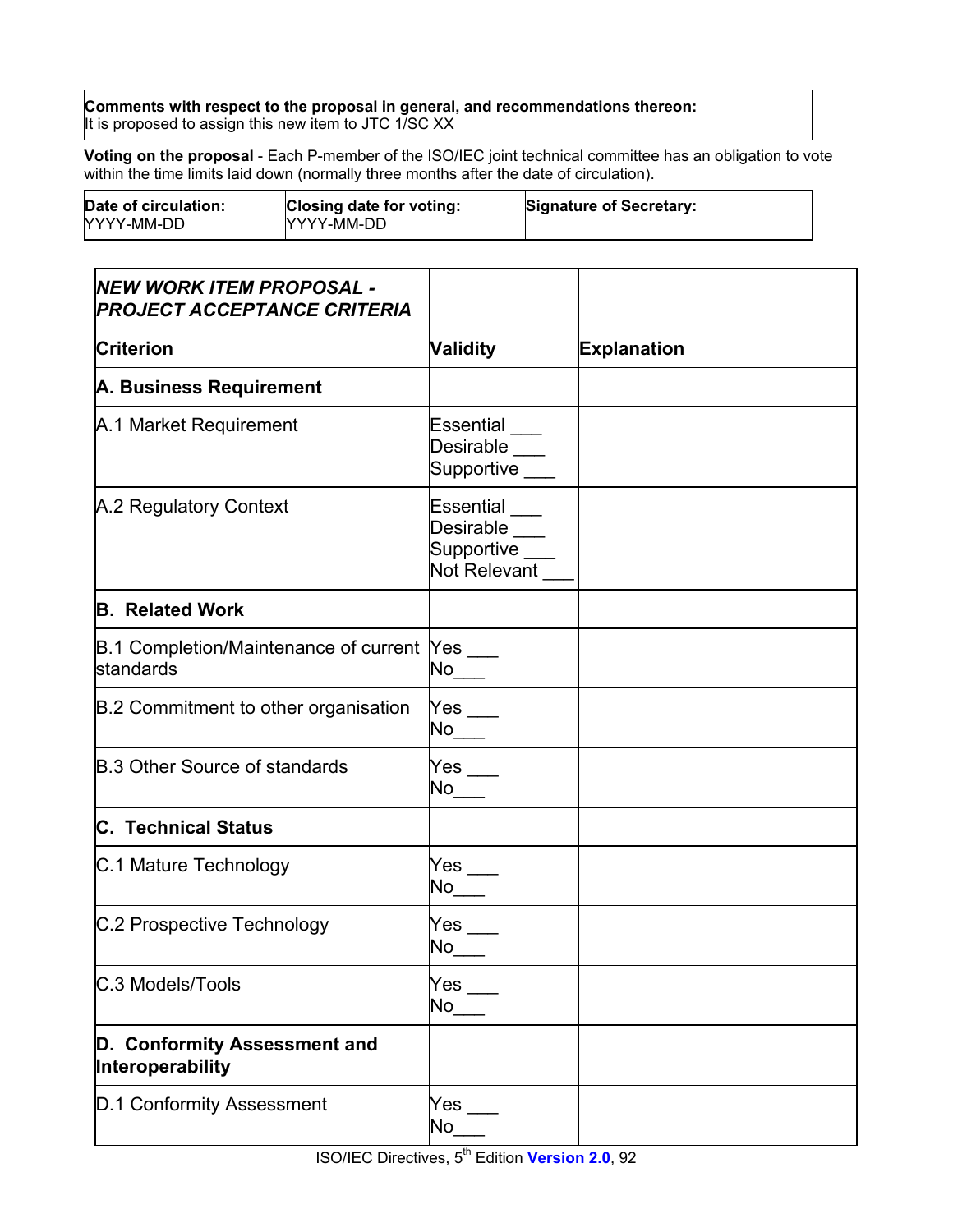| D.2 Interoperability                                                                           | Yes<br>No.       |  |
|------------------------------------------------------------------------------------------------|------------------|--|
| E. Adaptability to Culture, Language,<br><b>Human Functioning and Context of</b><br><b>Use</b> |                  |  |
| <b>E.1 Cultural and Linguistic</b><br><b>Adaptability</b>                                      | Yes<br><b>No</b> |  |
| <b>E.2 Adaptability to Human</b><br><b>Functioning and Context of Use</b>                      | Yes<br><b>No</b> |  |
| <b>F. Other Justification</b>                                                                  |                  |  |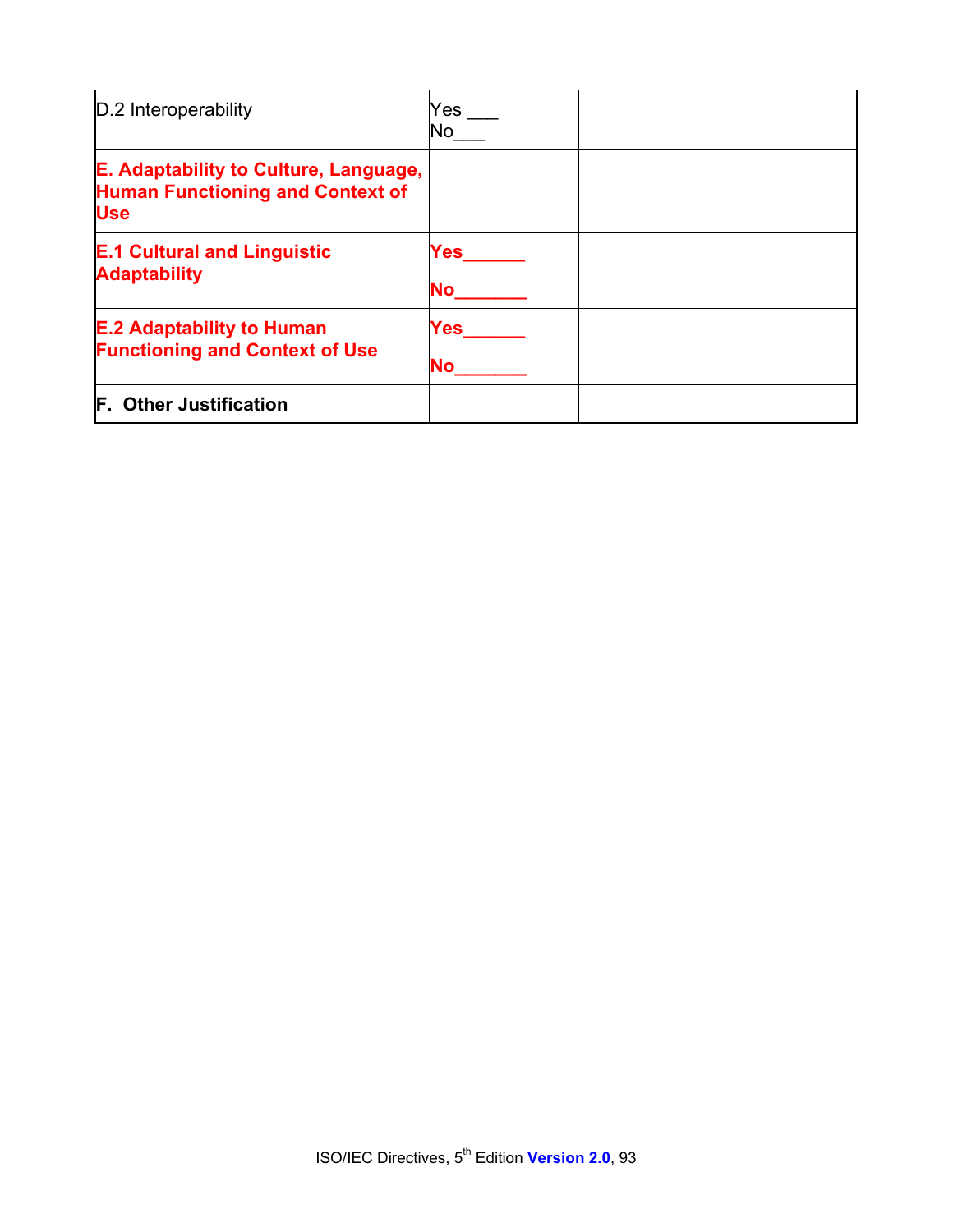## **Notes to Proforma**

**A. Business Relevance.** That which identifies market place relevance in terms of what problem is being solved and or need being addressed.

A.1 Market Requirement. When submitting a NP, the proposer shall identify the nature of the Market Requirement, assessing the extent to which it is essential, desirable or merely supportive of some other project.

A.2 Technical Regulation. If a Regulatory requirement is deemed to exist - e.g. for an area of public concern e.g. Information Security, Data protection, potentially leading to regulatory/public interest action based on the use of this voluntary international standard - the proposer shall identify this here.

**B. Related Work.** Aspects of the relationship of this NP to other areas of standardisation work shall be identified in this section.

B.1 Competition/Maintenance. If this NP is concerned with completing or maintaining existing standards, those concerned shall be identified here.

B.2 External Commitment. Groups, bodies, or for external to JTC 1 to which a commitment has been made by JTC for Co-operation and or collaboration on this NP shall be identified here.

B.3 External Std/Specification. If other activities creating standards or specifications in this topic area are known to exist or be planned, and which might be available to JTC 1 as PAS, they shall be identified here.

**C. Technical Status.** The proposer shall indicate here an assessment of the extent to which the proposed standard is supported by current technology.

C.1 Mature Technology. Indicate here the extent to which the technology is reasonably stable and ripe for standardisation.

C.2 Prospective Technology. If the NP is anticipatory in nature based on expected or forecasted need, this shall be indicated here.

C.3 Models/Tools. If the NP relates to the creation of supportive reference models or tools, this shall be indicated here.

**D. Conformity Assessment and Interoperability** Any other aspects of background information justifying this NP shall be indicated here.

D.1 Indicate here if Conformity Assessment is relevant to your project. If so, indicate how it is addressed in your project plan.

D.2 Indicate here if Interoperability is relevant to your project. If so, indicate how it is addressed in your project plan

**E**. **Adaptability to Culture, Language, Human Functioning and Context of Use** 

**NOTE: The following criteria do not mandate any feature for adaptability to culture, language, human functioning or context of use. The following criteria require that if any**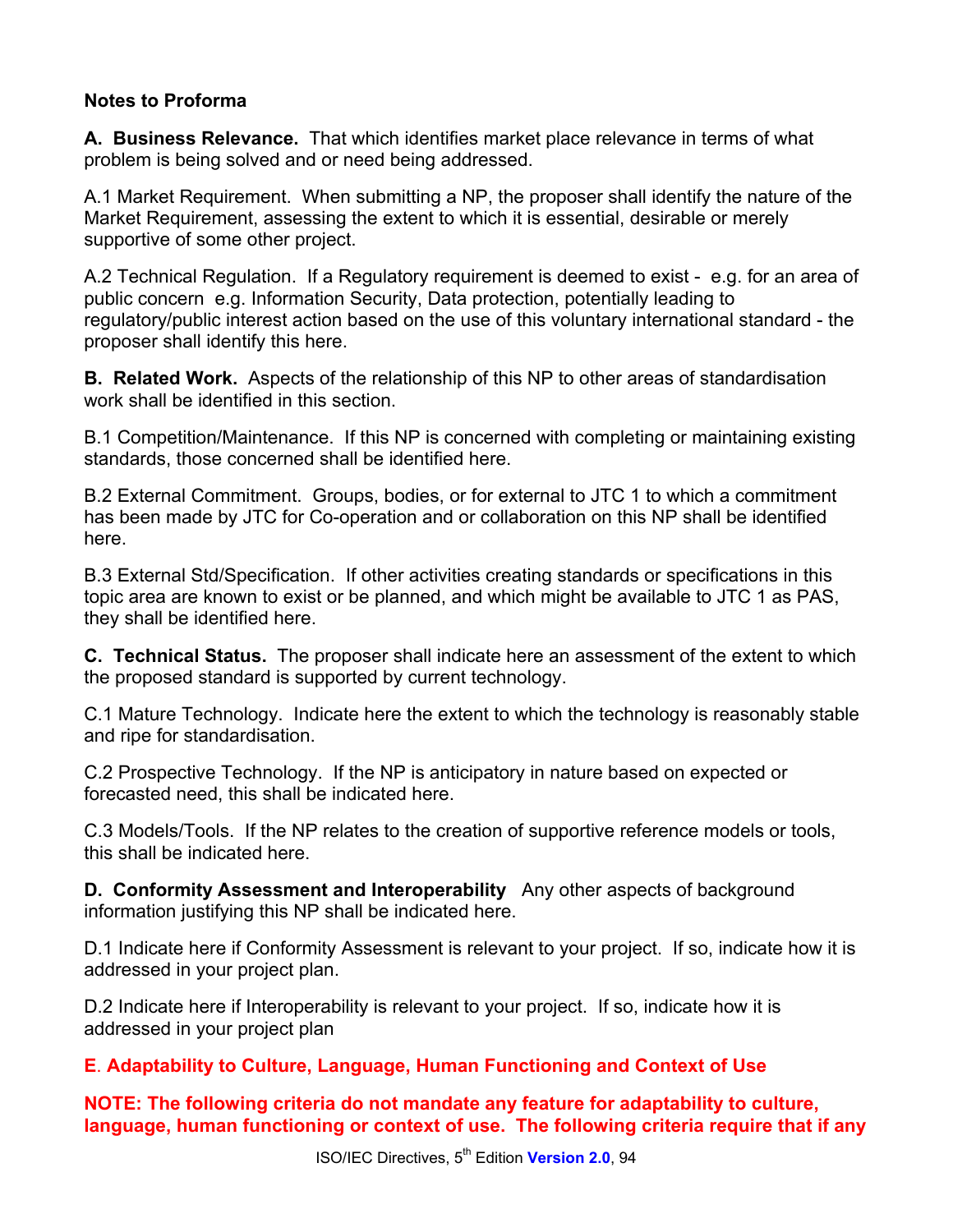**features are provided for adapting to culture, language, human functioning or context of use by the new Work Item proposal, then the proposer is required to identify these features.** 

**E.1 Cultural and Linguistic Adaptability. Indicate here if cultural and natural language adaptability is applicable to your project. If so, indicate how it is addressed in your project plan.** 

**ISO/IEC TR 19764 (Guidelines, methodology, and reference criteria for cultural and linguistic adaptability in information technology products) now defines it in a simplified way:** 

**"ability for a product, while keeping its portability and interoperability properties, to:** 

**- be internationalized, that is, be adapted to the special characteristics of natural languages and the commonly accepted rules for their se, or of cultures in a given geographical region;** 

**- take into account the usual needs of any category of users, with the exception of specific needs related to physical constraints"** 

*Examples of characteristics of natural languages are: national characters and associated elements (such as hyphens, dashes, and punctuation marks), writing systems, correct transformation of characters, dates and measures, sorting and searching rules, coding of national entities (such as country and currency codes), presentation of telephone numbers and keyboard layouts. Related terms are localization, jurisdiction and multilingualism.* 

**E.2 Adaptability to Human Functioning and Context of Use. Indicate here whether the proposed standard takes into account diverse human functioning and diverse contexts of use. If so, indicate how it is addressed in your project plan.** 

**NOTE:** 

- **1. Human functioning is defined by the World Health Organization at http://www3.who.int/icf/beginners/bg.pdf as: <<In ICF (***International Classification of Functioning, Disability and Health), the term functioning refers to all body functions, activities and participation.>>*
- **2. Content of use is defined in ISO 9241-11:1998 (***Ergonomic requirements for office work with visual display terminals (VDTs) – Part 11: Guidance on usability) as:*  **<<***Users, tasks, equipment (hardware, software and materials), and the physical and societal environments in which a product is used.>>*
- **3. Guidance for Standard Developers to address the needs of older persons and persons with disabilities).**

**F. Other Justification** Any other aspects of background information justifying this NP shall be indicated here.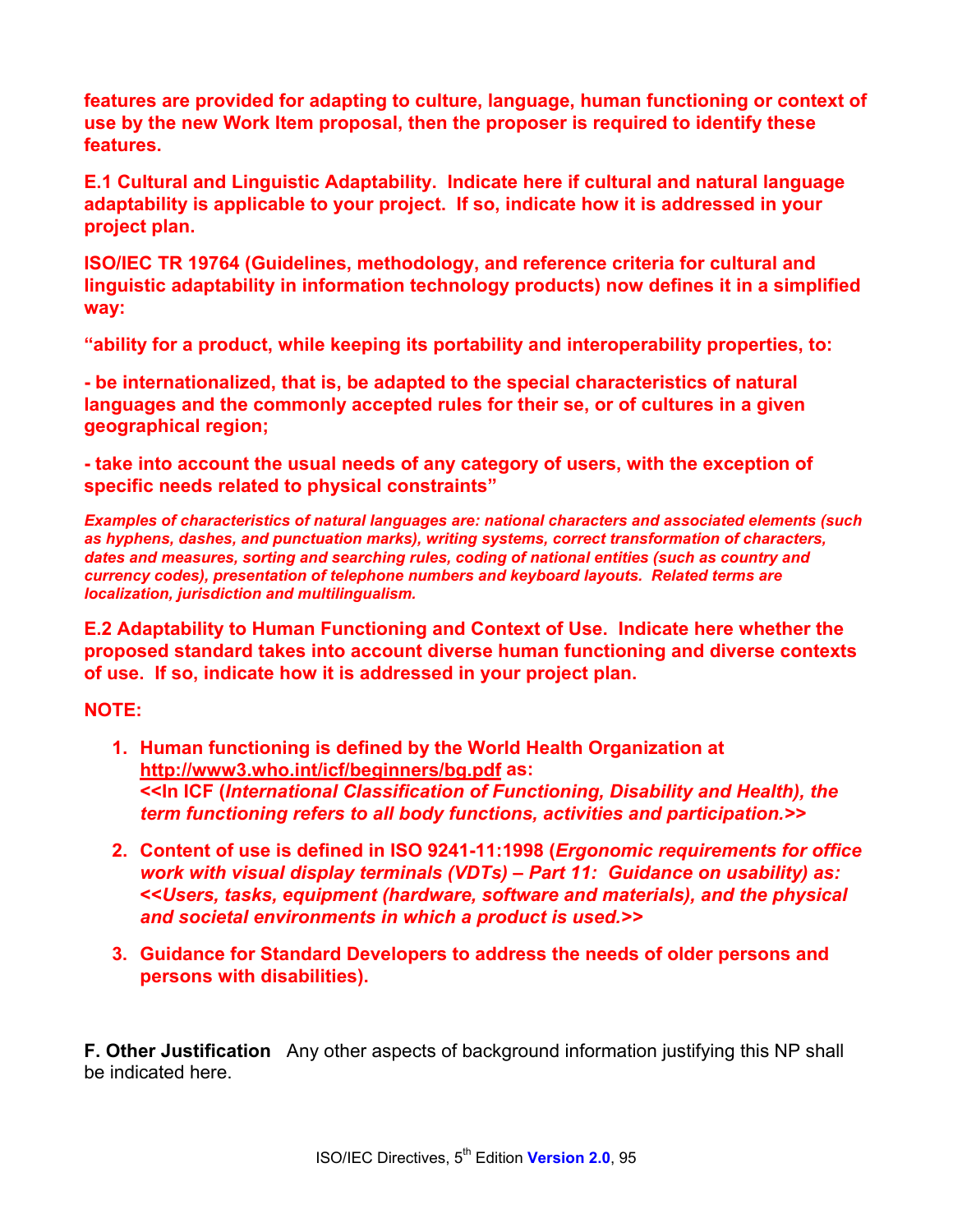## **G4 NP Letter Ballot**

## **VOTE ON A PROPOSED NEW WORK ITEM**

ISO/IEC JTC 1 N **XXXX** 

#### **ISO/IEC JTC 1/SC N xxx**

Date of Circulation of NP: **CCYY-MM-DD**

#### Date of Ballot Close: **CCYY-MM-DD**

Please return all votes and comments directly to the JTC 1/ (SC YY) Secretariat by the due date indicated.

#### **Proposal for a new work item on**

#### **Title**

Any proposal to add a new item to the programme of work shall be voted on by correspondence, even if it has appeared in the agenda of a meeting.

| A. Vote                    |                                                                                                                                                                                                  | <b>YES</b> | <b>NO</b> | <b>Comments</b> |
|----------------------------|--------------------------------------------------------------------------------------------------------------------------------------------------------------------------------------------------|------------|-----------|-----------------|
| Q.1                        | Do you accept the proposal in document JTC 1 (SC) N XXXX as a<br>sufficient definition of the new work item? (If you have responded<br>"NO" to the above question, you are required to comment.) |            |           |                 |
| Q.2                        | Do you support the addition of the new work item to the programme<br>of work of the joint technical committee?                                                                                   |            |           |                 |
| <b>B. Participation</b>    |                                                                                                                                                                                                  |            |           |                 |
| Q.3                        | Do you commit yourself to participate in the development of this new<br>work item?                                                                                                               |            |           |                 |
| Q.4                        | Are you able to offer a project editor who will dedicate his/her efforts<br>to the advancement and maintenance of this project? (If "YES,"                                                       |            |           |                 |
| C.<br><b>Documentation</b> |                                                                                                                                                                                                  |            |           |                 |
| Q.5                        | Do you have a major contribution or a reference document ready for<br>submittal?                                                                                                                 |            |           |                 |
| Q.6                        | Will you have such a contribution in ninety days?                                                                                                                                                |            |           |                 |
| Q.7                        | Which standard development track is proposed                                                                                                                                                     |            |           |                 |

| P-member Voting: | Date: | Submitted by: |
|------------------|-------|---------------|
| National Body    |       | <b>Name</b>   |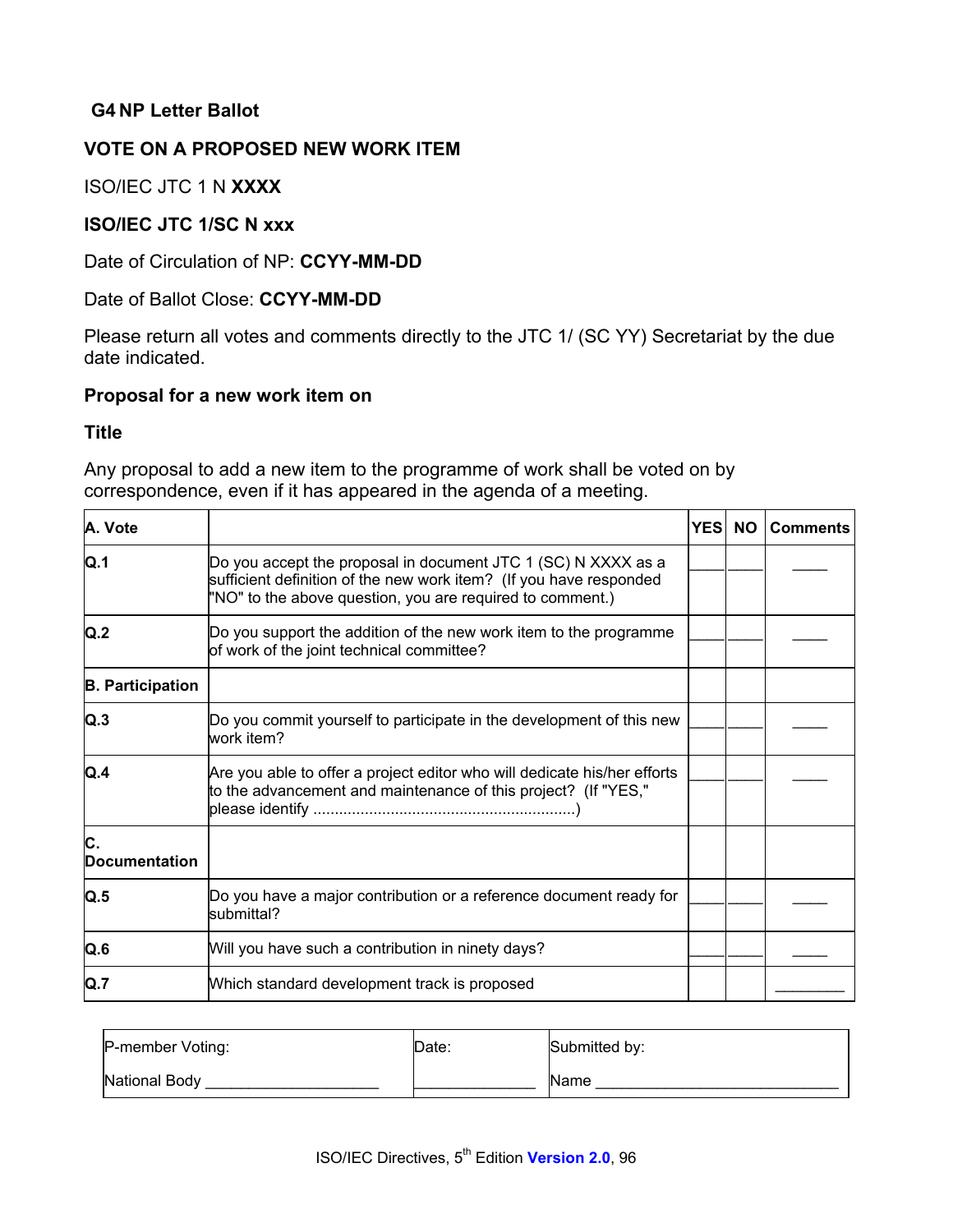## **G5 Defect Report**

#### **DEFECT REPORT**

The submitter of a defect report shall complete the items in Part 2 and shall send the form to the Convener or the Secretariat of the WG with which the relevant editor's group is associated.

The WG Convener or Secretariat shall complete the items in Part 1 and circulate the defect report for review and response by the appropriate defect editing group.

The defect editor shall complete Part 4 and submit the completed report to the Convener or the Secretariat of the WG.

#### **PART 1 - TO BE COMPLETED BY WG SECRETARIAT**

DEFECT REPORT NUMBER:

WG SECRETARIAT:

DATE CIRCULATED BY WG SECRETARIAT:

DEADLINE ON RESPONSE FROM EDITOR:

#### **PART 2 - TO BE COMPLETED BY SUBMITTER**

SUBMITTER:

FOR REVIEW BY:

DEFECT REPORT CONCERNING (number and title of International Standard or DIS final text):

**QUALIFIER** 

(e.g. error, omission, clarification required):

REFERENCES IN DOCUMENT

(e.g. page, clause, figure, and/or table numbers):

NATURE OF DEFECT

(complete, concise explanation of the perceived problem):

SOLUTION PROPOSED BY THE SUBMITTER (optional):

#### **PART 3 - EDITOR'S RESPONSE**

ANY MATERIAL PROPOSED FOR PROCESSING AS A TECHNICAL CORRIGENDUM TO, AN AMENDMENT TO, OR A COMMENTARY ON THE INTERNATIONAL STANDARD OR DIS FINAL TEXT IS ATTACHED TO THIS COMPLETED REPORT: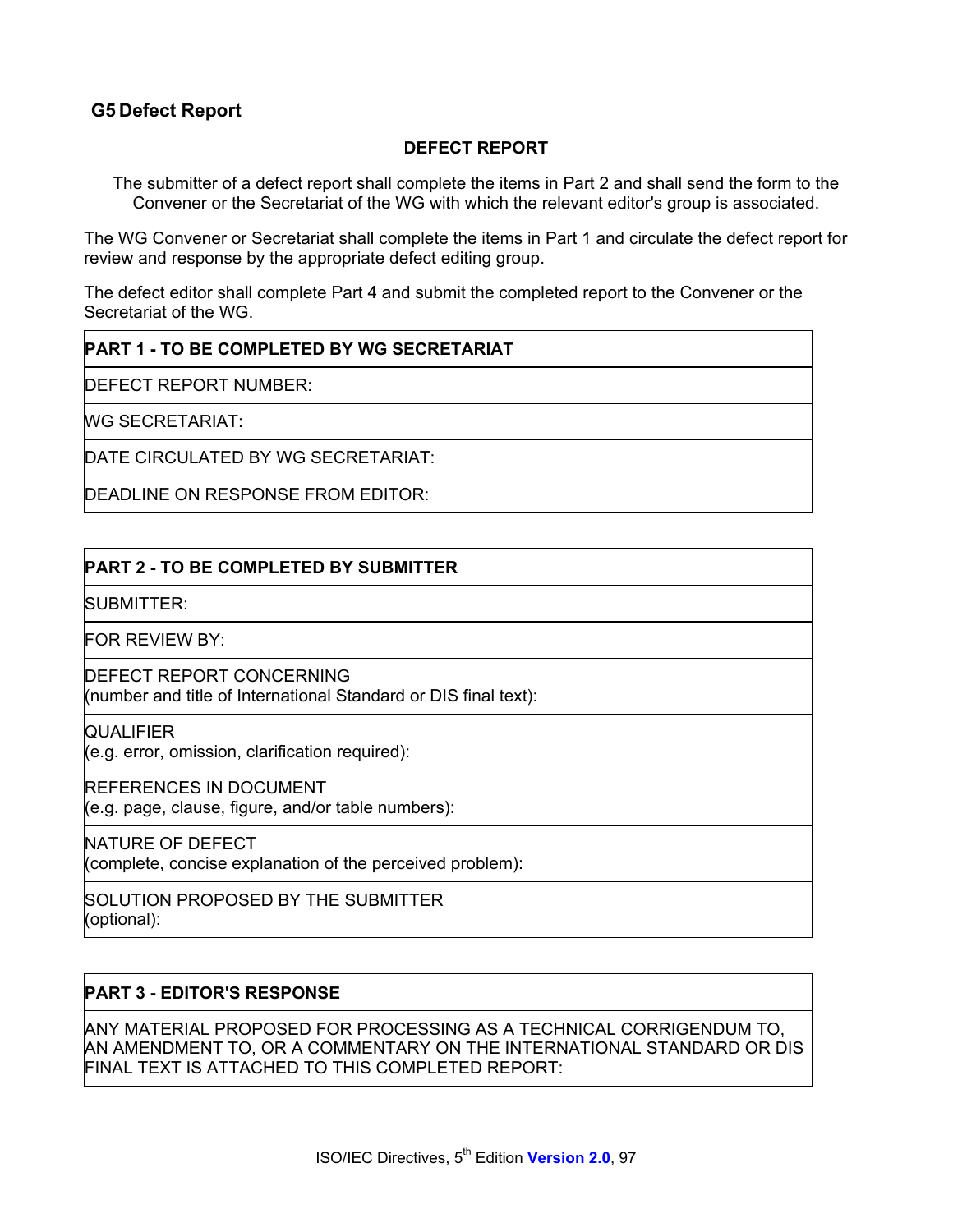## **G6 CD Cover Page**

| Committee Draft ISO/IEC CD       |                                              |
|----------------------------------|----------------------------------------------|
| Date:<br><b>CCYY-MM-DD</b>       | Reference number: ISO/IEC JTC 1/SC YY N XXXX |
| Supersedes document SC YY N XXXX |                                              |

THIS DOCUMENT IS STILL UNDER STUDY AND SUBJECT TO CHANGE. IT SHOULD NOT BE USED FOR REFERENCE PURPOSES.

| <b>ISO/IEC JTC 1/SC</b> | Circulated to P- and O-members, and to technical committees                                                             |
|-------------------------|-------------------------------------------------------------------------------------------------------------------------|
| YY                      | and organisations in liaison for:                                                                                       |
| Committee Title         | - discussion at                                                                                                         |
| Secretariat:            | - comment by                                                                                                            |
| National Body           | - voting by (P-members only)                                                                                            |
| (Acronym)               | <b>CCYY-MM-DD</b>                                                                                                       |
|                         | Please return all votes and comments in electronic form directly to<br>the SC YY Secretariat by the due date indicated. |

ISO/IEC

Title:

Project: 1.xx.xx.xx.xx

Introductory note:

Medium:

No. of pages: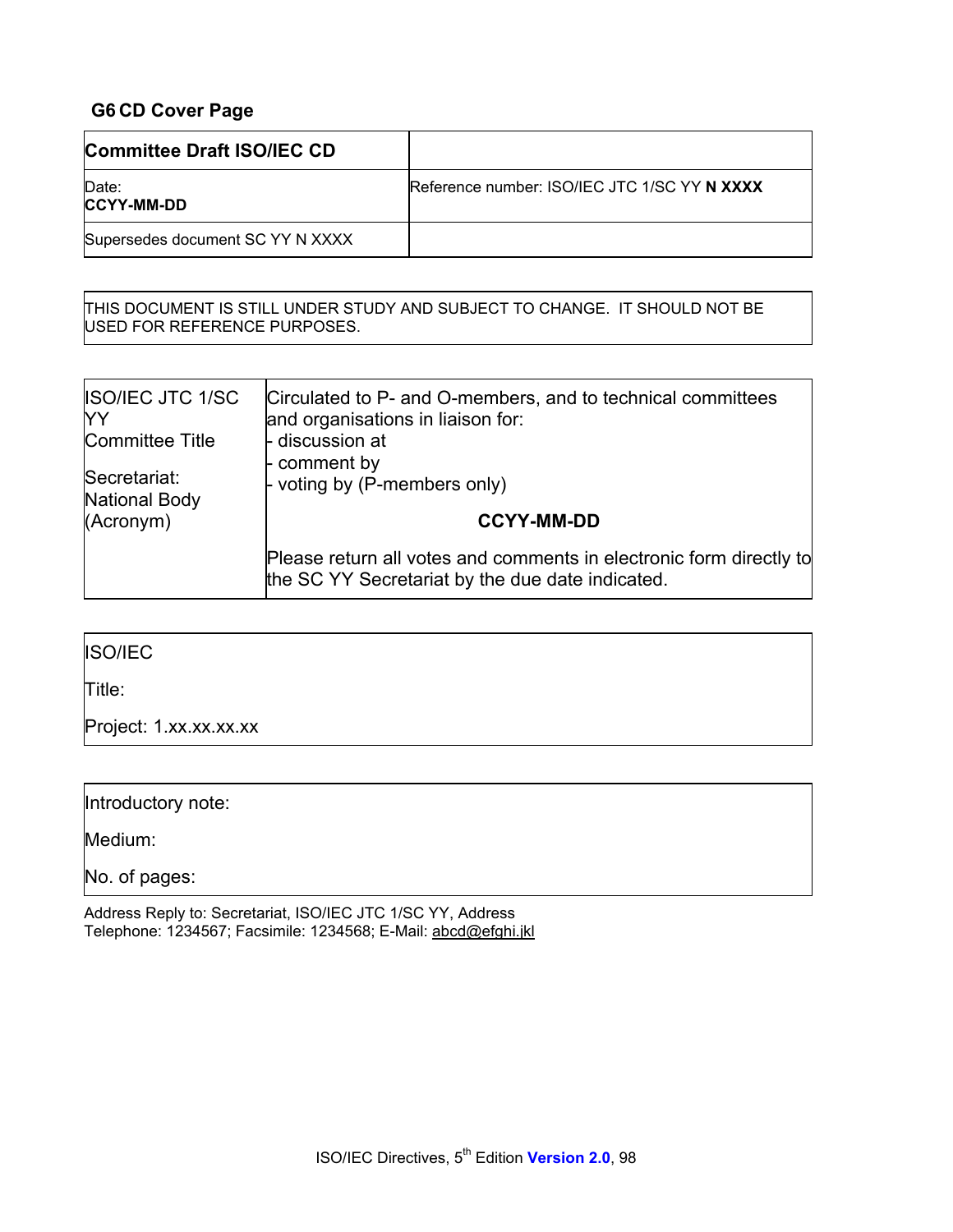## **G7 FCD Cover Page**

| <b>Final Committee Draft ISO/IEC FCD</b> |                                                        |
|------------------------------------------|--------------------------------------------------------|
| Date:<br><b>CCYY-MM-DD</b>               | Reference number: ISO/IEC JTC 1/SC YY N<br><b>XXXX</b> |
| Supersedes document SC YY N XXXX         |                                                        |

THIS DOCUMENT IS STILL UNDER STUDY AND SUBJECT TO CHANGE. IT SHOULD NOT BE USED FOR REFERENCE PURPOSES.

| <b>ISO/IEC JTC 1/SC</b><br>YY<br><b>Committee Title</b> | Circulated to P- and O-members, and to technical committees<br>and organisations in liaison for voting (P-members only) by: |
|---------------------------------------------------------|-----------------------------------------------------------------------------------------------------------------------------|
| Secretariat:                                            | <b>CCYY-MM-DD</b>                                                                                                           |
| <b>National Body</b><br>(Acronym)                       | Please return all votes and comments in electronic form directly to<br>the SC YY Secretariat by the due date indicated.     |

## ISO/IEC

Title:

Project: 1.xx.xx.xx.xx

| Introductory note: |  |
|--------------------|--|
|--------------------|--|

Medium:

No. of pages: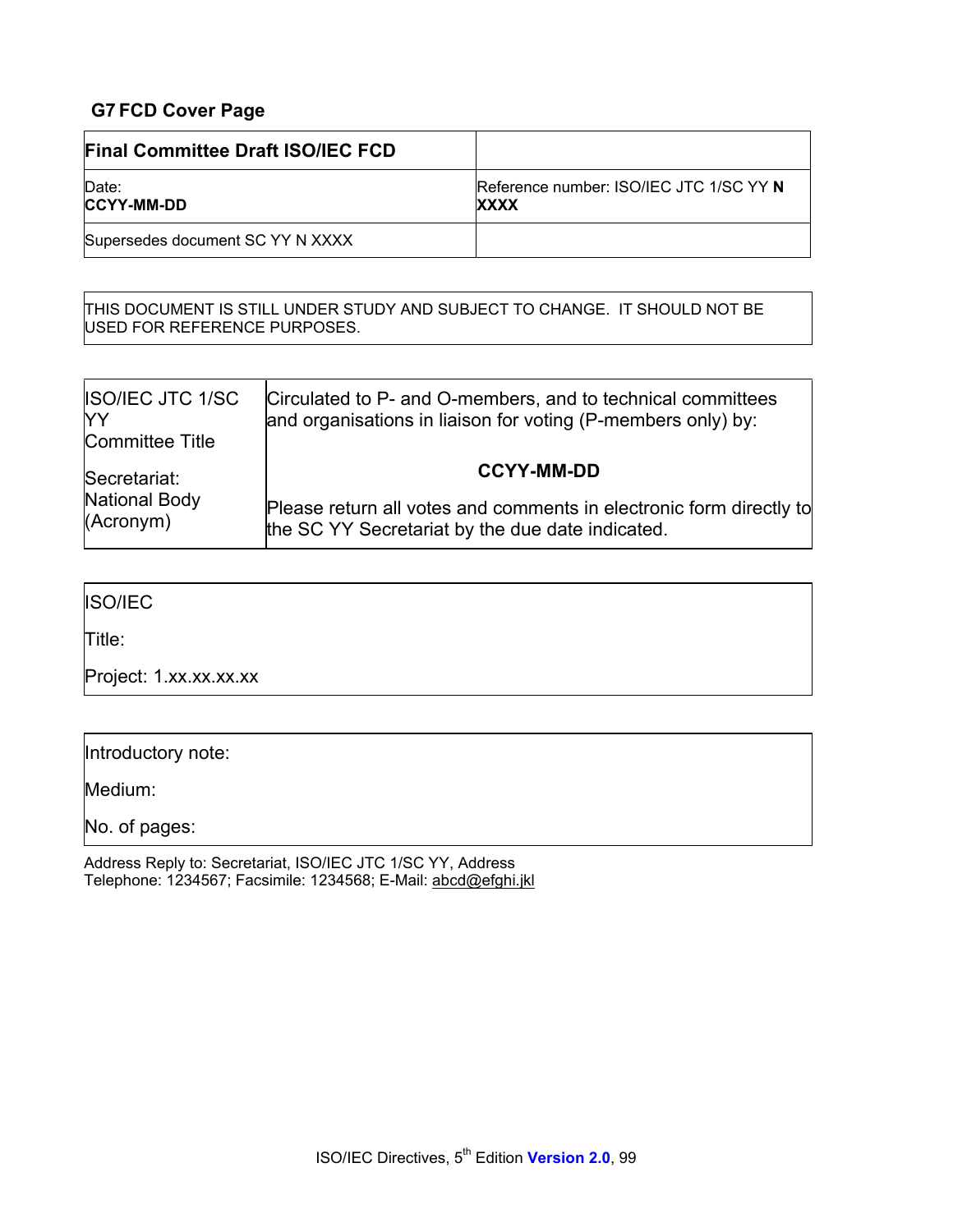## **G8 CD/FCD Letter Ballot**

Vote on Committee Draft **ISO/IEC** XXXXX

| Date of circulation:<br><b>CCYY-MM-DD</b> | Reference number ISO/IEC JTC 1/SC YY N XXXX |
|-------------------------------------------|---------------------------------------------|
| Closing date:<br><b>CCYY-MM-DD</b>        |                                             |

| ISO/IEC JTC 1/SC YY<br>Committee Title | Circulated to P-members of the committee for voting                           |
|----------------------------------------|-------------------------------------------------------------------------------|
| Secretariat: National Body             | Please return all votes and comments in electronic form directly to the SC YY |
| (Acronym)                              | Secretariat by the due date indicated.                                        |

ISO/IEC

Title:

Project: 1.xx.xx.xx.xx

#### **Vote:**

| . |                                                                                                  |
|---|--------------------------------------------------------------------------------------------------|
|   | APPROVAL OF THE DRAFT AS PRESENTED                                                               |
|   | APPROVAL OF THE DRAFT WITH COMMENTS AS GIVEN ON THE ATTACHED                                     |
|   | general:                                                                                         |
|   | technical:                                                                                       |
|   | editorial:                                                                                       |
|   | DISAPPROVAL OF THE DRAFT FOR REASONS ON THE ATTACHED                                             |
|   | Acceptance of these reasons and appropriate changes in the text will change our vote to approval |
|   | ABSTENTION (FOR REASONS BELOW):                                                                  |
|   |                                                                                                  |

P-member voting:

National Body (Acronym)

Date:

CCYY-MM-DD

Submitted by:

Name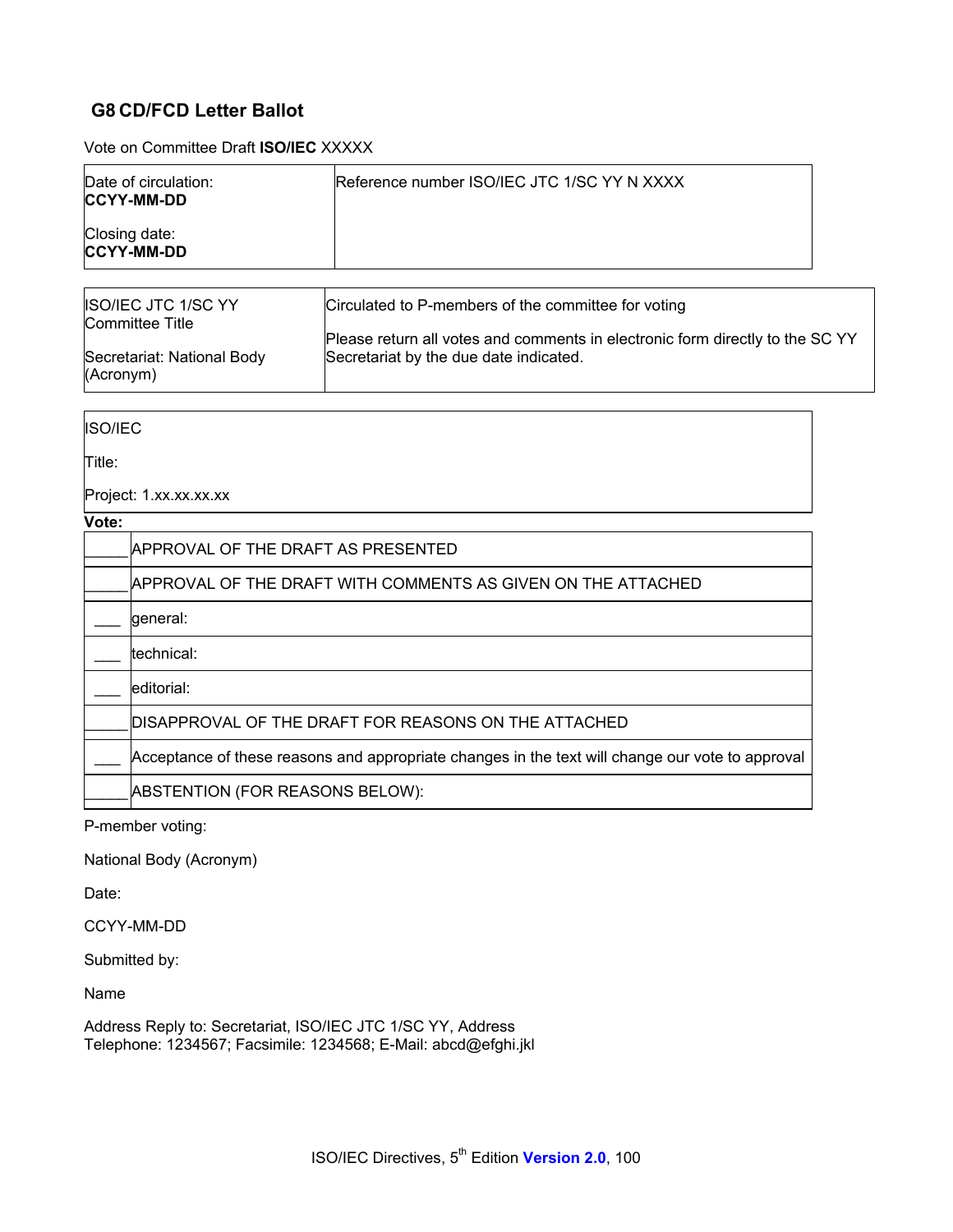## **G9 FDIS Cover Page**

## FINAL DRAFT

## INTERNATIONAL **STANDARD**

## **ISO/IEC FDIS 00000-0**

ISO/IEC JTC 1/SC **0** 

Secretariat: **XXX** 

Voting begins on: **CCYY-MM-DD**

Voting terminates on: **CCYY-MM-DD**

## **English general title —**

**Part 0:** 

English part title

*Titre général en français — Partie 0: Titre de partie en français*

IN ADDITION TO THEIR EVALUATION AS BEING ACCEPTABLE FOR INDUSTRIAL, TECHNOLOGICAL, COMMERCIAL AND USER PURPOSES, DRAFT INTERNATIONAL STANDARDS MAY ON OCCASION HAVE TO BE CONSIDERED IN THE LIGHT OF THEIR POTENTIAL TO BECOME STANDARDS TO WHICH REFERENCE MAY BE MADE IN NATIONAL REGULATIONS.

Reference number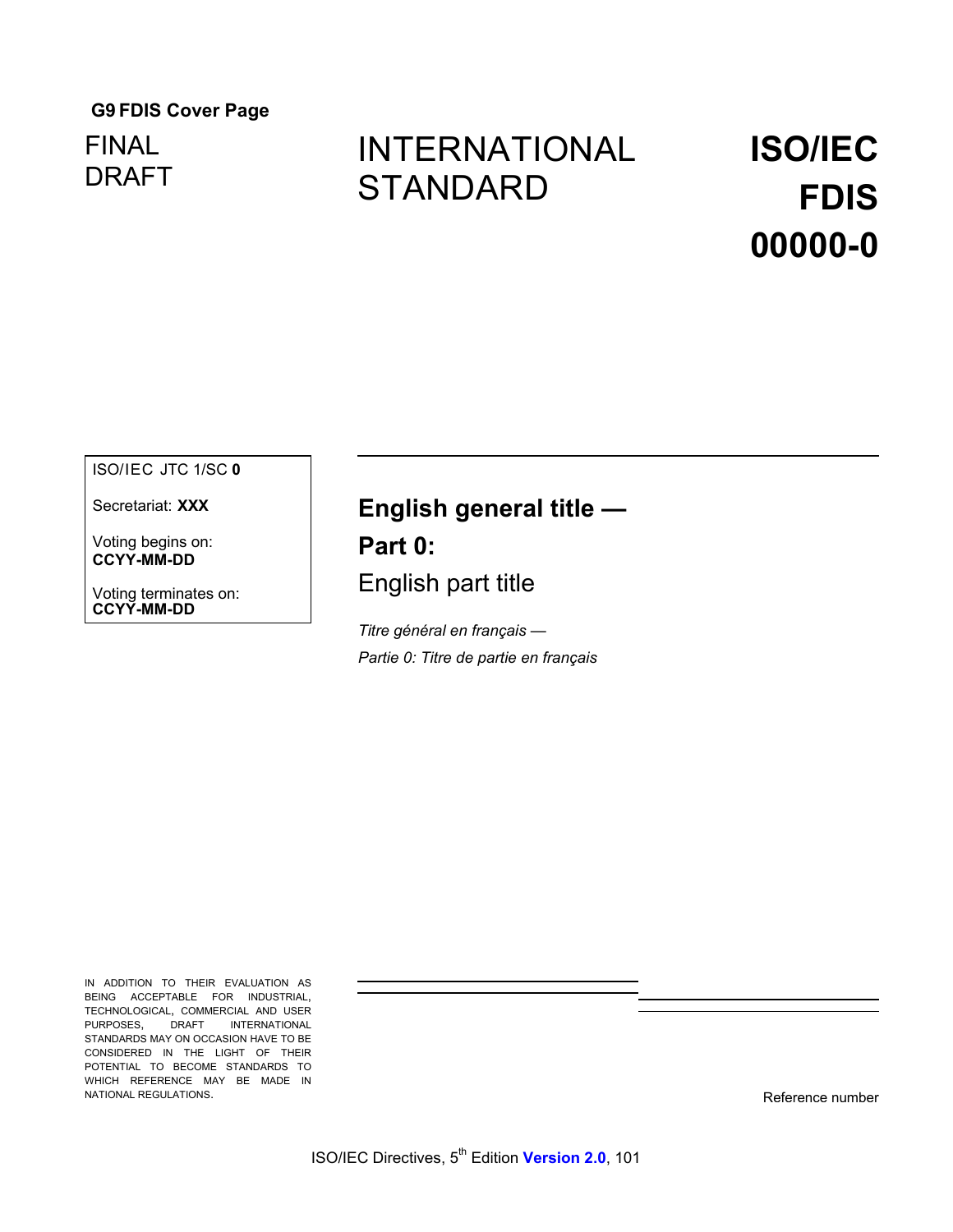## **G10 FDIS Letter Ballot**

© ISO/IEC 1998



**VOTE ON FINAL DRAFT**

| <b>VOTE ON ISO/IEC FDIS</b> |                      |  |
|-----------------------------|----------------------|--|
| Date                        | <b>ISO/IEC JTC 1</b> |  |
| National body               |                      |  |

Circulated to all national bodies for voting in accordance with 12.7.2 of the ISO/IEC JTC 1 Directives. All national bodies are invited to vote.

**P-members of the joint technical committee concerned have an obligation to vote.**

To cast a vote on a Final Draft International Standard, national bodies shall complete and sign this ballot paper, **and return it to the ISO Central Secretariat.** 

If a national body votes affirmatively, it shall not submit comments. If a national body finds the FDIS unacceptable, it shall vote negatively and state the technical reasons.

**ISO/IEC FDIS**

Title

\_\_\_ **We approve the technical content of the draft as presented**

\_\_\_ **We disapprove for the technical reasons stated**

Remarks:

\_\_\_ **We abstain** 

**Signature**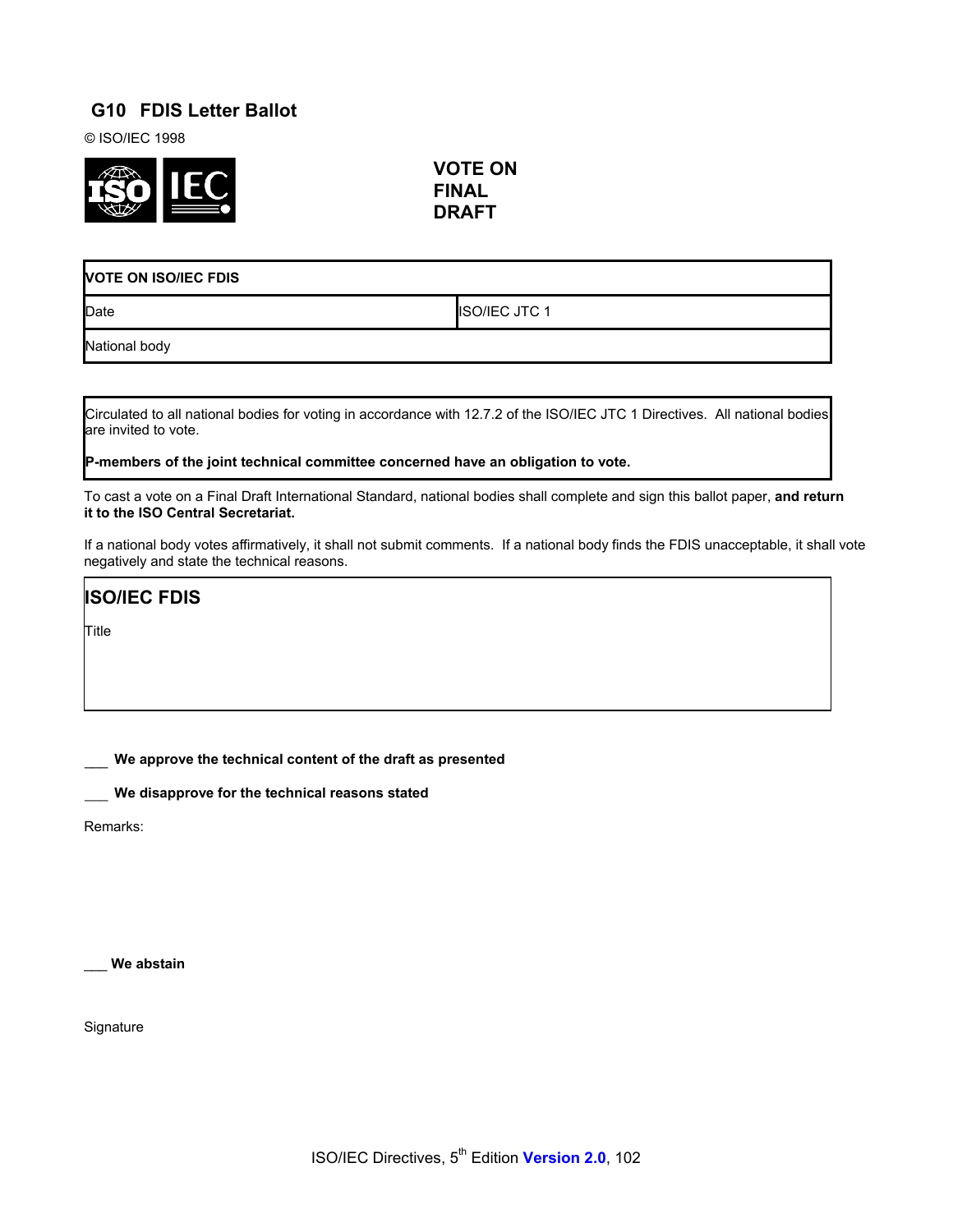## **G11 Explanatory Report**

| <b>EXPLANATORY REPORT</b>         | <b>ISO/IEC</b>                       |
|-----------------------------------|--------------------------------------|
| <b>ISO/IEC JTC 1/SC YY N XXXX</b> |                                      |
| Will supersede: SC YY N XXXX      | Secretariat: National Body (Acronym) |

This form should be sent to ITTF, together with the committee draft, by the secretariat of the joint technical committee or sub-committee concerned.

The accompanying document is submitted for circulation to member body vote as an FDIS, following consensus of the P-members of the committee obtained on:

#### CCYY-MM-DD

by postal ballot initiated on: CCYY-MM-DD

P-members in favour:

P-members voting against:

P-members abstaining:

P-members who did not vote:

Remarks:

Project: JTC 1.xx.xx.xx.xx

I hereby confirm that this draft meets the requirements of part 2 of the ISO/IEC **Directives** 

Date: CCYY-MM-DD

Name and signature of secretary: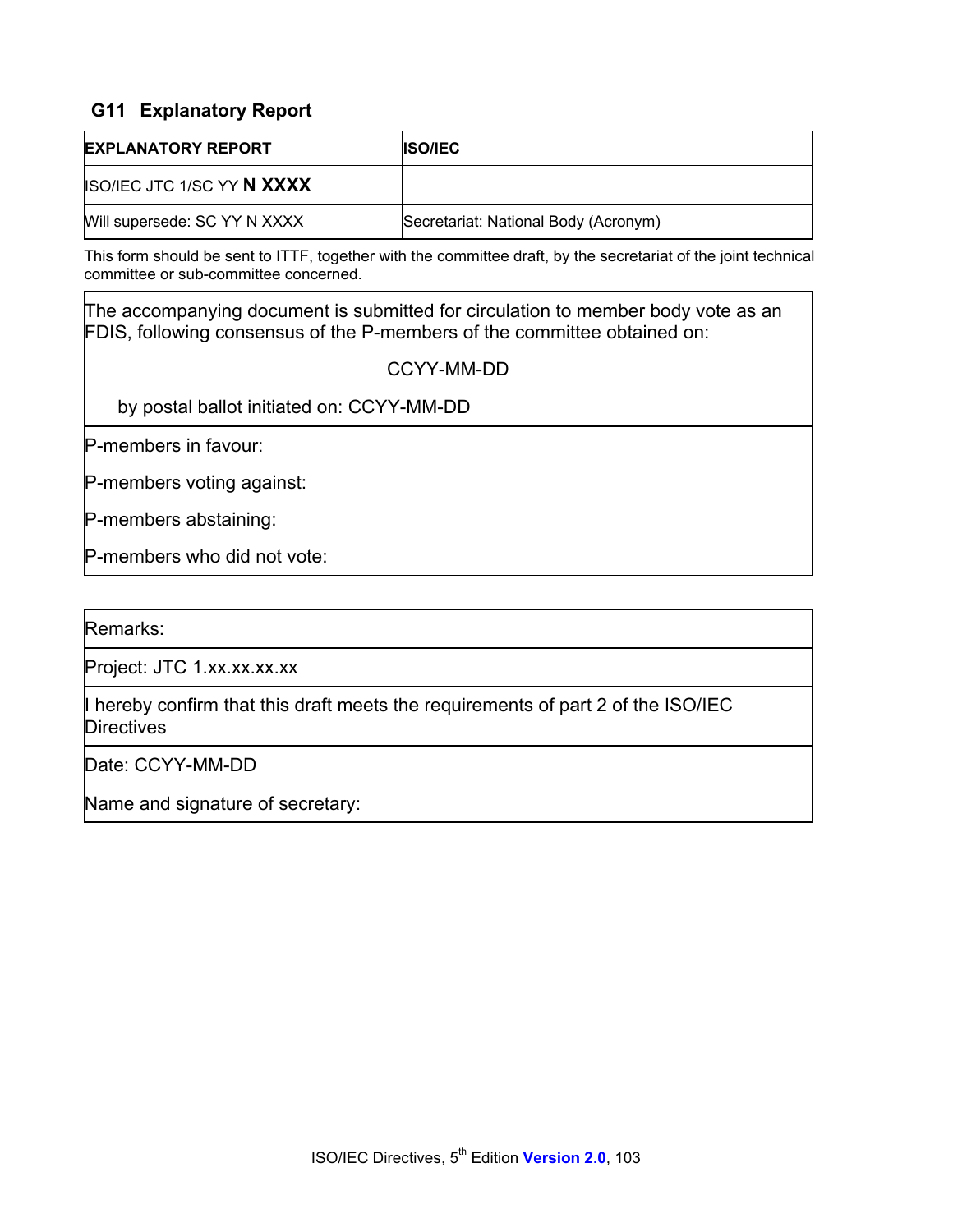## **G12 FDAM Cover Page**  FINAL DRAFT

## AMENDMENT **ISO/IEC**

# **00000-0:CCYY FDAM 0**

#### ISO/IEC JTC 1/SC **0**

Secretariat: **XXX** 

Voting begins on: **CCYY-MM-DD**

Voting terminates on: **CCYY-MM-DD**

## **English general title —**

**Part 0:**  English part title

## AMENDMENT 0

*Titre général en français — Partie 0: Titre de partie en français*

*AMENDEMENT 0* 

IN ADDITION TO THEIR EVALUATION AS BEING ACCEPTABLE FOR INDUSTRIAL, TECHNOLOGICAL, COMMERCIAL AND USER PURPOSES, DRAFT INTERNATIONAL STANDARDS MAY ON OCCASION HAVE TO BE CONSIDERED IN THE LIGHT OF THEIR POTENTIAL TO BECOME STANDARDS TO WHICH REFERENCE MAY BE MADE IN NATIONAL REGULATIONS.

Reference number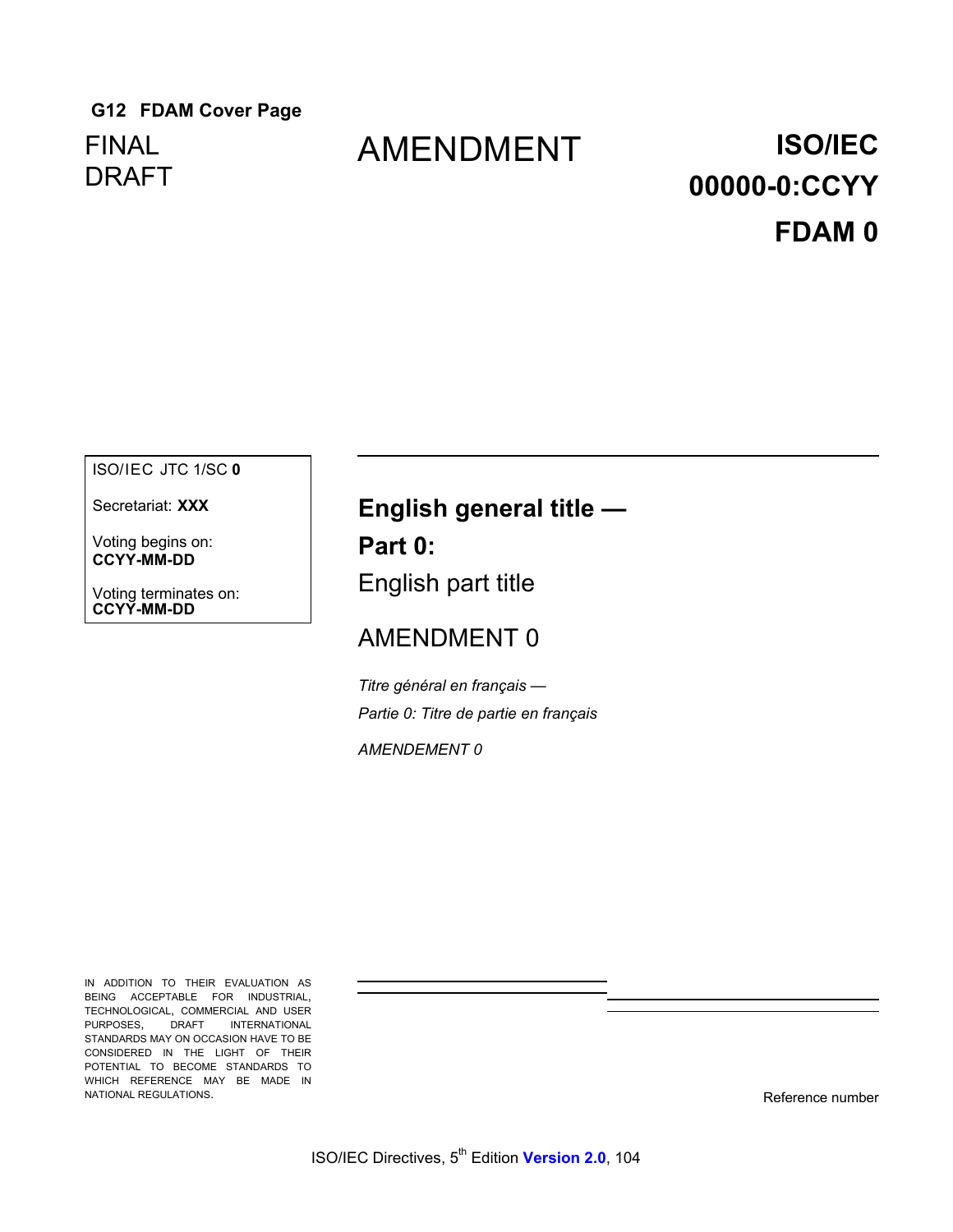## **G13 FDAM Letter Ballot**

© ISO/IEC 1998



**VOTE ON FINAL DRAFT**

| <b>VOTE ON ISO/IEC FDAM</b> |                      |
|-----------------------------|----------------------|
| Date                        | <b>ISO/IEC JTC 1</b> |
| National body               |                      |

Circulated to all national bodies for voting in accordance with 12.7.2 of the ISO/IEC JTC 1 Directives. All national bodies are invited to vote.

**P-members of the joint technical committee concerned have an obligation to vote.**

To cast a vote on a Final Draft Amendment, national bodies shall complete and sign this ballot paper, **and return it to the ISO Central Secretariat.** 

If a national body votes affirmatively, it shall not submit comments. If a national body finds the FDAM unacceptable, it shall vote negatively and state the technical reasons.

**ISO/IEC FDAM**

Title

\_\_\_ **We approve the technical content of the draft as presented**

\_\_\_ **We disapprove for the technical reasons stated**

Remarks:

\_\_\_ **We abstain** 

**Signature**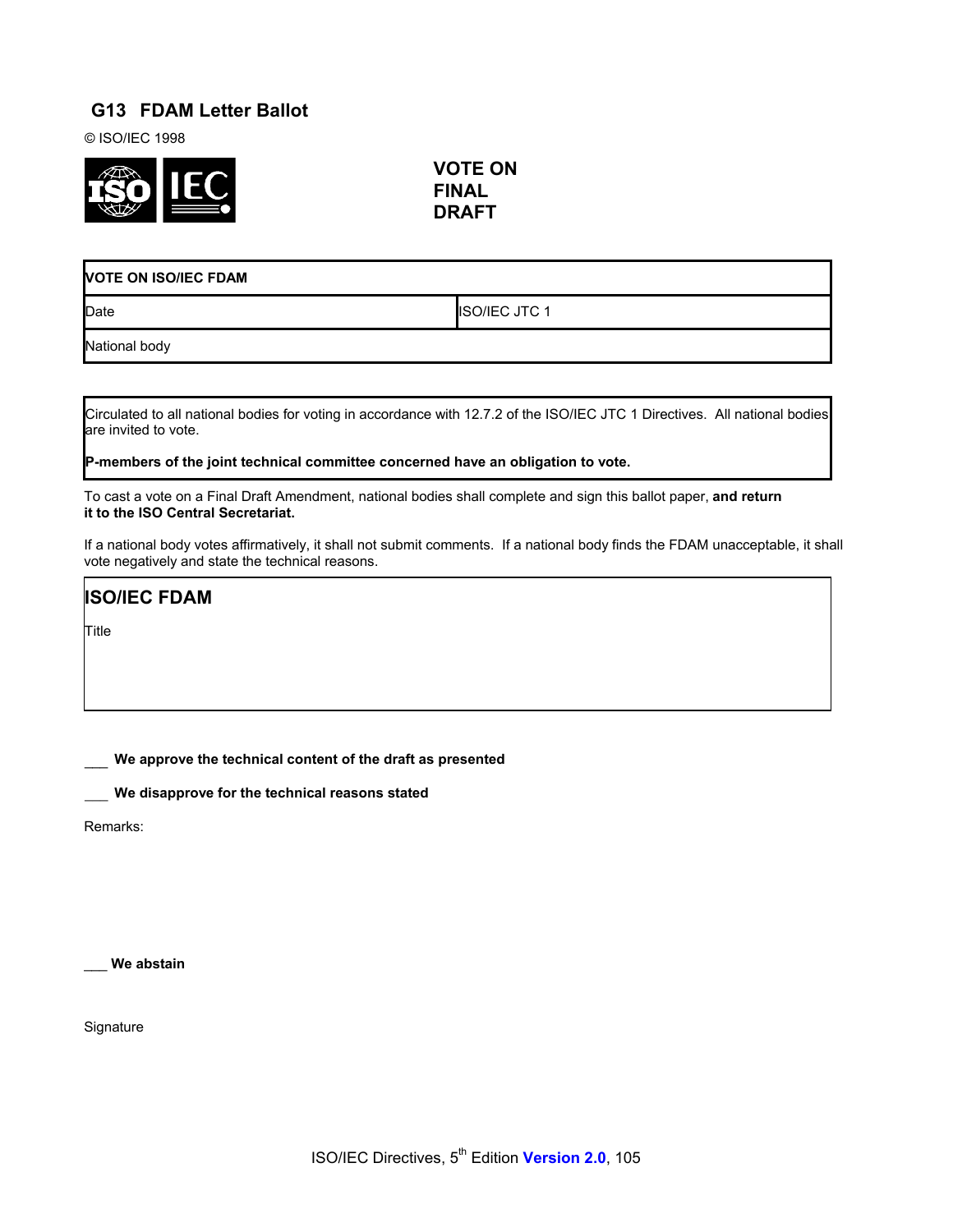## **G14 DTR Letter Ballot**

#### **Vote on Draft Technical Report DTR XXXXX**

| Date of circulation:<br><b>ICCYY-MM-DD</b> | Reference number ISO/IEC JTC 1 N XXXX |
|--------------------------------------------|---------------------------------------|
| Closing date:<br><b>CCYY-MM-DD</b>         |                                       |

| <b>ISO/IEC JTC 1</b><br>Information Technology | Circulated to P-members of the committee for voting                           |
|------------------------------------------------|-------------------------------------------------------------------------------|
| Secretariat: National                          | Please return all votes and comments in electronic form directly to the JTC 1 |
| Body (Acronym)                                 | Secretariat by the due date indicated.                                        |

#### ISO/IEC

Title:

Project: 1.xx.xx.xx.xx

#### **Vote:**

| APPROVAL OF THE DRAFT AS PRESENTED                                                               |
|--------------------------------------------------------------------------------------------------|
| APPROVAL OF THE DRAFT WITH COMMENTS AS GIVEN ON THE ATTACHED                                     |
| general:                                                                                         |
| technical:                                                                                       |
| editorial:                                                                                       |
| DISAPPROVAL OF THE DRAFT FOR REASONS ON THE ATTACHED                                             |
| Acceptance of these reasons and appropriate changes in the text will change our vote to approval |
| ABSTENTION (FOR REASONS BELOW):                                                                  |

P-member voting:

National Body (Acronym)

Date: CCYY-MM-DD

Submitted by:

Name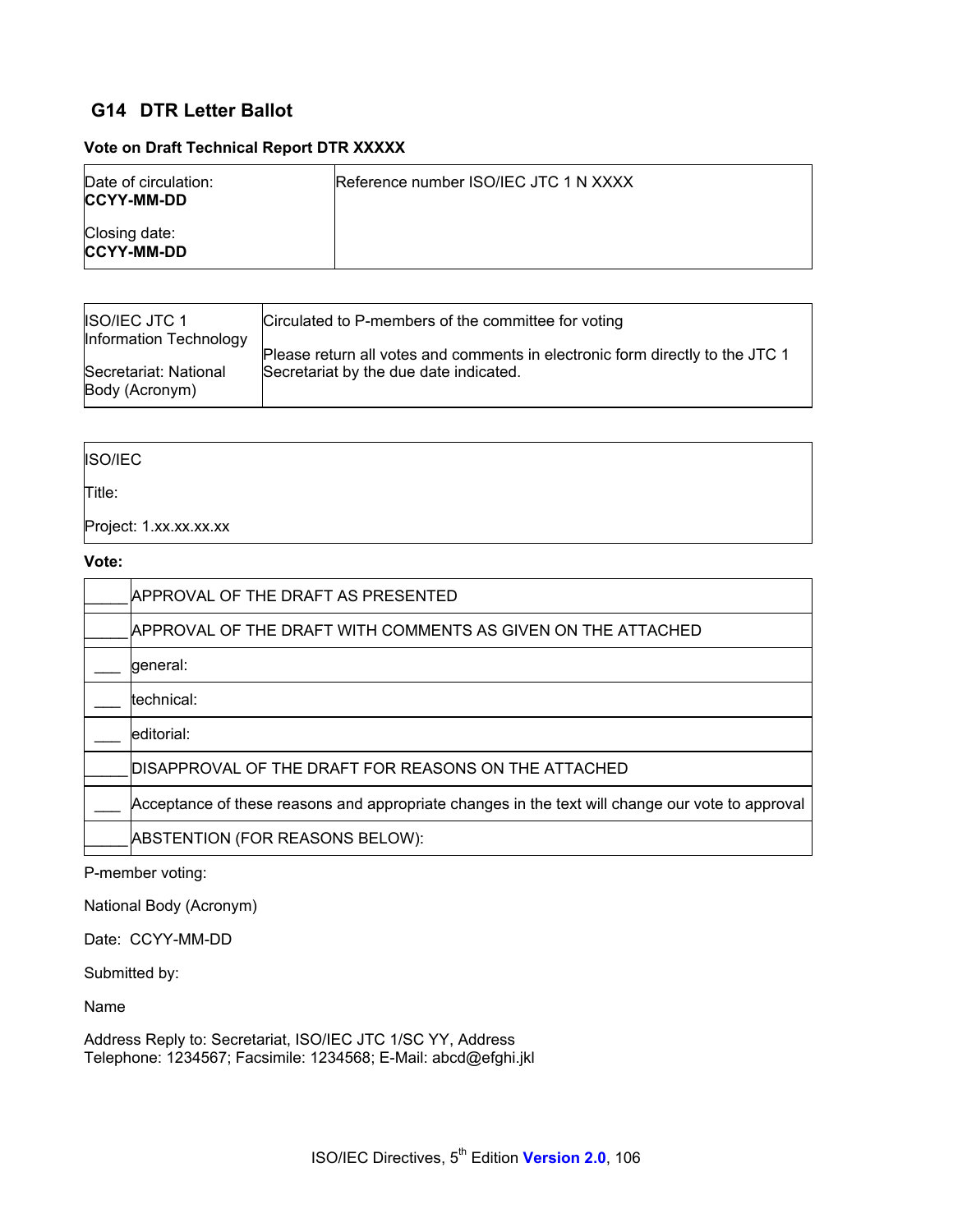## **G15 FDISP Cover Page**

FINAL DRAFT

## INTERNATIONAL STANDARDIZED PROFILE

## **ISO/IEC FDISP 00000-0**

#### ISO/IEC JTC 1/SC **0**

Secretariat: **XXX** 

Voting begins on: **CCYY-MM-DD**

Voting terminates on: **CCYY-MM-DD**

## **English general title —**

**Part 0:**  English part title

*Titre général en français — Partie 0: Titre de partie en français*

IN ADDITION TO THEIR EVALUATION AS BEING ACCEPTABLE FOR INDUSTRIAL, TECHNOLOGICAL, COMMERCIAL AND USER PURPOSES, DRAFT INTERNATIONAL STANDARDS MAY ON OCCASION HAVE TO BE CONSIDERED IN THE LIGHT OF THEIR POTENTIAL TO BECOME STANDARDS TO WHICH REFERENCE MAY BE MADE IN NATIONAL REGULATIONS.

Reference number ISO/IEC FDISP 00000-0:1998(E)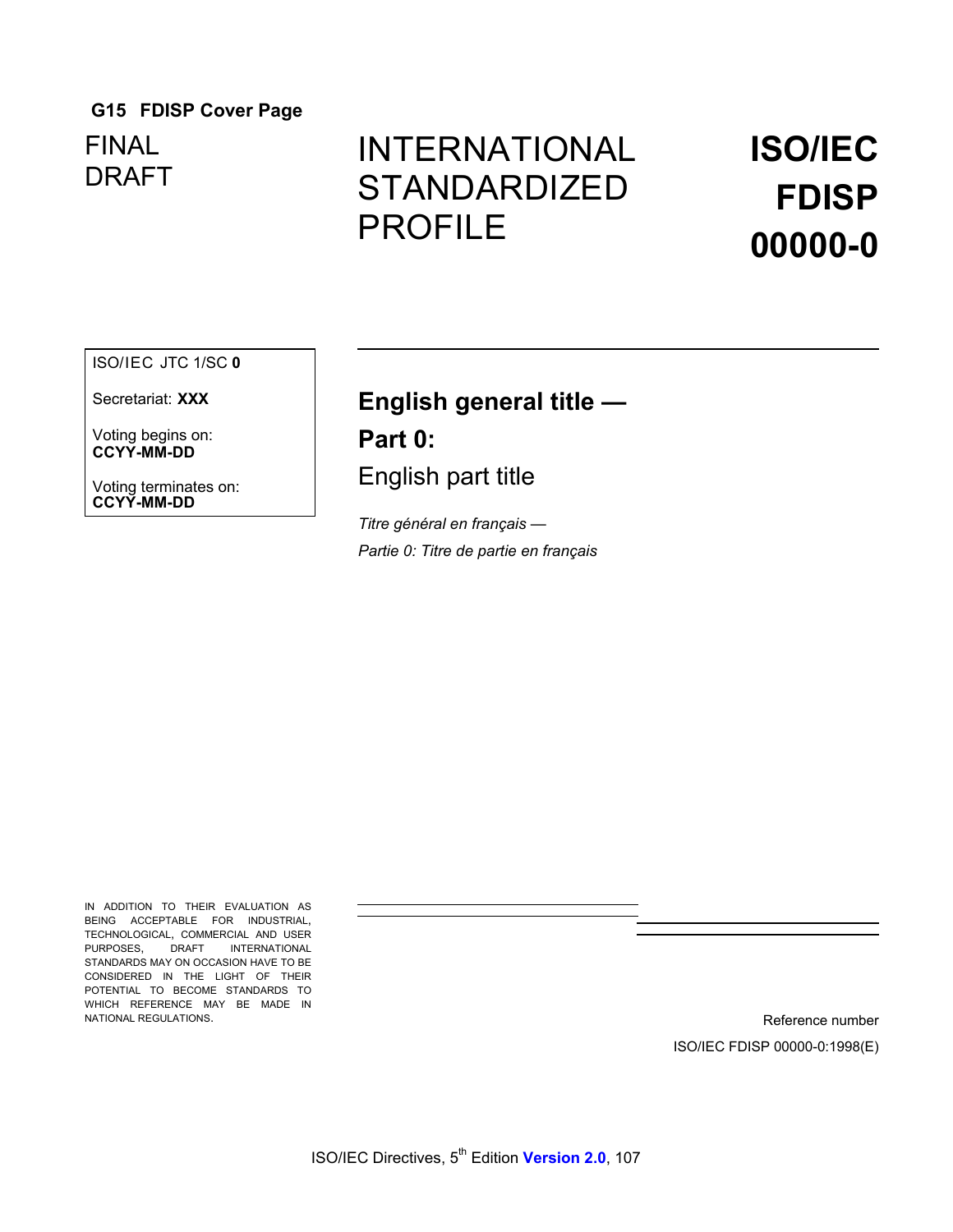# **G16 FDISP Letter Ballot**

© ISO/IEC 1998



**VOTE ON FINAL DRAFT**

| <b>VOTE ON ISO/IEC FDISP</b> |                      |
|------------------------------|----------------------|
| Date                         | <b>ISO/IEC JTC 1</b> |
| National body                |                      |

Circulated to all national bodies for voting in accordance with 12.7.2 of the ISO/IEC JTC 1 Directives. All national bodies are invited to vote.

**P-members of the joint technical committee concerned have an obligation to vote.**

To cast a vote on a Final Draft International Standardized Profile, national bodies shall complete and sign this ballot paper, **and return it to the ISO Central Secretariat.** 

If a national body votes affirmatively, it shall not submit comments. If a national body finds the FDISP unacceptable, it shall vote negatively and state the technical reasons.

**ISO/IEC FDISP**

Title

\_\_\_ **We approve the technical content of the draft as presented**

\_\_\_ **We disapprove for the technical reasons stated**

Remarks:

\_\_\_ **We abstain** 

**Signature**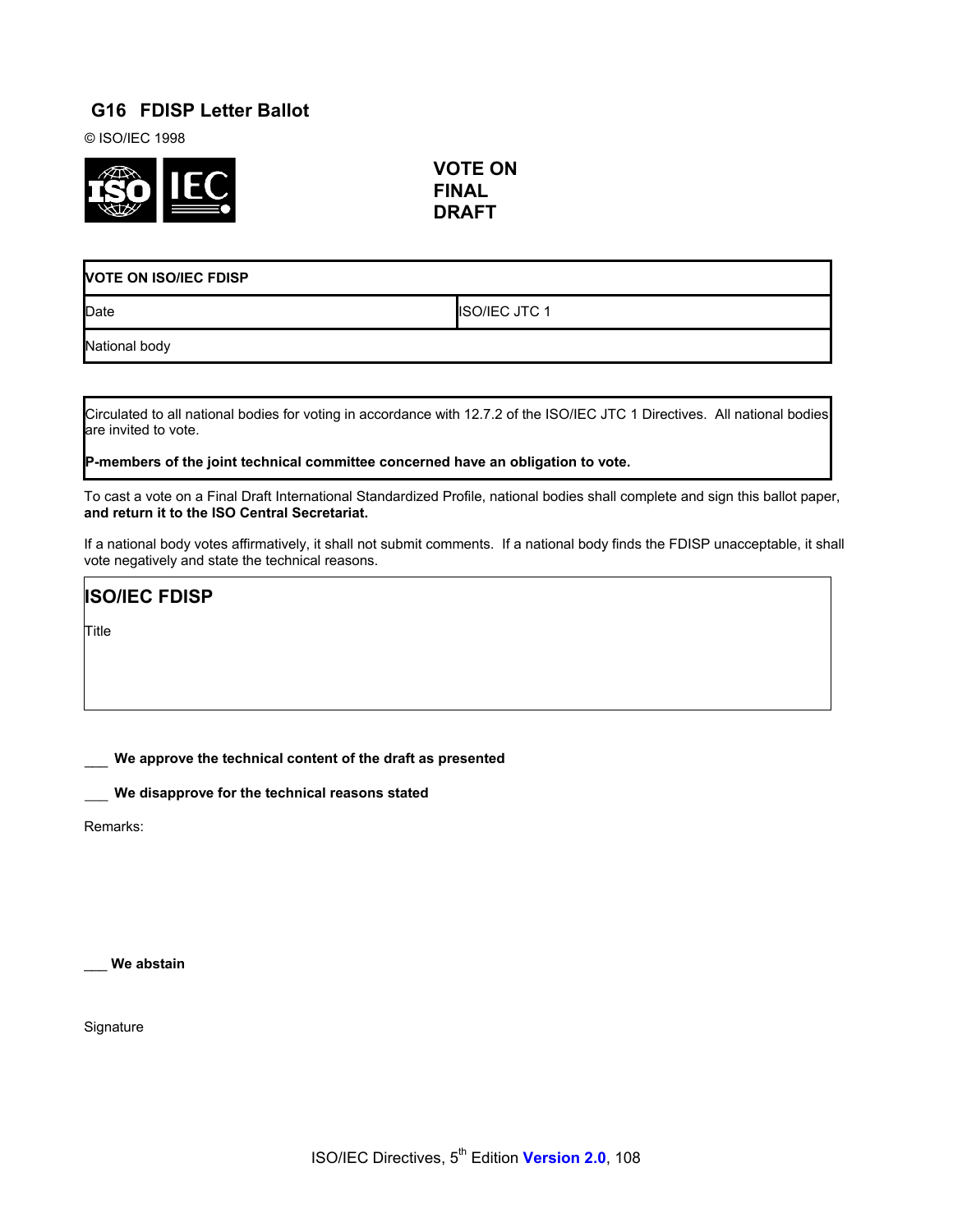# **G17 Fast-track DIS Cover Page**

### **DRAFT INTERNATIONAL STANDARD** ISO/IEC DIS 00000-00

Attributed to ISO/IEC JTC 1 by the Central Secretariat (see page ii)

Voting begins on Voting terminates on

CCYY-MM-DD CCYY-MM-DD

INTERNATIONAL RGANISATION FOR STANDARDIZATION • ORGANISATION INTERNATIONALE DE NORMALISATION INTERNATIONAL ELECTROTECHNICAL COMMISSION • COMMISSION ÉLECTROTECHNIQUE INTERNATIONALE

# **FAST-TRACK PROCEDURE**

# **General title E —**

Part 00: **Part title E**  [Revision of xxx edition (ISO 00000:CCYY)]

*Titre général F —*

*Partie 00: Titre de partie F*

. . . . . . . . . . . . . . . .

**To expedite distribution, this document is circulated as received from the committee secretariat. Pour accélérer la distribution, le présent document est distribué tel qu'il est parvenu du secrétariat du comité.**

THIS DOCUMENT IS A DRAFT CIRCULATED FOR COMMENT AND APPROVAL. IT IS THEREFORE SUBJECT TO CHANGE AND MAY NOT BE REFERRED TO AS AN INTERNATIONAL STANDARD UNTIL PUBLISHED AS SUCH.

IN ADDITION TO THEIR EVALUATION AS BEING ACCEPTABLE FOR INDUSTRIAL, TECHNOLOGICAL, COMMERCIAL AND USER PURPOSES, DRAFT INTERNATIONAL STANDARDS MAY ON OCCASION HAVE TO BE CONSIDERED IN THE LIGHT OF THEIR POTENTIAL TO BECOME STANDARDS TO WHICH REFERENCE MAY BE MADE IN NATIONAL REGULATIONS.

© International Organisation for Standardization, CCYY

International Electrotechnical Commission, CCYY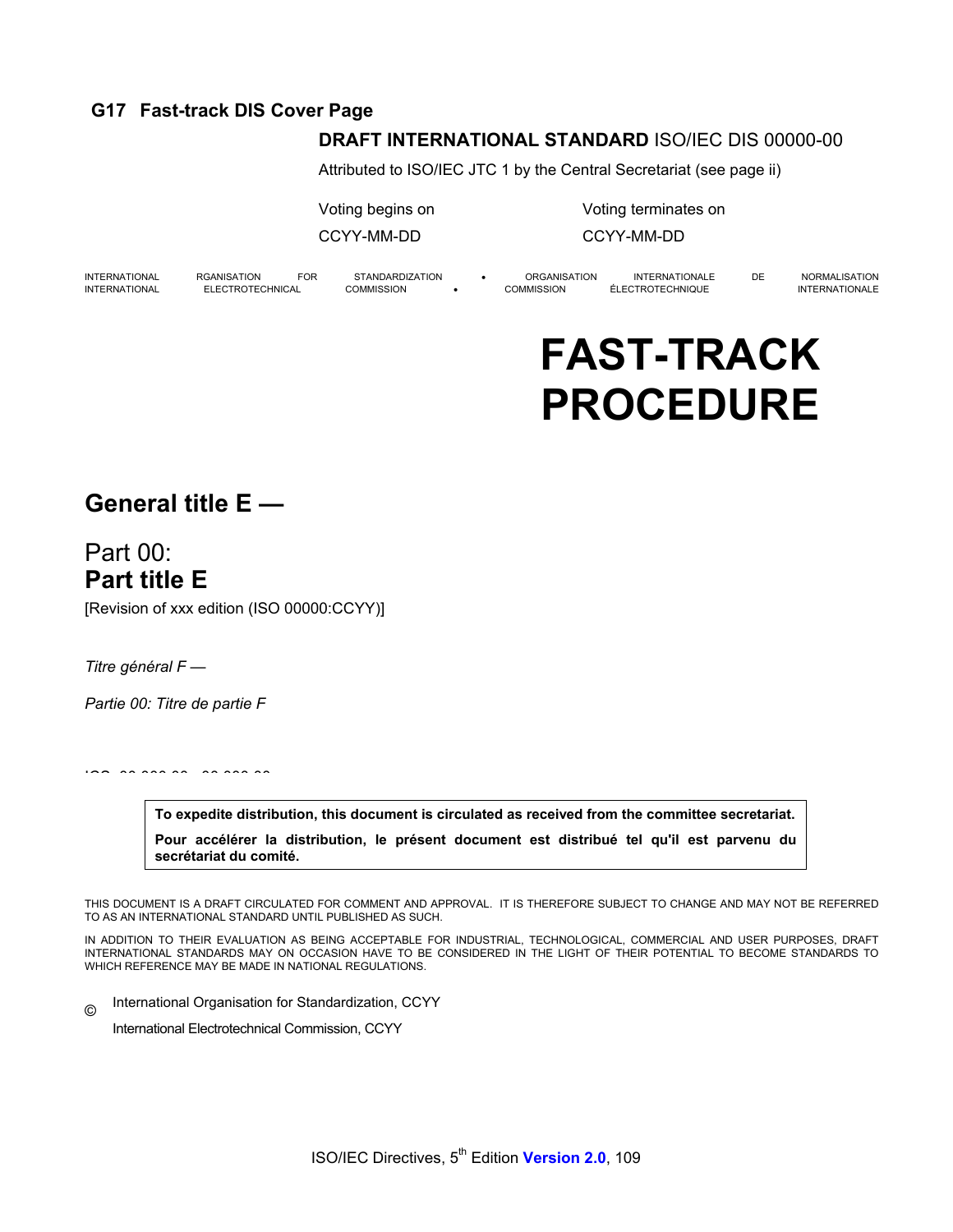# **G18 DIS Letter Ballot**

© ISO/IEC CCYY



**VOTE ON ENQUIRY DRAFT**

# **VOTE ON ISO/IEC DIS**  Date **ISO/IEC JTC 1**

National body

Circulated to all national bodies for voting in accordance with the ISO/IEC JTC 1 Directives. All national bodies are invited to vote.

**P-members of the joint technical committee concerned have an obligation to vote.**

To cast a vote on a Draft International Standard, national bodies shall complete and sign this ballot paper, **and return it to the ISO Central Secretariat.** 

If a national body votes affirmatively, it shall not submit comments. If a national body finds the DIS unacceptable, it shall vote negatively and state the technical reasons.

**ISO/IEC DIS** 

Title

\_\_ **We approve the technical content of the draft** 

\_\_\_ as presented

\_\_\_ with comments (editorial or other) appended

#### \_\_ **We disapprove for the technical reasons stated**

The reasons for our disapproval are the following (use a separate page as annex, if necessary)

\_\_\_ Acceptance of specified technical modifications will change our vote to approval

**\_\_\_ We abstain**

**Signature**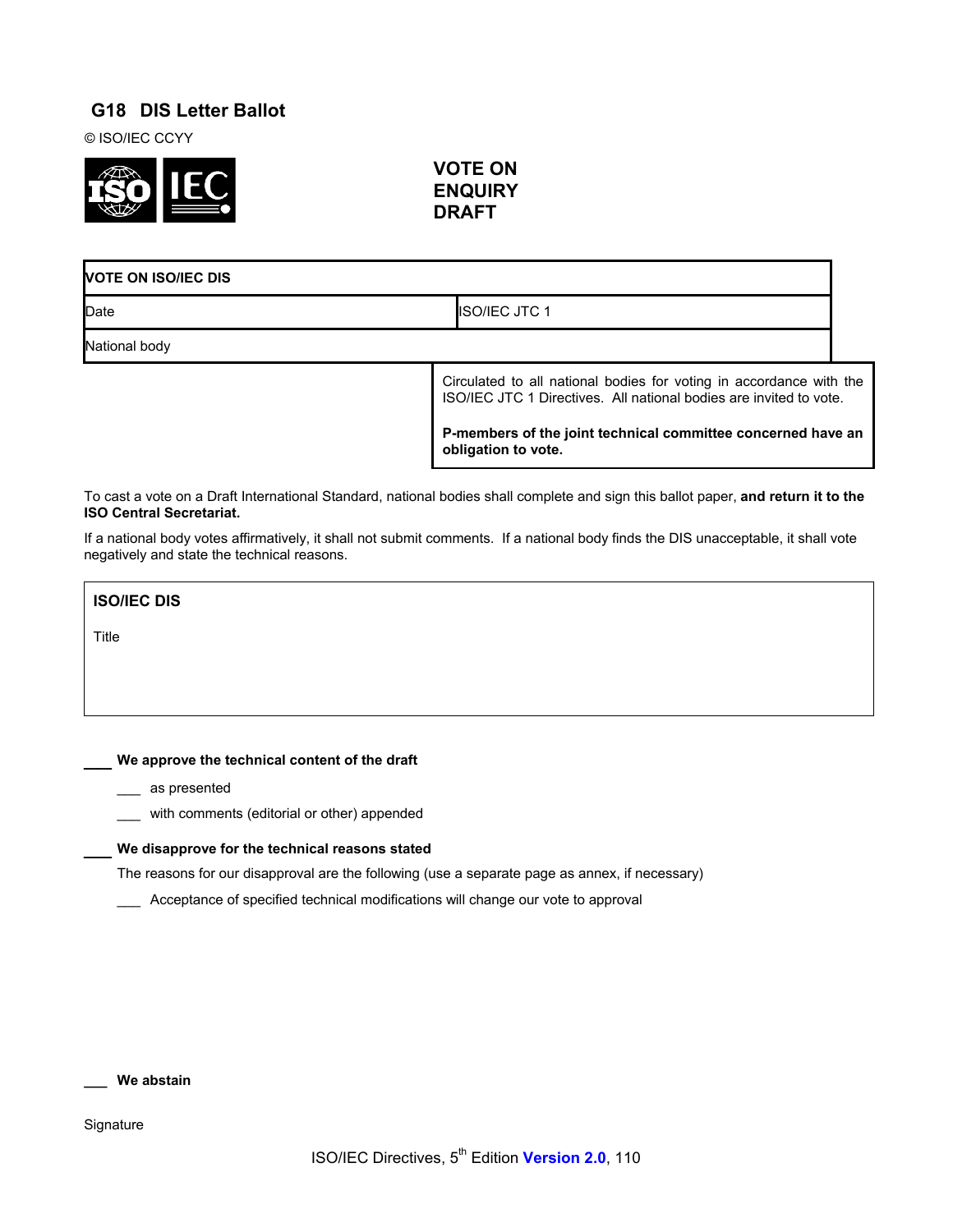# **G19 DCOR Letter Ballot**

#### **Vote on DCOR X to ISO/IEC XXXXX**

|                        | Date of circulation:<br><b>CCYY-MM-DD</b>     |  | Reference number ISO/IEC JTC 1/SC YY N XXXX                                                                             |
|------------------------|-----------------------------------------------|--|-------------------------------------------------------------------------------------------------------------------------|
| Closing date:          | <b>CCYY-MM-DD</b>                             |  |                                                                                                                         |
|                        |                                               |  |                                                                                                                         |
|                        | ISO/IEC JTC 1/SC YY<br><b>Committee Title</b> |  | Circulated to P-members of the committee for voting                                                                     |
|                        | Secretariat: National                         |  | Please return all votes and comments in electronic form directly to the SC YY<br>Secretariat by the due date indicated. |
|                        | Body (Acronym)                                |  |                                                                                                                         |
|                        |                                               |  |                                                                                                                         |
| <b>ISO/IEC</b>         |                                               |  |                                                                                                                         |
| Title:                 |                                               |  |                                                                                                                         |
| Project: 1.xx.xx.xx.xx |                                               |  |                                                                                                                         |
| Vote:                  |                                               |  |                                                                                                                         |
|                        | APPROVAL OF THE DRAFT AS PRESENTED            |  |                                                                                                                         |
|                        |                                               |  | APPROVAL OF THE DRAFT WITH COMMENTS AS GIVEN ON THE ATTACHED                                                            |
|                        | general:                                      |  |                                                                                                                         |
|                        | technical:                                    |  |                                                                                                                         |
|                        | editorial:                                    |  |                                                                                                                         |
|                        |                                               |  | DISAPPROVAL OF THE DRAFT FOR REASONS ON THE ATTACHED                                                                    |
|                        |                                               |  | Acceptance of these reasons and appropriate changes in the text will change our vote to approval                        |
|                        | ABSTENTION (FOR REASONS BELOW):               |  |                                                                                                                         |
|                        | P-member voting:                              |  |                                                                                                                         |
|                        |                                               |  |                                                                                                                         |

National Body (Acronym)

Date:

CCYY-MM-DD

Submitted by:

Name

Address Reply to: Secretariat, ISO/IEC JTC 1/SC YY, Address Telephone: 1234567; Facsimile: 1234568; E-Mail: abcd@efghi.jkl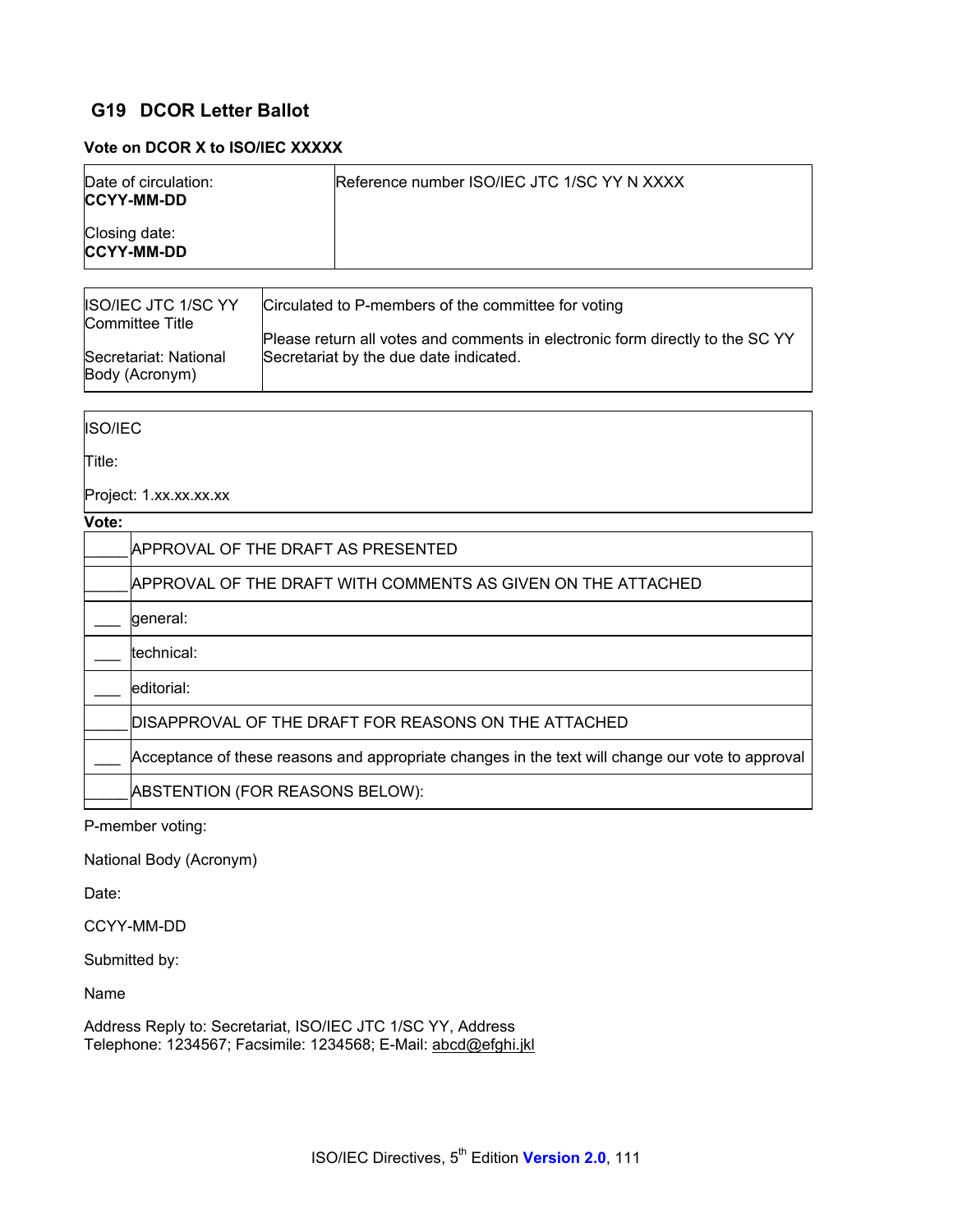# INTERNATIONAL **STANDARD**

# **ISO/IEC 00000-0**

xxxxxxxx edition CCYY-MM-DD

# **English general title — Part 0:**  English part title

*Titre général en français — Partie 0: Titre de partie en français*

Reference number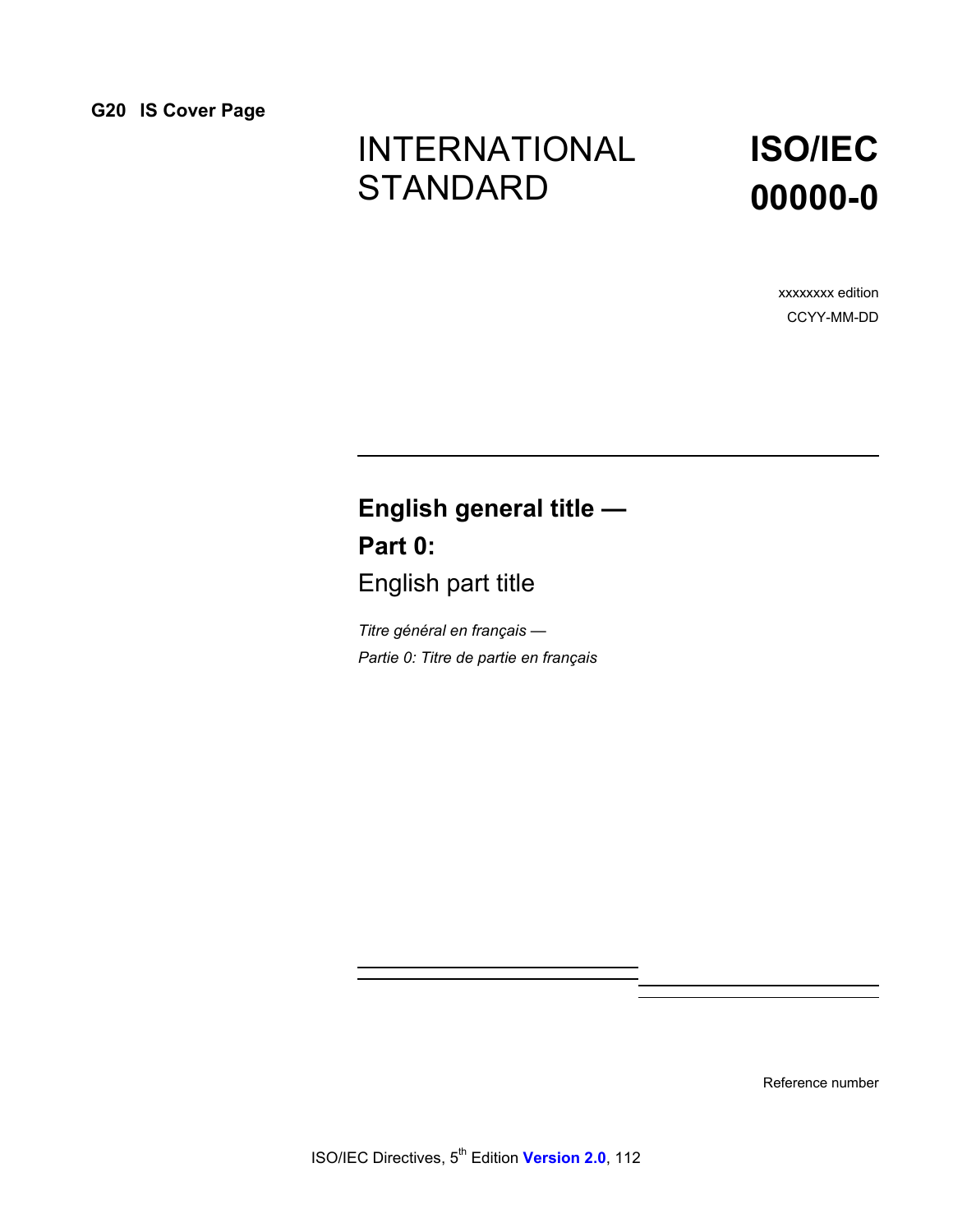### **G21 Amendment Cover Page**

# INTERNATIONAL **STANDARD**

# **ISO/IEC 00000-0**

xxxxxxxx edition CCYY-MM-DD

**AMENDMENT 0** CCYY-MM-DD

# **English general title — Part 0:**  English part title

# AMENDMENT 0

*Titre général en français — Partie 0: Titre de partie en français*

*AMENDEMENT 0* 

Reference number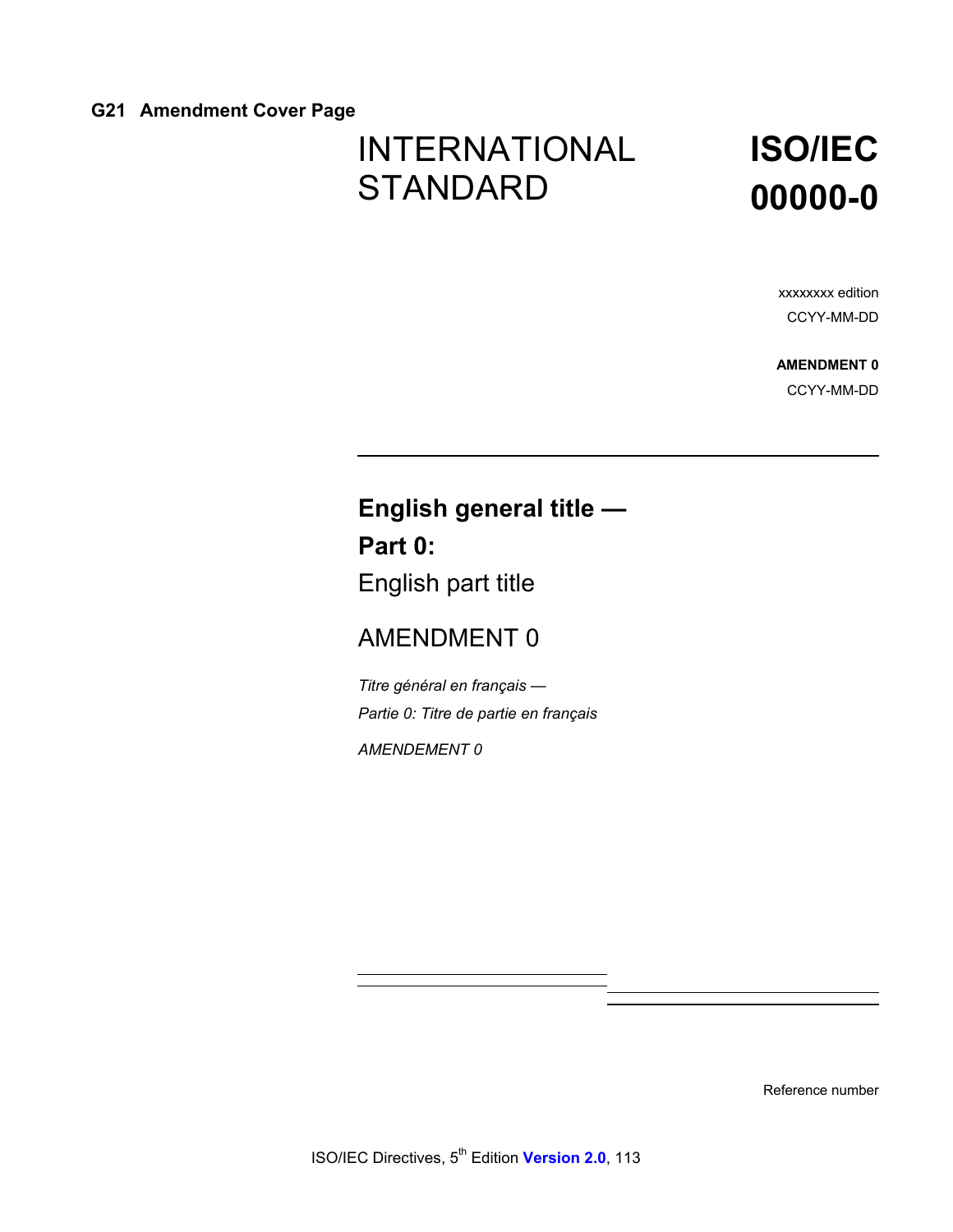# **G22 Technical Corrigendum Cover Page**

### **INTERNATIONAL STANDARD ISO/IEC 00000:CCYY**

TECHNICAL CORRIGENDUM 0

Published CCYY-MM-DD

| <b>INTERNATIONAL</b> | ORGANISATION     | <b>FOR</b> | STANDARDIZATION | ORGANISATION | <b>INTERNATIONALE</b> | DE | NORMALISATION  |
|----------------------|------------------|------------|-----------------|--------------|-----------------------|----|----------------|
| <b>INTERNATIONAL</b> | ELECTROTECHNICAL |            | COMMISSION      | COMMISSION   | ÉLECTROTECHNIQUE      |    | INTERNATIONALE |
|                      |                  |            |                 |              |                       |    |                |

# **English title**

TECHNICAL CORRIGENDUM 0

*Titre français*

*RECTIFICATIF TECHNIQUE 0*

Technical Corrigendum 0 to International Standard ISO/IEC 00000:CCYY was prepared by Joint Technical Committee ISO/IEC JTC 1, *Titre du TC*, Subcommittee SC 0, *Titre du sous-comité*.

Début du texte du rectificatif

**ICS 00.000.000 Ref. No. ISO/IEC 00000:CCYY/Cor.0:CCYY(E)**

**Descriptors:** xxxxxxxxxx xxxxxx xxxxxxxx xxxxxxxx xxxxxx, xxxx xxxxxxxxxxxxxxxx xxxxxxxxxxx xxxxxxx xxxxx xxxxx xx.

 $\overline{a}$ 

© **ISO/IEC CCYY** 

Printed in Switzerland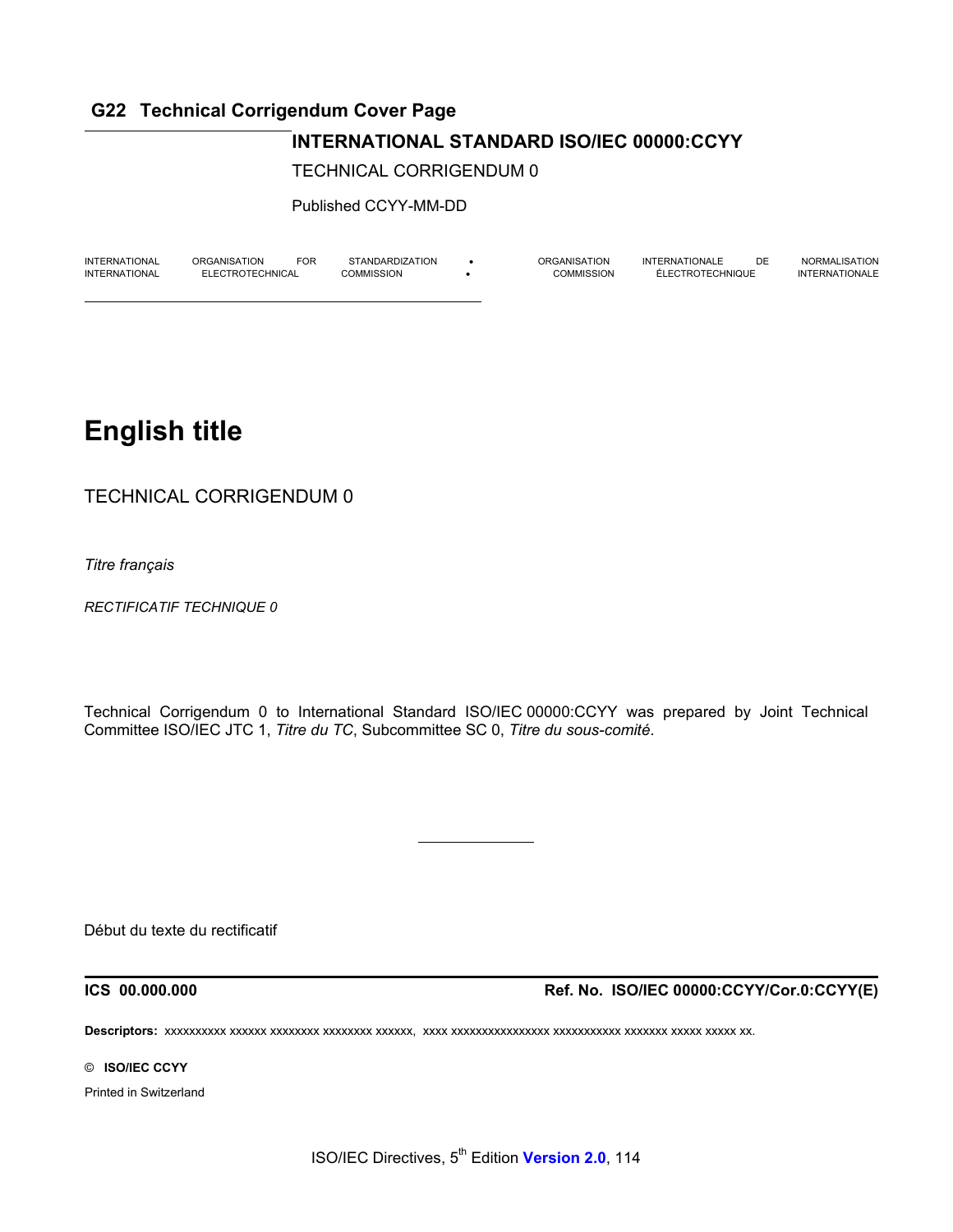# **TECHNICAL** REPORT

# **ISO/IEC TR 00000-0**

xxxxxxxx edition CCYY-MM-DD

# **English general title — Part 0:**  English part title

*Titre général en français — Partie 0: Titre de partie en français*

Reference number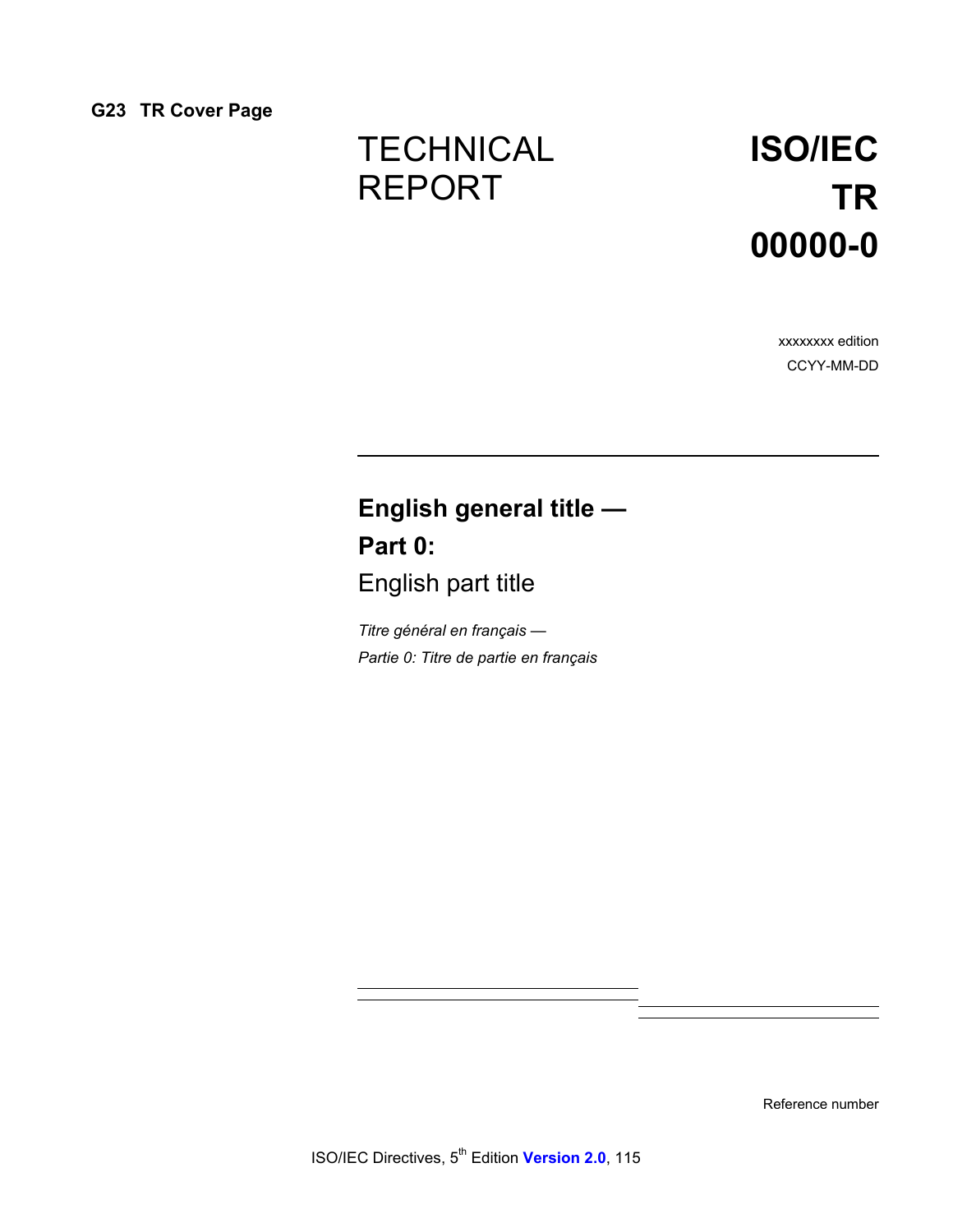# INTERNATIONAL STANDARDIZED PROFILE

# **ISO/IEC ISP 00000-0**

xxxxxxxx edition CCYY-MM-DD

# **English general title — Part 0:**  English part title

*Titre général en français — Partie 0: Titre de partie en français*

Reference number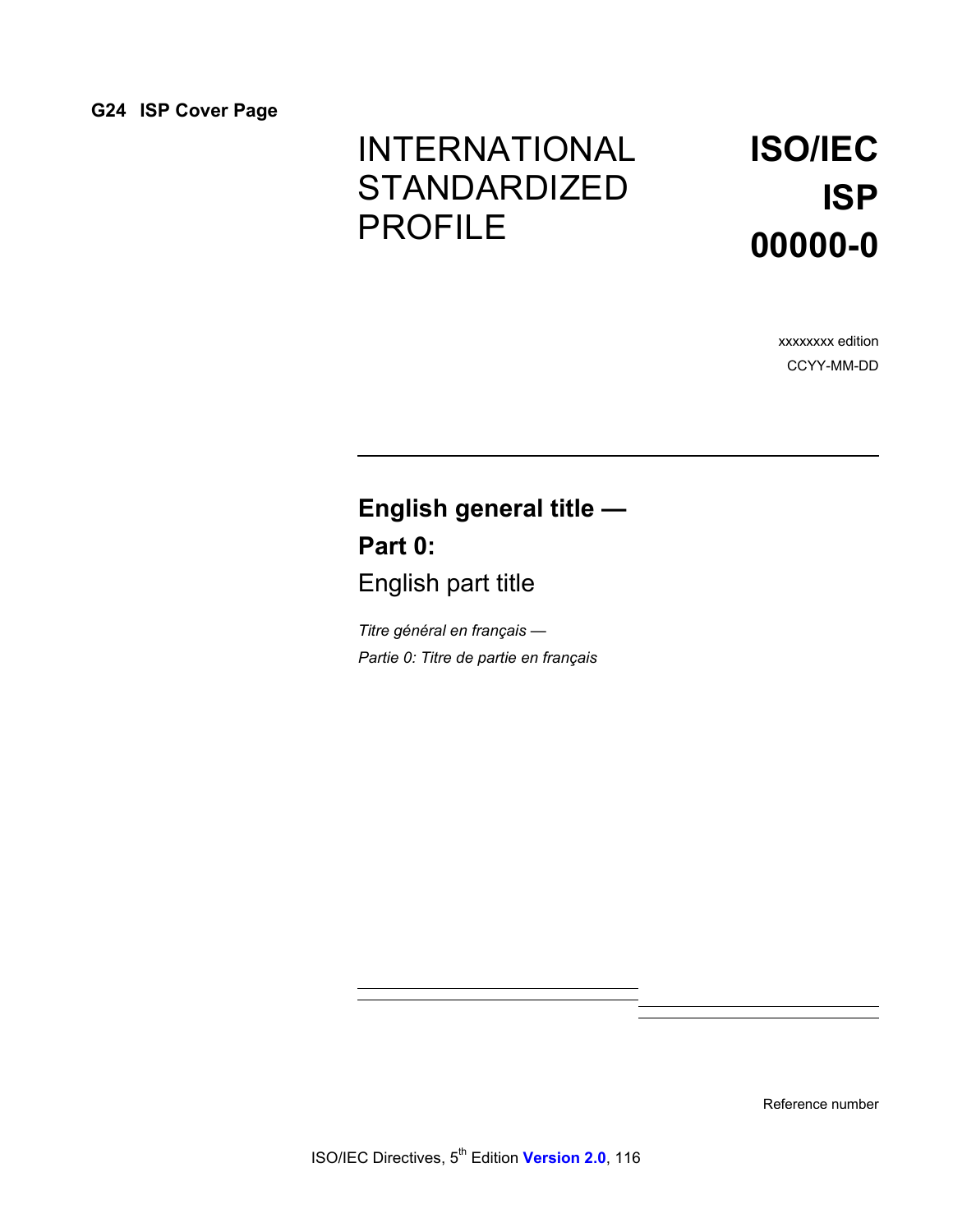# **G25 JTC 1 or SC Business Plan**

#### **BUSINESS PLAN FOR JTC 1 or JTC 1/SCxx**

**The specific group to which this business plan relates including the full group and or subcommittee.** 

**Note: Specific action requests identified by an SC shall be submitted separately to JTC 1 and not solely be a part of the business plan.** 

#### **PERIOD COVERED:**

**The time frame to which this submission/update relates, indicating the month and year in full (from - to). This time frame would normally cover the period between plenary meetings of JTC 1 or of the SC to which this business plan applies.** 

**The Business Plan should be approved by the committee to which the plan applies.** 

**To address situations where SC plenary meetings are held out of phase with the JTC 1 Plenary, the period shall be the period between the SC Plenaries and use of the Chairman's Remarks (Section 1.1) is required. In this situation the Chairman's Remarks may be presented as a stand-alone document referencing the current Business Plan.** 

#### **SUBMITTED BY:**

**The name of the JTC 1 or JTC 1/SC officer (Chairman or Secretariat) making the submission to the Plenary meeting.** 

#### **1.0 MANAGEMENT SUMMARY**

#### **1. 1 CHAIRMAN'S REMARKS**

**When plenary dates for an SC and for JTC 1 are out of phase, the SC chairman's use of this section for updating JTC 1 on SC status is required as a means to reflect developments since the business plan was approved. This section may also be used for any other remarks the chairman believes pertinent in regards to the SC's Business Plan, its projects, opportunities, risks or new initiatives.** 

#### **1.2 JTC 1 and or JTC 1 SCxx STATEMENT OF SCOPE**

**The current Scope of work approved for this specific group.** 

**Should the Chairman wish to highlight need for a change of Scope, this is the place to make such a case followed up with the normal procedure for such action.** 

#### **1.3 PROJECT REPORT**

**At this point include a pointer (url) to the appropriate Programme of Work link on the www.jtc1.org SC page.** 

#### **1.4 CO-OPERATION AND COMPETITION**

**Include here an analysis of the key players in the area pertaining to JTC 1 or its SC, in order to highlight any possibility for Co-operation with other JTC 1 SCs, ISO TCs or Industry Consortia/Fora. Also indicate agreed division of work or opportunities for projects of a complimentary nature. Identification of standards initiatives or de-facto standards shall be made that may be in direct competition with some of the projects.** 

### **2.0 PERIOD REVIEW**

**This is the report from the Chairman of JTC 1 and or one of its SC's highlighting project progress, special considerations and or needs which were or were not met. This is where generic or specific comment**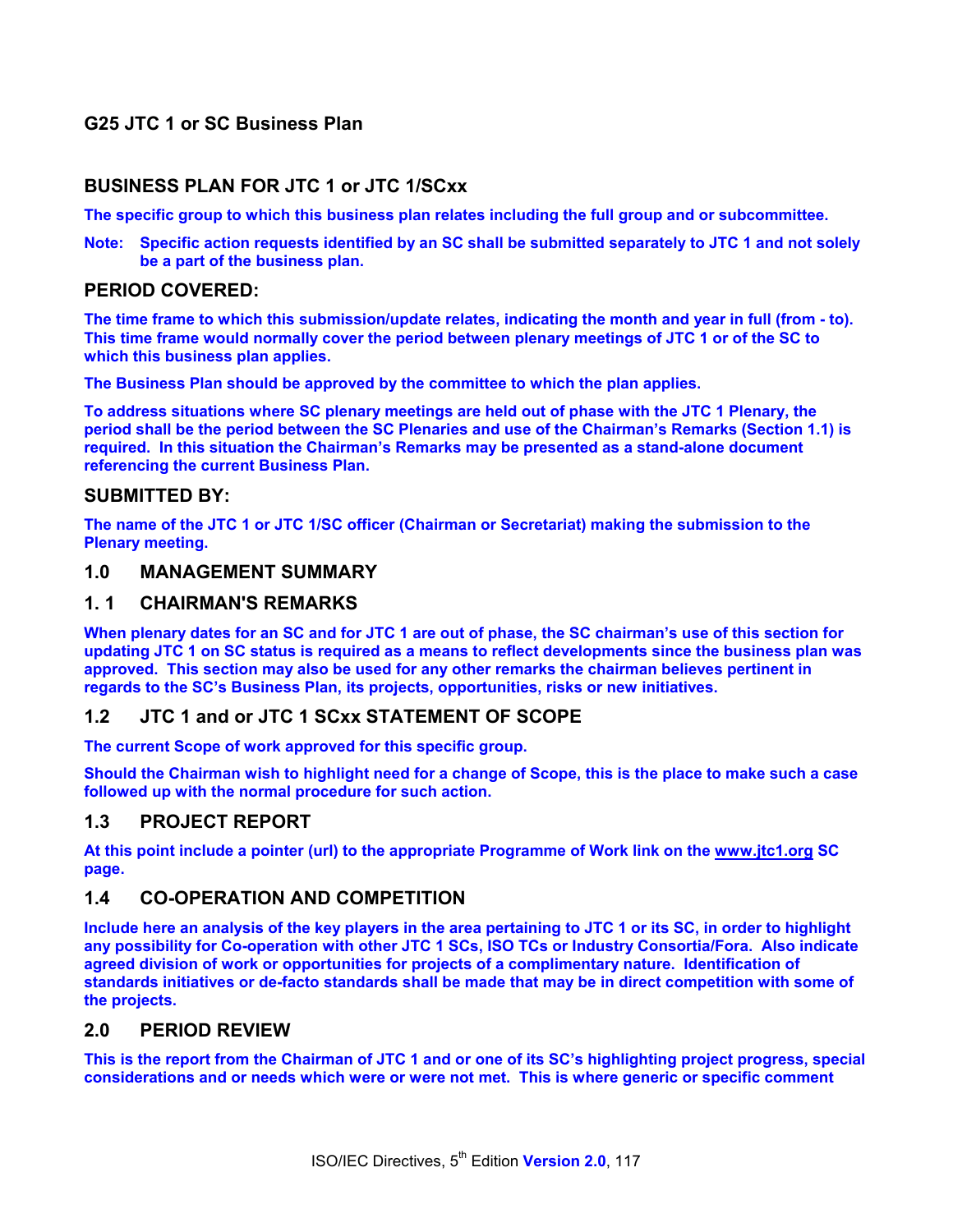**from the Chairman is to be made highlighting special items requiring visibility and action. The review shall focus on the following elements:** 

### **2.1 MARKET REQUIREMENTS**

**Identification of key market trends, needs (anticipatory standards or voids) and determining factors for JTC 1's success in this area. Main fields and overall size of the market and any relevant quantitative market indicators should be noted.** 

#### **2.2 ACHIEVEMENTS**

**Highlight accomplishments reference work programme, target dates, corrective action and special circumstances.** 

#### **2.3 RESOURCES**

**Status of resource availability/commitment and the impact on projects, completion dates and priorities for the new work period.** 

#### **2.4 ENVIRONMENTAL ISSUES**

**(for SCs where environmental issues are relevant)** 

**Environmental impact (resource consumption, energy consumption, pollution, waste generation…) over the whole life of the product from materials procurement to end of life.** 

#### **2.5 PARTICIPATION METRICS**

**Indicate the active participation of National Bodies in both meetings and balloting. In particular, note if the 50% voting participation requirement is being met.** 

#### **3.0 FOCUS NEXT WORK PERIOD**

**An identification of the direction and focus for the new work period leading up to the next plenary session. This section shall include information on following elements.** 

### **3.1 DELIVERABLES**

**This shall indicate specific deliverables expected in the work period on a project level.** 

#### **3.2 STRATEGIES**

**A statement or statements related to strategic approaches required to accomplish goals and objectives.** 

#### **3.2.1 RISKS**

**A definition of potential risk(s) involved with the strategy and the impact to the project or JTC 1. Risk(s) shall be defined for each strategy to be employed/included.** 

#### **3.2.2 OPPORTUNITIES**

**An explanation of the related opportunity(ies) afforded by the strategy or envisioned due to trends and market developments.** 

#### **3.3 WORK PROGRAMME PRIORITIES**

**Based on the scope, market needs, strategies, resource availability and status of existing projects, provide an overview of the work programme priorities in capsule form. This should be as generic as possible with rationale provided to support the determination by the group involved.** 

#### **3.3.1 Archival Policy**

**Indicate the SC (including WGs) policy for maintenance of archives.**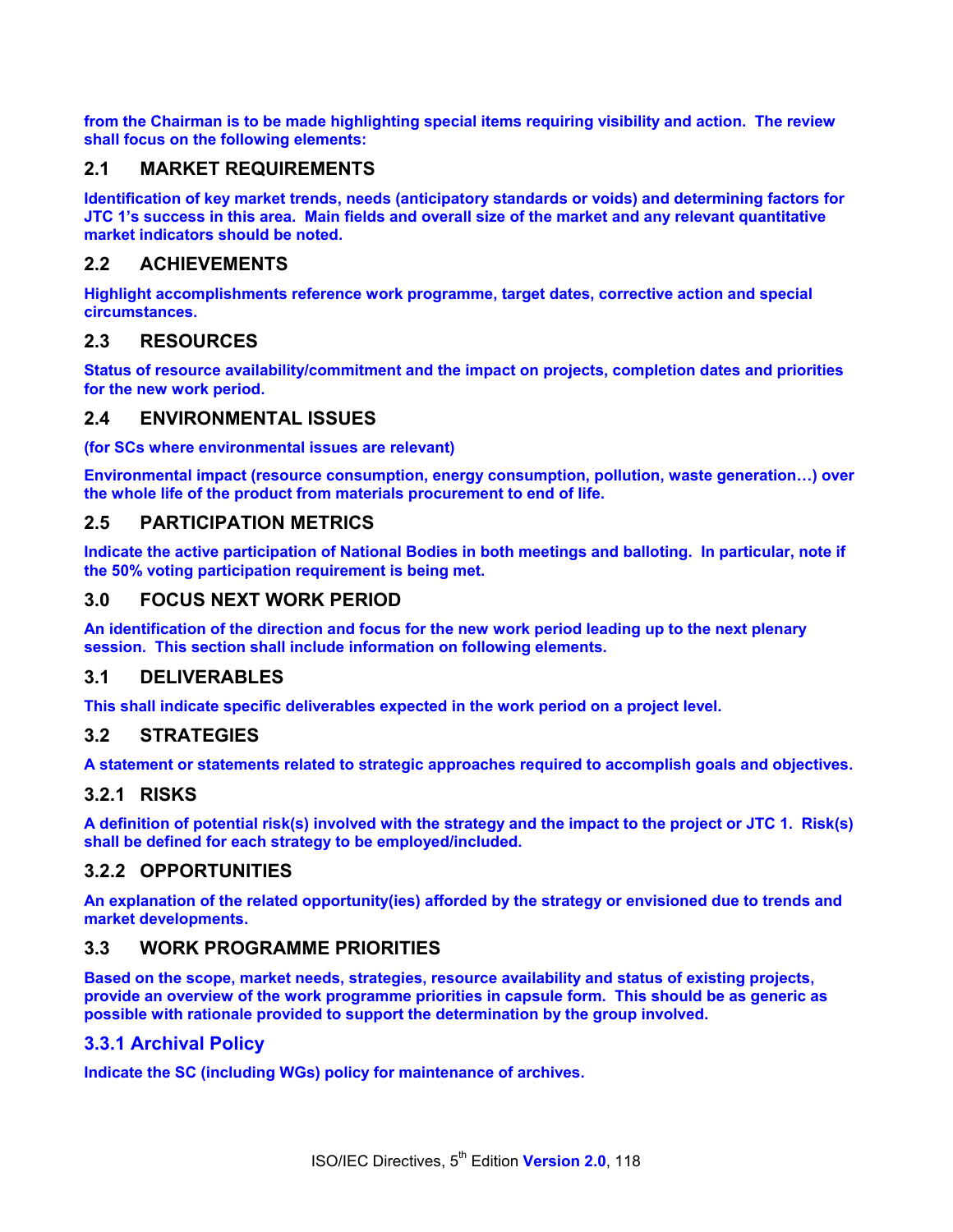### **G26 RS Referencing Explanatory Report (RER) Template**

| <b>SC</b>                     | <b>Date</b> |
|-------------------------------|-------------|
| <b>RS Originator</b>          |             |
| <b>RS Name and Identifier</b> |             |

**Note: URLs to specific portions of an organization's web site are acceptable answers throughout this document.** 

#### **1. Justification Statement**

**This section shall address the following:** 

- **A) What is the relationship of the proposed RS to existing or emerging international standards (and regional or other standards as appropriate)**
- **B) If the RS is competing with or complementing an existing or emerging international standard, what is the rationale for referencing the RS?**
- **B) What is the degree of market acceptance of the proposed RS?**
- **C) Why (or to what degree) is the transposition of the proposed RS into an IS inappropriate or impractical?**

#### **2. Co-operative stance**

**This section shall address the following:** 

- **A) Has the RS Originator been notified that JTC 1 is preparing to normatively reference the RS?**
- **B) Has the SC reviewed this RER with an authorized representative of the RS Originator?**
- **C) Has the RS Originator indicated any reluctance for JTC 1 to reference the RS?.**

#### **2.1 Ongoing maintenance:**

**This section should address the following:** 

- **A) What arrangements have been made for the ongoing maintenance of the RS?**
- **B) Has consideration been given to maintenance of the RS if the RS Originator ceases operation? If so, what plans are in place to address this?**

#### **2.2 Changes**

**This section should address the following:** 

**A) What is the flexibility of the RS Originator to apply changes to the RS if so requested during the process of balloting the referencing standard?** 

#### **2.3 Availability of the referenced specification**

**This section should address the following:**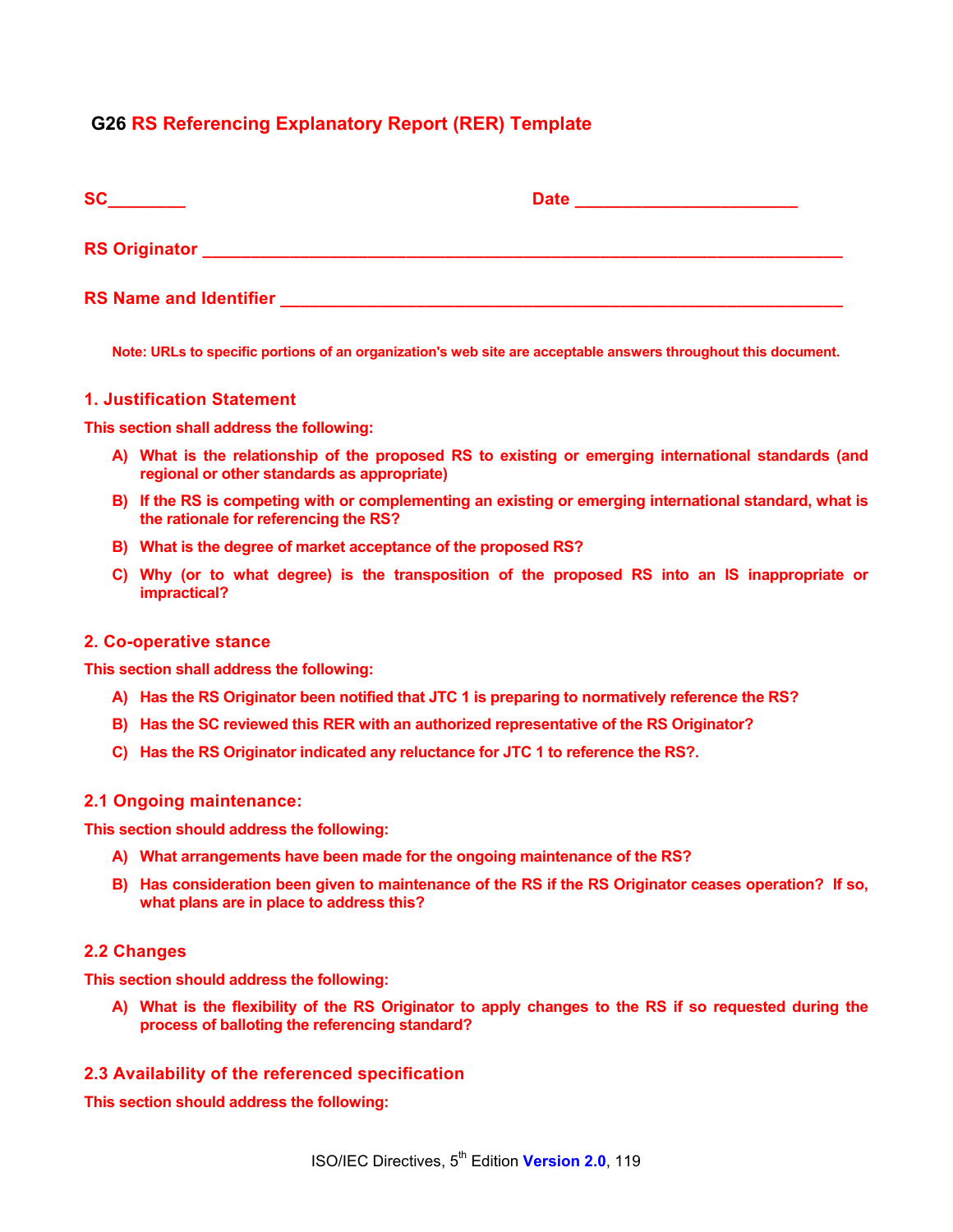- **A) What is the status of public availability6 of the RS on fair, reasonable and nondiscriminatory terms and conditions?**
- **B) What is the URL or address where the RS Orignator's specifications may be acquired?**

#### **3. Intellectual property rights**

**This section should address the following:** 

- **A) Is the IPR policy of the RS Originator publicly available or attached to this application?**
- **B) Has the RS Originator reviewed this application for accuracy?**

#### **3.1 Patents:**

**This section should address the following:** 

- **A) Does the RS Originator meet the ISO/IEC policy on patent matters?** 
	- **i) If not, what difference or differences should JTC 1 be aware of?**

#### **3.2 Copyrights:**

**This section should address the following:** 

- **A) What copyrights exist, and what copyrights is the RS Originator willing to grant, throughout both the evaluation and the publication cycle?**
- **B) Will the RS Originator allow the text of the RS to be attached to a JTC 1 ballot as part of the ballot package for the referencing specification?**

#### **3.3 Trademark rights:**

**This section should address the following:** 

**A) What trademarks apply to the RS and with what conditions?** 

#### **4. Quality**

l

**This section should address the following:** 

- **A) Has the SC establish that the proposed RS is of adequate quality, considering topics such as the length of the time the specification has existed, whether products have been implemented using it, whether conformance requirements are clear, and whether the specification is readily and widely available?**
- **B) What is the current level of standardization as of the data of this RER?**

- May be obtained from the source organization by any person (with or without payment) simply by quoting the reference number given in the IS to the source organization or typical supplier.
- Are available in one of the official ISO and IEC languages from a publicly accessible source.
- Are available without contractual limitations relating to its evaluation (other than limitations reasonably intended to restrict duplication and redistribution) and without substantive contractual limits on implementation of the referenced material or the IS as a condition of obtaining access to the referenced material.

<sup>&</sup>lt;sup>6</sup> Standards that are Publicly Available to implementers, evaluators and other interested parties for as long as the IS that references them is an active document are those which: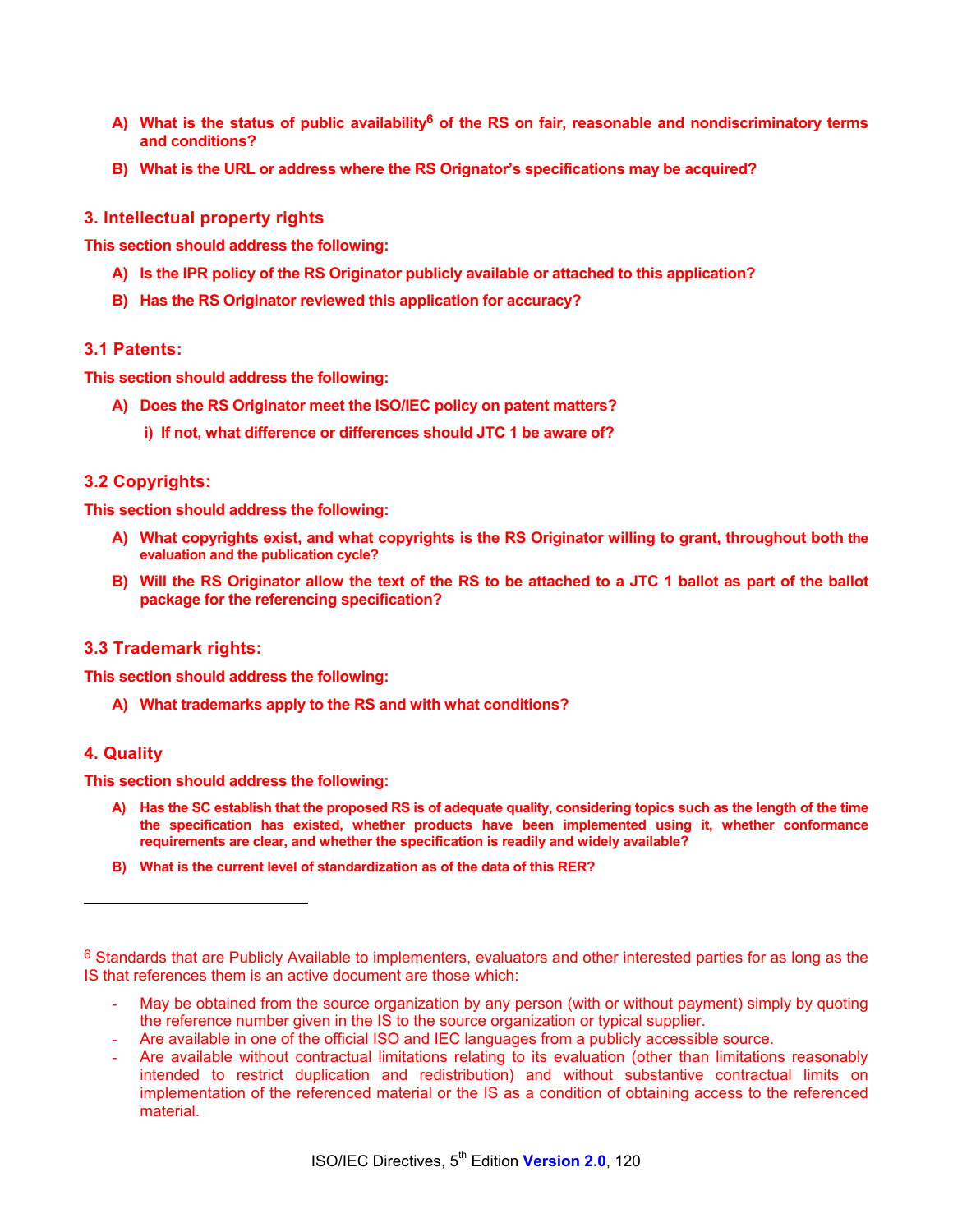- Example: for IETF references, state what the level is - Best Current Practice, Proposed Standard , Draft Standard or Internet Standard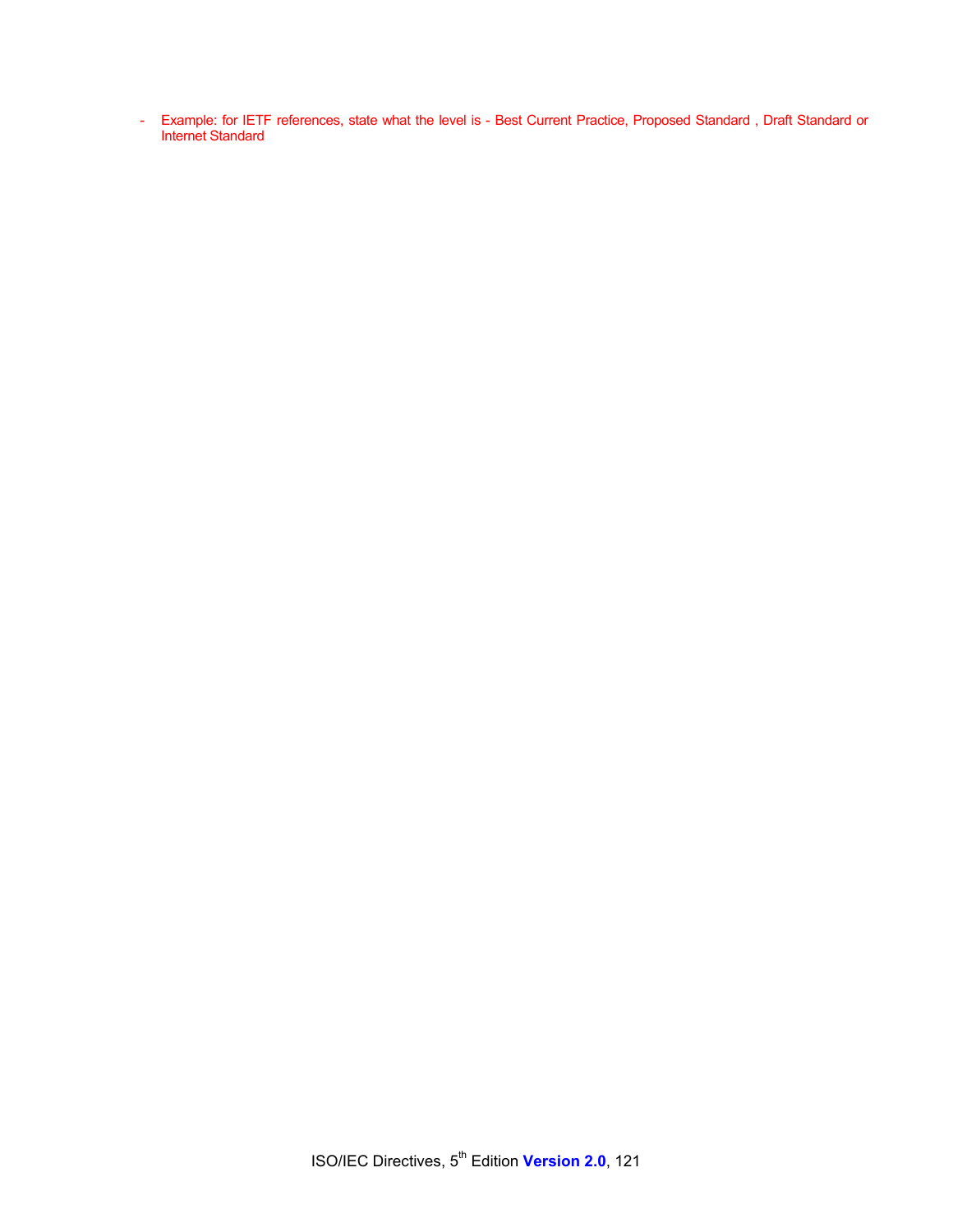# **G27 Approved RS Originator Organization (ARO) Template**

| Sponsor (SC or NB)        |  |  |  |
|---------------------------|--|--|--|
| Date of Application       |  |  |  |
| <b>ARO Candidate Name</b> |  |  |  |

**Note: URLs to specific portions of an organization's web site are acceptable answers throughout this document.** 

#### **1. General Information about the ARO Candidate**

**This section shall address the following:** 

- **A) A Brief History of the ARO Candidate**
- **B) The contact information and organizational structure of the ARO candidate.**
- **C) The scope of standardization work within the ARO Candidate.**

#### **2. Co-operative stance**

**This section shall address the following:** 

- **A) Has the ARO candidate been notified that JTC 1 is preparing to consider the organization as an ARO?**
- **B) Has the ARO candidate indicated any reluctance for JTC 1 to consider the organization as an ARO.**

#### **2.1 Ongoing maintenance:**

**This section should address the following:** 

- **A) What arrangements have been made for the ongoing maintenance of the documents created by the ARO that are normatively referenced by JTC 1 standards?**
- **B) Has consideration been given to maintenance of the ARO candidate's standards if the ARO ceases operation?**

#### **2.2 Changes**

**This section should address the following:** 

**A) What is the flexibility of the ARO candidate to apply changes to an RS if so requested during the process of balloting a referencing standard?** 

#### **2.3 Availability of the referenced specification**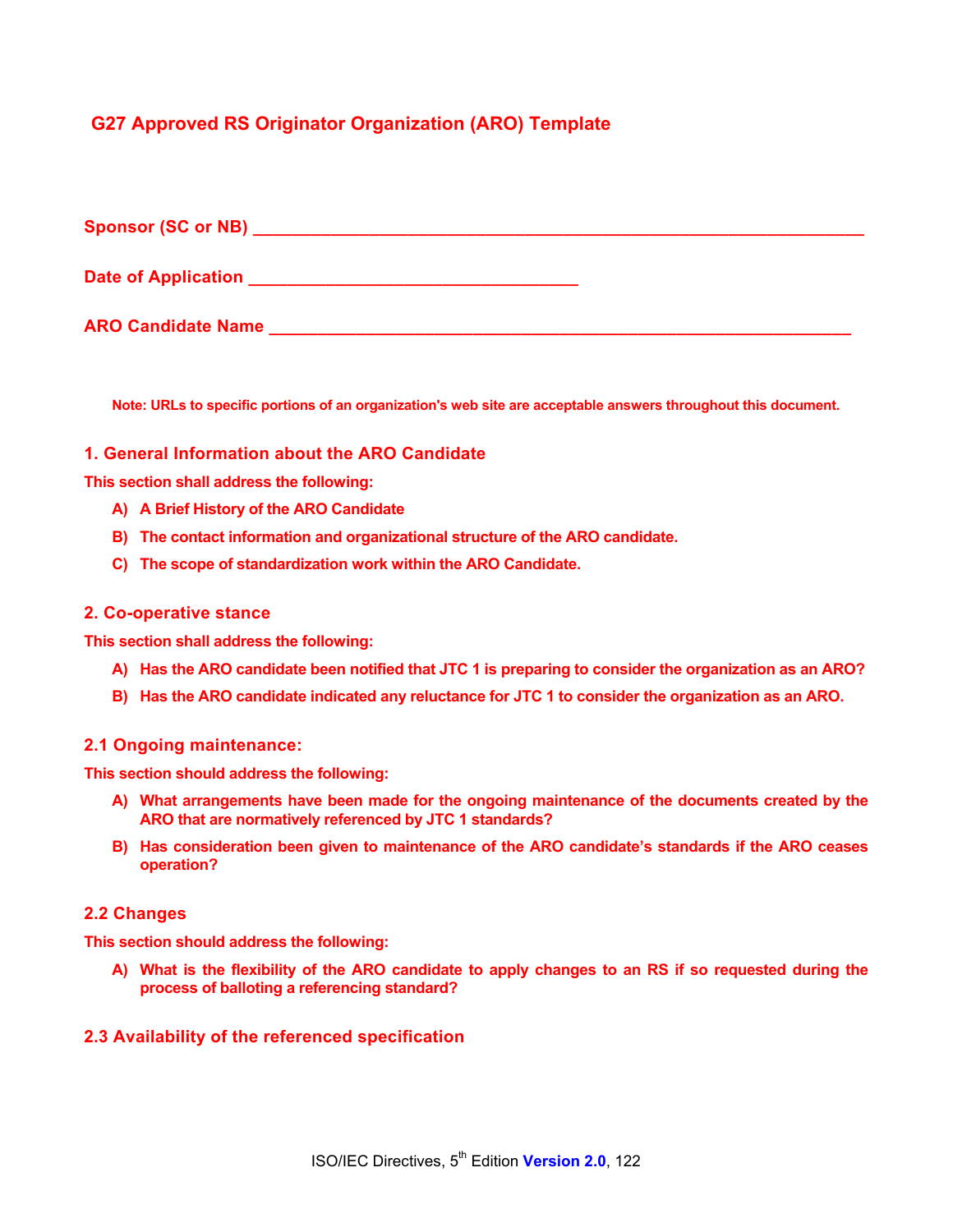**This section should address the following:** 

- **A) What is the status of public availability7 of the ARO candidate's specifications?**
- **B) What is the URL or address where the ARO's specifications may be acquired?**

#### **3 Intellectual property rights**

**This section should address the following:** 

**A) Is the IPR policy of the ARO candidate publicly available or attached to this application?** 

#### **3.1 Patents:**

**This section should address the following:** 

- **A) Does the ARO candidate meet the ISO/IEC policy on patent matters?** 
	- **i) If not, what difference or differences should JTC 1 be aware of?**

#### **3.2 Copyrights:**

**This section should address the following:** 

- **A) What copyrights exist, and what copyrights is the ARO candidate willing to grant, throughout both the evaluation and the publication cycle, of specifications developed by the ARO candidate?**
- **B) Will the ARO candidate allow the text of the RS to be attached to a JTC 1 ballot as part of the ballot package for the referencing specification?**

#### **3.3 Trademark rights:**

**This section should address the following:** 

**A) What trademarks apply to the ARO candidate's specifications and with what conditions?** 

#### **4 Quality**

l

**This section should address the following:** 

**A) Has the sponsor (SC or NB) established that the ARO candidate's specifications are of adequate quality, considering topics such as the length of the time the organization and its specifications have existed, whether products have been implemented using the ARO candidate's specifications, whether conformance requirements are clear, and whether the specifications are readily and widely available.** 

- May be obtained from the source organization by any person (with or without payment) simply by quoting the reference number given in the IS to the source organization or typical supplier.
- Are available in one of the official ISO and IEC languages from a publicly accessible source.
- Are available without contractual limitations relating to its evaluation (other than limitations reasonably intended to restrict duplication and redistribution) and without substantive contractual limits on implementation of the referenced material or the IS as a condition of obtaining access to the referenced material.

<sup>&</sup>lt;sup>7</sup> Standards that are Publicly Available to implementers, evaluators and other interested parties for as long as the IS that references them is an active document are those which: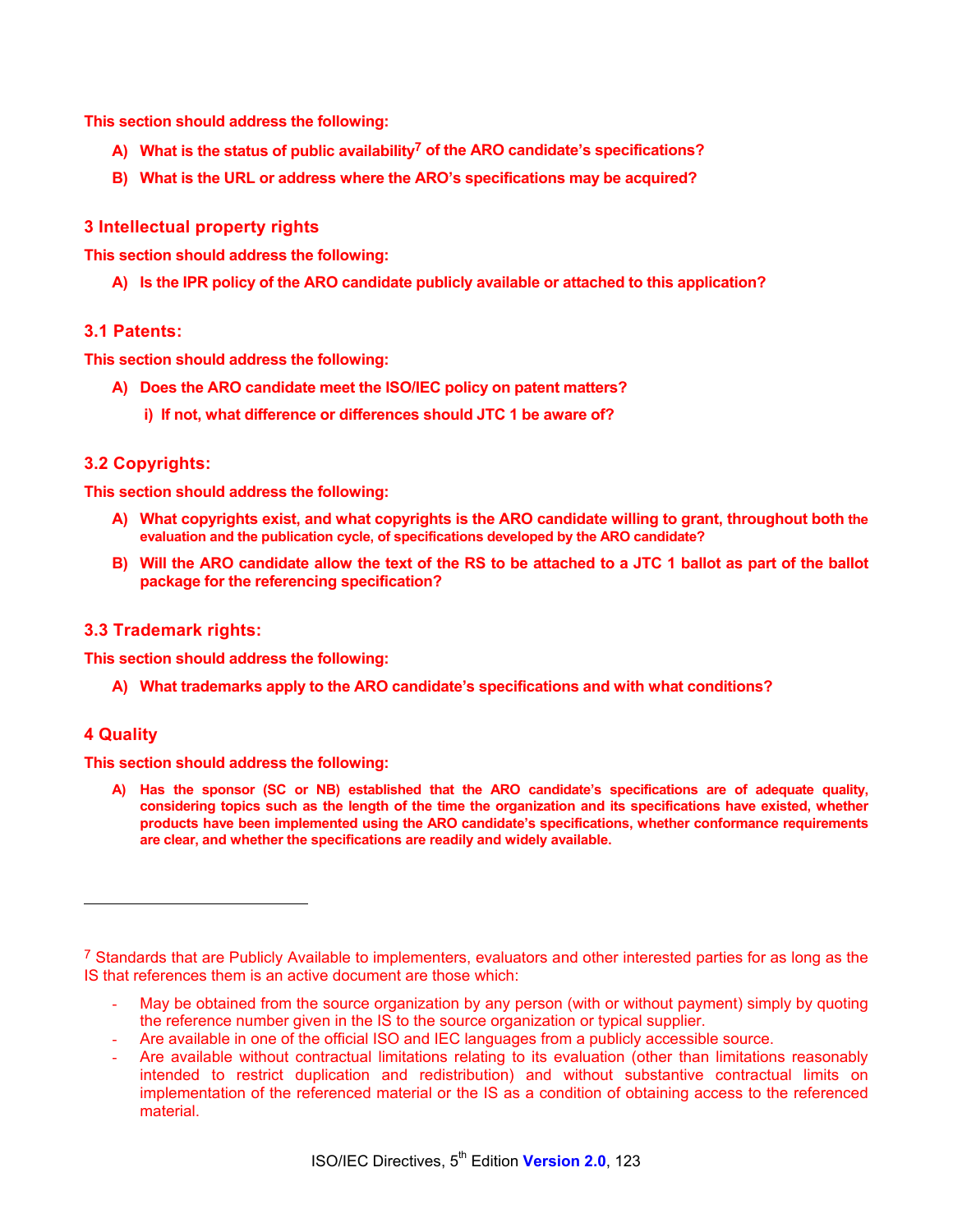#### 5 Review

A) Has the sponsor reviewed this application with an authorized representative of the ARO candidate?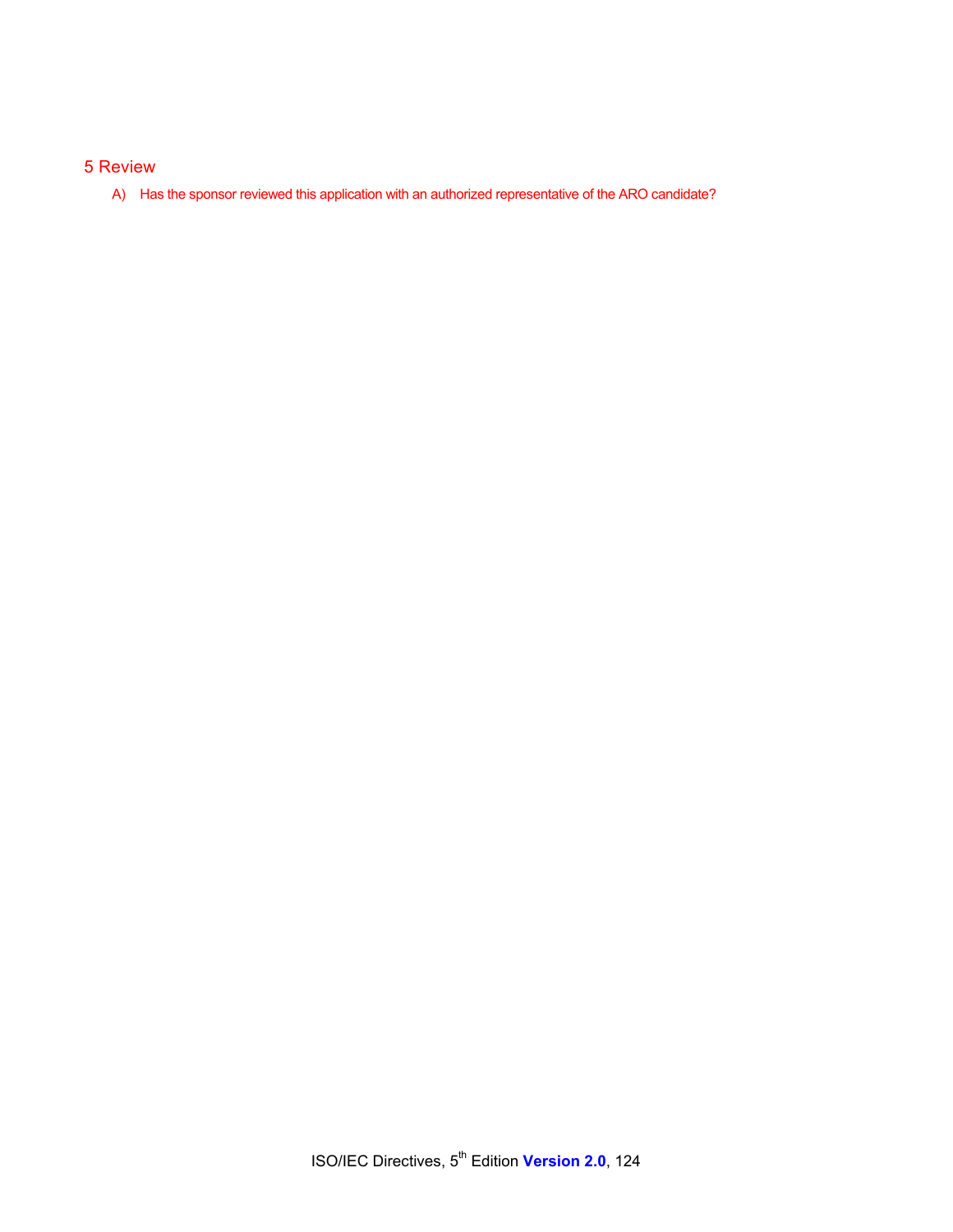# **Annex H JTC 1 Policy on Electronic Document Distribution Using the World Wide Web**

NOTE: This is written as a web-based document intended to be navigated with a web browser; it is included in this annex for information. If this document is updated, the current version will be on the world wide web and will be considered the official (controlling) document. The web-based version is available at URL http://www.JTC 1.org/ (first select committee JTC 1, then select PROCEDURES).

# **H1 Scope**

Users and implementers of this policy should be aware of the philosophy change between diskette-based distribution and web-based distribution. Previously (with diskette distribution) users received documents with no action on their part. With web-based distribution, users are notified that new documents are available and they must then actively access or download them on their own initiative.

This document shall be used in conjunction with the ISO/IEC JTC 1 Directives (current edition) and in a manner that is consistent with the policies and procedures of the ISO Central Secretariat and the IEC Central Office. National laws and current ISO/IEC policies regarding copyright and intellectual property rights shall be respected.

This document should be used in conjunction with *Tips and Techniques Guide for JTC 1 Web-based Distribution* which provides important implementation guidelines for web authors and administrators.

Users of diskette and e-mail distribution mechanisms should refer to JTC 1 Policy on Electronic Document Distribution using diskettes and e-mail.

Related Documentation for Electronic Document Distribution:

- Strategy Recommendations from ISO/IEC JTC 1 ad hoc on IT Implementation Strategy
- Electronic Document Tips and Techniques Guide
- Tips and Techniques Guide for JTC 1 Web-based Distribution
- Transition Plan for IT Implementation
- IT Implementation timeline
- **ISO ITSIG Guide**

#### **H2 Medium**

JTC 1 and SC documents shall be made available using the facilities of the World Wide Web (Web). The preferred distribution mechanism is via http protocol software (commonly referred to as web browsers). For the purposes of efficiency, ftp capability may be provided as an additional distribution mechanism at the discretion of the individual Secretariats.

#### **H3 Virus Checking**

It is the responsibility of the webmaster and the Secretariat to use well maintained anti-virus software to verify that files are virus-free. End users also share the responsibility for an overall virus-free environment and are strongly encouraged to utilise up-to-date anti-virus software capable of scanning and verifying documents accessed via the Web.

It is the responsibility of *any* party, including the end user, to alert the Secretariat if it detects a virus in a distributed document. This will at least assist in minimising the spread of the infestation.

# **H4 Document Preparation and Distribution**

An Executive Summary or abstract shall accompany all standards as early as possible during development. Such a summary will especially be of value for the machine-readable standards.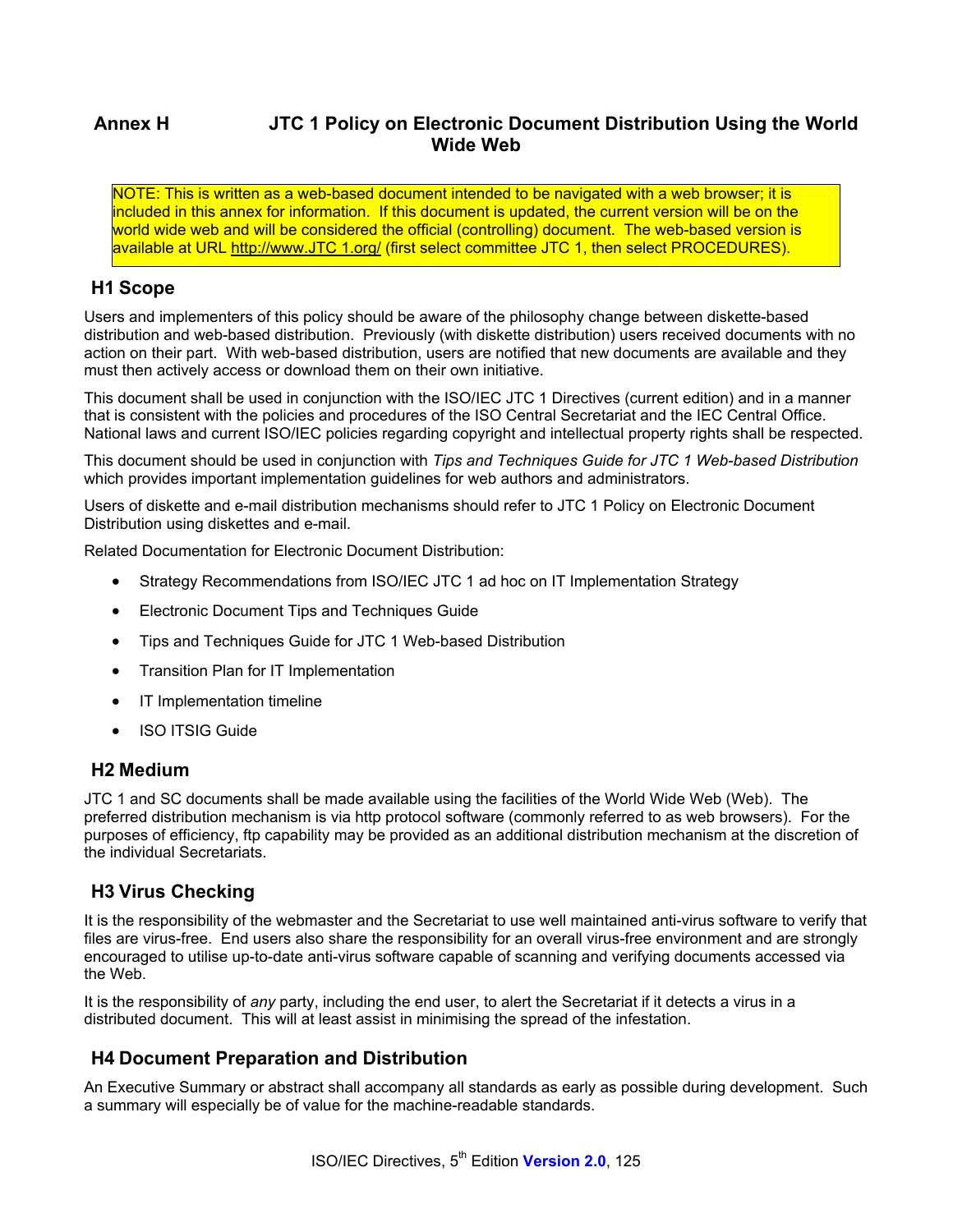### **H4.1 Document Formats**

The choice of the document format shall be a function of the type of document being distributed (i.e. revisable or non-revisable text). The following document formats are acceptable:

- Hypertext Markup Language (HTML) version 2.0 or 3.2
- Plain DOS Text file, encoded in ISO/IEC 8859-1
- Microsoft Word<sup>™</sup> Version 2.0 Word 97.

Notes:

- 1. This refers to the document format, NOT the version of Word used to create the document. Lower levels of Word documents may be created with higher levels of Word by using "save-as" instead of "save".
- 2. Word version 2.0 is no longer an acceptable format to submit to ISO for printed publications.
- WordPerfect<sup>TM</sup> Version 5.1 7.0
- Portable Document Format (PDF<sup>TM</sup>) version 4.0 Note: PDF is recommended only where there is a requirement for a non-revisable form of the document, e.g. circulation of FDIS text, or when PDF is the only choice as a result of the document development tool being used.
- Rich Text Format (RTF)

Note: RTF is to be used only as a last resort, acceptable if none of the other formats can be produced. It is *NOT* a preferred file format.

• Excel 2000™

Annex HE lists recommended formats for many different types of documents. For all documents intended to be viewed on the web (including administrative documents such as agendas, SoVs, DoCs, meeting notices, etc), HTML is the preferred format.

It is recognised that in certain cases, standards documents may be prepared which utilise other formats to provide both human and machine readable content in the same document or standard. Specific JTC 1 approval to use such formats, in a normative manner, should be sought by the appropriate SC and such approval, if granted, does not remove the need to provide a copy of the human readable content for distribution in one of the formats above.

By itself, the use of one of the above file formats will not necessarily enable electronic documents to be successfully processed by a recipient. Guidance on avoiding problems and maximising the possibility of successful processing by the recipient of a document is contained in the *Tips and Techniques Guide for JTC 1 Web-based Distribution*. This guide should also be consulted for information on minimising problems associated with the selection of fonts and the use of international versions of software and languages.

For those documents whose final intended use is to be printed, Annex HA defines the common areas for both North American paper (8 1/2" x 11") and A4 paper.

# **H4.1.1 Considerations for Upgrading Document Formats**

Considerable problems can occur when changing application software versions. Secretariats should take the following into account when considering upgrading their applications:

- New Release Introduction At least 6 months' notice shall be given prior to moving to a new release for a particular document format. Consideration prior to making this change should include:
- Impact on users
- Stability of the application software
- Availability of national versions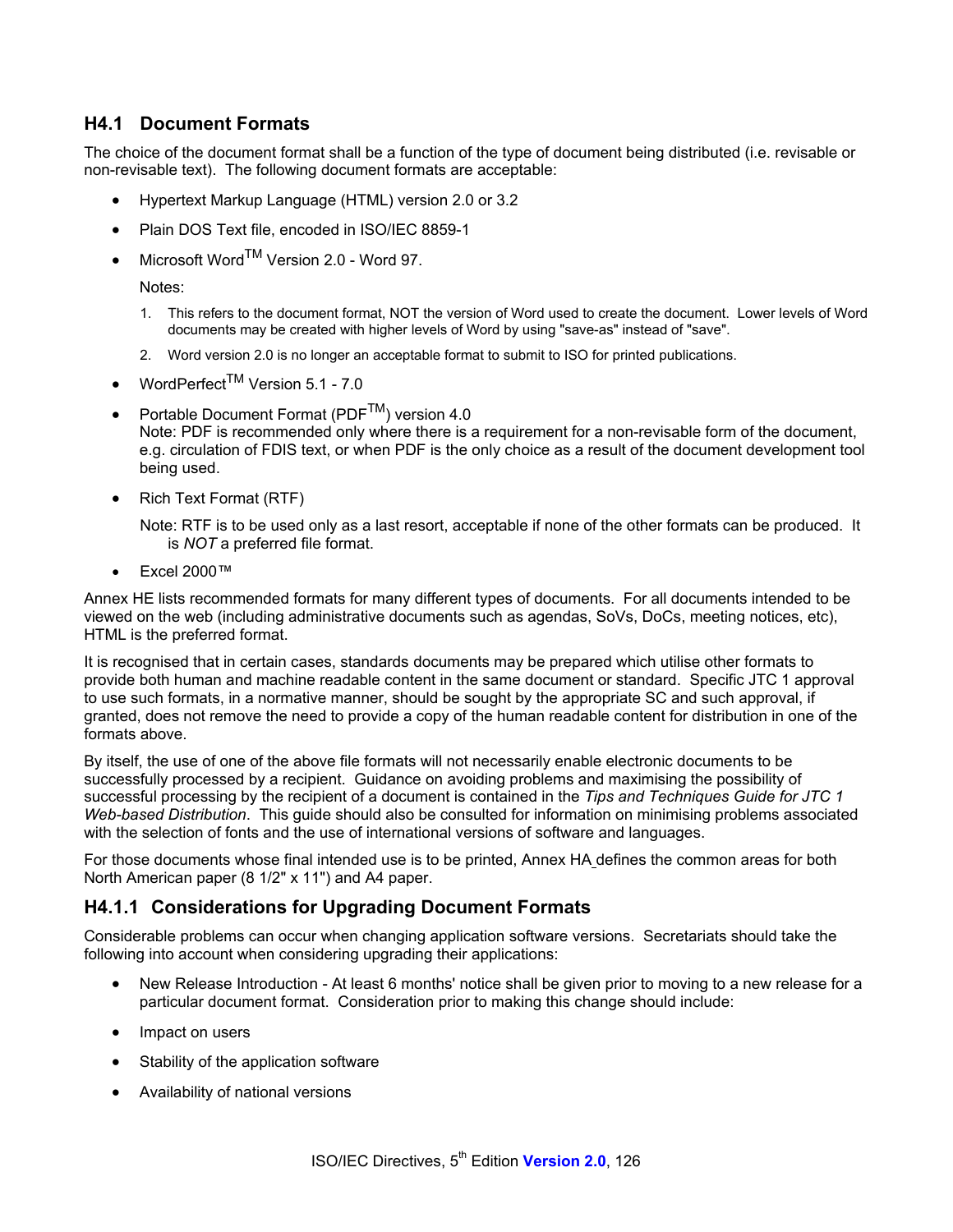- How the newest software will benefit the user and secretariat
- Approval Mechanism
- Rapporteur group makes recommendation including time and date of introduction
- JTC 1 NB approval
- Migration policy
- Dual support for at least 6-months shall be provided by the secretariat

### **H4.2 Graphics and other Non-Textual Data**

Graphics embedded in web-based revisable documents should be either GIF or JPEG formats. If a more robust graphics package is required the final graphic must be editable by the graphics application of the accepted word processing packages. In any case, the use of the PDF document format will allow for readability of the integrated document regardless of complexity.

For continuity and readability, graphics should be located at the appropriate location in the document, however they may be appended to the back of the document as alternative.

It is acknowledged that some documents, such as those prepared in Table and Tree Combined Notation (TTCN) are of value only when they are in machine-readable format. As the document formats listed in H4.1 will provide no usable version of the standard, those formats can be considered inappropriate in such situations.

### **H4.3 Document Structure**

Non-standards documents should be in single column format, which is more readable via electronic media.

Standards documents should conform to either of the following (as appropriate) concerning the rules for the presentation of ISs:

- ISO/IEC Directives, Part 2 *Rules for the structure and drafting of International Standards*
- ISO/IEC JTC 1 Directives, Annex K *Guide for ITU-T and ISO/IEC JTC 1 Co-operation*

Committees shall make use of the ISO/IEC forms supplied by the JTC 1 Secretariat and which are obtainable from JTC 1 Web and ftp sites.

Project editors are encouraged to make use of the templates provided by the ISO Central Secretariat, the IEC Central Office or the ITU-T Technical Standards Bureau as appropriate.

Annex HG is the overall Web Server Policy covering web page structure, web server content and web server maintenance.

#### **H4.4 Document Server Navigation Structure / Document Distribution**

Each SC should define their navigational structure for document distribution. Only SC documents should be posted to the SC level web pages. All parent JTC 1 documents should be located on the JTC 1 web pages but can be referenced (e.g. linked to) by the SCs as needed. The home page URL (Universal Resource Locator) is http://www.JTC 1.org . Links to all SC home pages should be via the JTC 1 home page and vice versa.

Documents that are specified as "defined access" (*Def* in Annex HD) on the JTC 1 web site may be copied between JTC 1 and SC web sites in order to simplify distribution without the need for multiple passwords.

# **H4.4.1 Directory Naming Schema**

Knowledge of directory structure is not needed for navigation of the Web and its implementation is left to the discretion of the individual secretariats. The *Tips and Techniques Guide for JTC 1 Web-based Distribution* document contains additional information which may aid the secretariat.

#### **H4.4.2 File Naming Schema**

Files should be named according to the following criteria: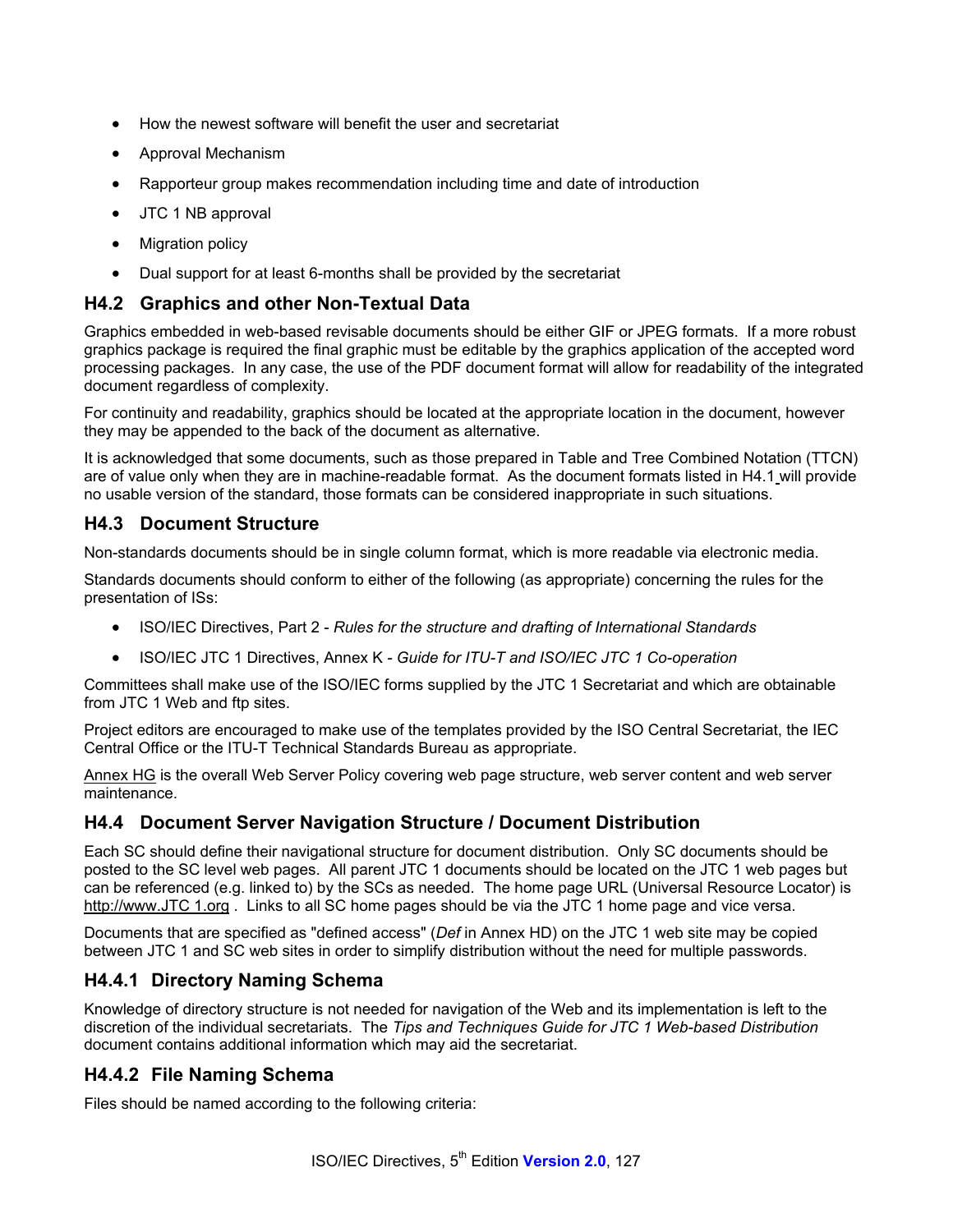Each file name shall have no more than eight characters mnemonic.

If a document replaces an earlier document a new number shall be assigned (i.e. "n 346 Revised" is not permitted.)

Documents shall be named using the format YYnXXXXa.sss where:

- **YY** is the lowercase originating committee designator (j1 for JTC 1; 07 for SC 7, etc.)
- nXXXX is the letter "n" followed by a four-digit numeric document number. If a document number is over 9999, **nXXXX** indicates the last four digits of the document number. Leading zeros shall be prepended for all document numbers less than 1000.
- **.SSS** is the lowercase software application identifier according to the following table

| <b>File</b><br><b>Extension</b> | <b>Originating Application Program or File Type</b>                                                                                                                                                                                                                         |
|---------------------------------|-----------------------------------------------------------------------------------------------------------------------------------------------------------------------------------------------------------------------------------------------------------------------------|
| .htm                            | ASCII text file containing valid HTML tags suitable for direct viewing by a web browser such as<br>Netscape Navigator or Internet Explorer                                                                                                                                  |
| .txt                            | Plain DOS Text file, encoded in ISO/IEC 8859-1                                                                                                                                                                                                                              |
| .doc                            | Microsoft Word <sup>1M</sup> format                                                                                                                                                                                                                                         |
| .wp                             | WordPerfect <sup>1M</sup> format                                                                                                                                                                                                                                            |
| .xls                            | Microsoft Excel™ format                                                                                                                                                                                                                                                     |
| .pdf                            | Portable Document Format <sup>1M</sup><br>Note: PDF is recommended only where there is a requirement for a non-revisable form of the<br>document, e.g. circulation of FDIS text, or when PDF is the only choice as a result of the<br>document development tool being used. |
| .rtf                            | Rich Text Format                                                                                                                                                                                                                                                            |
|                                 | Note: RTF is NOT a preferred file format. It is to be used only as a last resort,<br>acceptable if none of the other formats can be produced.                                                                                                                               |
| .zip                            | Compressed archive file created by PKZIP™ or WINZIP <sup>TM</sup>                                                                                                                                                                                                           |
|                                 | Note: The ZIP file type is intended for block distribution, as a single file, of<br>multiple files of the other types.                                                                                                                                                      |

• **a** identifies specific file categories according to the following table:

| C  | Cover Sheet                   | Where possible all document categories should be combined into a single document (or<br>zipped file) with no category letter. The use of categories should be used only for complex<br>documents where no other option exists                                                                                                                                                         |
|----|-------------------------------|---------------------------------------------------------------------------------------------------------------------------------------------------------------------------------------------------------------------------------------------------------------------------------------------------------------------------------------------------------------------------------------|
| lb | <b>Ballot form</b>            |                                                                                                                                                                                                                                                                                                                                                                                       |
| lt | <b>Ballot Text</b>            |                                                                                                                                                                                                                                                                                                                                                                                       |
| e  | Explanatory<br>Text           |                                                                                                                                                                                                                                                                                                                                                                                       |
|    | m multiple file<br>designator | If documents are prepared in multiple files (e.g. cross references, an index, or a table of<br>contents created by combinations of master documents and sub documents), master<br>documents should be named using the format YYnXXXXm.sss where YYnXXXX and .SSS<br>are as defined above and $m$ is the letter m. The author should name subdocuments as<br>meaningfully as possible. |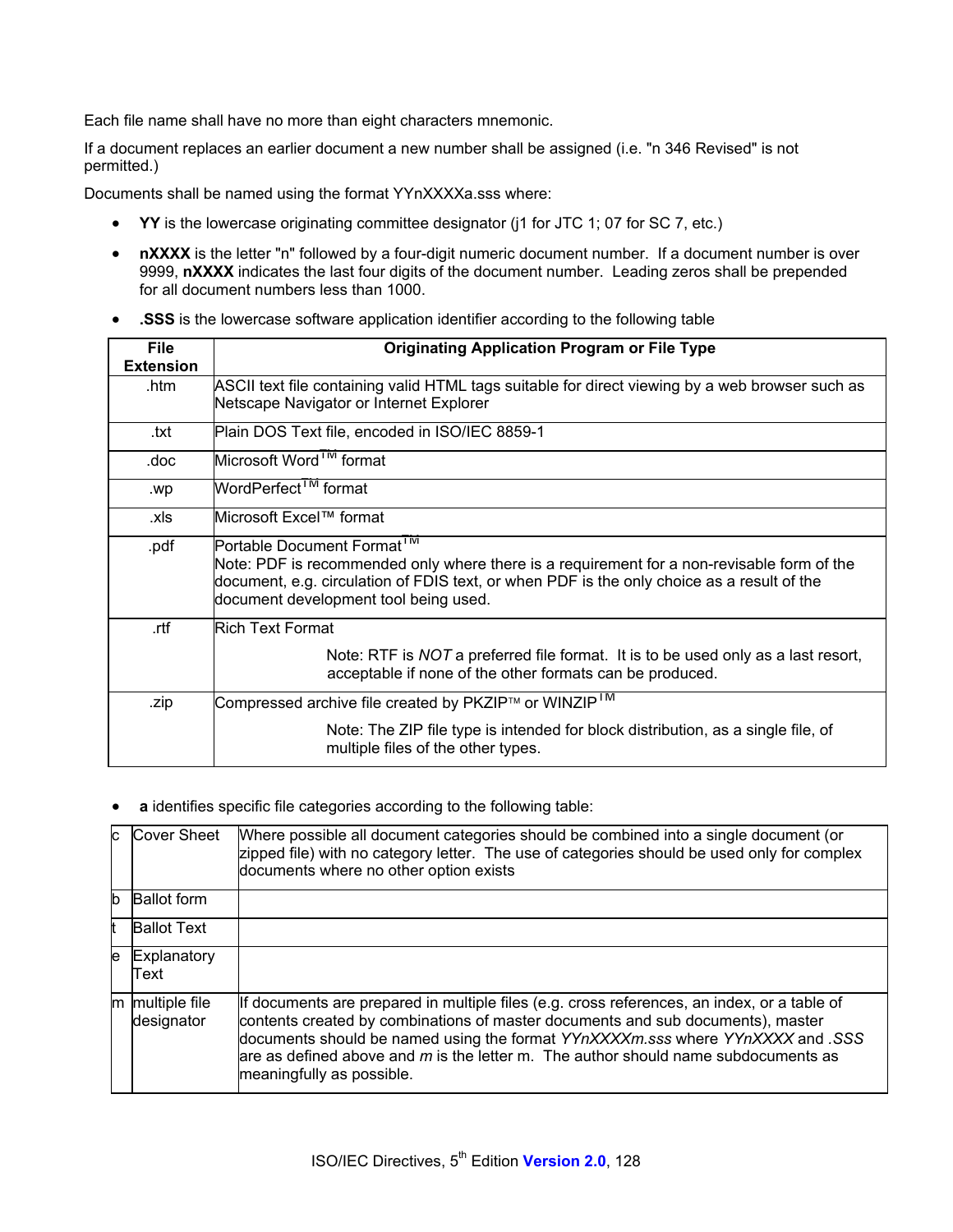| document | For those instances where the elements of a document are stored in multiple files (e.g.     |
|----------|---------------------------------------------------------------------------------------------|
| lelement | annexes, graphics, etc), the files corresponding to these elements shall be named using the |
|          | format YYnXXXX*.SSS where YYnXXXX and .SSS are as defined above and where * is the          |
|          | numerical serial number (1-9) of the multiple files of the same format.                     |
|          |                                                                                             |

Annex HB of this document provides examples of valid file names.

# **H4.4.3 Document Register Log**

On the web site, a master document register log will be maintained in descending order (most recent document first), allowing for character string search of the register. This file will satisfy the requirement of a document register to be issued as per the ISO/IEC JTC 1 Directives.

To enable easier downloading of the register for local use, the register will also be organised in 50 document increments. The document register will contain those elements of the cover sheet deemed to be useful for document identification as defined below. The hyperlinked register will, when selected, provide a copy of the document to those with authorised access.

The secretariat shall ensure that the document register contains the following information. Cover sheets to documents shall contain a formatted version of this information per the JTC 1 Revised Electronic Document Templates Guide.

- 1. Committee designator ("j1" for JTC 1; "07" for SC 7)
- 2. Numeric Document number (without the "n" prefix)
- 3. Backward pointer (i.e. "Replaces N 346")
- 4. Document type
- 5. Date document placed on server ("CCYY-MM-DD")
- 6. Document title (Appropriately descriptive and including the specific technical topic)
- 7. Due date (if applicable) ("CCYY-MM-DD")
- 8. Approximate number of pages in document
- 9. Source
- 10. Project number
- 11. Status (brief description)
- 12. Action identifier
- 13. Approximate file size in kB (or MB)
- 14. Language used (as defined in ISO 639-2)
- 15. Optional field (used for additional references, alternative sequence designators, etc.)
- 16. Document access level (See Annex HD)

# **H4.4.4 Announcement of Document Availability**

Notice of newly posted documents to the web shall be announced via an e-mail message to the designated electronic distribution list as described in H6.1. The e-mail message shall contain the following:

- 1. Committee
- 2. Date of posting ("CCYY-MM-DD")
- 3. Sequential issue serial number (i.e. Issue 001)
- 4. Document numbers found on the issue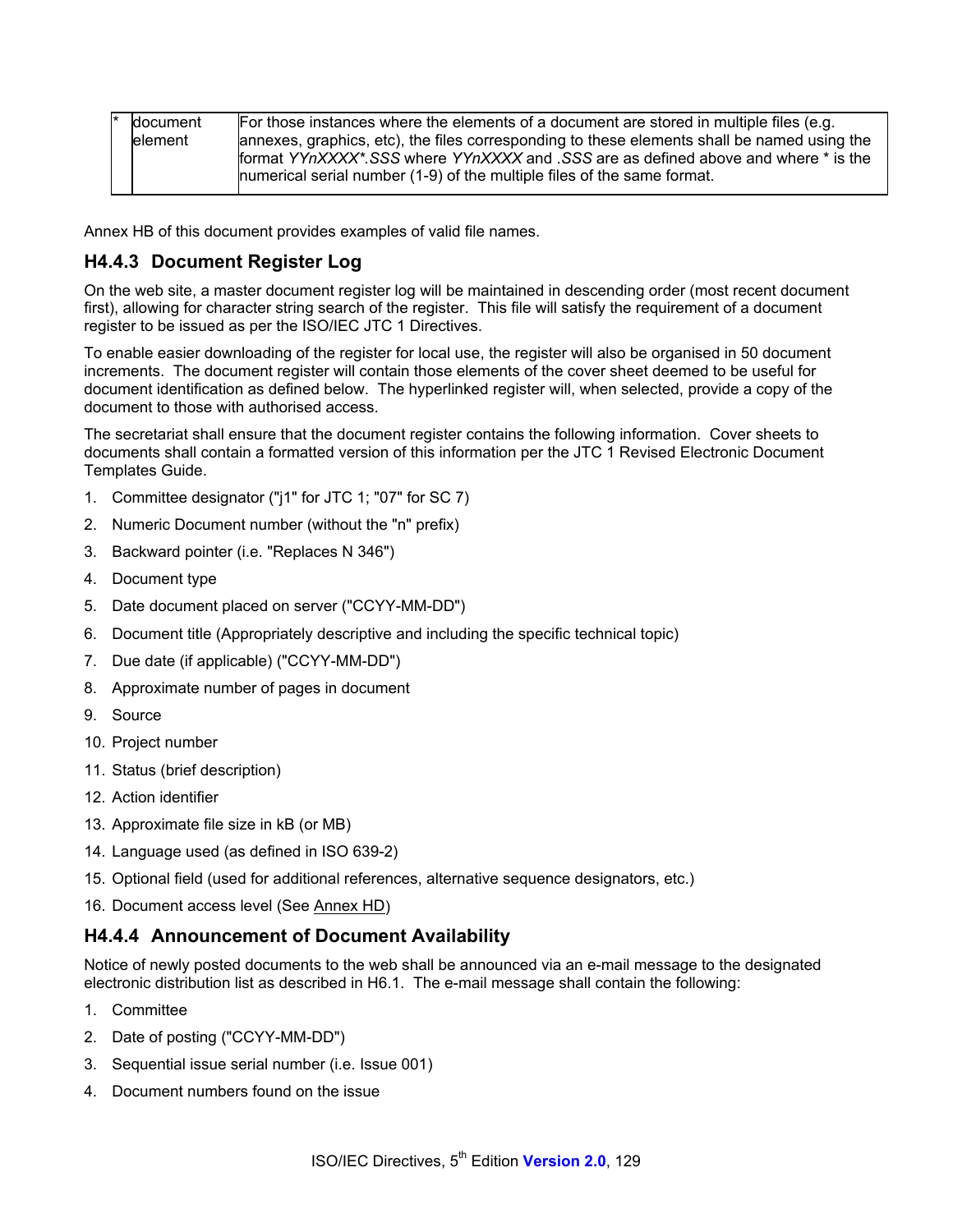- 5. (e.g. "N 17, 19, 21"; "N 25-30"; or "Documents in the range of N 100-150")
- 6. Applicable segment of the document Register Log as defined above.

The Secretariat should work toward posting all new documents together in a "batched mailer" such that a group of documents can be downloaded together. Secretariats are strongly encouraged to provide meeting agendas that are hyperlinked with all posted documents placed in a single folder for download prior to the meeting.

# **H4.4.5 Use of Log File Data**

The applicable segment of the Document Register Log included in the announcement shall be provided to the National Bodies for their use. Secretariats shall use this information, formatted according to *JTC 1 Revised Electronic Document Templates Guide*, to create applicable coversheets.

### **H4.5 Web Site Document Retention and Archiving**

Documents shall be retained on the Web Site for two years or two Plenary cycles, whichever is greater. After this, documents may be removed from the Web but shall be available from the secretariat in a format of its choice. Alternatively the out of date documents may be retained in a compressed form. The use of CD ROMs to provide collections of documents on an annual or other basis is encouraged as another mechanism for archival of out of date documents.

# **H5 Compression Utilities**

Compression may be used if so agreed by the recipients of the file distribution. Compression should be considered if a file or block of files is more than 500K bytes. When compression is used, it shall be compatible with PKZIPTM. Refer to *Tips and Techniques Guide for JTC 1 Web-based Distribution* for how to address directory structures if applicable.

# **H6 Direct Electronic Distribution**

#### **H6.1 E-mail Lists**

Each Secretariat shall establish a list of electronic mail (e-mail) addresses that replicates the committee's formal distribution list as defined in section 8.3 of these Directives, together with appropriate committee officers. Any member that does not have an e-mail address may be listed with a facsimile number.

In some instances, and only upon written confirmation of the member, responsibility for receipt and distribution of documents may be delegated to the member's Head of Delegation or other identified expert.

Secretariats may establish a separate distribution list including additional addresses (i.e. individual experts, etc.) for exchange of less formal documents. Registered experts on such mailing lists still require their national body agreement to gain regular access to formal documents.

#### **H6.2 Encoding Utilities**

At this time, there is no expectation that encoding utilities will be needed for this medium.

#### **H6.3 Electronic Balloting**

The JTC 1 Secretariat will investigate procedures for electronic responses to letter ballots. The process should take advantage of hyperlinking the letter ballot logs to the letter ballots themselves. National bodies should be able to respond directly via the web to submit their letter ballot response. The Secretariat is empowered to make use of IT technology for automatic letter ballot tabulation.

# **H7 Access Control to JTC 1 documents**

#### **H7.1 Open and restricted documents**

ISO, IEC and JTC 1 policies require that while some information is publicly available, other information must be kept private to defined recipients. Document availability is defined in Annex HD.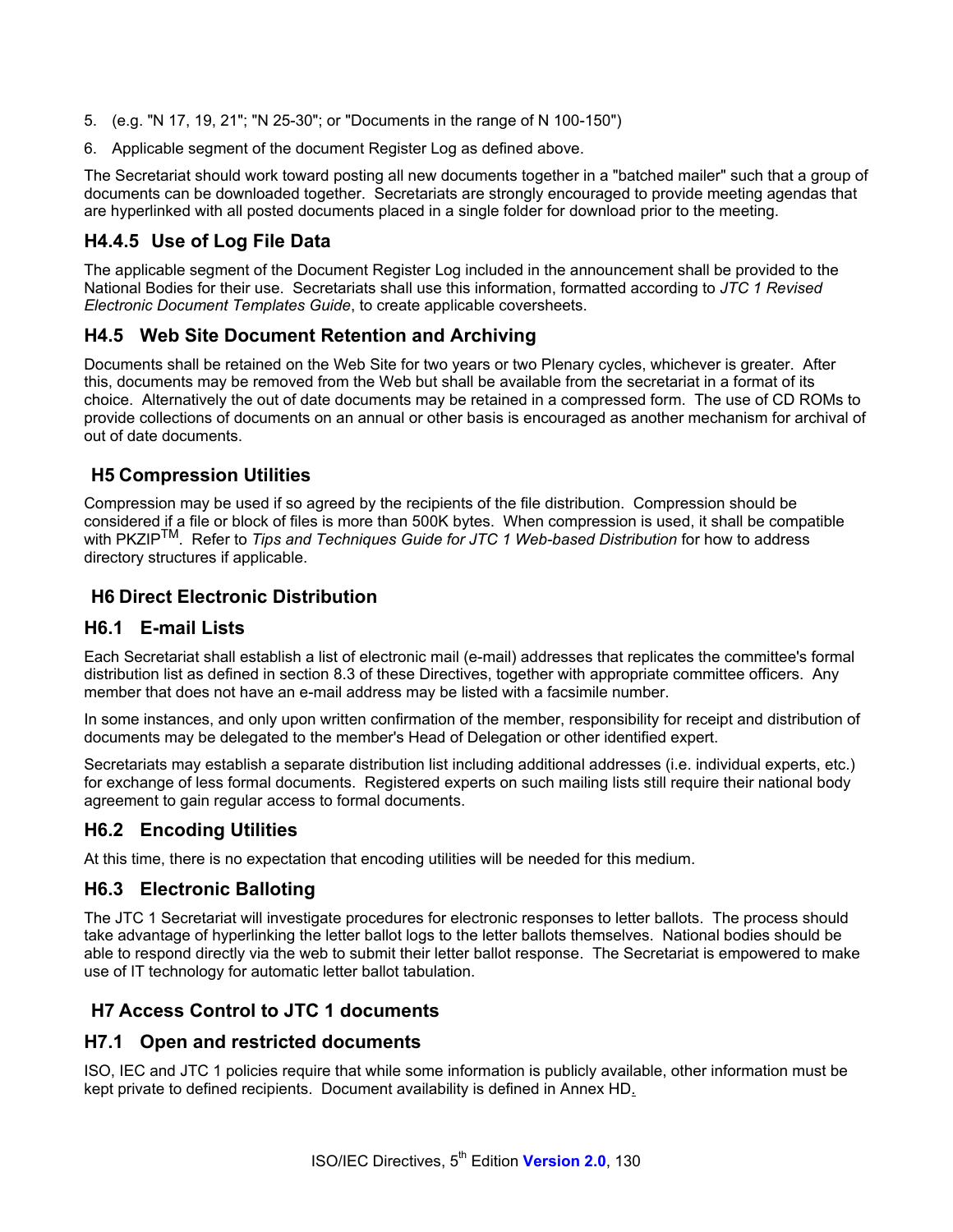# **H7.2 Access control**

Privacy arrangements (using password and/or ID protection) shall be incorporated into Web sites where appropriate to meet these policies. When ftp capabilities are provided as an additional distribution mechanism, the same password/ID combinations should work no matter which method is used.

### **H7.3 Password control**

Document protection must include regular password changes, notified to designated recipients in a secure manner. Changes should be made once or twice per plenary cycle and at other times if a security breach occurs.

When passwords are about to be changed, an e-mail message containing the new password shall be sent to the distribution list as defined in H6.1. The e-mail notification should be sent sufficiently far in advance of the change so that authorised participants at the national body level will have received notice of the change by the time it is effective. Alternatively, if the responsible secretariat has the capability, an overlap of passwords during the change may be implemented.

Embedded passwords at the document level (e.g. use of passwords within documents) shall not be used. The document shall be freely readable without a password once it has been downloaded. This does not preclude the use of a password in order to be able to download or access the document in the first place.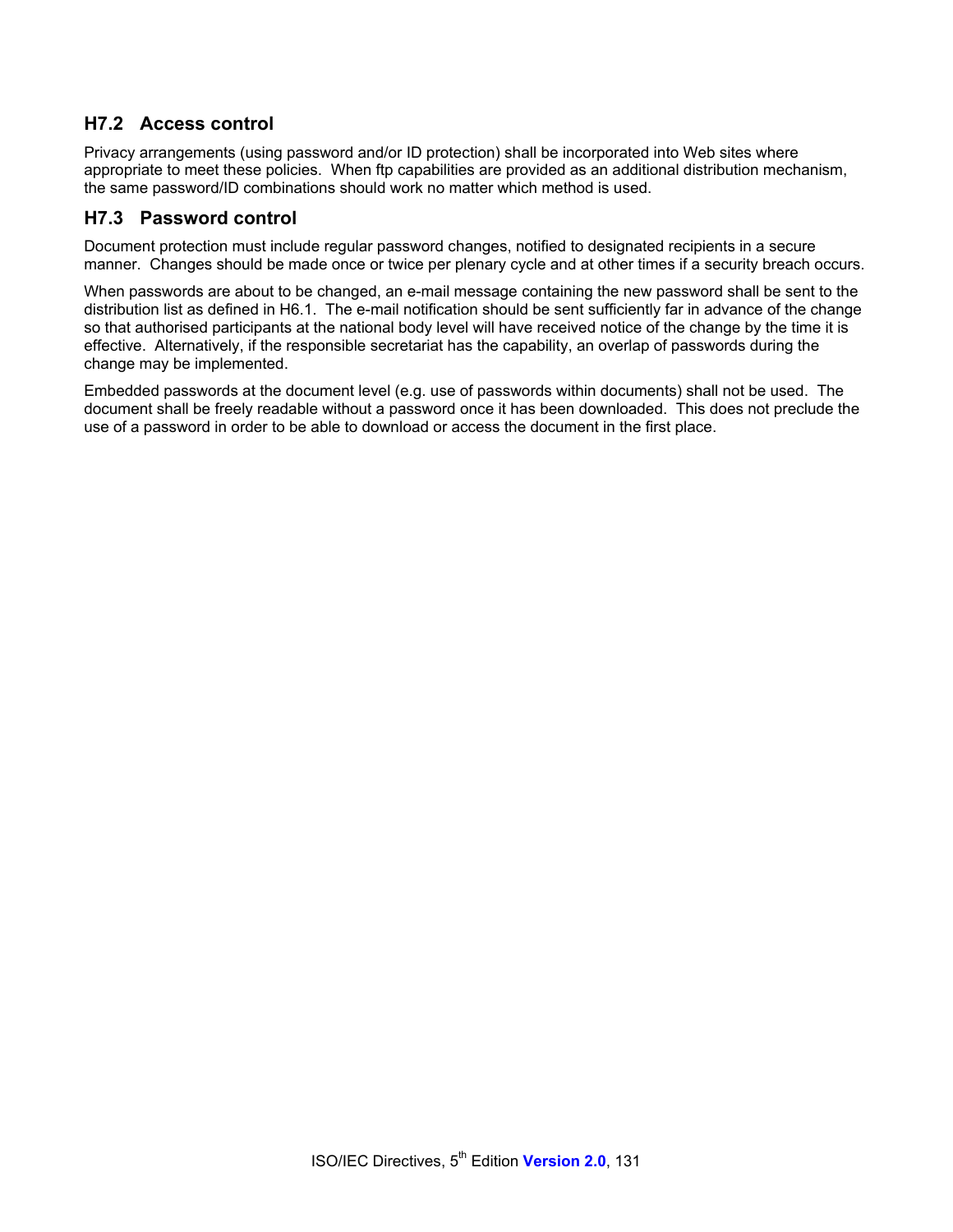| <b>Annex HA</b>                                        |  |
|--------------------------------------------------------|--|
| <b>Text Area for A4 and North American Paper Sizes</b> |  |

| Paper                                          | A4            | <b>North American</b>      |
|------------------------------------------------|---------------|----------------------------|
| Size                                           | 210 mm wide   | 216 mm wide, (8 1/2" wide) |
|                                                | 297 mm high   | 279 mm high, (11" high)    |
| MAXIMUM common text area for each paper size   | $177$ mm wide | 179 mm (7.05") wide        |
|                                                | 256 mm high   | 253 mm (9.96") high        |
| Minimum Margins for placing a common text area | Top 13 mm     | Top 13 mm                  |
|                                                | Bottom 28 mm  | Bottom 13 mm               |
|                                                | Left 20 mm    | Left 20 mm                 |
|                                                | Right 13 mm   | Right 17 mm                |

Symmetrical margins which are more generous than the above minimum margins enhance electronic readability.

|                                                             | <b>Examples of Valid File Names</b>                                                                                                                                                                                                                                                                                                                                                                           |  |  |  |
|-------------------------------------------------------------|---------------------------------------------------------------------------------------------------------------------------------------------------------------------------------------------------------------------------------------------------------------------------------------------------------------------------------------------------------------------------------------------------------------|--|--|--|
| Files associated with Document<br>n8888 originating in SC6  | 06n88881.doc Annex A to SC 6 n 8888 (in Microsoft Word <sup>1M</sup> )<br>06n88882.doc Annex B to SC 6 n 8888(in Microsoft Word <sup>TM</sup> )<br>06n88883.doc Annex C to SC 6 n 8888 (in Microsoft Word <sup>TM</sup> )<br>06n88884.doc Annex D to SC 6 n 8888 (in Microsoft Word M)<br>06n8888c.rtf Cover sheet for SC 6 n 8888 (in RTF)<br>06n8888.zip - file containing all of the above in ZIP'd format |  |  |  |
| Files associated with Document<br>n9999 originating in SC7  | 7n99991.doc Pages 1-50 of SC 7 n 9999<br>(in Microsoft Word $^{TM}$ )<br>7n99992.txt Pages 51-75 of SC 7 n 9999 (in text)                                                                                                                                                                                                                                                                                     |  |  |  |
|                                                             | 7n99993.xls Pages 76-78 of SC 7 n 9999 (in Excel)<br>7n9999c.rtf Cover sheet for SC 7 n 9999 (in RTF)                                                                                                                                                                                                                                                                                                         |  |  |  |
| Files associated with Document<br>n0000 originating in SC 6 | 6n0000.txt SC 6 n 10,000 (in text)<br>6n0000b.doc Ballot form for SC 6 n 10,000<br>(in Microsoft Word $TM$ )<br>6n0000c.doc Cover sheet for SC 6 n 10,000<br>(in Microsoft Word $TM$ )                                                                                                                                                                                                                        |  |  |  |
| Files associated with Document<br>n1111 originating in SC27 | 271111c.wp Cover sheet for SC 27 n 1111 (in WordPerfect <sup>1M</sup><br>$\bullet$<br>2711111.wp Pages 1-40 for SC 27 n 1111 (in WordPerfect <sup>TM</sup> )<br>2711112.wp Annex A-C for SC 27 n 1111 (in WordPerfect <sup>1M</sup> )<br>2711113.pdf Annex D for SC 27 n 1111 (in PDF)                                                                                                                        |  |  |  |
| Files associated with n2222<br>originating in JTC 1         | J12222.rtf JTC 1 n 2222, including cover sheet (in RTF)<br>$\bullet$                                                                                                                                                                                                                                                                                                                                          |  |  |  |
|                                                             |                                                                                                                                                                                                                                                                                                                                                                                                               |  |  |  |

# **Annex HB**

# **Annex HC 8859-1 Character Set**

# **Annex HD Document Access Classification List**

| <b>Document Classification/Type</b> | <b>Action Identifier</b> | <b>Acceptable Forms of</b><br><b>Distribution</b> |  |  |  |  |
|-------------------------------------|--------------------------|---------------------------------------------------|--|--|--|--|
| <b>Official Publications</b>        |                          |                                                   |  |  |  |  |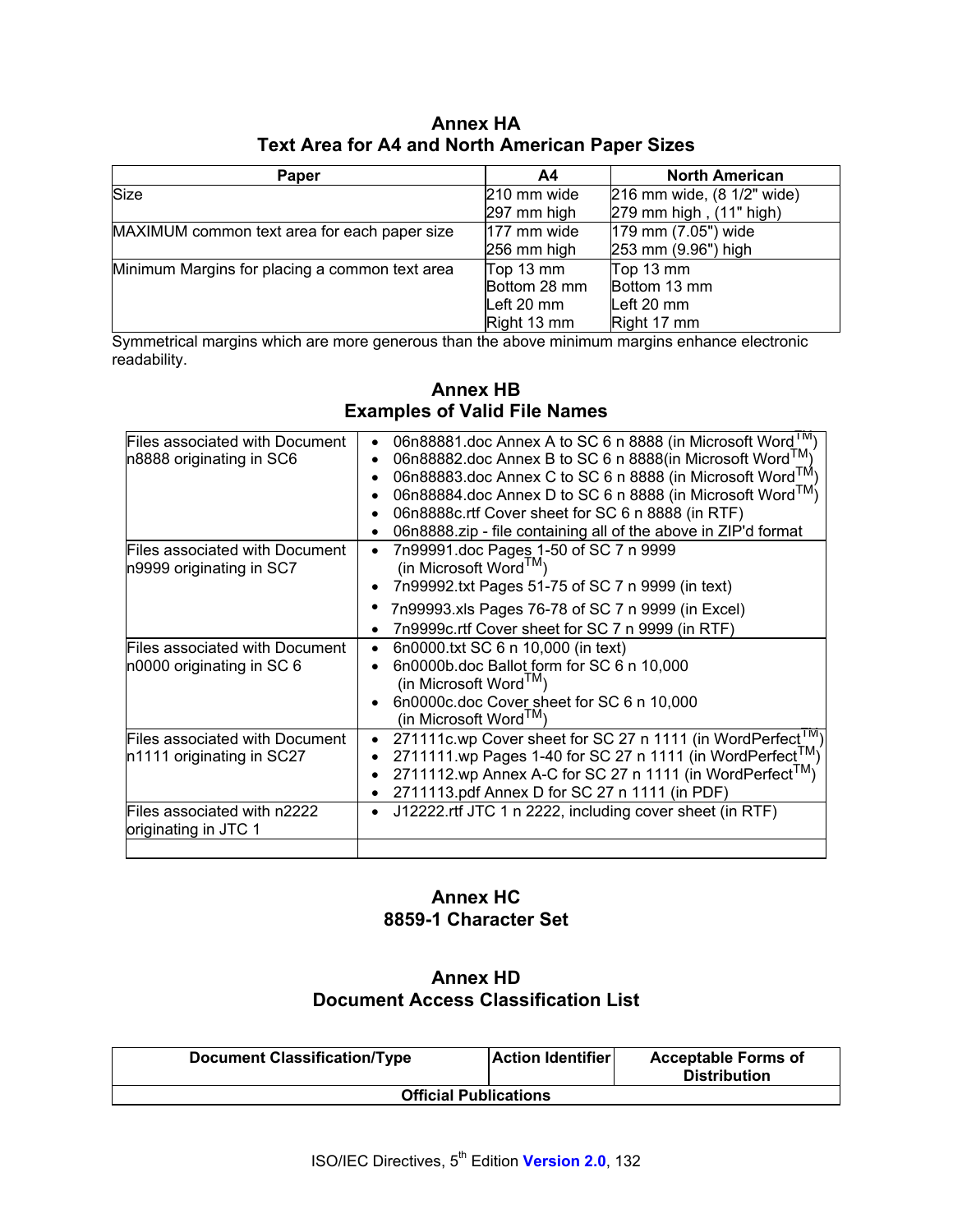| <b>Procedural Documentation</b>                        | <b>FYI</b>  | P, Open                      |  |  |
|--------------------------------------------------------|-------------|------------------------------|--|--|
| <b>ISO TC Communique</b>                               | <b>FYI</b>  | P, Open                      |  |  |
| <b>Published International Standard</b>                | FYI         | Defined by ISO/IEC           |  |  |
|                                                        |             |                              |  |  |
| <b>Published Amendment</b>                             | FYI         | Defined by ISO/IEC           |  |  |
| <b>Published Technical Report</b>                      | <b>FYI</b>  | Defined by ISO/IEC           |  |  |
| Published Technical Corrigendum                        | <b>FYI</b>  | Defined by ISO/IEC           |  |  |
| <b>Project-related Documents</b>                       |             |                              |  |  |
| Proposed NP                                            | COM or LB   | P, Open*                     |  |  |
| (proposal under review by WG or SC)                    |             |                              |  |  |
| Text for NP ballot                                     | LВ          | P, Open*                     |  |  |
| (text submitted to JTC 1 for ballot)                   |             |                              |  |  |
|                                                        |             |                              |  |  |
| <b>Working Draft Text (for information or comment)</b> | FYI or COM  | P, Open*                     |  |  |
| Working Draft Amendment Text (for information or       | FYI or COM  | $\overline{P}$ , Open*       |  |  |
| comment)                                               |             |                              |  |  |
| Working Draft Technical Report Text (for information   | FYI or COM  | P, Open*                     |  |  |
| or comment)                                            |             |                              |  |  |
|                                                        |             |                              |  |  |
| Text for CD ballot or comment                          | B or COM    | P, Open*                     |  |  |
| Text for PDAM ballot or comment                        | B or COM    | P, Open*                     |  |  |
| Text for PDTR ballot or comment                        | B or COM    | P, Open*                     |  |  |
| Text for PDISP ballot or comment                       | LB or COM   | P, Open*                     |  |  |
| Defect Report                                          | COM         | P, Open*                     |  |  |
|                                                        |             |                              |  |  |
|                                                        |             |                              |  |  |
| Text for DIS ballot (Fast Track document)              | <b>ITTF</b> | Def                          |  |  |
| Text for DAM ballot (Fast Track document)              | <b>TTF</b>  | Def                          |  |  |
| Text for DTR ballot                                    | LB          | $P$ , Def                    |  |  |
| Text for DISP ballot                                   | <b>TTF</b>  | $\mathsf{P},\, \mathsf{Def}$ |  |  |
| Text for DCOR ballot                                   | LB          | P, Def                       |  |  |
|                                                        |             |                              |  |  |
| Text for FCD ballot                                    | LB          | open*                        |  |  |
| Text for FPDAM ballot                                  | LВ          | open*                        |  |  |
| Text for FDIS ballot                                   | <b>ITTF</b> | Def                          |  |  |
| Text for FDAM ballot                                   | <b>ITTF</b> | Def                          |  |  |
|                                                        |             |                              |  |  |
| Revised DIS text for review (Fast Track/PAS            | <b>ACT</b>  | Def                          |  |  |
| document)                                              |             |                              |  |  |
| Revised DAM text for review (Fast Track/PAS            | <b>ACT</b>  | Def                          |  |  |
| document)                                              |             |                              |  |  |
| Revised DTR text for NB review or ITU-T action         | FYI         | P, Def                       |  |  |
| Revised DCOR text for NB review or ITU-T action        | <b>FYI</b>  | P, Def                       |  |  |
|                                                        |             |                              |  |  |
| <b>Final Text Submitted for IS Publication</b>         | <b>ITTF</b> | P, Def                       |  |  |
| Final Text Submitted for AMD Publication               | <b>ITTF</b> | P, Def                       |  |  |
| Final Text Submitted for TR Publication                | <b>ITTF</b> | P, Def                       |  |  |
| <b>Final Text Submitted for ISP Publication</b>        | <b>ITTF</b> | $P$ , Def                    |  |  |
| <b>Final Text Submitted for COR Publication</b>        | <b>ITTF</b> | $P$ , Def                    |  |  |
|                                                        |             |                              |  |  |
|                                                        |             |                              |  |  |
| Summary of Voting/Table of Replies                     | FYI or ACT  | P, Def                       |  |  |
| Disposition of Comments                                | FYI or COM  | P, Def                       |  |  |
| Instructions to editor                                 | ACT         | $\mathsf{P},\, \mathsf{Def}$ |  |  |
| Notice of Publication                                  | <b>FYI</b>  | P, Open                      |  |  |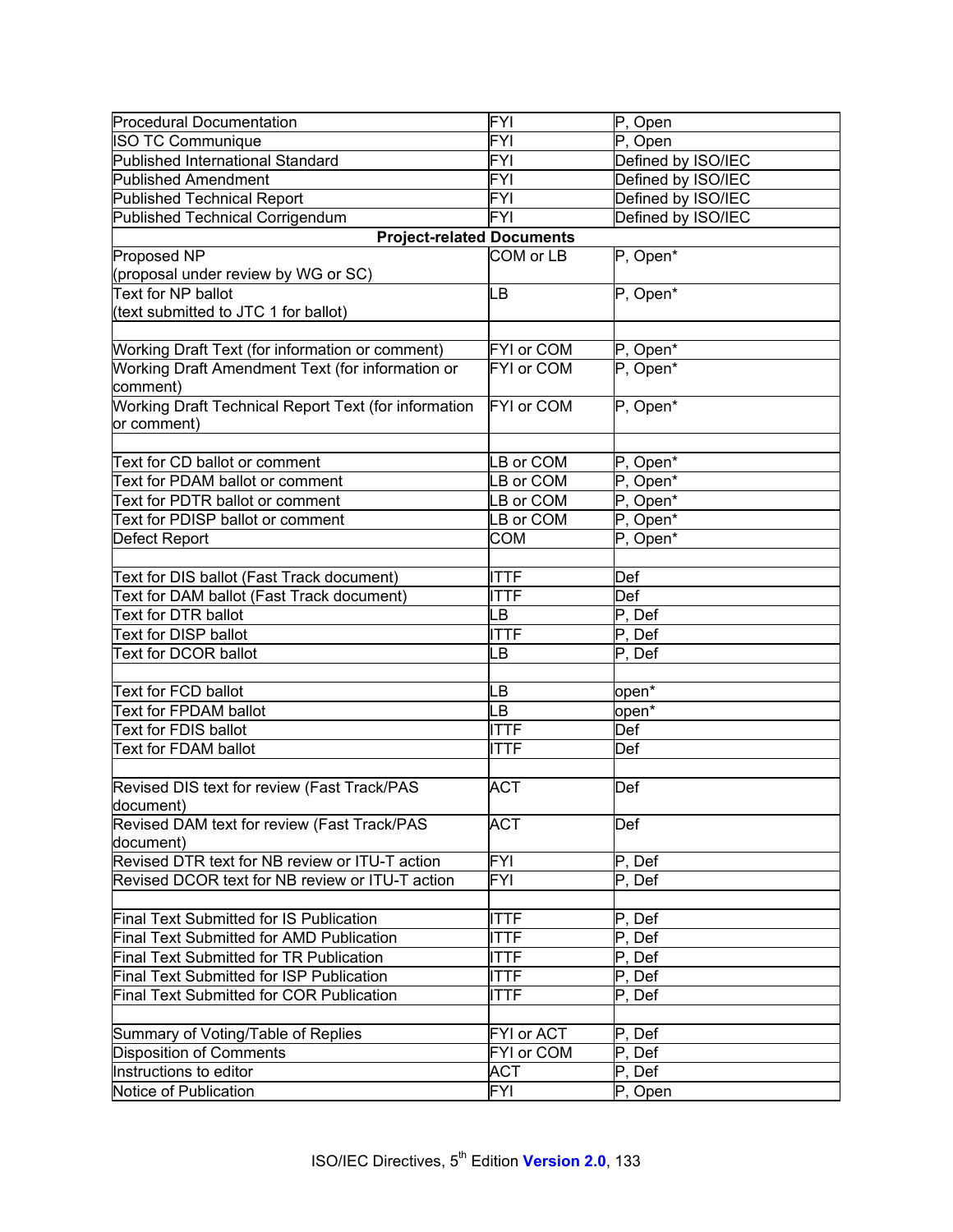| National Body Contribution                                  | FYI, COM, or<br>ACT        | P, Def  |
|-------------------------------------------------------------|----------------------------|---------|
| Officer's Contribution                                      | FYI or COM                 | P, Def  |
| (Contribution from Chairman, Convener, Rapporteur,<br>etc.) |                            |         |
| Liaison Organisation Contribution                           | FYI, COM, or<br><b>ACT</b> | P, Def  |
| Outgoing Liaison Statement                                  | FYI or ACT                 | P, Def  |
|                                                             |                            |         |
| Request for Periodic Review                                 | <b>ACT</b>                 | P, Def  |
|                                                             |                            |         |
| <b>Administrative Documents</b>                             |                            |         |
|                                                             |                            |         |
| Document Register                                           | FYI                        | P, Open |
| Management Report                                           | <b>FYI</b>                 | P, Open |
| Secretariat Report                                          | <b>FYI</b> or ACT          | P, Open |
| Programme of Work                                           | FYI or ACT                 | P, Open |
| Programme Extension Document                                | <b>ACT</b>                 | P, Open |
| <b>Standing Document</b>                                    | <b>FYI</b>                 | P, Open |
|                                                             |                            |         |
| <b>Meeting Announcement</b>                                 | <b>FYI or ACT</b>          | P, Open |
| <b>Meeting Agenda</b>                                       | FYI                        | P, Open |
| Call for delegates                                          | ACT                        | P, Open |
| Logistical information for meeting                          | <b>FYI</b>                 | P, Open |
| <b>Meeting Report</b>                                       | <b>FYI</b>                 | P, Open |
| <b>Resolutions</b>                                          | <b>FYI</b>                 | P, Open |
|                                                             |                            |         |
| Call for officer                                            | <b>ACT</b>                 | P, Def  |
| Vote on officer nomination                                  | LВ                         | P, Def  |
| Notification of appointment of officer                      | FYI                        | P, Open |
|                                                             |                            |         |
| Information from SC Secretariat                             | FYI, COM, or<br><b>ACT</b> | P, Def  |
| Information from JTC 1 Secretariat                          | FYI or COM                 | P, Def  |
| Information from ISO Central Secretariat                    | FYI or COM                 | varies  |
| Information from IEC Central Office                         | FYI or COM                 | varies  |
| Information from ITTF                                       | FYI or COM                 | varies  |
| <b>Press Release</b>                                        | FYI                        | P, Open |
|                                                             |                            |         |
| National Body Activity Report                               | FYI                        | P, Def  |
|                                                             |                            |         |
| Request for comments                                        | COM                        | P, Def  |
|                                                             |                            |         |
| Other document                                              | varies                     | varies  |
|                                                             |                            |         |

# **Action Identifiers**

| <b>Identifier</b> | Action                  | Examples                   |
|-------------------|-------------------------|----------------------------|
| <b>LB</b>         | ITC or SC letter ballot | NP/CD/PDAM/PDTR for ballot |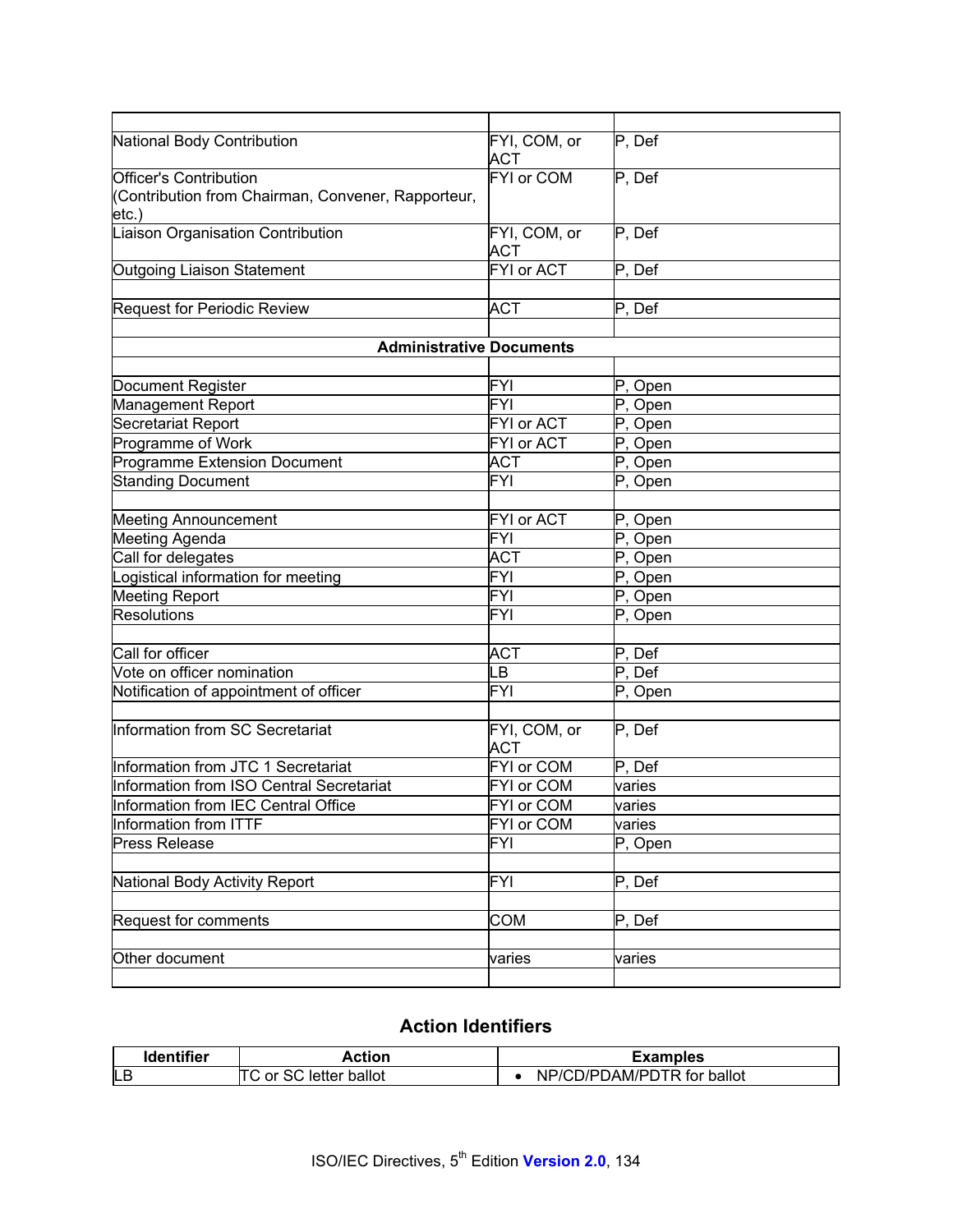| <b>COM</b>   | For comment                         | WD/CD for comment<br>Strategic Plan<br>New procedural document                                                                                                         |
|--------------|-------------------------------------|------------------------------------------------------------------------------------------------------------------------------------------------------------------------|
| <b>ACT</b>   | Action required by identified group | Summary of Voting for consideration at<br><b>Editing Meeting</b><br><b>National Body Contribution</b><br>Incoming Liaison Statement for<br>consideration at WG meeting |
| <b>IITTF</b> | <b>ITTF</b> action expected         | Revised CD/PDAM to ITTF for DIS/DAM<br>registration<br>Revised DIS/DAM/DTR/DCOR to ITTF for<br>publication                                                             |
| FYI          | For information                     | <b>Document Register</b><br><b>Disposition of Comments</b><br><b>Meeting Report</b>                                                                                    |

# **Acceptable Forms of Document Distribution**

| <b>Abbreviation</b> | <b>Definition</b>                                                                       |
|---------------------|-----------------------------------------------------------------------------------------|
|                     | Paper (only for those without Web access)                                               |
| Def                 | Defined-access FTP or WWW site                                                          |
|                     | (access limited to participants in the ISO system*)                                     |
| Open                | Open-access FTP or WWW site                                                             |
|                     | (no restrictions or passwords required)                                                 |
| Open*               | Open-access FTP or WWW site during the trial<br>approved by ISO Council in January 1997 |

\* The ISO standardisation process encourages the widest possible dissemination of the working documents needed for preparing standards free of charge within the ISO system to ensure that all interested parties have the opportunity to contribute to the development of a standard. In this context, the ISO system should be understood to mean the member bodies of ISO, specifically those who have elected to be P-members of a particular ISO committee (although O-members and non-members are entitled to receive documentation on request), liaison organisations, the delegates accredited by ISO members and liaison organisation to participate in committee meetings, experts appointed to ISO working groups, members of national committees corresponding to an ISO committee and their sponsoring organisations (e.g. trade associations, government departments, etc.). ISO/TC/SC working documents are not intended for free distribution outside the ISO system as defined above. It may be noted that the POCOSA agreement allows the member bodies to sell TC/SC working documents to those outside the system.

# **Annex HE Table of Recommended Formats**

As there are different acceptable document formats, the following table of recommended document formats is based on the intended use of the final document.

| <b>Intended Use of Final Document</b>   | <b>Document Format</b> |           |      |           |            |            |
|-----------------------------------------|------------------------|-----------|------|-----------|------------|------------|
|                                         | HTML                   | ITXT      | DOC. | <b>WP</b> | <b>PDF</b> | <b>RTF</b> |
| Simple Administrative Document          | ΗR                     | ΗR        |      |           |            | <b>NR</b>  |
| Simple Technical                        |                        | ΗR        | E    |           |            | <b>NR</b>  |
| <b>ISO/IEC Standard in preparation</b>  |                        | ΝR        | ΗR   | ΗR        |            | ΝR         |
| Joint ISO/IEC and ITU-T                 | <b>NR</b>              | <b>NR</b> | ΗR   |           | <b>NR</b>  | <b>NR</b>  |
| Standard/Recommendation in Preparation  |                        |           |      |           |            |            |
| Document intended for Web page browsing | ΗR                     |           |      | ΝR        | <b>NR</b>  | <b>NR</b>  |
| Complex * document in revisable form    |                        | ΝR        | ΗR   | ΗR        | <b>NR</b>  | <b>NR</b>  |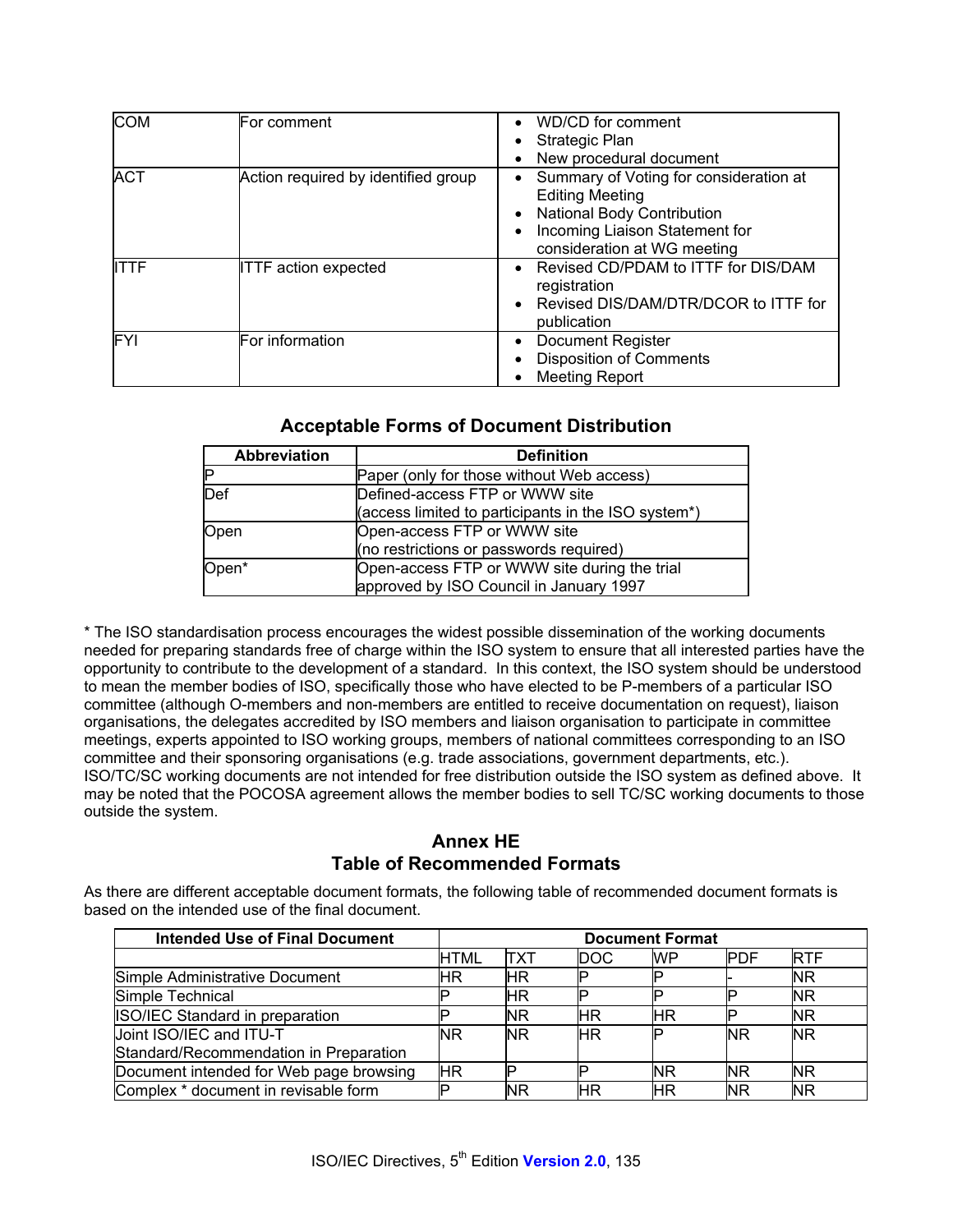| Complex document in non-revisable form<br><b>NR</b><br><b>NR</b><br><b>NR</b><br><b>NR</b><br>ΗR |  | <b>NR</b>                                                   |     |     |           |     |
|--------------------------------------------------------------------------------------------------|--|-------------------------------------------------------------|-----|-----|-----------|-----|
| Document needing template as defined in this IA                                                  |  | lіA                                                         | llА | lΙA | <b>NR</b> | llА |
| <b>document</b>                                                                                  |  |                                                             |     |     |           |     |
|                                                                                                  |  | <b>KEY</b>                                                  |     |     |           |     |
|                                                                                                  |  | <b>HR</b> Highly recommended<br><b>P</b> Possible/Plausible |     |     |           |     |
|                                                                                                  |  |                                                             |     |     |           |     |
|                                                                                                  |  | <b>IA</b> If template available                             |     |     |           |     |
|                                                                                                  |  | <b>NR</b> Not recommended - No guidance                     |     |     |           |     |

\* Complex: Denotes the use of other than simple tables or graphics. Possibly also a function of volume/structure.

# **Annex HF Glossary of Terms**

This is not a formal list of terms and definitions as found in most standards, but where appropriate, suitable definitions from existing vocabularies are cited.

| <b>ASCII</b> | coding for a small subset of characters consisting of the numbers 0-9, upper and lower<br>case letters a-z without diacritical marks, and simple punctuation normally used for creating<br>simple text files equivalent to IEC 606                                                                                                                                                                                                       |  |  |  |
|--------------|------------------------------------------------------------------------------------------------------------------------------------------------------------------------------------------------------------------------------------------------------------------------------------------------------------------------------------------------------------------------------------------------------------------------------------------|--|--|--|
| browser      | computer program used to locate and display documents on the World Wide Web                                                                                                                                                                                                                                                                                                                                                              |  |  |  |
| diskette or  | small magnetic disk used for storage of data                                                                                                                                                                                                                                                                                                                                                                                             |  |  |  |
| floppy disk  |                                                                                                                                                                                                                                                                                                                                                                                                                                          |  |  |  |
| ftp          | abbreviation for File Transfer Protocol, the protocol used on the Internet for exchanging<br>files                                                                                                                                                                                                                                                                                                                                       |  |  |  |
| <b>FAQs</b>  | abbreviation for Frequently Asked Questions, a document, often designed as a hypertext<br>document, that answers questions on a technical topic                                                                                                                                                                                                                                                                                          |  |  |  |
| home page    | main page of a web site, typically serving as an index or table of contents to other<br>documents or services provided at the site                                                                                                                                                                                                                                                                                                       |  |  |  |
| hypertext    | database system in which various types of object (such as text, pictures, sound, video,<br>programs) can be creatively linked to each other                                                                                                                                                                                                                                                                                              |  |  |  |
| <b>HTML</b>  | abbreviation for Hypertext Markup Language, the authoring language used to create<br>documents on the World Wide Web and is similar to SGML, although not strictly a subset                                                                                                                                                                                                                                                              |  |  |  |
| Internet     | global, decentralised communications network connecting millions of computers, providing<br>exchange of data, news and opinions                                                                                                                                                                                                                                                                                                          |  |  |  |
| link         | reference to another document permitting, in the case of the World Wide Web, direct<br>laccess to the document referenced                                                                                                                                                                                                                                                                                                                |  |  |  |
| media        | <communications> physical means of linking computers and similar devices<br/>la.<br/>together so that they can communicate (for example, cable, optical fibre)<br/><storage> form and technology used to communicate information; for example,<br/>lb.<br/>multimedia combines text, sound, pictures and video, all of which are different<br/>types of media<br/>objects on which data can be stored<br/>IC.</storage></communications> |  |  |  |
| <b>PDF</b>   | abbreviation for Portable Document Format, a file format developed by Adobe which<br>captures formatting information from a variety of applications and makes it possible to<br>transmit and display documents in an identical way, independent of the platform                                                                                                                                                                          |  |  |  |

# **ANNEX HG ISO/IEC JTC 1 Web Server Policy**

**I. Web Page Structure:** The minimal structure of web based pages for JTC 1 and its SCs (jointly referred to simply as *committee*). It is *not* intended to dictate structure or content at the WG level.

- **II. Web Server Content:** The minimal structure/content of JTC 1 and SC web servers
- **III.** Web Server Maintenance: Policy concerning the maintenance of those web pages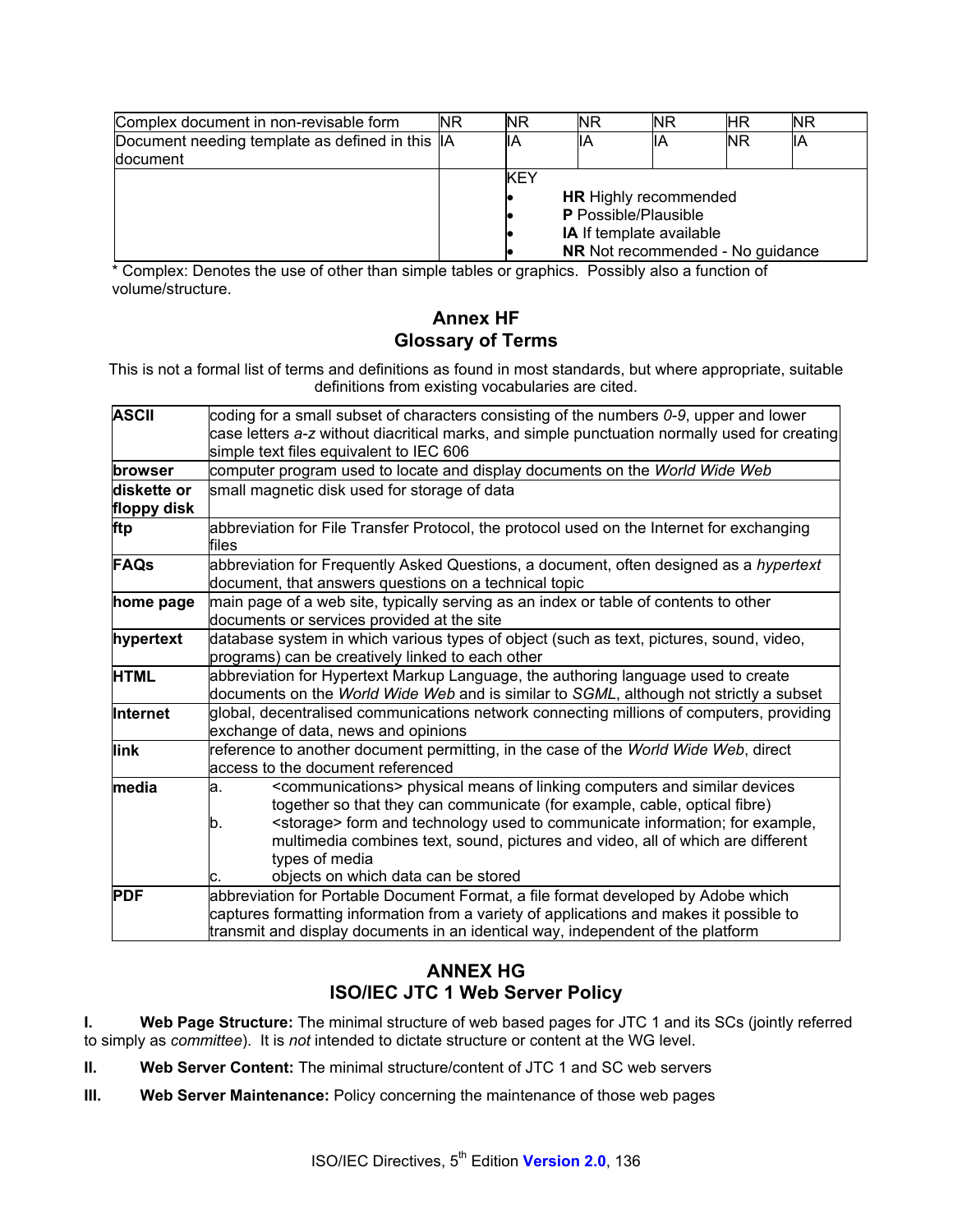It is expected that National Bodies and Committees will utilise this document as they begin their web-server implementation. Additional information is available in *Tips and Techniques for JTC 1 Web Pages*.

### **I. Web Page Structure**

Every JTC 1/SC web page shall contain the following structural elements:

(These elements may appear in any order, however it is highly recommended that the committee retain the same style for all pages within the committee's purview.)

- **1. Title Block** (should have a common "look-and-feel" within the committee)
- a. Title of committee with the ISO/IEC logo.
- b. The page author and date created or last modified (preferably generated automatically)
- c. A version number
- d. Optional use of a common background image may also be employed.
- e. Optional committee logo if desired

**2. Body** - contains information specific to the committee. The use of forward navigational pointers is highly recommended

**3. Web Master information** - who to contact for errors, suggestions, etc.

**4. Consistent Set of Back Pointers** (for example the Parent Committee main page, Committee web-page design guidelines, primary site information, etc.)

### **II. Web Server Content**

Each web server (JTC 1 and SC) shall provide the following, mandatory information in the form of web pages which conform to the common look and feel of the Web Page Structure appropriate to the committee.

1. Description of the Organisation Structure of the committee

2. Committee Membership (List of P, O, L members and the contact information for liaisons and rapporteurs)

- 3. Committee Meeting schedule
- 4. Next meeting information
- a. Agenda
- b. Venue
- 5. Programme of Work
- 6. A single document register for all committee documents
- 7. Personnel information on officers and members

Although optional, each secretariat is strongly encouraged to add the following information as appropriate.

- 1. Frequently Asked Questions (FAQ) Page
- 2. Ballot information
- a. Due dates
- b. Document number of balloted text
- c. Document number of Summary of Voting
- 3. Procedures (which may simply point to the parent committee's procedures)
- 4. News and Press releases
- 5. Links to committee relevant Publications and Standards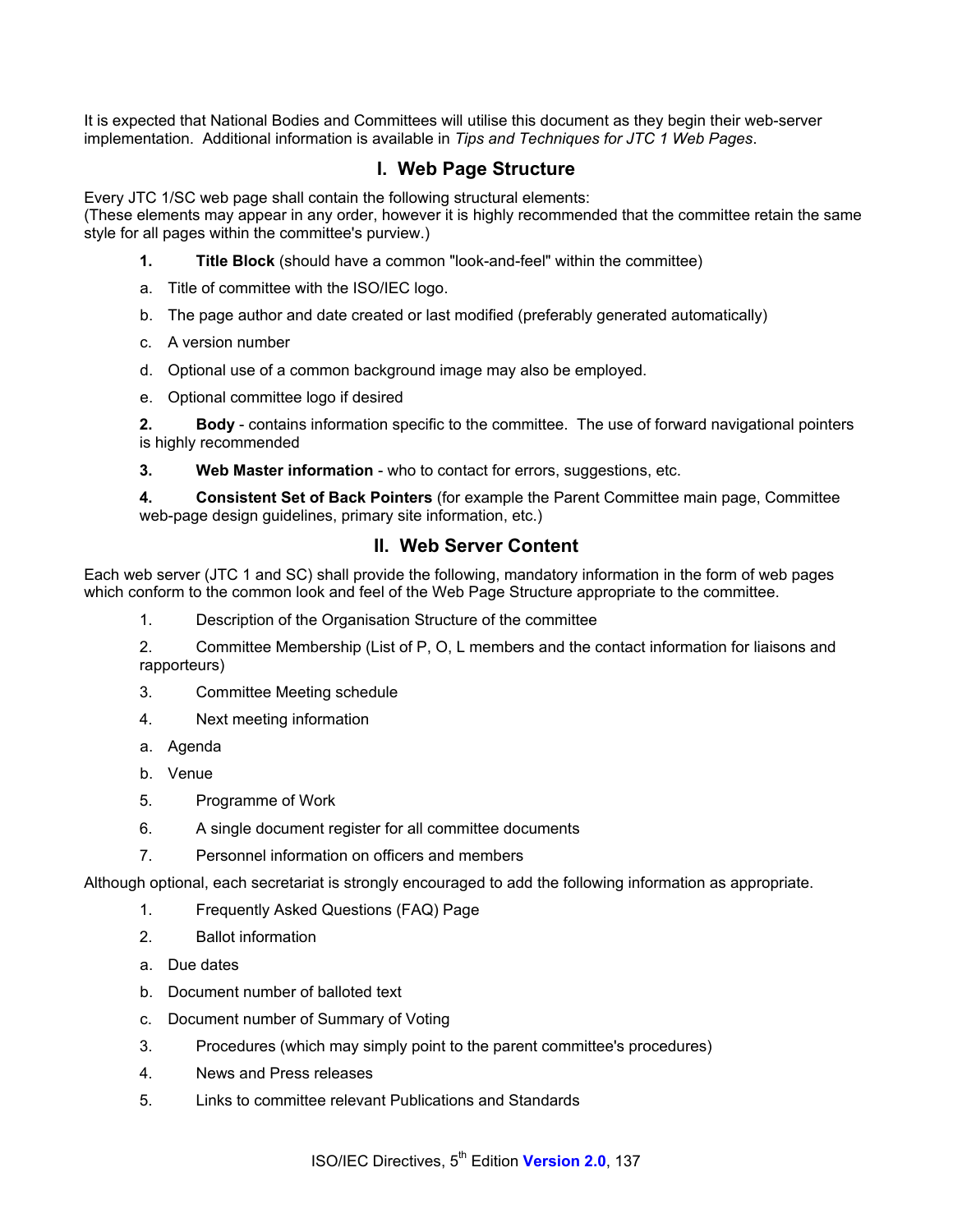6. Links to non-JTC 1 sites shall be done in such a way that it is obvious to the viewer that what is being viewed is *NOT* under the auspices or control of JTC 1. This is especially important in frame-based sites.

# **III. Web Server Maintenance**

#### **1. Open Access vs Defined Access Documents**

The committee shall distinguish between open access vs defined access documents as per Annex HD.

#### **2. Password Protection**

The server administrator shall provide appropriate limited access to non-members by use of group level passwords with appropriate notification to users. Non-members attempting to access protected pages shall be automatically replied to with a message stating the criteria for access.

#### **3. Data Integrity**

a. Site shall be backed up automatically

b. All Documents shall contain authorship and timestamp information as defined in the Web Page Structure Title Block

The original document shall be considered the "source" document. NBs or committees may utilise the source document in a variety of ways:

- a. By simply linking to it or e-mailing its URL (highly recommended in the event that there is no password involved)
- b. Creating a new document with a unique document number representing a cover letter plus the content of the original document
- c. NB mirroring of the original document

 In the event of a difference in content between the original and the copy, the content of the original shall take preference. It is therefore up to the administrator of the mirror site or new document to ensure its integrity.

c. Site shall utilise virus checking - In the event a virus is detected, the files shall be cleaned prior to updating or retransmission and the original sender of the infected file notified of the infection.

#### **4. Document Registration, Retention and Archival**

#### **a. Hierarchy**

Structured with a register list every 50<sup>th</sup> document

#### **b. Access**

- Each register shall show all Document numbers, title, date, due date**, including those produced by the committee before electronic documents were available.** 

- Register entries shall be hot-linked to the actual documents **where available**

- Provisions shall be provided to download documents as a package (e.g. for documents with enclosures, annexes, drawings, embedded data, etc.)

- Provision shall be made for providing paper printouts of documents to those with no web access.

#### **c. On-line Retention**

Documents shall be retained for a minimum of two years or two complete plenary cycles, whichever is greater.

#### **d. Archival**

After the retention period, documents may be removed from on-line availability and shall be available from the secretariat in a format at the discretion of the secretariat**. All WGs and SCs shall formulate a policy for the maintenance of their archives and shall include this in their business plans and on**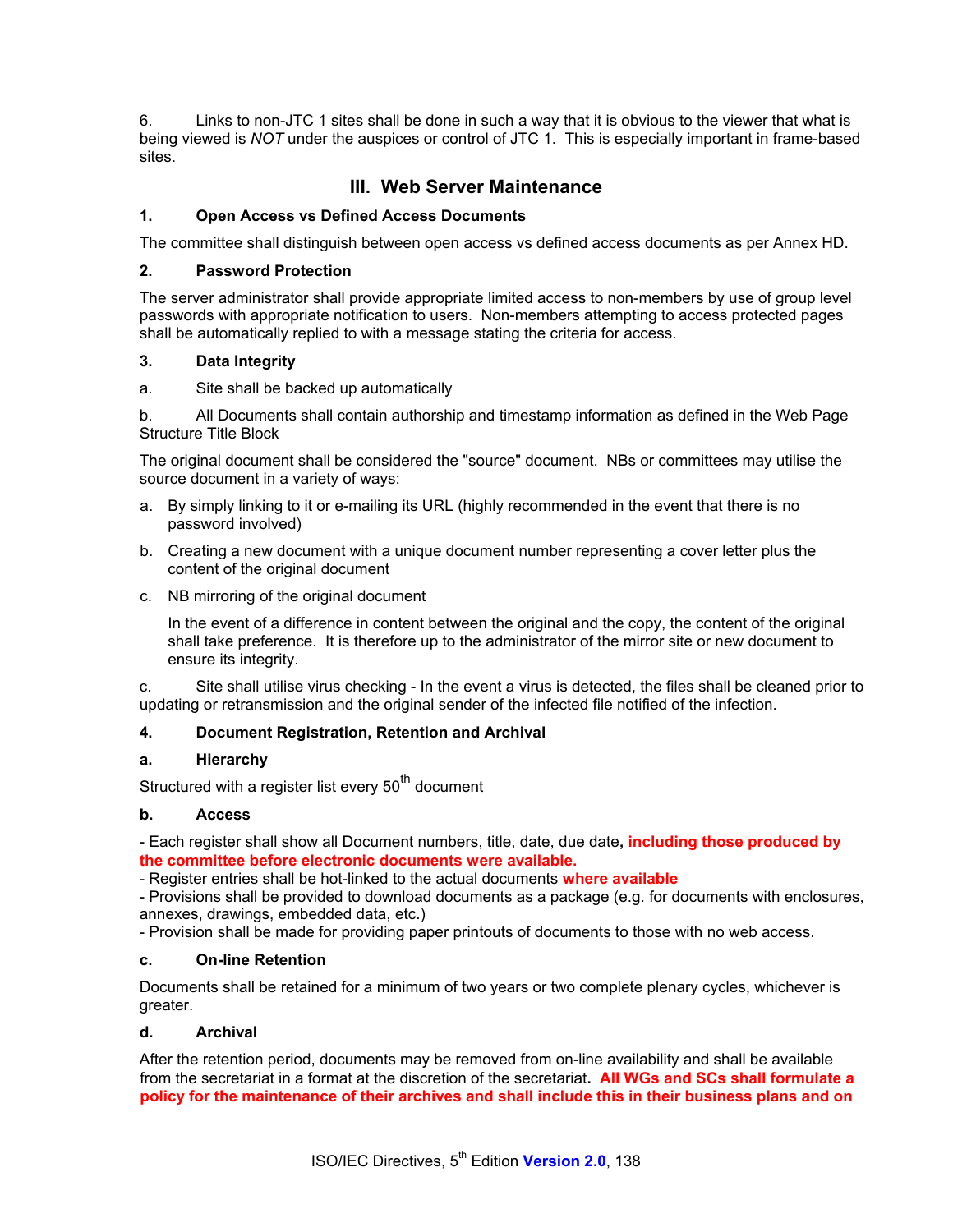**their web site together with information on the format in which the archived documents are available.** 

# **5. Use of Embedded Executable Code (e.g. Java, Active-X, etc) in HTML Documents**

a. Care should be taken to utilise only those constructs which can be viewed using all commonly available browsers.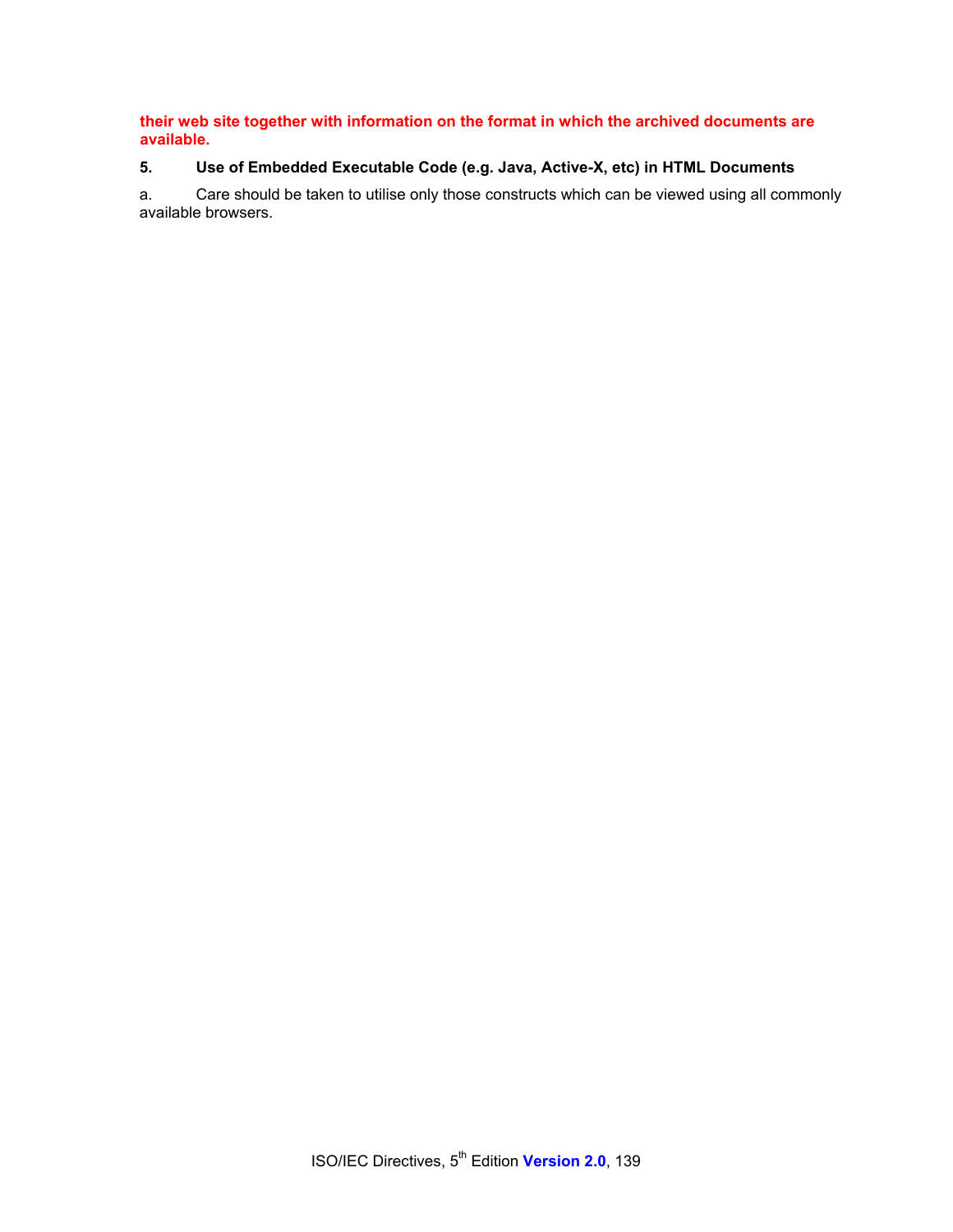# **Annex I JTC 1 Policy on Interoperability**

This policy statement specifies the JTC 1 position on interoperability and clarifies the relationship between interoperability and conformity. It complements the JTC 1 policy statement on conformity assessment (see Annex C). For the purpose of this policy statement, interoperability is understood to be the ability of two or more IT systems to exchange information at one or more standardised interfaces and to make mutual use of the information that has been exchanged. An IT system is a set of IT resources providing services at one or more interfaces.

JTC 1 recognises that interoperability is a major user requirement which can be facilitated by standardisation. Accordingly JTC 1 accepts the responsibility to identify the key interfaces and produce the key IT standards at those interfaces (including the relevant content standards, e.g. ODA, SGML, CGM) to facilitate practical, timely and cost-effective interoperability, consistent with market requirements and current technologies.

Standards designed to facilitate interoperability need to specify clearly and unambiguously the conformity requirements that are essential to achieve the interoperability. Complexity and the number of options should be kept to a minimum and the implementability of the standards should be demonstrable. Verification of conformity to those standards should then give a high degree of confidence in the interoperability of IT systems using those standards. However, the confidence in interoperability given by conformity to one or more standards is not always sufficient and there may be need to use an interoperability assessment methodology in demonstrating interoperability between two or more IT systems in practice.

An assessment methodology for interoperability may include the specification of some or all of the following: terminology, basic concepts, requirements and guidance concerning test methods, the appropriate depth of testing, test specification and means of testing, and requirements and guidance concerning the operation of assessment services and the presentation of results. In technical areas where there is a conformity assessment methodology and an interoperability assessment methodology, the relationship between them must be specified.

JTC 1 has the authority and responsibility to clarify whether interoperability is intended to be facilitated by each JTC 1 standard and ISP, to what or whom the interoperability applies, how conformity is related to the provision of interoperability, and how to verify that interoperability is provided between relevant IT systems.

Each JTC 1 Subcommittee has the responsibility to ensure that standards produced by that Subcommittee for implementation in IT systems clarify whether interoperability should be facilitated by use of that standard, and how conformity to the standard is related to the provision of the interoperability.

Each JTC 1 Subcommittee has the authority and responsibility to specify or identify an interoperability assessment methodology, applicable to any distinct area of IT that is entirely within the scope of that Subcommittee.

RG-CAI has the authority and responsibility to advise JTC 1 on work that needs to be done relevant to assessment of interoperability for JTC 1 standards and ISPs. This may include IT specific interpretations of general ISO/IEC Guides as well as work specific to particular areas of IT not covered or inadequately covered by existing assessment methodologies.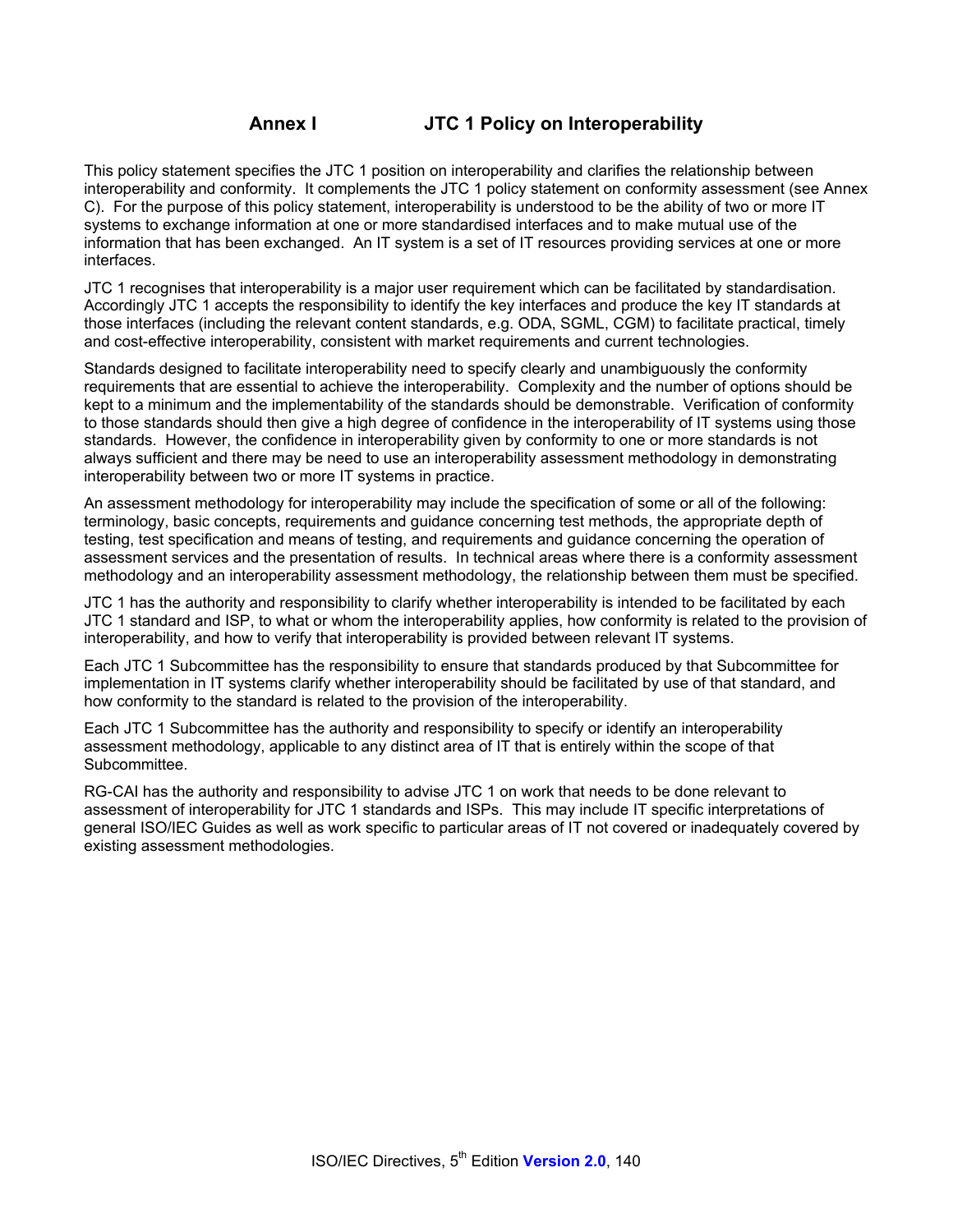# **J1 Characteristics and Definition**

# **J1.1 Application Program Interface (API) Related Concepts**

An API is a boundary across which application software uses facilities of programming languages to invoke services. These facilities may include procedures or operations, shared data objects and resolution of identifiers. A wide range of services may be required at an API to support applications. Different methods may be appropriate for documenting API specifications for different types of services.

The information flow across the API boundary is defined by the syntax and semantics of a particular programming language, such that the user of that language may access the services provided by the application platform on the other side of the boundary. This implies the specification of a mapping of the functions being made available by the application platform into the syntax and semantics of the programming language.

An API specification documents a service and/or service access method that is available at an interface between the application and an application platform.

An API specification may take the form of one of the following:

a Programming language specification, which is a description of a language defined within the programme of work of SC 22, such as Fortran, Ada and C;

b Language independent API specification, which is a description of a set of functionality in terms of semantics (in an abstract syntax) and abstract data types that can be bound to multiple programming languages;

c Language specific API specification, which is a description of a set of functionality in terms of the syntax and data types of some programming language.

Language-independent API specifications are useful in defining specifications for invoking services at the API. The language independent specification serves primarily as the reference used to assure consistency across different language bindings. However, one or more language bindings to programming languages such as COBOL or C must also exist. Language specific API specifications are used by programmers, writing in a particular programming language, to invoke a service provided by the application platform. They may be used by a program to invoke a supporting service offered by another application software entity.

# **J1.2 Level of Abstraction**

The concept of "Level of Abstraction" is complex, with several (possibly non-conflicting) uses. Usage of "Level of Abstraction" implies variation in the amount of functionality offered to the calling program by each invocation.

The same service may be provided by multiple API specifications which differ in level of abstraction. For example, a less abstract API specification for X.400 electronic mail services may provide the application programmer substantial control over details of its interaction with the mail servers. On the other hand, a more abstract API specification may provide a simple, single subroutine call for sending a file as a mail message to a mailbox.

Under this usage, a more abstract API specification is easier to use than a less abstract specification provided that the conventions adopted in implementing the service are appropriate to the application. A less abstract API specification is used where there are application specific requirements relating to details of the interaction or the implementation.

Another usage of "Level of Abstraction" reflects the degree to which the implementation method is visible/invisible to the users of the API specification calls.

An API specification may reflect a pure abstraction driven only by the service requirements (e.g. a protocol independent network API specification), or it may reflect details of the implementation. These details may be associated with one of several alternative methods for service satisfaction (e.g. OSI, TCP/IP, or ISDN communication service API specification). The details could also reflect aspects of alternative platforms'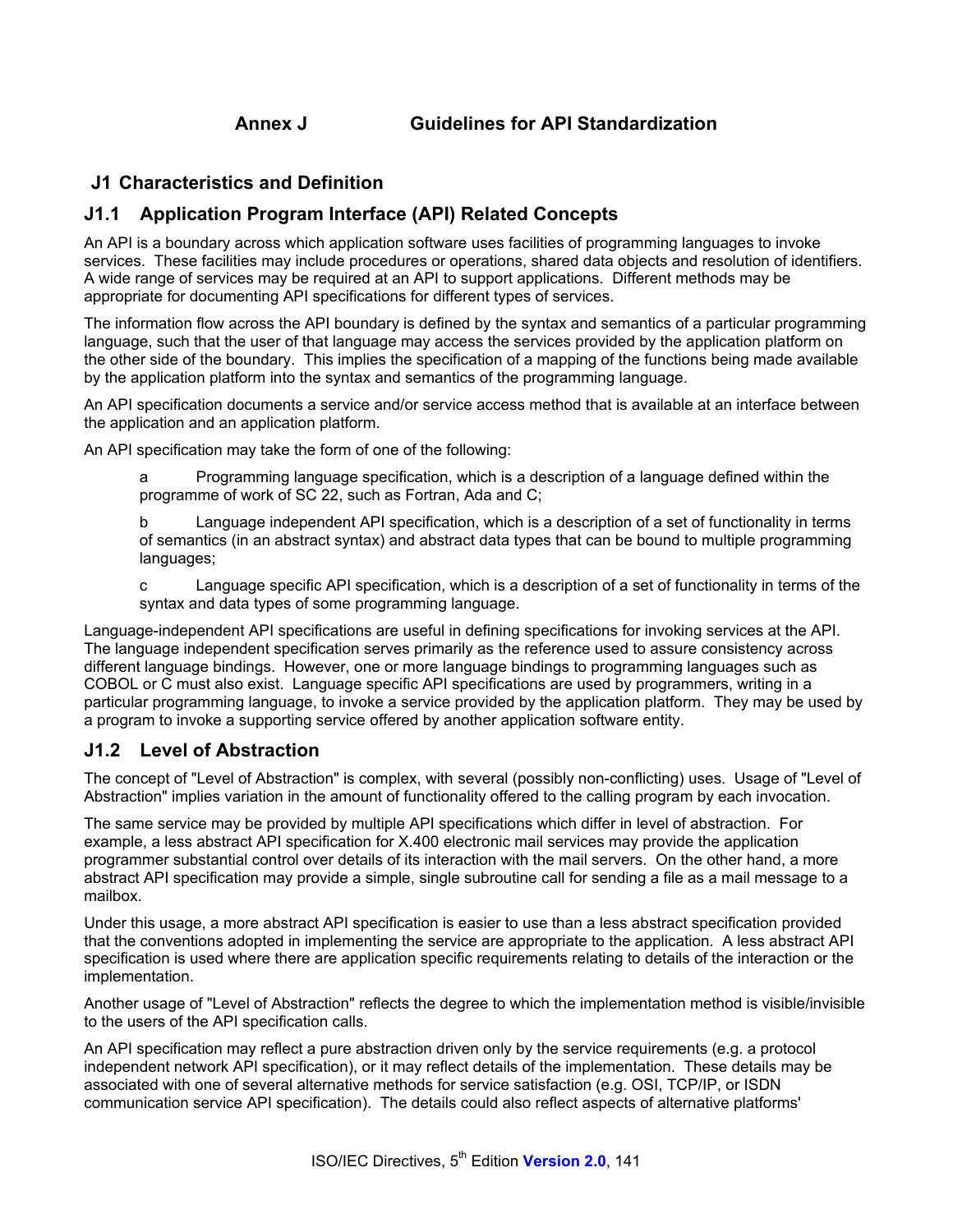implementations. In this context, use of a more abstract API specification yields greater portability and implementation independence while a less abstract API specification may provide more control or improved performance.

The level of abstraction of API specification varies with the programming language and the abstractions inherent to the specific service. Therefore, a "uniform" level of abstraction across the set all API specifications is not appropriate.

# **J2 Methods and Components for JTC 1 API Work**

# **J2.1 Relation to Other Standards**

A standard API specification specifies a mapping between a programming language and the features of a particular service, and thereby provides access to that service from applications written in a particular programming language. Such a mapping is said to create a binding between the service and the programming language.

A standard API specification may be part of the standard that specifies the associated programming language, may be part of the standard that specifies the associated service, or may be a separate standard that refers to other standards that define the associated programming language and service. Thus, programming language standards can be considered as one kind of standard API specification.

The following policies apply:

J2.1.1. Standard API specifications shall identify the standards that specify the programming language and the service associated with it, if these are not specified by the standard API specification itself.

J2.1.2. Standard API specifications shall be consistent with, and shall avoid duplication of, requirements specified by the associated service and programming language standards.

J2.1.3. Where it can be expected that implementations will support bindings to a service for multiple programming languages, any requirements on interoperability between these bindings should be specified, including requirements on exchange of data values.

J2.1.4. Where it can be expected that implementations will support bindings to multiple services for a single programming language, any requirements on compatibility between these bindings should be specified, including requirements on coordination of identifier name spaces. There is a need to list the requirement for correct interworking between the services accessed via the language binding.

# **J2.2 Language-Independent API Specifications and Language Bindings**

Standard API specifications can specify a direct mapping between a programming language and a service, or an indirect mapping that makes use of an intermediate, abstract interface model and syntax that is separately mapped to the programming language and to the service. Where an indirect mapping is used and the same abstract interface is mapped to multiple programming languages, the specification of the mapping from the service to the abstract interface model and syntax is called a language-independent API specification. A specification of a mapping to a programming language, whether directly from a service or from a languageindependent API for a service, is called a language binding for that service (see TR 10182:1993).

Where there are multiple language bindings to a service, some language bindings may depend on a languageindependent API specification, while others map directly to the service, and different groups of language bindings may depend on separate language-independent API specifications, for example where the bindings for different programming languages have incompatible requirements. The following policies apply:

J2.2.1 Where a standardisation project for an API specification includes multiple language bindings with common interface characteristics, the use of language-independent API specifications should be strongly encouraged.

J2.2.2 Where a standardisation project for an API specification includes a language-independent API specification, the language-independent API specification shall be progressed together with at least one language binding that depends on the language-independent API specification.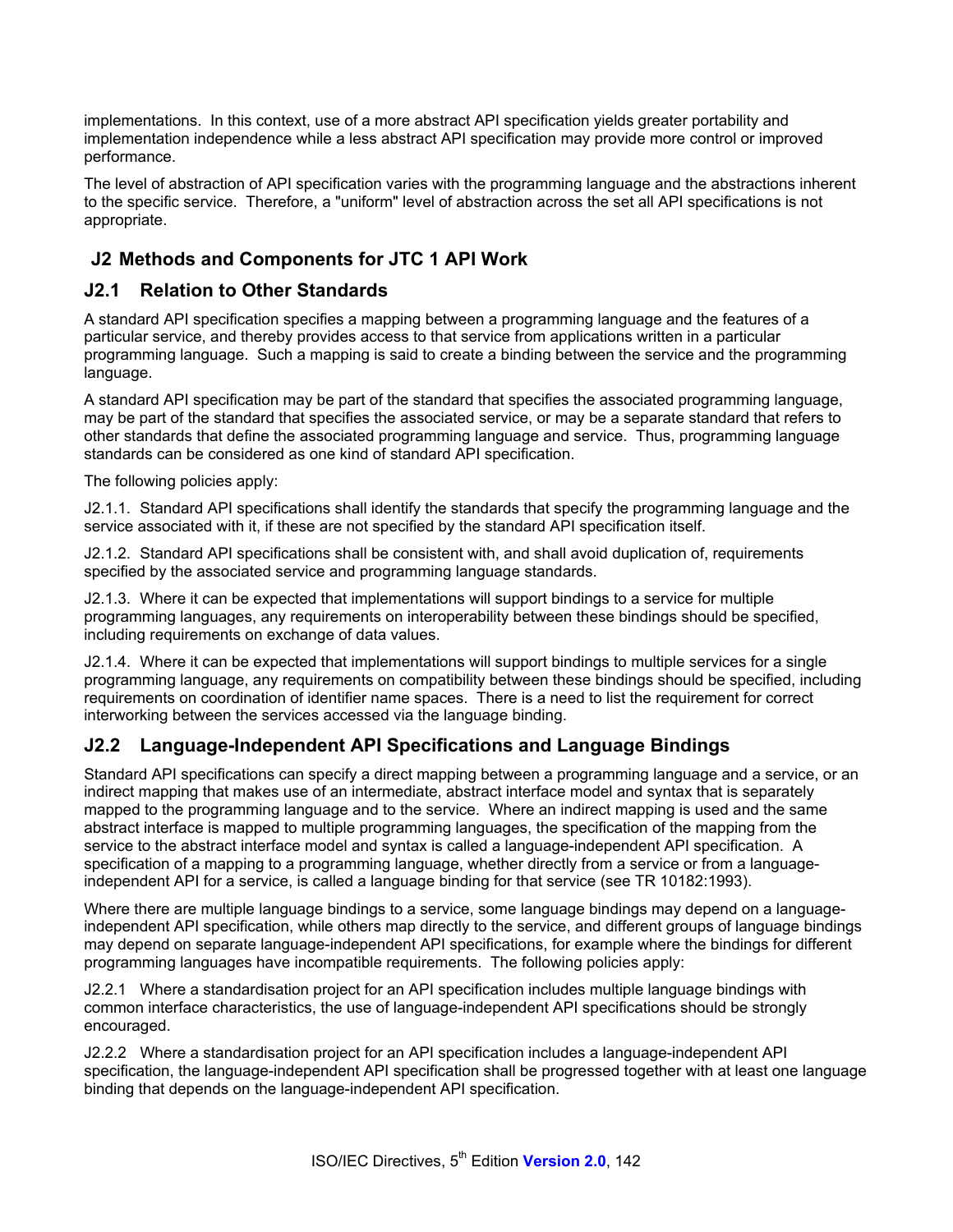J2.2.3 The use of common, standardised methods where available for the specification of language-independent API specification should be encouraged.

# **J2.3 Conformance and Testability**

Clear definitions of conformance and testability are essential for standard API specifications. Not all required functions can be effectively tested. However, where possible, test methods should be readily derivable from the standard. (See ISO/IEC 9646:1994 and ISO/IEC 13210:1994.)

The following policies apply:

J2.3.1 If either a programming language or the service specification to which it is interfaced has multiple levels of conformance, then the API standard should have corresponding conformance levels.

J2.3.2 The "conformance clauses" and conformance requirements specified in standard API specifications shall distinguish between the requirements on a platform's conforming service implementations and those on conforming applications.

J2.3.3 API conformance requirements should include sufficient level of specification that verification test methods can be readily derived.

J2.3.4 The use of API specification methods that support the use of automated test procedures should be encouraged.

### **J2.4 Relationship to Models**

All API specifications, in mapping between a programming language and a service, must take into account the underlying semantic models of the programming language and the service, whether these are explicit or implicit.

The following policies apply:

J2.4.1 The specification of explicit semantic models should be encouraged in the development of standards for programming languages and services, in order to facilitate the development of API specifications which bind them together.

J2.4.2 When a difference is encountered between the semantic models of the programming language and the service, the API specification should document the approach taken to either harmonise or address this difference.

J2.4.3 Where a JTC 1 standard exists for a model or framework that addresses the scope of proposed work, the relationship of that work to the model shall be documented.

# **J3 Considerations in Proposing API Standardization**

# **J3.1 Placement within JTC 1 for Standardization of API Specifications**

There are three types of expertise that need to be involved in the development of API specifications. The developers of the service standards must be involved to provide detailed knowledge on the use of service standards. The users of the base standards and the API must be involved to facilitate determining the appropriate levels of abstraction and "common usage". Language experts need to be involved to ensure that the API is properly integrated into the various languages. One of the more important aspects of the language dependent API specifications is that they fit well into the style and model of the language in which they are to be used without conflicting with existing syntax and semantics. Those participating in the development of an API specification would not be expected to limit their participation to a single type of expertise. However, these categories do serve to characterise the kinds of knowledge that needs to be involved.

Level of Abstraction and Language-independence are two characteristics of API specifications that could be used to help determine the placement of work on API specifications. Much like the types of expertise just described, these are not an absolute characterisation, but more an indication of degrees or shadings. For API specifications that were very language independent and were at a lower level of abstraction, the work may rely more heavily on base standards participation. By moving to higher levels of abstraction, more user participation and a rise in the need for language expertise is expected. By moving from more language independence to more language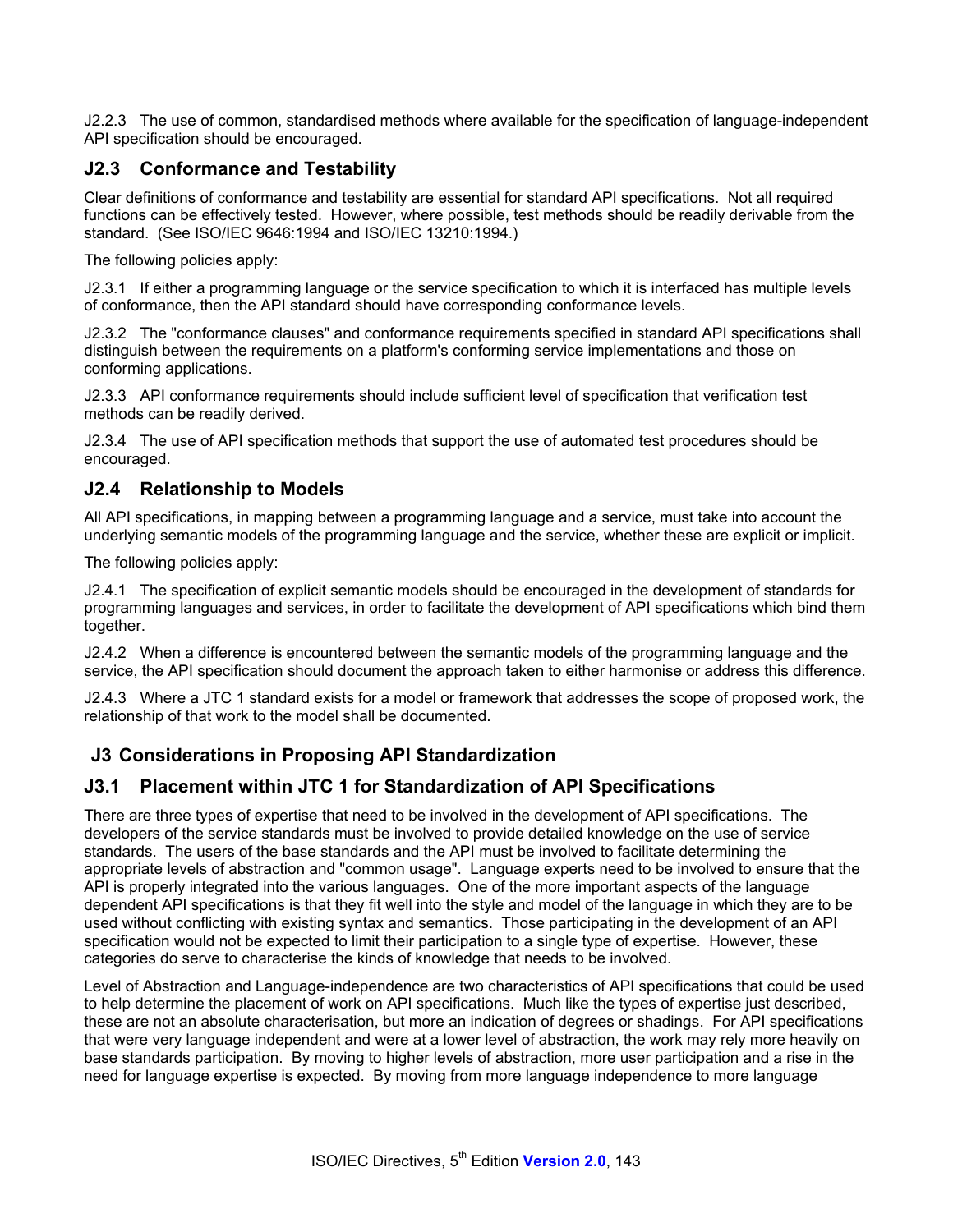dependence, greater participation by language experts and less participation from base standards is expected. The following policy applies:

J3.1.1 To expedite placement of future work, an NP or fast-track submission that includes an API component shall be accompanied by a statement that addresses the questions:

- a) Which SC is responsible for the underlying service?
- b) Which SC is responsible for the programming language(s)'?
- c) Will the API specification require extension(s) to an existing programming language or service'?
- d) What is the kind of expertise required in the development of the API specification?
- e) What resources of the SC are available to perform the new API specification work?
- f) What is the relationship of the API specification work to other work in the SC?
- g) Is the appropriate expertise available for review and consideration of the draft API specifications, especially during the CD ballot Stage?

### **J3.2 Coordination**

Standardization of API specifications is dependent upon related standards which apply to one or both sides of the interface involved. Therefore, it is important that during the development of standards for API specifications:

- a) related work is progressed, and
- b) liaison bodies involved with related work are active,

in order to ensure that technically sound and complete standards are developed in a timely fashion. The following policy applies:

J3.2.1 Standardization of API specifications should require specific explicit review by specifically identified liaisons at specific stages of development (e.g. CD, at time of registration, should be sent to these identified liaison SCs for required review and comment to the developing SC.)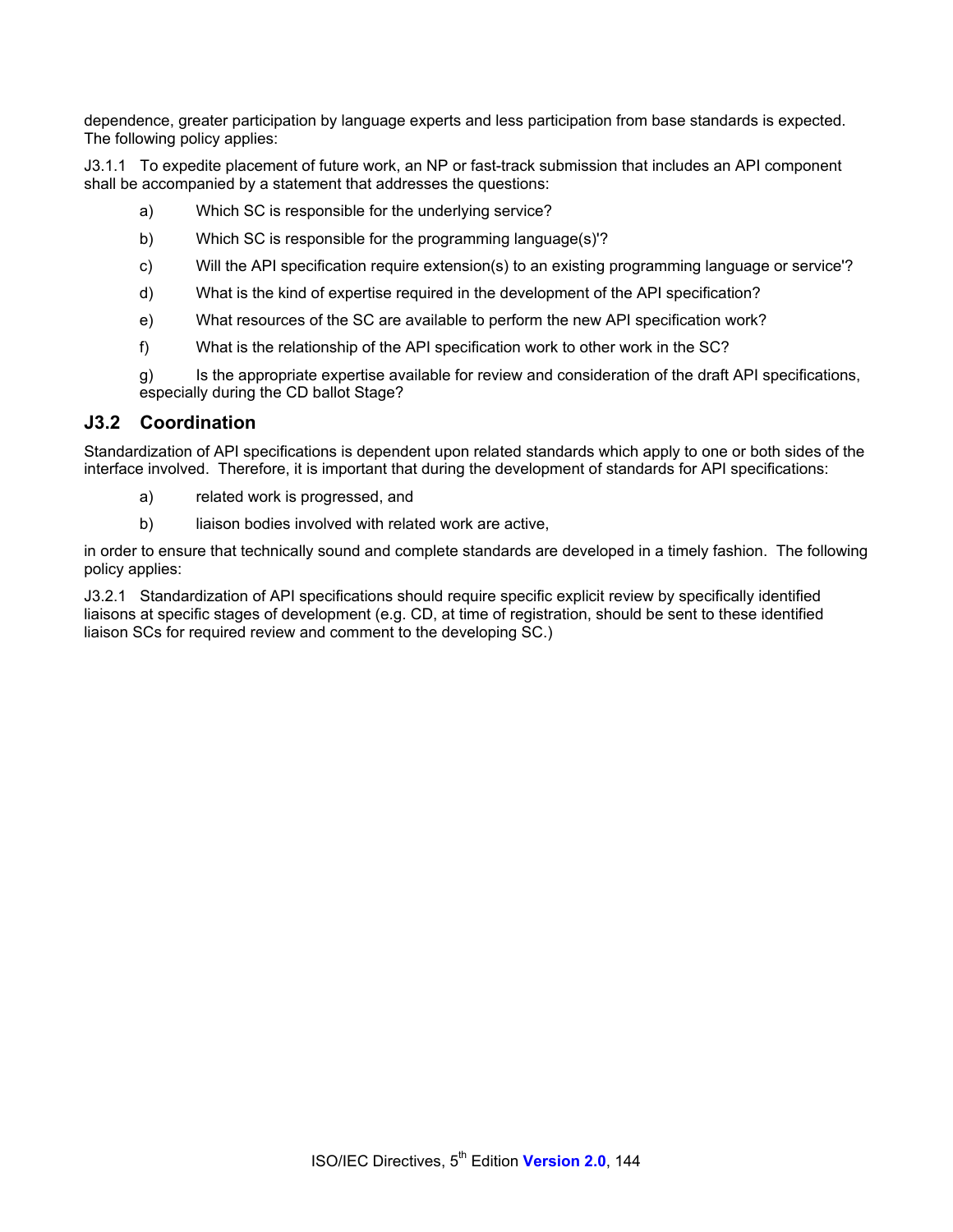# **Annex K Collaborative Procedures for ITU-T and JTC 1 Co-operation**

This annex incorporates by reference the Guide for ITU-T and ISO/IEC JTC 1 Co-operation, published jointly by ISO, IEC and ITU.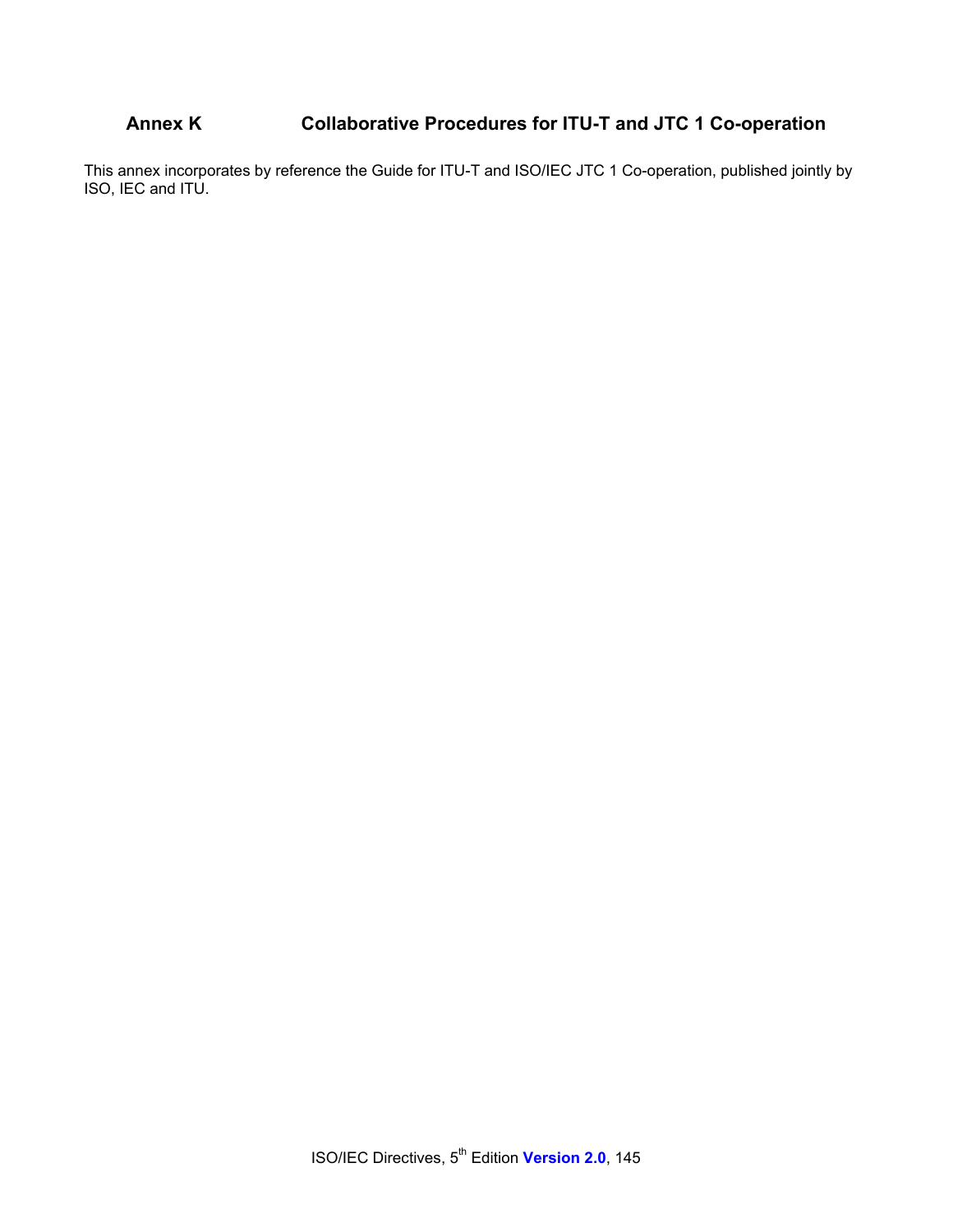# **Annex L Rules for ISO/IEC JTC 1 Workshop Mode of Operation**

### **L1 Proposals to hold JTC 1 Workshops**

A proposal to hold a JTC 1 Workshop for the purpose of developing one or more IWAs on a particular subject may come from any source, including JTC 1 National Bodies, liaison organisations, corporate bodies etc. An organisation that is not a JTC 1 National Body or liaison Organisation, or is not international in scope, shall inform the JTC 1 National Body in its country of its intent to submit such a proposal.

Whenever practicable, Proposers shall provide details concerning:

- Purpose and justification of the proposal;
- Relevant documents; and
- Co-operation and liaison,

in accordance with Annex C of the fourth edition (2001) of Part 1 of the ISO/IEC Directives.

Additionally, wherever possible, proposals shall include indication of a JTC 1 National Body willing to provide Secretariat, administrative and logistic support, and a candidate Workshop Chairman. If it is considered likely that participation in the Workshop will need to be limited (see L5.2), this shall also be indicated. The proposal should indicate the predicted further route of any deliverables.

In some circumstances, it may be considered that several meetings may be needed in order to reach a consensus. In such cases, the Proposer is encouraged, or may be required by JTC 1, to develop a business plan which would give details concerning meeting schedules, expected dates of availability of draft documents, the possibility that a Workshop may establish project teams to progress work between meetings of the Workshop, the expected date of availability of any IWA, etc.

*Note: Guidance to workshop proposers is provided in Annex LB.* 

## **L2 Review of proposals**

Proposals will be submitted to the JTC 1 Secretariat for approval by JTC 1. If the proposal is accepted, JTC 1 will initiate, if necessary, consultations with JTC 1 National Bodies to identify a candidate willing to act as the organiser and to provide administrative and logistics support to the Proposer. Preference will normally be given to:

- The National Body from the country of the Proposer, if the Proposer is not a JTC 1 National Body; or
- National Bodies holding Secretariats in fields related to that covered by the proposal.

If there is more than one offer, JTC 1 will formally designate the National Body assigned to act as the Workshop Secretariat. The assigned JTC 1 National Body may establish financial arrangements with the Proposer to cover administrative and logistics support costs for the Workshop. If a National Body is not willing to act as Workshop Secretariat, JTC 1 may authorise its Secretariat to fulfil this role, provided all associated costs are recovered by Workshop registration fees.

*Note: An informative checklist for estimating workshop costs is provided in Annex LA.* 

The Workshop Secretariat and the Proposer shall designate the Chairman of the Workshop.

### **L3 Announcement**

Once the Workshop Secretariat and the Proposer have agreed on a date and venue for the first meeting of the Workshop, these shall be communicated to the JTC 1 National Bodies. These details shall be further announced by the Workshop Secretariat, the JTC 1 Secretariat and by any other interested National Bodies in the most appropriate way(s) to achieve the widest possible circulation (e.g. a publicly accessible website). This may include a number of different announcement options and media, but the intent is to ensure that the broadest range of relevant interested parties worldwide are informed of the Workshop and have the opportunity to attend.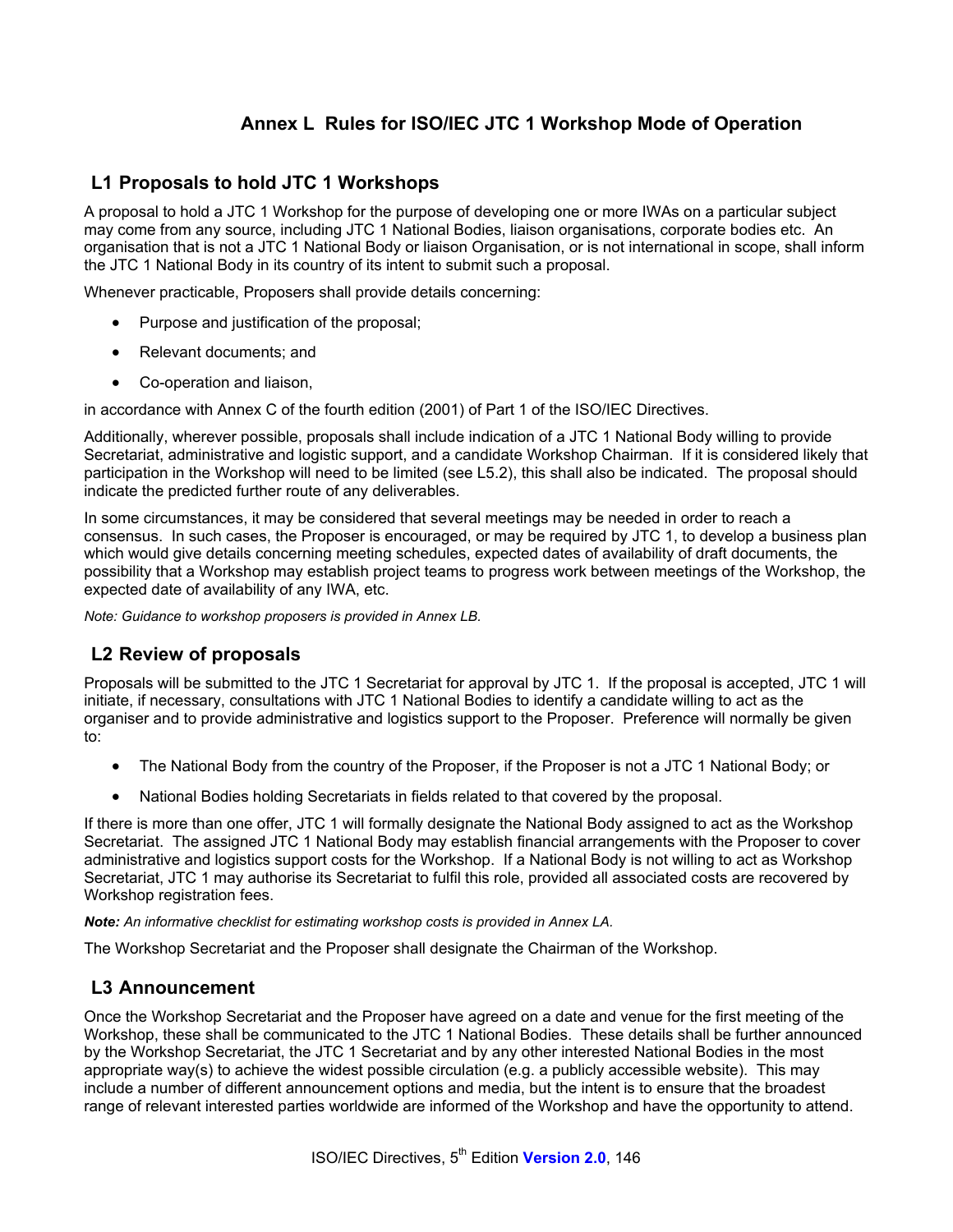The Proposer and Workshop Secretariat will ensure that any JTC 1 Subcommittees with projects relevant to the subject will be invited to be represented at the Workshop.

A registration fee may be applied to help support preparation and hosting of the Workshop. Any registration fees shall be stated in the Workshop announcement.

*Note: When the subject matter of a Workshop is likely to be of interest to developing countries, it is recommended either that a funding mechanism other than a registration fee be applied to facilitate participation from such countries, or that a number of "free" registrations be permitted.* 

The announcement shall be made at least 90 days in advance of the first meeting to allow potential attendees adequate time to plan on attending the Workshop. The announcement shall be accompanied by a registration form to allow potential participants to register for the Workshop.

Registration forms shall be returned to the Workshop Secretariat.

## **L4 Workshop information**

A Workshop programme detailing Workshop objectives, deliverables, agenda, draft documents and any other relevant details for the Workshop shall be available, and circulated to registered participants, no later than six weeks prior to the Workshop date. Registered participants may submit their own contributions to the Workshop Secretariat for further distribution to other participants.

## **L5 Participation**

### **L5.1 Workshop chairmen**

The Workshop Chairman shall act in a purely international and neutral capacity and in particular shall

- ensure that all points of view expressed during a Workshop are adequately summed up so that they are understood by all present,
- conduct the Workshop with a view to reaching consensus,
- ensure that all decisions are clearly formulated and, if needed, made available to the participants before closure of the meeting of the Workshop.

### **L5.2 Registered participants**

Any Organisation or individual may register as a participant in a Workshop and participation will be open to the registered participants only. Registration of participants may take place at any time during the existence of the Workshop. Participants are not required to be appointed by the JTC 1 National Body in their country.

The Workshop Secretariat, Chairman and Proposer shall endeavour to ensure that the broadest range of interests is represented in any Workshop and that there is an appropriate balance of representation. If needed, this may require that some limitation be placed on participation (for example no more than two registered participants from the same corporate body or Organisation). If the need to limit participation is expected at the outset, this shall be indicated in the proposal submitted to JTC 1. If a need for limitation becomes apparent after announcement of the Workshop, this shall be authorised by the JTC 1 Secretariat following consultation with the JTC 1 Chairman and, if needed, JTC 1 National Bodies.

## **L5.3 Project teams**

In cases in which more than one meeting will be required to reach consensus, a Workshop may establish one or more project teams to progress work between meetings of the Workshop. The Workshop shall designate the membership of such project teams, ensuring that their working methods will allow all registered participants to participate fully.

### **L6 Workshop procedures and management oversight**

Workshops will be permitted to work in a practically autonomous manner using very flexible procedures. However, there are a number of general ISO and IEC policies which need to be respected, in particular those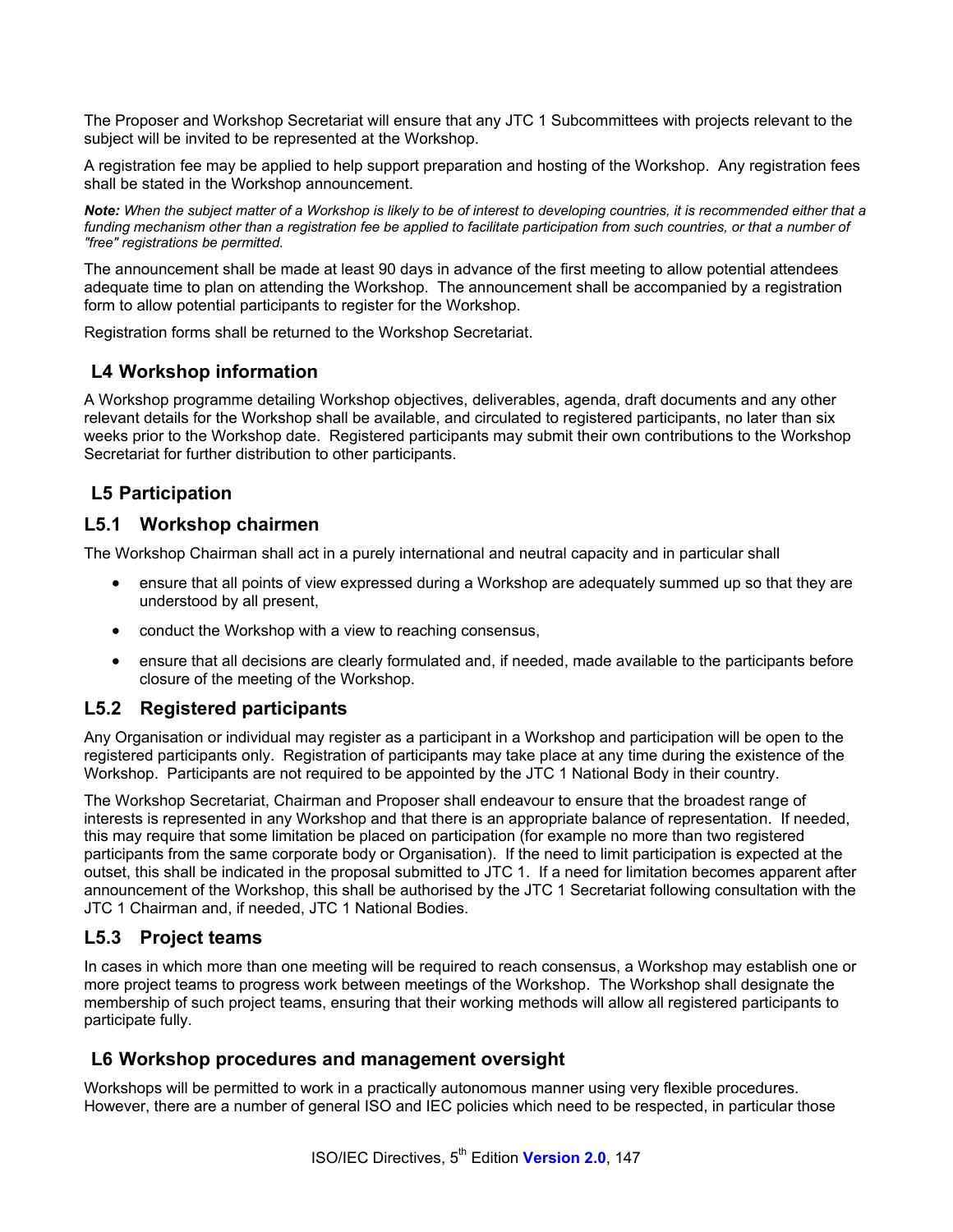concerning intellectual property rights and the use of SI units. It shall be the responsibility of the Workshop Secretariat to ensure that the appropriate policies are known to registered participants and are respected.

Management oversight will be kept to the minimum required to ensure coordination with existing standardisation activities if relevant and to ensure that appropriate resource is provided by the ISO and IEC systems. It will be the responsibility of the Workshop Chairman to determine when consensus of the Workshop participants has been reached on a particular item or deliverable. For the purposes of determining consensus, the Workshop Chairman shall apply the following definition contained in ISO/IEC Guide 2:1996:

*"General agreement, characterized by the absence of sustained opposition to substantial issues by any important part of the concerned interests and by a process that involves seeking to take into account the views of all parties concerned and to reconcile any conflicting arguments. Consensus need not imply unanimity."* 

It should be noted that a JTC 1 Workshop may arrive at the consensus that an IWA deliverable is not necessary.

The Workshop deliverables shall contain a description of the Workshop consensus achieved including any recommendations for possible future actions or revisions to the Workshop deliverables. The deliverable resulting from the Workshop will proceed to publication based on the consensus of the Workshop without additional reviews or approvals by any other body, except in the case of an appeal on such a deliverable (see immediately below).

**Appeals:** Any parties affected by the deliverable resulting from the Workshop shall have the right of appeal for the following reasons:

- 1 The Workshop and the process to arrive at its deliverable have not complied with these procedures;
- 2 The deliverable resulting from the Workshop is not in the best interests of international trade and commerce, or such public factors as safety, health or the environment; or
- 3 The contents of the deliverable resulting from the Workshop conflict with existing or draft ISO/IEC standard(s) or may be detrimental to the reputation of ISO or IEC.

Such appeals shall be submitted to the JTC 1 Secretariat within two months of the date of submission of the Workshop deliverables and shall be considered by JTC 1, which in such circumstances will take the final decision concerning publication of an IWA.

# **L7 Workshop deliverables and publication**

Workshops will decide on the content of their own deliverables, but it is strongly recommended that the drafting rules in Part 2 of the ISO/IEC Directives be followed. The Workshop Secretariat and Proposer shall be responsible for preparation of the text in compliance with Part 2 of the ISO/IEC Directives. Deliverables shall be sent to the ITTF for publication as International Workshop Agreements. They will be numbered in a special ISO/IEC IWA series. The workshop should make a recommendation to JTC 1 as to its intention for future processing of its deliverables (i.e. if they are to be submitted for processing as an International Standard).

IWAs may be published in one of the official ISO languages only and competing IWAs on the same subject are permitted. The technical content of an IWA may compete with the technical content of an existing ISO or IEC standard, or the proposed content of an ISO or IEC standard under development, but conflict is not normally permitted unless expressly authorised by JTC 1.

## **L8 Review of IWAs**

No later than three years after publication, the National Body which provided the Workshop Secretariat will be requested to organise the review of an IWA, consulting interested market players as well as, if needed, the relevant JTC 1 Subcommittee(s). The result of the review may be to confirm the IWA for a further three-year period, to withdraw the IWA or to submit it for further processing as another ISO/IEC deliverable in accordance with Part 1 of the ISO/IEC Directives.

An IWA may be further processed to become a Technical Report or an International Standard, either through the normal five-stage process or, in case of an International Standard, also through the JTC 1 PAS transposition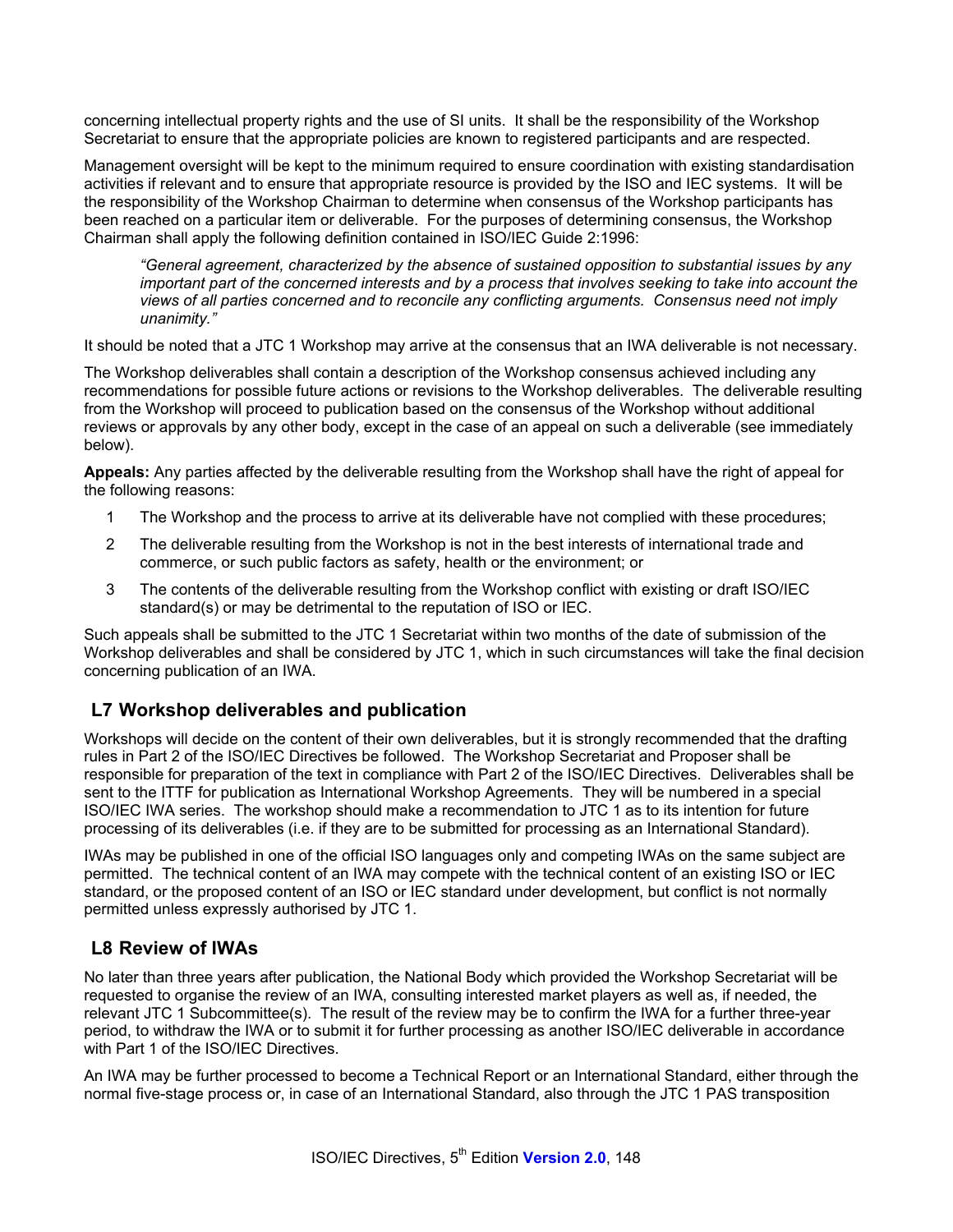process as in JTC 1 N 5746 and the JTC 1 Directives. In the latter case, the need to be recognised as a PAS Submitter is waived if the intention of the Workshop Proposer to later submit the IWA into the PAS transposition process is indicated at the time of the Workshop proposal. This will allow JTC 1 National Bodies to take this intention into account when deciding about the Workshop approval.

An IWA may exist for a maximum of six years following which it shall either be withdrawn or be converted into another ISO/IEC deliverable.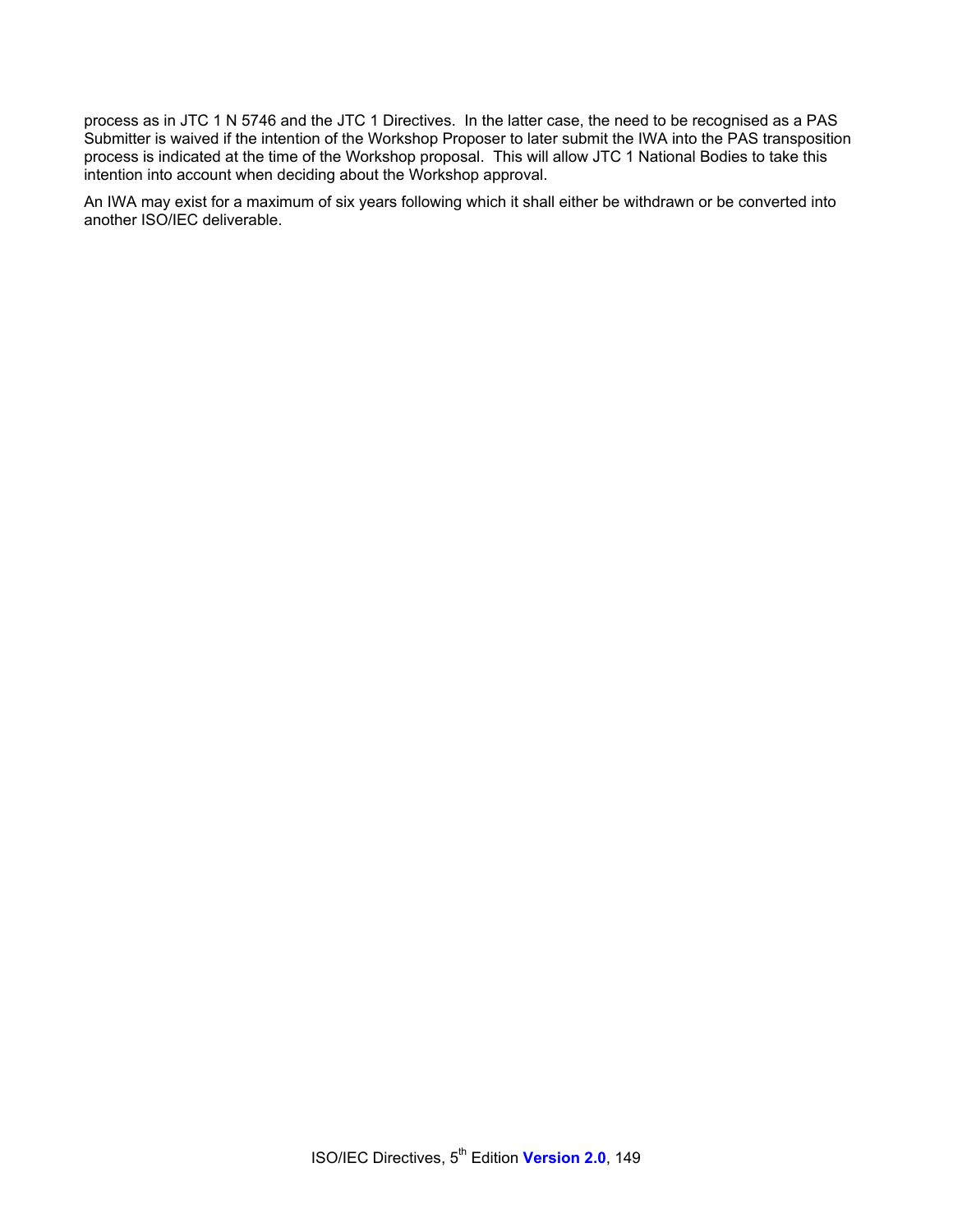# **Annex LA: Checklist to estimate costs associated with hosting an ISO IWA Workshop (WS)**

Completion of this checklist is NOT mandatory for the proposed hosting of an IWA. It is intended simply as a tool to assist proposers and assigned ISO member bodies in determining major costs associated with hosting a JTC 1 International Workshop.

Some of the sample costs provided may not be applicable to particular IWA Workshops, or may be covered in a different manner than is described below.

#### **Overall measures to consider**

Expected number of deliverables:

Expected number of Project Groups:

Expected number of

- WS plenary meetings:
- Project Group meetings:

Expected number of participants: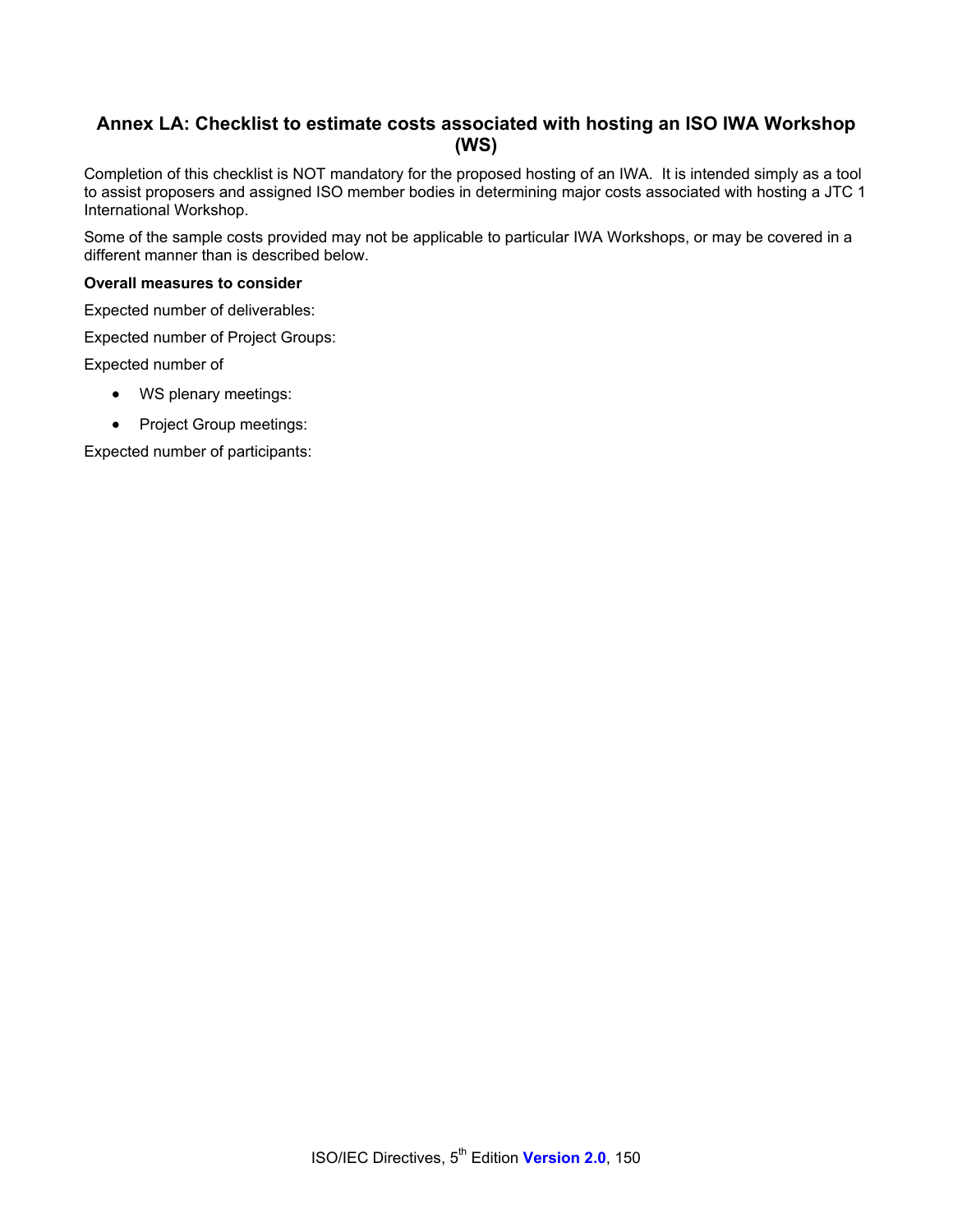# **Planned Resources Breakdown**

| Human Resource Costs (Function)                                                                                                                                   | Who | <b>Estimated Cost</b> | Covered by (Whom) | Commitment $(Y/N)$ |
|-------------------------------------------------------------------------------------------------------------------------------------------------------------------|-----|-----------------------|-------------------|--------------------|
| <b>WS Secretariat</b>                                                                                                                                             |     |                       |                   |                    |
| organising WS plenary meetings                                                                                                                                    |     |                       |                   |                    |
| producing WS and project meeting reports and action lists                                                                                                         |     |                       |                   |                    |
| administrative contact point for WS's projects                                                                                                                    |     |                       |                   |                    |
| managing WS (and project group) membership lists                                                                                                                  |     |                       |                   |                    |
| managing WS (and project group) document registers                                                                                                                |     |                       |                   |                    |
| follow- up of action lists                                                                                                                                        |     |                       |                   |                    |
| if the Workshop works mainly by electronic means, assist<br>Chairperson in monitoring and follow- up of electronic discussion                                     |     |                       |                   |                    |
| <b>WS Chairperson</b>                                                                                                                                             |     |                       |                   |                    |
| chairing WS plenary meetings                                                                                                                                      |     |                       |                   |                    |
| responsible for overall WS/ project management                                                                                                                    |     |                       |                   |                    |
| producing project management progress reports                                                                                                                     |     |                       |                   |                    |
| acting as formal liaison with related WS/ projects and liaison<br>body                                                                                            |     |                       |                   |                    |
| if the Workshop works mainly by electronic means, follow<br>and steer electronic discussions that take place between<br>meetings, take necessary decisions        |     |                       |                   |                    |
| NB: If your WS will have 'Vice Chairperson(s)', you should list them<br>here, along with their particular functions and fill- in the right side of<br>this table. |     |                       |                   |                    |
| Where applicable:                                                                                                                                                 |     |                       |                   |                    |
| Project Leader(s)                                                                                                                                                 |     |                       |                   |                    |
| chairing project group meetings                                                                                                                                   |     |                       |                   |                    |
| producing project group meeting reports and action lists                                                                                                          |     |                       |                   |                    |
| preparing project group progress reports                                                                                                                          |     |                       |                   |                    |
| if the Workshop works mainly by electronic means, follow<br>and steer electronic discussions that take place regarding<br>his/ her particular project             |     |                       |                   |                    |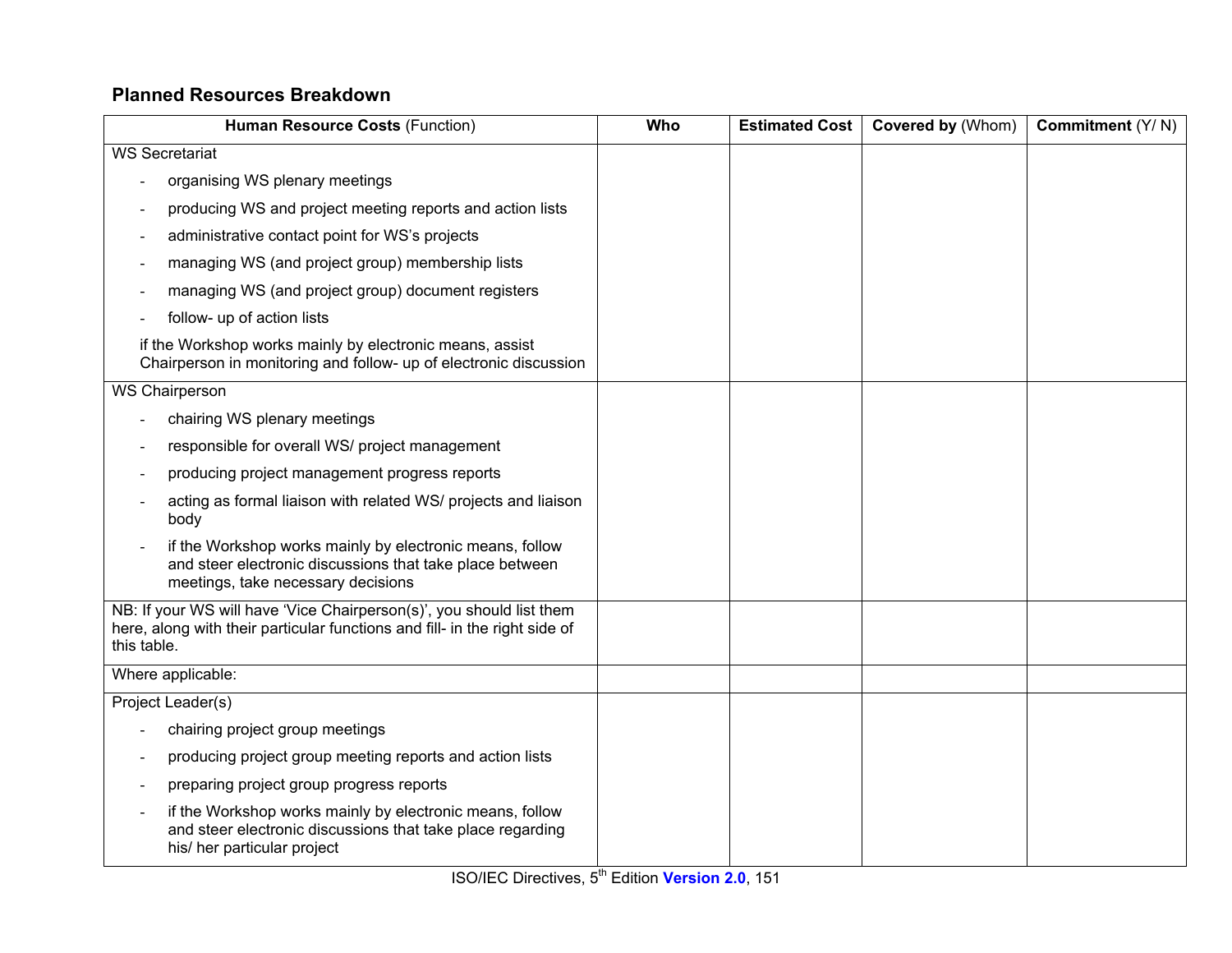| <b>IWA Editor</b>        |                                                                        |  |  |
|--------------------------|------------------------------------------------------------------------|--|--|
| $\sim$                   | editing of the IWA texts                                               |  |  |
| $\overline{\phantom{a}}$ | attend meetings                                                        |  |  |
|                          | follow discussions relating to the -IWA (s) that he/ she is<br>editing |  |  |
| <b>WS Meetings</b>       |                                                                        |  |  |
| $\overline{\phantom{a}}$ | meeting rooms                                                          |  |  |
| $\overline{\phantom{a}}$ | logistics (IT support, photocopies, etc.)                              |  |  |
| $\overline{\phantom{a}}$ | food and beverage                                                      |  |  |
|                          | interpretation during meetings                                         |  |  |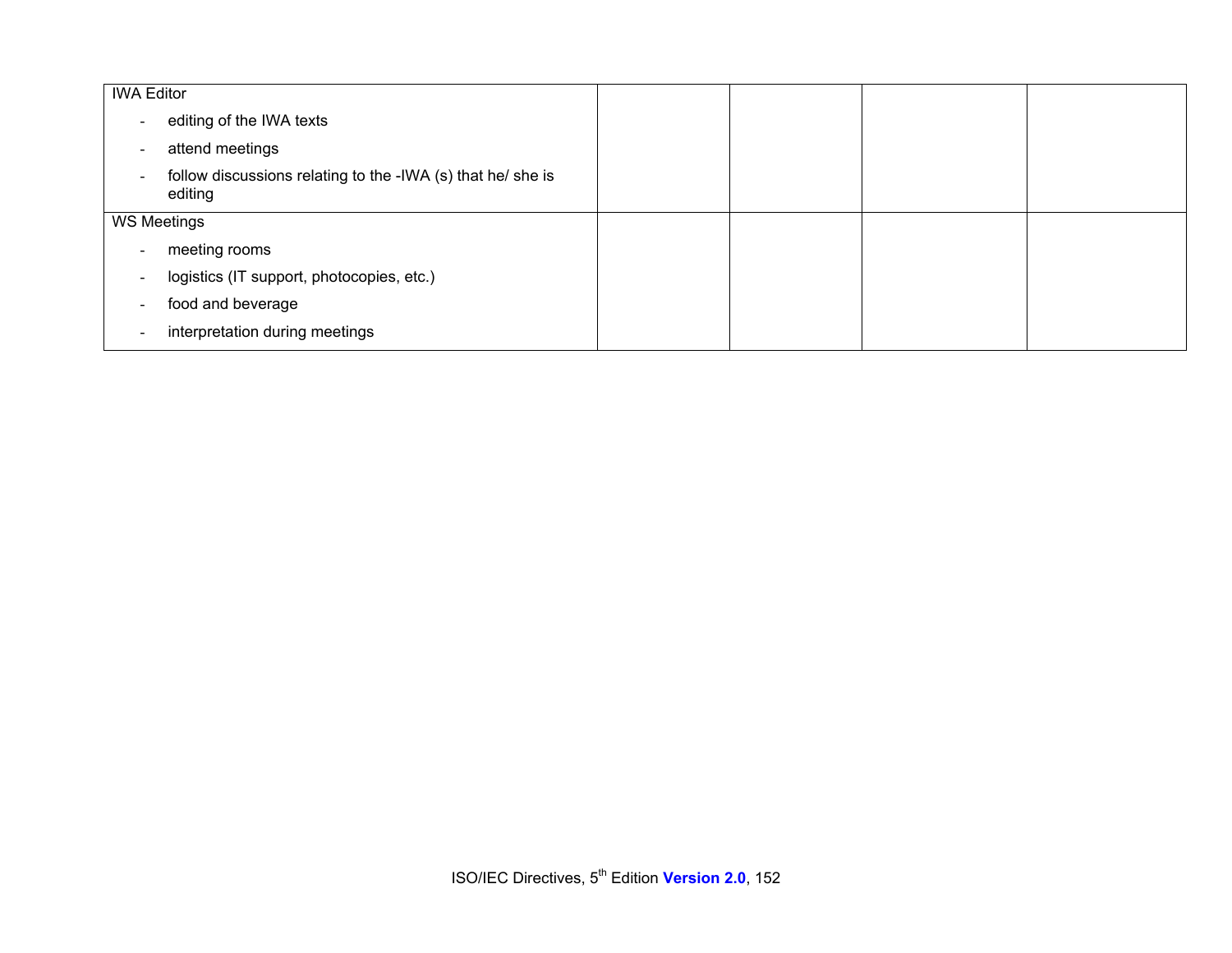## **Annex LB: Guidance to Workshop Proposers**

This is a guidance document for a workshop proposal. Workshop proposers should consider the items listed below when generating the proposal. The list, however, is not mandatory unless the component is specified in this Annex as mandatory:

- Workshop title and scope;
- Purpose and justification of the proposal;
- Relevant documents;
- Co-operation and liaison;
- Workshop programme of work, including identification of deliverables;
- Workshop business plan;
- Dates and place of proposed initial meeting;
- Indication of a JTC 1 National Body willing to provide Secretariat, administrative and logistic support;
- A candidate Workshop Chairman and, if necessary, one or more candidate Vice-Chairmen;
- Indication of the preferred further route of any deliverables, such as transposition of the IWA into an International Standard using the JTC 1 PAS process, or submission to the normal JTC 1 five-stage process;
- Membership rules and instructions for registration, including any intentions to limit workshop participation (see L5.2);
- Voting procedures;
- Any additional relevant workshop working procedure, such as intended public availability of working documents.

For further guidance, contact the JTC 1 Secretariat.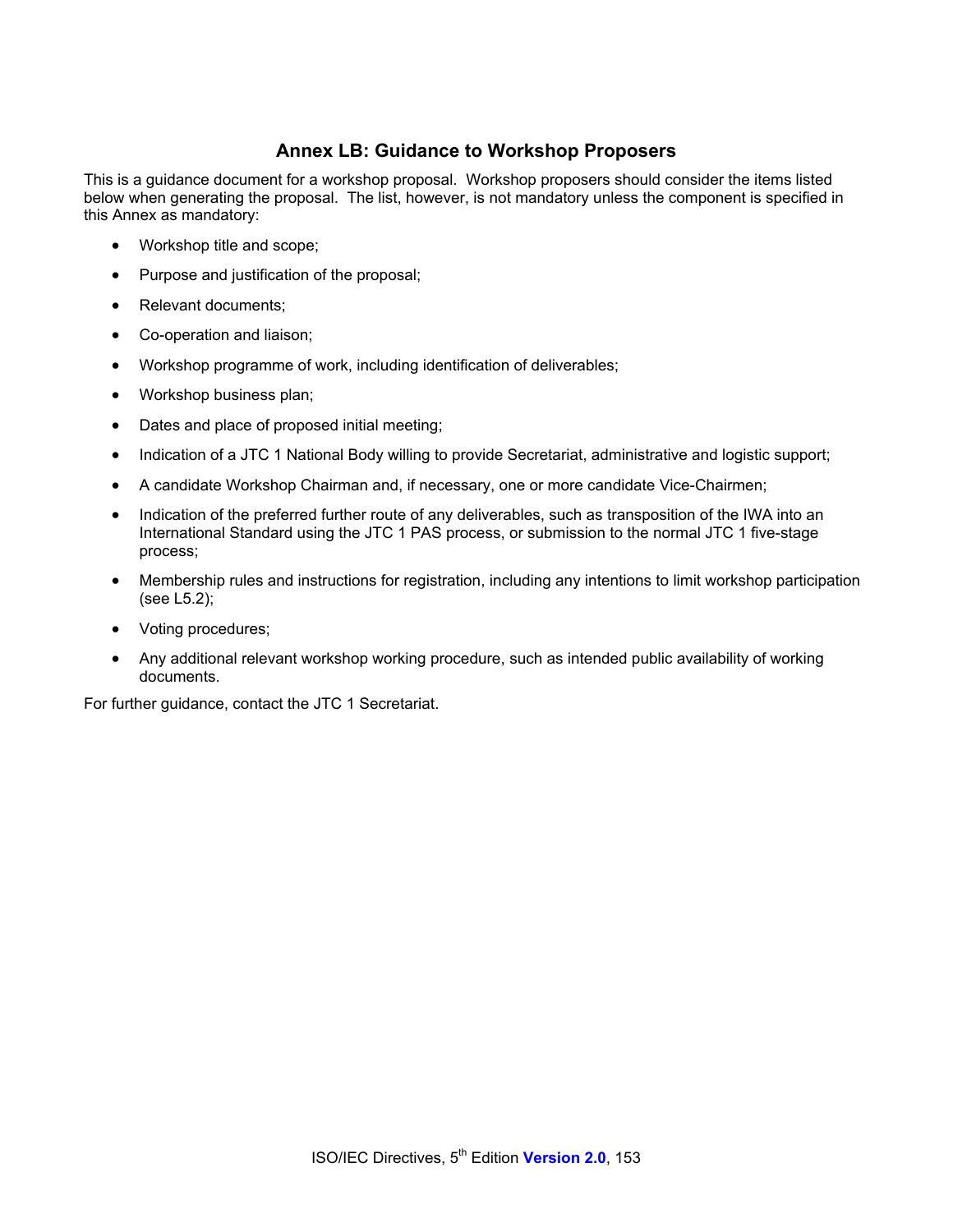## **Annex M The Transposition of Publicly Available Specifications into International Standards - A Management Guide**

### **M1 Purpose and Scope of this Guide**

The international world of IT standardisation is changing: ISO/IEC JTC 1 has defined and implemented a policy that encourages and assists the transposition of technical specifications from sources outside of JTC 1 into international standards. The purpose of this document is to make this policy known to a larger audience worldwide. In particular, its purpose is to explain the transposition process, its benefits, and the obligations to potential owners of such specifications. The Guide intentionally uses a narrative language, hence no in-depth knowledge of the formalities of international standardisation is required. The prime audience for this document are managers of organisations that have developed candidate specifications for submission to international standardisation. After having read the Guide, you should appreciate the value to all parties involved of having your specification adopted as an International Standard, and you will understand the process you will need to follow.

The scope of this Guide is limited to the transposition of Publicly Available Specifications (PAS) into international standards. Such a standard may be either an IS (International Standard) or an ISP (International Standardized Profile).

The objective of the Guide is to inform potential submitters of PASs for transposition. It does not replace the JTC 1 Directives or parts thereof. In cases of conflict, the JTC 1 Directives prevail.

Having read this Guide, a PAS originator should be able to judge the benefits for their own organisation to submit a specification for adoption as an international standard. A PAS originator requiring explanation on the material in this guide or wishing to consider the possibility of a PAS submission further should contact any of the organisations identified in Annex A.

### **M2 Benefits of the international standardisation process**

International Standards (IS) issued by JTC 1 are considered the most authoritative standards on IT. International Standardized Profiles (ISPs) constitute a special form of international standards that bring together elements of other Standards.

Both ISs and ISPs are recognised throughout the world, and in many countries constitute the technical regulatory basis for public procurement of IT goods and services. The transposition of a specification into an IS or ISP makes it eligible for such procurement, and hence widens the market recognition of such a specification.

## **M3 The JTC 1 Policy regarding Publicly Available Specifications**

JTC 1 has decided that

*"... it (JTC 1) will provide the capability of accepting standard solutions to IT problems that have been developed outside JTC 1. ..."* 

This JTC 1 landmark decision recognises the value of the work of other organisations and the contribution they may make to International IT standardisation. It aims at complementing existing or forthcoming JTC 1 programs by other leading edge activity with the objective of providing the best standards worldwide.

Though the manner of transposing an acceptable specification from another organisation into an international standard mainly follows existing JTC 1 processes, the new process is significantly expedited by the concept of a recognised PAS Submitter. This will help to achieve a nominal eleven months period as a target for the transposition, and thus greatly reduce the time needed to establish international standards in areas of rapidly developing technology. As a result of this process, a specification will emerge with the enhanced status of an international standard.This is to the benefit of both the owner of the specification and JTC 1.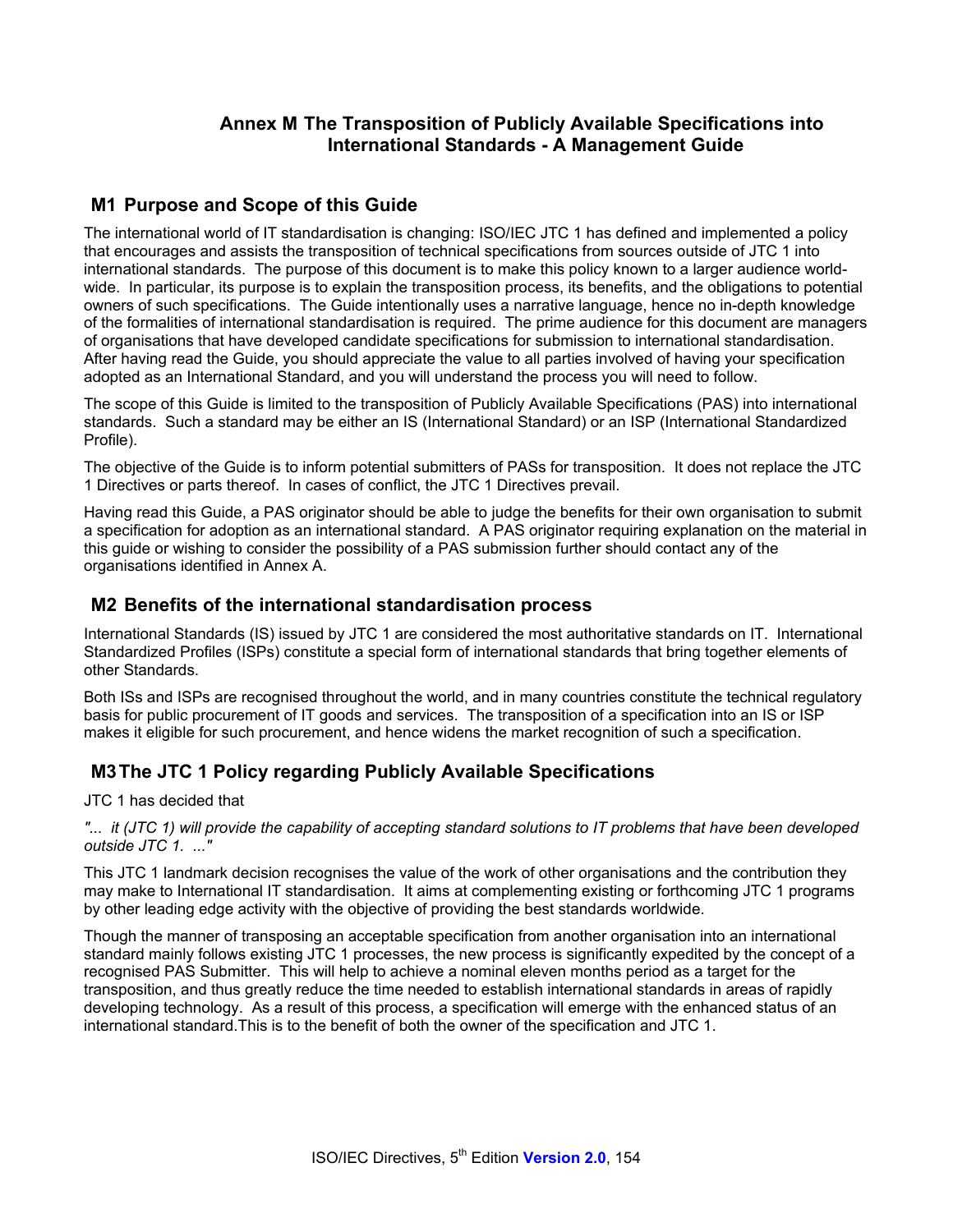### **M4 JTC 1's strategic orientation and its standards establishment processes**

• JTC 1 is committed to successfully providing users and industry with information technology standards that meet the marketplace in a timely manner.

PAS originators are invited to explicitly reference their Common Strategic Characteristics when submitting their application or any PAS for transposition.

The normal JTC 1 process to establish an International Standard is through work in one of its technical bodies, which, once it has led to technical consensus, will be concluded by a four month ballot among JTC 1 National Bodies, to promote a specification to an IS. The duration of the consensus-building phase is dependent on the complexity of the subject, and the amount of resources available from JTC 1 members.

The Fast Track process has been established in JTC 1 to allow a standard from any source to be submitted by a National Body or an A-liaison organisation directly into a final JTC 1 ballot, to become an IS. The duration of the ballot is six months. As a result, the proposed specification may become an IS, possibly with minor modifications.

International Standardized Profiles (ISPs) are international standards which bring together elements of ISs.

### **M5 The PAS transposition process**

### **M5.1 Concepts**

The PAS transposition process is based on the following key concepts:

• Publicly Available Specification (PAS)

A technical specification is called a Publicly Available Specification (PAS) if it meets certain criteria, making it suitable for possible processing as an international standard. These criteria (see clause 6 below) have been established in order to ensure a high level of consensus, quality and proper treatment of Intellectual Property Rights (IPR) related matters.

• PAS originator

Any organisation that has developed and hence owns a PAS which it considers proposing for transposition into an international standard is called the PAS originator. There are no fundamental restrictions as to what form the organisation should have, but it should be recognised that constitutional characteristics of the organisation are supposed to reflect the openness of the organisation and the PAS development process.

• Recognised PAS Submitter

A PAS originator may apply to JTC 1 for recognition as a Submitter of PASs for transposition. Once approved, the status of a recognised PAS Submitter will remain valid for an initial period of two years, with the possibility of further extension (see also clause M6.1.1)

**Explanatory Report** 

The submission of the PAS must be accompanied by an Explanatory Report generated by the PAS originator. This report provides all information necessary to support the submission. In particular, it shall contain statements as to the extent that the PAS criteria are met by the specification. It should also clearly define the technical concepts used in the PAS.

It is JTC 1's intention to offer a template for the Explanatory Report.

• PAS Transposition ballot

The PAS together with the corresponding Explanatory Report is submitted for ballot.

*Note to JTC 1: Such ballot is either a Fast Track ballot in case of an IS transposition; or an ISP ballot in case of an ISP transposition, both following normal JTC 1 rules.*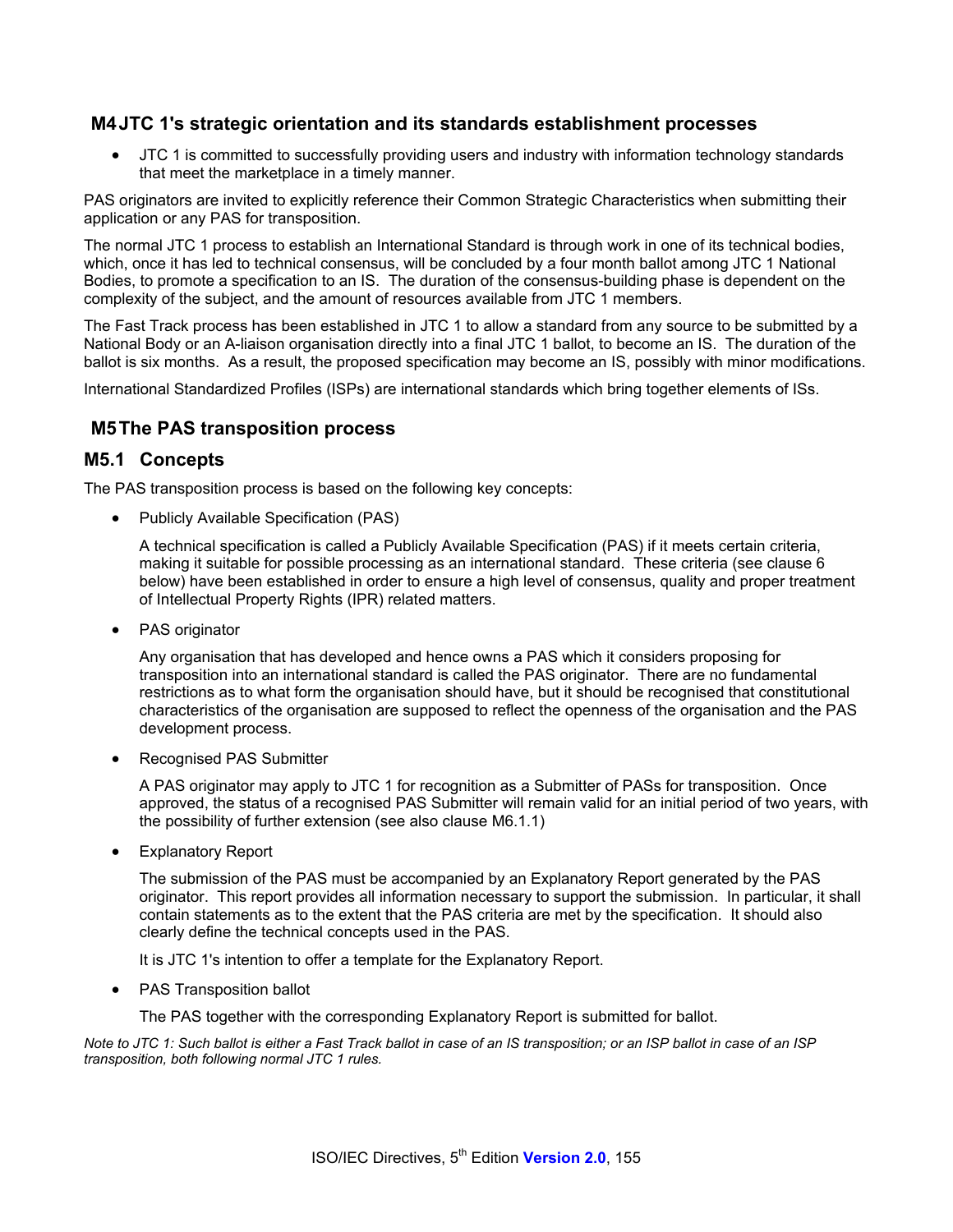## **M6 PAS Criteria: Overview**

JTC 1 has established criteria which serve as a basis for the judgement as to whether a particular organisation can be recognised and whether its specification can be accepted as a candidate for transposition into an international standard. Such criteria may also be used by potential submitters to determine the level of suitability of their specification for the standardisation process.

JTC 1 considers the primary benefit of these acceptance criteria to be guidance for evaluation and acceptance rather than an absolute pass/fail mechanism. There are a wide variety of PAS available for consideration as well as a wide variety of needs within the JTC 1 community.

An absolute pass/fail mechanism over such a wide variety of material is unlikely.

What is needed throughout this process is flexibility and good judgement on the part of all concerned. Rather than provide quantitative measures to evaluate acceptability of a PAS, on a pass/fail basis, the criteria set forth the key topics for consideration and measures for evaluating them in terms of the scope, depth, and thoroughness with which the criteria topics have been considered.

The PAS criteria are broadly classified into two categories and address the following topics:

- Organisation related criteria:
	- co-operative stance;
	- characteristics of the organisation;
	- intellectual property rights.
- Document related criteria:
	- quality;
	- consensus;
	- alignment.

It should, however, be noted that some of the above criteria, though primarily assigned to one category, may also be relevant for the other. Please refer to clause M7 for details.

### **M6.1 The phases of the PAS transposition process**

Based on these concepts, the PAS transposition process can be described as below. It is JTC 1's firm intention to provide full process transparency and the current status of any proposal from its website. This will contribute to an open dialogue between a PAS submitter and JTC 1 and its National Bodies which is strongly encouraged.

### **M6.1.1 Recognition of a PAS Submitter**

A PAS originator interested in submitting an existing or forthcoming specification into the transposition process applies to the JTC 1 Secretariat for recognition as a PAS Submitter. Such application has to be accompanied by an identification of initial PAS(s) which are planned to be submitted, and by statements of the PAS Originator regarding the organisation related criteria (see below). It will be balloted among JTC 1 National Bodies. Once approved, the status of a recognised PAS Submitter gives a PAS originator the right to submit specifications into the transposition process for a period of two years with the possibility of further extension (see below). This status will lapse:

- if a National Body request for re-qualification is sustained by JTC 1;
- or because the PAS originator failed to submit a specification to JTC 1 for transposition within the expected period (see M6.1.2 below).

The initiative to submit an application for recognition may come from a PAS originator or from an NB, an SC or a Category A liaison.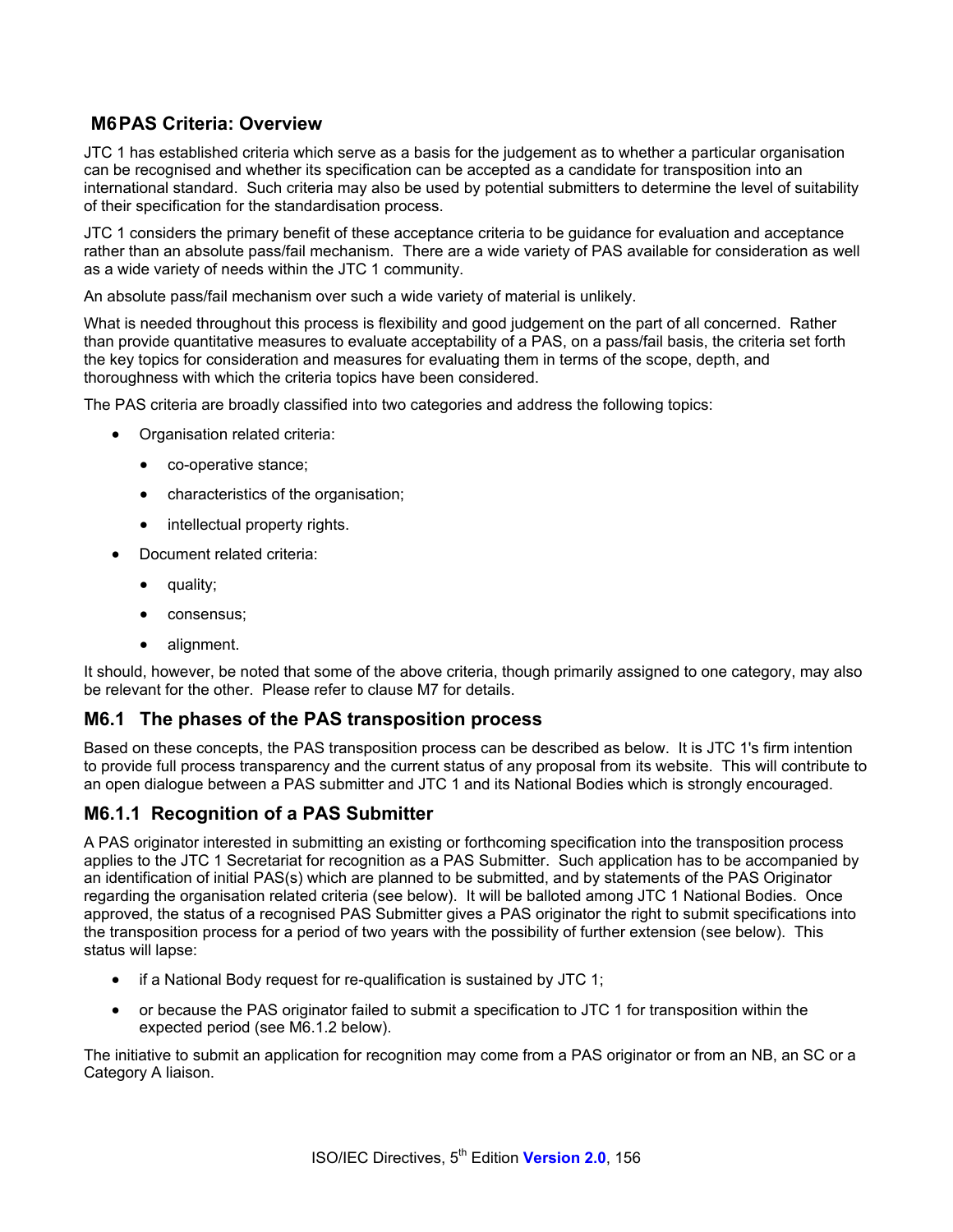Since the ballot among JTC 1 National Bodies will take three months, it is recommended that the application for recognition be submitted in time before the planned first submission of a PAS. While there are no particular requirements as to the format of the application, it is requested

- that it identifies the overall scope of the application;
- that it identifies the initial PASs which are planned to be submitted, together with their scope;
- that it addresses all mandatory elements of the organisation acceptance criteria as in M7.3.

*Note: The rules for this recognition ballot are set in accordance with the JTC 1 Directives. In particular, the majority required for a recognition ballot to pass is the same as required for an A-liaison request to JTC 1. In effect, the ballot result is a straight yes/no decision; no ballot resolution process will be invoked. However, in the case of a negative result, the applicant may re*apply. In the case of a positive result, the recognised PAS submitter must respond to all comments received on the ballot *within 6 months of close of ballot and not later than the submission of the first PAS.* 

Six months prior to the expiration of an organisation's status as an approved JTC 1 PAS Submitter , the JTC 1 Secretariat will invite the submitter to review its future intentions as a PAS submitter and consider the following options with regard to its initial application for recognition as a JTC 1 PAS submitter:

- revise (significant changes to the initial application, e.g. changes in scope, procedures),
- withdraw (lapse), or
- reaffirm (extend current status with no significant changes).

If the PAS submitter opts to revise, it must submit a document to the JTC 1 Secretariat stating the changes to the answers to the questions in clause M7.3 from its previous application. If the PAS submitter opts to reaffirm, it should identify subsequent PAS(s) intended for submission. In order to allow JTC 1 a timely reaction to the revision or reaffirmation, the necessary documentation should be submitted not later that three months and one week prior to the expiration of its status as a PAS submitter. JTC 1 Secretariat will issue a three-month letter ballot on the request for either a revision or reaffirmation. Failure to respond to the Secretariat's invitation for review of PAS submitter status will automatically result in lapse of a PAS submitter's status at the conclusion of its term.

### **M6.1.2 Submission**

Once a PAS originator has been recognised, a PAS submission to the JTC 1 Secretariat may occur within the scope as identified on application (see M6.1.1 above). This submission has to be accompanied by an Explanatory Report produced by the Submitter, and a statement that the conditions for recognition have not changed or an indication of the nature of changes that have occurred. The Explanatory Report particularly shall contain statements regarding the document-related criteria (see below). It should also explicitly mention how the JTC 1 Common Strategic Characteristics (see M4 above) are addressed.

JTC 1 requests all submissions including the Explanatory Report to occur in electronic form.

JTC 1 requests that the first submission will occur not later than six months after the initial recognition. On request by the PAS originator not later than six weeks before the end of this 6 months period, the period may be extended for another six months, subject to approval by the JTC 1 chair and secretary. Failure by the PAS originator to submit a specification within the expected period will result in its recognition status to lapse.

The format of the specification submitted is not regulated by JTC 1. However, PAS Submitters are encouraged to apply, if flexibility still exists, a documentation style close to ISO/IEC's style, as this will ease later alignment at the time of the first review after five years. Advice on JTC 1's documentation style can be obtained from JTC 1 National Bodies.

The JTC 1 Secretariat, after checking the recognition status of the submitter, will forward the specification together with the Explanatory Report to the ISO/IEC Information Technology Task Force (ITTF) to initiate the appropriate ballot process among the JTC 1 National Bodies.

In view of the importance of the Explanatory Report for a successful transposition, JTC 1 offers its National Bodies, its Subcommittees (SCs) or A-liaison organisations for counsel and advice to PAS originators during the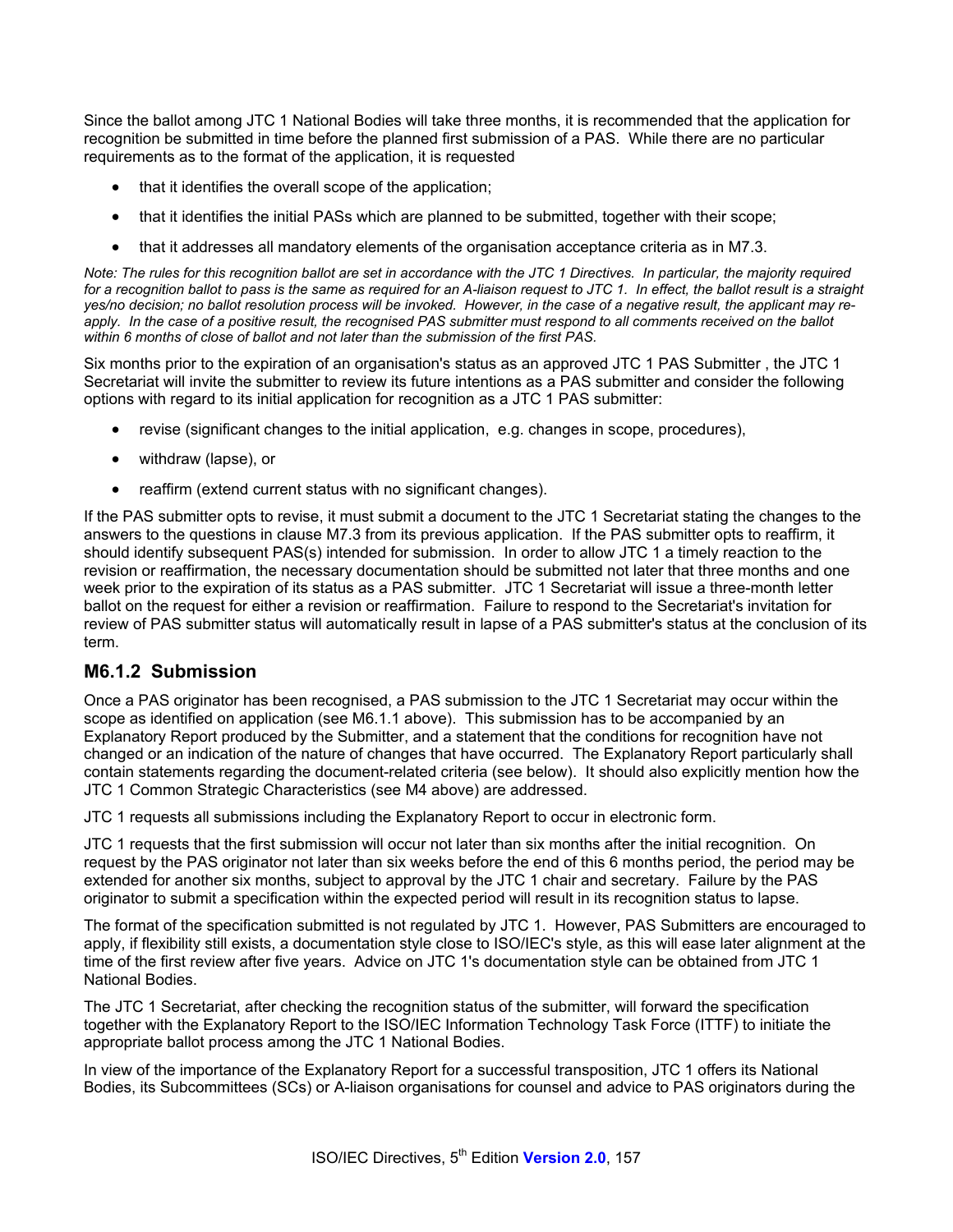generation of this Report and throughout the whole transposition process. JTC 1 encourages PAS Submitters to make use of this counsel. This counselling process could include a review of the submissions.

In the case of interest in receiving this support, PAS Submitters are encouraged to approach any of the organisations whose addresses are given in Annex MA.

*Note to JTC 1: The right of JTC 1 National Bodies and organisations in A-liaison to JTC 1 to submit standards from any source into the Fast Track process is not affected.* 

### **M6.1.3 Ballot**

The ballot on the transposition of a PAS into an international standard follows normal JTC 1 rules: In the case of a transposition into an IS, it is the Fast Track process; in the case of a transposition into an ISP, it is the ISP process.

The PAS Submitter will receive a copy of the ballot document.

Reflecting the importance of the PAS process, the JTC 1 secretariat will inform JTC 1 National Bodies and Liaison Organisations, and those organisations authorised to be PAS submitters, of the initiation of any PAS ballot, the result of the ballot, and the identity of the JTC 1 committee which will be responsible for any future work.

For ballot, JTC 1 National Bodies will receive both the PAS to be transposed and the accompanying Explanatory Report. During the ballot JTC 1 members may propose changes to the PAS. These can be resolved with the PAS Submitter after completion of the ballot.

In the case of a failure of the ballot, JTC 1 will make known to the Submitter the reasons which have led to the negative result. Based on this information, the Submitter may choose to re-submit the specification after modification.

The duration of the ballot is five or seven months (= one month administrative time + four months for an ISP ballot or six months for an IS ballot). There may be additional time needed to consolidate the ballot results. A period of five to eleven months is therefore to be expected for this phase.

*Note to JTC 1: The ballot follows normal JTC 1 Fast Track rules in the case of an IS transposition, and normal ISP rules in the case of an ISP transposition. Negative votes by National Bodies have to be accompanied by comments giving the reasoning*  for the vote. It is expected that a National Body vote will primarily be based on judgement of the Explanatory Report. Any *additional judgement of the technical content of the PAS is at the National Body's choice. It is, however, recommended that format /editorial aspects be left out of consideration of National Bodies.* 

### **M6.1.4 Publication**

Once the specification has been approved by JTC 1 as an IS or ISP, it will be published following ISO and IEC standing copyright policy, i.e.:

- Copyright for publication of the specification as an International Standard (IS) or an International Standardized Profile (ISP) is granted to ISO/IEC and any National Body which transposed such IS or ISP into a national standard.
- The originator of the specification retains copyright for its own publication.

The expected duration of this phase is two months.

### **M6.1.5 Maintenance**

For the maintenance of an International Standard of whatever origin normal JTC 1 rules apply. Such rules distinguish between correction of defects and revisions of or amendments to existing Standards.

*Note: The JTC 1 rules for maintenance are found in clause 15 of the JTC 1 Directives.* 

For the correction of defects, JTC 1 provides for the installation of an editing group. Active participation of the submitter in such an editing group is expected and strongly encouraged. Depending on the degree of openness of the PAS submitter, JTC 1 will determine its specific approach.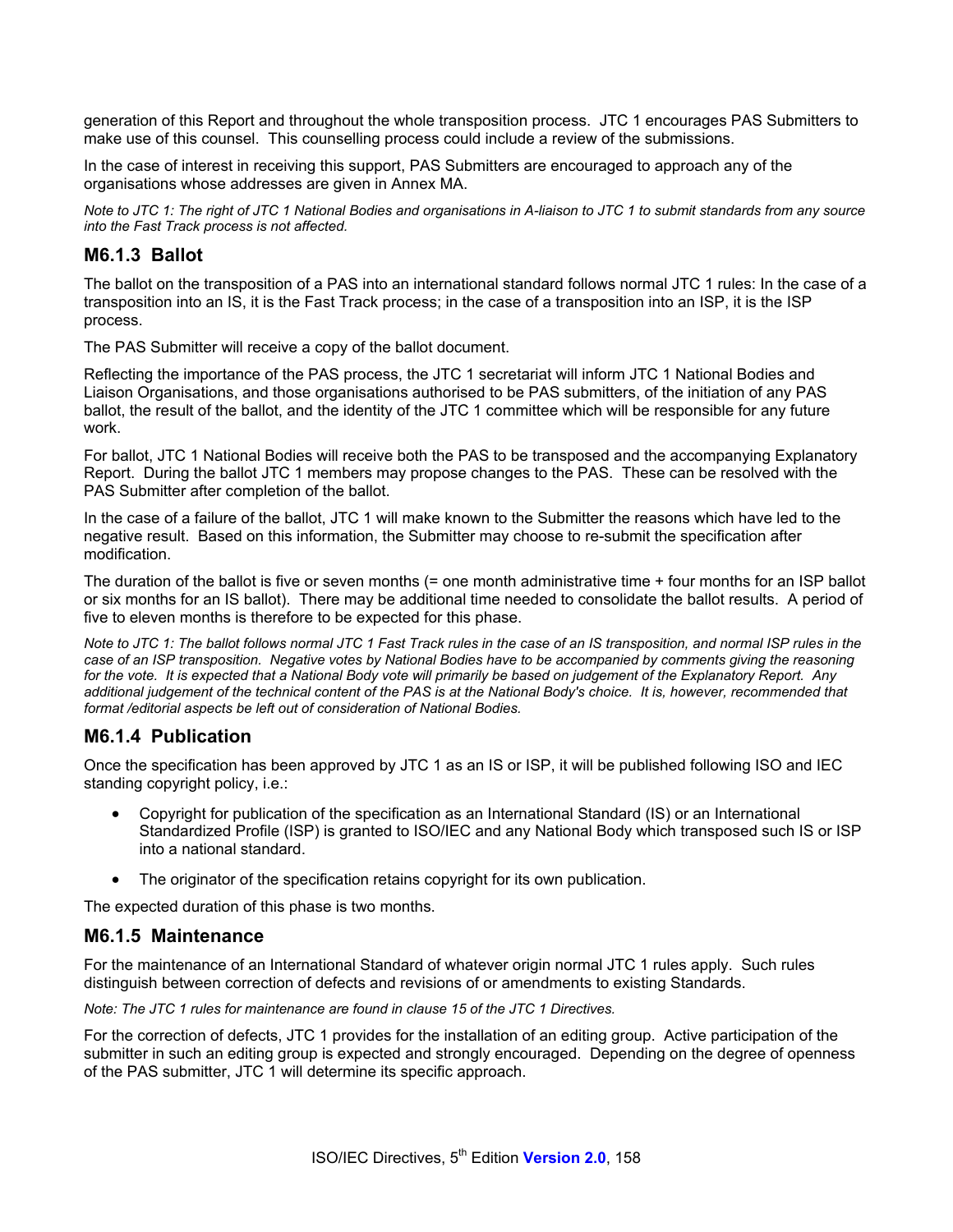As for revisions and amendments, it is JTC 1's intention to avoid any divergence between the JTC 1 revision of a transposed PAS and a version published by the originator. Therefore, JTC 1 invites the submitter to work closely with JTC 1 in revising or amending a transposed PAS.

The submitter is requested to state its willingness for co-operation with JTC 1 for both on-going maintenance and revisions in its application (see M7.3.1).

It is at the discretion of the originator to withdraw the specification from the transposition process at any point prior to publication. It is also the right of the Submitter to request that the specification remain unchanged throughout the transposition process. Such request should be clearly stated in the Explanatory Report, and may be an issue in the ballot process. Changes to the specification during the ballot process are, however, not acceptable as they will lead to confusion.

# **M7 Detailed PAS Criteria**

## **M7.1 Introduction**

There are three key sets of parties involved in the transposition process wherein a Publicly Available Specification (PAS) from a source external to JTC 1 is to be considered as a candidate to become an international standard. First, there is the body of technical experts responsible for generating the PAS. Second, there is usually an organisation under whose auspices the technical experts generate, review, and ultimately approve a PAS document.

Third, there are one, or more, organisational entities within the JTC 1 infrastructure that review and process a candidate PAS for consideration as an international standard. While there may be more than three parties involved in some instances, these three are considered common to all transposition processes.

It is believed that this set of criteria can be used by all affected organisations and experts throughout the entire process. That is, some PAS organisational entities may use these criteria to judge for themselves whether a completed document is appropriate to be considered for the transposition process. Other PAS organisational entities might consider these criteria prior to the generation and approval of a specification that subsequently is to be reviewed by JTC 1 as a PAS candidate. JTC 1 Subcommittees (SCs) might use these criteria to facilitate a smooth transposition process as they work with potential PAS organisations either prior to or after the generation of a PAS. Finally, JTC 1 National Bodies might use these criteria to judge about a PAS to become an international standard.

# **M7.2 Expectations in the Use of These Acceptance Criteria**

# **M7.2.1 Basic Perspective**

These PAS Criteria are to be viewed as a checklist of subjects and measures considered useful in both preparing and reviewing a PAS specification. The list is rather extensive in order to address the wide range of potential PAS expected to be generated and considered for transposition. It is not anticipated that all criteria will be relevant to every PAS. Instead a somewhat unique set of criteria are likely to be important for each different PAS.

# **M7.2.2 Mandatory Elements**

Of all the criteria, there are the following Clauses deemed to be essential for consideration of a PAS originator and a PAS for transposition (see also M7.2.5 below):

- Organisation related criteria:
	- Co-operative stance (M7.3.1);
	- Characteristics of the Organisation (M7.3.2); and
	- Intellectual Property Rights (M7.3.3).
- Document related criteria
	- Completeness (M.7.4.1.1);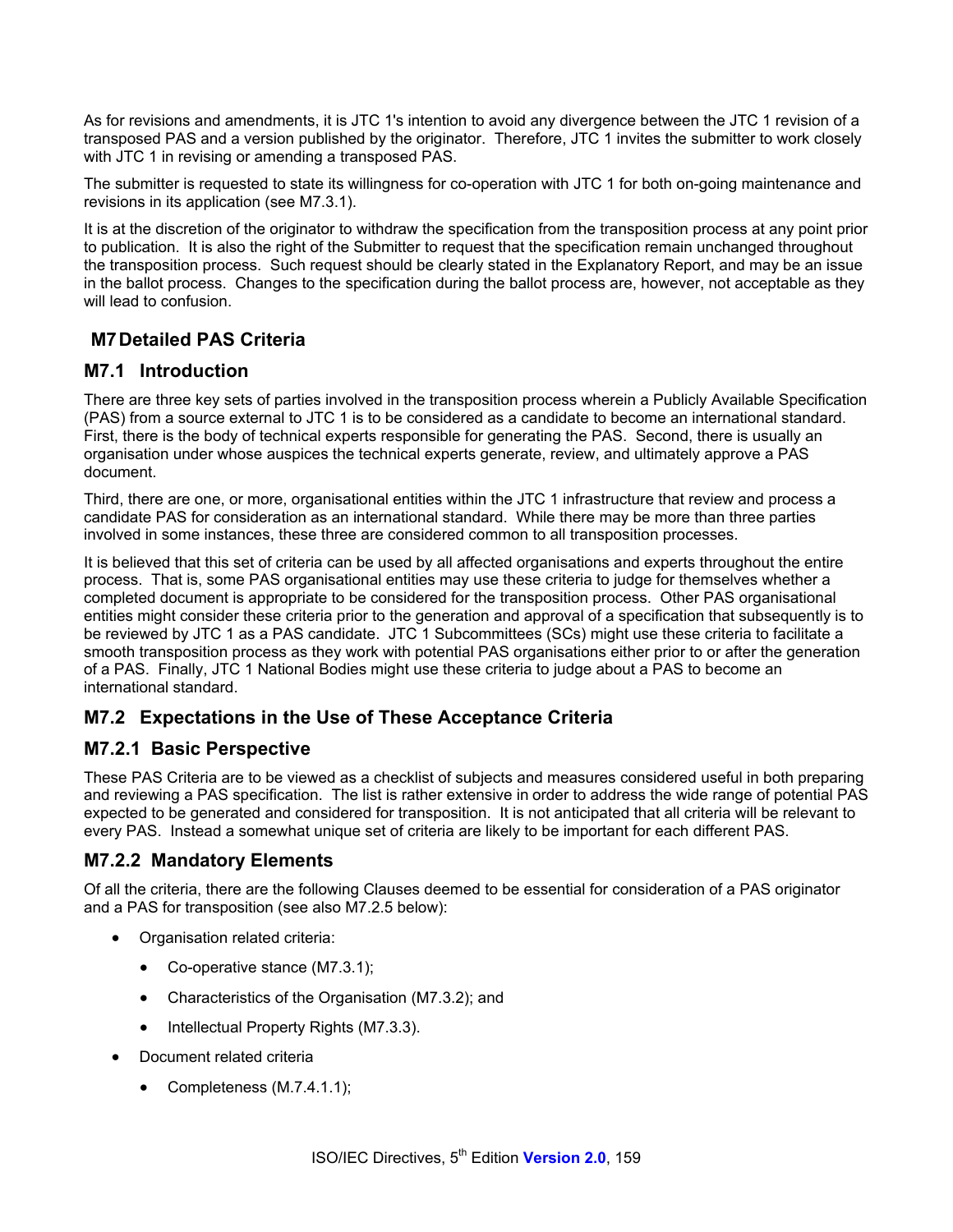- Testability (M.7.4.1.3);
- Stability (M.7.4.1.4);
- Availability (M.7.4.1.5);
- Consensus (M7.4.2),

The wording throughout the Clauses identified above is in terms of "shall" respond. Hence, failure to respond to any of these Clauses will result in rejection of the application for recognition or of the submitted PAS. All remaining criteria Clauses are, in effect, optional. A response is desired but not absolutely necessary. The mandatory response Clauses have been identified by "(M)" after the clause heading.

## **M7.2.3 Supplementary Elements**

It is intended that the questions asked under each Criteria Category (e.g. "M.7.4.1.2 Clarity", items a, b, and c) are to be viewed as examples of ways in which the basic criteria sub-category might be evaluated. There may well be other responses to unasked questions that best describe how well a given PAS meets, for example, an acceptable level of "Clarity". In general, the more complete the PAS Explanatory Report the more the process in JTC 1 National Bodies to judge about a PAS transposition will be eased.

## **M7.2.4 Rationale for Extensive Criteria List**

This rather extensive list of criteria is intended to produce positive benefits for all concerned.

Essential aspects of this rationale are as follows:

- A single comprehensive list to apply to as wide a range of PAS specifications as possible should open up a variety of submissions under an extensive set of conditions. The net result should be the transposition of not just a few but a variety of useful technologies into the JTC 1 arena.
- A comprehensive criteria checklist will hopefully address all reasonable means of evaluating appropriateness on a "single pass" through the evaluation process.
- The criteria are intended to help ensure that the international standards resulting from the PAS transposition process in turn facilitate the development and use of successful products in the market place which result from quality standards of a stable and widely accepted nature.
- It is believed that consistent application of the criteria will help ensure that the transposition process is not misused.
- The criteria are intended to focus the valuable time of PAS producing organisations on those factors and characteristics considered most important to a successful transposition process.

## **M7.2.5 Application of the criteria**

When applying for recognition as a PAS Submitter, a PAS originator shall respond to the criteria of clause M7.3.

When submitting a PAS the recognised PAS Submitter shall respond, in the Explanatory Report, to the criteria of clause M7.4.

## **M7.3 Organisation Acceptance Criteria**

## **M7.3.1 Co-operative Stance (M)**

There should be evidence of a co-operative attitude toward open dialogue, and a stated objective of pursuing standardisation in the JTC 1 arena. The JTC 1 community will reciprocate in similar ways, and in addition, will recognise the organisation's contribution to international standards.

It is JTC 1's intention to avoid any divergence between the JTC 1 revision of a transposed PAS and a version published by the originator. Therefore, JTC 1 invites the submitter to work closely with JTC 1 in revising or amending a transposed PAS.

There should be acceptable proposals covering the following categories and topics.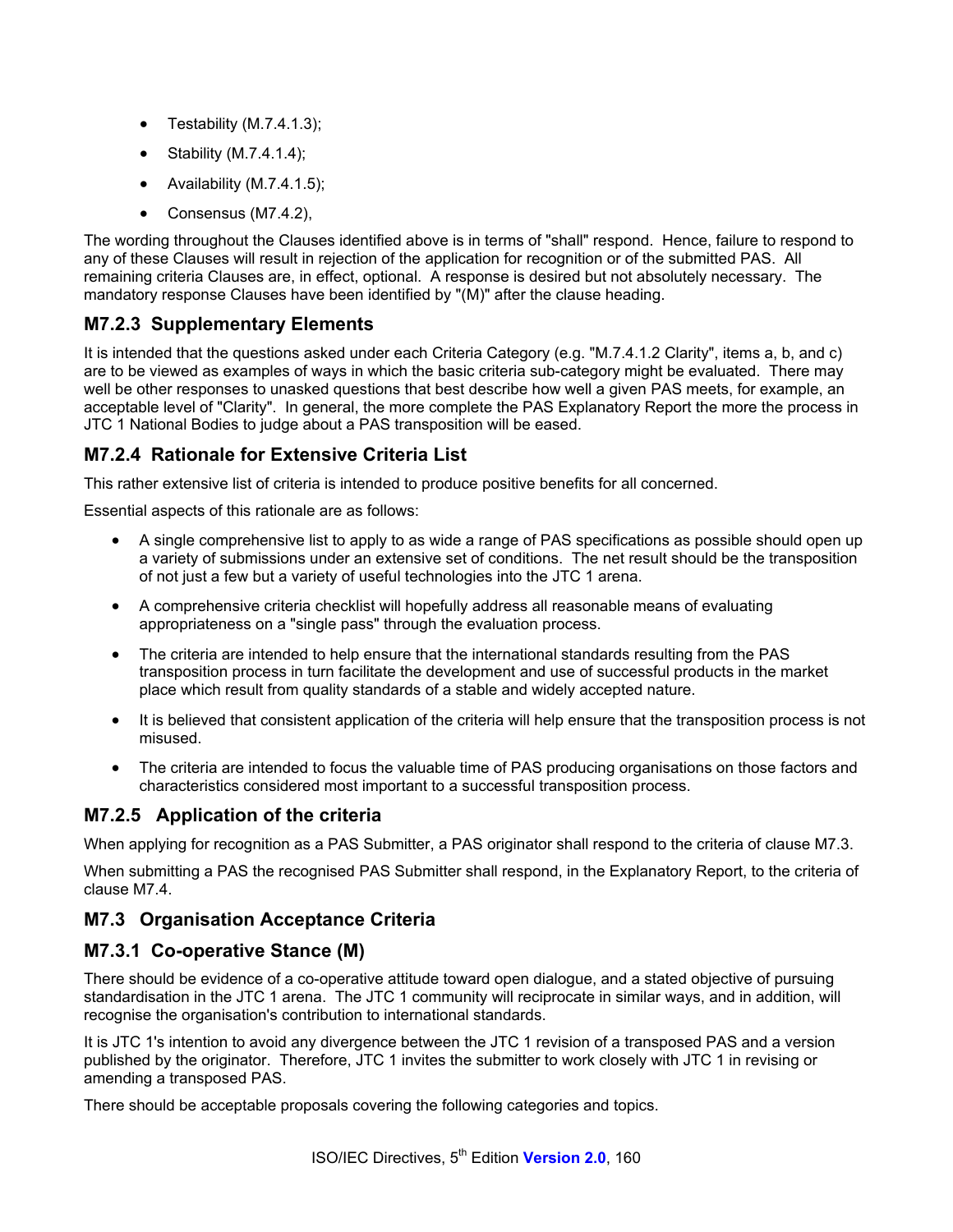# *M.7.3.1.1* **Commitment to Working Agreement(s)**

a) What working agreements have been provided, how comprehensive are they?

b) How manageable are the proposed working agreements (e.g. understandable, simple, direct, devoid of legalistic language except where necessary)?

c) What is the attitude toward creating and using working agreements?

### *M.7.3.1.2* **Ongoing Maintenance**

a) What is the willingness and resource availability to conduct ongoing maintenance, interpretation, and 5 year revision cycles following JTC 1 approval (see also M6.1.5)?

b) What level of willingness and resources are available to facilitate specification progression during the transposition process (e.g. technical clarification and normal document editing)?

## *M.7.3.1.3* **Changes during transposition**

a) What are the expectations of the proposer toward technical and editorial changes to the specification during the transposition process?

b) How flexible is the proposing organisation toward using only portions of the proposed specification or adding supplemental material to it?

### *M.7.3.1.4* **Future Plans**

a) What are the intentions of the proposing organisation toward future additions, extensions, deletions or modifications to the specification? Under what conditions? When? Rationale?

b) What willingness exists to work with JTC 1 on future versions in order to avoid divergence?

Note that the answer to this question is particularly relevant in cases where doubts may exist about the openness of the submitter organisation.

c) What is the scope of the organisation activities relative to specifications similar to but beyond that being proposed?

## **M7.3.2 Characteristics of the Organisation (M)**

The PAS should have originated in a stable body that uses reasonable processes for achieving broad consensus among many parties. The PAS owner should demonstrate the openness and non-discrimination of the process which is used to establish consensus, and it should declare any ongoing commercial interest in the specification either as an organisation in its own right or by supporting organisations such as revenue from sales or royalties.

### *M.7.3.2.1* **Process and Consensus:**

a) What processes and procedures are used to achieve consensus, by small groups and by the organisation in its entirety?

b) How easy or difficult is it for interested parties, e.g. business entities, individuals, or government representatives to participate?

c) What criteria are used to determine "voting" rights in the process of achieving consensus?

## *M.7.3.2.2* **Credibility and Longevity:**

a) What is the extent of and support from (technical commitment) active members of the organisation?

b) How well is the organisation recognised by the interested/affected industry?

c) How long has the organisation been functional (beyond the initial establishment period) and what are the future expectations for continued existence?

d) What sort of legal business entity is the organisation operating under?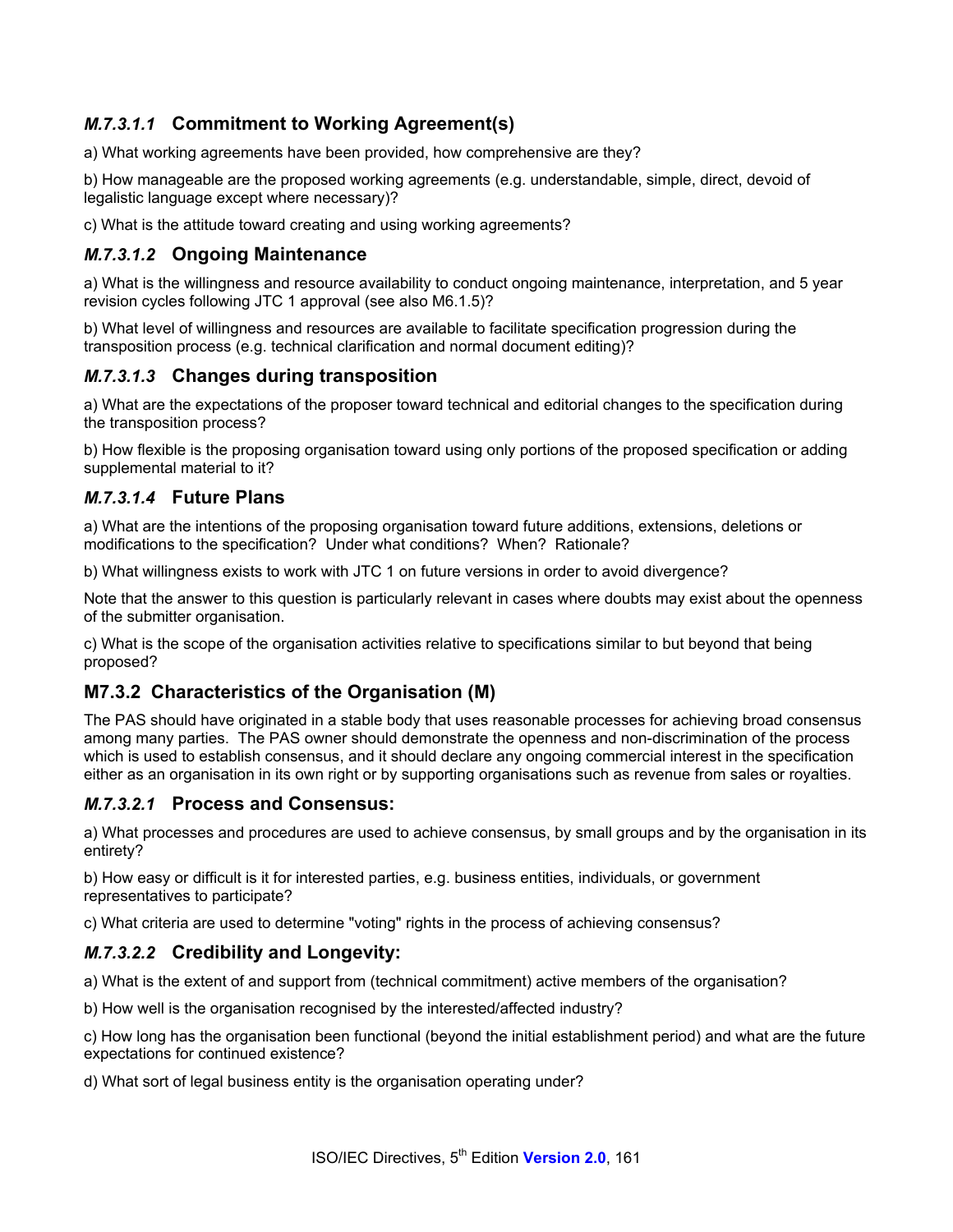# **M7.3.3 Intellectual Property Rights: (M)**

The organisation is requested to make known its position on the items listed below. In particular, there shall be a written statement of willingness of the organisation and its members, if applicable, to comply with the ISO/IEC patent policy in reference to the PAS under consideration.

*Note: Each JTC 1 National Body should investigate and report the legal implications of this section.* 

## *M.7.3.3.1* **Patents:**

a) How willing are the organisation and its members to meet the ISO/IEC policy on these matters?

b) What patent rights, covering any item of the proposal, is the PAS owner aware of?

### *M.7.3.3.2* **Copyrights:**

a) What copyrights have been granted relevant to the subject specification(s)?

b) What copyrights, including those on implementable code in the specification, is the PAS originator willing to grant?

c) What conditions, if any, apply (e.g. copyright statements, electronic labels, logos)?

### *M.7.3.3.3* **Distribution Rights:**

a) What distribution rights exist and what are the terms of use?

b) What degree of flexibility exists relative to modifying distribution rights; before the transposition process is complete, after transposition completion?

c) Is dual/multiple publication and/or distribution envisaged, and if so, by whom?

### *M.7.3.3.4* **Trademark Rights:**

a) What trademarks apply to the subject specification?

b) What are the conditions for use and are they to be transferred to ISO/IEC in part or in their entirety?

## *M.7.3.3.5* **Original Contributions:**

a) What original contributions (outside the above IPR categories) (e.g. documents, plans, research papers, tests, proposals) need consideration in terms of ownership and recognition?

b) What financial considerations are there?

c) What legal considerations are there?

## **M7.4 Document Related Criteria**

### **M7.4.1 Quality**

Within its scope the specification shall completely describe the functionality (in terms of interfaces, protocols, formats, etc) necessary for an implementation of the PAS. If it is based on a product, it shall include all the functionality necessary to achieve the stated level of compatibility or interoperability in a product independent manner.

### *M.7.4.1.1* **Completeness (M):**

a) How well are all interfaces specified?

b) How easily can implementation take place without need of additional descriptions?

c) What proof exists for successful implementations (e.g. availability of test results for media standards)?

## *M.7.4.1.2* **Clarity:**

a) What means are used to provide definitive descriptions beyond straight text?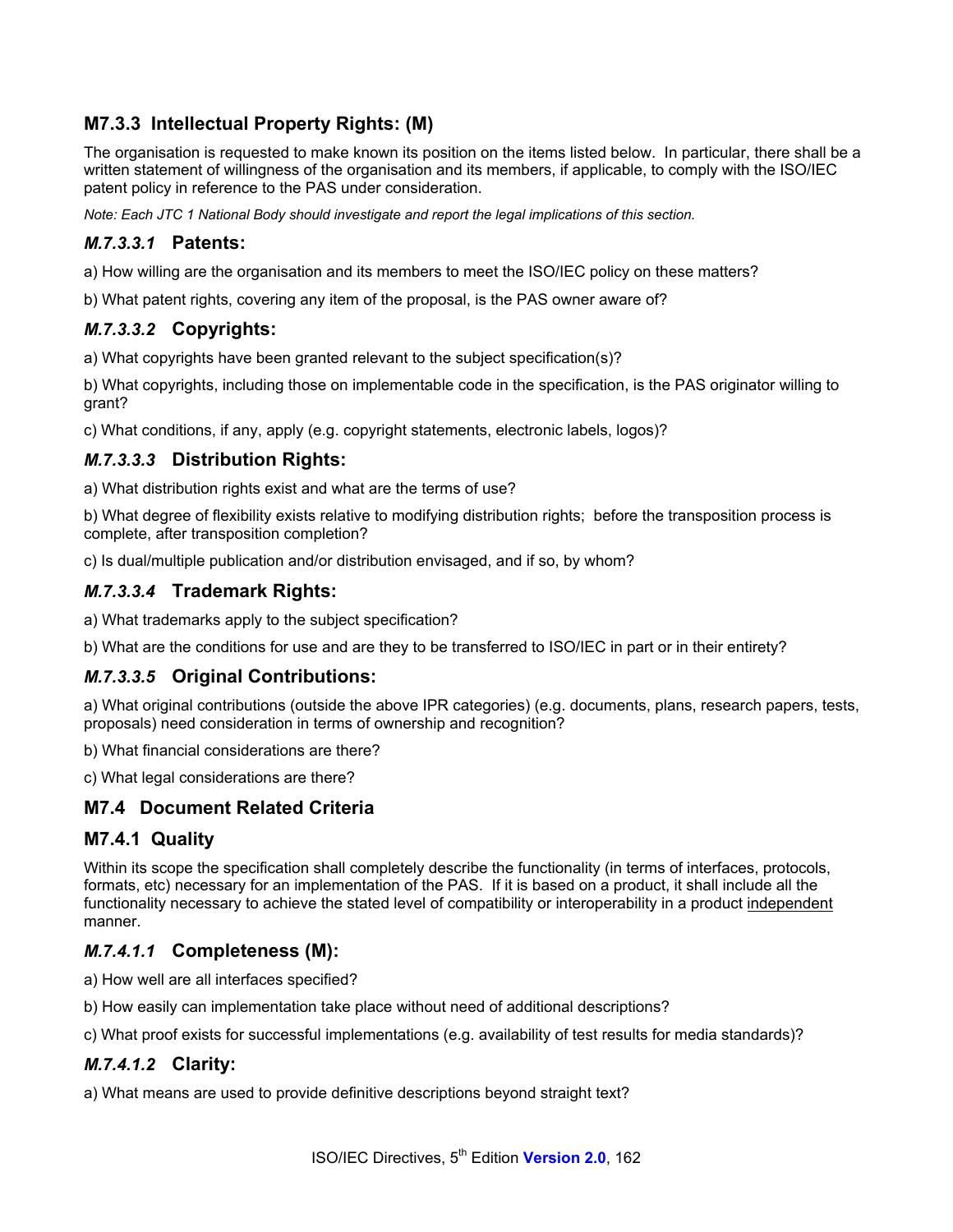b) What tables, figures, and reference materials are used to remove ambiguity?

c) What contextual material is provided to educate the reader?

# *M.7.4.1.3* **Testability (M)**

The extent, use and availability of conformance/interoperability tests or means of implementation verification (e.g. availability of reference material for magnetic media) shall be described, as well as the provisions the specification has for testability.

The specification shall have had sufficient review over an extended time period to characterise it as being stable.

## *M.7.4.1.4* **Stability (M):**

a) How long has the specification existed, unchanged, since some form of verification (e.g. prototype testing, paper analysis, full interoperability tests) has been achieved?

b) To what extent and for how long have products been implemented using the specification?

c) What mechanisms are in place to track versions, fixes, and addenda?

## *M.7.4.1.5* **Availability (M):**

a) Where is the specification available (e.g. one source, multinational locations, what types of distributors)?

b) How long has the specification been available?

c) Has the distribution been widespread or restricted? (describe situation)

d) What are the costs associated with specification availability?

## **M7.4.2 Consensus (M)**

The accompanying report shall describe the extent of (inter)national consensus that the document has already achieved.

### *M.7.4.2.1* **Development Consensus:**

a) Describe the process by which the specification was developed.

b) Describe the process by which the specification was approved.

c) What "levels" of approval have been obtained?

### *M.7.4.2.2* **Response to User Requirements:**

a) How and when were user requirements considered and utilised?

b) To what extent have users demonstrated satisfaction?

### *M.7.4.2.3* **Market Acceptance:**

a) How widespread is the market acceptance today? Anticipated?

b) What evidence is there of market acceptance in the literature?

### *M.7.4.2.4* **Credibility:**

a) What is the extent and use of conformance tests or means of implementation verification?

b) What provisions does the specification have for testability?

## **M7.4.3 Alignment**

The specification should be aligned with existing JTC 1 standards or ongoing work and thus complement existing standards, architectures and style guides. Any conflicts with existing standards, architectures and style guides should be made clear and justified.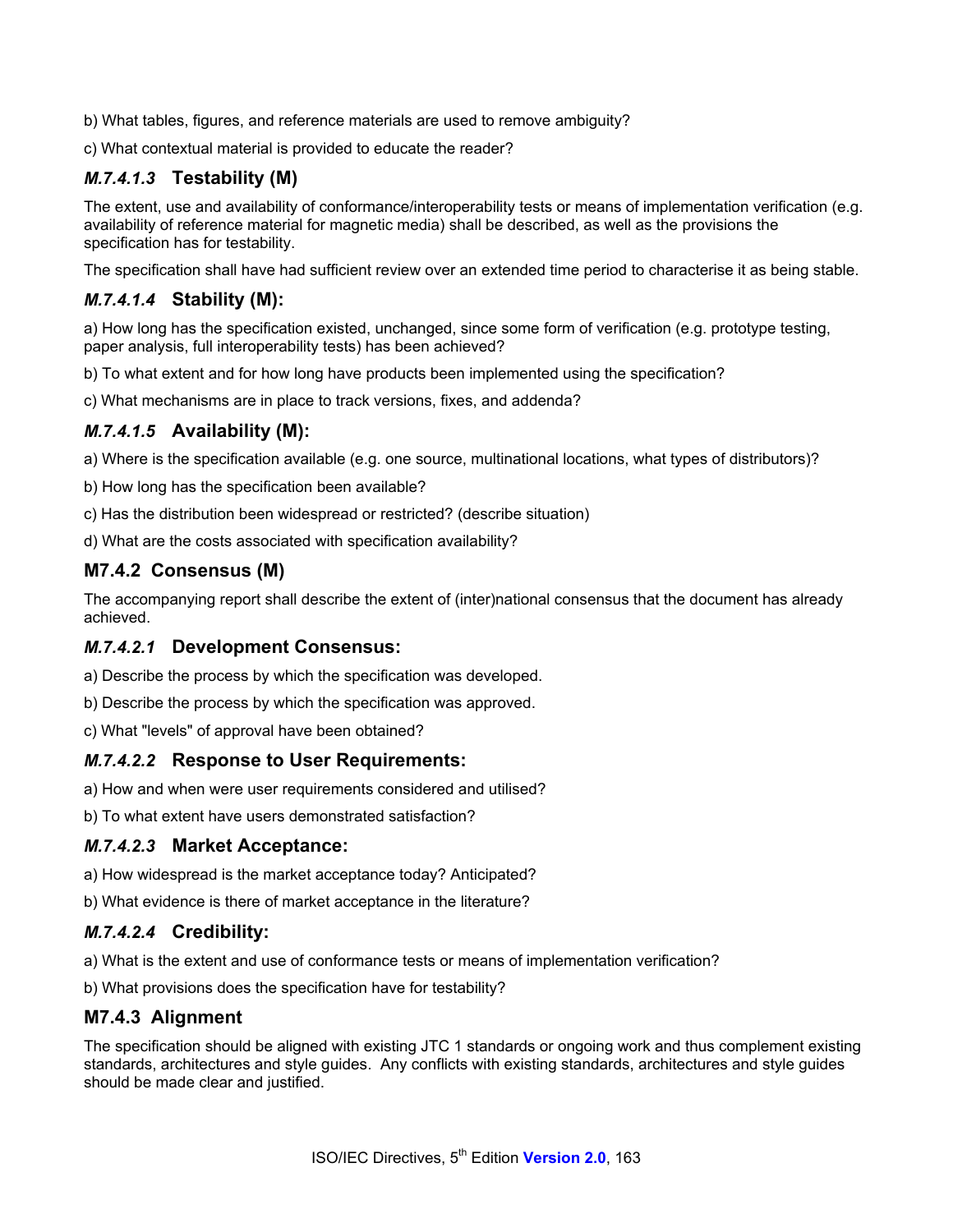# *M.7.4.3.1* **Relationship to Existing Standards:**

a) What international standards are closely related to the specification and how?

- b) To what international standards is the proposed specification a natural extension?
- c) How is the specification related to emerging and ongoing JTC 1 projects?

### *M.7.4.3.2* **Adaptability and Migration:**

a) What adaptations (migrations) of either the specification or international standards would improve the relationship between the specification and international standards?

b) How much flexibility do the proponents of the specification have?

c) What are the longer-range plans for new/evolving specifications?

### *M.7.4.3.3* **Substitution and Replacement:**

a) What needs exist, if any, to replace an existing international standard? Rationale?

b) What is the need and feasibility of using only a portion of the specification as an international standard?

c) What portions, if any, of the specification do not belong in an international standard (e.g. too implementationspecific)?

### *M.7.4.3.4* **Document Format and Style**

a) What plans, if any, exist to conform to JTC 1 document styles?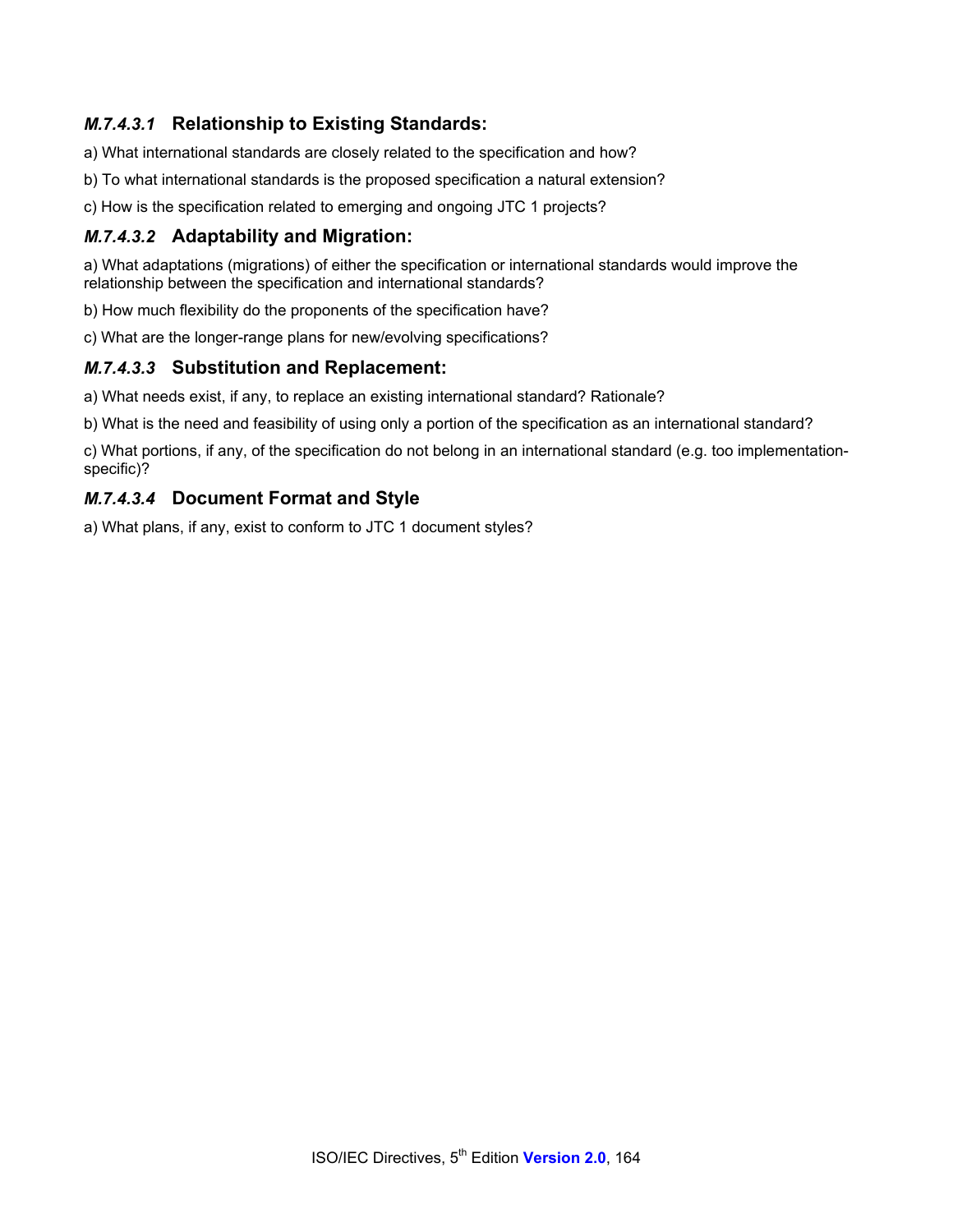## **Annex MA: Points of contact**

#### • **JTC 1 Secretariat**

The JTC 1 Secretariat is the central contact point in JTC 1. Approaching it is recommended when contact is sought with a JTC 1 Subcommittee, or in cases where no other appropriate contact point (see below) is readily available.

The JTC 1 Secretariat is reached at:

American National Standards Institute 25 West 43rd Street, 4th Floor New York, NY 10036 USA

Tel: +1 212 642-4932 Fax: +1 212 398-0023

e-mail: lrajchel@ANSI.org

http://www.JTC 1.org

#### • **ITTF**

The Information Technology Task Force (ITTF) of ISO and IEC is the central contact point for JTC 1 matters in ISO and IEC. Approaching it is recommended in cases where no other appropriate contact point is readily available.

ITTF is reached at:

ITTF: ISO Central Secretariat 1, rue de Varembé CH-1211 Geneva 20 **Switzerland** 

TP: +41 22 7490 111 TF: +41 22 733 34 30

e-mail: brannon@isocs.iso.ch

#### • **The national standardisation organisations**

The national standardisation organisations are the members of JTC 1 and as such, contact points on JTC 1 matters in the individual countries. A potential PAS originator may choose to approach the national standardisation organisation in the country of its residence.

A list of the JTC 1 National Bodies is found at: http://www.JTC 1.org

#### • **The organisations in A-liaison with JTC 1**

An organisation in A-liaison with JTC 1 is entitled, among others, to submit a standard for ballot in JTC 1 under the Fast Track process. A list of organisations in A-liaison with JTC 1 is found at: http://www.JTC 1.org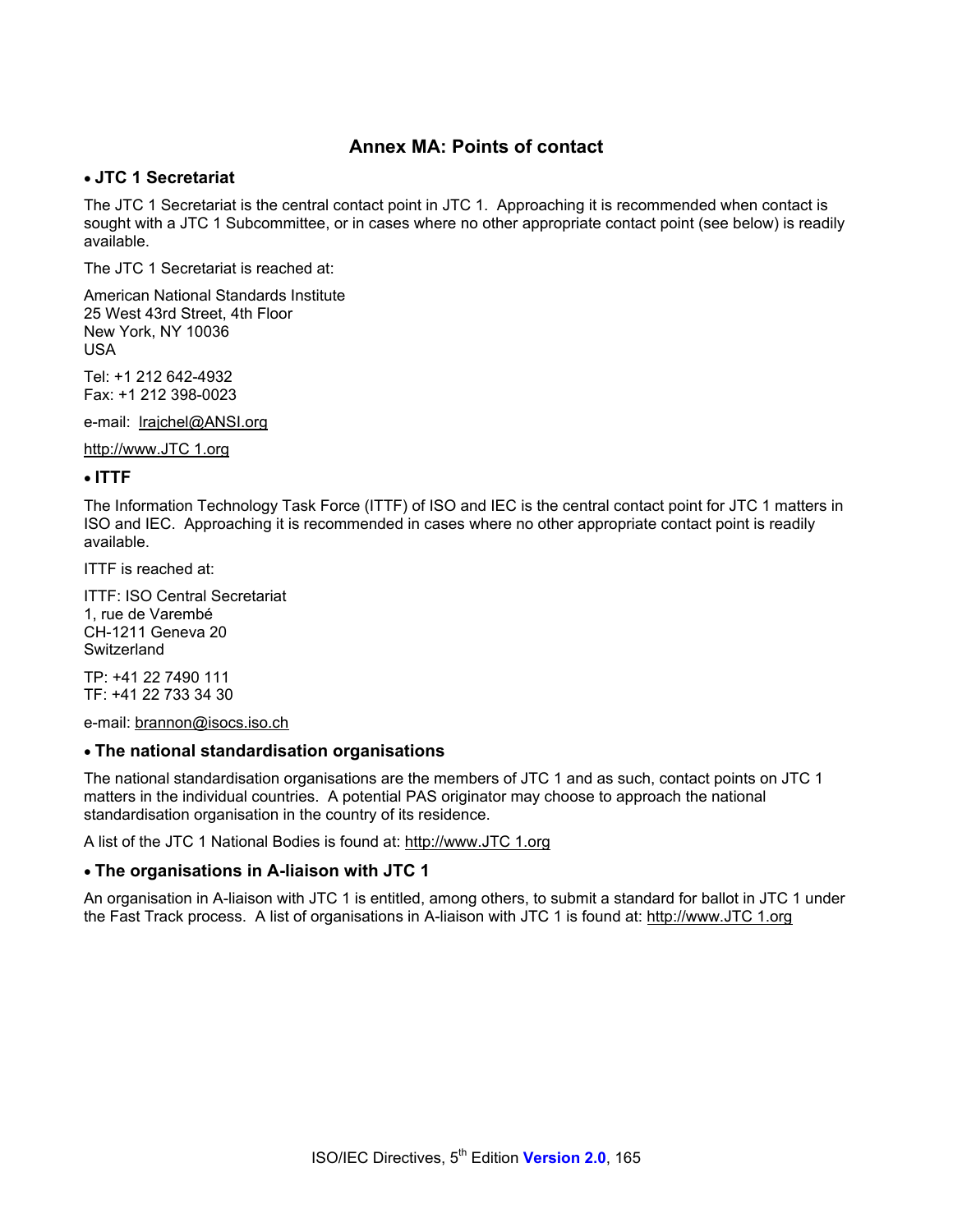### **Annex N The Normative Referencing of Specifications other than International Standards in JTC 1 International Standards - Guidelines for JTC 1 SCs**

#### **N1 Purpose and scope of this Guide**

**ISO/IEC JTC 1 has defined and implemented a policy that encourages and assists the transposition of certain technical specifications from sources outside JTC 1 into international standards. Annex M "The Transposition of Publicly Available Specifications (PAS) into International Standards - A Management Guide" describes in detail this transposition process.** 

**JTC 1 also recognises that there may be situations where it is appropriate to reference a specification without performing the transposition process as described in Annex M. This situation may apply in a number of cases. JTC 1 assumes that the procedures and conditions for referencing depend on the process and the kind of international standard (IS) in which the reference will be established.** 

**One of the cases is described in this document, namely where an International Standard (IS) is developed by a JTC 1 Subcommittee, using the five stage process. Other cases will be considered later.** 

**JTC 1 re-emphasises its preference for transposition into international standards as the approach to include material from outside JTC 1. However, if the referencing approach is chosen, it is necessary to establish such references in international standards in a consistent way which ensures the quality of international standards established by JTC 1 as well as the proper treatment of IPR issues. Therefore, a process has to be defined by JTC 1 for the establishment of references to documents other than from ISO, IEC or ITU.** 

**JTC 1 SCs may, in the course of their work, find it appropriate to incorporate specifications into an emerging IS by way of reference. The need for such action, the selection of the appropriate specification, and the evaluation of the proposed Referenced Specification (RS) itself are matters for the SC to determine. Any such SC decision will, however, be subject to JTC 1 National Body evaluation during the respective ballot.** 

**JTC 1 SCs are reminded that, in accordance to Resolution 28 of the 11th JTC 1 Plenary Meeting in Seoul, Korea in 1999, "SCs and National Bodies are requested to pay particular attention to mechanisms that could be utilized to reduce the burden of the process on officers at the SC level. Examples can include reuse by on SC of prior written statements developed by another SC, or the use of appropriate statements from approved co-operartive agreements between JTC 1 and another organization."** 

**As no restrictions apply to making informative references (see ISO/IEC Directives Part 2), the scope of this document is limited to the normative referencing of a specification other than from ISO, IEC or ITU in an international standard.**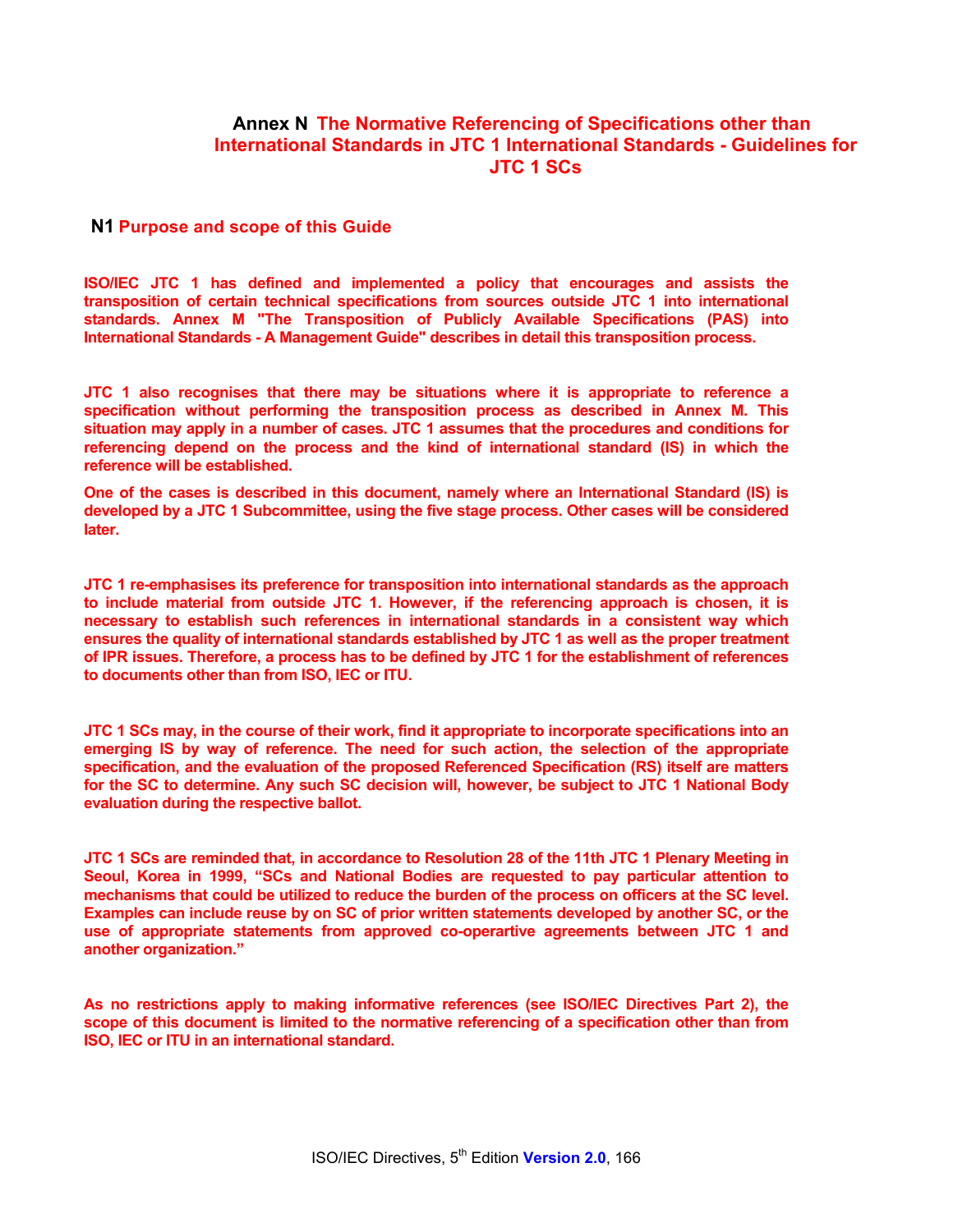**These Guidelines provide insights to facilitate the SC consideration and subsequent incorporation of an RS into a JTC 1 IS. Since the consideration of a proposed RS may well involve more than purely technical considerations, it is deemed helpful to provide these Guidelines. The SC is asked to use this document to facilitate the process. As to IPR issues or organisational matters, it is expected that the SC will contact the appropriate bodies (e.g. ITTF) to obtain the necessary information and that the SC will, if necessary, facilitate discussion between ISO/IEC and the RS Originator.** 

### **N2 JTC 1 approach to referencing other specifications**

**According to ISO/IEC Directives, Part 2, referencing sources other than ISO, IEC, or ITU is a valid approach for making use of such specifications, provided JTC 1 deems it appropriate. While JTC 1 supports this approach, it has to maintain the quality of its work and the integrity of the standards development process. Therefore, it is necessary to establish some referencing rules that complement those of ISO/IEC. Though rules and guidelines are important, JTC 1 wishes them to be as straightforward as possible. This also takes account of the fact that the initiative for establishing references usually comes from the standards developing community within JTC 1. Further, minimal additional burden should be put on the originator of a specification being referenced.** 

#### **N3 Terms for normative references to other specifications**

**The process of establishing normative references to documents other than from ISO, IEC or ITU is based on the ISO/IEC Directives and the JTC 1 Directives with the addition of the following terms:** 

• **Referenced Specification (RS)** 

**A specification from a source other than ISO, IEC, or ITU is called a Referenced Specification (RS) if it meets certain criteria (see N6) and has been balloted and accepted together with the FDIS at the JTC 1 National Body level as suitable for normative referencing in the resulting international standard (IS). An RS may be a part of a larger specification.** 

• **RS Originator** 

**The originator of an RS or a proposed RS is called an RS Originator.** 

**In N7 there is a procedure whereby an organization may be designated as an approved RS Originator for all of its standards in order to simplify RS processing by SCs.** 

• **Approved RS Originator Organization (ARO)** 

### **N4 Principles for referencing of specifications**

N4.1 **An RS shall be within the JTC 1 scope.**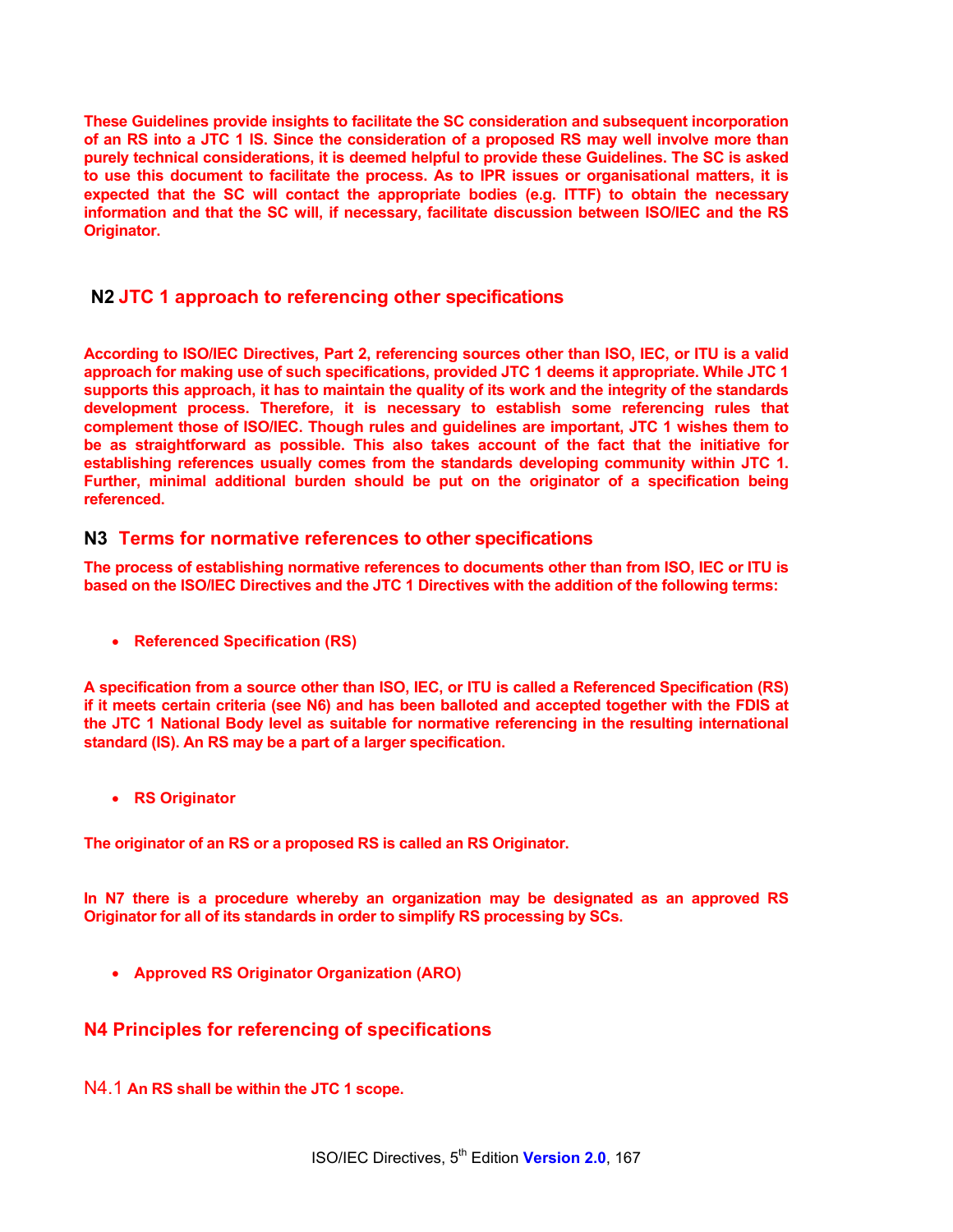**N4.2 Concerning conformity and interoperability, ISs containing normative references to other specifications have to follow the same requirements and rules as for other JTC 1 standards as defined in the JTC 1 Directives.** 

**N4.3 When the referencing specification (CD or FDIS) is submitted for ballot it shall either be accompanied by a Referencing Explanatory Report (RER) which has been generated by the SC wishing to incorporate the RS in a target IS or the SC will ensure that the organization creating the reference specification has previously met such organizational requirements so as to be listed as an Approved RS Originator Organization (ARO).** 

**N4.4 The RER shall contain the following elements:** 

**N4.4.1 a justification for the referencing which shall also address the following aspects:** 

- relationship of the proposed RS to existing or emerging international standards (and **regional or other standards as appropriate) and when the RS is competing with or complementing an existing or emerging international standard, the rationale for the referencing;**
- **the degree of market acceptance of the proposed RS; and**
- **the rationale as to why the transposition of the proposed RS into an IS is inappropriate or impractical,**

**N4.4.2 statements that address the criteria as detailed in N6.** 

**N4.4.3 a copy of the normative referencing policy of the RS Originator (where one exists).** 

**N4.5 The material submitted for ballot shall either include a copy of the proposed RS or a means by which National Bodies may readily access the material (e.g., ISBN or URL) and meet the availability requirements of N6.3.1.3. If the referenced material has been made available to JTC 1 member bodies previously as an N numbered document, it is acceptable, instead, to refer to this document.** 

**N4.6 For actual referencing, the rules of the ISO/IEC Directives apply. In particular, any reference shall be specific and indicate the publication date and/or version number as appropriate.** 

**N4.7 If an RS, in turn, contains a normative reference to a specification other than an international standard or ARO standard, the information required by an RER shall normally be provided for each additional reference. The exception to this requirement is when the level of detail involved would be so time-consuming to assemble, and difficult to interpret, that its collection would be counter-productive. In this case, the SC shall explain the situation in a way that will enable National Bodies to make an informed assessment of the references that are being made. The responsible SC is expected to thoroughly process all nested references.** 

#### **N5 Description of the process for JTC 1 Subcommittee use**

#### **N5.1 Announcement of intent to make reference**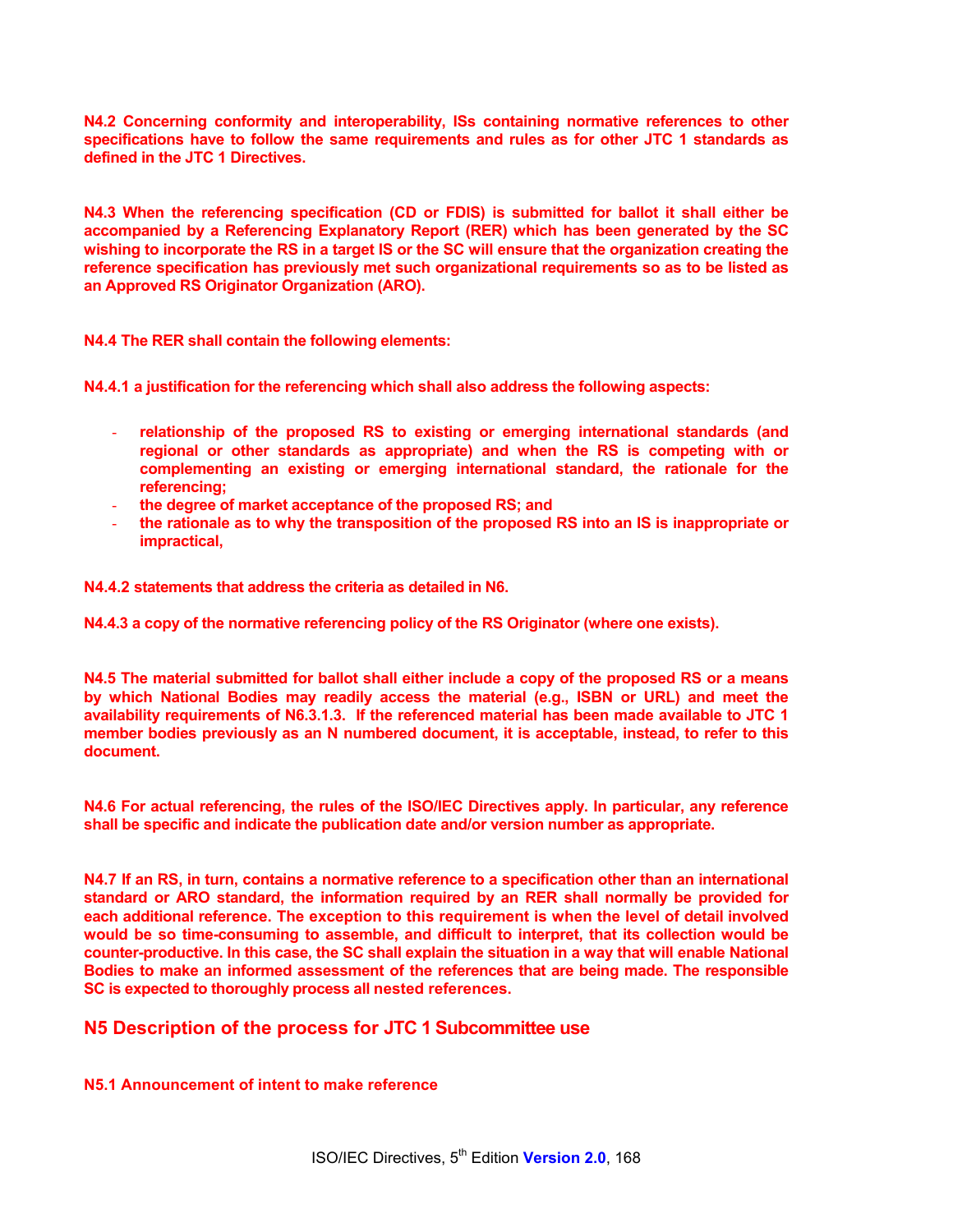**The intention to make a normative reference to a specification other than an international standard should be stated in the New Work Item Proposal (NP) if the requirement is known at that time; otherwise, the intent should be communicated to JTC 1 National Bodies as soon as consensus on the need is reached in the SC.** 

#### **N5.2 Preparation of the Referencing Explanatory Report**

**It is the obligation of the JTC 1 Subcommittee which develops an IS containing normative references to specifications other than international standards, to either provide for each proposed RS a related RER or to ensure that the organization creating the reference specification has previously met such organizational requirements so as to be listed as an Approved Reference Organization. The elements of this Report are described in clause 4.4 above. In order to avoid any undue delay in the standard ratification process and to avoid the wasting of development resources, the production of a RER or the confirmation of the organization as an Approved RS Originator Organization should commence as soon as the standard developing Subcommittee has determined the need to establish a normative reference.** 

#### **N5.3 Availability of the Referencing Explanatory Report**

**The RER, or confirmation of the organization as an ARO, shall be made available to JTC 1 and its National Bodies as early as possible and appropriate. The latest date for the availability of the Report or ARO status is the submission of the first CD. The RER/ARO confirmation shall also accompany any subsequent CD and FDIS ballot.** 

#### **N5.4 Ballot**

**The material submitted for ballot (CD and FDIS) shall include the RER/ARO confirmation together with a copy of the proposed RS. If the Report or the proposed RS have already been provided earlier, it is acceptable to give, instead, a reference to the earlier submission and a statement verifying that no changes have occurred in the meantime.** 

**In the case of a CD ballot, JTC 1 National Bodies are invited to independently submit their comments on the RER/ARO confirmation by the time the CD ballot closes, for review by the relevant SC.** 

**Comments and votes are handled in the usual way. The RS Originator may be invited to attend the appropriate part of any resolution meeting held.** 

#### **N5.5 Publication of the standard**

**No particular provisions regarding publication apply where an IS contains a reference to an RS. The source of the RS may be different from that of an IS, and it is not required that the text of the RS should be published, or distributed, with the referencing standard.** 

**N5.6 Maintenance**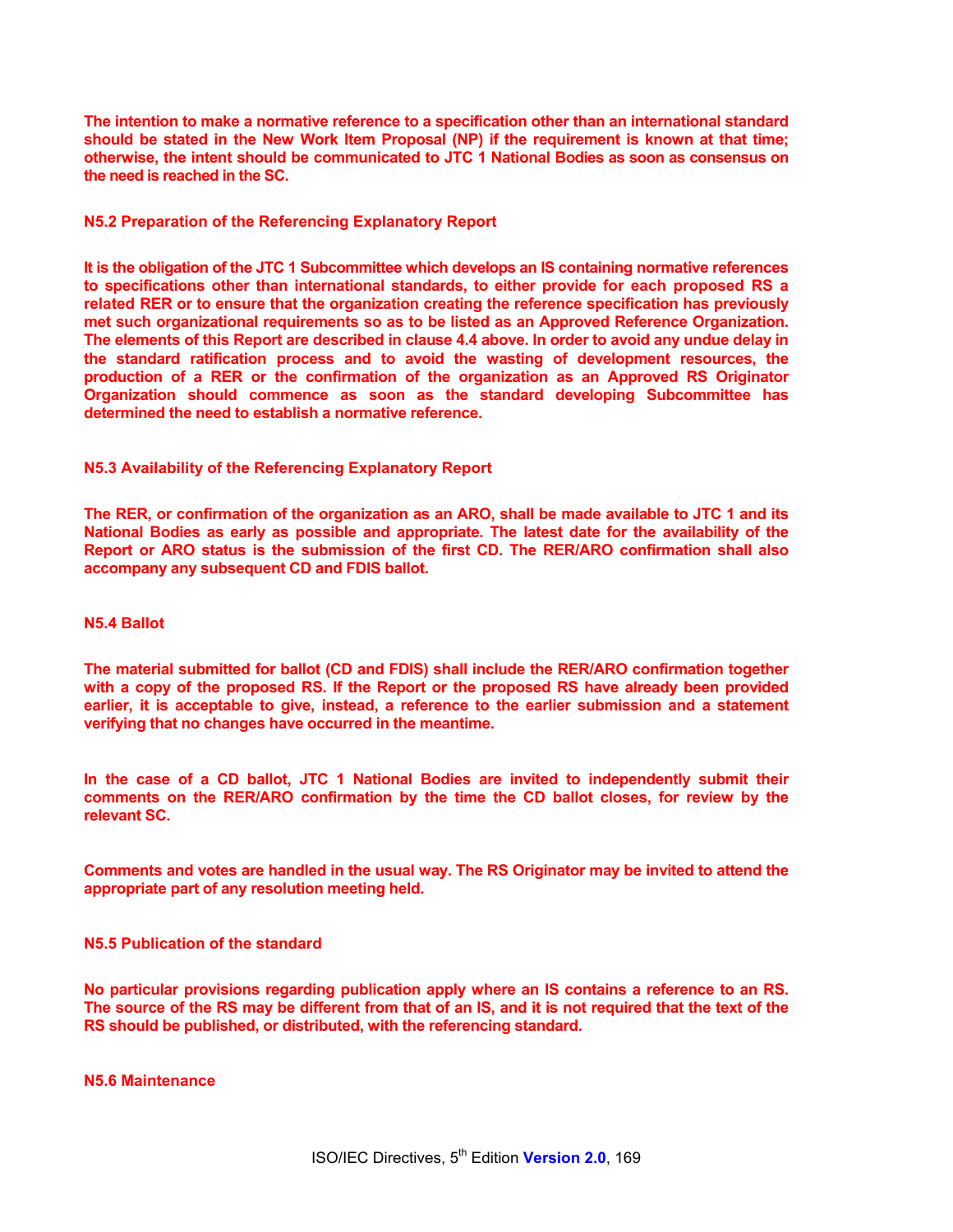**It is expected that JTC 1 will evaluate the consequences of any change to the RS subsequent to its inclusion as a reference in a JTC 1 standard, for appropriate action (e.g. revision, exclusion). At every maintenance interval the RER and all RSs shall be evaluated for their continued availability and relevance. If required (see N3), new RERs may be generated for RSs not presently covered by an RER or sourced from an ARO.** 

#### **N5.7 Documentation requirements**

**Further to the requirements in the ISO/IEC Directives, Part 2, all RSs to which a normative reference is made, should be identified in a subclause of clause 2 of the IS. This subclause should start with the following text:** 

**All references in this subclause were correct at the time of approval of this International Standard. The provisions of the referenced specifications, as identified in this subclause, are valid within the context of this IS. The reference to a specification within this IS does not give it any further status within ISO/IEC; in particular, it does not give the referenced specification the status of an International Standard.** 

#### **N6 Evaluation of a proposed RS**

#### **N6.1 Introduction**

**JTC 1 has established criteria which serve as a basis for the judgment as to whether a particular specification can be accepted as a normative reference in an international standard. This judgment initially occurs at JTC 1 Subcommittee level when a decision to establish a normative reference is made, and later at NB level during the CD or FDIS ballot.** 

**JTC 1 considers that the primary benefit of these criteria is guidance for consistent evaluation rather than an absolute pass/fail mechanism. There is a wide variety of specifications available for consideration as well as a wide variety of needs within the JTC 1 community. An absolute pass/fail mechanism over such a wide variety of material is unlikely. What is needed throughout this process is flexibility and good judgment on the part of all concerned. Rather than provide quantitative measures to evaluate acceptability of a proposed RS on a pass/ fail basis, the criteria set forth the key topics for consideration and measures for evaluating them in terms of the scope, depth, and thoroughness with which the criteria topics have been considered.** 

#### **N6.2 Supplementary elements**

**It is intended that the questions asked under each Criteria Category are to be viewed as examples of ways in which the basic criteria sub-category might be evaluated. There may well be other responses to unasked questions that best describe how well a given proposed RS meets, for example, an acceptable level of "Quality". In general, the more complete the RER and its accompanying documents, the easier it will be for JTC 1 National Bodies to evaluate an international standard making a normative reference to an RS.** 

#### **N6.3 Criteria**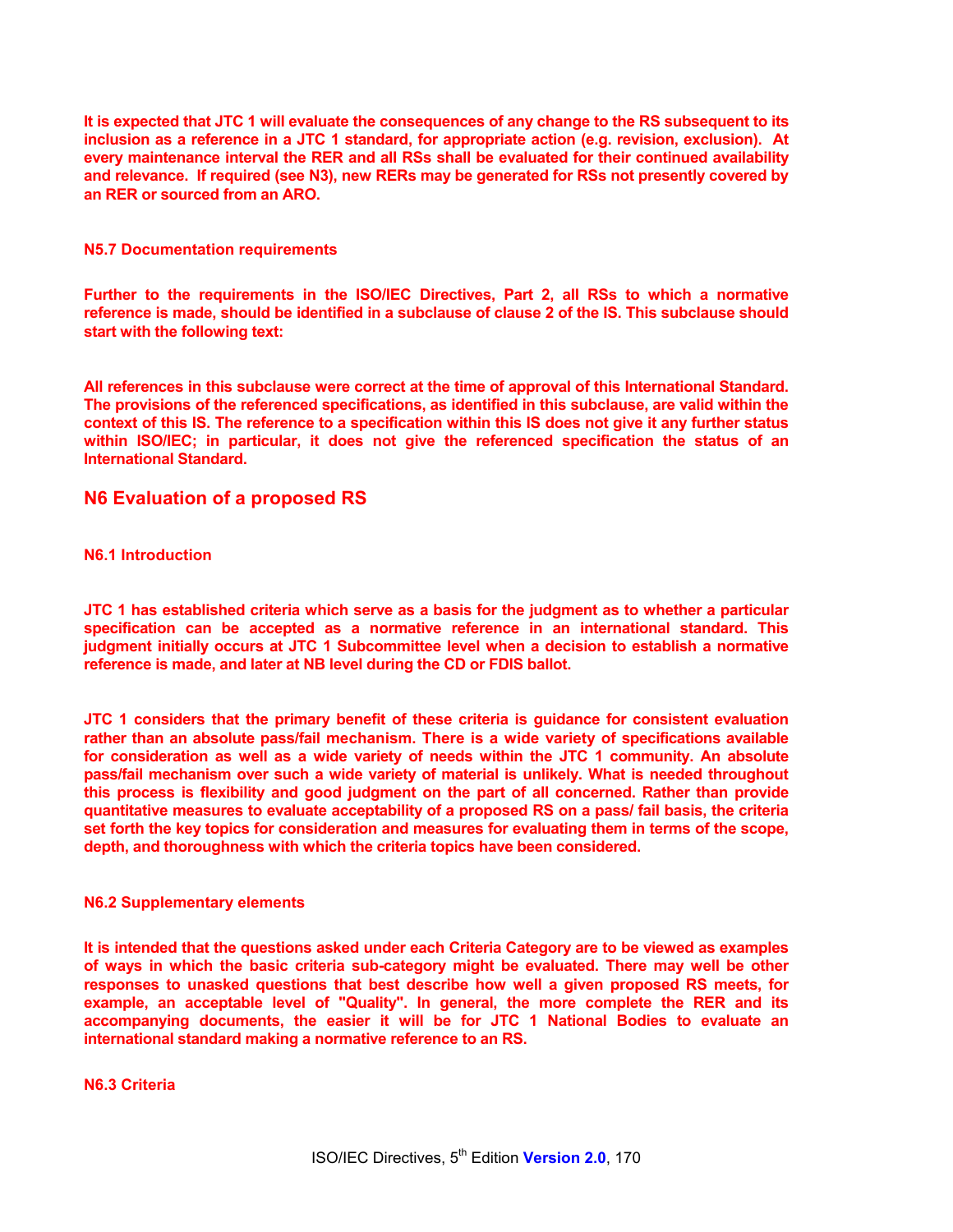#### **N6.3.1 Co-operative stance**

**The SC shall notify the RS Originator of the intent to reference the RS and provide the RS Originator with a copy of the RER. The SC is encouraged to, where possible, work with the RS Originator to ensure the accuracy of all elements of the RER. The RS Originator shall be provided the opportunity, within a reasonable period of time, to object to the reference to the RS. If the RS Originator notifies the SC that it objects to such a reference the SC must not include the reference to the RS.** 

**The RER There shall be contain comprehensive statements covering the following categories and topics:** 

#### **N6.3.1.1 Ongoing maintenance:**

**If the RS Originator is not available to maintain the RS, who is responsible for maintenance of the RS if and when the need arises?** 

#### **N6.3.1.2 Changes**

**What is the flexibility of the RS Originator to apply changes to the RS if so requested during the process of balloting the referencing standard?** 

#### **N6.3.1.3 Availability of the referenced specification**

**What is the status of public availability of the RS on fair, reasonable and nondiscriminatory terms and conditions? Standards that are Publicly Available to implementers, evaluators and other interested parties for as long as the IS that references them is an active document are those which:** 

- May be obtained from the source organization by any person (with or without payment) **simply by quoting the reference number given in the IS to the source organization or typical supplier.**
- **Are available in one of the official ISO or IEC languages from a publicly accessible source.**
- **Are available without contractual limitations relating to its evaluation (other than limitations reasonably intended to restrict duplication and redistribution) and without substantive contractual limits on implementation of the referenced material or the IS as a condition of obtaining access to the referenced material.**

#### **N6.3.2 Intellectual property rights**

**It is the SC's responsibility to ensure that statements in response to N6.3.2.1 - N6.3.2.3 are provided in the RER. The SC is encouraged to work with the RS Originator to ensure the accuracy of the statements on the items listed below.** 

**N6.3.2.1 Patents:**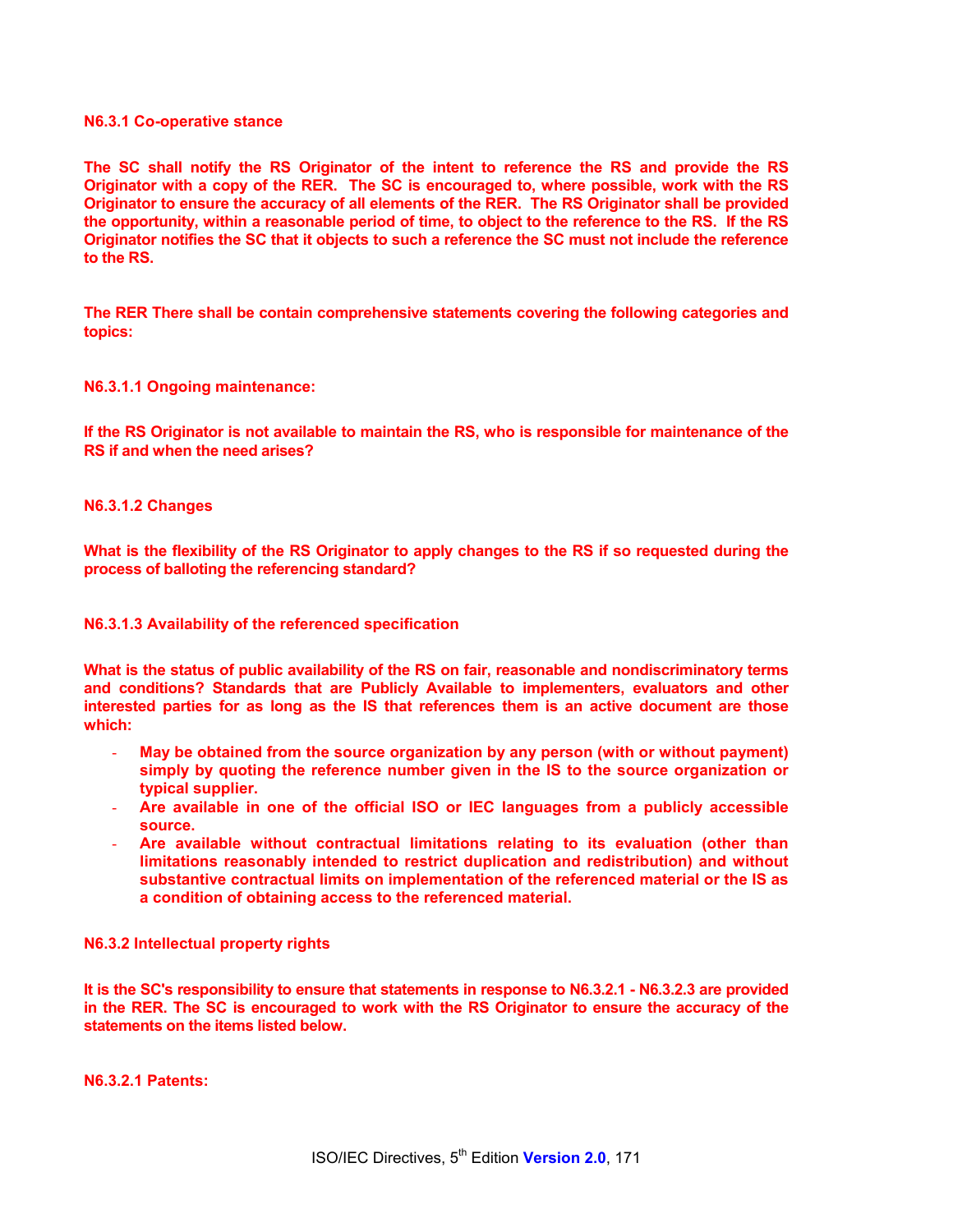**What is the status of the RS Originator, or where appropriate, the policy governing the RS meeting the ISO/IEC policy on patent matters?** 

**N6.3.2.2 Copyrights:** 

**What copyrights exist, and what copyrights is the RS Originator willing to grant, throughout both the evaluation and the publication cycle?** 

**N6.3.2.3 Trademark rights:** 

**What trademarks apply to the RS and with what conditions?** 

**N6.3.3 Quality** 

**The SC shall establish that the proposed RS is of adequate quality, considering topics such as the length of the time the specification has existed, whether products have been implemented using it, whether conformance requirements are clear, and whether the specification is readily and widely available.** 

### **N7 An Approved RS Originator Organization (ARO)**

**N7.1 Confirmation as an Approved RS Originator Organization (ARO)** 

**On the occasion that a particular RS Originator has already been referenced by a prior ISO/IEC JTC 1 IS (or TR) and documented in an RER, or in preparation for future referencing in an IS (or TR), the SC or any National Body may nominate the RS Originator to be confirmed as an ARO. In the absence of an objection from the candidate ARO, an ARO Overview Submission, describing the RS Originator's cooperative stance: the ongoing maintenance agreement, the application of changes, the availability of the referenced specifications, the position of the RS Originator on intellectual property, patent rights, copyrights, and trademark rights, and the overall qualification of all of its deliverables to meet the criteria specified herein for RSs, shall be issued for a 3 month ballot by JTC 1 for approval of that organization as an ARO. Upon ballot approval, the RS Originator shall be added to a list of AROs in good standing. Such a list of Approved RS Originator Organizations will be maintained by the JTC 1 Secretariat and published on the JTC 1 website.** 

**An SC may reference an ARO as a previously submitted and Approved RS Originator Organization.** 

**N7.2 Change of status for an Approved RS Originator Organization** 

**An SC or National Body shall notify JTC 1 if it becomes aware that the content of an ARO's Overview Submission is no longer accurate. Furthermore, prior to referencing an ARO in an FDIS or amended IS, the SC must confirm that all content as contained in the documented Overview Submission is accurate and current.**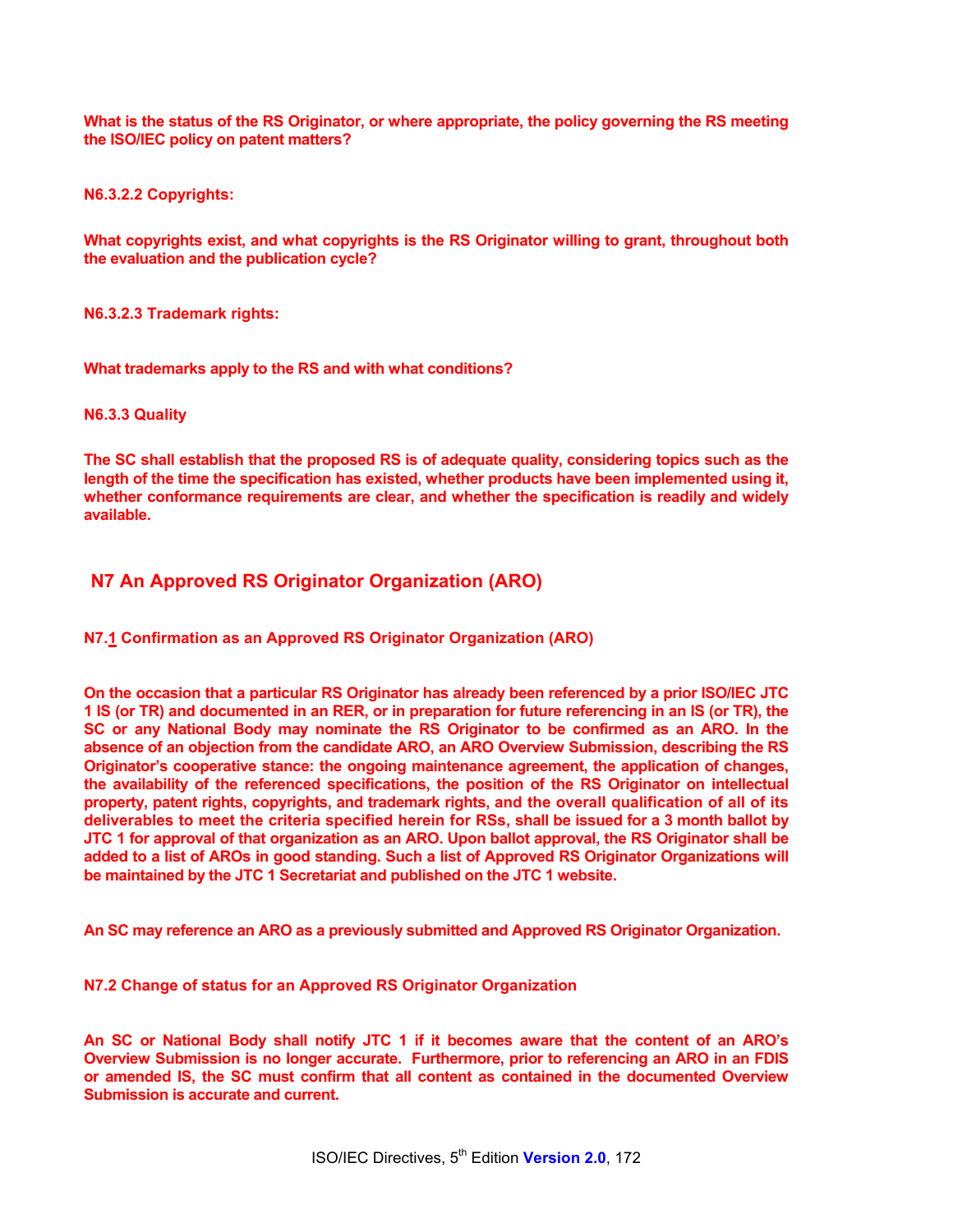**Should an ARO's procedures vary in a non-essential manner from the RS ARO Overview on file, the submitting SC or sponsoring NB, in cooperation with the ARO, shall provide an updated ARO Overview, no later than submission of the FDIS/FDAM ballot to JTC 1. The JTC 1 Secretariat is to notify all other affected SCs of a change in the ARO's RER for their consideration. On the occasion that an ARO's policies change in a substantial manner (e.g., such that they are no longer aligned with ISO/IEC Directives and Policies), the submitting SC or NB shall request reconfirmation with JTC 1 of the organization's status as an ARO. Should reconfirmation fail, the ARO will be removed from the JTC 1 ARO listing and the affected SCs shall be notified to take necessary action to address all pending referenced specifications from that ARO and the ARO will be removed from the JTC 1 approved listing.**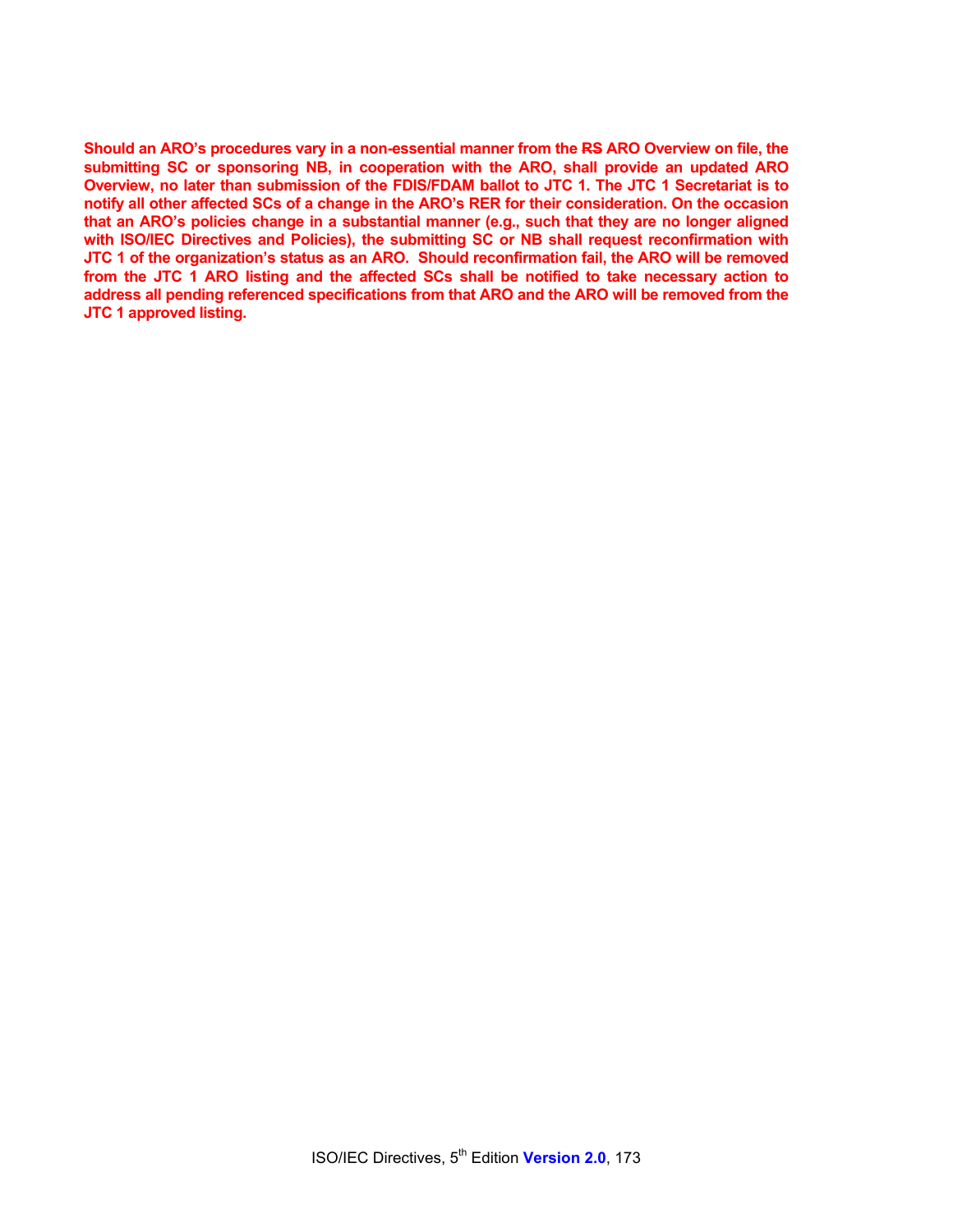# **Annex O Ballot Periods**

| <b>TYPE OF VOTE</b>                   | <b>DURATION</b>              | <b>REFERENCES TO DURATION</b>      |  |
|---------------------------------------|------------------------------|------------------------------------|--|
| CD                                    | Min. 3 months, Max. 6 months | 9.4.1; 12.6.3.2                    |  |
| <b>DCOR</b>                           | Min. 3 months                | $9.11$ ;                           |  |
| <b>DTC</b>                            | 3 months                     | <b>Error! Reference source not</b> |  |
|                                       |                              | found.                             |  |
| <b>DTR</b>                            | Min. 3 months, Max. 6 months | 9.10.1; 16.3.5                     |  |
| <b>Fast Track DIS</b>                 | 5 months                     | 9.8;13.3; 13.4                     |  |
| <b>FCD</b>                            | Min. 4 months, Max. 6 months | 9.4.1; 12.6.3.2                    |  |
| <b>FDAM</b>                           | 2 months                     | 9.7                                |  |
| <b>FDIS</b>                           | 2 months                     | 9.7; 12.7.1.2                      |  |
| <b>FDISP</b>                          | 2 months                     | 9.7                                |  |
| <b>FPDAM</b>                          | Min. 4 months, Max. 6 months | 9.4.1                              |  |
| <b>FPDISP</b>                         | Min. 4 months, Max. 6 months | 9.4.1                              |  |
| JTC 1 - action between plenary        | 60 days                      | 9.1.7                              |  |
| meetings                              |                              |                                    |  |
| JTC 1 - other letter ballot periods   | Min. 3 months                | 9.1.7                              |  |
| NP-JTC 1 ballot                       | 3 months normally            | 9.3.2.1; G3                        |  |
| NP - SC initiated but requiring JTC 1 | 60 days                      | 9.3.1.1; Error! Reference source   |  |
| confirmation                          |                              | not found.                         |  |
| PAS DIS ballot                        | 6 months                     | 14.4.3                             |  |
| PAS submitter reaffirmation           | 3 months                     | 14.4.1                             |  |
| PAS submitter recognition             | 3 months                     | 14.4.1                             |  |
| <b>PDAM</b>                           | Min. 3 months, Max. 6 months | 9.4.1                              |  |
| <b>PDISP</b>                          | Min. 3 months, Max. 6 months | 9.4.1                              |  |
| <b>PDTR</b>                           | Min. 3 months, Max. 6 months | 9.4.1                              |  |
| SC Program Of Work Change -           | 75 days                      | 6.2.2.2                            |  |
| default ballot                        |                              |                                    |  |
| Stabilised Standard - reinstatement   | 60 days                      | 15.6.6                             |  |
| proposal                              |                              |                                    |  |
| Stabilised Standard - withdrawal      | 60 days                      | 15.6.4                             |  |
| proposal                              |                              |                                    |  |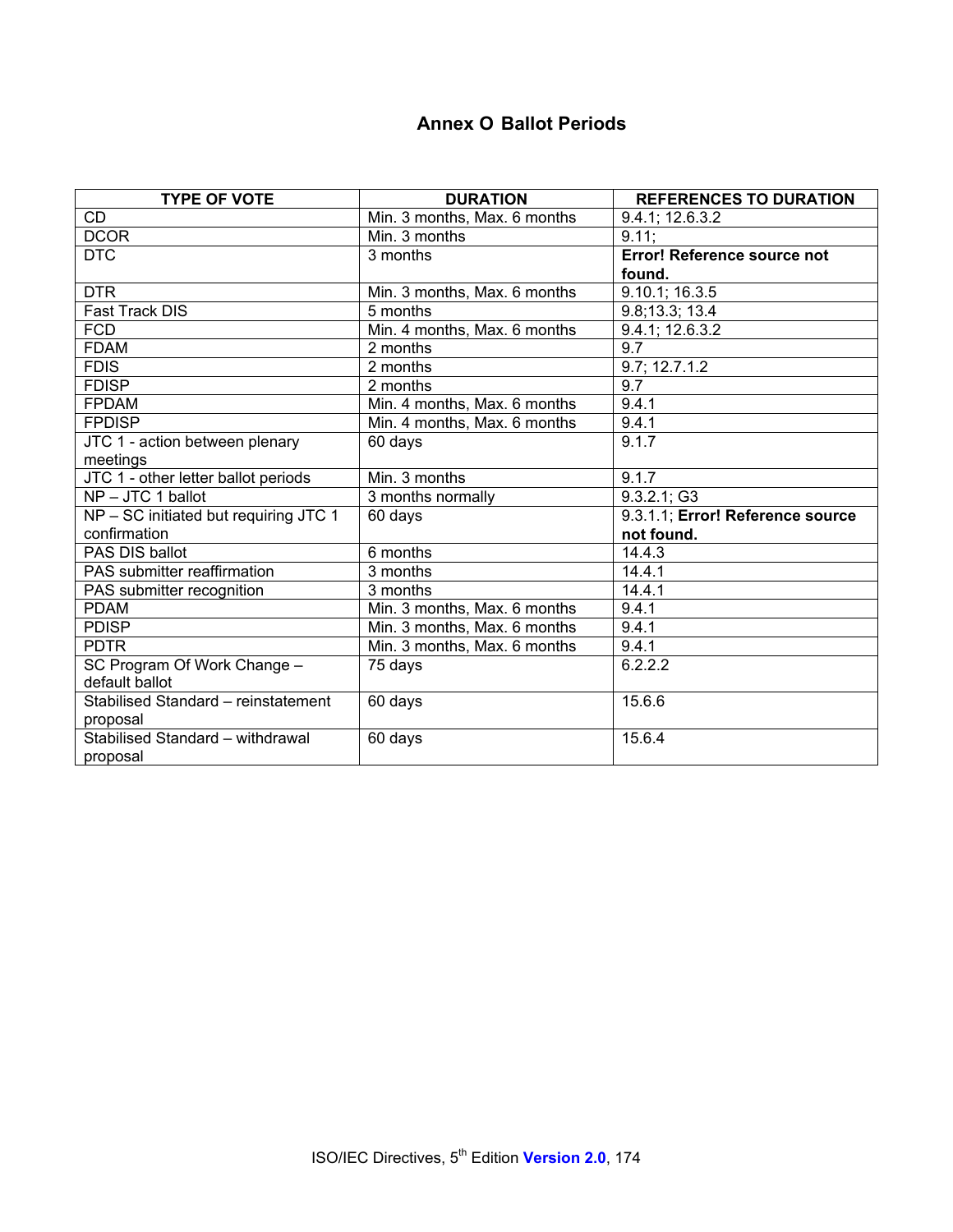#### **INDEX**

Abstention, 17, 45, 47, 54 From specific work item, 38, 44, 46 Acting Chairman, 26 Ad hoc group, 14, 39, 40 Ad hoc meeting, 21, 22 Administration, 22 JTC 1, 23 Non-permanent entity, 24 SC, 23 WG, 24 Advisory group, 13 Agenda, 34, 36 Distribution, 13, 36 Preparation, 36 Amendment Cover page, 111 Documents, 41 Incorporating into IS, 27 Listing status, 67 Numbering, 52 Periodic review, 63 Previous editions, 63 Procedures, 67 Purpose, 67 Rapid. see Defect correction TR, 70 API, 139 Appeals, 49, 74, 84 Applicant (for registration), 17, 80, 81 Application environment profile, 48 Application portability, 48, 139 Approval stage, 51, 55, 68 Attendance. see Meetings Ballot period CD/PDAM/PDISP/PDTR, 45 DIS, 46 DTR, 47 FCD/FPDAM/FPDISP, 45 FDIS/FDAM/FDISP, 46 JTC 1 actions, 44 Minimum, 44 NP, 45 Ballot resolution, 14, 46, 56, 57, 58, 71, 72 Base standard, 72 Basic standard, 21 Business plan. see JTC 1 or SC Calling notice. see Meetings **Cancellation** Meeting, 36 Work item, 32 CD Appeals, 49 Ballot, 53

Changes to text, 51 Combined ballot With NP, 51 With registration, 53 Comments, 51, 54 Consensus, 53 Cover page, 96 Discussion at meeting, 38 Disposition of comments, 51, 54 Distribution, 42, 53 Executive summary, 53 Explanatory report, 54, 55 Finalization, 54 Letter ballot, 98 Letter ballot duration, 54 Number, 41 Progress control, 32, 55 Registration, 22, 31, 53 Substantial support, 68 Successive, 53, 54 Title, 52, 53 Voting, 45 Voting summary, 54 Chairman Acting, 26 JTC 1 Appointment, 25 Neutrality, 25 Responsibility, 10, 11, 20, 21, 23, 25 Term of office, 25 Meeting, 37, 39 SC Appointment, 26 Neutrality, 26 Responsibility, 24, 25, 26, 32, 33, 37 Term of office, 26 Vote, 44 Collaborative relationship with ITU-T, 15, see also ITU-T Combined voting procedure, 46, 55 Committee draft. see CD Committee of Action of the IEC. see TMB/CA Committee stage, 51, 53 Conciliation panel, 44, 50 Confirmation (of standard). see Periodic review Conformity (to standards), 48, 73, 77, 90, 138, 141 Consensus, 9, 37, 53, 55, 57, 72 Contributions, 11, 14, 20, 36, 38, 54 Deadline for meetings, 38 Convener Non-permanent entity, 14, 27, 39 SWG Appointment, 26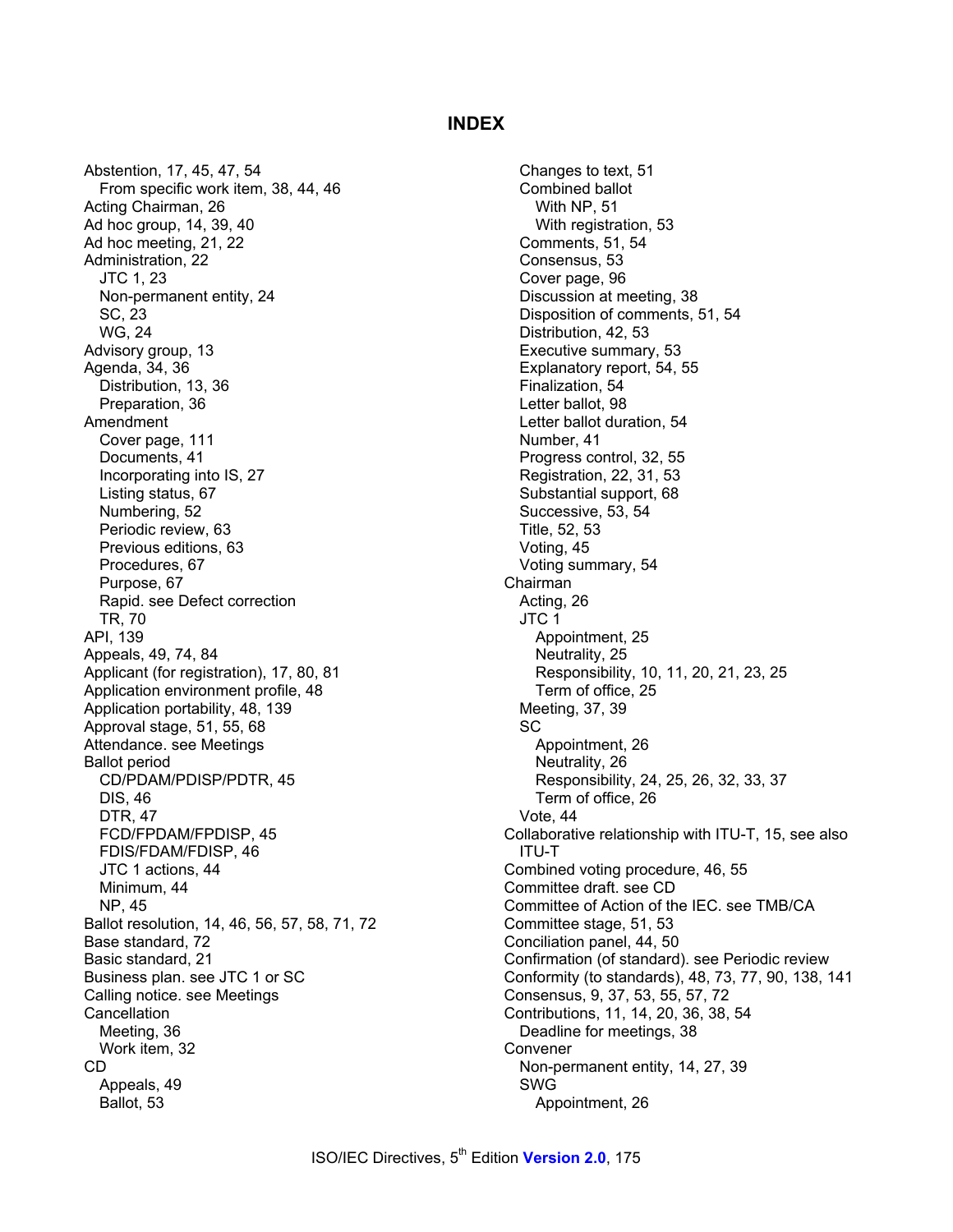Responsibility, 37, 39 Term of office, 26 WG Appointment, 26 Responsibility, 14, 24, 27, 34, 36, 37, 39, 42, 43, 53, 57, 65, 66, 72 Term of office, 26 Workshop, 15 Coordinating standard, 21 Coordination National level, 28 Outside JTC 1, 20, 21, 22, 29 Resolution of difficulties, 21 Technical, 18, 142 Within JTC 1, 11, 26 Copyright, 47, 56, 71 COR. see Technical Corrigendum Corrected reprint of standard, 64 Correction of standard. see Defect correction Correspondence, conduct of business by, 34, 40 Correspondent members of ISO, 18 Councils of ISO and IEC, 9, 10, 16, 21, 22, 23, 25, 47, 49, 50, 75 Cover page Amendment, 111 CD, 96 Fast-track DIS, 107 FCD, 97 FDAM, 102 FDIS, 99 FDISP, 105 IS, 110 ISP, 114 N-document, 87 Technical Corrigendum, 112 TR, 113 DAM. see also Amendment Fast-track, 56 TR, 70 Database, 24 DCOR. see Technical Corrigendum Defect correction. see also Technical Corrigendum Defect report Distribution, 65 Form, 95 Index, 67 Response preparation, 65 Response processing, 66 Submission, 65 Definitions, 64 Documents, 41 Editing group, 65 Editor, 65 Editorial defect, 66 Procedure, 64 SC procedures, 64

Special procedure, 67 Technical defect, 66 Voting, 66 Delay avoidance, 23, 27, 30, 51 DIS Appeals, 49 Approval criteria, 46 Changes to text, 58, 72 Cover page, 107 Discussion during ballot, 46 Failure to vote, 44 Fast-track, 56 Late votes and comments, 57, 71 Letter ballot, 108 Obligation to vote, 17 Voting, 46 Document Access control, 128, 130 Distribution, 24, 42, 123 Electronic file naming, 125 Electronic formats, 124, 133 Meeting, 38 Numbering, 41 Register, 24, 127 Types, 40 Draft Amendment. see DAM or FDAM Draft International Standard. see DIS or FDIS Draft International Standardized Profile. see FDISP Draft Technical Report. see DTR Drafting committee, 39 DTR. see also TR Fast-track, 70 Letter ballot, 104 Voting, 47, 69, 71 Duplication avoidance, 11, 19, 28 Editing group, 15, 65 Edition (of standard), 25, 63, 64, 66, 67 Editorial defect. see Defect correction Eight-week rule, 36 Electronic messaging, 40 Enquiry period, 45, 53, 54 Executive summary, 53 Explanatory report CD, 54, 55 FCD, 54, 55 Form, 101 PDISP, 73 Explanatory reports FCD, 21 Fast-track. see also DIS Approval criteria, 56 Ballot resolution, 57, 70, 71 Letter ballot duration, 56, 71 Procedure, 56 Project editor, 56, 57, 58, 70, 71, 72 Publication, 57, 72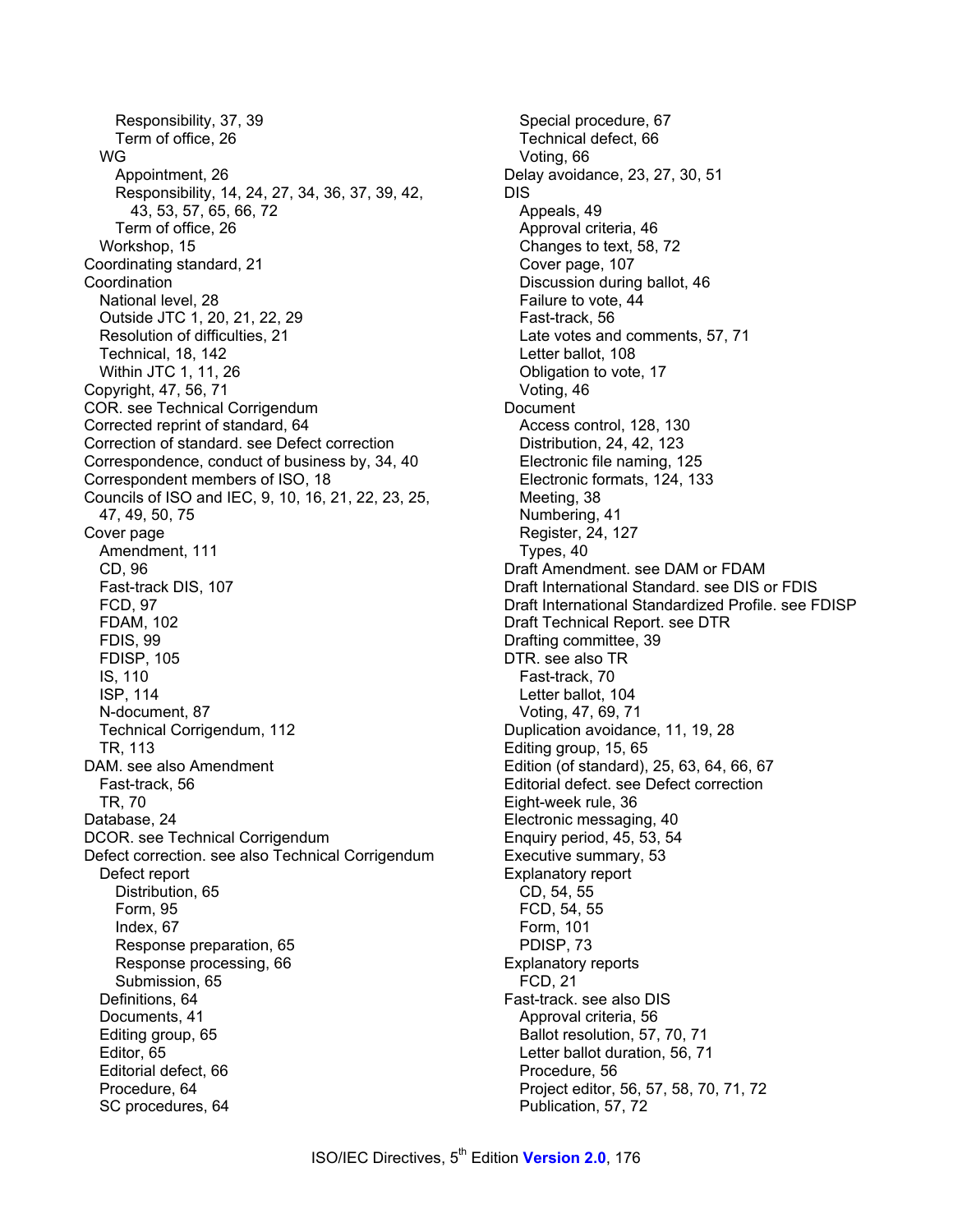Report, 57, 72 SC assignment, 56, 70 Submission, 56, 141 Suspension of 5-stage process, 51, 56, 71 TR, 70 Voting, 46 FCD. see also CD Advancement to FDIS, 55 Ballot, 53 Combined ballot With registration, 53 Comments, 51, 54 Consensus, 53 Cover page, 97 Disposition of comments, 54 Distribution, 53 Executive summary, 53 Explanatory report, 21, 54, 55 Final text, 55 Finalization, 54 Letter ballot, 98 Letter ballot duration, 54 Substantial support, 54 Voting, 45 Voting summary, 54 FD, 29, 47 FDAM. see also Amendment Approval criteria, 46 Cover page, 102 Letter ballot, 103 Voting, 46 FDIS Approval criteria, 46 Cover page, 99 Distribution, 55 Failure to vote, 44 Final text, 55 Lack of approval, 55 Letter ballot, 100 Letter ballot duration, 55 Obligation to vote, 17 Registration, 55 Voting, 46, 55 Voting results, 55 FDISP. see also ISP Approval criteria, 46 Cover page, 105 Letter ballot, 106 Voting, 46 FDT, 29, 47 Fees. see Meetings Five-year review. see Periodic review Formal description. see FD Formal description technique. see FDT FPDAM. see also Amendment Ballot, 53

Voting, 45 FPDISP Voting, 45 Framework. see ISP Functional standard. see ISP Head of delegation, 38, 44 Health considerations, 47, 49 IEC national committees Comments, 54 Voting, 46 Information Technology Definition, 10 International Standard. see IS International Standardized Profile. see ISP Interoperability, 90, 138 IS Confirmation, 63 Cover page, 110 Defects. see Defect correction Documents, 40 Periodic review, 63 Previous editions, 63 Proof text, 58, 72 Publication, 56 Revision, 63 Minor revision, 30, 63 Withdrawal, 63 ISO 1000, 49 ISO 2375, 74 ISO 31, 49 ISO 3166, 74 ISO 6523, 74 ISO 8601, 41 ISO member bodies Comments, 54 Voting, 46 ISO/IEC 10021, 74 ISO/IEC 13210, 141 ISO/IEC 8348, 74 ISO/IEC 9646, 141 ISO/IEC Directives Part 1, 9, 17, 27, 28 Part 2, 9, 15, 47, 49, 53, 58, 67, 72, 75 ISO/IEC TR 10000, 72, 73 ISP Cover page, 114 Definition, 72 Documents, 41 Framework, 73 Procedures, 73 ITTF Comments, 51, 54 Confirmation of standard, 64 Coordination, 21, 22, 75 Copyright, 47 Document registration, 53, 55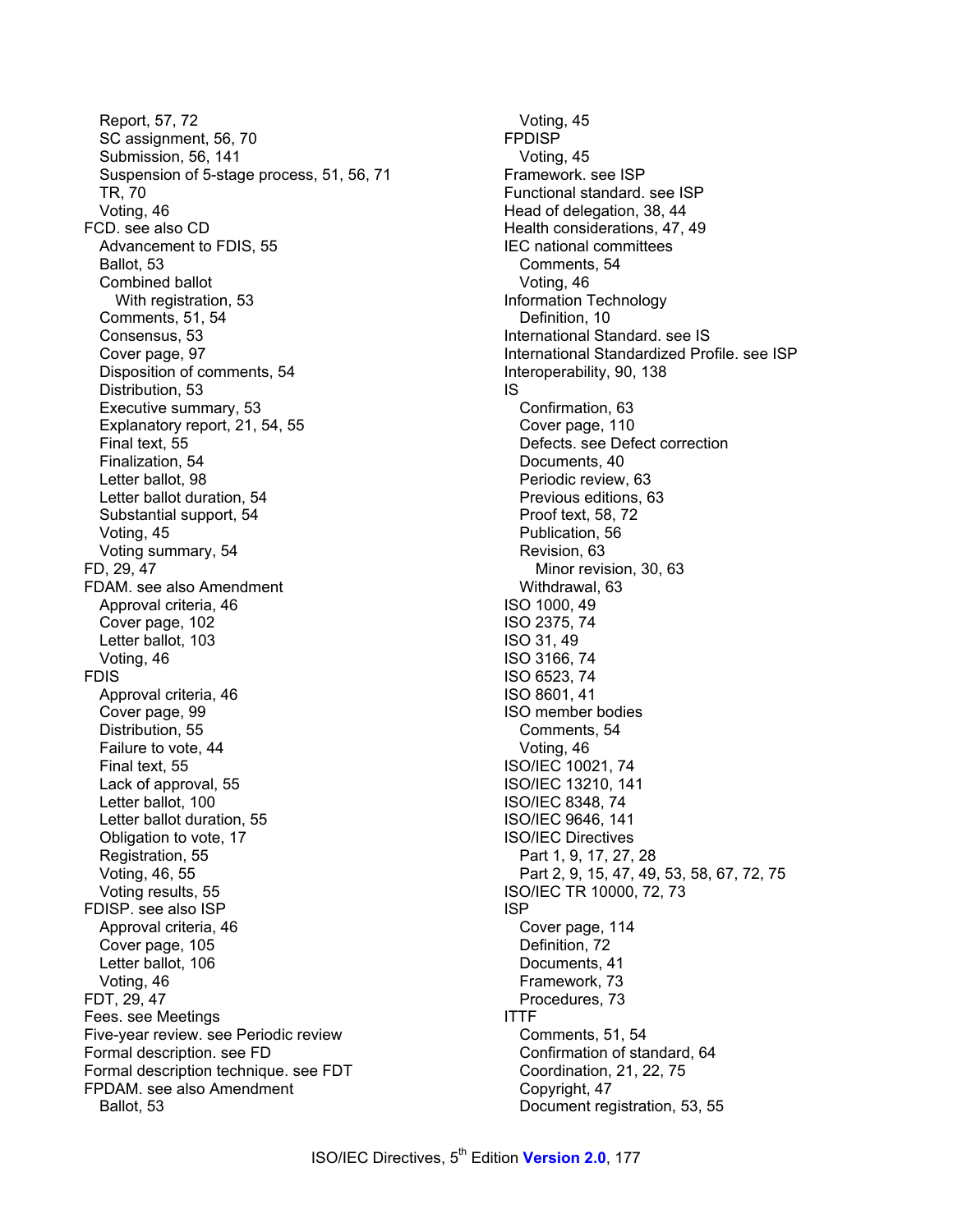Document storage, 62 Fast-track, 56 FCD, 53 FDIS, 55 Final text, 42, 58, 72 Liaison, 19 Meeting schedules, 34 Programme of work, 27 Progress control, 32 Publication, 10, 50, 57, 63, 64, 66, 67, 68, 70, 72 Records, 23, 25 Registration Authorities, 16, 74 Votes, 46, 55 ITU-T, ii, 9, 11, 15, 20, 65, 67, 143 Joint Technical Programming Committee. see JTPC Joint working group. see JWG JTC 1 Administration, 23 Business plan, 11, 27, 37, 115 Chairman. see Chairman Document distribution, 42, 123 Establishment, 10 Membership, 11, 12, 17 Officers, 25 Plenary meetings, 11 Primary duty, 10 Procedure documents, 9 Rganisations, 11 Scope, 10 Secretariat. see Secretariat Title, 10 JTPC, 10, 44 JWG, 15 Languages, official JTC 1, 25, 26, 39, 42, 75 Letter ballot, 44 CD/FCD, 98 DCOR, 109 DIS, 108 DTR, 104 FDAM, 103 FDIS, 100 FDISP, 106 N-document, 88 NP, 94 Liaison API review, 142 Category A, 16, 19, 27, 43, 56 *Category B*, 20 *Category C*, 20 Comments, 45, 47, 54 Coordinator, 20 Document distribution, 22, 43, 55 Establishment, 18, 21 External, 19 Formal, 19 Internal

With other ISO and IEC TCs, 19 Within JTC 1, 19 Membership At JTC 1 level, 12 At SC level, 13 At WG level, 13 Vote, 12, 18 Reciprocal, 18 Representatives, 19, 21 Technical, 18 *With ITU-T*, 20 **Maintenance** Of IS, 62 Of register, 83 Of TR, 69 Maintenance agency, 17, 89 Maintenance agency, 63 Media, storage of, 62 Meetings, 34 Ad hoc, 21, 22 Agenda. see Agenda Attendance, 17, 18, 28, 35, 37 Ballot resolution. see Ballot resolution Calendar, 34 Calling notice, 36 Cancellation, 36 Contributions. see Contributions Costs, 34 Electronic, 39 Fees, 34 Host, 34 JTC 1 plenary, 11 Languages, 39 List of delegates, 38, 39 Location, 34 Reports. see Reports Resolutions. see Resolutions SC plenary, 13, 30 Scheduling, 22, 34, 38 Secretarial services, 34 Voting. see Voting WG, 14, 24 Membership. see also JTC 1, SC, SGFS, SWG, WG Application, 12 Categories, 11, 17 Change in category, 12 Liaison. see Liaison O-member, 18, 37 Confirmation, 18 P-member, 17, 37, 56 Change to O-member, 18, 44 Inactivity, 18, 44 Obligations, 17, 21, 38, 43, 51 Minor enhancements of work, 30 Model, 29, 69, 90, 140, 141 Mutual recognition, 77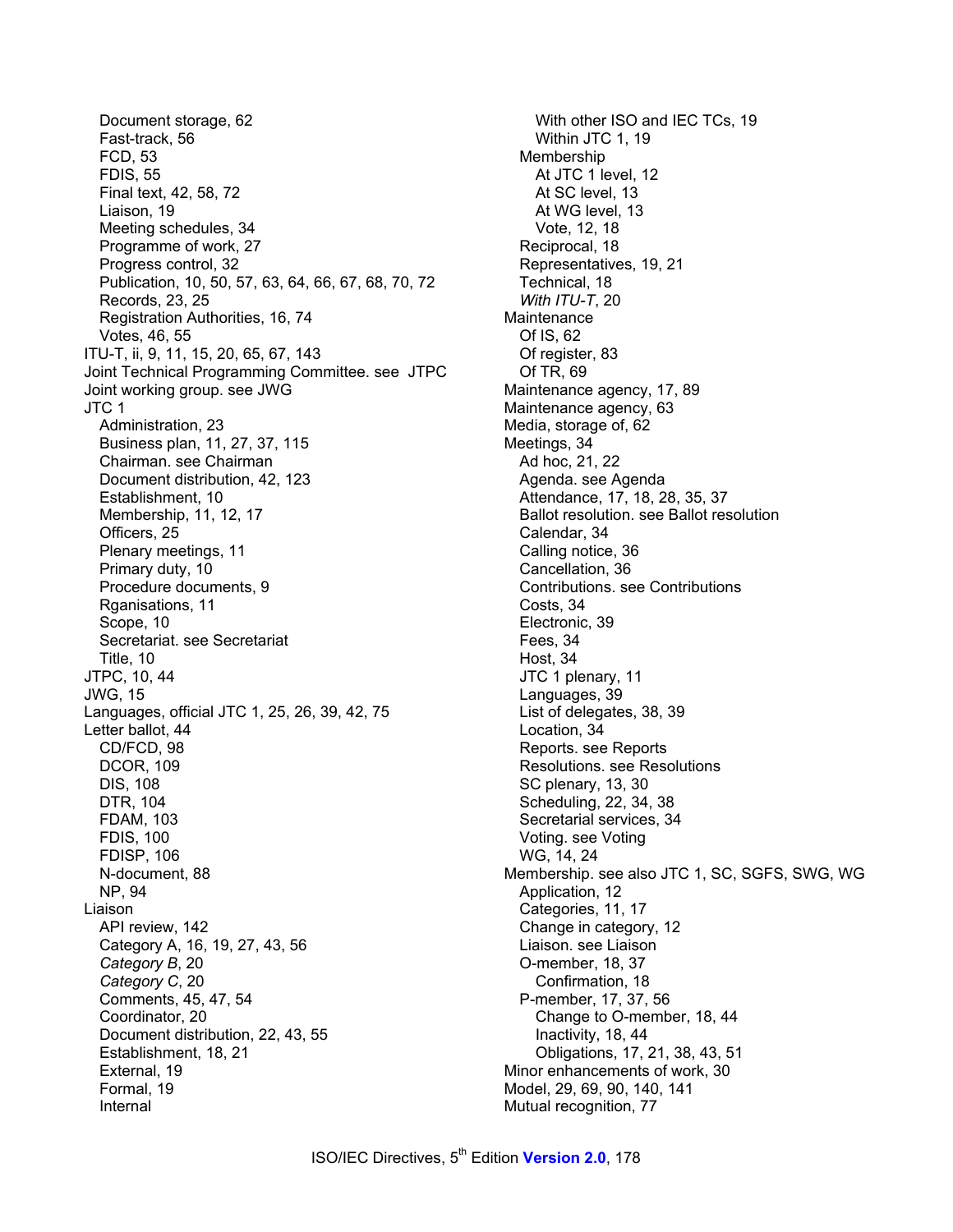Naming domain, 74, 80, 81, 82 National Body. see NB Natural language, 48 NB Change of status, 18, 44 Enquiry, 53 Responsibilities, 13, 14, 18, 23, 26, 27, 28, 34, 35, 36, 42, 44, 51, 57, 72, 75 Negative votes. see Voting New work area Applicability, 30 NP processing, 31 Study period, 30, 52 New work item proposal. see NP NP. see also New work area Acceptance criteria, 28, 90 Appeals, 49 Approval, 28, 45 Change in scope, 52 Combined ballot, 51 Form, 89 Justification, 28 Letter ballot, 94 Progress control, 53 Submitting, 27, 36, 89 Voting, 44 NP Submitting, 141 Numbering CD, 53 Defect, 65 Document, 41 IS, 52 Project, 27, 52 Resolutions, 39 SC, 12 WD, 52, 53 O-member. see Membership Other working group. see OWG OWG Administration, 24 Convener. see Convener:Non-permanent entity Establishment, 14 Examples, 14 Participation, 14 Terms of reference, 14 Parts (of standards), 67 Patents, 47 PDAM. see also Amendment Ballot, 53 TR, 70 Voting, 45 PDISP. see also ISP Explanatory report, 73 Submission, 73 Voting, 45

PDTR. see also TR Progression, 69 Voting, 45 Periodic review, 63 P-member. see Membership Preliminary stage, 50, 52 Preparatory stage, 50, 52 Priorities, 11, 28, 29, 31, 32, 37 Programme of work, 11, 27, 31, 67, 70 Additions, 27, see also NP Enhancements, 30 SC, 12, 13, 33, 63, 70 Progress control, 14, 32, 53, 55 Project. see Work item Project editor, 94 Project Editor, 15, 27, 53, 54, 57, 58, 65, 66, 67, 72 Proposal stage, 27, 50, 52 Proxy vote. see Voting Publication stage, 51, 56 Rapid amendment. see Defect correction Rapporteur, 26, 30 CAI, 138 Group, 12, 14, 23, 40, 65 Records keeping, 22, 23, 25 Reference materials (required for end products), 22 Register Copyright, 47 Document. see Document register Objects, 17, 47, 73, 74, 80, 81, 83 Registration authority, 16, 29, 47, 73, 80, 81, 82, 83, 84, 89 Registration procedure standard, 17, 29, 74, 80, 81, 82, 83, 84 **Reports** Accounting, 36 Annual, 17, 33 Defect. see Defect correction Disposition of comments, 51, 54, 66 Explanatory, 21, 54, 55, 73, 101 Liaison, 18 Meeting, 24, 39, 40 Progress, 24 SC, 33 Resolutions, 24, 36, 37, 39 Review (of standard). see Periodic review Revision (of standard). see IS:Revision RG-CAI, 138 Safety considerations, 47, 49 SC Administration, 23 Business plan, 11, 13, 32, 33, 37, 115 Chairman. see Chairman Dissolution, 12 Document distribution, 43, 123 Establishment, 12 Membership, 13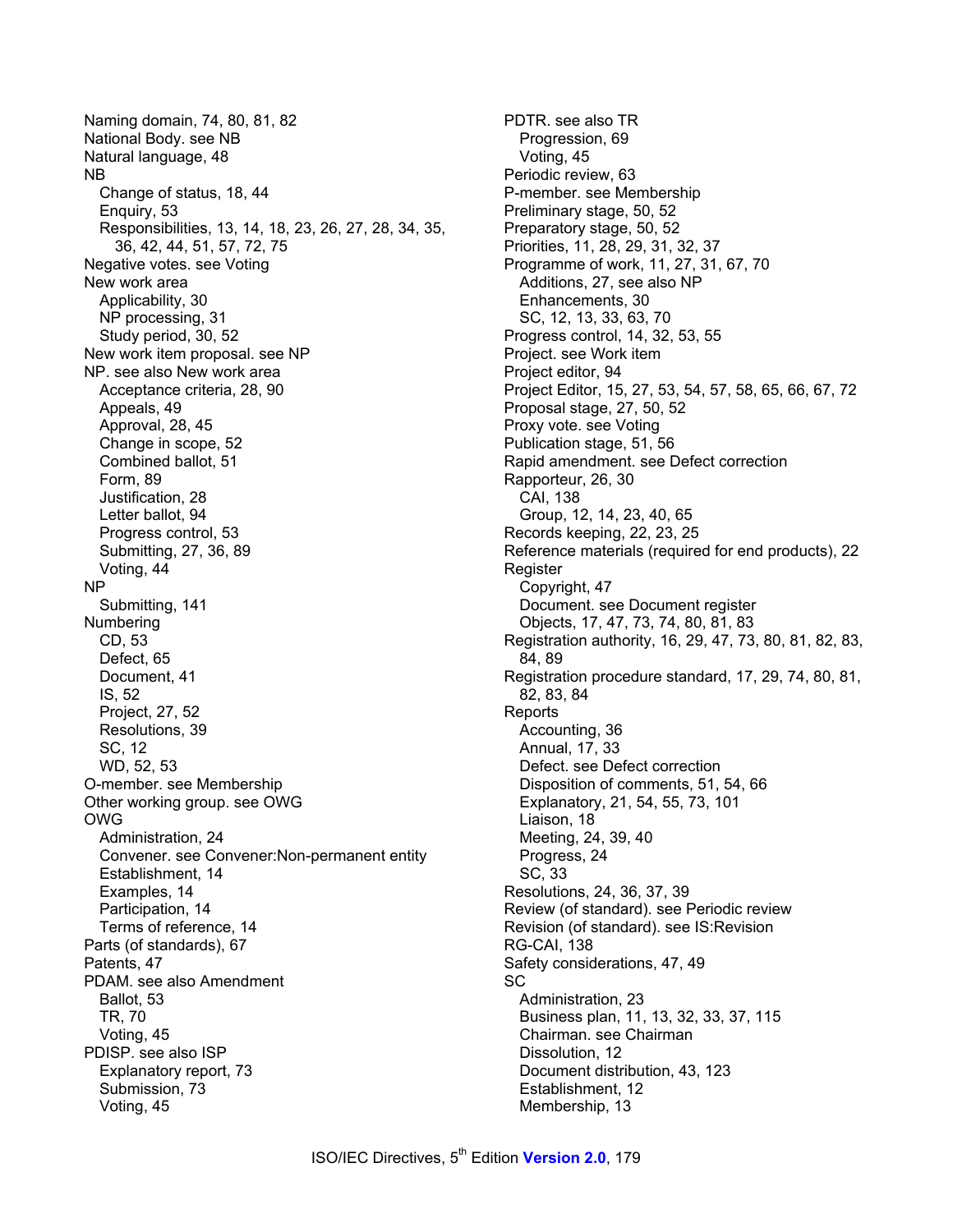Numbering, 12 Plenary. see Meetings Responsibility for API specification, 142 Conformity requirements, 77, 138 Interoperability, 138 Scope, 13 Secretariat. see Secretariat Size, 12, 13 Title, 13 Scope Change (in project), 52 Directives, 9 JTC 1, 10 New work item, 28 SC, 13 **Secretariat** JTC 1 Allocation, 23 Neutrality, 23 Relinquishment, 23 Responsibility, 10, 11, 13, 15, 17, 19, 21, 23, 25, 32, 34, 42, 50, 51, 69, 71 Resources, 75 Responsibility (general), 18, 36, 44, 67 **SC** Allocation, 23 Neutrality, 24 Relinquishment, 23 Responsibility, 13, 14, 15, 17, 19, 21, 24, 25, 26, 33, 42, 51, 53, 57, 63, 69, 70, 71 SWG Allocation, 23 Responsibility, 23 WG Allocation, 24 Responsibility, 24, 65, 66 Workshop Responsibility, 15 Secretaries-General, 9, 18, 19, 21, 22, 23, 27, 34, 37, 44, 47, 50, 63 **Secretary** Qualifications, 75 WG, 27 SI units, 49 Special working group. see SWG Stages of technical work, 50, 68, 76 Study period, 28, 30, 52 Subcommittee. see SC Subsidiary body, 10, 20 Substantial support, 45, 47, 54, 68 SWG Convener. see Convener Membership, 12 Secretariat. see Secretariat Target dates, 11, 14, 24, 28, 29, 31, 32, 37

Taxonomy of profiles, 73 Technical addition, 64, 67, 73 Technical change, 64, 67, 73 Technical Corrigendum. see also Defect correction Cover page, 112 Disposition of comments, 66 Incorporating into IS, 27 Letter ballot, 109 Listing status, 66 Periodic review, 63 Previous editions, 63 Publication, 64, 66 Purpose, 64 Voting, 47, 66 Technical defect. see Defect correction Technical Management Board of ISO. see TMB/CA Technical Report. see TR Teleconferencing, 39 Terms of reference Collaborative interchange, 15 OWG, 14 WG, 33 TMB/CA, 10, 21, 23, 27, 32, 49, 50, 75 TR Amendment, 70 Cover page, 113 Documents, 40 Fast-track, 70 Maintenance, 69 Procedures, 69 Publication, 69 Purpose, 68 Review, 69 Revision, 70 Type 1, 55, 68 Type 2, 68 Type 3, 69 Withdrawal, 70 Trademark, 56, 71 Translation, 39, 75 User requirements, 28, 48 Voting. see also documents voted on At meetings, 37, 43 Combined procedure, 46 Criteria, 44 Failure to vote, 44 Late, 44 Liaison-member, 18 Negative, 44 O-member, 18 P-member, 17 Proxy, 18, 38, 44 Records, 25 WD, 28, 52, 53 Criteria for progression, 53 WG